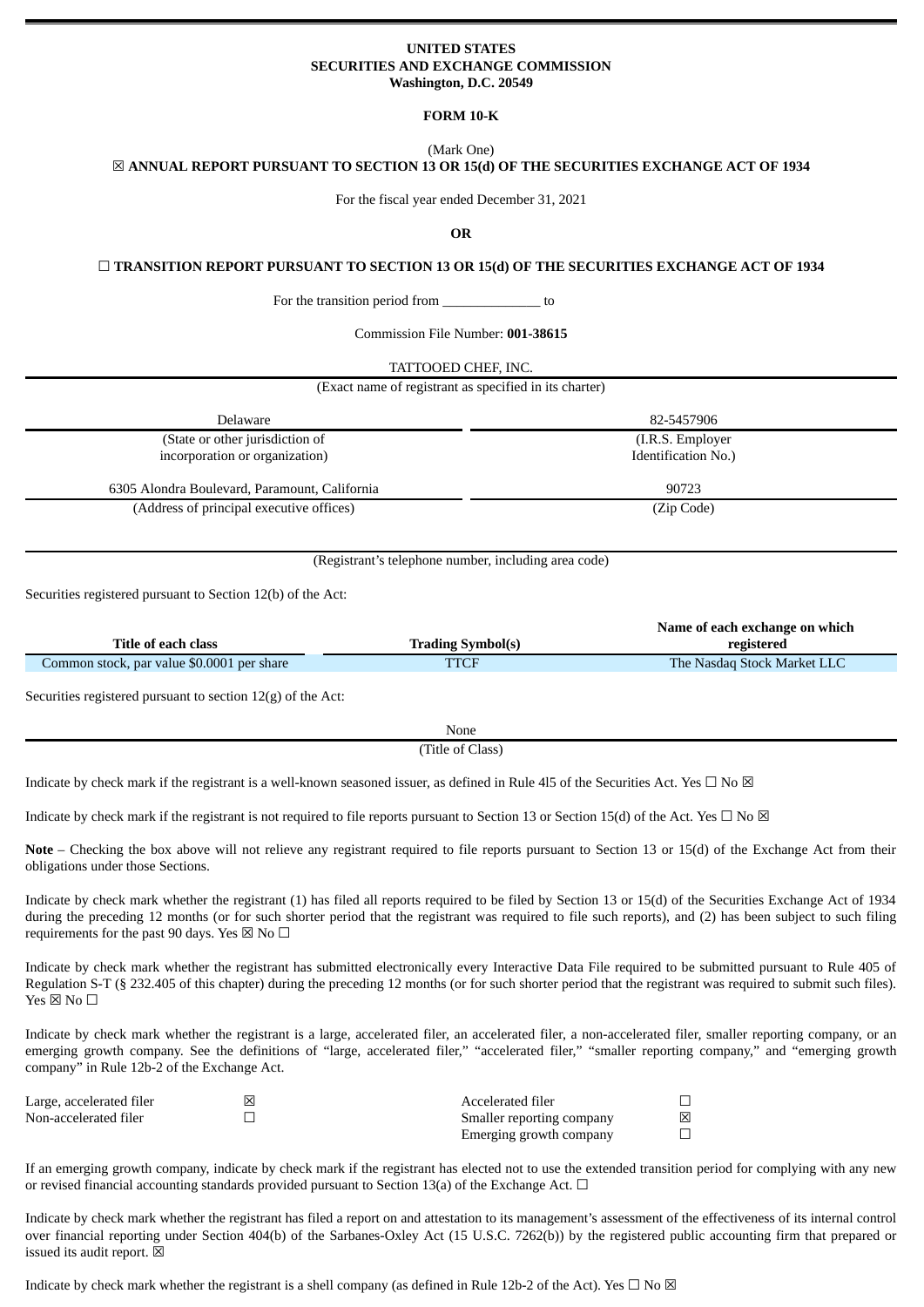As of June 30, 2021, the last business day of the registrant's most recently completed second fiscal quarter, the aggregate market value of the common stock held by non-affiliates, computed by reference to the closing sales price of \$21.45 reported on The Nasdaq Capital Market, was approximately \$1,034 million.

As of March 10, 2022, there were 82,237,813 shares of the registrant's common stock, \$0.0001 par value per share, issued and outstanding.

### DOCUMENTS INCORPORATED BY REFERENCE

Portions of the registrant's definitive proxy statement relating to its annual meeting of stockholders to be held in 2022 (the "2022 Annual Meeting"), to be filed with the Securities and Exchange Commission (the "SEC") within 120 days after the end of the fiscal year to which this Annual Report on Form 10-K relates, are incorporated herein by reference where indicated. Except with respect to information specifically incorporated by reference in this Annual Report on Form 10-K, such proxy statement is not deemed to be filed as part hereof.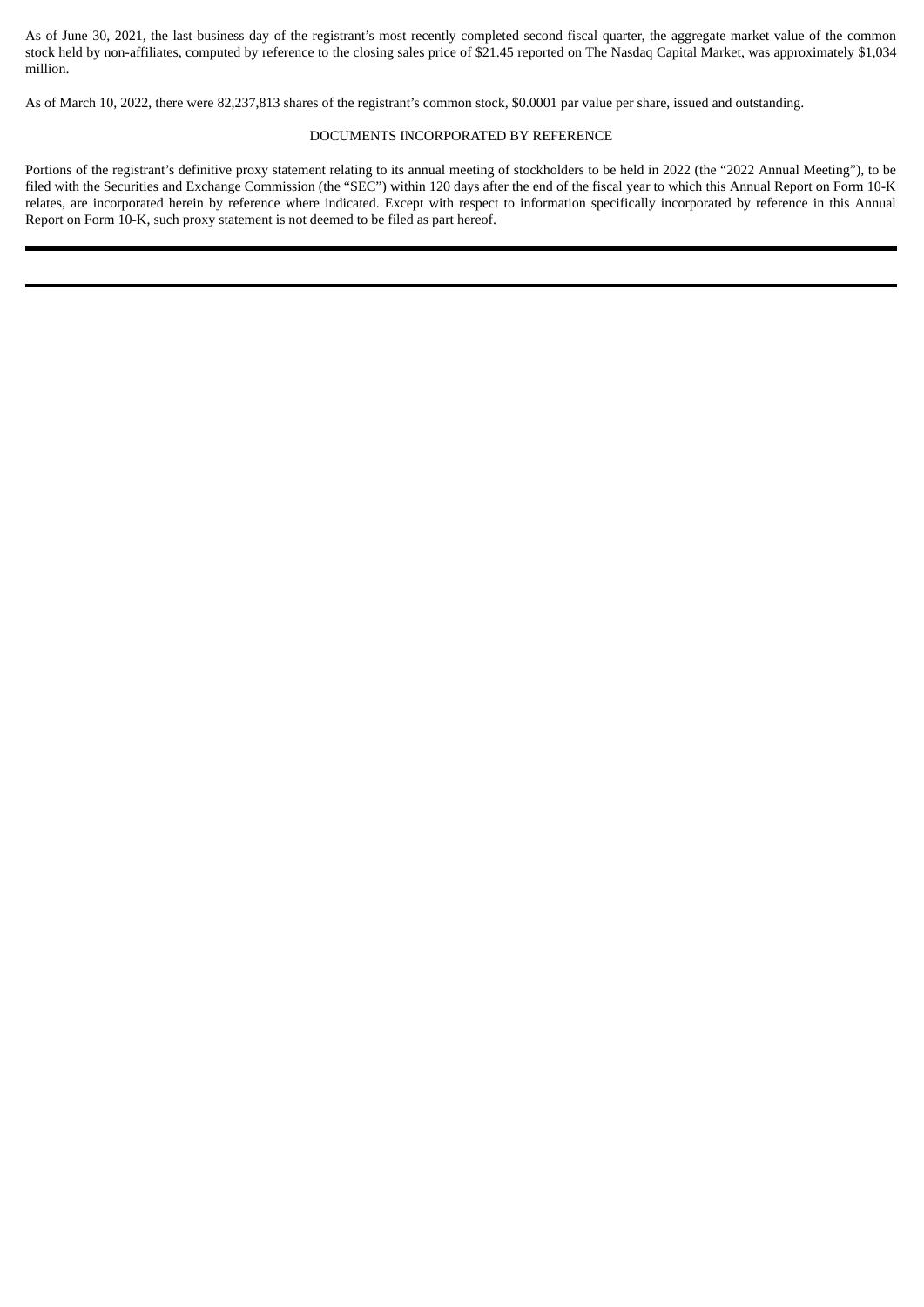## **TATTOOED CHEF, INC.**

## **FORM 10-K**

## **TABLE OF CONTENTS**

| Item<br><b>Number</b> |                                                                                                                  | Page<br><b>Number</b> |
|-----------------------|------------------------------------------------------------------------------------------------------------------|-----------------------|
|                       | <b>PART I</b>                                                                                                    |                       |
| 1.                    | <b>Business</b>                                                                                                  | $\overline{2}$        |
| 1A.                   | <b>Risk Factors</b>                                                                                              | 12                    |
| 1B.                   | <b>Unresolved Staff Comments</b>                                                                                 | 28                    |
| 2.                    | <b>Properties</b>                                                                                                | 28                    |
| 3.                    | <b>Legal Proceedings</b>                                                                                         | 28                    |
| 4.                    | <b>Mine Safety Disclosures</b>                                                                                   | 28                    |
|                       | <b>PART II</b>                                                                                                   |                       |
|                       |                                                                                                                  |                       |
| 5.                    | Market for the Registrant's Common Equity, Related Stockholder Matters and Issuer Purchases of Equity Securities | 29                    |
| 6.                    | [Reserved]                                                                                                       | 29                    |
| 7.                    | <b>Management's Discussion and Analysis of Financial Condition and Results of Operations</b>                     | 30                    |
| 7A.                   | Quantitative and Qualitative Disclosures about Market Risk                                                       | 41                    |
| 8.                    | <b>Financial Statements and Supplementary Data</b>                                                               | $F-1$                 |
| 9.                    | Changes in and Disagreements with Accountants on Accounting and Financial Disclosure                             | 42                    |
| 9A.                   | <b>Controls and Procedures</b>                                                                                   | 42                    |
| 9 <sub>B</sub> .      | <b>Other Information</b>                                                                                         | 46                    |
| 9C.                   | <b>Disclosure Regarding Foreign Jurisdictions that Prevent Inspections</b>                                       | 46                    |
|                       | <b>PART III</b>                                                                                                  |                       |
|                       |                                                                                                                  |                       |
| 10.                   | Directors, Executive Officers and Corporate Governance                                                           | 47                    |
| 11.                   | <b>Executive Compensation</b>                                                                                    | 47                    |
| 12.                   | Security Ownership of Certain Beneficial Owners and Management and Related Stockholder Matters                   | 47                    |
| 13.                   | Certain Relationships and Related Transactions, and Director Independence                                        | 47                    |
| 14.                   | <b>Principal Accountant Fees and Services</b>                                                                    | 47                    |
|                       | <b>PART IV</b>                                                                                                   |                       |
|                       |                                                                                                                  |                       |
| 15.                   | <b>Exhibits and Financial Statement Schedules</b>                                                                | 48                    |
| 16.                   | Form 10-K Summary                                                                                                | 50                    |
|                       | <b>Signatures</b>                                                                                                | 51                    |
|                       | $\mathbf{i}$                                                                                                     |                       |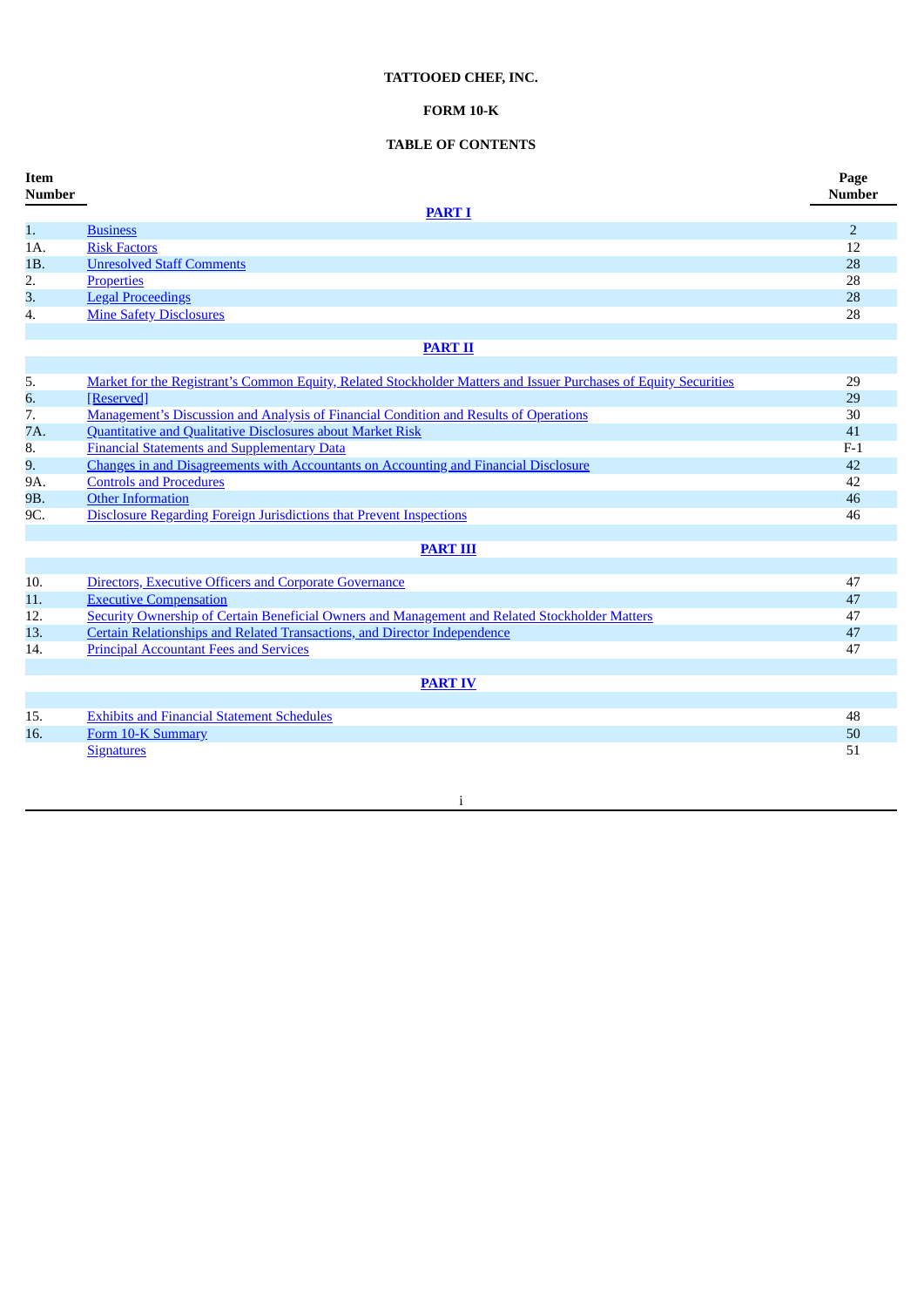#### **PART I**

<span id="page-3-0"></span>Each of the terms the "Company," "Tattooed Chef," "we," "our," "us" and similar terms used herein refer collectively to Tattooed Chef, Inc., a Delaware corporation, and its consolidated subsidiaries, unless otherwise stated.

### **Cautionary Note Regarding Forward-Looking Statements**

This Annual Report on Form 10-K contains forward-looking statements (including within the meaning of the Private Securities Litigation Reform Act of 1995) concerning us and other matters. These statements may discuss goals, intentions and expectations as to future plans, trends, events, results of operations or financial condition, or otherwise, based on current beliefs of management, as well as assumptions made by, and information currently available to, management. Forward-looking statements may be accompanied by words such as "achieve," "aim," "anticipate," "believe," "can," "continue," "could," "drive," "estimate," "expect," "forecast," "future," "grow," "improve," "increase," "intend," "may," "outlook," "plan," "possible," "potential," "predict," "project," "should," "target," "will," "would" or similar words, phrases or expressions. These forward-looking statements are subject to various risks and uncertainties, many of which are outside our control. Therefore, you should not place undue reliance on such statements. Factors that could cause actual results to differ materially from those in the forward-looking statements include, but are not limited to, the following:

- our ability to maintain the listing of our common stock on Nasdaq;
- our ability to raise financing in the future;
- our ability to acquire and integrate new operations successfully;
- market conditions and global and economic factors beyond our control, including the potential adverse effects of the ongoing global coronavirus (COVID-19) pandemic, climate change, general economic conditions, unemployment and our liquidity, operations and personnel;
- our ability to obtain raw materials on a timely basis or in quantities sufficient to meet the demand for our products;
- our ability to grow our customer base;
- our ability to forecast and maintain an adequate rate of revenue growth and appropriately plan its expenses;
- our expectations regarding future expenditures;
- our ability to attract and retain qualified employees and key personnel;
- our ability to retain relationship with third party suppliers;
- our ability to compete effectively in the competitive packaged food industry;
- our ability to protect and enhance our corporate reputation and brand;
- the impact of future regulatory, judicial, and legislative changes on our industry;
- our ability to successfully develop new product offerings that are accepted by customers and consumers
- the effects of inflation on our business, particularly with respect to its effect on freight and storage costs;
- investments in development, capital investments and marketing to ultimately returning us to profitability

Additional factors that may cause actual results to differ materially from current expectations include, among other things, those set forth in Part I, Item 1A. "Risk Factors" and Part II, Item 7. "Management's Discussion and Analysis of Financial Condition and Results of Operations" below and for the reasons described elsewhere in this Annual Report on Form 10-K. Although we believe that the expectations reflected in the forward-looking statements are reasonable, our information may be incomplete or limited, and we cannot guarantee future results. Except as required by law, we assume no obligation to update or revise these forward-looking statements for any reason, even if new information becomes available in the future.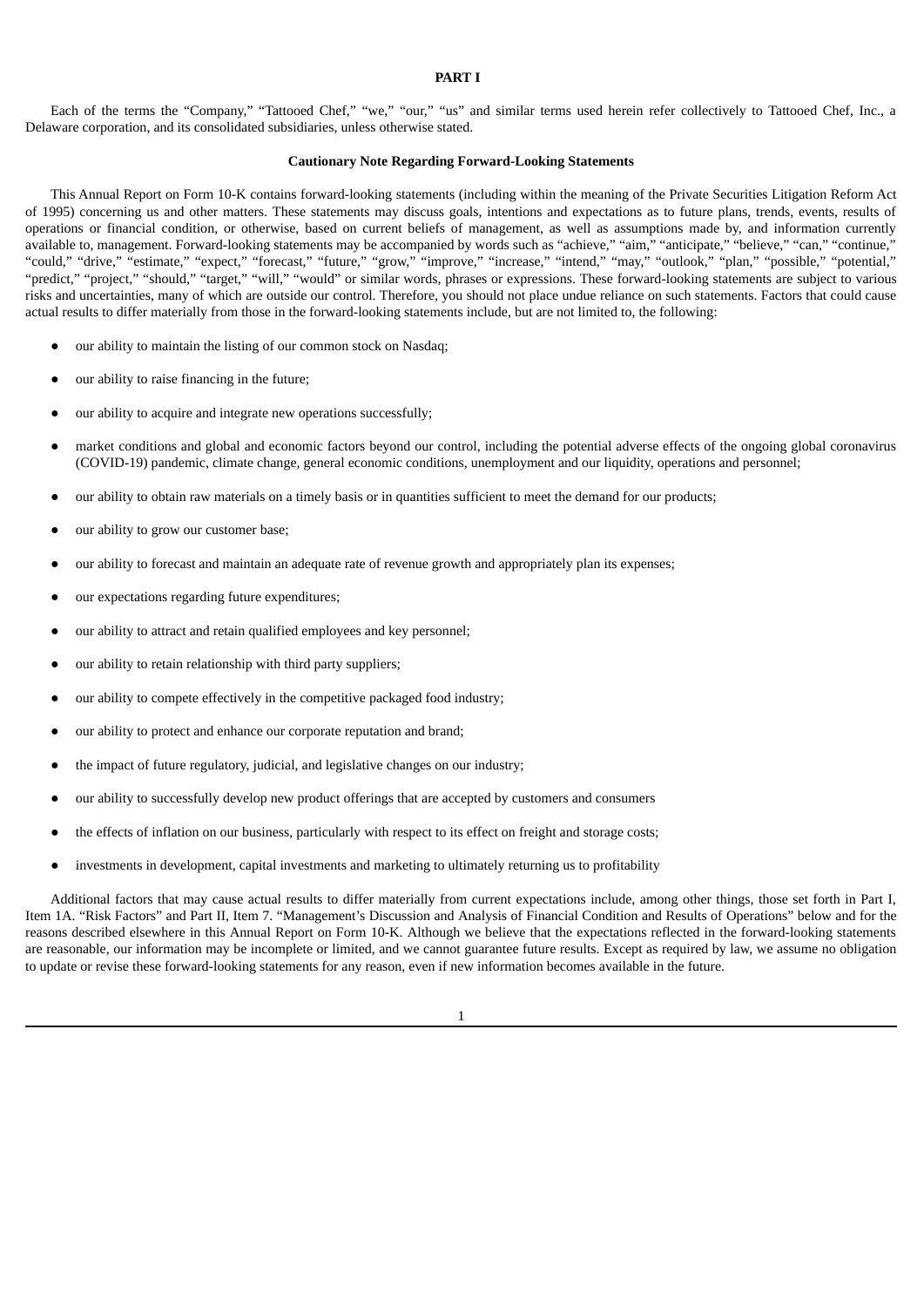### <span id="page-4-0"></span>**Item 1. Business.**

We were initially formed on May 4, 2018 for the purpose of effecting a merger, share exchange, asset acquisition, share purchase, reorganization or similar business combination with one or more businesses. On August 7, 2018, we consummated our initial public offering. From the time of our formation to the time of the consummation of the Business Combination (defined below), our name was "Forum Merger II Corporation" (also referred to as "Forum"). On October 15, 2020, we acquired all the equity of Myjojo, Inc., a Delaware corporation ("Ittella Parent") pursuant to an Agreement and Plan of Merger, dated June 11, 2020, as amended on August 10, 2020 with Sprout Merger Sub, Inc., a Delaware corporation and our wholly owned subsidiary, Ittella Parent, and Salvatore Galletti, in his capacity as the holder representative. The business combination between Ittella Parent and Forum is referred to as the "Business Combination". Effective upon the closing of the Business Combination, we changed our name to Tattooed Chef, Inc. In May 2021, we acquired New Mexico Food Distributors, Inc. ("NMFD") and Karsten Tortilla Factory LLC ("Karsten") and on December 21, 2021, we acquired substantially all of the assets and assumed certain liabilities from Belmont Confections, Inc. ("Belmont").

#### **Overview**

We are a rapidly growing plant-based food company primarily offering a broad portfolio of innovative frozen foods. We supply plant-based products to leading retailers in the United States, with signature products such as ready-to-cook bowls, zucchini spirals, riced cauliflower, acai and smoothie bowls, plant- based burgers and cauliflower crust pizza. Our products are available both in private label and our "Tattooed Chef™" brand in the frozen food section of retail food stores. According to IBIS World, the expected market size, measured by revenue, of the US frozen food production industry in 2022 is \$35.6 billion.

We believe our innovative food offerings converge with consumer trends and demands for great-tasting, wholesome, plant-based foods made from sustainably sourced ingredients, including preferences for flexitarian, vegetarian, vegan, organic, and gluten-free lifestyles. Various industry studies indicate that consumers want healthier and more convenient food options. As of December 31, 2021, our products were sold in approximately 14,000 retail outlets in the United States. Our brand strategy is to introduce the attributes of a plant-based lifestyle to build a connection with a broad array of consumers that are seeking delicious, sustainably sourced, plant-based foods. Our diverse offering of plant-based meals includes certified organic, non-GMO, certified Kosher, gluten-free, as well as plant protein elements that we believe provide health-conscious consumers an affordable, great tasting, clean label food option.

To capture this significant market opportunity, we focus on manufacturing, product innovation and distinctive flavor profiles that appeal to a broad range of consumers. We create and develop new products to address emerging market demands and food trends for healthy, plant-based foods. We also seek to create what we believe are unique meals and snacks by taking regular or "plain" versions of our products and integrating spices and flavors. We believe that our track record of delivering innovative food concepts in both branded and private label has strengthened and expanded relationships with our existing customers and as well as attracting new customers. As of December 31, 2021, we had 78 SKUs and over 200 plant-based food concepts and recipes under development and testing.

We are led by our President and CEO, Salvatore "Sam" Galletti, who has over 35 years of experience in the food industry as both a manager and an investor, and Sarah Galletti, our Creative Director and the creator of the Tattooed Chef brand, who was instrumental in changing our focus to plantbased food products in 2017.

We continue to experience strong revenue growth over prior periods. Revenue increased to \$213.4 million in the twelve-month period ended December 31, 2021 ("Fiscal 2021") as compared to \$148.5 million in the twelve-month period ended December 31, 2020 ("Fiscal 2020") and \$84.9 million in the twelve-month period ended December 31, 2019 ("Fiscal 2019"), representing a year over year growth rate of 43.7% and 74.9%, respectively. We generated net loss of \$87.4 million in Fiscal 2021, as compared to net income before noncontrolling interest of \$69.0 million in Fiscal 2020 and \$5.4 million in Fiscal 2019. The significant change was primarily driven by following two factors: 1) \$47.9 million income tax expense was recognized in 2021 due to the full valuation allowance of deferred tax assets, compared to \$40.3 million in tax benefits recognized in 2020 (see Note 16 to the consolidated financial statements that appear elsewhere in this Annual Report on Form 10-K); and 2) \$37.2 million nonrecurring gain was recognized in 2020, from the settlement of a contingent consideration derivative liability upon the release of the Holdback Shares to certain stockholders. Adjusted EBITDA was negative \$26.1 million in Fiscal 2021 as compared to \$8.5 million in Fiscal 2020 and \$6.7 million in Fiscal 2019 See "*Management's Discussion and Analysis of Financial Condition and Results of Operations*" for further discussion on this non-GAAP measure and a reconciliation to net income, the most closely comparable GAAP measure.

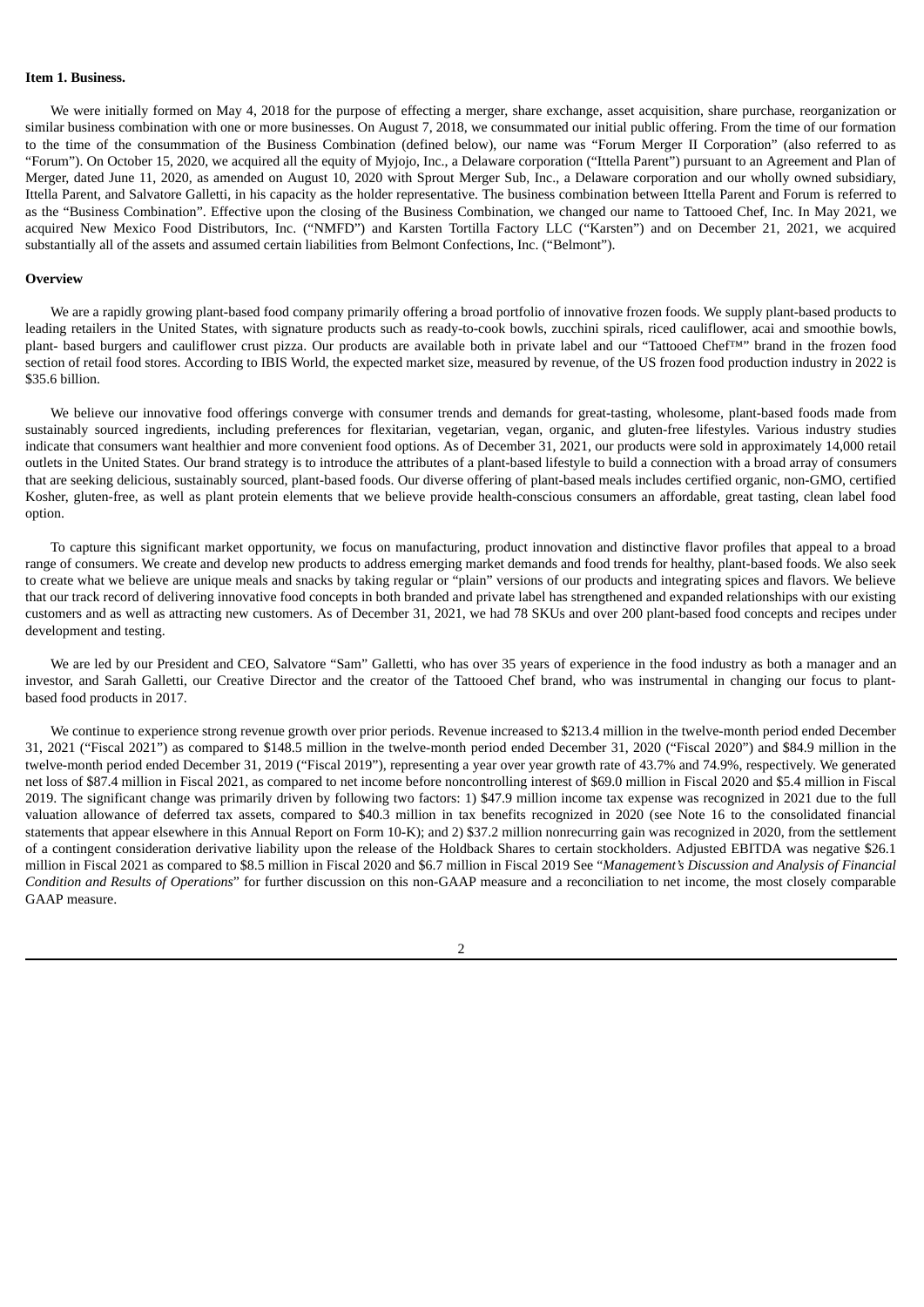### **Our Market Opportunity**

We operate in the large global food industry. Sales of plant-based food globally are expected to be \$162 billion by 2030 according to Bloomberg Intelligence. Annual sales in the United States of plant-based alternatives have exceeded \$5.0 billion and we believe will continue to grow. Data from the Plant Based Foods Association indicates that the growth of United States retail sales of plant-based foods has outpaced the growth of total food sales during the COVID-19 pandemic. According to IRI/Spins, in the 52 weeks ended August 8, 2021, sales of frozen food products totaled approximately \$57.3 billion (excluding frozen meat & poultry). Frozen entrees, which include, prepared meals, pizza and pasta, accounted for over 23% of total frozen food sales in the 52 weeks ended August 8, 2021, comprising one of the largest food categories within frozen foods, behind frozen meat and poultry. According to Mintel Research sales in prepared meals which include frozen foods experienced substantial growth in 2020 compared to 2019 rising by nearly 14% year-overyear. Mintel sees opportunity for positive trends in the category post-pandemic through improved quality and greater menu variety. Additionally, according to the Plant Based Foods Association one-third of Americans are actively reducing their meat and dairy consumption. While a small number of Americans identify as vegetarian or vegan, flexitarians represent the largest growth opportunity for plant-based foods. In 2020, 57% of all U.S. households purchased plant-based foods up from 53% in 2019.

Further, we believe that our products are well-positioned to benefit from the growth in frozen food sales and in particular, plant-based food sales. As a group, the categories in which we compete such as entrees, snacks & appetizers, breakfast and vegetables, comprise approximately 40% of all frozen food categories. Excluding frozen meat and poultry, we offer products in 73% of the frozen food category. Other frozen food sectors where we do not currently compete, such as desserts (which represents approximately 15% of all frozen food categories), present additional growth opportunities for us.

#### **Our Competitive Strengths**

#### *Brand Mission Aligned with Consumer Trends*

We believe that our products align with current major food trends, with our broad portfolio of plant-based food products meeting the demands of consumers who seek to follow a natural and "cleaner-label" diet. Moreover, most of our products are certified organic, non-GMO, and gluten-free, which we believe will broaden our appeal to those consumers and to those who wish to follow a vegetarian or vegan diet.

We believe that our "Tattooed Chef" brand, which we launched in 2017, will continue to grow by appealing to younger consumers seeking food products that are sustainable and ethically sourced, wholesome, and delicious. Revenue attributed to the Tattooed Chef brand has grown from \$18.3 million in Fiscal 2019 to \$84.6 million in Fiscal 2020, then to \$132.5 million in Fiscal 2021. We currently sell ready-to-cook bowls, zucchini spirals, riced cauliflower, acai and smoothie bowls, cauliflower crust pizza and plant-based burgers under Tattooed Chef. The brand's tagline, "Serving Plant-Based Foods to People Who Give a Crop", aims to convey the brand's mission to deliver plant-based foods to consumers who care about sustainable and ethically sourced foods.

#### *Track Record of Innovation*

We have invested resources in the development of our innovative plant-based food products, which is demonstrated by products such as the Buddha Bowl, Acai Bowl, Cauliflower Mac n' Cheese Bowl, Organic Zucchini Spirals, and Mexican Style Street Corn. Our innovation efforts are led by Sarah Galletti and focus on identifying popular food trends that we believe we can successfully bring to market. We can quickly develop prototype versions of a product to present internally and ultimately to various retail customers for feedback. We released 40 new SKUs during 2021 bringing our total as of December 31, 2021 to 78 SKUs. In addition, we have built a library of over 200 new product concepts and recipes, ready for further development and testing. In particular, we believe that we excel at taking regular or "plain" versions of our products and integrating new and appealing spices and flavors to create unique meals and snacks. For example, we currently offer plain riced cauliflower and value-added riced cauliflower options such as Riced Cauliflower Stir Fry and Riced Cauliflower Buddha Bowl.

Our processing facility in Paramount, California manufactures an array of plant-based products including pizzas, acai and smoothie bowls and other value-add rice cauliflower bowls. In addition, our innovation and product development personnel reside in this facility. By housing our product innovation capabilities in the same location as our primary manufacturing operation, we believe we are able to transition from product concept to prototype (including real-time feedback from retail customers), to commercial manufacturing faster and more efficiently.

#### *Established Branded and Private Label Presence at Leading Retailers*

The Tattooed Chef brand was created in 2017 and was initially introduced into the club store channel. We believe that our high-quality, clean-label, ready-to-cook, plant-based products fill a void in the marketplace and are well received by our target customers. Our retail partners are attracted to the breadth of our product portfolio and view us as an innovation partner that delivers great tasting products with distinctive flavor profiles at a competitive price. The Tattooed Chef brand seeks to be young, edgy, yet friendly, and appeal to consumers who prefer a plant-based lifestyle. As noted above, revenue from Tattooed Chef branded products grew from approximately 22% of our total revenue in Fiscal 2019 (\$18.3 million) to approximately 57% of our total revenue in Fiscal 2020 (\$84.6 million), then to approximately 63% of our total revenue in Fiscal 2021 (\$132.5 million).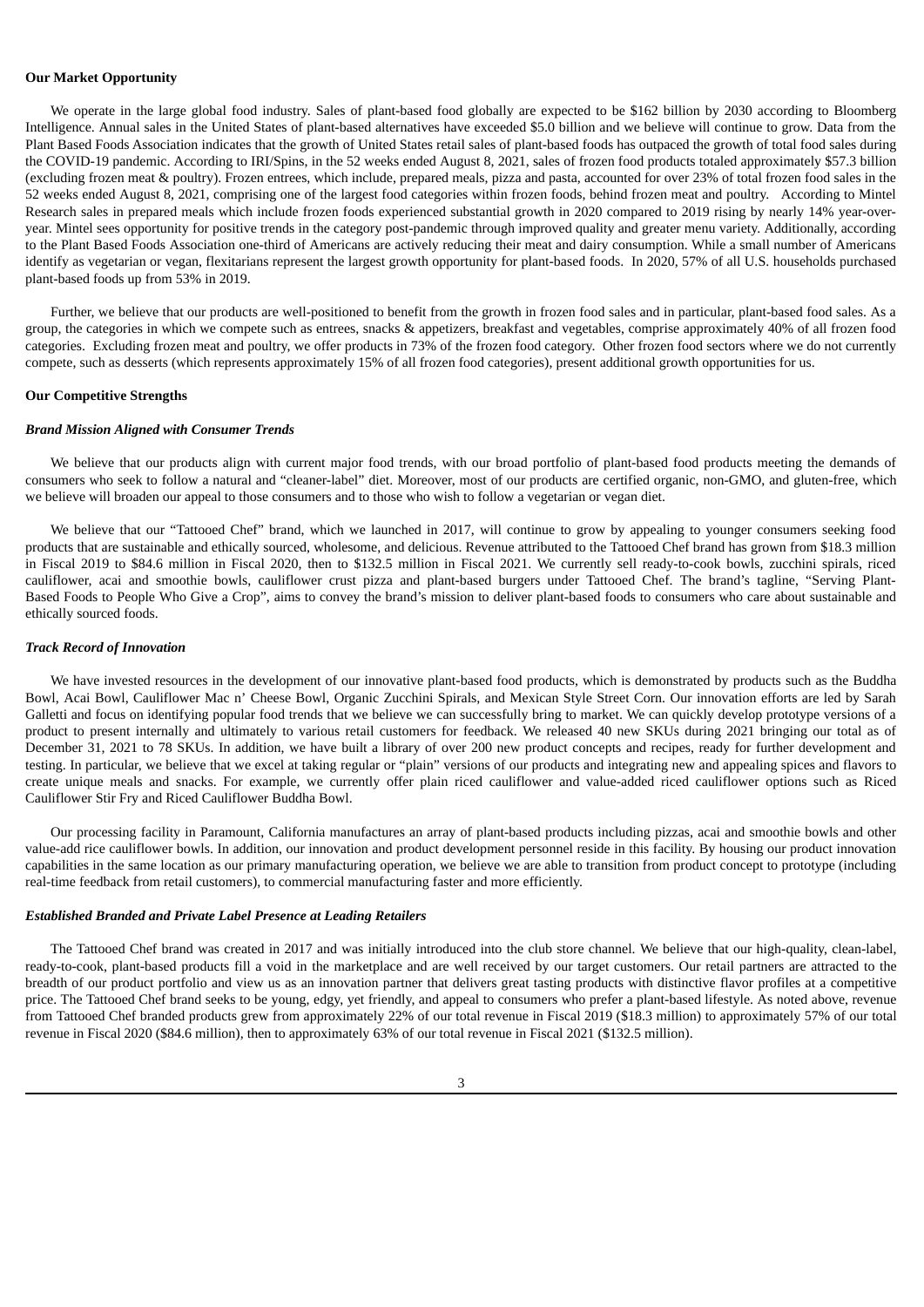In addition, we have a strong base of private label customers, with private label revenue of \$75.6 million in Fiscal 2021, \$62.9 million in Fiscal 2020 and \$63.8 million in Fiscal 2019. Our initial focus beginning in 2009 was to establish a strong private label customer base due to lower sales and marketing costs. We believe that our private label customers are some of the best run retailers in North America and we provide these customers high quality product, support and high service levels.

See "*— Customer Overview*" and "*— Innovation* and *Product Development*" below for more information.

#### *Integrated Sourcing, Manufacturing and Product Development*

Our processing facility in Prossedi, Italy is located in close proximity to many of the growers that supply us product. This facility opened in 2017 and manufactures various products, including riced cauliflower (plain and value-added), diced squash/zucchini, and vegetable spirals. Italy's climate and fertile growing regions of organic and non-GMO produce provide us with high-quality raw materials. Due to the location of the facility, we are able to transport raw materials to the facility, process them, and manufacture products within a relatively short time. Prior to each growing season, we obtain written commitments as to quantity and price from various growers, who commit to supply our projected needs, which commitments are then followed by written purchase orders closer to the start of the harvest season. When necessary (whether as a result of greater than anticipated demand from our customers, or poor crop yields due to inclement weather, infestation and the like), we have been able to obtain alternative raw material supply from other sources or on the spot market on satisfactory terms. The Prossedi plant was originally leased from a third party. During the past couple years, we upgraded our internal cold storage capabilities to allow us to better manage inventory and take advantage of seasonal purchases of raw materials during the peak harvest season. In April 2021, we spent approximately \$4.9 million to acquire this facility to secure and upgrade our frozen food manufacture capabilities.

We have a processing facility in Paramount, California that also serves as our headquarters. This facility manufactures an array of products including pizzas, acai and smoothie bowls and value-add rice cauliflower bowls. Our innovation and product development personnel also reside in this facility. By housing our product innovation capabilities in the same location as our primary manufacturing operation, we are able to transition quickly from product concept to prototype (which can in turn be shared with retail customers for feedback), to commercial manufacturing.

In 2021, we completed two business acquisitions, NMFD and Karsten transaction and Belmont transaction. See "Expand through Investments and Acquisitions" below for more information.

#### *Proven and Experienced Management Team*

Our executive management team, led by Salvatore "Sam" Galletti, includes individuals who possess substantial industry experience. Cumulatively, our management team has over 160 years of industry experience, with an average of 25 years' experience in the food industry, and an average tenure with us of seven years. We believe that the depth of experience of our management team demonstrates our capability to continue growing our business.

#### **Our Growth Strategy**

#### *Continue to Grow the Tattooed Chef Brand*

We believe the growth of our Tattooed Chef branded products will be a key driver of revenue growth through new product launches and additional customers. We believe that as this product line grows, we should be able to achieve economies of scale and continuing margin improvement.

The Tattooed Chef brand was created in 2017 and is the brainchild of Sarah Galletti, our Creative Director, based on her experiences with various food cultures while travelling internationally. She recognized a lack of readily available, high-quality, clean-label, ready-to-cook, plant-based products, which formed the foundation of Tattooed Chef.

Tattooed Chef products are sold in the frozen food section of retail stores and club stores. We initially approached club stores to carry Tattooed Chef products recognizing the demanding volume requirements associated with these customers. We believe our success with club stores across an array of Tattooed Chef branded products indicates that the Tattooed Chef brand resonates with our target consumer and is attractive to conventional retail grocery customers.

In addition, while Tattooed Chef products are available in all 50 states through club stores and certain other retail outlets, we have primarily used social media and product demonstrations to introduce Tattooed Chef to consumers. We believe there is significant opportunity to increase brand awareness, trial rate, and ultimately revenue attributed to Tattooed Chef products with an expanded marketing effort, including through additional advertising channels. In our efforts to continue to improve our brand, we expect to develop, and execute a detailed marketing strategy for Tattooed Chef products. In 2021, we engaged a national marketing firm to develop and implement a comprehensive marketing campaign.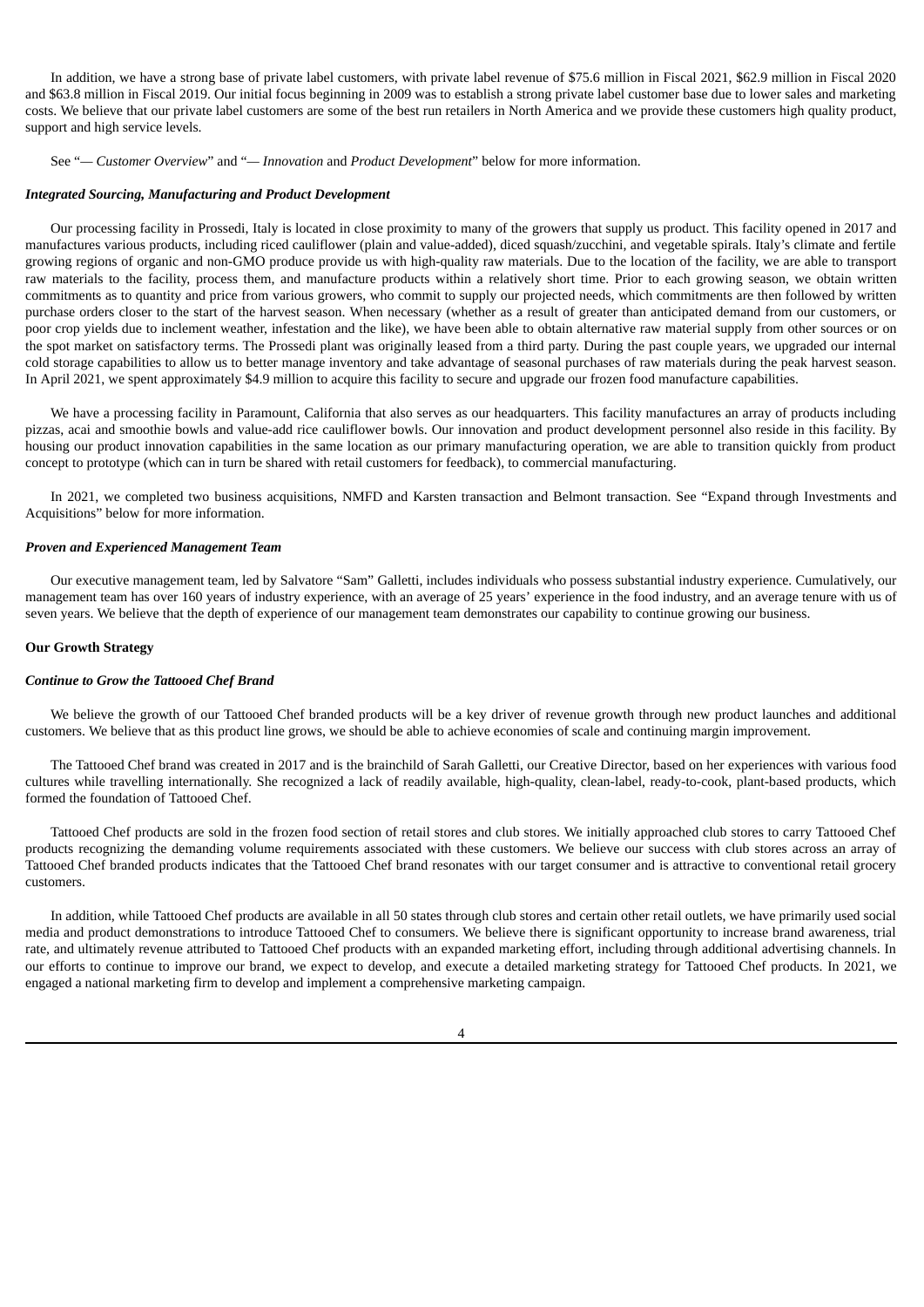### *Continue to Expand Demand from Existing Customers*

We remain focused on addressing existing demand from current customers and expanding our business with these customers. In addition, with certain customers we have the opportunity to convert select existing products that are seasonal or promotional into "everyday" items that will be stocked on shelves on a continual basis, which we expect will increase our overall revenue.

### *Attract New Customers*

We believe that the reputation and popularity of our products has attracted interest from new customers for Tattooed Chef products as well as our private label products. We believe there is a significant opportunity to continue to expand our business with new customers. We intend to invest in the development of our sales and marketing capabilities to support new customer additions. See "*Sales and Marketing*" below for additional details on our expansion plans.

### *Expand Product Offerings*

We believe that there is significant consumer demand for plant-based products as evidenced by the successful launch of a variety of our products. In addition, we believe that we have been successful in identifying meaningful consumer trends and translating these preferences into products that meet our customers' requirements. We intend to leverage this knowledge and experience to continue to build our new concept library and expand our existing portfolio of products by creating new products and line extensions. For example, new product launches in Fiscal 2021 include the Plant Based Burrito Bowl, Pesto Harvest Bowl, Riced Cauliflower Risotto with Asparagus, Sweet Potato Gnocchi with Plant Based Butter and Sage, PB Spaghetti Bolognese, Quattro Formaggi Cauliflower Gnocchi, Plant Based Burrito Blend, Plant Based Sausage Ragu, Riced Cauliflower Stuffing, Pad Thai Riced Cauliflower, Meatless Meat Lover's Pizza Bowl, Maple Plant Based Sausage Sweet Potato Hash Bowl, Plant Based Cheeseburger Bowl, multiple flavors of plant based pizzas, Almond Butter Banana Smoothie Bowl, and Shakshuka Bowl, to just name a few. We intend to continue to solicit the feedback of our larger retail customers on our new product concept ideas in order to further deepen our relationship and trust with these customers and ensure that we are meeting their particular demands and needs for plant-based frozen food products.

Furthermore, we intend to increase our investment in product development and production capabilities to continue to innovate within our core product categories. We anticipate this expansion to include acquiring additional production facilities as well as increasing employee head count to handle additional production.

#### *Expand to New Geographic Markets*

We intend to explore opportunities to expand Tattooed Chef internationally within next two to three years. In 2021, approximately 1% of our total sales were sold to international customers. In the long term, we believe our current product offerings and existing production resources in Italy will enable us to global frozen food market, which we estimate to be an approximately \$380 billion opportunity.

#### *Expand through Investments and Acquisitions*

We had approximately \$92.4 million in cash as of December 31, 2021. In addition to investing in operating activities to expand recognition of Tattooed Chef branded products, we are selectively considering investments in fixed assets, acquisitions, and other investments to enhance our growth and profitability. In 2021, we completed three acquisitions including one asset acquisition of our processing facility located in Italy and two business acquisitions in US. In April 2021, we spent approximately \$4.9 million on our Italy facility to acquire the building, land and machinery to secure and upgrade our frozen food processing capabilities. In May 2021, we acquired NMFD and Karsten for a total purchase price amounting to approximately \$34.1 million. In December 2021, we acquired substantially all of the assets and assumed certain liabilities from Belmont for a total purchase price of approximately \$17.0 million. These acquisitions will support us to develop more ambient and refrigerated Tattooed Chef branded products, unlock more shelf space and expand our market channels. Both NMFD and Belmont currently only manufacture private label products. NMFD is expected to be fully operational and manufacturing both private label and Tattooed Chef branded products during 2022. The Karsten facility is not currently in operation and is expected to become active during the second quarter of 2022. The Belmont facility is expected to start manufacturing Tattooed Chef branded products during the second quarter of 2022.

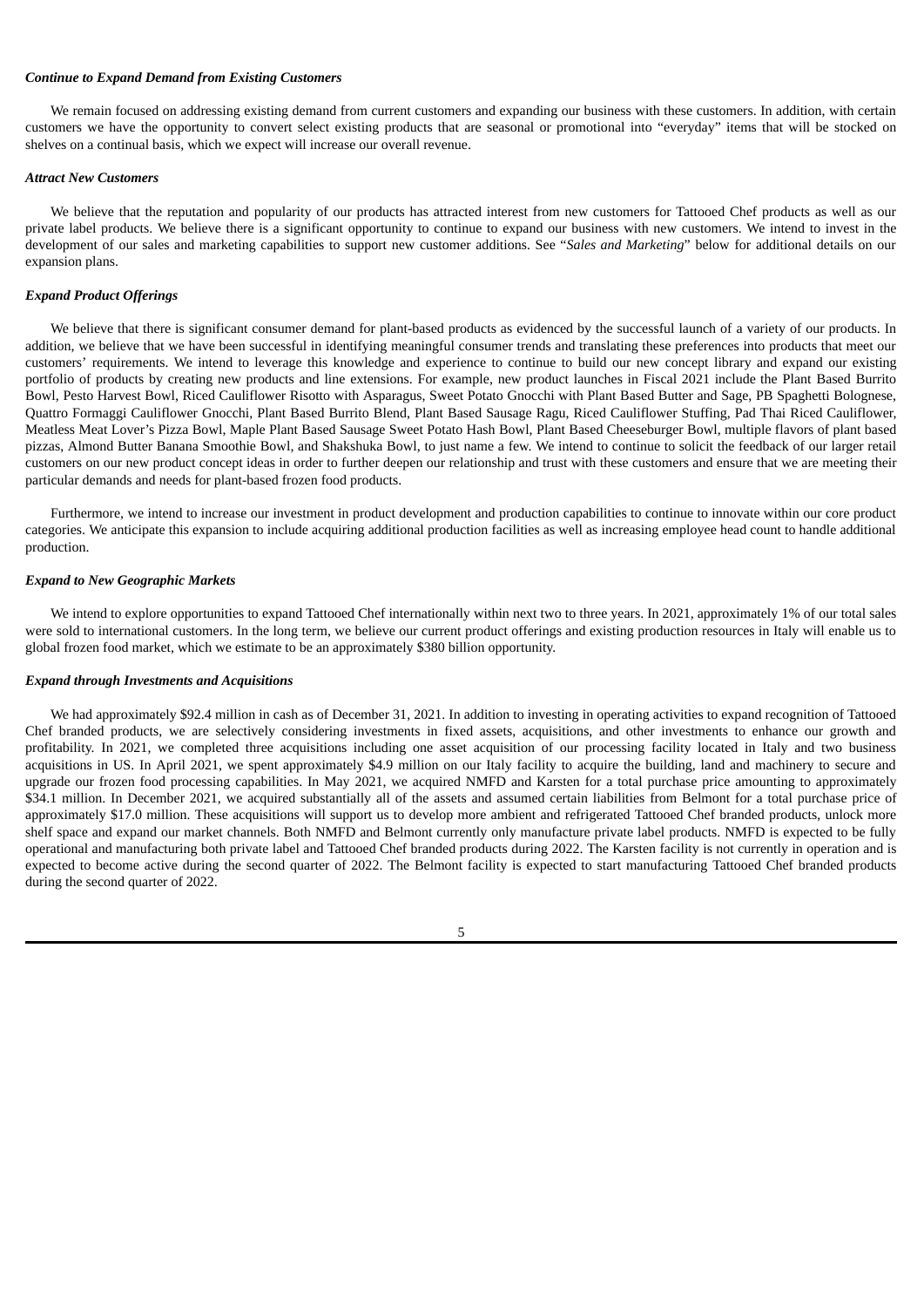### **Product Offerings Overview**

We sell a range of branded and private label plant-based products across its core platforms of ready-to-cook bowls, cauliflower crust pizza, vegetable spirals and ready-to-eat acai and smoothie bowls. Our products are found primarily in the frozen food section of retail customers.

### *Branded Products*

Revenue of Tattooed Chef branded products in Fiscal 2021 was approximately \$132.5 million (approximately 63% of total revenue), an increase of 56.7% from approximately \$84.6 million (approximately 57% of total revenue) in Fiscal 2020. Tattooed Chef Branded products include ready to cook meals and snacks such as the Buddha Bowl, Mexican Style Street Corn, Organic Zucchini Spirals, Cauliflower Crust Pizza, Buffalo Cauliflower, Cauliflower Mac & Cheese Bowl and Acai and Smoothie Bowls.

### *Private Label Products*

Revenue from private label products in Fiscal 2021 was approximately \$75.6 million (approximately 35% of total revenue), and approximately \$62.9 million (approximately 42% of total revenue) in Fiscal 2020. Private label products include cauliflower pizza crusts and pizzas, riced cauliflower, acai and smoothie bowls, bulk vegetables (plain and value-added), and riced cauliflower stuffing. Depending on the customer, we may make exclusive products for that customer. The difference between an exclusive product for a particular customer compared to another primarily relates to product sizing or a specific set of ingredients.

#### **Customer Overview**

Our products (both branded and private label) are available at leading club stores and other major retailers. As of December 31, 2021, our products were available in approximately 14,000 retail outlets in the United States, compared to 4,300 retail outlets as of December 31, 2020.

Club store customers often require different sizes or value packs while other retailers may have different requirements in terms of desired margins, allowance of promotional spend, and early payment discounts. These customer-specific parameters (which includes customers who purchase branded and private label products) are typical in the industry and we believe we will be able to price products appropriately for new retail customers. The process of placing products on shelves for new grocery customers can take anywhere from nine months to one year, from obtaining initial approvals to stocking products on shelves.

For Fiscal 2021, our three largest customers accounted for approximately 73% of total revenue. Fiscal 2021 revenue from these customers accounted for approximately 34%, 28%, and 11%, respectively, of total revenue. For Fiscal 2020, our three largest customers accounted for approximately 88% of total revenue. Fiscal 2020, revenue from these customers accounted for approximately 39%, 32%, 17%, respectively, of total revenue. We have increased the number of our sales team personnel to focus on conventional retail customers (i.e., retailers that are not club stores) and to expand our customer base.

In addition, for Fiscal 2021, three customers accounted for approximately 63% of our accounts receivable. These three customers individually accounted for approximately 38%, 13%, and 12% of our accounts receivable at December 31, 2021.

While we believe our relationships with these customers are strong, and none have indicated any intent to cease or reduce the volume of business they do with us, loss or significant reduction in business from any of these customers could adversely affect our business. See "*Risk Factors — We are subject to* substantial customer concentration. If we fail to retain existing customers, derive revenue from existing customers consistent with historical performance or acquire new customers cost-effectively, our business could be adversely affected." See "- Our Growth Strategy - Continue to Grow the Tattooed Chef *Brand*" for discussion regarding growing sales of branded products to new customers. As we grow sales of branded products to new customers, we believe our customer base will become more diversified and that our customer concentration will be reduced.

We utilize food brokers to assist in establishing and maintaining relationships with certain key customers, which represent the bulk of our revenue. Pursuant to these agreements, each of our brokers is entitled to a commission based on the revenue it facilitates between us and the customer. See "*Risk* Factors — If we experience the loss of one or more of our food brokers that cannot be replaced in a timely manner, results of operations may be adversely *affected."*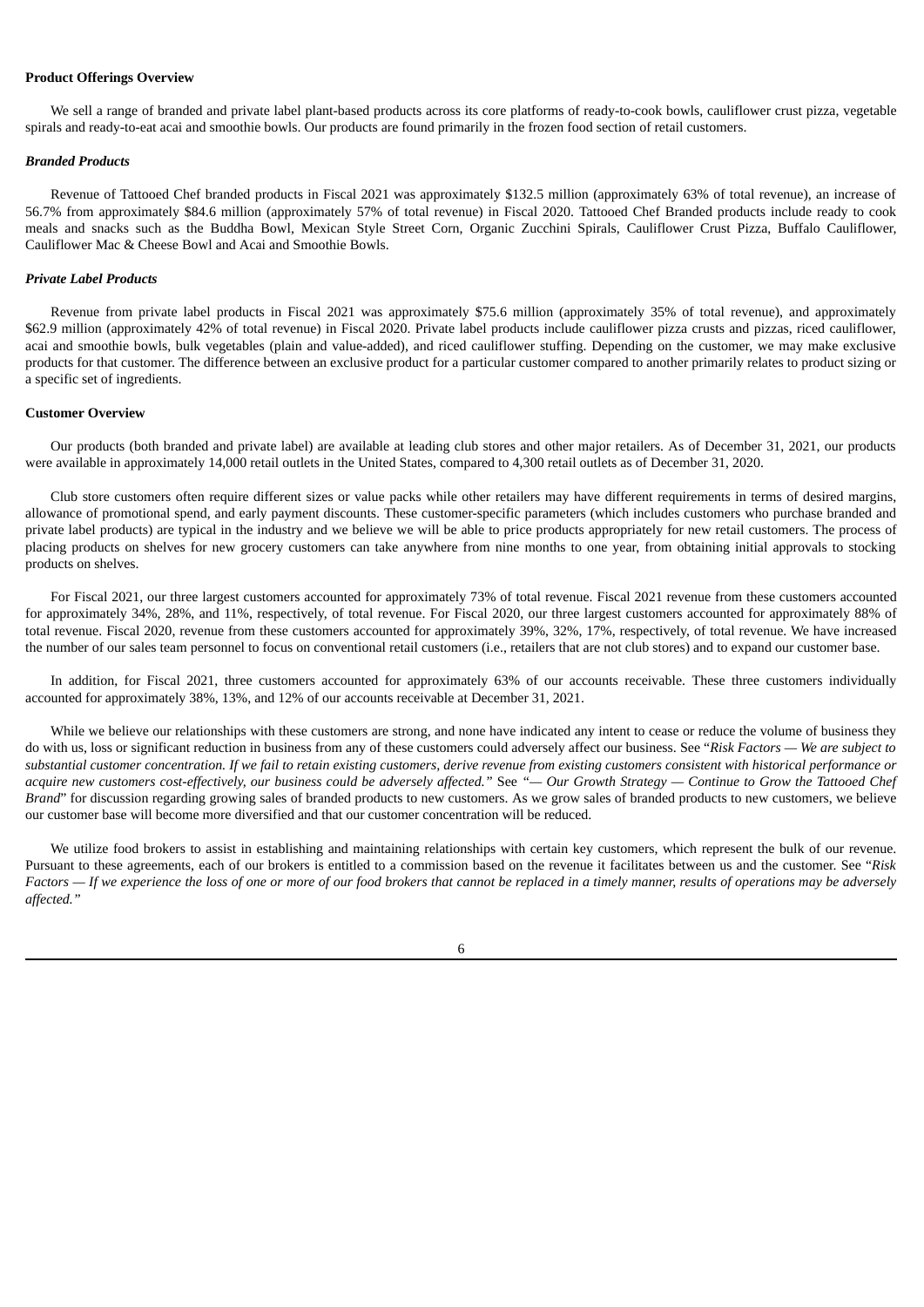### **Supply Chain**

#### *Sourcing and Suppliers*

We primarily source our vegetables from Italy, which is one of the largest organic crop areas in the European Union.

We engage the services of an agronomist to help with forecasting and scheduling. Based in part on these forecasts, we obtain written commitments from a number of growers and cooperatives to grow certain crops in specified amounts for agreed upon prices, confirmed by purchase orders issued closer to the start of each harvesting season. In addition, we utilize multiple growers across various regions in Italy and are not dependent on any single grower for any single commodity. These commitments provide us with consistent supply throughout the growing season to support our year-round production schedule.

We source strawberries and certain other crops in the United States but are not bound by purchase agreements for the crops sourced in the United States. Acai purée was primarily sourced from Brazil through an American supplier. While we substantially single source this ingredient, we believe there to be ample supply in the market. In 2021, we developed two additional suppliers to supply Acai purée and we are currently in process to contract another supplier which is expected to be our fourth supplier in 2022.

We continue to expand our supply chain to ensure the certainty of supply of the highest quality raw materials that meet our demanding requirements for quality.

We rely on a sole supplier for liquid nitrogen, Messer LLC, which is used to freeze products during the manufacturing process. We have entered into an agreement that expires in 2025 with our sole supplier of liquid nitrogen to provide up to 120% of our monthly requirements of liquid nitrogen.

#### *Social Responsibility*

Our corporate social responsibility ("CSR") management system has several elements, including environmental, health and safety compliance, ethics, and governance.

We focus on reducing our environmental impact, conserving natural resources and promoting sustainability across our supply chain.

The safety and well-being of our employees is paramount. In response to the COVID-19 pandemic, we quickly and continuously adopted and implemented safety measures to protect our employees. We are focused on fostering a culture of caring and safety; we are continuously striving toward zero injuries and accidents.

Social responsibility is also an area of increasing regulation, such as the California Transparency in Supply Chains Act (the "Supply Chain Act"), which requires every retail seller and manufacturer doing business in California having annual worldwide gross receipts that exceed \$100 million to disclose its efforts to eradicate slavery and human trafficking from its direct supply chain for tangible goods offered for sale. We are currently subject to the Supply Chain Act and are implementing a supply chain monitoring program.

In addition, California law requires that publicly held corporations whose principal executive offices are located in California must have, by December 31, 2021, a minimum of three female directors and one director from an "underrepresented community" if the corporation's number of directors is six or more. As of December 31, 2020, women represented three of the nine members of our board of directors and one of our directors are from underrepresented communities. We value diversity at all levels and continue to focus on enhancing our diversity and inclusion initiatives across our entire workforce.

### **Manufacturing**

We have a processing facility in Prossedi, Italy, comprising over 100,000 square feet. We leased the facility since October 2017 and purchased the facility and its machinery in April 2021 for total purchase price approximately \$4.9 million. The main products processed at this facility are riced cauliflower (plain and value-added), diced squash/zucchini, and vegetable spirals. Over the past two years, we upgraded the internal cold storage capabilities at the Prossedi plant. In December 2021, we leased a small cold storage facility in Ceccano, Italy.

We lease multiple buildings in Paramount, California that serve as a processing facility and as our headquarters. This facility is over 50,000 square feet. The main products processed at this facility are Cauliflower Crust Pizzas, Acai Bowls, Smoothie Bowls, Mexican Style Street Corn, and other riced cauliflower bowls.

Upon the completion of our business acquisitions in New Mexico (NMFD and Karsten) and Ohio (Belmont), we took over or entered lease agreements to lease the manufacturing facilities in New Mexico and Ohio. We are integrating our manufacturing capabilities to develop and produce more ambient and frozen Tattooed Chef branded products. See "Expand through Investments and Acquisitions" above.

The manufacturing process is similar across all product lines and we have been able to be produce new products without significant re-tooling costs or material equipment upgrades. We regularly make capital investment in our facilities to meet increased volumes resulting from growing demand of our products. During Fiscal 2021, our aggregate capital expenditures for continuing operations were \$16.9 million. We expect to spend approximately \$20.0 million to \$25.0 million on capital projects in fiscal year 2022.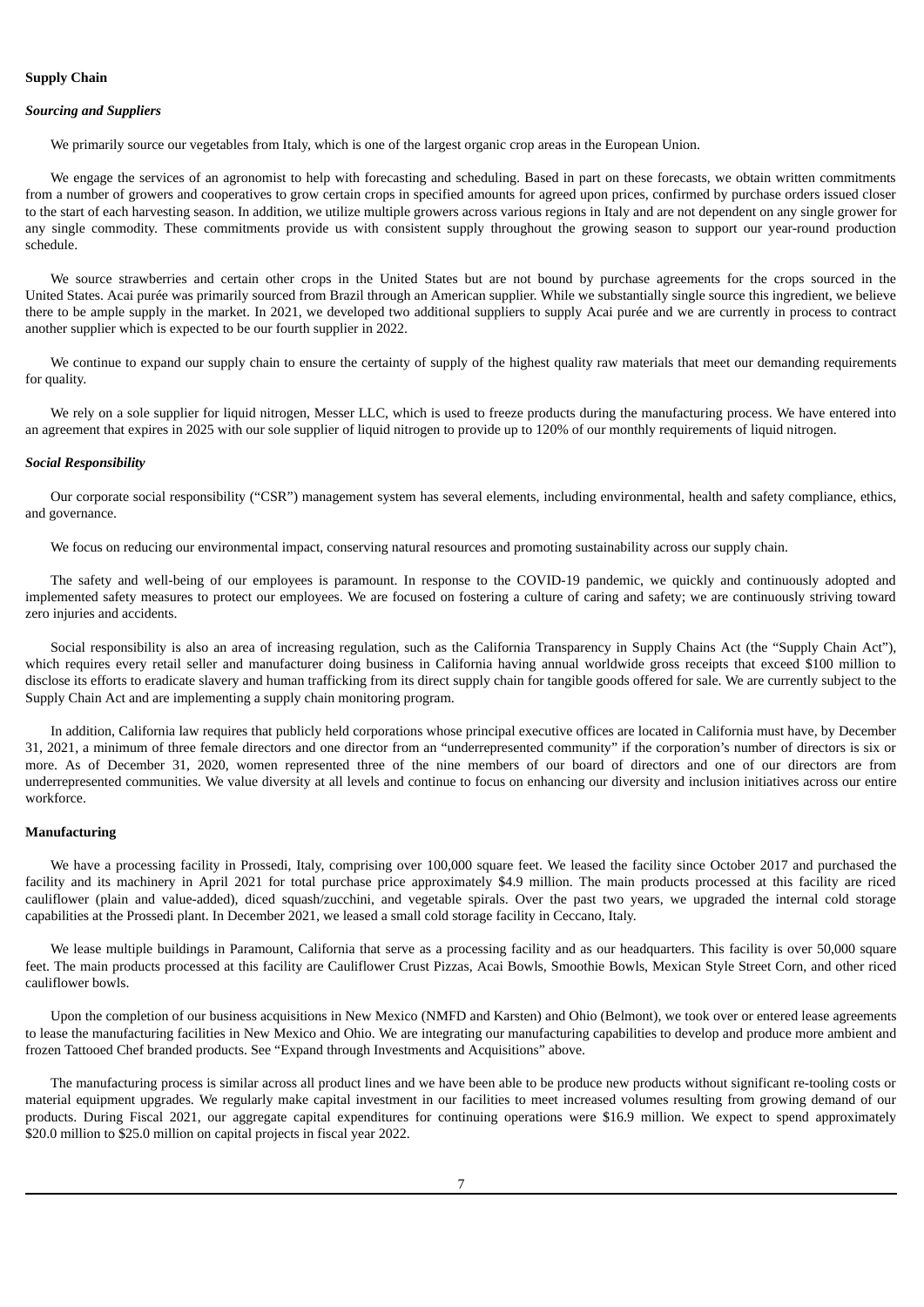Our riced cauliflower and vegetable spirals are processed and packaged in our Prossedi, Italy facility. From this facility, the products are either held locally in cold storage or directly transported to United States for distribution.

Our bowls, smoothies, tray products (such as pizza crusts), and other products with more complex flavor profiles (such as Mexican Style Street Corn) are manufactured and processed in our Paramount, California facility.

We utilize outside suppliers on an as-needed basis for certain products or components of our products. One of our signature products, cauliflower pizza crust, is provided by outside suppliers. The termination of a supplier relationship may leave us with periods during which we have limited or no ability to manufacture these products or product components.

### **Facilities**

In 2021, we purchased our processing facility in Prossedi, Italy. We currently lease processing facilities in Paramount, California, Albuquerque, New Mexico, and Youngstown, Ohio, a small cold storage facility in Ceccano, Italy and have a small office suite lease in San Pedro, California. The Paramount facility also serves as our headquarters. Ittella Properties, LLC, a California limited liability company ("Ittella Properties"), a related entity controlled by Mr. Galletti, owns one of the buildings that comprise the Paramount facility and Deluna Investments, Inc., a California corporation ("Deluna"), a related party controlled by Mr. Galletti, owns the San Pedro building. We believe that the lease terms with Ittella Properties and Deluna are on an armslength basis.

We believe that our current facilities are adequate to meet ongoing needs and that, if we require additional space, we will be able to obtain additional facilities on commercially reasonable terms.

### **Competition**

We operate in a highly competitive environment. We compete with companies that produce products in the plant-based, vegetarian, and frozen food categories, such as Sweet Earth (Nestle), Birds Eye (Conagra Brands), Amy's, and Green Giant (B&G Foods). Additionally, a number of United States and international companies are working on developing or promoting plant-based products.

We believe that consumers consider the following product qualities in their purchasing decisions:

- taste:
- nutritional profile;
- ingredients;
- lack of soy, gluten and GMOs;
- organic;
- convenience:
- cost:
- wide variety of products;
- brand awareness and loyalty among consumers; and
- access to major retailer shelf space and retail locations.

We believe we compete effectively with respect to each of these factors. However, many companies in our industry have substantially greater financial resources, more comprehensive product lines, broader market presence, longer-standing relationships with distributors, retailers, and suppliers, longer operating histories, greater production and distribution capabilities, stronger brand recognition and greater marketing resources than us.

#### **Seasonality and Working Capital**

We have historically experienced moderate revenue seasonality, with the third and fourth fiscal quarters generating higher sale amounts due to product demonstration schedules, new SKU promotions and retailers allotting additional freezer space for holiday items. As our business grows and additional products are introduced, we expect that seasonality in revenue will decrease. We manage our inventory levels to meet the demand forecasts from select customers as well as our own internal forecasts. We believe our customers' payment terms are customary for our industry.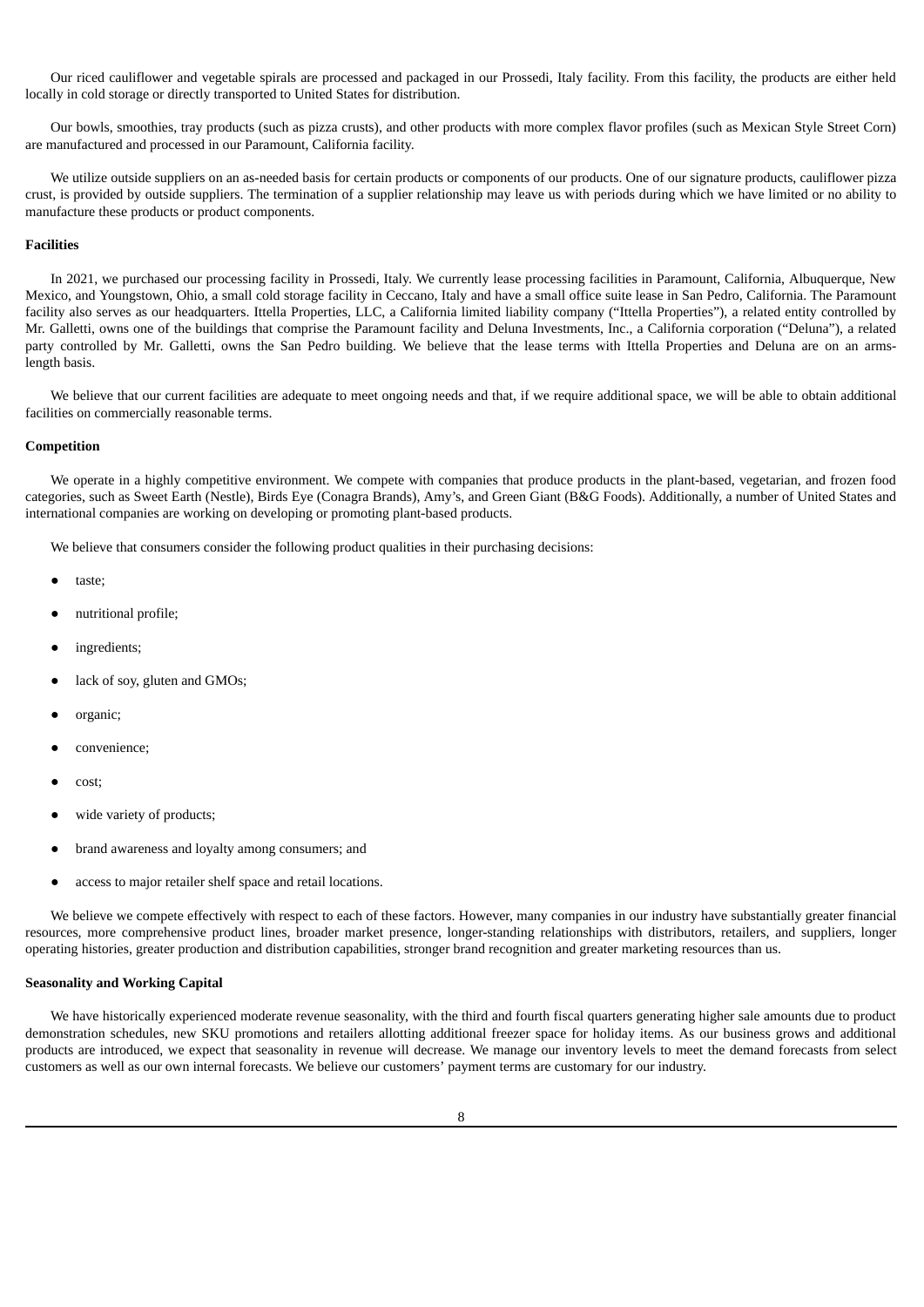#### **Impact of COVID-19**

The COVID-19 pandemic has impacted our business operations. While our manufacturing facilities remain operational, we have implemented physical distancing protocols and comprehensive preventative hygienic measures. The employees are operating at low density, and all are being monitored for COVID-19 symptoms, including temperature screening of our California employees and of all personnel entering our California facility. We are following strict COVID-19 suggested Personal Protective Equipment guidelines per United States Centers for Disease Control and World Health Organization, including mandatory face coverings, increased hand washing and significantly increased sanitation of hard surfaces.

Due to restrictions on commercial operations instituted by government authorities, we are working to ensure compliance while also maintaining business continuity for essential operations in our facilities.

Our senior management team meets regularly and continually monitors and tracks relevant data, including guidance from local, national, and international health agencies and is committed to continuing to communicate with employees as more information is available to share. Neither our Italy facility nor California facility has shut down as a result of COVID-19.

We follow applicable federal, state, and local guidelines regarding exposure to someone with COVID-19 and manage this through our crisis management team.

While the ultimate health and economic impact of the COVID-19 pandemic are remaining uncertain, we believe that our business operations and results of operations, including revenue, earnings and cash flows, will not be adversely impacted during 2022. To mitigate any potential impact of COVID-19 on our business operations and results, we have expanded our supplier base so that we no longer rely on a sole source supplier for any of our raw materials and keep close contact with them to anticipate any problems with keeping up with the demand for our products. In this way, we anticipate being able to obtain raw materials at competitive prices and reduce the risk of supply interruptions. To date, there has been no material impact on our liquidity, and we have not had the need to raise capital, reduce our capital expenditures, or modify any terms or contractual arrangements in response to COVID-19.

### **Order Fulfillment**

We receive orders either by purchase orders pursuant to a previously agreed upon customer commitment or by a stand-alone purchase order from the customer. In either situation, the product is manufactured, packaged, and shipped either to a third-party cold storage facility or directly to the customer utilizing a third-party freight company. We utilize multiple third-party common carriers for all of our shipping needs.

#### **Sales and Marketing**

#### *General*

Sam Galletti and Sarah Galletti have historically led our sales and marketing efforts. Matt Williams serves as our Chief Growth Officer, where he is responsible for overseeing and managing our sales function. Each has extensive experience in food product sales to grocery retailers. Ms. Galletti, as the creator of the Tattooed Chef brand, is uniquely suited to work with retailers to educate them about the brand, respond quickly to their concerns, and consult on food trends.

As we grow our Tattooed Chef brand, we expect to expand our sales and marketing team by adding dedicated personnel to service new retail customers. We may also add outside sales representatives and/or brokers to extend our sales efforts.

We anticipate that marketing expenditures will primarily be on product demonstration allowances, slotting fees (as we expand into conventional retail grocery stores), and other similar in-store marketing costs, which we believe will be effective. Some of these expenses will be categorized as deductions to revenue under GAAP as opposed to marketing expense.

Sarah Galletti continues to lead our marketing efforts with respect to the Tattooed Chef brand. As we expand and grow our business, we anticipate building out a broader brand management team with a focus on digital marketing and social media.

We utilize food brokers in conjunction with our internal sales team to establish and manage customer relationships.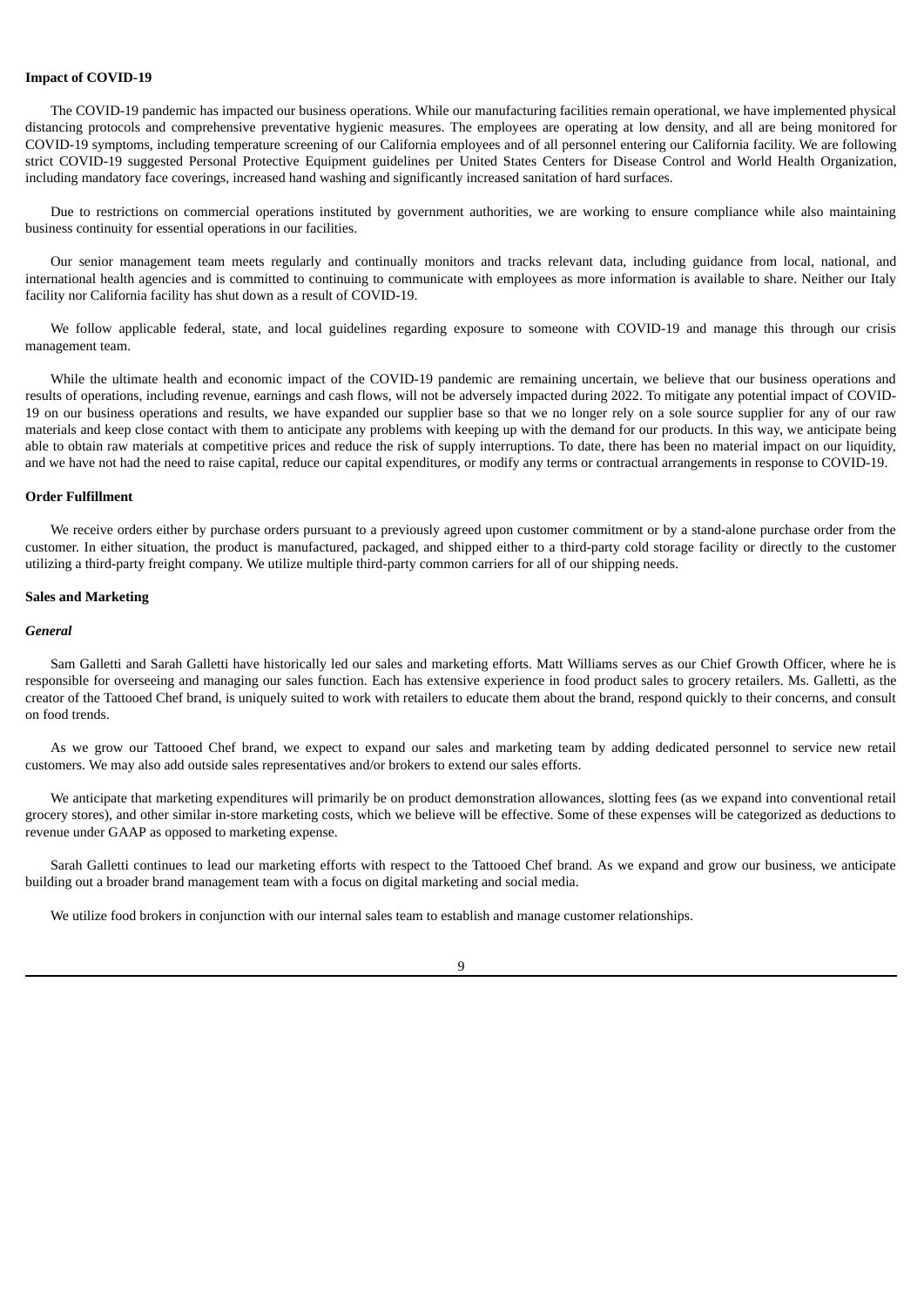### *Digital Marketing and Social Media*

We drive consumer awareness and interest in our brand via (i) social and digital media, (ii) a public relations/marketing services firm that provides assistance in scheduling interviews and various news articles, (iii) ambassador and influencer activations, and (iv) customer media. We increased spending in 2021 and anticipate increase spending in 2022 on search engine marketing and campaign commercials. We maintain a registered domain website at *www.tattooedchef.com*. The website is used as a platform to promote our Tattooed Chef brand and products, provide information about the brand, as well as where to purchase products in stores. In addition, we launched our direct-to-consumer platform in the fourth quarter of Fiscal 2020 through our website. We use social media platforms to build customer engagement and to directly reach desirable target demographics such as millennials and "Generation Z." Below is a summary of our various social media platforms.

- Facebook: We maintain a Facebook page, which is used to engage customers, distribute brand information and news, and publish videos and pictures promoting our brand.
- Instagram: We maintain an active Instagram account, @tattooedcheffoods, which is used to publish content related to our products, and to better connect with potential and existing consumers.
- *Twitter*: We maintain an active Twitter account, @tattooed\_chef, which is used to disseminate trending news and information, as well as to publish short format product information and tips.

#### **Employees**

As of December 31, 2021, we had approximately 600 full-time employees in the United States and 200 full-time employees in Italy, including workers hired through staffing agencies. None of our employees are represented by a labor union, and we have never experienced a labor-related work stoppage. We believe our employee relations are good. Employment in Italy is either direct with us or through an agency similar to the United States. There are no labor unions representing our Italian employees.

#### **Innovation and Product Development**

We invest significant resources in innovating food concepts and creating new plant-based food products, based on market trends.

Our product development process begins with identifying popular food trends that we believe we can successfully bring to market. We then develop several prototype versions of each product and present these ideas internally and ultimately to various retail customers for feedback. We integrate this feedback into further product refinement, often in an iterative process, until we believe the product formulation is finalized. We do not utilize thirdparty product development firms to innovate products on our behalf.

Furthermore, we intend to increase our investment in product development and production capabilities to continue to innovate within our core product categories.

#### **Trademarks and Other Intellectual Property**

We own domestic copyrights and domestic and foreign trademarks, trademark applications, registrations, and other proprietary rights that are important to our business. Depending upon the jurisdiction, trademarks and their corresponding registrations are valid if they are used in the regular course of trade and/or their registrations are properly maintained. Our primary trademarks include the Tattooed Chef*®* and People Who Give a Crop™.

We aggressively protect our intellectual property rights by relying on trademark, copyright, trade dress and trade secret laws. We own the domain names: *www.ittellafoods.com* and *www.tattooedchef.com*.

We do not have any issued patents and we are not pursuing any patent applications.

We consider our marketing, promotions and products as a trade secret and thus, keep this information confidential. In addition, we consider as proprietary any information related to recipes, formulas, processes, know-how and methods used in production and manufacturing as trade secrets. We believe we have taken reasonable measures to keep the aforementioned items, as well as our business and marketing plans, customer lists and contracts, reasonably protected, and they are, accordingly, not readily ascertainable by the public.

#### **Government Regulation**

We are subject to extensive laws and regulations in the United States by federal, state and local government authorities and in Italy and the European Union.

Our activities in the United States are subject to regulation by various governmental agencies, including the Food and Drug Administration ("FDA"), the United States Department of Agriculture/national organic program ("USDA/NOP"), the Federal Trade Commission ("FTC"), the Environmental Protection Agency ("EPA"), the Occupational Safety and Health Administration ("OSHA"), and the Departments of Commerce and Labor, as well as voluntary regulation by other bodies. Various state and local agencies also regulate our activities.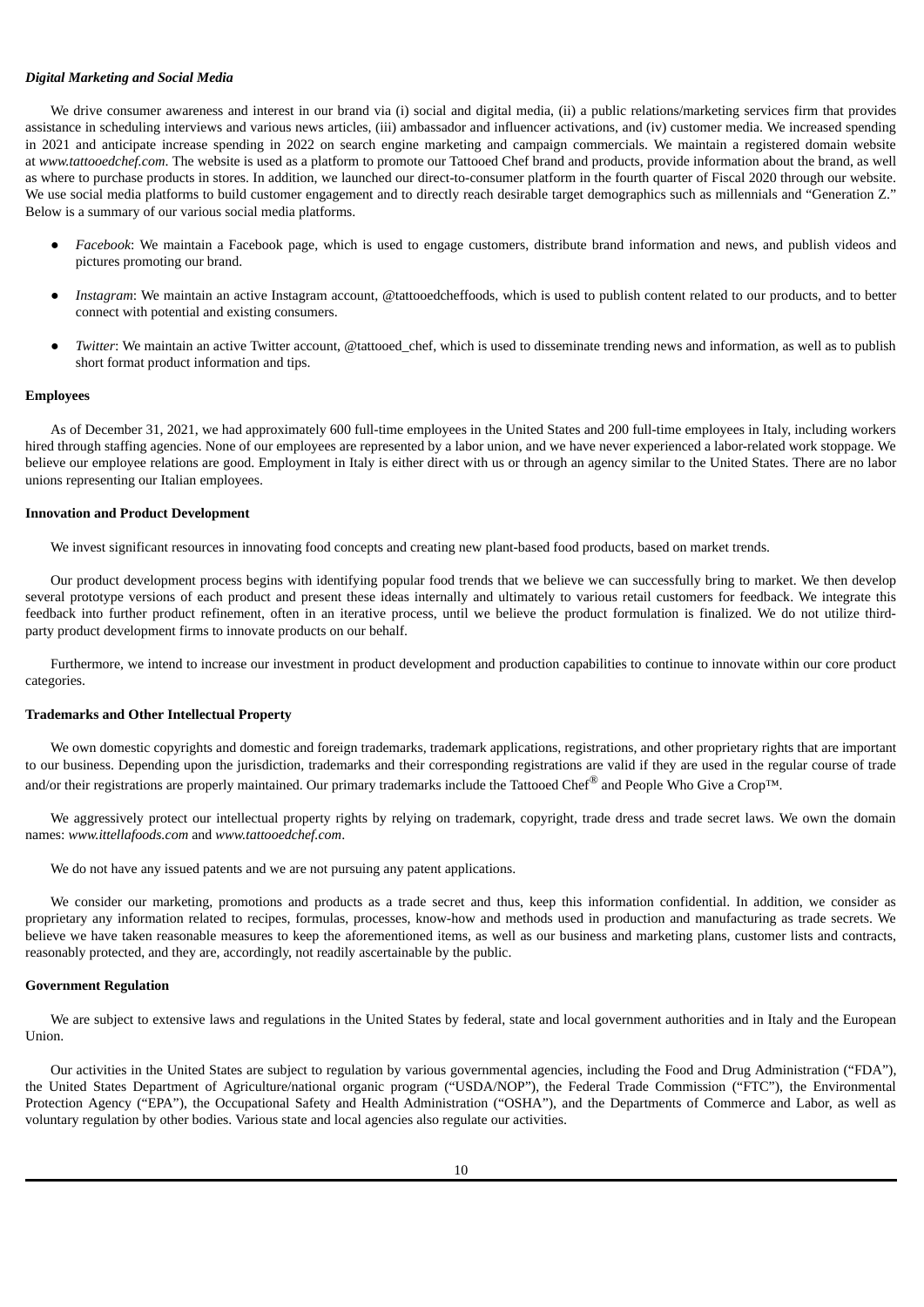In Italy, our food production activities are regulated by specific legislation and compliance is overseen and regulated by the Italian Ministry of Health ("MOH"), with administrative authority further delegated to local agencies, each referred to as an Azienda Sanitaria Locale ("ASL"). The MOH, among other legal and regulatory regimes, prescribe the requirements and establish the standards for quality and safety and regulate ingredients, manufacturing, labeling and other marketing and advertising to consumers.

The facilities in which our products and ingredients are manufactured must register with the FDA and MOH, comply with current good manufacturing practices, or cGMPs, and comply with a range of food safety requirements established by, and implemented under, the Food Safety and Modernization Act of 2011 (the "FSMA") and applicable foreign food safety and manufacturing requirements. Federal, state, local and foreign regulators have the authority to inspect our facilities to evaluate compliance with applicable requirements. Regulatory authorities also require that certain nutrition and product information appear on product labels, that product labels and labeling be truthful and non-misleading, and that our marketing and advertising be truthful, nonmisleading and not deceptive to consumers. We are also prohibited from making certain types of claims about our products (including for example, in the United States, nutrient content claims and health claims, whether express or implied), unless we satisfy certain regulatory requirements.

In addition to federal regulatory requirements in the United States, California imposes its own manufacturing and labeling requirements. California requires facility registration with the relevant state food safety agency, and those facilities are subject to state inspection as well as federal inspection. We believe that our products are manufactured and labeled in material compliance with all relevant state requirements. We monitor developments at the state and country (United States federal and European Union) level that could apply to our products.

In addition, we are subject to labor and employment laws, laws governing advertising, privacy laws, safety regulations and other laws, including consumer protection regulations that regulate retailers or govern the promotion and sale of merchandise. Our operations, and those of our distributors and suppliers, are also subject to various laws and regulations relating to environmental protection and worker health and safety matters. We monitor changes in these laws and believes that we are in material compliance with applicable laws.

We are also subject to disclosure requirements regarding abusive labor practices in portions of our supply chain under the California Supply Chain Act and are in the process of implementing and expanding a supply chain monitoring program.

#### **Quality Control/Food Safety**

We utilize a comprehensive food safety and quality management program, which employs strict manufacturing procedures, expert technical knowledge on food safety science, employee training, ongoing process innovation, use of quality ingredients and both internal and independent auditing.

Our Paramount, California and Prossedi, Italy facilities each has a Food Safety Plan ("FSP") that focuses on preventing food safety risks and is compliant with the requirements set forth under the FSMA. In addition, each facility has at least one Preventive Controls Qualified Individual who has successfully completed training in the development and application of risk-based preventive controls at least equivalent to that received under a standardized curriculum recognized by the FDA and by MOH.

All of our manufacturing sites and suppliers comply with the Global Food Safety Initiative. All of our manufacturing sites are certified against a standard recognized by Brand Reputation Compliance Global Standards ("BRCG"). These standards are integrated food safety and quality management protocols designed specifically for the food sector and offer a comprehensive methodology to manage food safety and quality. Certification provides an independent and external validation that a product, process or service complies with applicable regulations and standards.

In addition to third-party inspections of our co-manufacturers, we have instituted audits to address topics such as allergen control; ingredient, packaging and product specifications; and sanitation. Under FSMA, each of our co-manufacturers is required to have a FSP, a Hazard Analysis Critical Control Points plan that identifies critical pathways for contaminants and mandates control measures that must be used to prevent, eliminate or mitigate relevant food-borne hazards.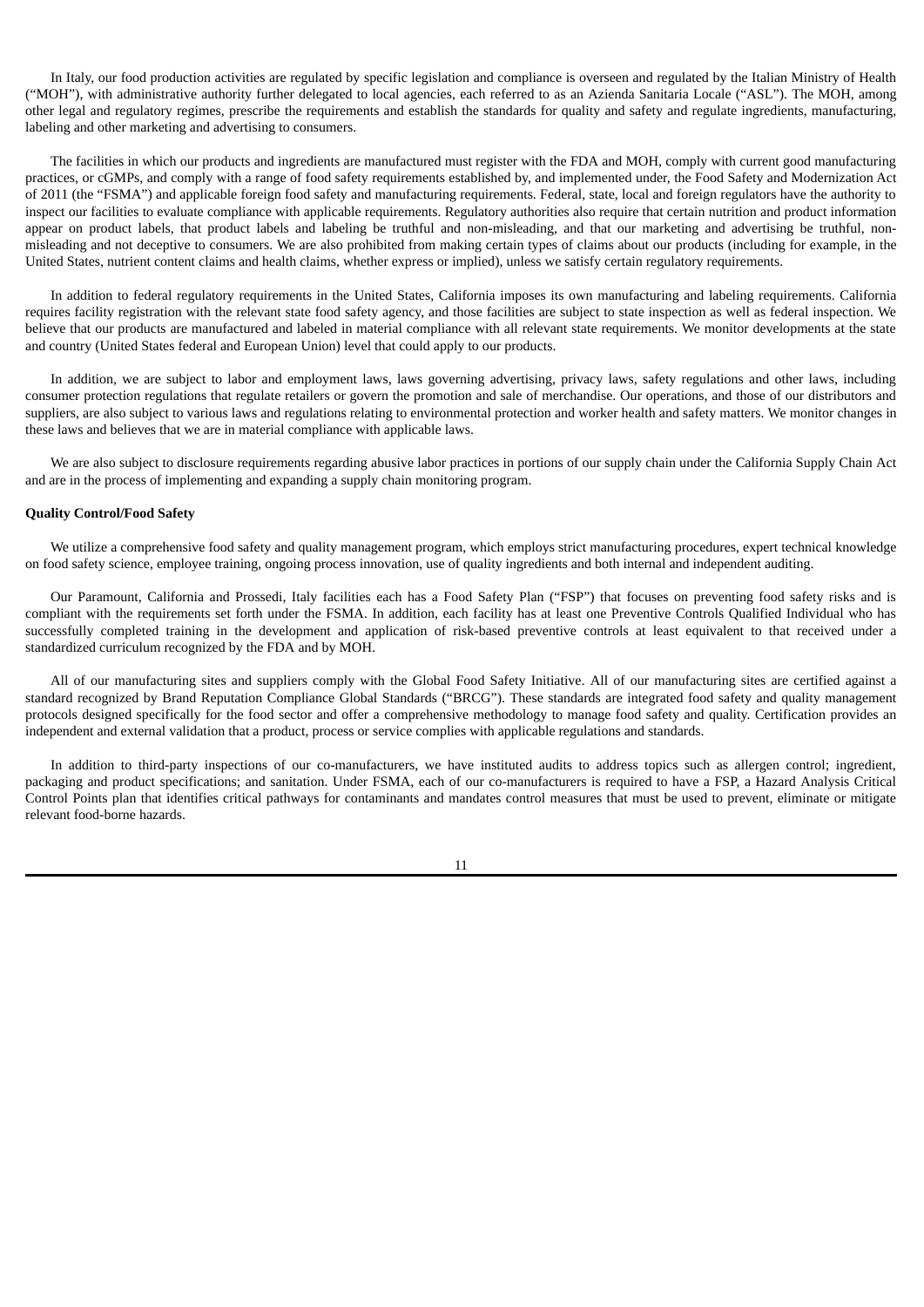### **Independent Certification**

In the United States, our organic products are certified in accordance with the USDA's National Organic Program through Quality Assurance International, a third-party certifying agency. In Italy, our organic products are certified by the ICEA (Icea Istituto Per La Certificazione Etica Ed Ambientale).

Our facilities have obtained certain important certifications or verifications, including the BRC Food Safety certification, Non-GMO Project verification, USDA Organic certification, a gluten-free certification from the Gluten-Free Certification Organization, OneCert Organic certification, and OU Kosher certification from the Orthodox Union. Our facility located in Italy is certified Kosher under the supervision of OK Kosher Certification.

#### **Available Information**

We file annual, quarterly and current reports, proxy statements and other information with the Securities and Exchange Commission ("SEC"). Our SEC filings are available to the public over the internet at the SEC's website at www.sec.gov. Our SEC filings are also available free of charge on the Investor Information page of our website at www.tattooedchef.com as soon as reasonably practicable after they are filed with or furnished to the SEC. Our website and the information contained on or through that site are not incorporated into this Annual Report on Form 10-K.

#### <span id="page-14-0"></span>**Item 1A. Risk Factors.**

Our operations and financial results are subject to various risks and uncertainties including those described below. You should consider carefully the risks and uncertainties described below, in addition to other information contained in this Annual Report on Form 10-K, including our consolidated financial statements and related notes. The risks and uncertainties described below are not the only ones we face. Additional risks and uncertainties that we are unaware of, or that we currently believe are not material, may also become important factors that adversely affect our business. If any of the following risks or others not specified below materialize, our business, financial condition and results of operations could be materially and adversely *affected. In that case, the trading price of our common stock could decline.*

#### **Risk Factors Related Our Business and Industry**

#### *Failure to retain our senior management may adversely affect operations.*

Our success is substantially dependent on the continued service of certain members of senior management, including Salvatore "Sam" Galletti, our founder, President and Chief Executive Officer, Stephanie Dieckmann, our Chief Financial Officer, Sarah Galletti, the "Tattooed Chef" and our Creative Director, Giuseppe Bardari, President of Ittella Italy and Gaspare ("Gasper") Guarrasi, our Chief Operating Officer. These executives have been primarily responsible for determining the strategic direction of our business and for executing our growth strategy and are integral to our brand, culture, product development and the reputation we enjoy with suppliers, co-manufacturers, distributors, customers and consumers. In particular, Ms. Galletti is responsible for leading our branding initiatives, creative strategy, and product development, and there is no other current employee who can lead these functions if Ms. Galletti is unable to provide these services to us. In addition, Mr. Galletti and Ms. Galletti have historically been the primary sales and marketing contacts for our customers. The loss of the services of any of these executives could adversely affect our business, relationship with key customers and suppliers, branding, creative strategies, and prospects, as we may not be able to find suitable individuals to replace them on a timely basis, if at all. In addition, any such departure could be viewed in a negative light by investors and analysts, which may cause the price of any of our publicly traded securities to decline. We do not currently carry key-person life insurance for any of our management team.

#### Food safety and food-borne illness incidents or advertising or product mislabeling may adversely affect our business by exposing us to lawsuits, product recalls or regulatory enforcement actions, increasing operating costs and reducing demand for product offerings.

Selling food for human consumption involves inherent legal and other risks, and there is increasing governmental scrutiny of and public awareness regarding food safety. Our internal processes, training and quality control and food safety procedures and compliance may not be effective in preventing contamination of food products that could lead to food-borne illness incidents (such as e. coli, salmonella or listeria). Unexpected side effects, illness, injury or death related to allergens, food-borne illnesses or other food safety incidents caused by products we sell or manufacture, or involving our suppliers, could result in the discontinuance of sales of these products or our relationships with our suppliers, increased operating costs, regulatory enforcement actions or harm to our reputation. If consumers lose confidence in the safety and quality of our products or plant-based products generally, even in the absence of a recall or a product liability case, our business, financial condition and results of operations could be materially and adversely affected. Shipment of adulterated or mislabeled products, even if inadvertent, can result in criminal or civil liability. These incidents could also expose us to product liability, negligence or other lawsuits, including consumer class action lawsuits. Any claims brought against us may exceed or be outside the scope of our existing or future insurance policy coverage or limits. Any judgment against us that is more than our policy limits or not covered by our policies or not subject to insurance would have to be paid from our cash reserves, which would reduce our capital resources.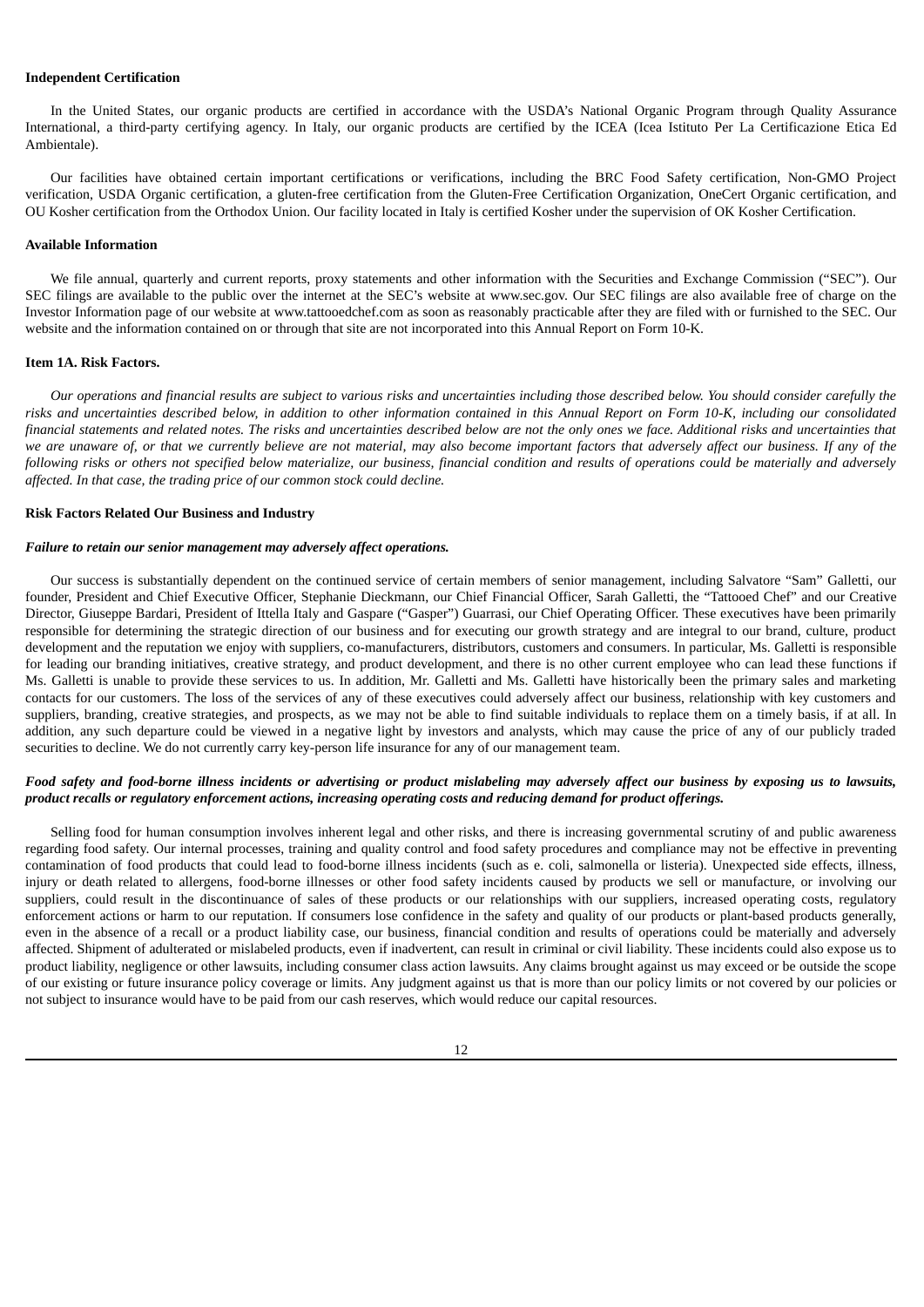The occurrence of food-borne illnesses or other food safety incidents, whether real or perceived, could also adversely affect the price and availability of affected ingredients, resulting in higher costs, disruptions in supply and a reduction in sales. Furthermore, any instances of food contamination or regulatory noncompliance, whether or not caused by us, could compel us, our suppliers and our customers, depending on the circumstances, to conduct a recall in accordance with FDA or the MOH regulations, comparable state and locality laws, or international laws. If we are found to be out of compliance with respect to food safety regulations, an enforcement authority could issue a warning letter and/or institute enforcement actions that could result in additional costs, substantial delays in production or even a temporary shutdown in manufacturing and product sales while the non-conformances are rectified. Also, we may have to recall the product or otherwise remove the product from the market, and temporarily cease our manufacturing and distribution process, which would increase our costs and reduce our revenues. Food recalls could result in significant losses due to their costs, the destruction of product inventory, lost sales due to the unavailability of the product for a period of time, potential loss of existing distributors or customers and a potential negative impact on our ability to attract new customers due to negative consumer experiences or because of an adverse impact on our brand and reputation. The costs of a recall could exceed or be outside the scope of our existing or future insurance policy coverage or limits. Any product liability claims resulting from the failure to comply with applicable laws and regulations would be expensive to defend and could result in substantial damage awards against us or harm our reputation. Any of these events would negatively impact our revenues and costs of operations.

In addition, food companies have been subject to targeted, large-scale tampering as well as to opportunistic, individual product tampering, and we, like any food company, could be a target for product tampering. Forms of tampering could include the introduction of foreign material, chemical contaminants and pathological organisms into consumer products as well as product substitution. Recently issued FDA regulations require companies like us to analyze, prepare and implement mitigation strategies specifically to address tampering (i.e., intentional adulteration) designed to inflict widespread public health harm. If we do not adequately address the possibility, or any actual instance, of intentional adulteration, we could face possible seizure or recall of its products and the imposition of civil or criminal sanctions, which could adversely affect our business, financial condition and operating results.

Further, if we are forced, or voluntarily elect, to recall certain products, the public perception of the quality of our food products may be diminished. We may also be adversely affected by news reports or other negative publicity, regardless of their accuracy, regarding other aspects of our business, such as public health concerns, illness, safety, security breaches of confidential consumer or employee information, employee related claims relating to alleged employment discrimination, health care and benefit issues or government or industry findings concerning our retailers, distributors, suppliers or others across the food industry supply chain.

### We are subject to substantial customer concentration. If we fail to retain existing customers, derive revenue from existing customers consistent with *historical performance or acquire new customers cost-effectively, our business could be adversely affected.*

We are subject to substantial customer concentration risk, with three customers accounting for approximately 73% of our revenue for the year ended December 31, 2021. The three customers individually accounted for approximately 34%, 28%, and 11% of our 2021 total revenue, respectively. In addition, three customers accounted for approximately 63% of our accounts receivable as of December 31, 2021. These three customers individually accounted for approximately 38%, 13%, and 12% of our total accounts receivables. Accordingly, any factor adversely affecting sales generally in these customers (such as competitive pressures, declining sales, or store closings, among others), or any reduction or elimination by these customers of carrying our products, could adversely affect our business, financial condition and the result of our operations.

Our success, and our ability to increase revenues and operate profitably, depends in part on our ability to retain and keep existing customers, particularly those noted above, engaged so that they continue to purchase products from us, and to acquire new customers cost-effectively. We intend to continue to expand our number of retail customers as part of our growth strategy. If we fail to retain existing customers and to attract and retain new customers, our business, financial condition and results of operations could be adversely affected.

Further, if customers do not perceive our product offerings to be of sufficient value, quality, or innovation, or if we fail to offer innovative and relevant product offerings, we may not be able to attract or retain customers or engage existing customers so that they continue to purchase products from us or increase the amount of products purchased from us. We may lose current customers to competitors if the competitors offer products superior to ours or if we are unable to satisfy our customers' orders in a timely manner. The loss of any large customer or the reduction of purchasing levels or the cancellation of business from such customers could adversely impact our business. Furthermore, as retailers consolidate, they may reduce the number of branded products they offer in order to accommodate private label products and generate more competitive terms from branded suppliers competing for limited retailer shelf space. While we produce private label products and might benefit from a shift towards private label products, our long-term strategy is to grow sales of branded products. Consequently, financial results may fluctuate significantly from period to period based on the actions of one or more significant retailers. A retailer may take actions that affect us for reasons that we cannot always anticipate or control, such as the retailer's financial condition, changes in its business strategy or operations, the introduction of competing products or the perceived quality of our products.

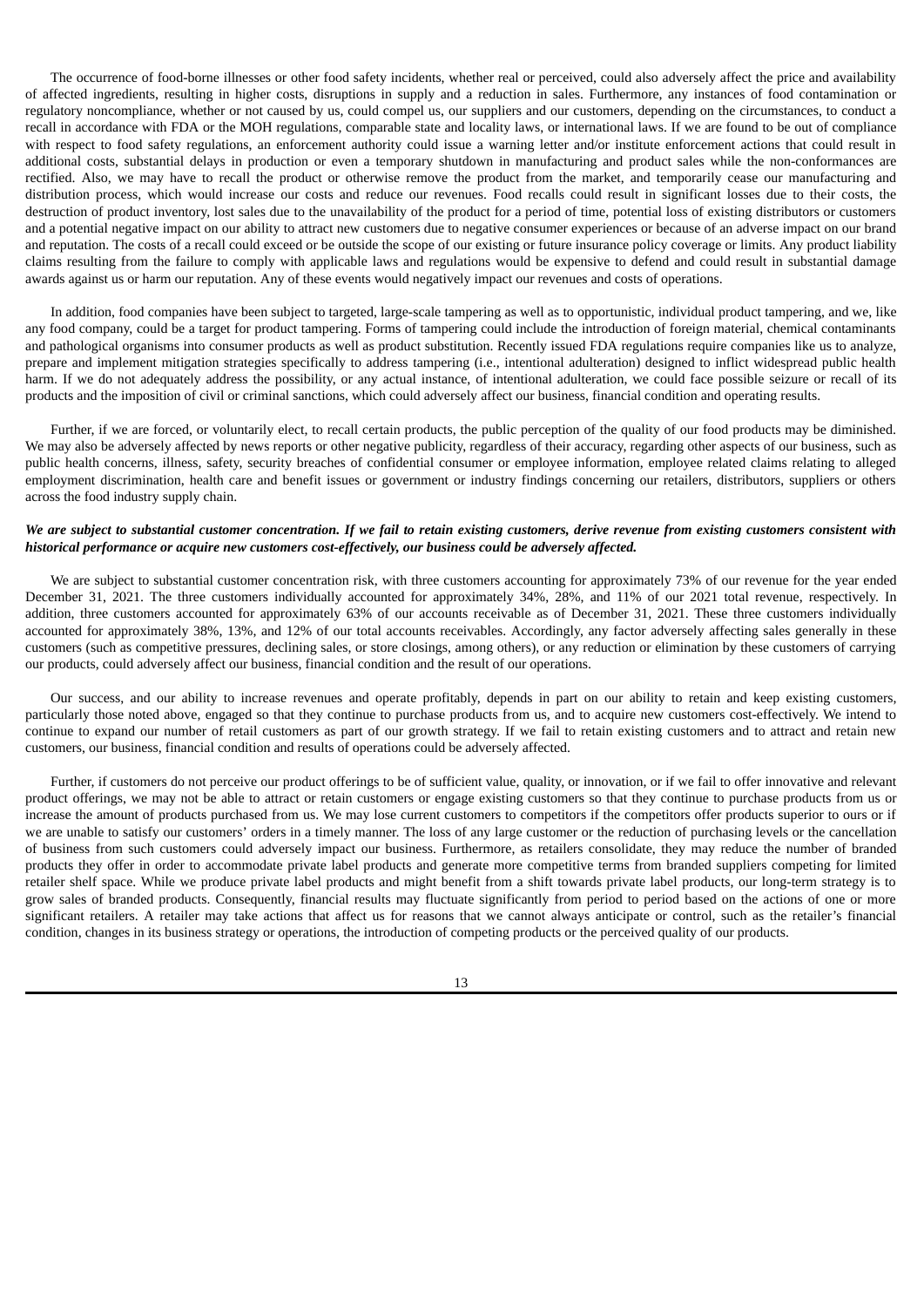### Our products are primarily manufactured in our facilities in Paramount, California, Albuquerque, New Mexico, Youngstown, Ohio and Prossedi, Italy *and any damage or disruption at these facilities may harm our business.*

A significant portion of our operations are located in our Paramount, California, Albuquerque, New Mexico, Youngstown, Ohio and Prossedi, Italy facilities. A natural disaster, fire, power interruption, work stoppage, outbreaks of pandemics or contagious diseases (such as the recent coronavirus (COVID-19) pandemic) or other calamity at one or both of these facilities would significantly disrupt our ability to deliver products and operate our business. If any material amount of machinery or inventory were damaged, we may be unable to meet our contractual obligations and to predict when, if at all, we could replace or repair such machinery, which could adversely affect our business, financial condition and operating results.

In addition, we have not developed any contingency plans to address disruptions such as natural disaster, fire, power interruption, work stoppage, outbreaks of pandemics or contagious diseases, such as the current COVID-19 pandemic, or other calamity in our operations. Please see "*The COVID-19* pandemic could adversely impact our business, results of operations and financial condition" for a discussion of our current response to COVID-19. If such a disruption occurs, our operations and results of operations could be harmed.

Our corporate offices, research and development functions, and certain manufacturing and processing functions are located in Paramount, California, Albuquerque, New Mexico, Youngstown, Ohio and Prossedi, Italy. The impact of a major natural disaster in these areas on our facilities and overall operations is difficult to predict, but a natural disaster could disrupt our business. Our insurance may not adequately cover losses and expenses in the event of such a natural disaster. As a result, natural disasters could lead to substantial losses.

#### Failure to introduce new products or successfully improve existing products may adversely affect our ability to continue to grow.

A key element of our growth strategy depends on our ability to develop and market new products and improvements to our existing products that meet our standards for quality and appeal to continuously changing consumer preferences. The success of our innovation and product development efforts is affected by our ability to anticipate changes in consumer preferences, accurately predict taste preferences and purchasing habits of consumers in new geographic markets, the technical capability of our innovation staff in developing and testing product prototypes (including complying with applicable governmental regulations), and the success of our management and sales and marketing teams in introducing and marketing new products. Failure to develop and market new products that appeal to consumers may lead to a decrease in growth, sales and profitability. Furthermore, if we are unsuccessful in meeting our objectives with respect to new or improved products, our business could be harmed.

### Consumer preferences for our products are difficult to predict and may change, and, if we are unable to respond quickly to new trends, our business *may be adversely affected.*

Our business is focused on the development, manufacturing, marketing, and distribution of a portfolio of plant-based products. Consumer demand could change based on a number of possible factors, including dietary habits and nutritional values, concerns regarding the health effects of ingredients, and shifts in preference for various product attributes. If consumer demand for our products decreased, our business and financial condition would suffer. In addition, sales of plant-based products are subject to evolving consumer preferences to which we may not be able to accurately predict or respond. Consumer trends that we believe favor sales of our products could change based on a number of possible factors, including economic factors and social trends. Views towards healthy eating and plant-based products are trendy in nature, with constantly changing consumer perceptions.

Our success depends, in part, on our ability to anticipate the tastes and dietary habits of consumers and other consumer trends and to offer products that appeal to their needs and preferences on a timely and affordable basis. A change in consumer discretionary spending, due to economic downturn or other reasons, may also adversely affect our sales and our business, financial condition and results of operations. A significant shift in consumer demand away from our products could reduce sales or market share and the perception of the Tattooed Chef brand, which would harm our business and financial condition.

#### *Our revenue growth rate may not be indicative of future performance and may slow over time.*

Although we have grown rapidly over the last several years, our revenue growth rate may slow over time for a number of reasons, including increasing competition, market saturation, slowing demand for our offerings, increasing regulatory costs and challenges, the impact of COVID-19, and failure to capitalize on growth opportunities.

### We currently utilize third-party suppliers for select products, including our cauliflower pizza crust. Loss of these suppliers could harm our business and *impede growth.*

The crust component of one of our signature products, cauliflower crust cheese pizza, is supplied by third parties. The termination of a supplier relationship may leave us with periods during which we have limited or no ability to manufacture certain products. An interruption in, or the loss of operations at, any of these manufacturing facilities, which may be caused by work stoppages, production disruptions, product quality issues, disease outbreaks or pandemics (such as the recent coronavirus (COVID-19) pandemic), acts of war, terrorism, fire, earthquakes, weather, flooding or other natural disasters, could delay, postpone or reduce production of some of our products, which could adversely affect our business, results of operations and financial condition until the interruption is resolved or an alternate source of production is secured.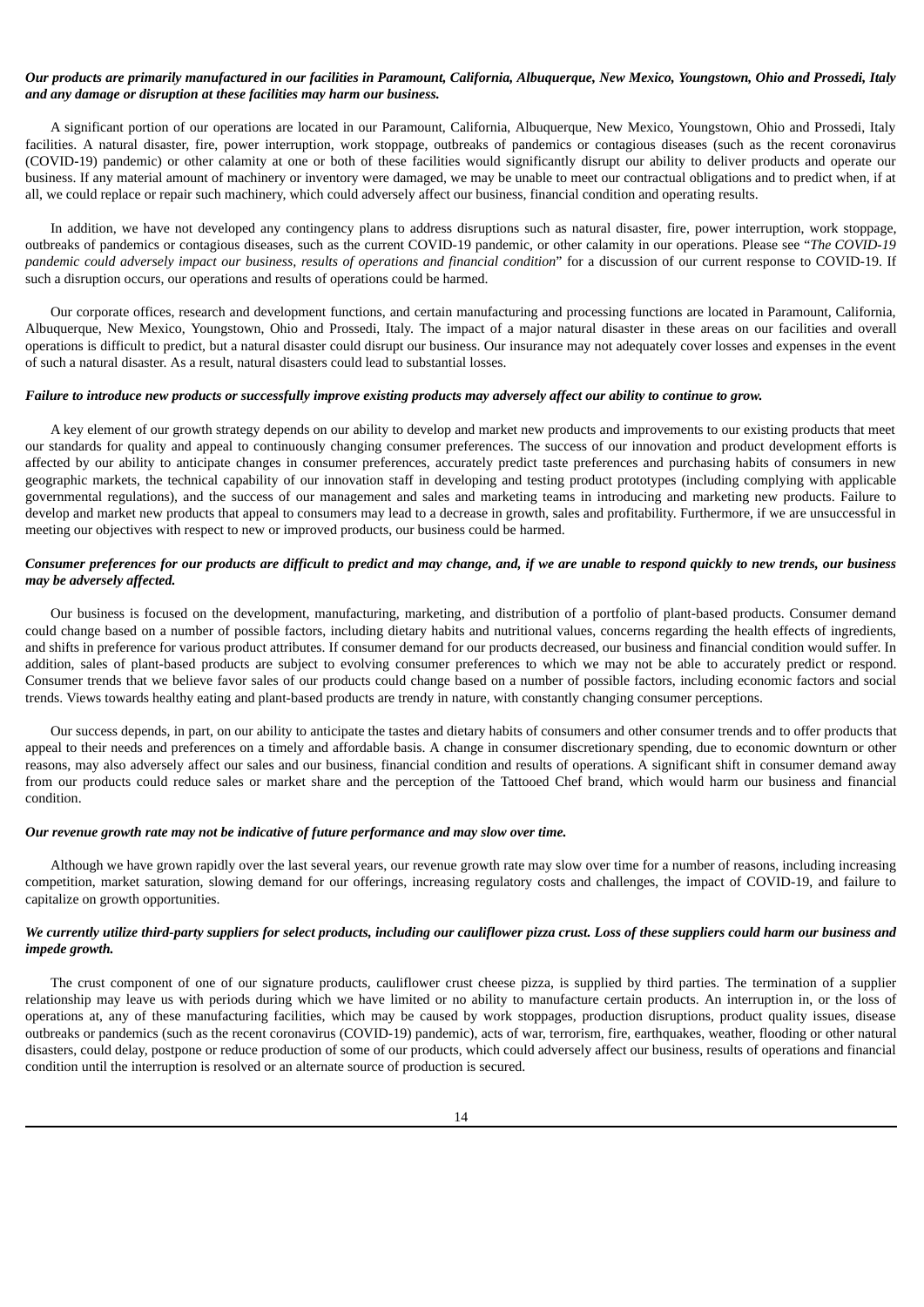We believe there are a limited number of competent, high-quality suppliers in the industry that meet our quality and control standards, and as we seek to obtain additional or alternative supply arrangements in the future, or alternatives to bring this manufacturing capability in-house, there can be no assurance that we would be able to do so on satisfactory terms, in a timely manner, or at all. Therefore, the loss of one or more suppliers, any disruption or delay at a supplier or any failure to identify and engage a supplier for products could delay, postpone or reduce production of products, which could adversely affect our business, results of operations and financial condition.

#### If we are unable to attract, train and retain employees, we may not be able to grow or successfully operate our business.

Our success depends in part on our ability to attract, train and retain a sufficient number of employees who understand and appreciate our culture and can represent our brand effectively and establish credibility with our business partners and customers. We believe a critical component of our success has been our company culture and long-standing core values. We have invested substantial time and resources in building our team. Furthermore, as sales grow and customers are acquired, we will need to add employees to serve in the production, finance and accounting, and sales and marketing functions. If we are unable to hire and retain employees capable of meeting our business needs and expectations, or if we fail to preserve our company culture among a larger number of employees dispersed in various geographic regions as we continue to grow and develop the infrastructure associated with being a public company, our business and brand image may be impaired. Any failure to meet staffing needs or any material increase in turnover rates of employees may adversely affect our business, results of operations and financial condition.

In order to meet demand, we rely on temporary employees procured through staffing agencies. In the future, we may be unable to attract and retain employees with the required skills, whether or not through staffing agencies, which could impact our ability to expand operations or meet customer demand.

### We may be unable to sustain our revenue growth rate and, as our costs increase, generate sufficient revenue to return to profitability over the long *term.*

From 2020 to 2021, our revenue grew from \$148.5 million to \$213.4 million, which represents a year over year growth rate of 43.7%. We expect that, in the future, our revenue growth rate will decline, and we may not be able to generate sufficient revenue to sustain profitability. We also anticipate that our operating expenses and capital expenditures will increase substantially in the foreseeable future as we invest to increase our customer base, expand our marketing channels, invest in distribution and manufacturing facilities, pursue expansion, hire additional employees, and enhance our technology and production capabilities. In addition, commencing in the fourth quarter of Fiscal 2020, we began incurring additional costs as a public company, which will continue. These expansion efforts may prove more expensive than anticipated and may not succeed in increasing revenues and margins sufficiently to offset the anticipated higher expenses. We incur significant expenses in developing our innovative products, securing an adequate supply of raw materials, obtaining and storing ingredients and other products and marketing the products we offer. In addition, many expenses, including some of the costs associated with existing and any future manufacturing facilities, are fixed. Accordingly, we may not be able to return to profitability, and may continue to incur losses in the foreseeable future.

### If we fail to expand manufacturing and production capacity effectively, forecast demand for products accurately, or respond to forecast changes *quickly, our business and operating results and our brand reputation could be harmed.*

As demand increases, we will need to expand our operations, supply, and manufacturing capabilities. However, there is a risk that we will be unable to scale production processes effectively and manage our supply chain requirements effectively. We must accurately forecast demand for products and inventory needs in order to ensure we have adequate available manufacturing capacity and to ensure we are effectively managing inventory.

Our forecasts are based on multiple assumptions that may cause estimates to be inaccurate and affect our ability to obtain adequate manufacturing capacity and adequate inventory supply in order to meet the demand for products, which could prevent us from meeting increased customer demand and harm our brand and business.

In addition, if we overestimate demand and overbuild our capacity, we may have significantly underutilized assets and will experience reduced gross margins and will have excess inventory that we may be required to write-down. If we do not accurately align our manufacturing capabilities and inventory supply with demand, if we experience disruptions or delays in our supply chain, or if we cannot obtain raw materials of sufficient quantity and quality at prices that are consistent with our current pricing and in a timely manner, our business, financial condition and results of operations may be adversely affected.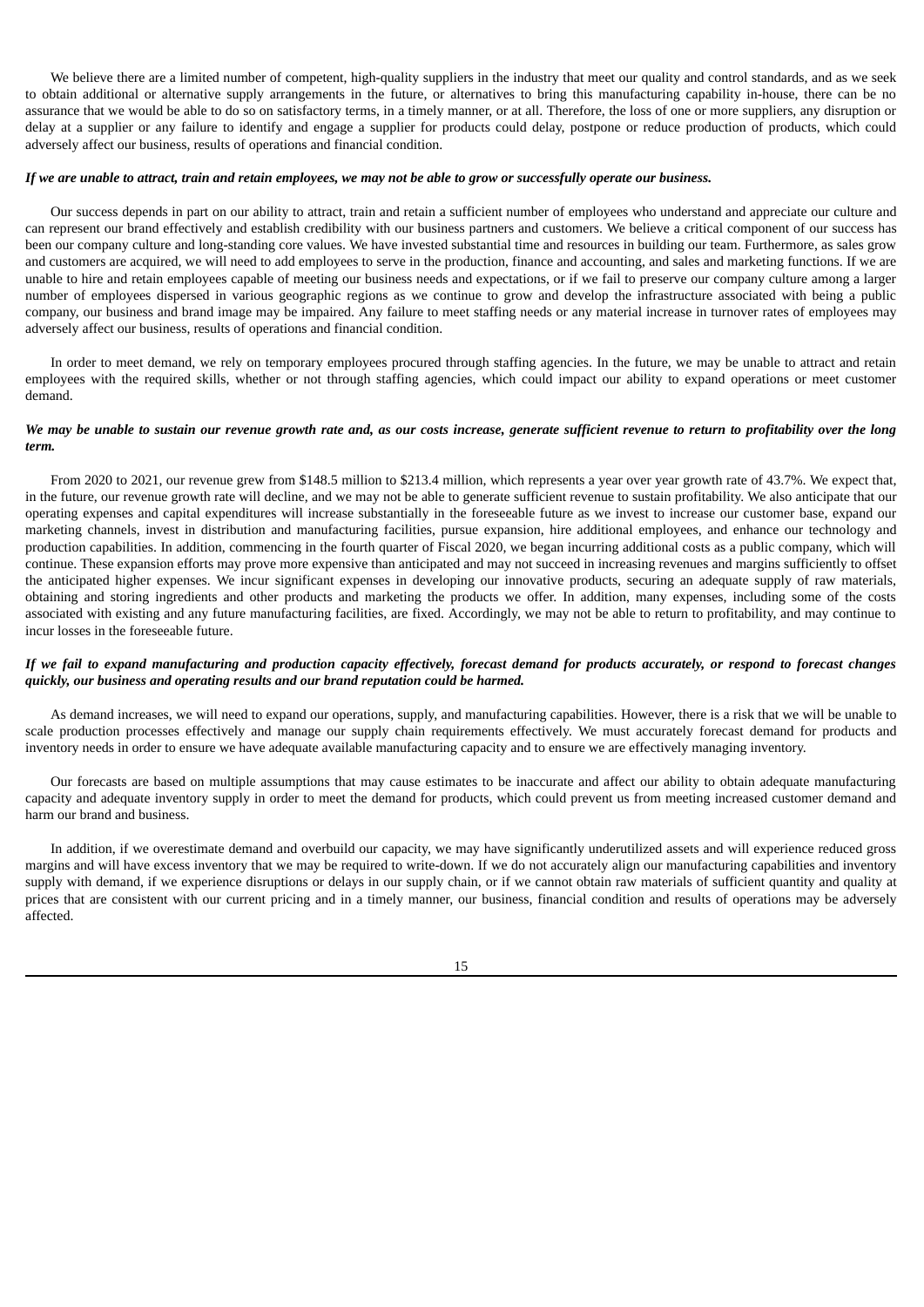#### We may not be able to protect our intellectual property adequately, which may harm the value of our brand.

We believe that our intellectual property has substantial value and has contributed significantly to the success of our business. Our trademarks, including "Tattooed Chef" and "People Who Give a Crop", are valuable assets that reinforce our brand and consumers' favorable perception of our products. We also rely on unpatented proprietary expertise, recipes and formulations and trade secret protection to develop and maintain our competitive position. Our continued success depends, to a significant degree, upon our ability to protect and preserve our intellectual property, including our trademarks, trade dress, and trade secrets. We rely on confidentiality agreements and trademark and trade secret law to protect our intellectual property rights. As of the date of this Annual Report on Form 10-K, we do not have any issued patents and have forgone pursuing any patent applications. As a result, we cannot rely on any protection provided under applicable patent laws.

Our confidentiality agreements with our suppliers who use our formulations to manufacture some products generally require that all information made known to them be kept strictly confidential. Nevertheless, trade secrets are difficult to protect. Although we attempt to protect our trade secrets, our confidentiality agreements may not effectively prevent disclosure of proprietary information and may not provide an adequate remedy in the event of unauthorized disclosure of our proprietary information or any reverse engineering. In addition, we cannot guarantee that we have entered into confidentiality agreements with all suppliers addressing each of our recipes. From time to time, we share product concepts with customers who are not under confidentiality obligations. In addition, others may independently discover our trade secrets, in which case we would not be able to assert trade secret rights against these parties.

We cannot provide assurances that the steps we have taken to protect our intellectual property rights are adequate, that our intellectual property rights can be successfully defended and asserted in the future, that third parties will not infringe upon or misappropriate any such rights, or that we own the rights to all improvements or modifications of recipes we have provided to suppliers. In addition, our trademark rights and related registrations may be challenged in the future and could be canceled or narrowed. Failure to protect our trademark rights could prevent us in the future from challenging third parties who use names and logos similar to our trademarks, which may in turn cause consumer confusion or negatively affect consumers' perception of our brand and products. In addition, if we do not keep our trade secrets confidential, others may produce products with our recipes or formulations. Sophisticated suppliers and food companies can replicate or reverse engineer our recipes fairly easily. Moreover, intellectual property disputes and proceedings and infringement claims may result in a significant distraction for management and significant expense, which may not be recoverable regardless of whether or not we are successful. These proceedings may be protracted with no certainty of success, and an adverse outcome could subject us to liabilities, force us to cease use of certain trademarks or other intellectual property or force us to enter into licenses with others. Any one of these occurrences may adversely affect our business, results of operations and financial condition.

#### We may not be able to obtain raw materials on a timely basis or in quantities sufficient to meet the demand for our products.

Our financial performance depends in large part on our ability to purchase raw materials in sufficient quantities and of acceptable quality at competitive prices. There can be no assurance on the availability of continued supply or stable pricing of raw materials. Any of our suppliers could discontinue or seek to alter their relationship with us. While we do have commitments with many of our suppliers of raw materials, these commitments do not extend past the growing season and do not insulate our committed crops from inclement weather, insects, disease, or other harvesting problems.

Events that adversely affect our suppliers could impair our ability to obtain raw material inventory in the quantities or of a quality we desire. We currently source most of our raw materials from Italy. Though we are not dependent on any single Italian grower for our supply of a certain crop, events generally affecting these growers could adversely affect our business. Such events include problems with our suppliers' businesses, finances, labor relations, ability to import raw materials, product quality issues, costs, production, insurance and reputation, as well as disease outbreaks or pandemics (such as the recent coronavirus (COVID-19) pandemic), acts of war, insect infestations, terrorism, natural disasters, fires, earthquakes, weather, flooding or other catastrophic occurrences. We continuously seek alternative sources of raw materials, but we may not be successful in diversifying the suppliers of raw materials we use in our products.

If we need to replace an existing supplier, there can be no assurance that supplies of raw materials will be available when required on acceptable terms, or at all, or that a new supplier would allocate sufficient capacity to us in order for us to meet requirements, fill orders in a timely manner or meet quality standards. If we are unable to manage our supply chain effectively and ensure that our products are available to meet consumer demand, costs of goods sold could increase and sales and profit margins could decrease.

### We do not have contracts with customers that require the purchase of a minimum amount of our products.

None of our customers provide us with firm, long-term or short-term volume purchase commitments. As a result, we could have periods during which we have no or limited orders for our products but will continue to have fixed costs. We may not be able to find new customers in a timely manner if we experience no or limited purchase orders. Periods of no or limited purchase orders for our products, particularly from one or more of our five largest customers, could adversely affect our business, financial condition and results of operations.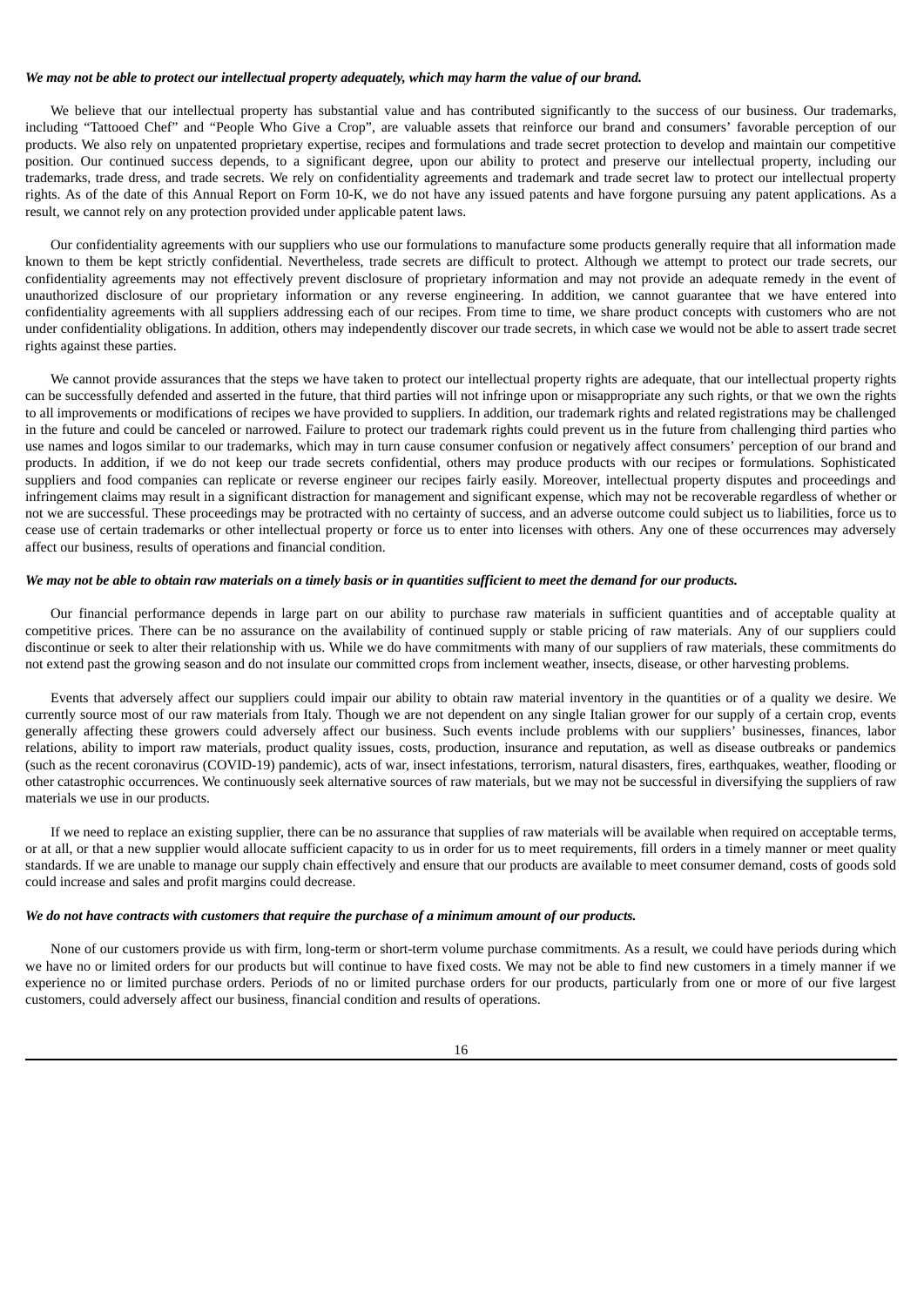### *We may not be able to implement our growth strategy successfully.*

Our future success depends on our ability to implement our growth strategy of expanding supply and distribution, improving placement of our products, attracting new consumers to our brand and introducing new products and product extensions, and expanding into new geographic markets. Our ability to implement this growth strategy depends, among other things, on our ability to:

- manage relationships with various suppliers, brokers, customers and other third parties, and expend time and effort to integrate new suppliers, distributors and customers into our fulfillment operations;
- continue to compete in the retail channel;
- increase the brand recognition of Tattooed Chef;
- expand and maintain brand loyalty;
- develop new product lines and extensions;
- successfully integrate any acquired companies or additional production capacity (see "*Future acquisitions or investments could disrupt our business and harm our financial condition*"); and
- expand into new geographic markets.

We may not be able to do any of the foregoing successfully. Our sales and operating results will be adversely affected if we fail to implement our growth strategy or if we invest resources in a growth strategy that ultimately proves unsuccessful.

### We may require additional financing to achieve our goals including acquiring businesses, product lines, and/or facilities, and a failure to obtain this necessary capital when needed on acceptable terms, or at all, may negatively impact our product manufacturing and development, and other *operations.*

We plan to continue to expend substantial resources for the foreseeable future as we expand into additional markets we may choose to pursue. These expenditures are expected to include costs associated with research and development, the acquisition or expansion of manufacturing and supply capabilities, as well as marketing and selling existing and new products. In addition, other unanticipated costs may arise.

Our operating plan may change because of factors currently unknown to us, and we may need to seek additional funds sooner than planned, including through public equity or debt financings or other sources, such as strategic collaborations. Such financing may result in dilution to stockholders, imposition of debt covenants and repayment obligations, or other restrictions that may adversely affect our business. In addition, we may seek additional capital due to favorable market conditions or strategic considerations even if we believe we has sufficient funds for our current or future operating plans.

Our future capital requirements depend on many factors, including:

- the number and characteristics of any additional products or manufacturing processes we develop or acquire to serve new or existing markets;
- the expenses associated with our marketing initiatives;
- investment in manufacturing to expand manufacturing and production capacity;
- the costs required to fund domestic and international growth, including acquisitions;
- the scope, progress, results and costs of researching and developing future products or improvements to existing products or manufacturing processes;
- any lawsuits related to our products or commenced against us;
- the expenses needed to attract and retain skilled personnel;
- the costs associated with being a public company; and
- the timing, receipt and amount of sales of future products.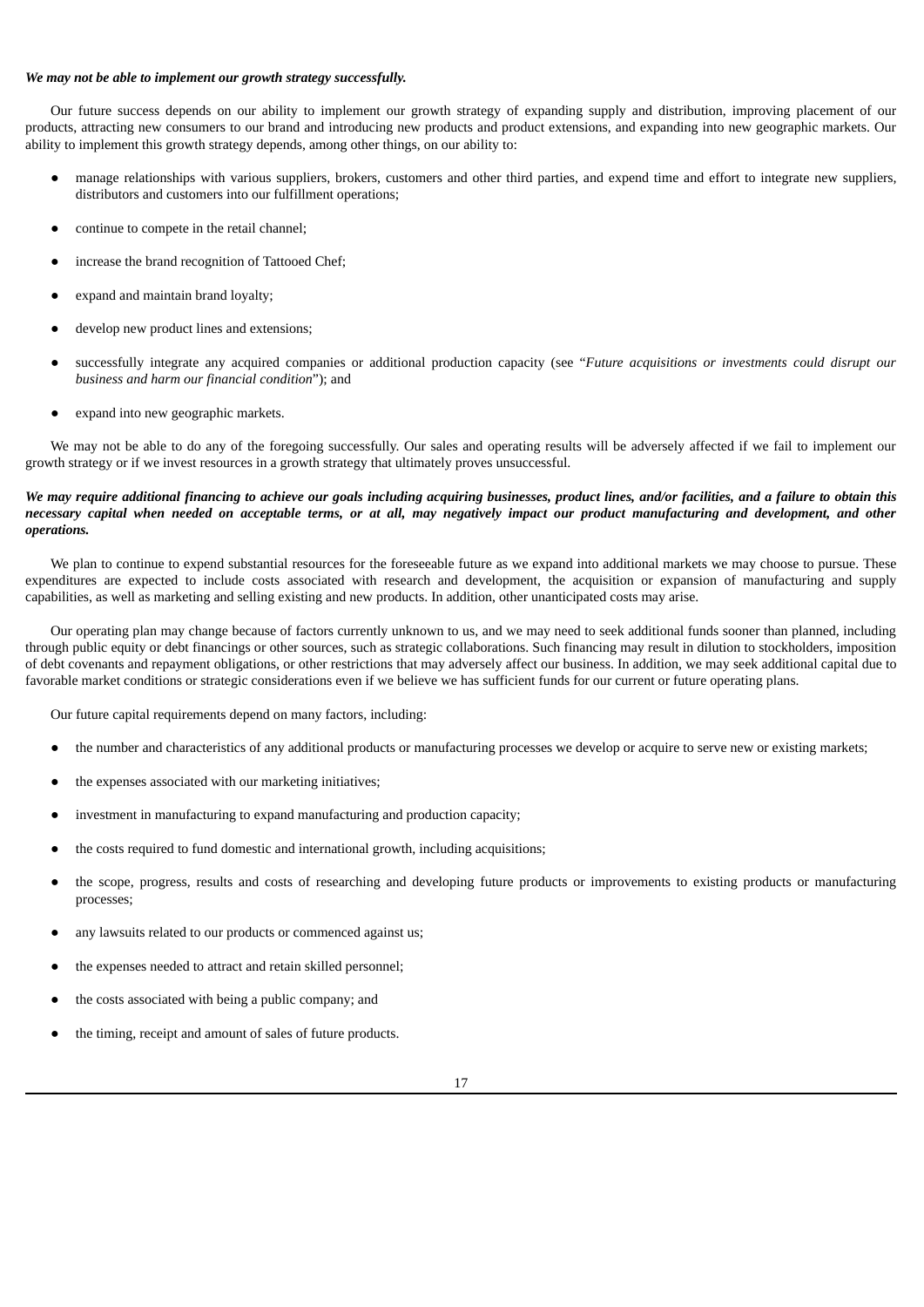Additional funds may not be available when we need them, on terms that are acceptable to us, or at all. If adequate funds are not available on a timely basis, we may be required to:

- delay, limit, reduce or terminate our manufacturing, research and development activities or growth and expansion plans; and
- delay, limit, reduce or terminate the expansion of sales and marketing capabilities or other activities that may be necessary to generate revenue and increase profitability.

#### *The "Tattooed Chef" brand has limited awareness among the general public.*

We have not conducted a dedicated and significant marketing campaign to educate consumers on the Tattooed Chef brand and we still have limited awareness among the general public. In addition, Tattooed Chef products are available in a limited number of retail stores in the United States.

We will need to dedicate significant resources in order to effectively plan, coordinate, and execute a marketing campaign and to add additional sales and marketing staff. Substantial advertising and promotional expenditures may be required to improve our brand's market position or to introduce new products to the market. An increase in our marketing and advertising efforts may not maintain our current reputation, or lead to an increase in brand awareness.

Further, we compete against other large, well-capitalized food companies who have significantly more resources than we do. Therefore, we may have limited success, or none at all, in increasing brand awareness and favorability around the Tattooed Chef brand.

Maintaining, promoting and positioning this brand and our reputation will depend on, among other factors, the success of our plant-based product offerings, food safety, quality assurance, marketing and merchandising efforts, and our ability to provide a consistent, high-quality customer experience. Any negative publicity, regardless of its accuracy, could adversely affect our business. Brand value is based on perceptions of subjective qualities, and any incident that erodes the loyalty of customers or suppliers, including adverse publicity, product recall or a governmental investigation or litigation, could significantly reduce the value of the Tattooed Chef brand and significantly damage our business, financial condition and results of operations.

#### *If we fail to manage our future growth effectively, our business could be adversely affected.*

We have grown rapidly and anticipate further growth. For example, our revenue increased from \$148.5 million in 2020 to \$213.4 million in 2021. Our full-time employee count at December 31, 2021 (including employees hired through staffing agencies) was approximately 800, compared to approximately 500 at December 31, 2020. This growth has placed significant demands on our management, financial, operational, technological and other resources. The anticipated growth and expansion of our business and our product offerings will continue to place significant demands on our management and operations teams and require significant additional resources to meet our needs, which may not be available in a cost-effective manner, or at all. If we do not effectively manage our growth, we may not be able to execute on our business plan, respond to competitive pressures, take advantage of market opportunities, satisfy customer requirements or maintain high-quality product offerings, any of which could harm our business, brand, results of operations and financial condition.

#### Ingredient, packaging, freight and storage costs are volatile and may rise significantly, which may negatively impact the profitability of our business.

We purchase large quantities of raw materials outside of the United States, including from Italy and Brazil. In addition, we purchase and use significant quantities of cardboard, film, and plastic to package our products.

Costs of ingredients, packaging, freight and storage are volatile and can fluctuate due to conditions that are difficult to predict, including global competition for resources, weather conditions, consumer demand and changes in governmental trade and agricultural programs. Volatility in the prices of raw materials and other supplies we purchase and in the freight and storage cost could increase our cost of sales and reduce our profitability. Moreover, we may not be able to implement price increases for our products to cover any increased costs, and any price increases we do implement may result in lower sales volumes. If we are not successful in managing our ingredient, packaging, freight and storage costs, if we are unable to increase our prices to cover increased costs or if these price increases reduce sales volumes, then these increases in costs could adversely affect our business, results of operations and financial condition.

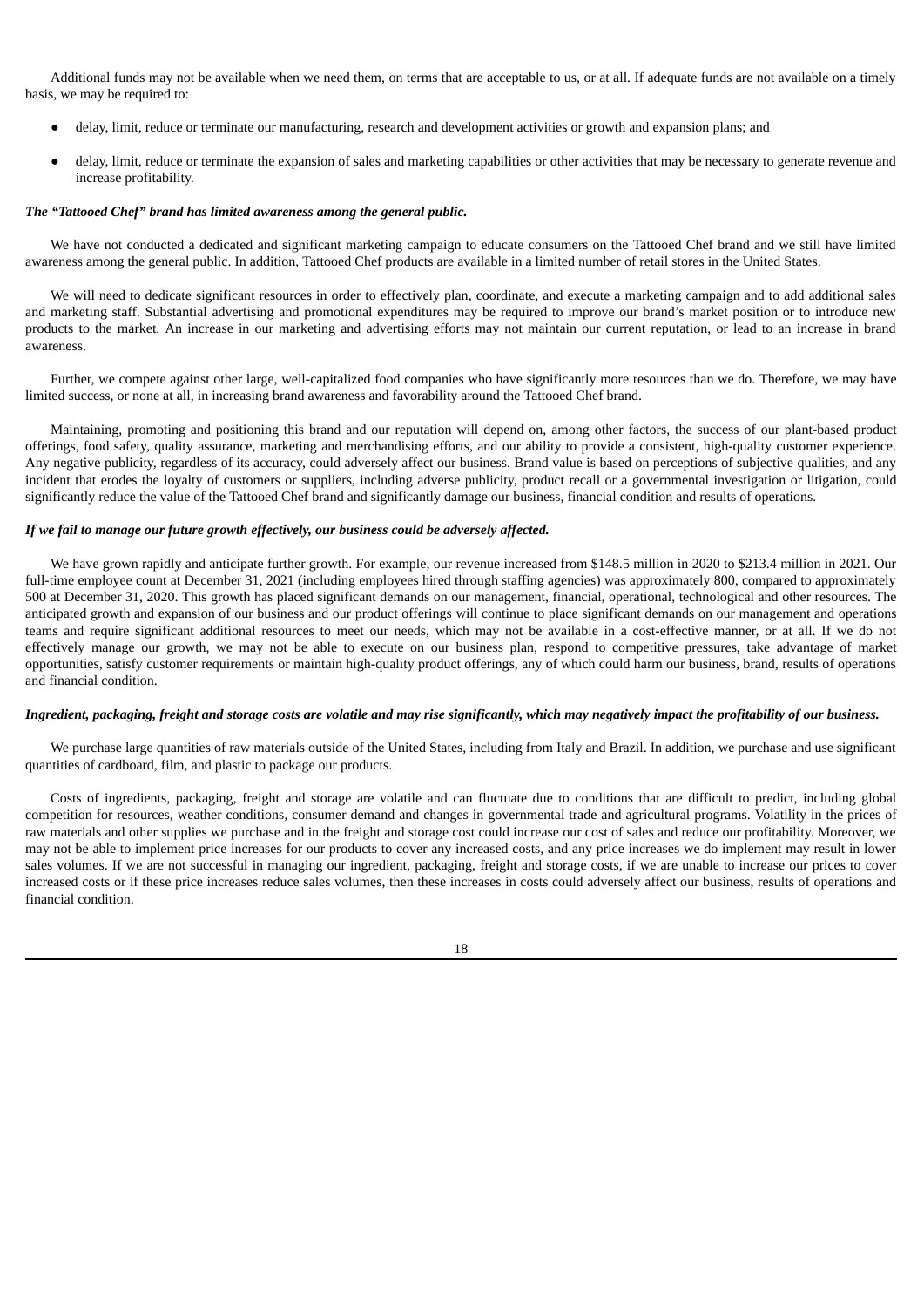### Our operations in United States may be exposed to inflation risk, which could adversely affect our results of operations.

In the latter part of fiscal 2021 and the early part of fiscal 2022, some of our ingredients, packaging, freight and storage costs have increased at a rapid rate. We expect the pressures of cost inflation to continue into fiscal 2022. In addition, the escalation of the conflict between Russia and Ukraine, including international sanctions in response to that conflict, could result in further inflationary pressures and increase disruption to supply chains, all of which could result in additional increases in our ingredients, packaging, freight and storage costs.

The Company uses a variety of strategies to seek to offset the cost inflation. However, we may not be able to generate sufficient productivity improvements or implement price increases to fully offset these cost increases, or do so on an acceptable timeline. Our inability or failure to do so could harm our business, results of operations and financial condition.

### Our operations in Italy may expose us to the risk of fluctuation in currency exchange rates and rates of foreign inflation, which could adversely affect *our results of operations.*

We currently incur some costs and expenses in Euros and expect in the future to incur additional expenses in this currency. As a result, our revenues and results of operations are subject to foreign exchange fluctuations, which we may not be able to manage successfully. There can be no assurance that the Euro will not significantly appreciate or depreciate against the United States dollar in the future. We bear the risk that the rate of inflation in the foreign countries where we incur costs and expenses or the decline in value of the United States dollar compared to these foreign currencies will increase our costs as expressed in United States dollars. Future measures by foreign governments to control inflation, including interest rate adjustments, intervention in the foreign exchange market and changes to the fixed value of their currencies, may trigger increases in inflation. We may not be able to adjust the prices of our products to offset the effects of inflation on our cost structure, which could increase our costs and reduce our net operating margins. While we attempt to mitigate these risks through hedging or other mechanisms, if we do not successfully manage these risks our revenues and results of operations could be adversely affected.

#### *Our revenues and earnings may fluctuate as a result of promotional activities.*

We offer sales discounts and promotions through various programs to customers that may occasionally result in reduced revenues or margins. These programs include in-store demonstrations, product discounts, temporary on shelf price reductions, off-invoice discounts, sales samples, retailer promotions, product coupons, and other trade activities we may implement in the future, depending on the customer. We anticipate needing to offer more trade and promotion discounting in order to grow the Tattooed Chef brand, primarily within the conventional retail channel. At times, these promotional activities may adversely affect our revenues and results of operations.

### Fluctuations in results of operations for third and fourth quarters may impact, and may have a disproportionate effect on, overall financial condition *and results of operations.*

Our business is subject to seasonal fluctuations that may have a disproportionate effect on our results of operations. We have historically experienced moderate revenue seasonality, with the third and fourth fiscal quarters generating higher sale amounts due to product demonstration schedules, new stock keeping unit ("SKU") promotions and retailers allotting additional freezer space for holiday items. Any factors that harm our third and fourth quarter operating results, including disruptions in our supply chain, adverse weather or unfavorable economic conditions, may have a disproportionate effect on our results of operations for the entire year.

#### Litigation or legal proceedings could expose us to significant liabilities and negatively impact our reputation or business.

From time to time, we may be party to various claims and litigation proceedings. We evaluate these claims and litigation proceedings to assess the likelihood of unfavorable outcomes and to estimate, if possible, the amount of potential losses. Based on these assessments and estimates, we may establish reserves, as appropriate. These assessments and estimates are based on the information available to management at the time and involve a significant amount of management judgment. Actual outcomes or losses may differ materially from our assessments and estimates.

An indirect subsidiary of ours, Ittella Italy, is involved in certain litigation related to the death of an independent contractor who fell off the roof of Ittella Italy's premises while performing pest control services. The case was brought by five relatives of the deceased worker. The five plaintiffs are seeking collectively 1,869,000 Euros from the defendants. In addition to Ittella Italy, the pest control company for which the deceased was working at the time of the accident is a co-defendant. Furthermore, under Italian law, the president of an Italian company is automatically criminally charged if a workplace death occurs on site. Ittella Italy has engaged local counsel, and while local counsel does not believe it is probable that Ittella Italy or its president will be found culpable, Ittella Italy cannot predict the ultimate outcome of the litigation. Procedurally, the case remains in a very early stage of the litigation. Ultimately, a trial will be required to determine if the defendants are liable, and if they are liable, a second separate proceeding will be required to establish the amount of damages owed by each of the co-defendants. Both co-defendants have insurance policies that may be at issue in the case. Ittella Italy believes any required payment could be covered by its insurance policy; however, it is not possible to determine the amount at which the insurance company will reimburse Ittella Italy or whether any reimbursement will be received at all. Based on information received from its Italian lawyers, Ittella Italy believes that the litigation may continue for a number of years before it is finally resolved.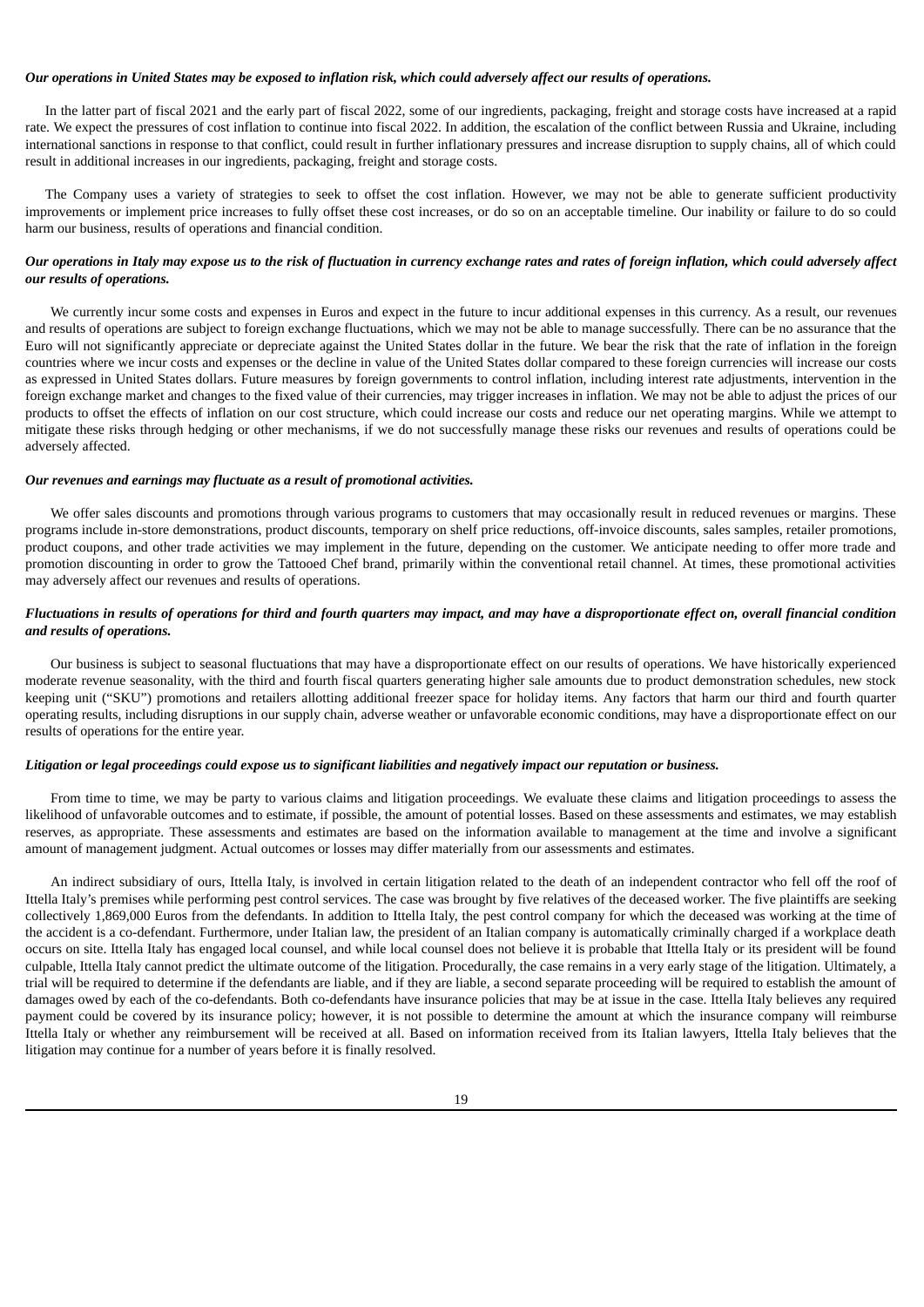Generally, while we maintain insurance for certain potential liabilities, such insurance does not cover all types and amounts of potential liabilities and is subject to self-insured retentions, various exclusions as well as caps on amounts recoverable. Even if we believe a claim is covered by insurance, insurers may dispute our entitlement to recovery for a variety of potential reasons, which may affect the timing and, if the insurers prevail, the amount of our recovery.

### Failure by our transportation providers to deliver products on time, or at all, could result in lost sales.

We currently rely upon numerous third-party transportation providers for all product shipments. Our utilization of delivery services for shipments is subject to risks, including increases in fuel prices, which would increase shipping costs, employee strikes, disease outbreaks or pandemics (such as the recent COVID-19 pandemic), and inclement weather, which may impact the ability of providers to provide delivery services that adequately meet our shipping needs, if at all. If we need to source alternative transportation methods, we may not be able to obtain terms as favorable as those we receive from the third-party transportation providers that we currently use, which in turn would increase costs and thereby adversely affect operating results.

### *We rely on independent certification for a number of our products.*

We rely on independent third-party certifications, such as certifications of our products as "USDA organic," "BRC," "gluten free," "Non-GMO" or "kosher," to differentiate our products from others. We must comply with the requirements of independent organizations or certification authorities in order to label our products with these certifications, and there can be no assurance that we will continue to meet these requirements. The loss of any independent certifications could adversely affect our business.

#### We rely on information technology systems and any inadequacy, failure, interruption or security breaches of those systems may harm our ability to *operate our business effectively.*

We are dependent on various information technology systems, including, but not limited to, networks, applications and outsourced services in connection with the operation of its business. A failure of our information technology systems to perform as we anticipate could disrupt our business and result in transaction errors, processing inefficiencies and loss of sales, causing our business to suffer. In addition, our information technology systems may be vulnerable to damage or interruption from circumstances beyond our control, including fire, natural disasters, systems failures, viruses and security breaches. As of December 31, 2021, we didn't have any cyber breaches occurred. However any such damage or interruption could adversely affect our business.

#### Our geographic focus makes us particularly vulnerable to economic and other events and trends in the United States.

We operate mainly in the United States and sell our products primarily in the United States and, therefore, are particularly susceptible to adverse regulations, economic climate, consumer trends, market fluctuations, and other adverse events in the United States. The concentration of our businesses in the United States could present challenges and may increase the likelihood that an adverse event in the United States would adversely affect our product sales, financial condition and operating results.

### If we experience the loss of one or more of our food brokers that cannot be replaced in a timely manner, results of operations may be adversely *affected.*

We utilize food brokers to assist in establishing and maintaining relationships with certain key customers, which represent the bulk of our revenue. We have written agreements with several different brokers, each of whom facilitates our relationship with a different key customer. Pursuant to these agreements, our brokers are entitled to a commission based on the revenue they facilitate between us and our key customers. Commissions range from 1.5% to 3.0% of sales, with the exception of one broker to whom we owe commissions up to 5.0% until sales through that broker exceed a certain threshold. The loss of any one of these food brokers could negatively impact the customer relationship resulting in our business, results of operation and financial condition being adversely affected.

Identifying new brokers can be time-consuming and any resulting delay may be disruptive and costly to our business. While we believe we may be able to continue to supply these key customers without broker relationships, we believe that doing so could consume a significant amount of management's time and attention. There is no assurance that we will be able to establish and maintain successful relationships with new brokers. We may have to incur significant expenses to attract and maintain brokers.

### *We rely on a single supplier for liquid nitrogen.*

We rely on a sole supplier, Messer LLC, for liquid nitrogen, which is used in production to freeze products during the manufacturing process. The agreement with this supplier provides for up to 120% of our monthly requirements of liquid nitrogen and does not expire until 2025. We also believe we can obtain liquid nitrogen from an alternate supplier on commercially reasonable terms. Nonetheless, there is no guarantee that our supply of liquid nitrogen will not be disrupted due to various risks, including increases in fuel prices, employee strikes and inclement weather, or disruptions in the supplier's operations.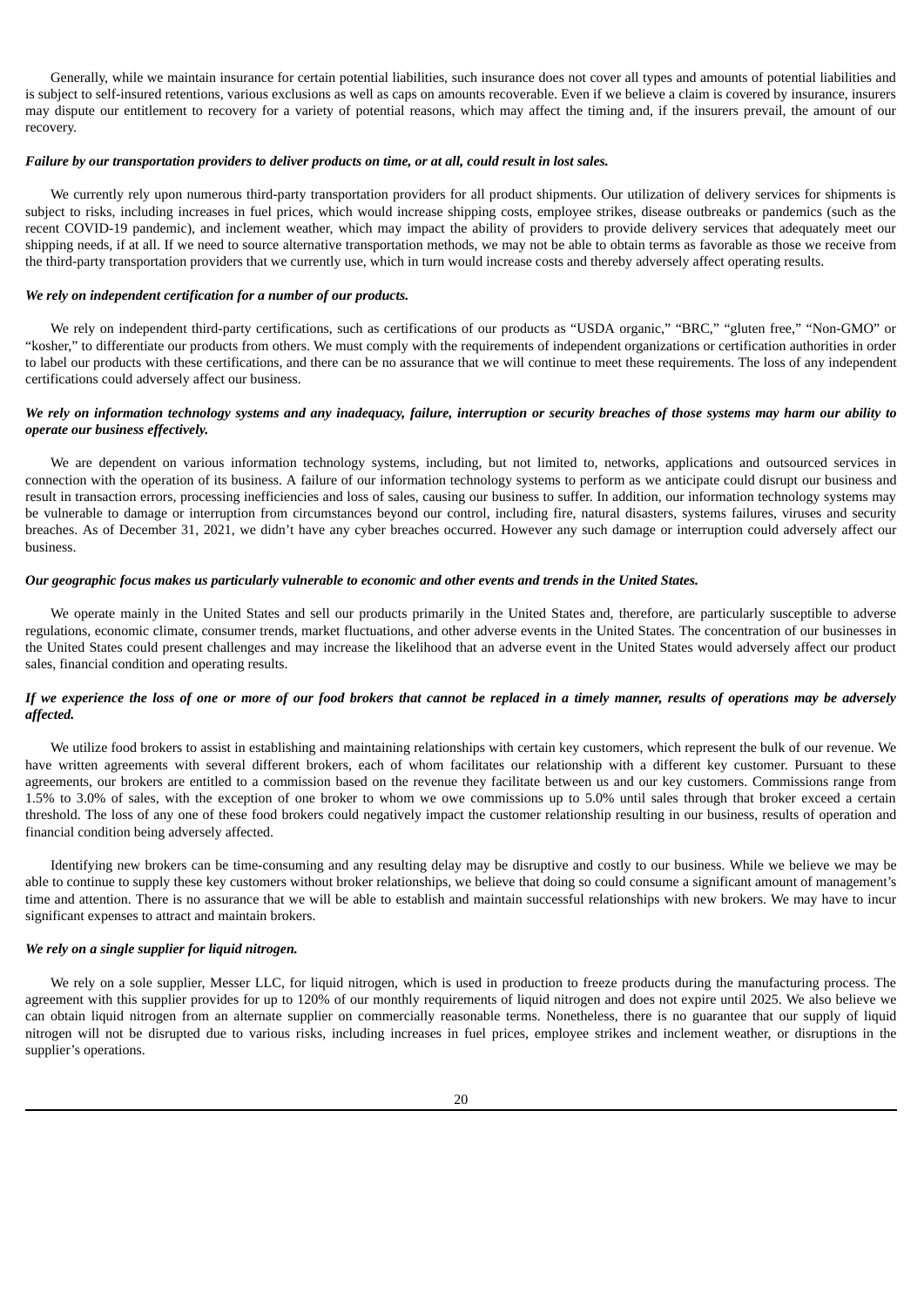### We have identified material weaknesses in our internal controls over financial reporting and may not be able to establish appropriate internal controls in a timely manner. Failure to achieve and maintain effective internal controls over financial reporting could lead to misstatements in our financial *reporting and adversely affect our business.*

Ineffective internal control over financial reporting could result in errors or misstatements in our financial statements, reduce investor confidence, and adversely impact our stock price. As discussed in Part II, Item 9A "Controls and Procedures" in this Annual Report on Form 10-K, in connection with the audit of our consolidated financial statements as of and for the year ended December 31, 2021, we have identified a number of material weaknesses in our internal controls over financial reporting, including not maintaining appropriately designed entity-level controls impacting the control environment, risk assessment procedures and effective monitoring controls to prevent or detect material misstatements to the consolidated financial statements. These deficiencies were attributed to:

- Insufficient number of qualified resources and inadequate oversight and accountability over the performance of controls;
- Ineffective assessment and identification of risks impacting internal control over financial reporting; and,
- Ineffective monitoring controls, as the Company did not effectively evaluate whether the components of internal control were present and functioning.

Additionally, we did not adequately design and implement effective control activities, general controls over information technology and effective policies and procedures, resulting in additional material weaknesses within certain business processes. These deficiencies attributed to the following individual control activities:

- Information system logical access and change management within certain key financial systems
- Accounting policies and procedures and related controls over significant, unusual, and complex transactions, including business combinations
- Controls over the tracking and accounting of promotional allowances granted to customers, including applicable adjustments to revenue for related variable consideration
- Controls over the accounting for income taxes
- Segregation of duties with respect to the review of account reconciliations and creation and posting of manual journal entries
- Accounting policies and procedures and related controls over the presentation and disclosures in the consolidated financial statements, including controls over the completeness and accuracy of underlying data to support the amounts presented in accordance with the applicable financial reporting requirements

The deficiencies above resulted in material errors in our previously issued financial statements for the 2021 first, second, and third quarters. Internal controls over financial reporting are important to accurately reflect our financial position and results of operations in our financial reports.

We are in the process of remediating the material weaknesses. If the additional controls and processes that we have implemented while we work to remediate the material weakness are not sufficient, or if we identify additional control deficiencies that individually or together constitute significant deficiencies or material weaknesses, our ability to accurately record, process, and report financial information and consequently, our ability to prepare financial statements within required time periods, could be adversely affected. Failure to properly remediate the material weaknesses or the discovery of additional control deficiencies could result in violations of applicable securities laws, stock exchange listing requirements, subject us to litigation and investigations, negatively affect investor confidence in our financial statements, and adversely impact our stock price and ability to access capital markets.

### We need to implement an Enterprise Resource Planning ("ERP") system. Significant additional costs, cost overruns and delays in connection with the *implementation of an ERP system may adversely affect results of operations.*

We are in the process of implementing a company-wide ERP system. Ittella International, our major subsidiary, has completed the initial installation and implementation and started operating under the ERP system in January 2022. We will implement the ERP system to the remaining active subsidiaries. This is a lengthy and expensive process that will result in a diversion of resources from other operations. Any disruptions, delays or deficiencies in the design and/or implementation of the new ERP system, particularly any disruptions, delays or deficiencies that impact operations, could adversely affect our ability to run and manage our business effectively.

The implementation of an ERP system has and will continue to involve substantial expenditures on system hardware and software, as well as design, development and implementation activities. There can be no assurance that other cost overruns relating to the ERP system will not occur. Our business and results of operations may be adversely affected if we experience operating problems, additional costs, or cost overruns during the ERP implementation process.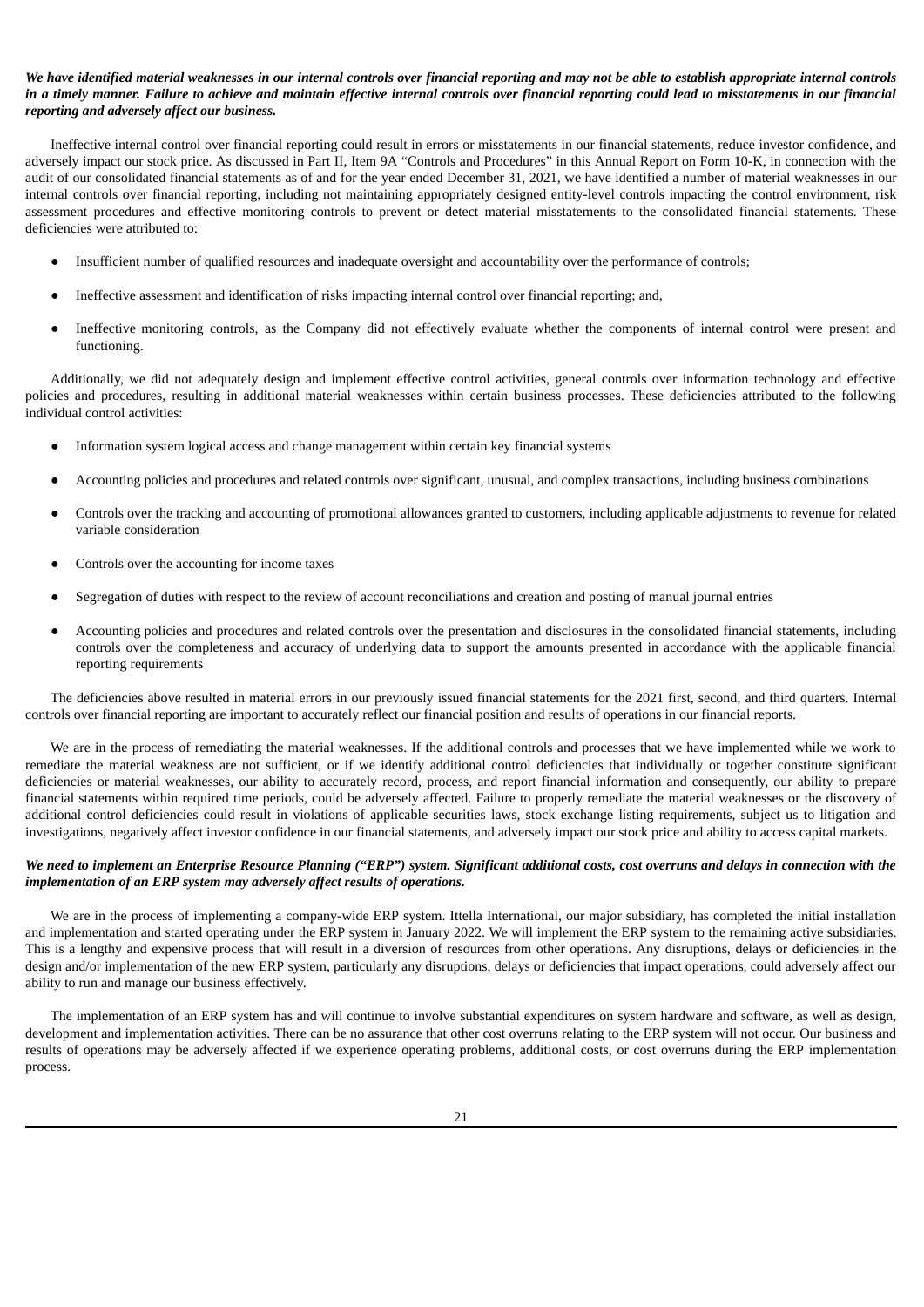#### **Risk Factors Related to Regulations**

### Our operations are subject to FDA. FTC and other foreian, federal, state and local reaulation, and there is no assurance that we will be in compliance *with all regulations.*

Our operations are subject to extensive regulation by the FDA, FTC, and other foreign, federal, state and local authorities. Specifically, for products manufactured or sold in the United States, we are subject to the requirements of the Federal Food, Drug and Cosmetic Act and regulations promulgated thereunder by the FDA. This comprehensive regulatory program governs, among other things, the manufacturing, composition and ingredients, packaging, labeling and safety of food. Under this program, the FDA requires that facilities that manufacture food products comply with a range of requirements, including hazard analysis and preventive controls regulations, current good manufacturing practices, or cGMPs, and supplier verification requirements including foreign supplier verification program. Our processing facilities, as well as those of our suppliers, are subject to periodic inspection by foreign, federal, state and local authorities. We do not control the manufacturing processes of, and rely upon, suppliers for compliance with cGMPs for the manufacturing of some products by our suppliers. If we or our suppliers cannot successfully manufacture products that conform to our specifications and the strict regulatory requirements of the FDA or other regulators, we or our suppliers may be subject to adverse inspectional findings or enforcement actions, which could impact our ability to market our products, could result in our suppliers' inability to continue manufacturing for us, or could result in a recall of our product that has already been distributed. In addition, we rely upon our suppliers to maintain adequate quality control, quality assurance and qualified personnel. If the FDA or a comparable state, local or foreign regulatory authority determines that we or our suppliers have not complied with the applicable regulatory requirements, our business may be impacted. The FTC and other authorities regulate how we market and advertise our products, and we could be the target of claims relating to alleged false or deceptive advertising under federal, state, and foreign laws and regulations. Changes in these laws or regulations or the introduction of new laws or regulations could increase the costs of doing business for us or our customers or suppliers or restrict our actions, causing our operating results to be adversely affected.

In Italy, food safety is regulated by specific legislation and compliance by the MOH, with administrative authority further delegated to ASLs. The MOH is organized into 12 directorates-general and the directorate-general and monitors, among others, the health and safety of food production and marketing, nutrition labeling, and food additives. While the ASLs administer compliance of the food safety laws through, among other things, inspections, the MOH may also conduct inspections under the purview of the relevant directorate-general. If products manufactured in Italy do not conform to local requirements, production in our Italy facility could be suspended until this facility is brought into compliance.

Failure by us or our suppliers to comply with applicable laws and regulations or maintain permits, licenses or registrations relating to us or our suppliers' operations could subject us to civil remedies or penalties, including fines, injunctions, recalls, withdraw or seizures, warning letters, restrictions on the marketing or manufacturing of products, or refusals to permit the import or export of products, as well as potential criminal sanctions, which could result in increased operating costs resulting in an adverse effect on our operating results and business.

#### *We are subject to international regulations that could adversely affect our business and results of operations.*

We are subject to extensive regulations internationally where we manufacture, distribute and/or sell products. A significant portion of our products are manufactured in our facility in Italy. Our products are subject to numerous food safety and other laws and regulations relating to the sourcing, manufacturing, composition and ingredients, storing, labeling, marketing, advertising and distribution of these products. In addition, enforcement of existing laws and regulations, changes in legal requirements and/or evolving interpretations of existing regulatory requirements may result in increased compliance costs and create other obligations, financial or otherwise, that could adversely affect our business, financial condition or operating results. In addition, with expanding international operations, we could be adversely affected by violations of the U.S. Foreign Corrupt Practices Act, or FCPA, and similar worldwide anti-bribery laws, which generally prohibit companies and their intermediaries from making improper payments to non-U.S. officials or other third parties for the purpose of obtaining or retaining business. While our policies mandate compliance with these anti-bribery laws, our internal control policies and procedures may not protect us from reckless or criminal acts committed by our employees, contractors or agents. Violations of these laws, or allegations of such violations, could disrupt our business and adversely affect our operations, cash flows and financial condition.

#### Legal claims, government investigations or other regulatory enforcement actions could subject us to civil and criminal penalties.

We operate in a highly regulated environment with constantly evolving legal and regulatory frameworks. Consequently, we are subject to heightened risk of legal claims, government investigations or other regulatory enforcement actions. Although we have implemented policies and procedures designed to ensure compliance with existing laws and regulations, there can be no assurance that our employees, temporary workers, contractors or agents will not violate our policies and procedures. Moreover, a failure to maintain effective control processes could lead to violations, unintentional or otherwise, of laws and regulations. Legal claims, government investigations or regulatory enforcement actions arising out of failure or alleged failure to comply with applicable laws and regulations could subject us to civil and criminal penalties that could adversely affect our product sales, reputation, financial condition and operating results. In addition, the costs and other effects of defending potential and pending litigation and administrative actions against us may be difficult to determine and could adversely affect our financial condition and operating results.

### Changes in existing laws or regulations, or the adoption of new laws or regulations may increase costs and otherwise adversely affect our business, *results of operations and financial condition.*

The manufacture and marketing of food products is highly regulated. We and our suppliers are subject to a variety of laws and regulations. These laws and regulations apply to many aspects of our business, including the manufacture, composition and ingredients, packaging, labeling, distribution, advertising, sale, quality and safety of products, as well as the health and safety of employees and the protection of the environment.

In the United States, we are subject to regulation by various government agencies, including the FDA, the FTC, OSHA, laws related to product labeling and advertising and marketing, and the EPA, as well as the requirements of various state and local agencies, including, the Los Angeles County Department of Public Health and California's Safe Drinking Water and Toxic Enforcement Act of 1986 ("Proposition 65"). We are also regulated outside the United States by various international regulatory bodies. In addition, we are subject to certain third-party private standards, including Global Food Safety Initiative ("GFSI") related certifications such as British Retail Consortium standards. We could incur costs, including fines, penalties and third-party claims, because of any violations of, or liabilities under, such requirements, including any competitor or consumer challenges relating to compliance with such requirements.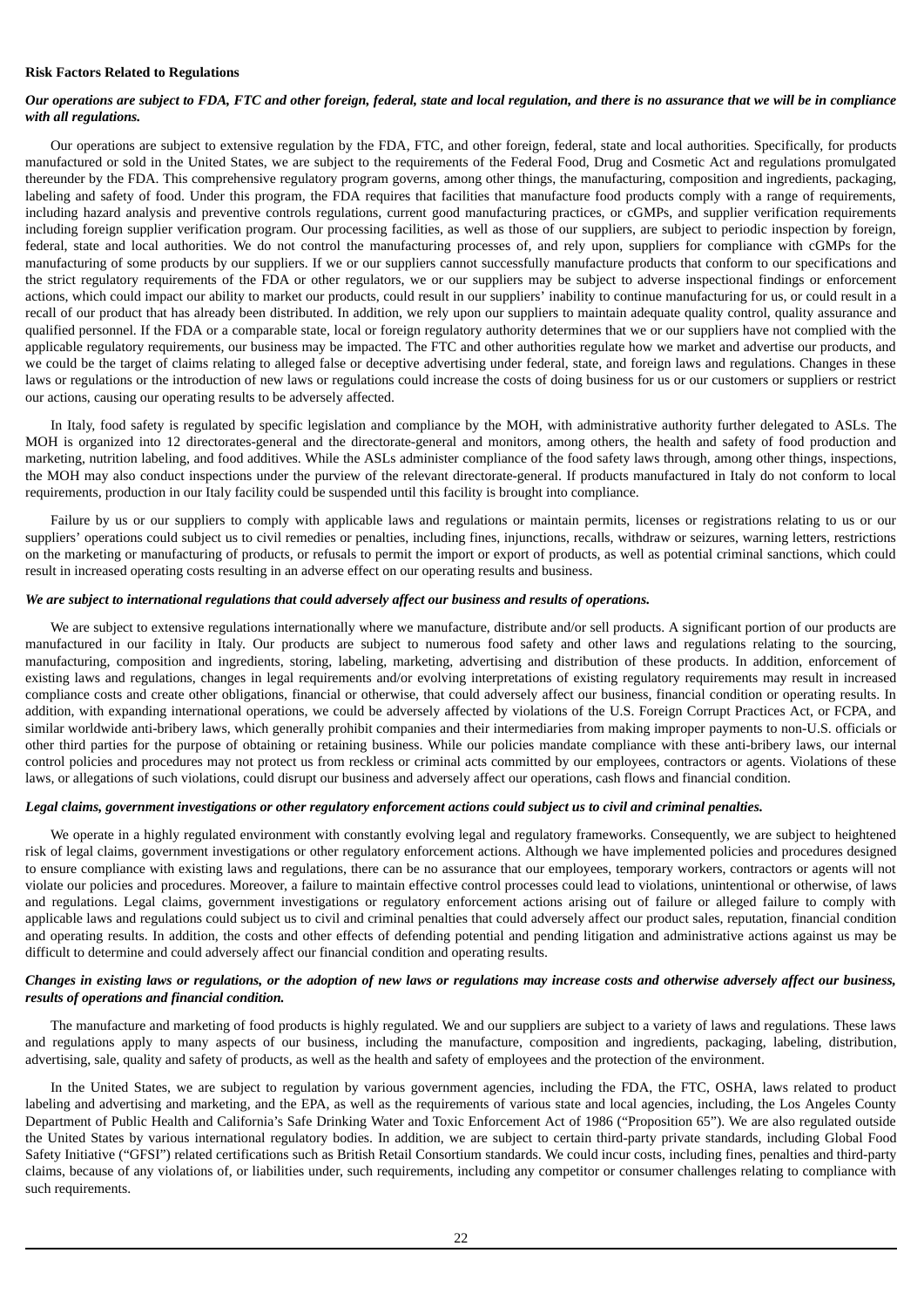The regulatory environment in which we operate could change significantly and adversely in the future. Any change in manufacturing, labeling or packaging requirements for our products may lead to an increase in costs or interruptions in production, either of which could adversely affect our operations and financial condition. New or revised government laws and regulations could result in additional compliance costs and, in the event of noncompliance, civil remedies, including fines, injunctions, withdrawals, recalls or seizures and confiscations, as well as potential criminal sanctions, any of which may adversely affect our business, results of operations and financial condition.

### Failure by suppliers to comply with food safety, environmental or other laws and regulations, or with the specifications and requirements of our *products, may disrupt our supply of products and adversely affect our business.*

If our suppliers fail to comply with food safety, environmental or other laws and regulations, or face allegations of non-compliance, their operations may be disrupted. Additionally, our suppliers are required to maintain the quality of our products and to comply with our product specifications, and these suppliers must supply ingredients that meet quality standards. In the event of actual or alleged non-compliance, our supply of raw materials or finished inventory could be disrupted, or our costs could increase, which would adversely affect our business, results of operations and financial condition. The failure of any supplier to produce products that conform to our standards could adversely affect our reputation in the marketplace and result in product recalls, product liability claims and economic loss. Additionally, actions we may take to mitigate the impact of any disruption or potential disruption in the supply of raw materials or finished inventory, including increasing inventory in anticipation of a potential supply or production interruption, may adversely affect our business, results of operations and financial condition.

### Good manufacturing practice standards and food safety compliance metrics are complex, highly subjective and selectively enforced.

The federal regulatory scheme governing food products establishes guideposts and objectives for complying with legal requirements rather than providing clear direction on when particular standards apply or how they must be met. For example, FDA regulations referred to as Hazard Analysis and Risk Based Preventive Controls for Human Food require that we evaluate food safety hazards inherent to our specific products and operations. We must then implement "preventive controls" in cases where we determine that qualified food safety personnel would recommend that we do so. Determining what constitutes a food safety hazard, or what a qualified food safety expert might recommend to prevent such a hazard, requires evaluating a variety of situational factors. This analysis is necessarily subjective, and a government regulator may find our analysis or conclusions inadequate. Similarly, the standard of "good manufacturing practice" to which we are held in our food production operations relies on a hypothesis regarding what individuals and organizations qualified in food manufacturing and food safety would find to be appropriate practices in the context of our operations. Government regulators may disagree with our analyses and decisions regarding the good manufacturing practices appropriate for our operations.

Decisions made or processes adopted by us in producing our products are subject to after the fact review by government authorities, sometimes years after the fact. Similarly, governmental agencies and personnel within those agencies may alter, clarify or even reverse previous interpretations of compliance requirements and the circumstances under which they will institute formal enforcement activity. It is not always possible to accurately predict regulators' responses to actual or alleged food production deficiencies due to the large degree of discretion afforded regulators. We may be vulnerable to civil or criminal enforcement action by government regulators if they disagree with our analyses, conclusions, actions or practices. This could adversely affect our business, financial condition and operating results.

#### **Risk Factors Relating to Ownership of Our Securities**

#### Mr. Galletti has significant influence or control over us, and his interests may conflict with those of other stockholders.

As of December 31, 2021, Mr. Galletti and Project Lily LLC, which is controlled by Mr. Galletti, own approximately 38.2% of our outstanding common stock. As such, Mr. Galletti has significant influence, including over the election of the members of our Board, and thereby may significantly influence our policies and operations, including the appointment of management, future issuances of our common stock or other securities, the payment of dividends, if any, the incurrence or modification of debt, amendments to our certificate of incorporation and bylaws, and the entering into of extraordinary transactions, and Mr. Galletti's interests may not in all cases be aligned with those of other stockholders.

We have adopted policies and procedures, specifically a Code of Ethics and a Related Party Transactions Policy, to identify, review, consider and approve such conflicts of interest. In general, if an affiliate of a director, executive officer or significant stockholder, including Mr. Galletti, intends to engage in a transaction involving us, that director, executive officer or significant stockholder must report the transaction for consideration and approval by our audit committee. However, there are no assurances that our efforts and policies to eliminate the potential impacts of conflicts of interest will be effective.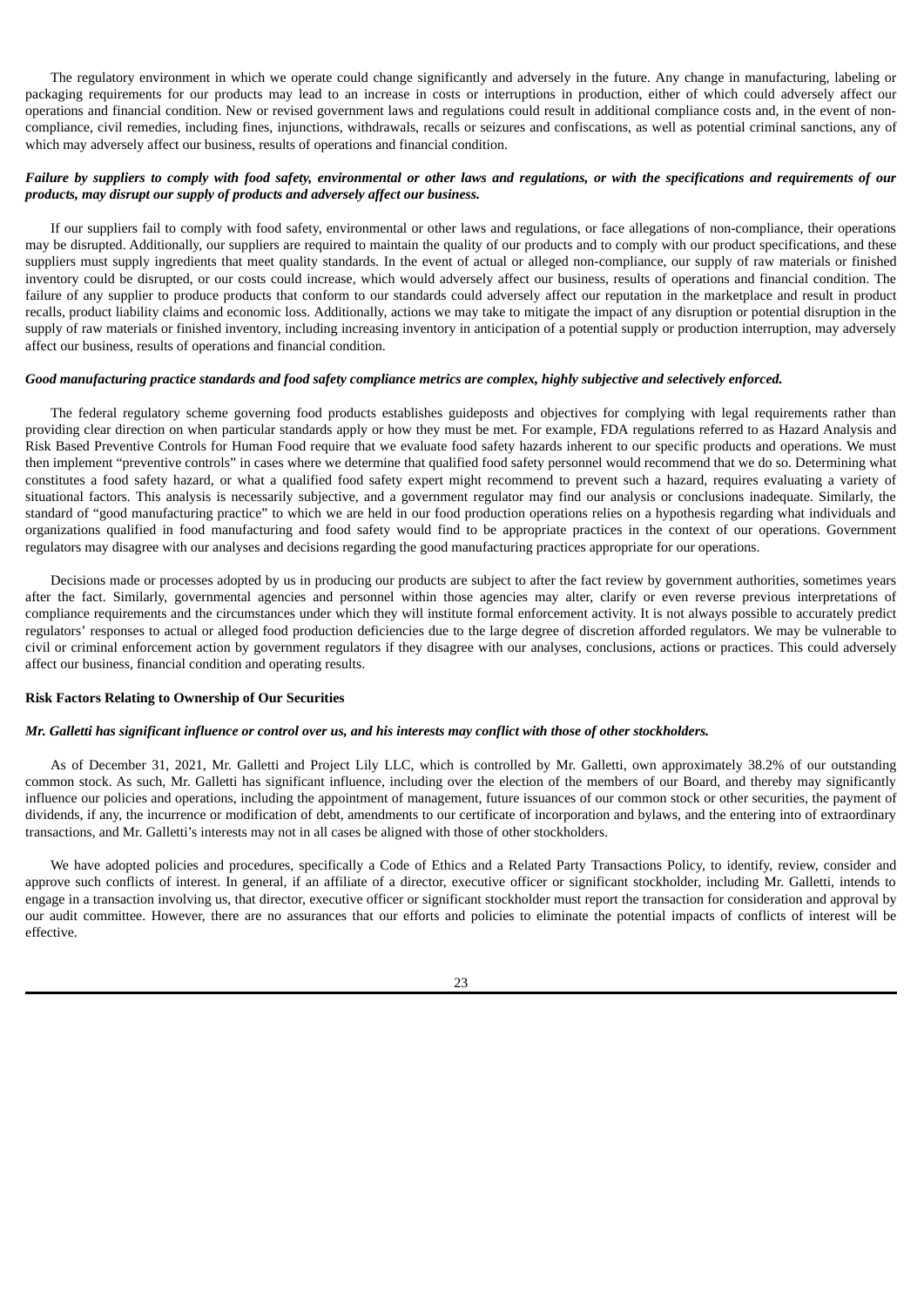### Anti-takeover provisions contained in our charter and proposed bylaws, as well as provisions of Delaware law, could impair a takeover attempt.

Our charter contains provisions that may hinder unsolicited takeover proposals that stockholders may consider to be in their best interests. We are also subject to anti-takeover provisions under Delaware law, which could delay or prevent a change of control. Together these provisions may make more difficult the removal of management and may discourage transactions that otherwise could involve payment of a premium over prevailing market prices for our securities.

#### *Sales of shares by existing stockholders could cause our stock price to decline.*

We filed on November 5, 2020 a registration statement with the SEC covering the resale of up to 46,605,329 shares of our common stock, par value \$0.0001 per share, warrants included in the private placement units issued in the concurrent placement at the time of our initial public offering to purchase up to 655,000 shares of common stock ("Private Placement Warrants"), and up to 20,000,000 shares of common stock underlying the warrants included in the units issued in our initial public offering ("Public Warrants"). These sales, or the perception in the market that the holders of a large number of shares of common stock intend to sell shares, could reduce the market price of our common stock. As of December 31, 2021, all of the public warrants have been exercised and sold. As of December 31, 2021, private placement warrants to purchase up to 115,160 shares of our common stock remained outstanding. See Note 18 to the consolidated financial statements that appear elsewhere in this Annual Report on Form 10-K.

#### **General Risk Factors**

#### *The COVID-19 pandemic could adversely impact our business, results of operations and financial condition.*

Although we have experienced challenges in connection with the COVID-19 pandemic, including slowdowns of our production facilities, employee illnesses, and increased costs, the pandemic has not to-date had a net negative impact on our liquidity or results of operations. However, the continued spread of COVID-19 could negatively impact our business, financial condition, and results of operations in a number of ways in the future. These impacts could include, but are not limited to:

- shutdowns or slowdowns of one or more of our production facilities;
- disruptions in our supply chain and in our ability to obtain ingredients, packaging, and other sourced materials due to labor shortages, governmental restrictions, or the failure of our suppliers, distributors, or manufacturers to meet their obligations to us;
- continued increases in ingredients packaging, freight and storage costs;
- the inability of a significant portion of our workforce, including our management team, to work as a result of illness or government restrictions;
- shifts and volatility in consumer spending and purchasing behaviors; and

The duration and extent of the impact from the COVID-19 pandemic depends on future developments that cannot be accurately predicted at this time, such as the severity and transmission rate of the virus, the emergence and spread of variants, infection rates in areas where we operate, the extent and effectiveness of containment actions, including the continued availability and effectiveness of vaccines in the markets where we operate, and the impact of these and other factors on our employees, customers, suppliers, distributors, and manufacturers. Should these conditions persist for a prolonged period, the COVID-19 pandemic, including any of the above factors and others that are currently unknown, could have a material adverse effect on our business, financial condition, and results of operations. The impact of the COVID-19 pandemic may also have the effect of heightening many of the other risks and uncertainties described in this "Risk Factors" section.

### *We may not be able to compete successfully in our highly competitive market.*

We compete with conventional frozen food companies such as Nestle, Conagra Brands, B&G Foods and Amy's Kitchen that may have substantially greater financial and other resources than we do. They may also have lower operational costs, and as a result may be able to offer products at lower costs than our plant-based products. This could cause us to lower prices, resulting in lower profitability or, in the alternative, cause us to lose market share if we fail to lower prices. Views towards plant-based products may also change, which may result in lower consumption of these products. If other foods or other plant-based products become more popular, we may be unable to compete effectively. Generally, the food industry is dominated by multinational corporations with substantially greater resources and operations than ours. We cannot be certain that we will successfully compete with larger competitors that have greater financial, sales, and technical resources. Conventional food companies may acquire competitors or launch their own plant-based products, and they may be able to use their resources and scale to respond to competitive pressures and changes in consumer preferences by introducing new products, reducing prices, or increasing promotional activities, among other things. Retailers also may market competitive products under their own private labels, which are generally sold at lower prices and may compete with some of our products. Competitive pressures or other factors could cause us to lose market share, which may require us to lower prices, increase marketing and advertising expenditures, or increase the use of discounting or promotional campaigns, each of which would adversely affect our margins and could result in a decrease in our operating results and profitability.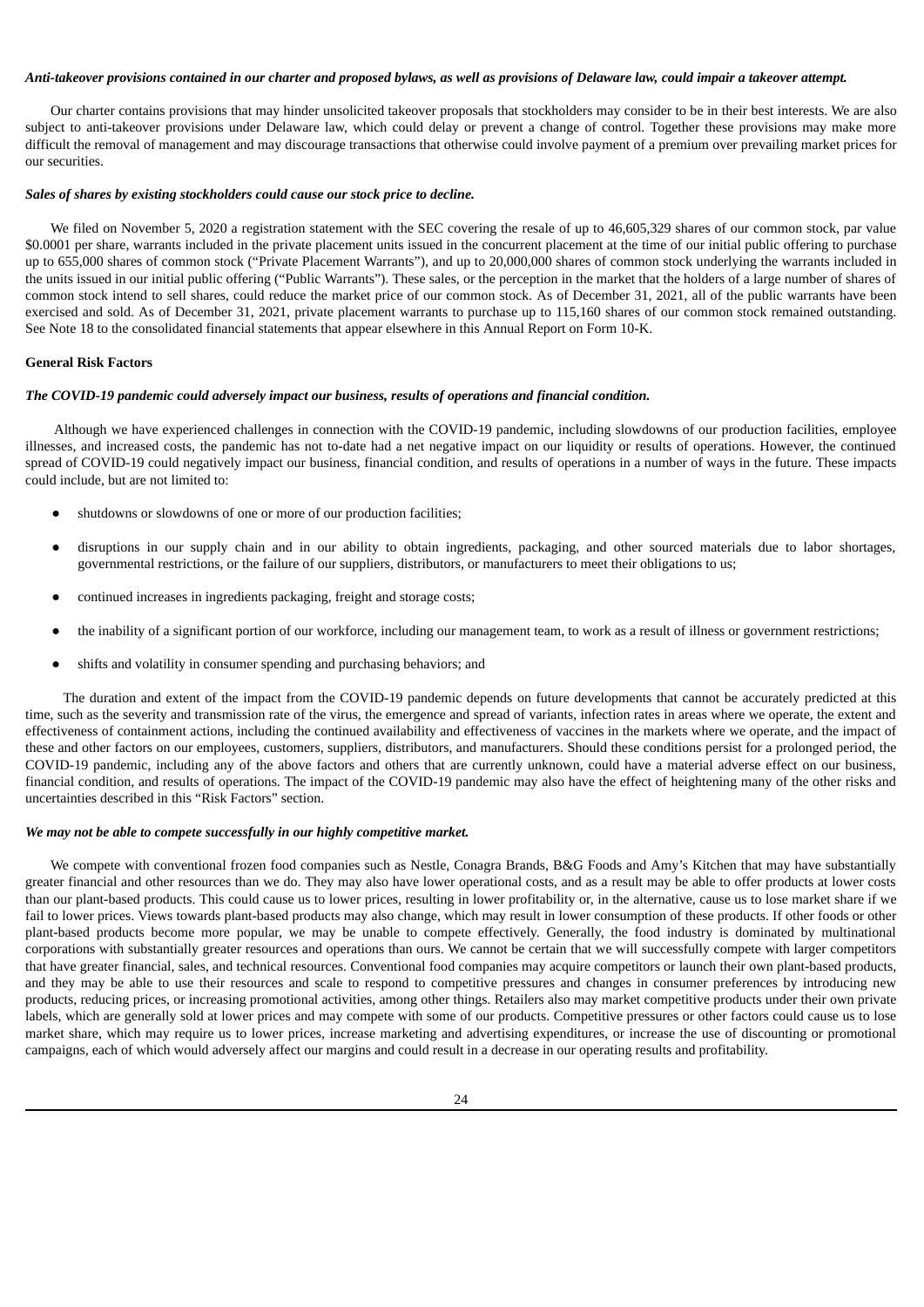### Our growth may be limited if we are unable to expand our distribution channels and secure additional retail space for our products.

Our results will depend on our ability to drive revenue growth, in part, by expanding the distribution channels for our products and the number of products carried by each retailer. Our ability to do so, however, may be limited by an inability to secure additional retail space for our products. Retail space for frozen products is limited and is subject to competitive and other pressures, and there can be no assurance that retail stores will provide sufficient space to enable us to meet our growth objectives.

#### *Historical results are not indicative of future results.*

Historical quarter-to-quarter and period-over-period comparisons of our sales and operating results are not necessarily indicative of future quarter-toquarter and period-over-period results. Investors should not rely on the results of a single quarter or period as an indication of our annual results or our future performance.

### A cybersecurity incident, other technology disruptions or failure to comply with laws and regulations relating to privacy and the protection of data *relating to individuals could negatively impact our business, reputation and relationships with customers.*

We use computers in substantially all aspects of business operations, including using mobile devices, social networking and other online activities to connect with our employees, suppliers, distributors, customers and consumers. This use, as is present with nearly all companies, gives rise to cybersecurity risks, including security breaches, espionage, system disruption, theft and inadvertent release of information. Our business involves the storage and transmission of numerous classes of sensitive and/or confidential information and intellectual property, including customers' and suppliers' information, private information about employees and financial and strategic information about us and our business partners. Further, as we pursue new initiatives that improve our operations and cost structure, potentially including acquisitions, we may also expand our information technologies, resulting in a larger technological presence and corresponding exposure to cybersecurity risk. If we fail to assess and identify cybersecurity risks associated with new initiatives or acquisitions, we may become increasingly vulnerable to such risks. Additionally, while we have implemented measures to prevent security breaches and cyber incidents, these preventative measures and incident response efforts may not be entirely effective. The theft, destruction, loss, misappropriation, or release of sensitive and/or confidential information or intellectual property, or interference with our information technology systems or the technology systems of third parties on which we rely, could result in business disruption, negative publicity, brand damage, violation of privacy laws, loss of customers, potential liability, and competitive disadvantage, all of which could adversely affect our business, financial condition or results of operations.

In addition, we are subject to laws, rules and regulations in North America and the European Union relating to the collection, use and security of personal information and data. These data privacy laws, regulations and other obligations may require us to change our business practices and may negatively impact its ability to expand its business and pursue business opportunities. We may incur significant expenses to comply with the laws, regulations and other obligations that apply to us. Additionally, the privacy and data protection related laws, rules and regulations applicable to us are subject to significant change. Several jurisdictions have passed new laws and regulations in this area, and other jurisdictions are considering imposing additional restrictions. For example, our operations are subject to the European Union's General Data Protection Regulation, which imposes data privacy and security requirements on companies doing business in the European Union, including substantial penalties for non-compliance. In addition, the California Consumer Privacy Act (the "CCPA"), which went into effect on January 1, 2020, imposes similar requirements on companies handling data of California residents and creates a new and potentially severe statutory damages framework for violations of the CCPA and businesses that fail to implement reasonable security procedures and practices to prevent data breaches. Privacy and data protection related laws and regulations also may be interpreted and enforced inconsistently over time and from jurisdiction to jurisdiction. Any actual or perceived inability to comply with applicable privacy or data protection laws, regulations, or other obligations could result in significant cost and liability, litigation or governmental investigations, damage our reputation, and adversely affect our business.

We depend on digital technologies, including information systems, infrastructure and cloud applications and services, including those of third parties with which we may deal. Sophisticated and deliberate attacks on, or security breaches in, our systems or infrastructure, or the systems or infrastructure of third parties or the cloud, could lead to corruption or misappropriation of our assets, proprietary information and sensitive or confidential data. Although we haven't occurred any cyber breaches, such incidents could have a material adverse effect on us in the future. In order to address risks to our information systems, we continue to make investments in personnel, technologies and training. Data protection laws and regulations around the world often require "reasonable," "appropriate" or "adequate" technical and organizational security measures, and the interpretation and application of those laws and regulations are often uncertain and evolving; there can be no assurance that our security measures will be deemed adequate, appropriate or reasonable by a regulator or court. Moreover, even security measures that are deemed appropriate, reasonable or in accordance with applicable legal requirements may not be able to protect the information we maintain. In addition to potential fines, we could be subject to mandatory corrective action due to a cybersecurity incident, which could adversely affect our business operations and result in substantial costs for years to come. We maintain an information risk management program which is supervised by information technology management. As part of this program, we provide security trainings to employees and regularly monitor the systems to identify any emerging risks, as well as present to our senior management. As an early-stage company without significant investments in data security protection, we may not be sufficiently protected against such occurrences. We may not have sufficient resources to adequately protect against, or to investigate and remediate any vulnerability to, cyber incidents. It is possible that any of these occurrences, or a combination of them, could have adverse consequences on our business and lead to financial loss.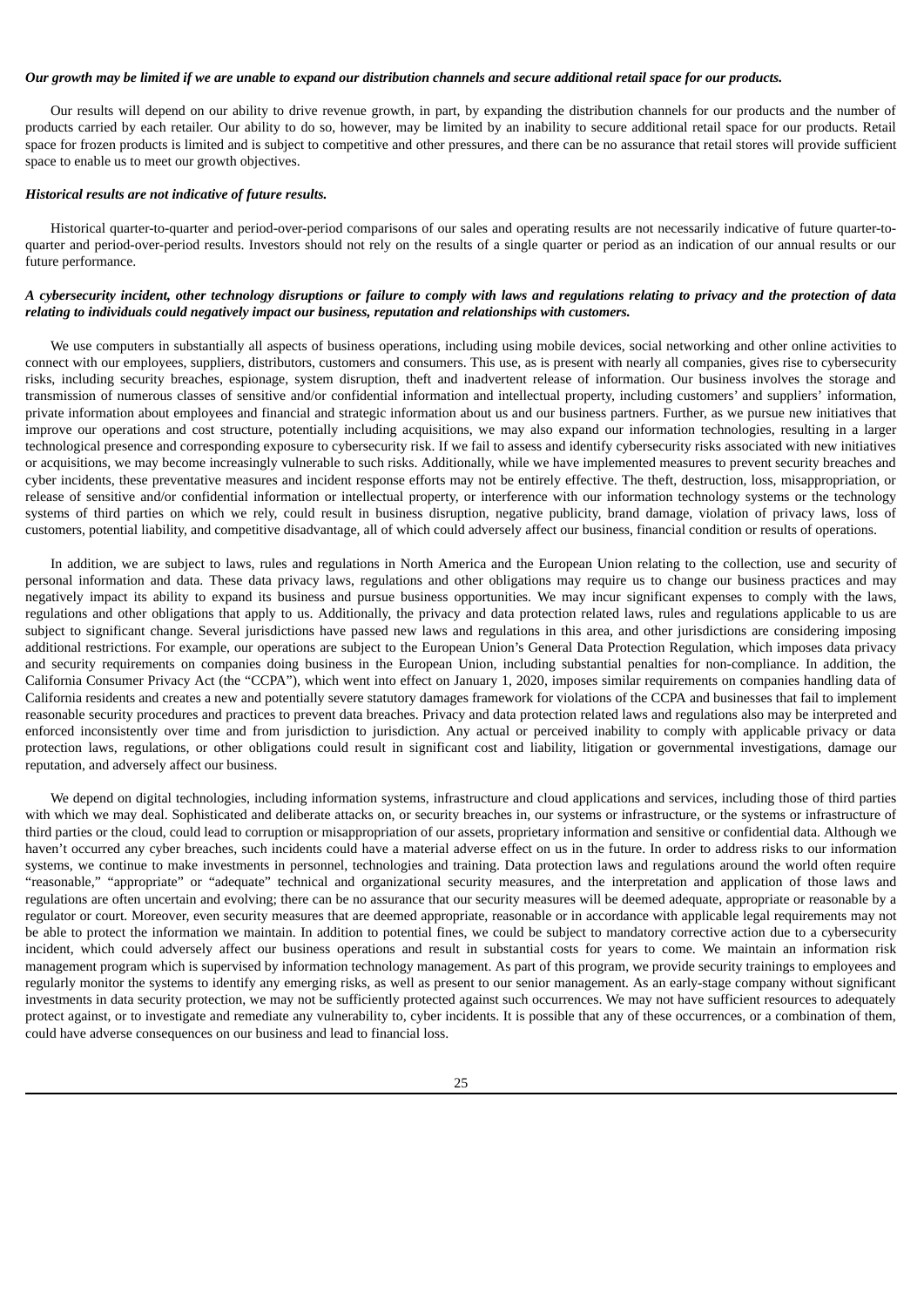### Disruptions in the worldwide economy may adversely affect our business, results of operations and financial condition.

The global economy can be negatively impacted by a variety of factors such as the spread or fear of spread of contagious diseases (such as the recent COVID-19 pandemic) in locations where our products are sold, man-made or natural disasters, actual or threatened war (such as the escalation in conflict between Russia and Ukraine), terrorist activity, political unrest, civil strife and other geopolitical uncertainty. In addition, Italian operations could be affected by criminal violence, primarily due to the activities of organized crime that Italy has experienced and may continue to experience. These adverse and uncertain economic conditions may impact distributor, retailer, foodservice and consumer demand for our products. In addition, our ability to manage normal commercial relationships with our suppliers, distributors, customers and consumers and creditors may suffer. Consumers may shift purchases to lower-priced or other perceived value offerings during economic downturns as a result of various factors, including job losses, inflation, higher taxes, reduced access to credit, change in federal economic policy and international trade disputes. A decrease in consumer discretionary spending may also result in consumers reducing the frequency and amount spent on food prepared away from home. Distributors and customers may become more conservative in response to these conditions and seek to reduce their inventories. Our results of operations depend upon, among other things, our ability to maintain and increase sales volume with our existing customers, our ability to attract new consumers, the financial condition of consumers and our ability to provide products that appeal to consumers at the right price. Decreases in demand for products without a corresponding decrease in costs would put downward pressure on margins and would negatively impact financial results. Prolonged unfavorable economic conditions or uncertainty may adversely affect our sales and profitability and may result in consumers making long-lasting changes to their discretionary spending behavior on a more permanent basis.

### *Future acquisitions or investments could disrupt our business and harm our financial condition.*

In the future, we may continually pursue acquisitions of companies or of production capacity or make investments that we believe will help us achieve our strategic objectives. Although we completed three acquisitions including two business acquisitions (See Note 11 to the consolidated financial statements that appear elsewhere in this Annual Report on Form 10-K) in the United States and one asset purchase in Italy during 2021, the Company's management team still lacks significant experience negotiating acquisitions of other companies and integrating acquired companies. We may not be able to find suitable acquisition candidates, and even if we do, we may not be able to complete acquisitions on favorable terms, if at all. If we do complete acquisitions, we may not ultimately achieve our goals or realize anticipated benefits. Pursuing acquisitions and any integration process related to acquisitions will require significant time and resources and could divert management time and focus from operation of our then-existing business, and we may not be able to manage the process successfully. Any acquisitions we complete could be viewed negatively by customers or consumers. An acquisition, investment or business relationship may result in unforeseen operating difficulties and expenditures, including disrupting ongoing operations and subjecting us to additional liabilities, increasing expenses, and adversely impacting our business, financial condition and operating results. Moreover, we may be exposed to unknown liabilities related to the acquired company or product, and the anticipated benefits of any acquisition, investment or business relationship may not be realized if, for example, we fail to successfully integrate an acquisition into our business. To pay for any such acquisitions, we would have to use cash, incur debt, or issue equity securities, each of which may affect our financial condition or value. If we incur more debt it would result in increased fixed obligations and could also subject us to covenants or other restrictions that would impede our ability to manage our operations. Our acquisition strategy could require significant management attention, disrupt our business and harm our business, financial condition and results of operations.

#### *Climate change may negatively affect our business and operations.*

There is growing concern that carbon dioxide and other greenhouse gases in the atmosphere may have an adverse impact on global temperatures, weather patterns, and the frequency and severity of extreme weather and natural disasters. In the event that such climate change has a negative effect on agricultural productivity, we may be subject to decreased availability or less favorable pricing for certain commodities that are necessary for our products, such as cauliflower, zucchini, carrots, and a wide array of other vegetables. Adverse weather conditions and natural disasters can reduce crop size and crop quality, which in turn could reduce our supplies of raw materials, lower recoveries of usable raw materials, increase the prices of our raw materials, increase our cost of transporting and storing raw materials, or disrupt our production schedules.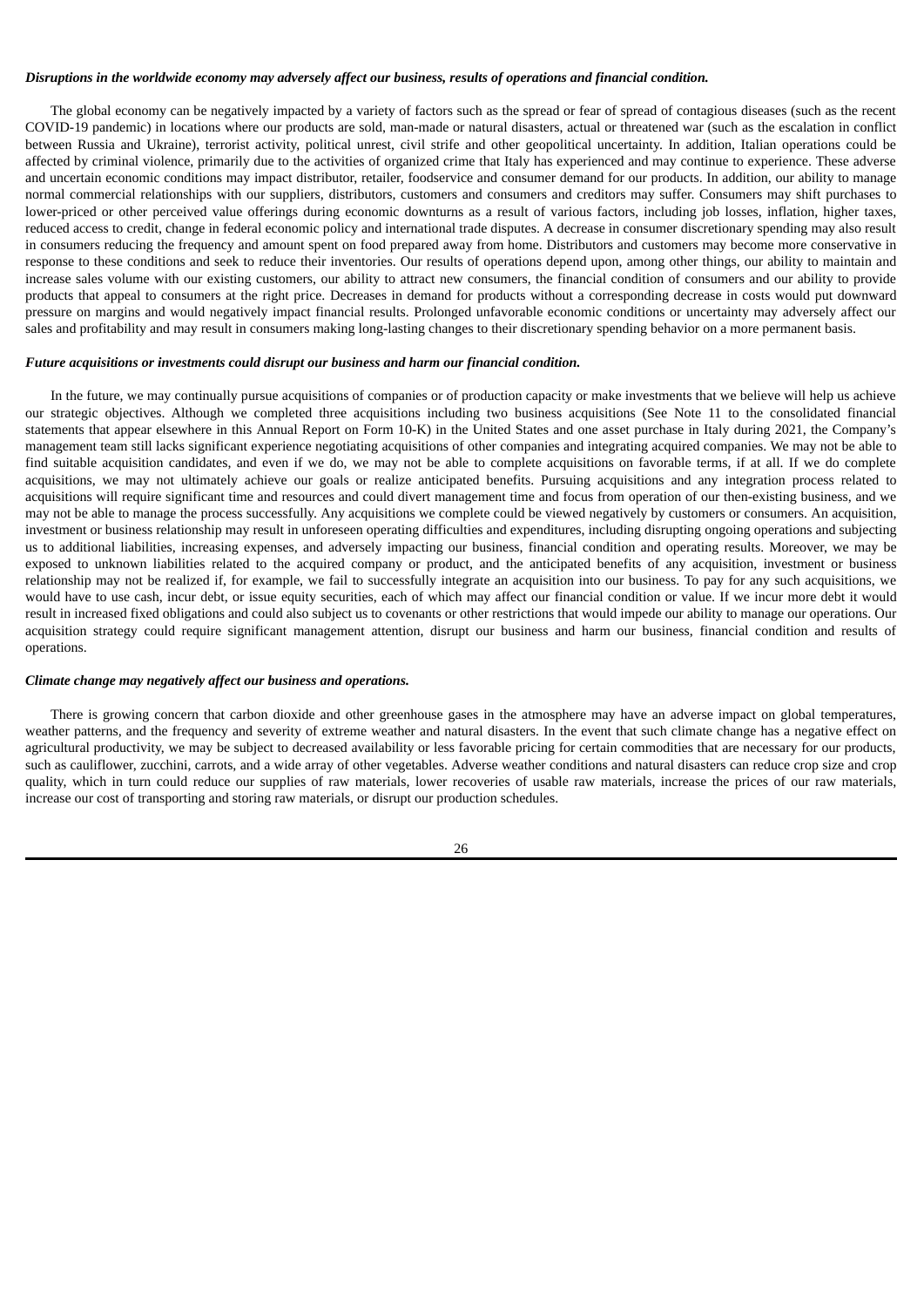We may also be subjected to decreased availability or less favorable pricing for water as a result of such change, which could impact our manufacturing and distribution operations. In addition, natural disasters and extreme weather conditions may disrupt the productivity of our facilities or the operation of our supply chain. The increasing concern over climate change also may result in more regional, federal, and/or global legal and regulatory requirements to reduce or mitigate the effects of greenhouse gases. In the event that such regulation is enacted and is more aggressive than the sustainability measures that we are currently undertaking to monitor our emissions and improve our energy efficiency, we may experience significant increases in our costs of operation and delivery. In particular, increasing regulation of fuel emissions could substantially increase the distribution and supply chain costs associated with our products. As a result, climate change could negatively affect our business and operations.

### The United Kingdom's withdrawal from the European Union ("Brexit") may negatively affect global economic conditions, financial markets and our *business.*

Following a national referendum and enactment of legislation by the government of the United Kingdom, the United Kingdom formally withdrew from the European Union ("Brexit") on January 31, 2020 and the transition period ended in January 2021. Although Ittella Italy sources raw materials from suppliers located in Italy and other European countries, approximately 98% of Ittella Italy's sales have been made to the United States. As of December 31, 2021, Brexit has not had a significant impact on us. However, Brexit may continue to adversely affect global economic conditions and the stability of global financial markets, and may significantly reduce global market liquidity, restrict the ability of key market participants to operate in certain financial markets, restrict our access to capital, or negatively impact the financial conditions in Italy. Any of these factors could adversely affect our business, financial condition and results of operations.

#### *Any increase in interest rates may negatively affect our net operating results.*

We maintain a level of debt that we consider prudent based on our cash flows, interest coverage ratio and percentage of debt to capital. This exposes us to adverse changes in interest rates during times, if any, that we avail ourselves of our credit facility. On December 31, 2021, the United Kingdom's Financial Conduct Authority, the governing body responsible for regulating the London Interbank Offered Rate ("LIBOR"), ceased to publish certain LIBOR reference rates. However, other LIBOR reference rates, including U.S. dollar overnight, 1-month, 3-month, 6-month and 12-month maturities, will continue to be published through June 2023. In preparation for the discontinuation of LIBOR, we will amend, our LIBOR-referencing agreements to either reference the Secured Overnight Financing Rate or include mechanics for selecting an alternative rate, but it is possible that these changes may have an adverse impact on our financing costs as compared to LIBOR in the long term.

#### *Our stock price may be volatile and may decline regardless of our operating performance.*

Our stock price is likely to be volatile. The trading prices of the securities of companies in our industry have been highly volatile. As a result of this volatility, investors may not be able to sell their common stock at or above their purchase price. The market price of our common stock and warrants may fluctuate significantly in response to numerous factors, many of which are beyond our control, including:

- actual or anticipated fluctuations in our revenue and other operating results, including as a result of the addition or loss of any number of clients;
- announcements by us or our competitors of significant technical innovations, acquisitions, strategic partnerships, joint ventures, or capital commitments;
- the financial projections we may provide to the public, any changes in these projections or our failure to meet these projections;
- failure of securities analysts to initiate or maintain coverage of us, changes in ratings and financial estimates and the publication of other news by any securities analysts who follow our company, or our failure to meet these estimates or the expectations of investors;
- changes in operating performance and stock market valuations of our competitors or companies in similar industries;
- the size of our public float;
- new laws or regulations or new interpretations of existing laws or regulations applicable to our business or industry, including data privacy and data security;
- price and volume fluctuations in the trading of our common stock and warrants and in the overall stock market, including as a result of trends in the economy as a whole;
- lawsuits threatened or filed against us for claims relating to intellectual property, employment issues, or otherwise;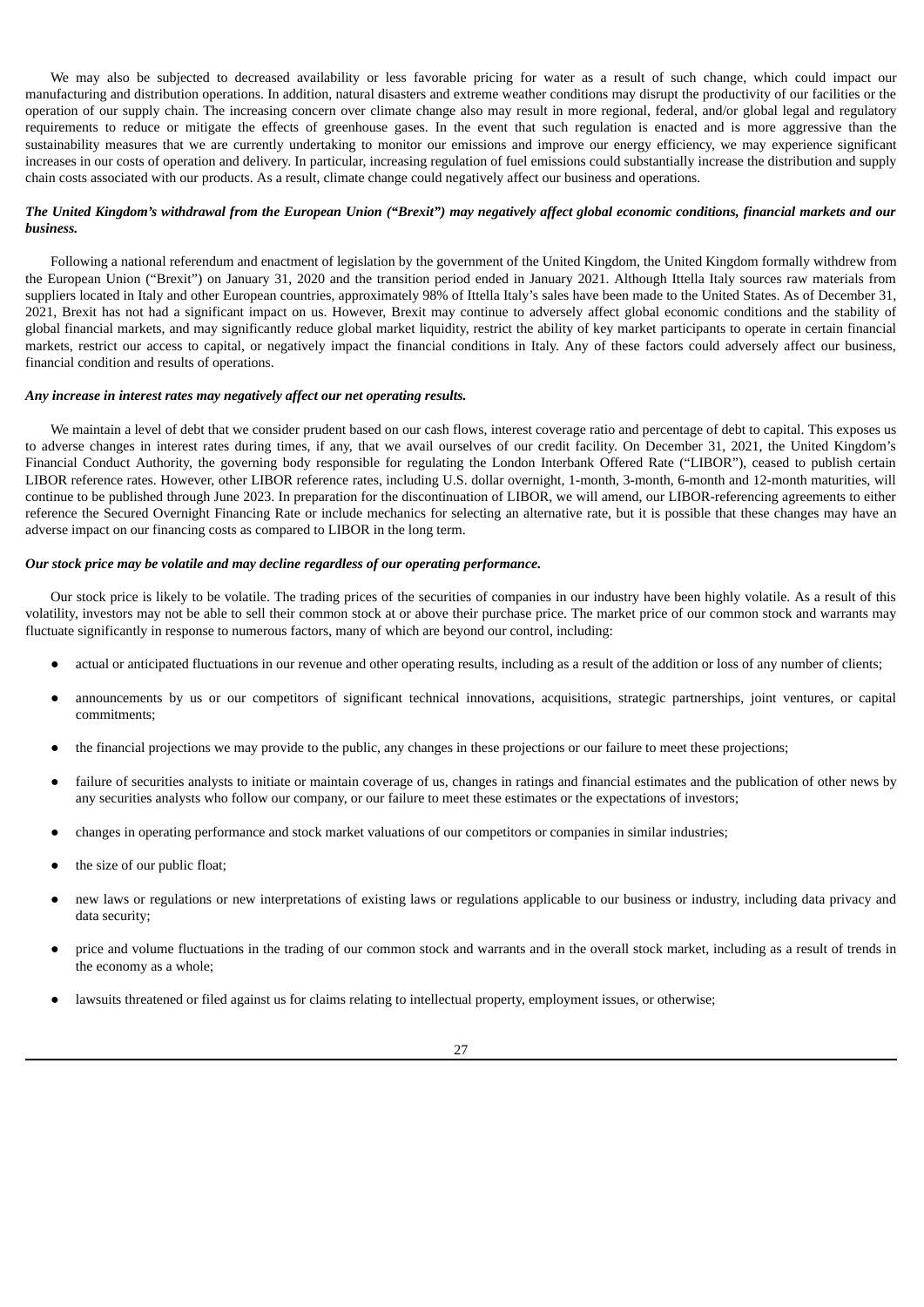- changes in our board of directors (our "Board") or management;
- short sales, hedging, and other derivative transactions involving our common stock;
- sales of large blocks of our common stock including sales by our executive officers, directors, and significant stockholders; and
- other events or factors, including changes in general economic, industry and market conditions, and trends, as well as any natural disasters that may affect our operations.

In addition, the stock markets have experienced extreme price and volume fluctuations that have affected and continue to affect the market prices of equity securities of many companies in our industry. Stock prices of such companies have fluctuated in a manner unrelated or disproportionate to the operating performance of those companies.

In the past, stockholders have instituted securities class action litigation following periods of market volatility. If we were to become involved in securities litigation, it could subject us to substantial costs, divert resources and the attention of management, and harm our business.

### <span id="page-30-0"></span>**Item 1B. Unresolved Staff Comments.**

None.

### <span id="page-30-1"></span>**Item 2. Properties.**

Our principal properties include our manufacturing and storage facilities, as well as our corporate headquarters.

We lease processing facilities in Paramount, California, Albuquerque, New Mexico, Youngstown, Ohio and have an office suite lease in San Pedro, California. The Paramount facility also serves as our headquarters. Ittella Properties, a related entity controlled by Mr. Galletti, owns one of the buildings that comprise the Paramount facility and Deluna, a related party controlled by Mr. Galletti, owns the San Pedro building. We believe that the lease terms with Ittella Properties and Deluna are on an arms-length basis.

In April 2021, we acquired the processing facility in Prossedi, Italy with approximately 7.0 acres of land and over 100,000 square feet manufacturing facility with machinery and equipment. In December 2021, we leased a small cold storage facility in Ceccano, Italy, which allows us to better manage inventory and take advantage of seasonal purchases of raw materials during the peak harvest season.

On November 12, 2021, we entered into a 10-year lease expiring December 31, 2031 with two 5-year renewal options. Under the terms of the lease, we will lease approximately 46,510 square feet freestanding industrial building situated on 76,230 square feet of land for our distribution center in Vernon, California. Due to the owner is still occupying and cleaning up the facility, the lease commence date is to be determined by both parties. We expect it will start at the beginning of the second quarter of 2022.

In addition, we lease various cold storage spaces in the US which allows for effective promoting and presenting our products to more wide and distant markets.

We believe that our current facilities are adequate to meet ongoing needs and that, if we require additional space, we will be able to obtain additional facilities on commercially reasonable terms.

#### <span id="page-30-2"></span>**Item 3. Legal Proceedings.**

From time to time, we may be involved in litigation relating to claims arising out of our operations in the normal course of business.

An indirect subsidiary of ours, Ittella Italy, is involved in certain litigation related to the death of an independent contractor who fell off of the roof of Ittella Italy's premises while performing pest control services. The case was brought by five relatives of the deceased worker. The five plaintiffs are seeking collectively 1,869,000 Euros (approximately \$2.1 million as of December 31, 2021) from the defendants. In addition to Ittella Italy, the pest control company for which the deceased was working at the time of the accident is a co-defendant. Furthermore, under Italian law, the president of an Italian company is automatically criminally charged if a workplace death occurs on site. Ittella Italy has engaged local counsel, and while local counsel does not believe it is probable that Ittella Italy or its president will be found culpable, Ittella Italy cannot predict the ultimate outcome of the litigation. Procedurally, the case remains in a very early stage of the litigation. Ultimately, a trial will be required to determine if the defendants are liable, and if they are liable, a second separate proceeding will be required to establish the amount of damages owed by each of the co-defendants. Both co-defendants have insurance policies that may be at issue in the case. Ittella Italy believes any required payment could be covered by its insurance policy; however, it is not possible to determine the amount at which the insurance company will reimburse Ittella Italy or whether any reimbursement will be received at all. Based on information received from its Italian lawyers, Ittella Italy believes that the litigation may continue for a number of years before it is finally resolved.

Except as set forth above, we are not currently a party to any legal proceeding that we believe would adversely affect our financial position, results of operations, or cash flows and are not aware of any material legal proceedings contemplated by governmental authorities.

#### <span id="page-30-3"></span>**Item 4. Mine Safety Disclosures.**

None.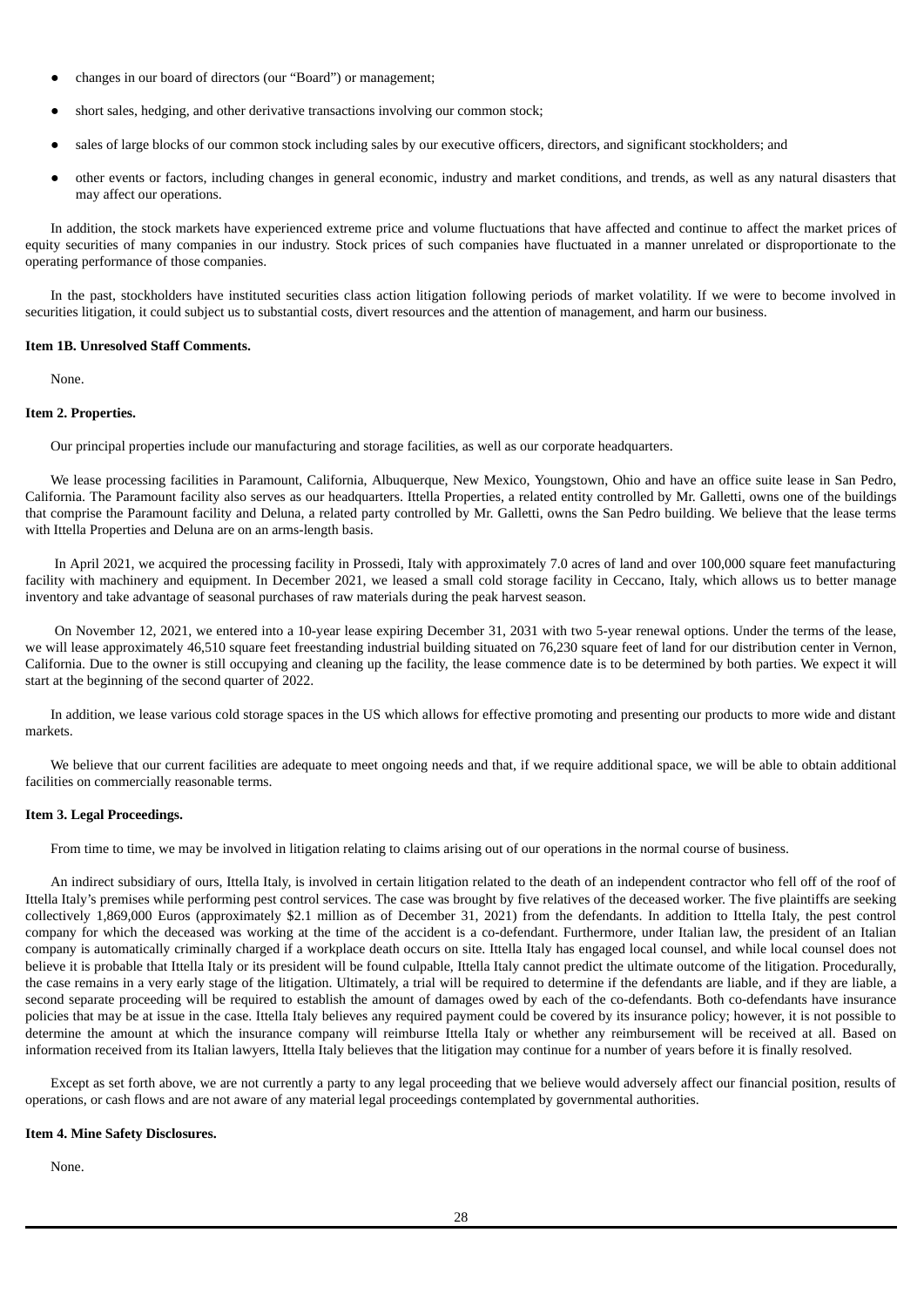#### **PART II**

### <span id="page-31-1"></span><span id="page-31-0"></span>Item 5. Market for Registrant's Common Equity, Related Stockholder Matters and Issuer Purchases of Equity Securities.

### **Market Information**

Our common stock is traded on the Nasdaq Capital Market under the symbol "TTCF."

### **Holders**

As of March 10, 2022, there were 34 holders of record of our shares of common stock. The actual number of stockholders of our common stock is greater than this number of record holders and includes stockholders who are beneficial owners but whose shares of common stock are held in street name by banks, brokers and other nominees.

#### **Dividends**

We have not paid any cash dividends on our common stock to date and do not intend to pay cash dividends in the foreseeable future. The payment of cash dividends in the future will be dependent upon our revenues and earnings, if any, capital requirements and general financial. The payment of any cash dividends will be within the discretion of our board of directors. In addition, our board of directors is not currently contemplating and does not anticipate declaring any stock dividends in the foreseeable future.

#### **Recent Sales of Unregistered Equity Securities**

On October 22, 2021, we entered into an agreement to acquire substantially all of the assets and assume certain liabilities from Belmont (See Note 11 to the consolidated financial statements that appear elsewhere in this Annual Report on Form 10-K). We issued 241,546 shares of our common stock to the sole stockholder of Belmont as partial consideration for the transaction. The value of issued shares amounted to approximately \$4.00 million. The number of shares payable at closing was determined based on the average closing price of our common stock over the three days preceding the closing date of the acquisition (December 21, 2021). The shares were issued pursuant to and in accordance with exemptions from registration under the Securities Act, under Section 4(a)(2) of and/or Regulation D promulgated under the Securities Act.

#### <span id="page-31-2"></span>**Item 6. Reserved.**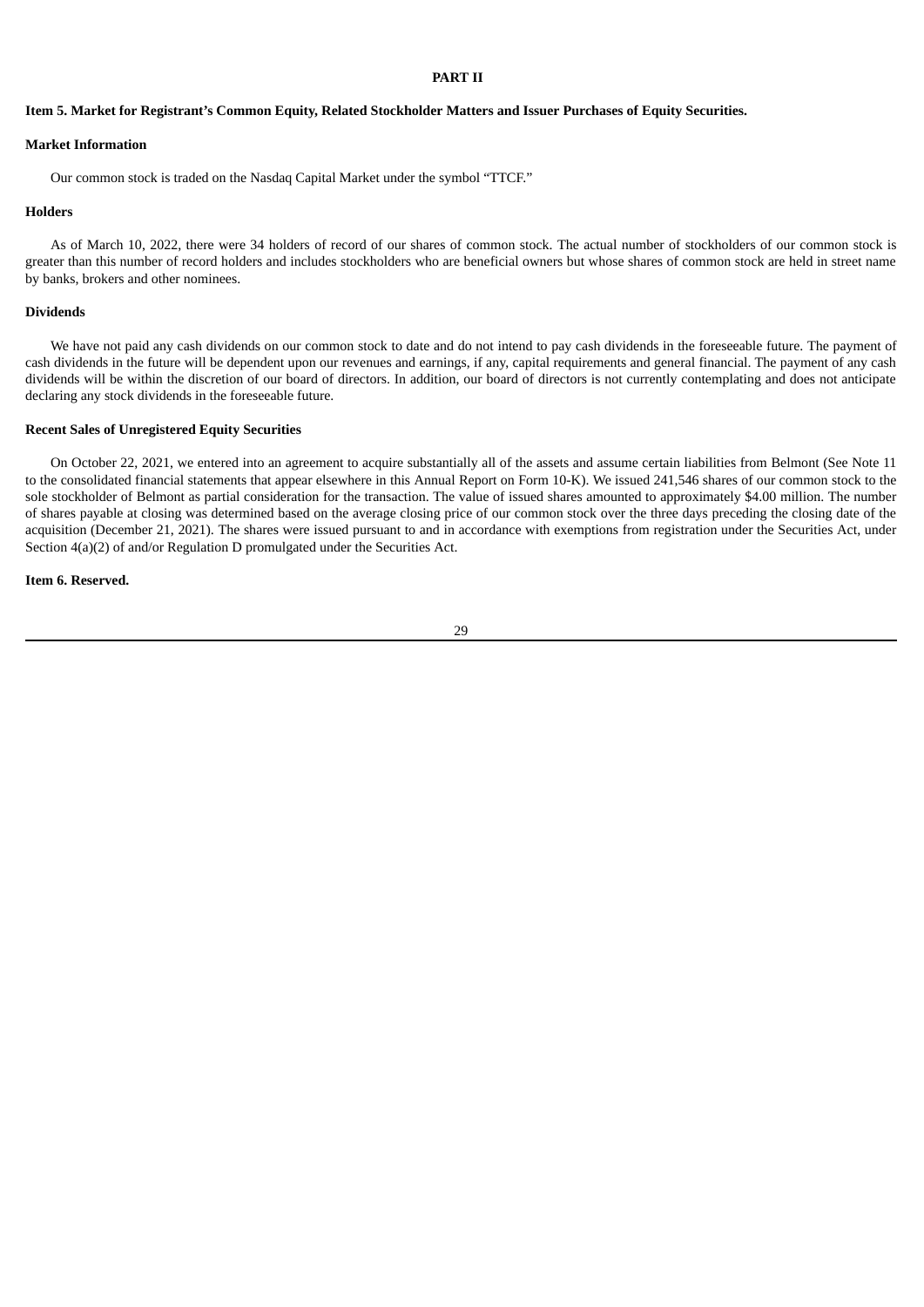### <span id="page-32-0"></span>**Item 7. Management's Discussion and Analysis of Financial Condition and Results of Operations.**

The following discussion and analysis of our financial condition and results of operations should be read in conjunction with our consolidated financial statements and related notes that appear elsewhere in this Annual Report on Form 10-K. In addition to historical consolidated financial information, the following discussion contains forward-looking statements that reflect our plans, estimates and beliefs. Our actual results could differ materially from those discussed in the forward-looking statements as a result of various factors, including those set forth in Part I, Item 1A, "Risk Factors" and under the heading "Cautionary Note Regarding Forward-Looking Statements" elsewhere in this Annual Report on Form 10-K.

Prior to October 15, 2020, we were known as Forum Merger II Corporation. On October 15, 2020, Forum completed the Business Combination with *Myjojo, Inc., a private company.*

The Business Combination was accounted for as a reverse merger in accordance with GAAP. Under this method of accounting, Forum was treated as the "acquired" company for financial reporting purposes. Accordingly, for accounting purposes, the financial statements of the combined entity, including those included in this Annual Report, represent a continuation of the financial statements of Ittella Parent with the acquisition being treated as the equivalent of Ittella Parent issuing stock for the net assets of Forum, accompanied by a recapitalization. The net assets of Forum are stated at historical *cost, with no goodwill or other intangible assets recorded.*

#### **Overview**

We are a rapidly growing plant-based food company with operations in the United States and Italy, offering a broad portfolio of frozen, plant-based food products in private label and under the "Tattooed Chef" brand. We provide plant-based meals and snacks including, but not limited to, acai and smoothie bowls, zucchini spirals, riced cauliflower, burritos, vegetable bowls and cauliflower crust pizza, to leading club store and food retailers in the United States.

Our revenue in Fiscal 2021 was \$213.4 million, which represents a 43.7% increase from Fiscal 2020 revenue of \$148.5 million. As of December 31, 2021, our products were sold in approximately 14,000 retail outlets in the United States. Our innovative plant-based products offer consumers a diverse portfolio of wholesome, clean label items that are convenient, without sacrificing on quality, nutritional value or freshness and that are great tasting.

During Fiscal 2021, we sold a substantial portion of our products to three customers, which accounted for approximately 73% of Fiscal 2021 revenue. These three customers individually accounted for approximately 34%, 28%, and 11% of our Fiscal 2021 total revenue, respectively. Management believes our relationships with these customers are strong, and none have indicated any intent to cease or reduce the volume of business they do with us. As we grow "Tattooed Chef," we continue to expand our sales and marketing team by adding more dedicated personnel to service additional retail customers and adding outside sales representatives and/or brokers to extend our sales efforts. These efforts to add retail customers could partially mitigate customer concentration risk.

#### **Segment Information**

We have one operating segment and one reportable segment, as our chief decision maker, our Chief Executive Officer, reviews financial information on an aggregate basis for purposes of allocating resources and evaluating financial performance.

#### **Trends and Other Factors Affecting Our Operating Performance**

Our management team monitors the following trends and factors that could impact our operating performance.

- Revenue Strategy Up until the end of 2019, our revenue growth strategy was private label products, but starting at the beginning of 2020, our strategy is to grow sales of "Tattooed Chef" branded products, which have increased from approximately 57% of revenue in Fiscal 2020 to approximately 63% of revenue in Fiscal 2021. We expect growth of "Tattooed Chef" sales to continue to outpace that of private label, which will require us to execute our detailed marketing strategy.
- Long-Term Consumer Trends, and Demand We participate in the \$55 billion North American frozen food category. We believe our innovative food offerings converge with consumer trends and demands for great-tasting, wholesome, plant-based foods made from sustainably sourced ingredients, including preferences for flexitarian, vegetarian, vegan, organic, and gluten-free lifestyles. We expect consumer trends towards these healthier lifestyles to continue.
- Competition We compete with companies that operate in the highly competitive plant-based and frozen food segments, many of which have substantially greater financial resources, more comprehensive product lines, broader market presence, longer-standing relationships with distributors, retailers, and suppliers, longer operating histories, greater production and distribution capabilities, stronger brand recognition and greater marketing resources than us. We believe that principal competitive factors in this category include, among others, taste, nutritional profile, ingredients, cost and convenience.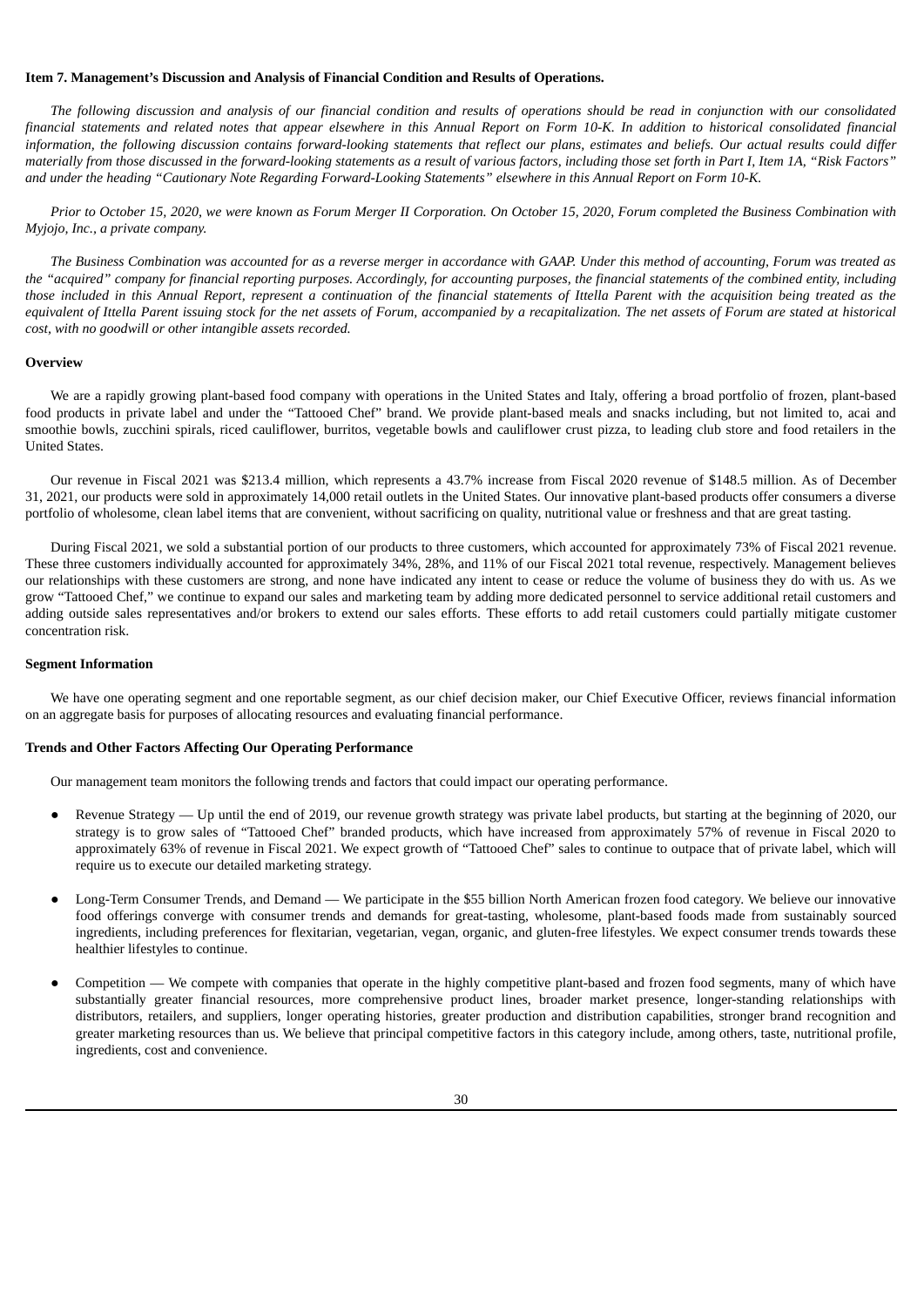- Operating Costs Our operating costs include raw materials, direct labor and other wages and related benefits, manufacturing overhead, selling, distribution, and other general and administrative expenses. We manage the impact of these operating costs on our business through select raw material contracts with growers and cooperatives in Italy that allow us to better control ingredient costs.
- Sales and Marketing Costs As we continue to grow our "Tattooed Chef" product portfolio, we expect to further expand our sales and marketing team by adding more dedicated personnel to service additional retail customers. We continue to add outside sales representatives and/or brokers to extend our sales efforts. Marketing expenditures are expected to be primarily on product demonstration allowances, slotting fees (as we expand to additional retail grocery stores) and other similar in-store marketing costs. Some of these expenses will be categorized as net deductions to revenue under GAAP as opposed to marketing expense. We have also hired a national marketing firm to implement campaigns for digital video and display, connected television, social media and search engine marketing. As we expand and grow revenue, we started and continue to build out a brand management team (to support Ms. Galletti, who currently oversees all "Tattooed Chef" marketing efforts) to focus on digital marketing, social media and other marketing functions.
- Commodity Trends Our profitability depends, among other things, on our ability to anticipate and react to raw material and food costs. We source our vegetables from a number of growing regions within Italy, and North and South America. The prices of vegetables are subject to many factors beyond our control, such as the number and size of growers that produce crops, the vagaries of these farming businesses (including poor harvests due to adverse weather conditions, natural disasters and pestilence), changes in national or world economic conditions, political events, tariffs, trade wars or other conditions in Italy, North America, or South America.
- Debt Obligations We regularly evaluate our debt obligations, which primarily consist of a revolving line of credit facility in United States used to finance working capital requirements. The line of credit outstanding balance was \$0 million as of both December 31, 2021 and 2020. The borrowing base is \$25.0 million. Ittella Italy entered into several line of credits and notes used for working capital requirements. Additionally, Ittella Properties, LLC and Karsten have notes with financial institution through financing arrangements. (See note 17 to the consolidated financial statements that appear elsewhere in this Annual Report on Form 10-K).
- Currency Hedging We currently incur some costs and expenses in Euros and expect in the future to incur additional costs and expenses in that currency. As a result, revenues and results of operations are subject to foreign exchange fluctuations. We utilize currency hedging (or purchase forward currency contracts) to mitigate currency exchange rate fluctuations.
- Acquisitions Although our growth to date has been achieved primarily from our organic business rather than growth through acquisitions, we made two strategic business acquisitions in 2021 and are considering additional acquisition opportunities that are strategically aligned with our mission and needs.
- COVID-19 The World Health Organization declared COVID-19 to constitute a "Public Health Emergency of International Concern" on January 30, 2020 and finally characterized it as a "pandemic" on March 11, 2020. This corresponds closely with the beginning of COVID-19's impact on the consumption, distribution and production of our products. We have taken and are continuing to take necessary preventive actions and implementing additional measures to protect our employees who are working on and off site, including implementing a series of physical distancing and hygienic practices to further support the health and safety of our employees in compliance with suggested Personal Protective Equipment per United States Centers for Disease Control and World Health Organization guidelines, including mandatory face coverings, increased hand washing and significantly increased sanitation of hard surfaces. Generally, producers of food products have been deemed "essential industries" by federal, state, and local governments and are exempt from certain COVID-19-related restrictions on business operations. Our management team continues to meet regularly and monitor customer and consumer demands, in addition to guidance from local, national, and international health agencies, and will adapt our plans as needed to continue to meet these demands. While the ultimate health and economic impact of the COVID-19 pandemic are highly uncertain, we believe that our business operations and results of operations, including revenue, earnings and cash flows, will not be adversely impacted, in a material way, during 2022.

To help mitigate any potential impact of COVID-19 on our business operations and results thereof, we have diversified our suppliers of raw materials and keep close contact with them to anticipate any problems with keeping up with the demand for our products. We have expanded our supplier base so that we no longer rely on a sole source supplier for any of our raw materials. In this way, we are able to ensure we are getting competitive prices and reduce the risk of supply interruptions. To date, there has been no impact on our liquidity, and we have not needed to raise capital, reduce our capital expenditures, or modify any terms or contractual arrangements in response to COVID-19. Except for the preventative and protective measures described above, any changes in our operations have been due to the growth of our business, which was planned prior to the pandemic.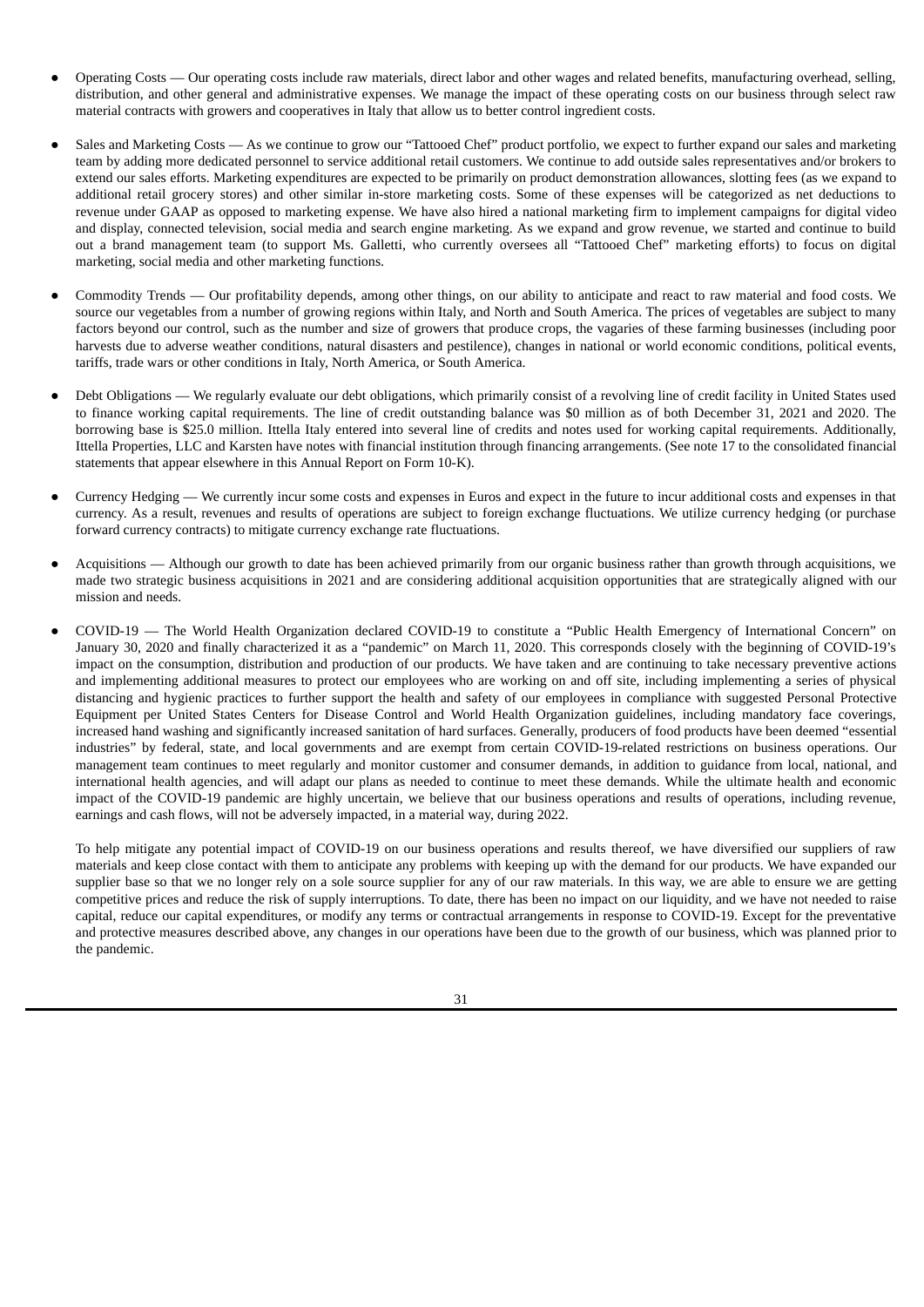### **Use of Adjusted EBITDA**

We seek to achieve profitable, long term growth by monitoring and analyzing key operating metrics, including Adjusted EBITDA, as defined below in "*Non-GAAP Financial Measures*". Our management uses this non-GAAP financial metric and related computations to evaluate and manage our business and to plan and make near and long-term operating and strategic decisions. Our management team believes this non-GAAP financial metric is useful to investors to provide supplemental information in addition to the GAAP financial results. Management reviews the use of our primary key operating metrics from time-to-time. Adjusted EBITDA is not intended to be a substitute for any GAAP financial measure and, as calculated, may not be comparable to similarly titled measures of performance of other companies in other industries or within the same industry. Our management team believes it is useful to provide investors with the same financial information that it uses internally to make comparisons of historical operating results, identify trends in underlying operating results, and evaluate our business. Reconciliations between GAAP and non-GAAP financial measures are provided in "*Non-GAAP Financial Measures*," which appears later in this section.

### **Results of Operations**

The following table sets forth selected items in our consolidated financial data in dollar amounts and as a percentage of revenue for the period represented:

### **Fiscal Year Ended December 31, 2021 Compared to Fiscal Year Ended December 31, 2020 and 2019**

|                                          | <b>Fiscal Year Ended December 31,</b> |                        |        |            |           |           |
|------------------------------------------|---------------------------------------|------------------------|--------|------------|-----------|-----------|
|                                          | 2021                                  | 2020                   | 2019   | 2021       | 2020      | 2019      |
|                                          |                                       | (dollars in thousands) |        |            |           |           |
| <b>Revenues</b>                          | 213,430                               | 148,498                | 84,918 | 100%       | 100%      | 100%      |
| Cost of goods sold                       | 191.318                               | 126.818                | 71.733 | 89.6%      | 85.4%     | 84.5%     |
| Gross profit                             | 22,112                                | 21,680                 | 13,185 | 10.4%      | 14.6%     | 15.5%     |
| Operating expenses                       | 59.109                                | 31,633                 | 7,127  | 27.7%      | 21.3%     | 8.4%      |
| Income (loss) from operations            | (36,997)                              | (9,953)                | 6,058  | (17.3%)    | $(6.7\%)$ | 7.1%      |
| Other income, interest (expense), net    | (2,483)                               | 38,699                 | (494)  | $(1.2\%)$  | 26.1%     | $(0.6\%)$ |
| Income before provision for income taxes | (39, 480)                             | 28,746                 | 5.564  | (18.5%)    | 19.4%     | $6.6\%$   |
| Income tax benefit (expense)             | (47,924)                              | 40,278                 | (154)  | (22.5%)    | 27.1%     | $(0.2\%)$ |
| Net income                               | (87, 404)                             | 69.024                 | 5.410  | $(41.0\%)$ | 46.5%     | $6.4\%$   |
| Other comprehensive income (loss), net   | (954)                                 | 777                    | (174)  | $(0.4\%)$  | 0.5%      | $(0.2\%)$ |
| <b>Adjusted EBITDA</b>                   | (26,095)                              | 8,483                  | 6,716  | $(12.2\%)$ | 5.7%      | 7.9%      |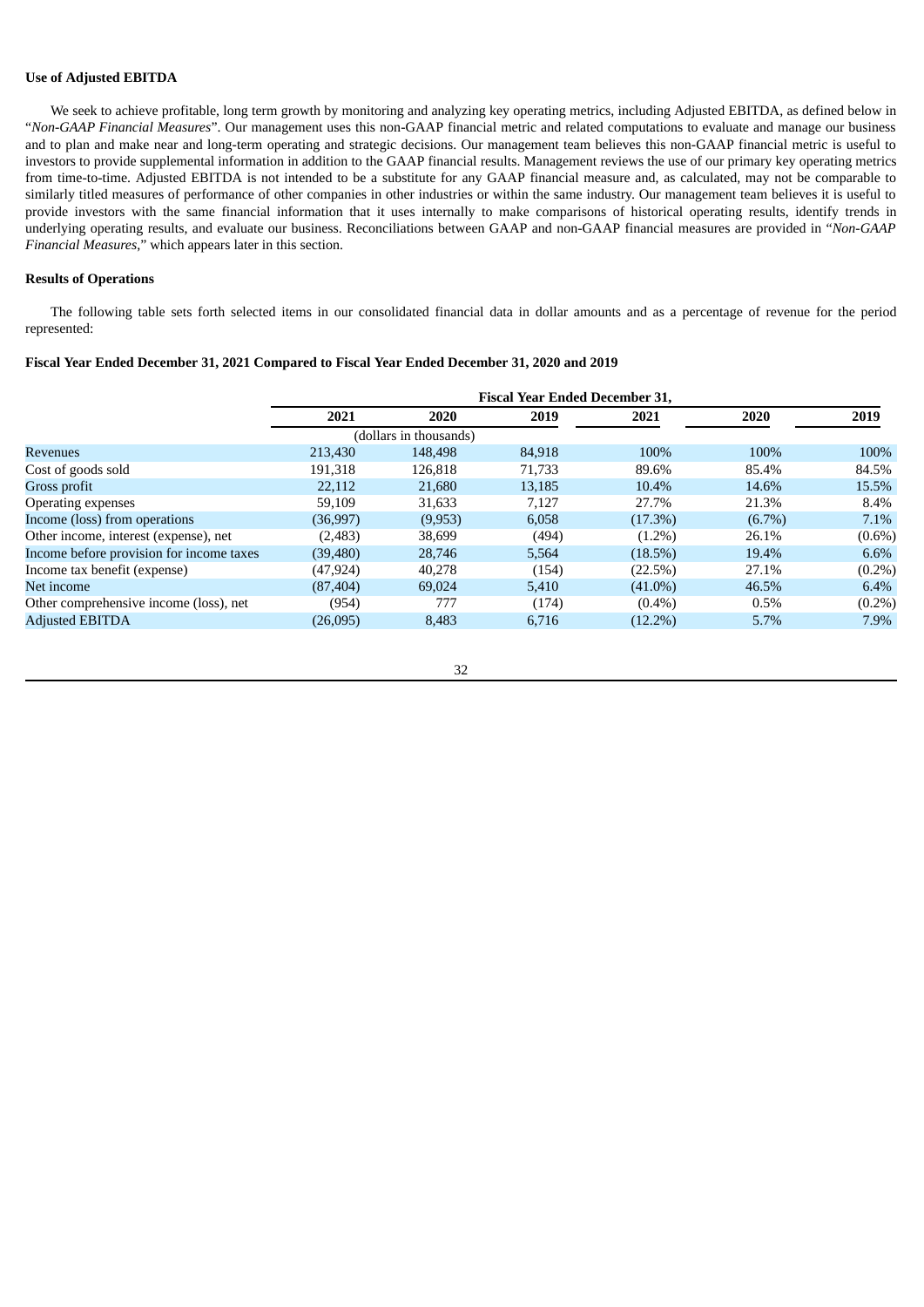### Results of Operations for the Year Ended December 31, 2021 Compared to the Year Ended December 31, 2020.

#### *Revenue*

Revenue increased by \$64.9 million, or 43.7%, to \$213.4 million for Fiscal 2021 as compared to \$148.5 million for Fiscal 2020. The revenue increase was due to an increase of \$47.9 million in volume for Tattooed Chef branded products, primarily driven by expansion in the number of United States distribution points, increased revenue at existing club channel customers and new product introductions. Private label products revenue increased by \$12.7 million. Other revenue increased by \$4.3 million, mainly driven by the food production service provided by NMFD, which we acquired in May 2021. We anticipate continued growth in Tattooed Chef branded products primarily due to new product introductions, further expansion with current customers and increased sales to new retail customers. While we are primarily focused on growing our branded business, we will continue to support our current private label business and will evaluate new opportunities with private label customers as they arise.

### *Cost of Goods Sold*

Cost of goods sold increased \$64.5 million, or 50.9%, to \$191.3 million for Fiscal 2021 as compared to \$126.8 million for Fiscal 2020. Cost of goods sold as a percentage of revenue, increased to 89.6% for Fiscal 2021 from 85.4% for Fiscal 2020. The increase of cost of goods sold in dollar amount is primarily due to the increase in sales volume and the increase as a percentage of revenue is primarily due to increases in freight and container expenses. Freight and container expenses increased as a percentage of revenue by 2.3% compared to Fiscal 2020. Freight and container expenses were \$31.3 million (14.7% of revenue) for Fiscal 2021 compared with \$18.4 million (12.4% of revenue) for Fiscal 2020.

#### *Gross Profit and Gross Margin*

Gross profit increased \$0.4 million, or 2.0%, to \$22.1 million for Fiscal 2021 as compared to \$21.7 million for Fiscal 2020. Gross margin for Fiscal 2021 was 10.4% as compared to 14.6% for Fiscal 2020. The increase in gross profit is due to higher sales volume. The decrease in gross margin in Fiscal 2021 is attributable to the building out of our infrastructure to support the current and expected growth in operations, increases in raw materials, packaging, and particularly the freight and container costs due to inflation, the acquisition (NMFD and Karsten) in New Mexico that was completed in May 2021 and the acquisition (Belmont) in Ohio that was completed in December 2021. Both NMFD and Belmont currently only manufacture private label products, which have a lower margin when compared to our Tattooed Chef branded products. NMFD is expected to be fully operational and manufacturing both private label and Tattooed Chef branded products during 2022. The Karsten facility is not currently in operation and is expected to become active during the second quarter of 2022. The Karsten facility is expected to manufacture Tattooed Chef branded salty snacks and other alternative Tattoed Chef branded and private label products. Belmont is expected to start manufacturing Tattooed Chef branded products during the second quarter of 2022.

#### *Operating Expenses*

Operating expenses increased \$27.5 million, or 86.9%, to \$59.1 million for Fiscal 2021 as compared to \$31.6 million for Fiscal 2020. As a percentage of revenue, total operating expenses increased to 27.7% for Fiscal 2021 from 21.3% for Fiscal 2020. Compared to Fiscal 2020, the increase for Fiscal 2021 is primarily due to a \$12.0 million increase in marketing expenses, a \$5.0 million increase in advertising expenses, a \$1.2 million increase in sales commission expenses, a \$1.6 million increase in post-manufacture cold storage expenses, a \$7.3 million increase in professional expenses, a \$1.8 million increase in stock compensation expense, a \$4.2 million increase in employee payroll benefits and recruiting expense, a \$2.0 million increase in general liability insurance, a \$0.5 million increase in ERP software expenses, a \$0.5 million in resolution of a dispute and related fees, and \$3.6 million operating expenses for entities that were newly acquired in Fiscal 2021, offset by a \$13.6 million one-time, merger-related compensation expense recognized in Fiscal 2020.

The significant increase in advertising, marketing, sales commission, and post-manufacture cold storage expenses are due to our heavy investment in the Tattooed Chef brand, in order to increase distribution, raise brand awareness, and drive sales in the new stores that are launching our products. The increase in professional expenses is mainly due to the legal, accounting and auditing fees attributable to being a public company since October 15, 2020 and the acquisitions (see Note 11 to the consolidated financial statements that appear elsewhere in this Annual Report on Form 10-K) we completed in 2021. The increase in stock compensation expense, payroll benefits and recruiting expense, and liability insurance expense are primarily due to our efforts to grow our business and expand the Tattooed Chef brand, as well as increased payroll and other administration expenses of recruiting and retaining key employees needed to meet the additional compliance requirements of being a public company. In Fiscal 2021, we spent approximately \$0.5 million to start the implementation of an ERP software system to improve our financial reporting control environment.

We expect operating expenses to decrease over time as a percentage of revenue as certain relatively fixed operating expenses will be spread over increasing revenue.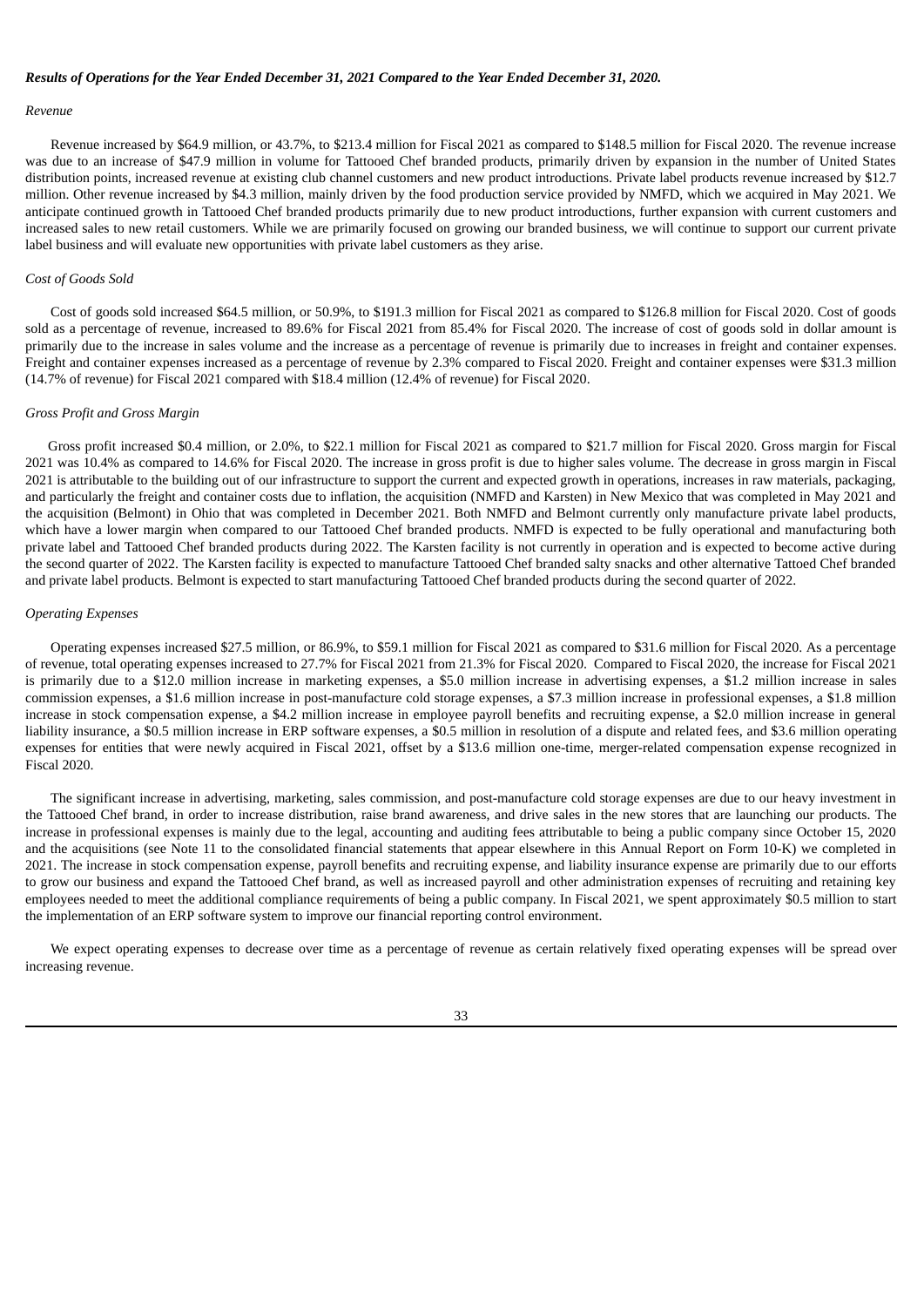### *Other Income and Interest Expense, Net*

Other income and interest expense, net, reflected a loss of \$2.5 million for Fiscal 2021 versus income of \$38.7 million for Fiscal 2020. Interest expense decreased by \$0.5 million for Fiscal 2021 to \$0.3 million versus \$0.7 million for Fiscal 2020 due to lower average debt balances outstanding during Fiscal 2021. In Fiscal 2021, we recorded \$2.8 million in realized and unrealized net loss on forward foreign currency contracts compared to \$1.0 million in realized and unrealized gain in Fiscal 2020. Starting in Fiscal 2020, we have purchased forward foreign currency contracts for the Euro to mitigate potential impact on our manufacturing costs in Italy. In Fiscal 2021, we recognized a \$0.6 million gain from warrant liabilities settlements and remeasurements compared to a \$1.2 million gain recognized in Fiscal 2020. In Fiscal 2020, we recognized a nonrecurring gain of \$37.2 million on settlement of a contingent consideration derivative liability related to the Holdback Shares which was remeasured with changes in fair value recognized in earnings of \$37.2 million upon release of the Holdback Shares to certain stockholders in November 2020.

# *Income Tax Benefit (Expense)*

In October 2020, in anticipation of the Business Combination, UMB's and Ittella International's prior ownership were exchanged for interests in Myjojo (Delaware) shares. This taxable pre-merger exchange resulted in a step-up in the tax bases of intangible assets of approximately \$140.0 million. As a result of this transaction, in 2020 Myjojo (Delaware) recorded a one-time tax benefit of \$39.3 million resulting from Myjojo (Delaware)'s change in tax status from an S-corporation to a C-corporation.

In Fiscal 2021, management assessed the available positive and negative evidence to estimate whether sufficient future taxable income will be generated to permit use of the existing deferred tax assets. A significant piece of objective negative evidence evaluated was the cumulative loss incurred over the past three-year periods. Such objective evidence limits the ability to consider other subjective evidence, such as our projections for future growth. Primarily based on the objective evidence as described above, a full valuation allowance was recorded on the net deferred tax asset. During Fiscal 2020, we recognized a \$47.5 million in deferred tax asset and a \$40.3 million tax benefit. During Fiscal 2021, we recorded a full valuation allowance against the deferred tax asset resulting in a corresponding tax expense of \$47.9 million. See note 16 to the consolidated financial statements that appear elsewhere in this Annual Report on Form 10-K.

#### *Net (Loss) Income*

Net operating results decreased by \$156.4 million, to negative \$87.4 million for Fiscal 2021 as compared to net income of \$69.0 million for Fiscal 2020, due primarily to derivative gain discussed in the section "*—Other Income and Interest Expense, Net*" and the income tax expense and benefit discussed in the section "*—Income Tax Benefit (Expense)*". Excluding the non-recurring gain on derivative related to the settlement of contingently redeemable equity, the one-time tax benefit resulting from the change in tax status, and the one-time compensation expense described in "*—Operating Expenses*", the increase of net loss in Fiscal 2021 was mainly driven by the increase in operating expenses and the realized and unrealized loss from forward foreign currency contracts, as discussed above.

#### *Other Comprehensive Income (Loss), Net*

Other comprehensive income (loss), net, represents the effect of the Euro currency translation resulting from income statement accounts that are translated to United States dollars based on an average monthly exchange rate. Balance sheet accounts are translated to United States dollars at the balance sheet date. For Fiscal 2021, we recorded loss of \$1.0 million on translation versus a \$0.8 million gain in Fiscal 2020.

#### *Adjusted EBITDA*

Adjusted EBITDA decreased by \$34.6 million to negative \$26.1 million for Fiscal 2021 as compared to positive \$8.5 million for Fiscal 2020. The decline in Adjusted EBITDA was primarily due to a significant increase in spending on sales and marketing expenses to support the growth in revenue and brand recognition for Tattooed Chef, the increase of professional expense related to being a public company, accounting costs and acquisition transaction costs that were not fully present during Fiscal 2020, and the increased payroll and other administration expenses to recruit and retain key employees as discussed above.

# *Year Ended December 31, 2020 Compared to Year Ended December 31, 2019*

# *Revenue*

Revenue increased by \$63.6 million, or 74.9%, to \$148.5 million for Fiscal 2020 as compared to \$84.9 million for Fiscal 2019. The revenue increase was due to an increase of \$66.3 million in volume for Tattooed Chef branded products, primarily driven by expansion in the number of United States distribution points, increased revenue at existing club channel customers and new product introductions. The increase in branded product sales was partially offset by a \$0.9 million decline in private label products and a \$1.8 million decline in legacy products that are expected to be phased out in future periods.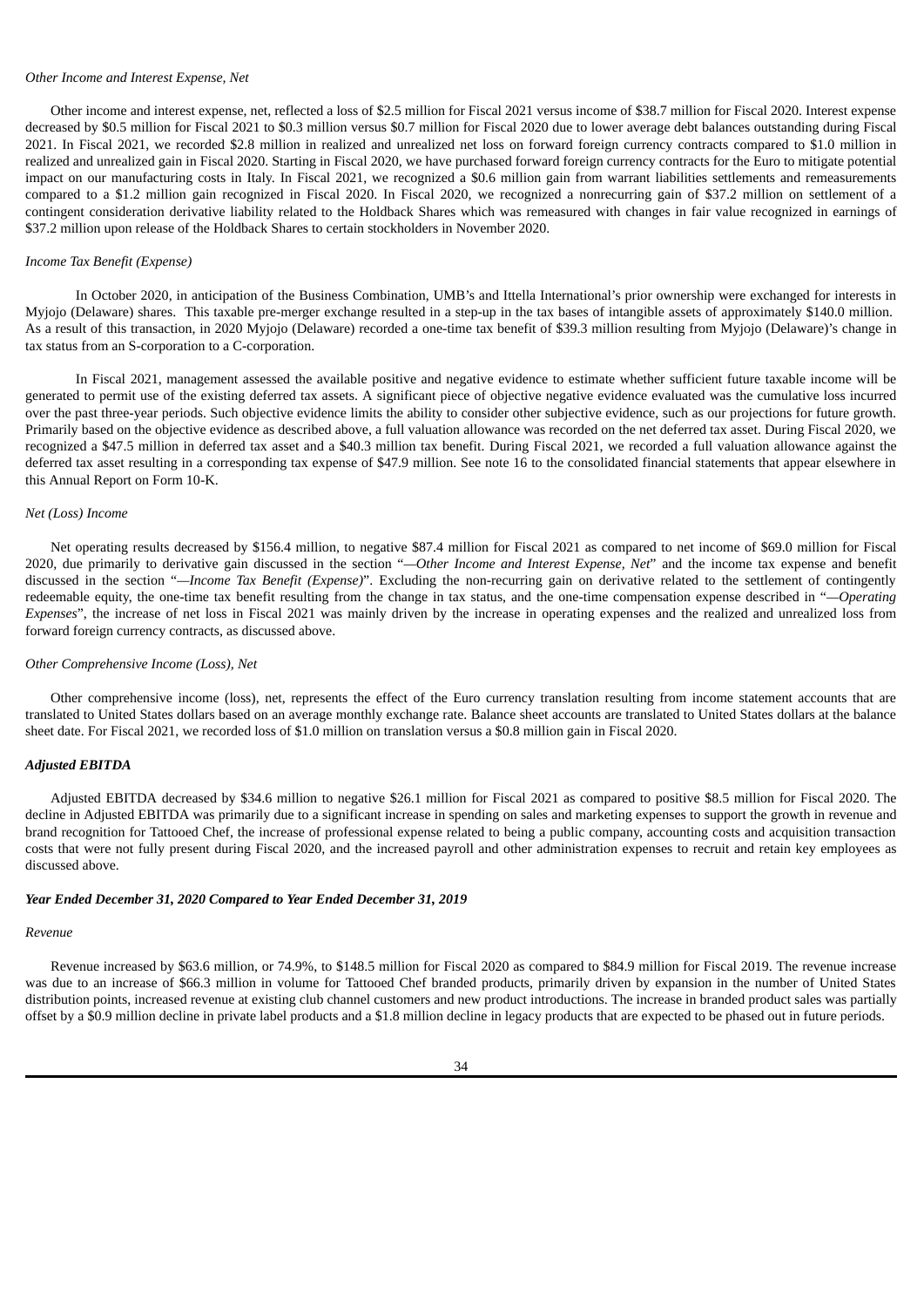# *Cost of Goods Sold*

Cost of goods sold increased \$55.1 million, or 76.8%, to \$126.8 million for Fiscal 2020 as compared to \$71.7 million for Fiscal 2019, primarily due to the increase in volume of products manufactured, stored and shipped, resulting in increased costs of raw materials (in absolute dollars), direct labor and additional freight and storage costs. Cost of goods sold was relatively flat as a percentage of revenue, constituting 85.4 % of revenue for Fiscal 2020 compared to 84.5% of revenue for Fiscal 2019.

#### *Gross Profit and Gross Margin*

Gross profit increased \$8.5 million, or 64.4%, to \$21.7 million for Fiscal 2020 as compared to \$13.2 million for Fiscal 2019. Gross margin for Fiscal 2020 was 14.6% as compared to 15.5% for Fiscal 2019. The slight decrease in gross margin was due to increased cost of raw materials and other manufacturing expenses offset by production efficiencies associated with larger sales volume in Fiscal 2020 compared to Fiscal 2019.

# *Operating Expenses*

Operating expenses increased \$24.5 million, or 343.8%, to \$31.6 million for Fiscal 2020 as compared to \$7.1 million for Fiscal 2019, primarily due to first time grants of stock based compensation; a one-time, merger-related bonus (stock plus cash) to our Chief Operating Officer of approximately \$13.0 million; increases in sales and marketing expenses resulting from a shift in focus to building the Tattooed Chef brand; increases in general and administrative expenses resulting from higher wages and related expenses; headcount additions required to manage the increase in revenue, and increased rent due to facility expansion.

#### *Other Income and Interest Expense, Net*

Other income and interest expense, net, reflected income of \$38.7 million for Fiscal 2020 versus an expense of \$0.5 million for Fiscal 2019. The increase is primarily driven by a nonrecurring gain of \$37.2 million on settlement of a contingent consideration derivative liability. Interest expense increased by \$0.2 million for Fiscal 2020 to \$0.7 million versus \$0.5 million for Fiscal 2019 due to slightly higher average debt balances outstanding during Fiscal 2020. In Fiscal 2020, we recognized \$1.2 million gain from the settlement and remeasurement of warrant liabilities. In Fiscal 2020, we recorded an unrealized gain of \$1.0 million on foreign currency contracts that had not been settled as of December 31, 2020, whereby we purchased forward contracts for the Euro to mitigate potential impact on our manufacturing costs in Italy. There was no comparable other income from warrant liabilities and foreign currency contract in Fiscal 2019 because we did not engage in such transactions for Fiscal 2019.

#### *Income Tax Benefit (Expense)*

In October 2020, in anticipation of the Business Combination, UMB's and Ittella International's prior ownership were exchanged for interests in Myjojo (Delaware) shares. This taxable pre-merger exchange resulted in a step-up in the tax bases of intangible assets of approximately \$140.0 million. As a result of this transaction, Myjojo (Delaware) recorded a one-time tax benefit of \$39.1 million resulting from Myjojo (Delaware)'s change in tax status from an S-corporation to a C-corporation. For the fourth quarter ending December 31, 2020, we recorded a \$47.5 million deferred tax asset and a \$40.3 million tax benefit. For the year ending December 31, 2019, we had an income tax expense of \$0.2 million.

Prior to the completion of the Business Combination, we elected to be taxed as an S-corporation for federal and state income tax purposes. Accordingly, our taxable income for federal and certain state purposes was attributed to, and reported by, our stockholders. We were subject to state franchise taxes and limited (reduced rate) state income taxes in California.

Our Italian operations are subject to foreign taxes applicable to its income derived in Italy. These taxes include income tax. Prior to the pre-merger exchange, we had a 70% interest in our Italian subsidiary, which was taxed as a partnership for U.S. income tax purposes. Following the pre-merger exchange, our Italian subsidiary is classified as a wholly owned disregarded entity for U.S. income tax purposes. As such, its operations are also subject to U.S. income taxes, with respect to which the associated Italian taxes may be claimed as a foreign tax deduction or credit.

35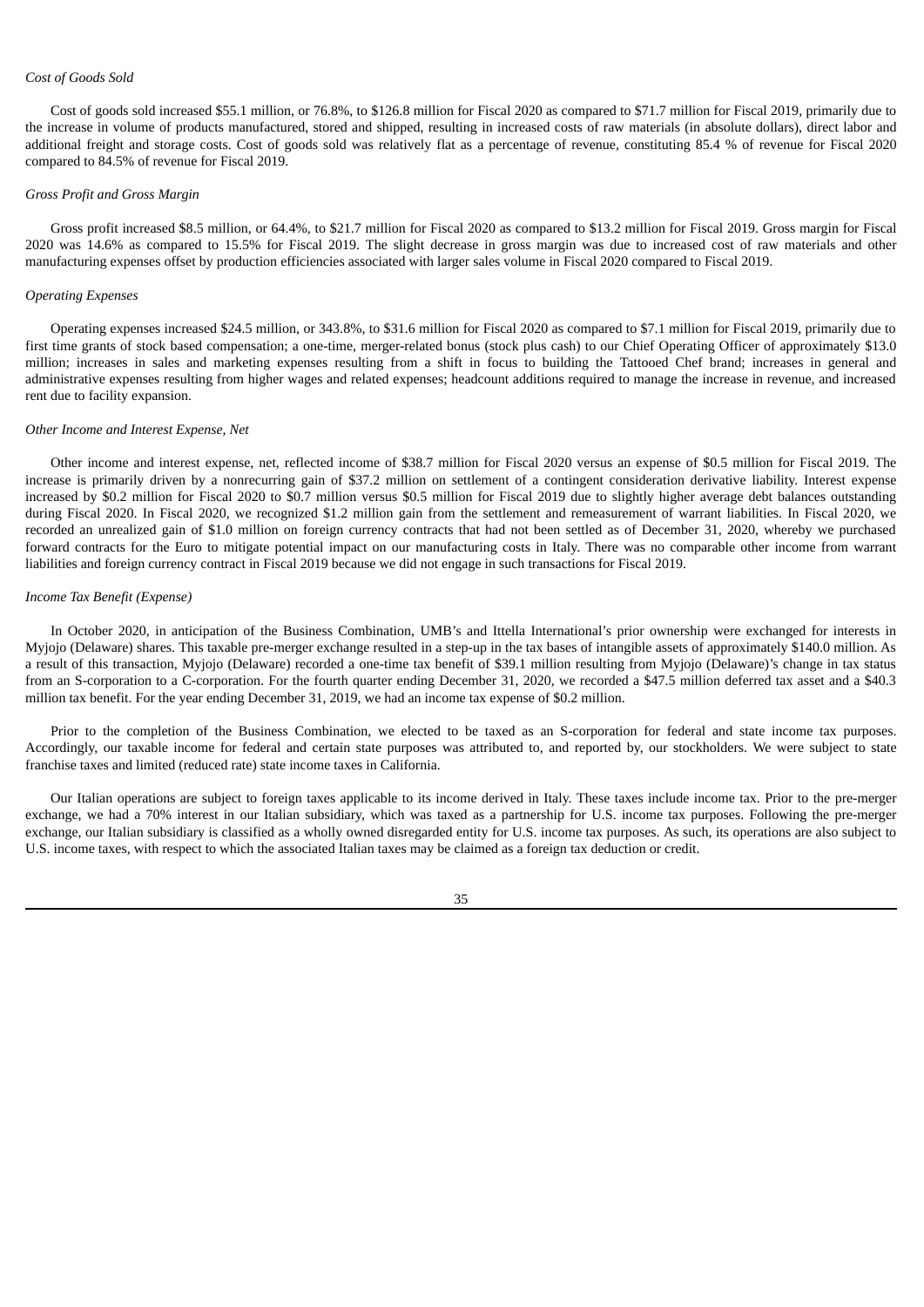#### *Net income*

Net income increased by \$63.6 million, to \$69.0 million for Fiscal 2020 as compared to net income of \$5.4 million for Fiscal 2019, due primarily to the derivative gain discussed in the section "—*Other Income and Interest expense, Net*" and the income tax benefit discussed in the section "—*Income Tax Benefit (Expense), Net*". Excluding the non-recurring gain on derivative related to the settlement of contingently redeemable equity, the one-time tax benefit resulting from the change in tax status, and the one-time compensation expense described in "—Operating Expenses", net income for Fiscal 2020 would have been slightly less than Fiscal 2019, as increases in gross profit were offset by increased investment in the Tattooed Chef brand and costs incurred to transition to a public company, including stock-based compensation expense.

# *Other Comprehensive Income (Loss), Net*

Other comprehensive income (loss), net, represents the effect of the Euro currency translation resulting from income statement accounts that are translated to United States dollars based on an average monthly exchange rate. Balance sheet accounts are translated to United States dollars at the balance sheet date. For Fiscal 2020, we recorded income of \$0.8 million on translation versus a \$0.2 million loss in Fiscal 2019.

# **Adjusted EBITDA**

Adjusted EBITDA increased by \$1.8 million to \$8.5 million for Fiscal 2020 as compared to \$6.7 million for Fiscal 2019. The improvement in Adjusted EBITDA was primarily the result of the increase in revenue and gross profit, partially offset by increased operating expenses to support the growth in revenue, brand recognition for Tattooed Chef, and, beginning in the fourth quarter of Fiscal 2020, increased general and administrative costs resulting from being a public company as compared to the prior-year period.

#### **Non-GAAP Financial Measures**

We use non-GAAP financial information and believe it is useful to investors as it provides additional information to facilitate comparisons of historical operating results, identify trends in operating results, and provide additional insight on how our management team evaluates our business. Our management team uses Adjusted EBITDA to make operating and strategic decisions, evaluate performance and comply with indebtedness related reporting requirements. Below are details on this non-GAAP measure and the non-GAAP adjustments that the management team makes in the definition of Adjusted EBITDA. The adjustments generally fall within the categories of non-cash items, acquisition and integration costs, business transformation initiatives, financing related costs and operating costs of a non-recurring nature. We believe this non-GAAP measure should be considered along with net income, the most closely related GAAP financial measure. Reconciliations between Adjusted EBITDA and net income are below, and discussion regarding underlying GAAP results are presented throughout this Management's Discussion and Analysis of Financial Condition and Results of Operations.

#### **Adjusted EBITDA Definition**

We define EBITDA as net income before interest, taxes, depreciation and amortization. Adjusted EBITDA further adjusts EBITDA by adding back non-recurring expenses and other non-operational charges. As new events or circumstances arise, the definition of Adjusted EBITDA could change. When the definitions change, we will provide the updated definition and present the related non-GAAP historical results on a comparable basis.

#### **Adjusted EBITDA Reconciliation**

The following table provides a reconciliation from net income to Adjusted EBITDA for Fiscal 2021, 2020 and 2019:

|                                                           |     | <b>Fiscal Year Ended</b><br>December 31, |     |                          |      |       |  |  |  |
|-----------------------------------------------------------|-----|------------------------------------------|-----|--------------------------|------|-------|--|--|--|
| (in thousands)                                            |     | 2021                                     |     | 2020                     | 2019 |       |  |  |  |
| Net income (loss)                                         | \$. | (87, 404)                                | \$. | 69,024                   | \$.  | 5,410 |  |  |  |
| Interest                                                  |     | 261                                      |     | 735                      |      | 494   |  |  |  |
| Income tax (benefit) expense                              |     | 47,924                                   |     | (40, 278)                |      | 154   |  |  |  |
| Depreciation                                              |     | 3,603                                    |     | 1,427                    |      | 658   |  |  |  |
| <b>EBITDA</b>                                             | \$  | (35,616)                                 | -S  | 30,908                   | \$.  | 6,716 |  |  |  |
| <b>Adjustments</b>                                        |     |                                          |     |                          |      |       |  |  |  |
| Stock compensation expense                                | \$  | 5,192                                    | \$  | 3,399 $\frac{1}{2}$      |      |       |  |  |  |
| Loss (gain) on foreign currency forward contracts         |     | 2,847                                    |     | (1,042)                  |      |       |  |  |  |
| <b>Transaction related bonuses</b>                        |     |                                          |     | 13,610                   |      |       |  |  |  |
| Gain on settlement of contingent consideration derivative |     | $\overline{\phantom{a}}$                 |     | (37,200)                 |      |       |  |  |  |
| Loss (gain) on warrant remeasurement                      |     | (589)                                    |     | (1,192)                  |      |       |  |  |  |
| <b>Acquisition expenses</b>                               |     | 1,043                                    |     |                          |      |       |  |  |  |
| <b>UMB ATM transaction</b>                                |     | 148                                      |     | ٠                        |      |       |  |  |  |
| Dispute resolution and related fees                       |     | 465                                      |     | $\overline{\phantom{0}}$ |      |       |  |  |  |
| <b>ERP</b> related expenses                               |     | 415                                      |     | ٠                        |      |       |  |  |  |
| <b>Total Adjustments</b>                                  | \$  | 9,521                                    | S   | (22, 425)                | .S   |       |  |  |  |
| <b>Adjusted EBITDA</b>                                    |     | (26,095)                                 | S   | 8,483                    |      | 6,716 |  |  |  |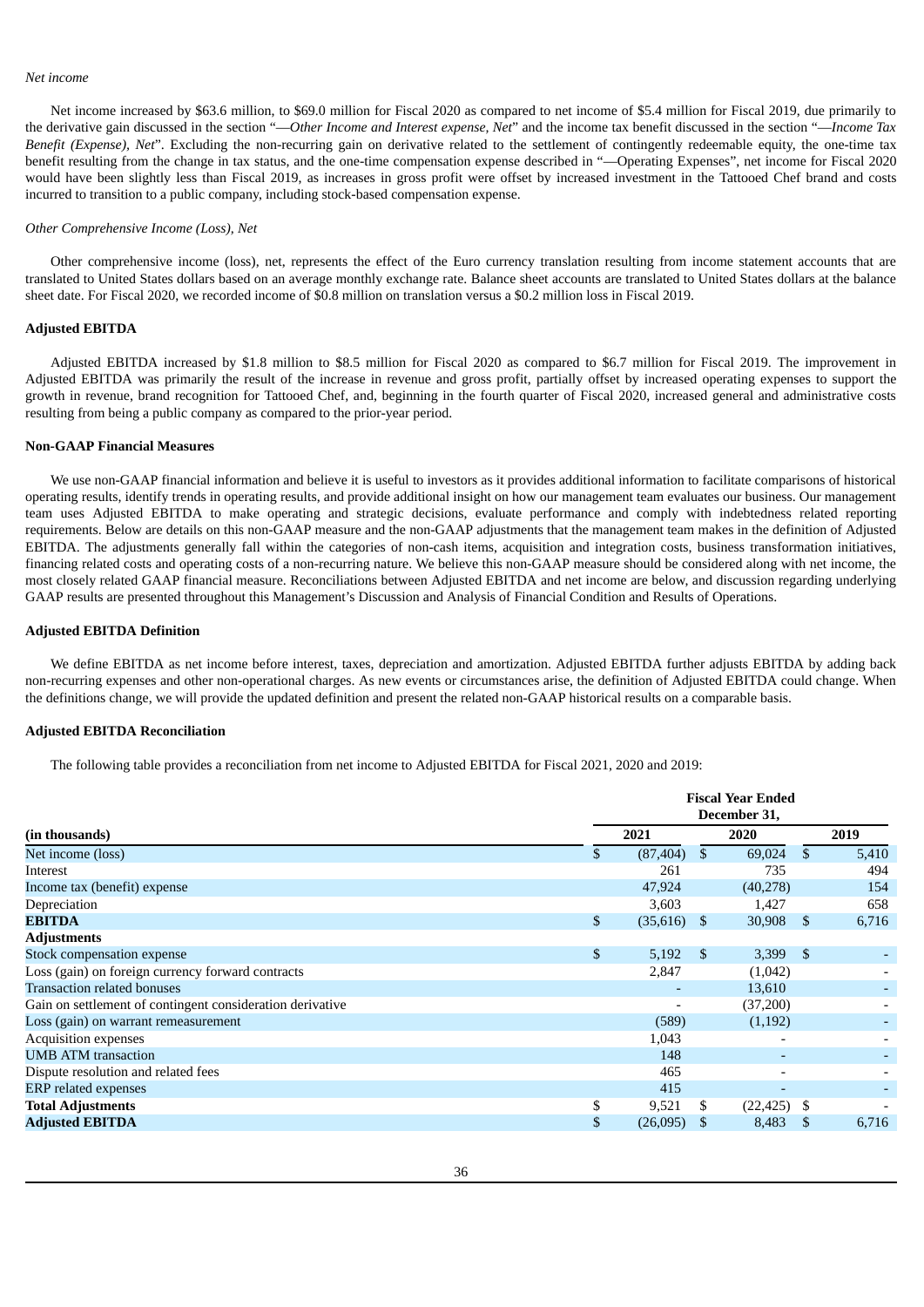# **Pricing Policies**

We negotiate different prices at our different club and retail customers based on product quantity and packaging configuration. Price increases from suppliers require that we carefully observe and evaluate costs in making decisions on price increases, while also remaining competitive in the market. We have increased marketing and advertising expenditures and will continue to evaluate the use of discounting or promotional campaigns in an effort to build the Tattooed Chef brand in the future.

#### **Seasonality**

Historically, we experienced greater demand for certain products of ours during the third and fourth quarters, primarily due to increased demand in the summer season and increased holiday orders from retailers and club stores. We expect that seasonality in revenue will decrease as our business grows and additional products are introduced.

# **Liquidity and Capital Resources**

As of December 31, 2021, we had \$92.4 million of cash. We believe that our cash will be sufficient to support our planned operations for at least the next 12 months.

We have historically financed our operations and capital expenditures through a combination of internally generated cash from operations, available cash on hand and the ability to draw on our line of credit. In connection with the reverse recapitalization on October 15, 2020 (see Note 3 to the consolidated financial statements that appear elsewhere in this Annual Report on Form 10-K), we received proceeds of \$187.2 million from reverse recapitalization transaction, net of a \$75.0 million distribution to Myjojo stockholders and \$7.2 million in transaction costs. We received \$74.5 million and \$53.0 million of proceeds from the exercises of warrants (including both public and private warrants) during Fiscal 2021 and Fiscal 2020, respectively.

Our current working capital needs are to support accounts receivable growth, manage inventory to meet demand forecasts and support operational growth. Our long-term financial needs primarily include working capital requirements, capital expenditures and payments on notes payable. We may also pursue strategic acquisition opportunities that may impact our future cash requirements. There are a number of factors that may negatively impact our available sources of funds in the future including the ability to generate cash from operations and borrow on our debt facilities. The amount of cash generated from operations is dependent upon factors such as the successful execution of our business strategy and general economic conditions.

We may opportunistically raise debt capital, subject to market and other conditions. Additionally, as part of our growth strategies, we may also raise debt capital for strategic alternatives and general corporate purposes. If additional financing is required from outside sources, we may not be able to raise it on terms acceptable to us or at all. If we are unable to raise additional capital when desired, our business, operating results, and financial condition may be adversely affected.

During Fiscal 2021, we spent approximately \$46.9 million cash to complete two strategic business acquisitions. In addition, approximately \$4.00 million of the purchase price was paid by issuing 241,546 shares of Tattooed Chef's common stock to the prior owner. See Note 11 to the consolidated financial statements that appear elsewhere in this Annual Report on Form 10-K.

#### *Indebtedness*

We have a revolving line of credit agreement, which has been amended from time to time, pursuant to which a credit facility has been extended to the Company until March 31, 2022 (the "Credit Facility"). The Credit Facility provides us with up to \$25.0 million in revolving credit. Under the Credit Facility, we may borrow up to (a) 90% of the net amount of eligible accounts receivable; plus, (b) the lower of: (i) sum of: (1) 50% of the net amount of eligible inventory; plus (2) 45% of the net amount of eligible in-transit inventory; (ii) \$10.0 million; or (iii) 50% of the aggregate amount of revolving loans outstanding, minus (c) the sum of all reserves. Under the Credit Facility, our fixed charge coverage ratio may not be less than 1.10:1.00. As of December 31, 2021, we were not in compliance with the fixed charge coverage ratio term of the credit facility. On February 21, 2022, the lender issued a waiver of financial covenants letter to us waiving the requirement to comply with the debt covenant for the period ended December 31, 2021. The revolving line of credit bears interest at the sum of (i) the greater of (a) the daily Prime Rate, or (b) LIBOR plus 2%; and (ii) 1%. The balance on the credit facility was \$0 million as of both December 31, 2021 and 2020. We are currently negotiating a new Credit Facility with our current lender. No assurance can be given that these negotiations will be successful.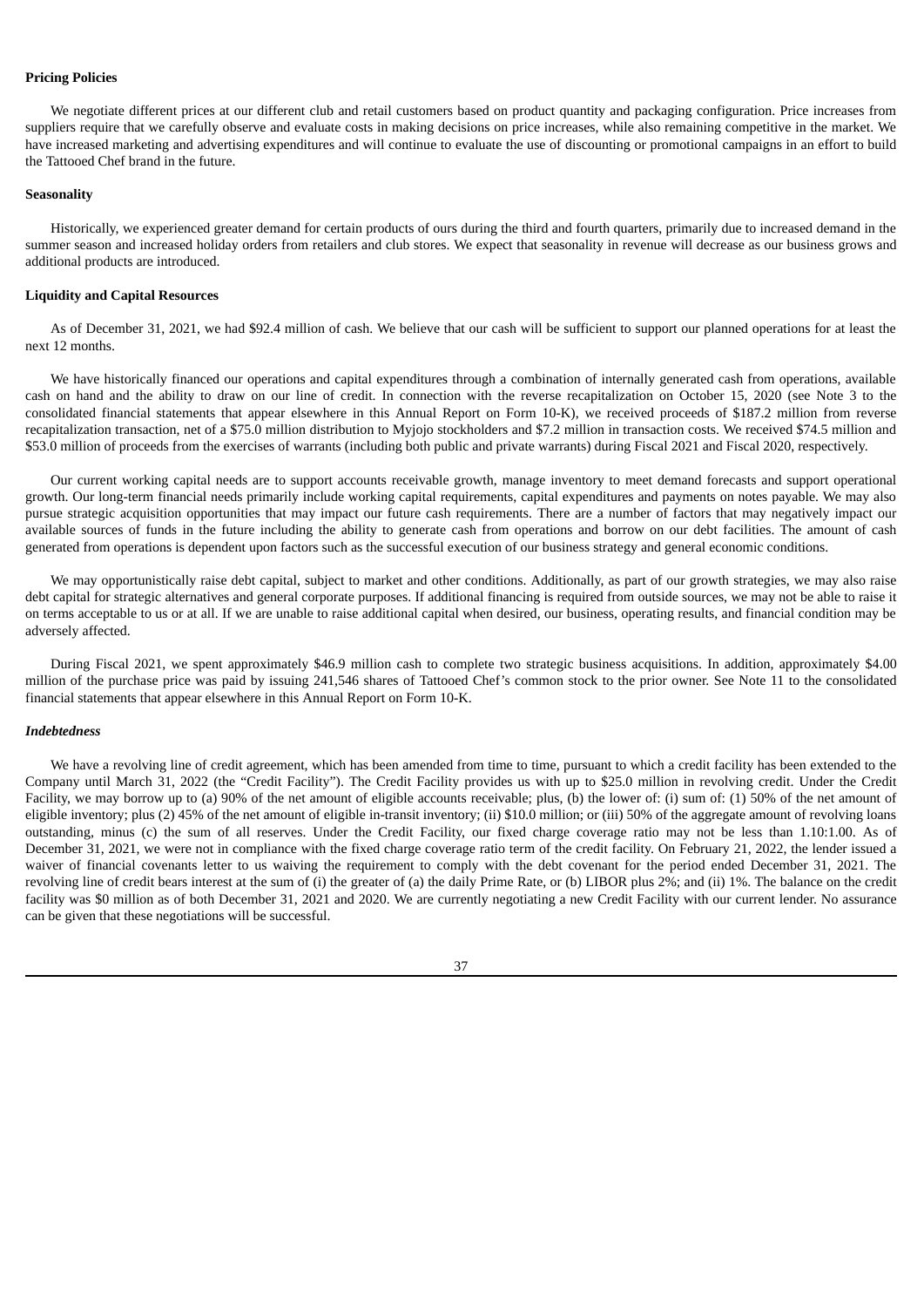In May 2021, we completed the NMFD acquisition (see Note 11 to the consolidated financial statements that appear elsewhere in this Annual Report on Form 10-K) and assumed a \$2.9 million note payable which was associated with an IRB lease arrangement. The note bears interest at 3.8% and has a maturity date of December 29, 2025. The balance on the note payable was \$2.8 million as of December 31, 2021 and classified as a current liability.

In March 2021, Ittella Italy entered into a line of credit with a financial institution in the amount of 0.60 million Euros. The balance on the credit facility was 0.6 million Euro (\$0.7 million USD) as of December 31, 2021.

In May 2021, Ittella Italy entered into a promissory note with a financial institution in the amount of 1.00 million Euros. The note accrues interest at 1.014% and has a maturity date of May 28, 2025, when the full principal and interest are due. The balance on the promissory note was 0.9 million Euro (\$1.0 million USD) as of December 31, 2021.

On January 6, 2020, Ittella Properties, LLC, a variable interest entity ("VIE") (see Note 22), refinanced all of its existing debt with a financial institution in the amount of \$2.10 million. The debt accrues interest at 3.60% and has a maturity date of January 31, 2035. Financial covenants of the debt include a minimum fixed charge coverage ratio of 1.20 to 1.00. The outstanding balance on the debt was \$1.91 million and \$2.02 million as of December 31, 2021 and 2020, respectively. As of December 31, 2021, the VIE was not in compliance with the fixed charge coverage ratio and the entire balance of the debt was classified as a current liability. On March 15, 2022, the VIE executed an amendment to the Note that includes a waiver of the requirement to comply with the debt covenant through June 30, 2022. Commencing with the fiscal quarter ending September 30, 2022, the VIE should meet a minimum fixed charge coverage ratio of 1.20 to 1.00.

# *Liquidity*

We generally fund our short- and long-term liquidity needs through a combination of cash on hand, cash flows generated from operations, and available borrowings under our line of credit (See "*— Indebtedness*" above). Our management regularly reviews certain liquidity measures to monitor performance.

#### **Cash Flows**

The following table presents the major components of net cash flows from and used in operating, investing and financing activities for Fiscal 2021, 2020 and 2019:

| (in thousands)              | 2021     |  | 2020      |  | 2019    |
|-----------------------------|----------|--|-----------|--|---------|
| Cash (used in) provided by: |          |  |           |  |         |
| <b>Operating activities</b> | (51,299) |  | (13, 367) |  | (1,076) |
| Investing activities        | (63,799) |  | (7,016)   |  | (3,387) |
| <b>Financing activities</b> | 75.822   |  | 147,428   |  | 8,799   |
|                             |          |  |           |  |         |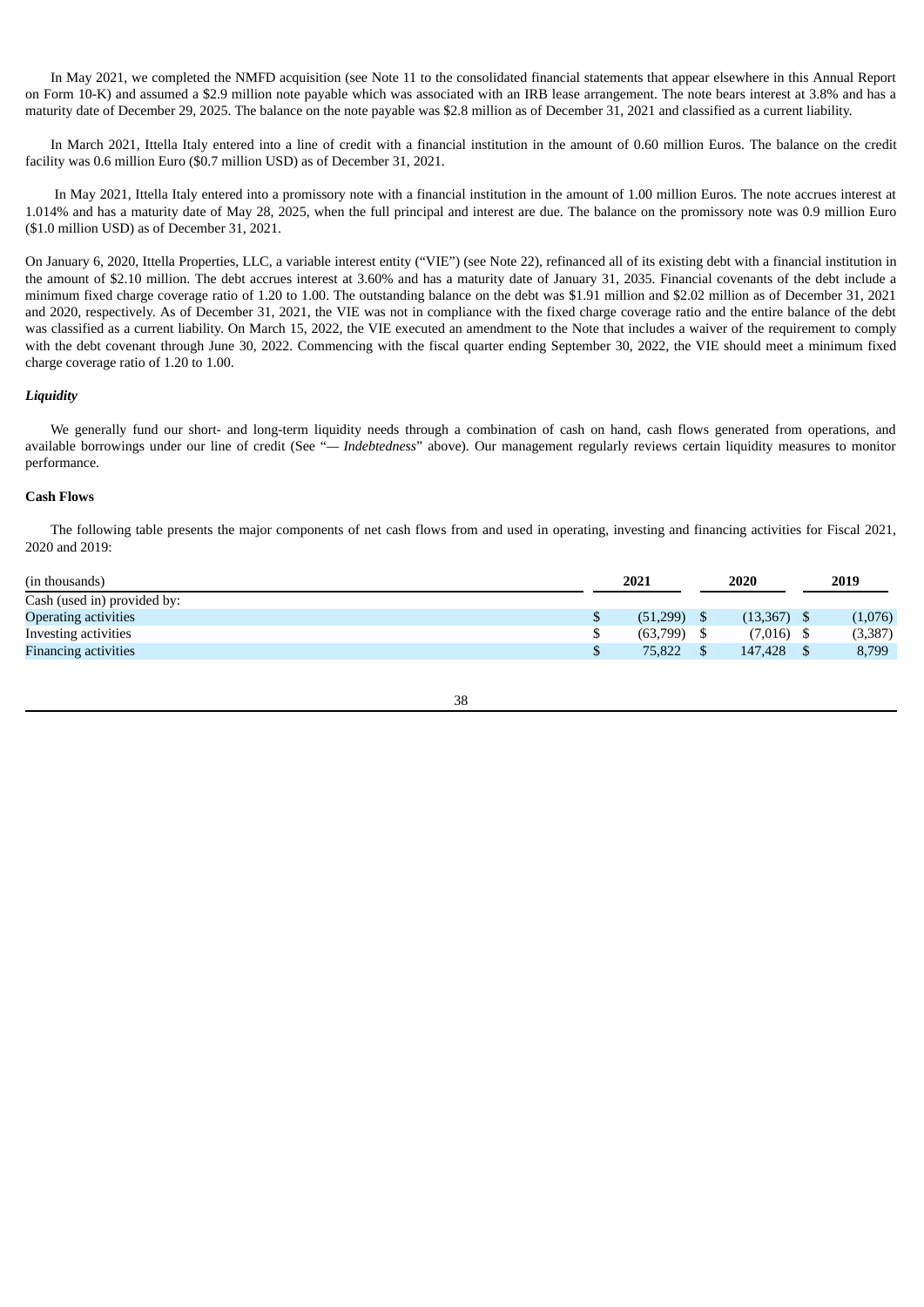# *Operating Activities*

For Fiscal 2021, cash used in operations was driven primarily by the net loss of \$87.4 million for the year, adjusted for non-cash items which included the decrease in deferred taxes assets of \$47.2 million, depreciation expense of \$3.6 million, stock compensation expense of \$5.2 million, warrant liability revaluation gain of \$0.6 million, bad debt expense of \$0.4 million and unrealized forward contract loss of \$1.8 million. Expenses increased for Fiscal 2021 primarily due to increased spending on sales, promotion and marketing programs to heavily invest in the Tattooed Chef brand and raise brand awareness, as well as the inflationary pricing on freight and container costs. Working capital usage has also increased largely due to a \$4.3 million increase in accounts receivable resulting from increased revenue, a \$10.7 million increase in inventory, a \$2.1 million increase in prepaid expenses mainly due to the increase in prepaid advertising expenses, and a \$4.6 million decrease in accounts payable, accrued expenses and other current liabilities.

For Fiscal 2020, we realized net income of \$69.0 million. Non-cash items included \$37.2 million gain on derivatives, a non-cash tax benefit of \$41.3 million, depreciation expenses of \$1.4 million, stock compensation expenses of \$15.4 million, warrant liability revaluation gain of \$1.2 million and unrealized gains on forward contracts of \$1.0 million. Net cash was reduced by \$6.8 million, \$20.3 million and \$0.9 million due to increases in accounts receivable, inventory, and prepaid expenses and other current assets, respectively, due to the significant increase in sales activity and backlog of products scheduled for delivery to fulfill customer demands. Offsetting those increases was a \$9.4 million increase in accounts payable, accrued expenses, and other current liabilities (combined) due to the increased activity to meet higher sales volume.

For Fiscal 2019, we realized net income of \$5.4 million. In Fiscal 2019, non-cash items included depreciation expenses of \$0.7 million. Net cash was reduced by a \$6.6 million increase in inventory to meet growth in anticipated sales and a \$2.6 million increase in accounts receivable resulting from that growth and increase in prepaid expenses of \$1.4 million, partially offset by a \$3.6 million increase in accounts payable and accrued liabilities.

#### *Investing Activities*

Net cash used in investing activities relates to capital expenditures to support growth and investment in property, plant and equipment to expand production capacity, tenant improvements, and to a lesser extent, replacement of existing equipment.

For Fiscal 2021, net cash used in investing activities was \$63.8 million as compared to \$7.0 million in Fiscal 2020 and \$3.4 million in Fiscal 2019. In Fiscal 2021, we spent \$46.9 million cash on business acquisitions and \$16.9 million to purchase property, plant and machinery. In Fiscal 2020 and Fiscal 2019, we spent \$7.0 million and \$3.4 million, respectively, to purchase machinery and equipment. Cash used in the year of Fiscal 2021 consisted primarily of business acquisitions and of capital expenditures to improve efficiency and output from our current facilities.

#### *Financing Activities*

For Fiscal 2021, net cash provided by financing activities was \$75.8 million, primarily due to \$74.5 million proceeds from warrant exercises and \$1.7 million of net borrowings under the credit facility and notes payable to support working capital requirements to fund continued growth.

For Fiscal 2020, net cash provided by financing activities was \$147.4 million. As a result of the Business Combination, we received \$105.0 million in cash, net of issuance and other transaction costs. As a result of the cash received, we made a net reduction in our outstanding line of credit and notes payable (including to related parties) of \$12.0 million. We received a capital contribution of \$9.5 million in Fiscal 2020 and made a distribution payment of \$8.1 million. Also, in Fiscal 2020, we received \$53.0 million from the exercise of outstanding warrants.

For Fiscal 2019, net cash provided by financing activities was \$8.8 million consisting of \$6.0 million in capital contributions resulting from the 12.5% minority investment by UMB, and \$3.0 million of net borrowings under our credit facility and notes payable to support working capital requirements to fund growth, partially offset by \$0.3 million in dividends and \$0.2 million in repayment of debt to related parties.

We have no obligations, assets or liabilities that would be considered off-balance sheet arrangements as of December 31, 2021. We do not participate in transactions that create relationships with unconsolidated entities or financial partnerships, often referred to as variable interest entities, that have been established for the purpose of facilitating off-balance sheet arrangements. We have not entered into any off-balance sheet financing arrangements, established any special purpose entities, guaranteed any debt or commitments of other entities, or purchased any non-financial assets.

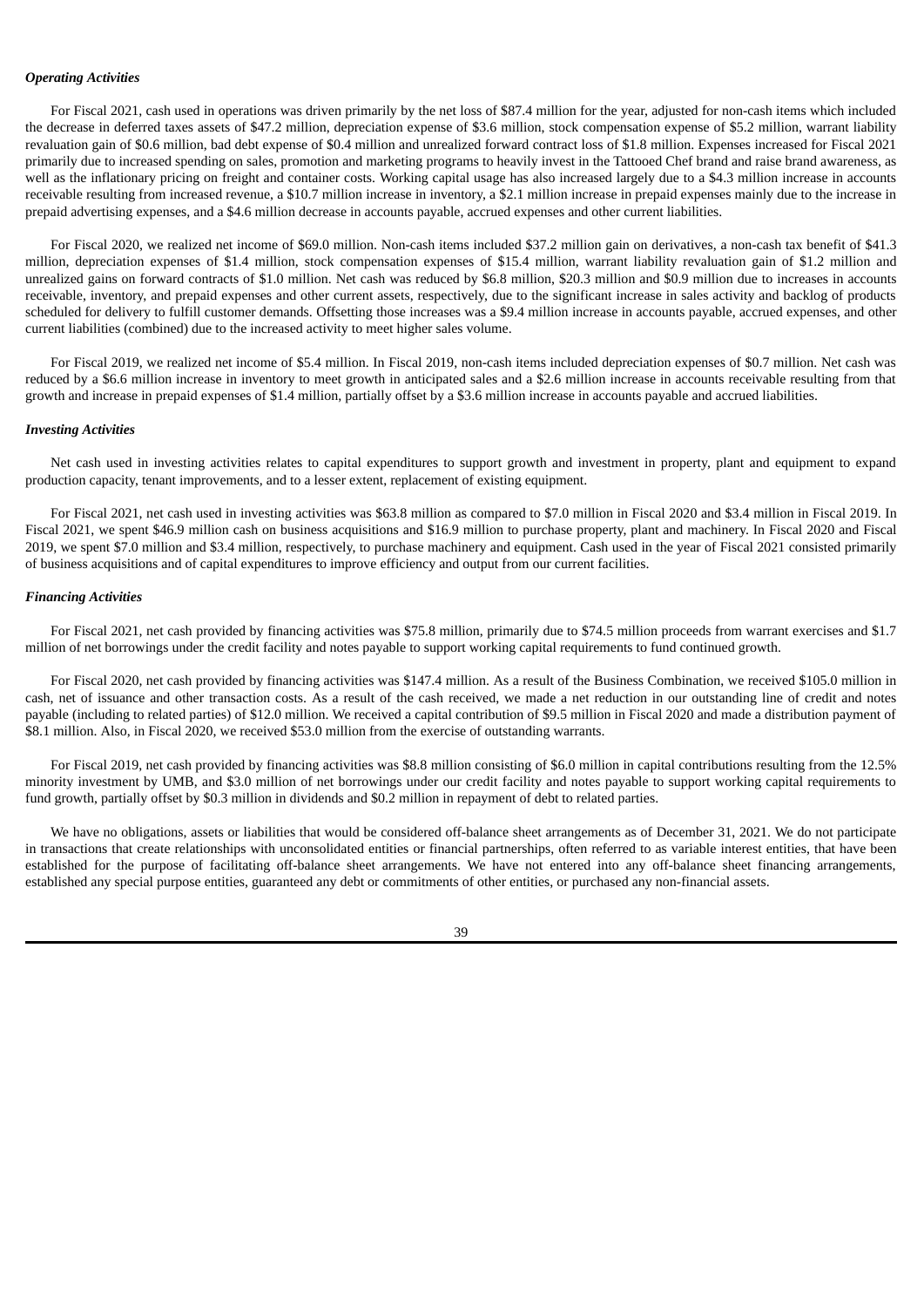### **Critical Accounting Policies and Estimates**

Our management's discussion and analysis of financial condition and results of operations is based on our consolidated financial statements which have been prepared in accordance with U.S. GAAP. In preparing our financial statements, we make estimates, assumptions, and judgments that can have a significant impact on our reported revenue, results of operations, and comprehensive net income or loss, as well as on the value of certain assets and liabilities on our balance sheet during, and as of, the reporting periods. These estimates, assumptions, and judgments are necessary and are made based on our historical experience, market trends and on other assumptions and factors that we believe to be reasonable under the circumstances because future events and their effects on our results of operations and value of our assets cannot be determined with certainty. These estimates may change as new events occur or additional information is obtained. We may periodically be faced with uncertainties, the outcomes of which are not within our control and may not be known for a prolonged period of time. Because the use of estimates is inherent in the financial reporting process, actual results could differ from those estimates or assumptions.

The critical accounting estimates, assumptions, and judgments that we believe have the most significant impact on our consolidated financial statements are described below.

#### *Valuation of Holdback Shares and Sponsor Earnout Shares*

We recognized and measured the contingent amounts associated with the Holdback Shares and Sponsor Earnout Shares at fair value as of October 15, 2020 (the closing date of the Business Combination) of \$120.4 million and \$0, respectively, using a probability-weighted discounted cash flow model. These measures are based upon significant inputs that are not observable by the market and are therefore considered to be Level 3 inputs. Refer to Note 13 to our consolidated financial statements that appear elsewhere in this Annual Report on Form 10-K for discussion related to the measurement and recognition.

#### *Revenue Recognition*

We sell plant-based meals and snacks including, but not limited to, acai and smoothie bowls, zucchini spirals, riced cauliflower, vegetable bowls and cauliflower crust pizza primarily in the U.S.. All of our revenue relates to contracts with customers. Our accounting contracts are from purchase orders or purchase orders combined with purchase contracts. Revenue recognition is completed on a point in time basis when product control is transferred to the customer. In general, control transfers to the customer when the product is shipped or delivered to the customer based upon applicable shipping terms. Customer contracts generally do include more than one performance obligation and the performance obligations in our contracts are satisfied within one year. No payment terms beyond one year are granted at contract inception.

Some contracts also include some form of variable consideration. The most common forms of variable consideration include discounts, slotting fees, trade discounts, promotional programs, and demonstration costs. Variable consideration is treated as a reduction in revenue when product revenue is recognized. Depending on the specific type of variable consideration, we use either the expected value or most likely amount method to determine the variable consideration. We review and update our estimates and related accruals of variable consideration each period based on the terms of the agreements, historical experience, and any recent changes in the market.

# *Valuation Allowances for Deferred Tax Assets*

We establish an income tax valuation allowance when available evidence indicates that it is more likely than not that all or a portion of a deferred tax asset will not be realized. In assessing the need for a valuation allowance, we consider the amounts and timing of expected future deductions or carryforwards and sources of taxable income that may enable utilization. We maintain an existing valuation allowance until enough positive evidence exists to support its reversal. Changes in the amount or timing of expected future deductions or taxable income may have a material impact on the level of income tax valuation allowances. Our assessment of the realizability of the deferred tax assets requires judgment about its future results. Inherent in this estimation is the requirement for us to estimate future book and taxable income and possible tax planning strategies. These estimates require us to exercise judgment about our future results, the prudence and feasibility of possible tax planning strategies, and the economic environment in which we do business. It is possible that the actual results will differ from the assumptions and require adjustments to the allowance. Adjustments to the allowance would affect future net income.

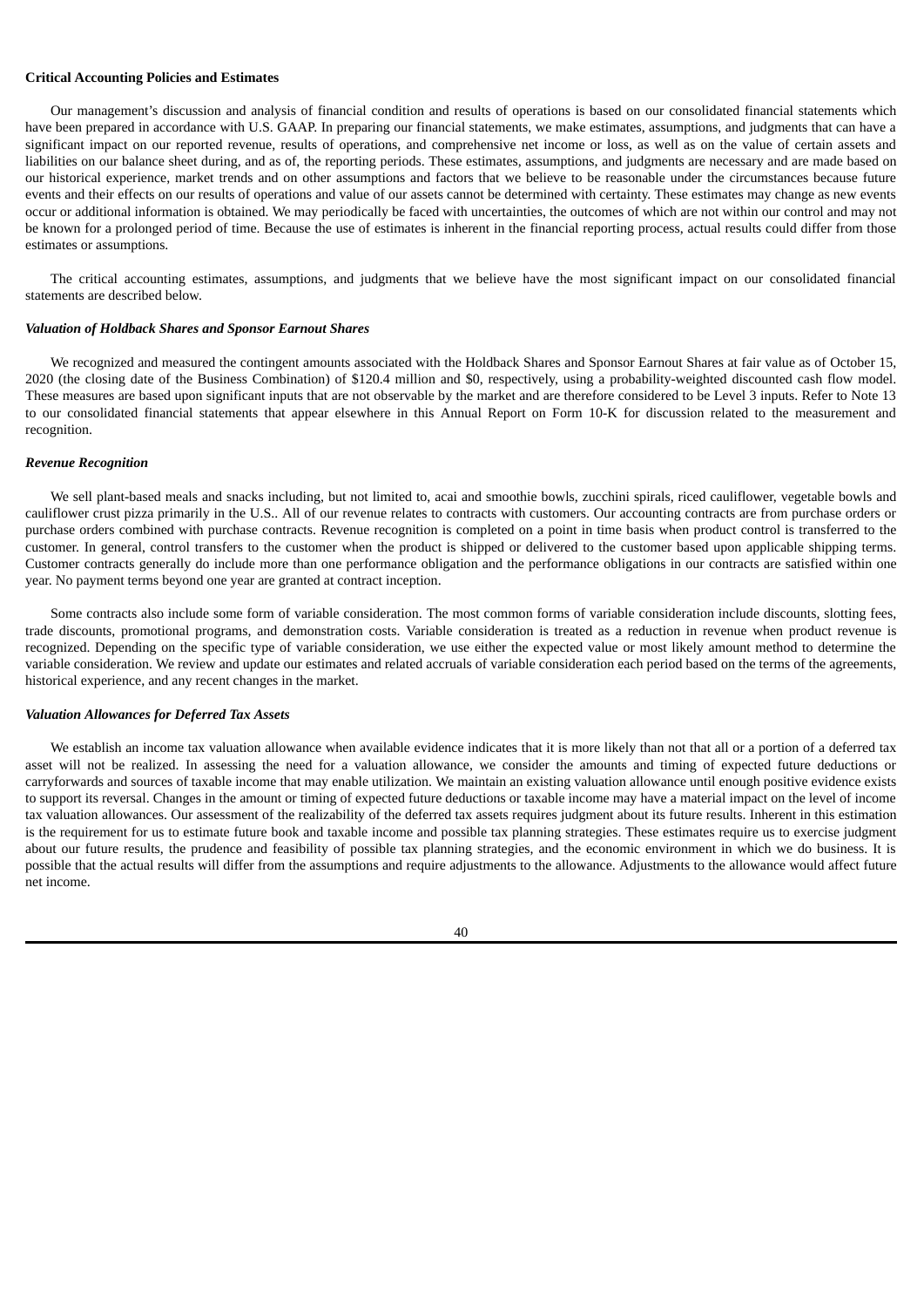# *Warrant Liabilities*

We account for the Private Placement Warrants issued in connection with our private placements in accordance with ASC 815, whereby the Private Placement Warrants are recorded as liabilities as they do not meet the criteria for an equity classification. As the Private Placement Warrants meet the definition of a derivative as contemplated in ASC 815, they are measured at fair value at inception and subsequently remeasured at each reporting date, with changes in fair value recognized in the consolidated statements of operations and other comprehensive income (loss) in the period of change.

#### *Acquisitions and Purchase Price Allocation*

We follow the guidance in ASC 805, Business Combinations, for determining whether an acquisition meets the definition of a business combination or asset acquisition. Based on the analysis and conclusion on an acquisition's classification of a business combination or asset acquisition, the accounting treatment is determined. Acquisition costs are expensed for an acquisition of a business and capitalized for an acquisition of assets.

Business combinations are accounted for using the acquisition method of accounting, which requires an acquirer to recognize the assets acquired and the liabilities assumed at the acquisition date measured at their fair values as of that date. The value of goodwill reflects the excess of the fair value of the consideration conveyed to the seller over the fair value of the net assets received.

Fair value determinations are based on discounted cash flow analyses or other valuation techniques. In determining the fair value of the assets acquired and liabilities assumed in a material acquisition, we may utilize appraisals from third party valuation firms to determine fair values of some or all of the assets acquired, and liabilities assumed, or may complete some or all of the valuations internally. Although we believe that the assumptions and estimates we have made in these fair value determinations have been reasonable and appropriate, they are based in part on historical experience and information obtained from management of the acquired company and are inherently uncertain.

#### *Foreign Currency Translation and Transactions*

Our functional currency is the United States dollar for U.S. entities. Ittella Italy's functional currency is the Euro. Transactions in currency other than the functional currency are recognized at the rates of exchange prevailing at the dates of the transaction. Transaction gains and losses that arise from exchange rate fluctuations on transactions denominated in a currency other than the functional currency of each entity are included in the results of operations in income from operations as incurred. The consolidated financial statements that appear elsewhere in this Annual Report on Form 10-K are expressed in United States dollars. Assets and liabilities of foreign operations are translated at period-end rates of exchange. Revenues, costs and expenses are translated at average rates of exchange prevailing during the period. Equity adjustments resulting from translating foreign currency financial statements are accumulated as a separate component of stockholders' equity.

We conduct business globally and are therefore exposed to adverse movements in foreign currency exchange rates, specifically the Euro to US dollar. To limit the exposure related to foreign currency changes, we entered into foreign currency exchange forward contracts starting in 2020. We do not enter into contracts for speculative purposes. We have access to open foreign exchange forward contract instruments to purchase a specific amount of funds in Euros and to settle, on an agreed-upon future date, in a corresponding amount of funds in United States dollars. These derivatives are not designated as hedging instruments. Gains and losses on the contracts are included in other income net, and substantially offset foreign exchange gains and losses from the short-term effects of foreign currency fluctuations on assets and liabilities, such as purchases, receivables and payables, which are denominated in currencies other than the functional currency of the reporting entity. These derivative instruments generally have maturities of up to twelve months. The fair values of these derivative instruments classified as Level 2 input financial instruments. Refer to Note 12 to our consolidated financial statements that appear elsewhere in this Annual Report on Form 10-K for discussion related to the derivative instruments.

#### **Item 7A. Quantitative and Qualitative Disclosures About Market Risk.**

Not required for smaller reporting companies.

41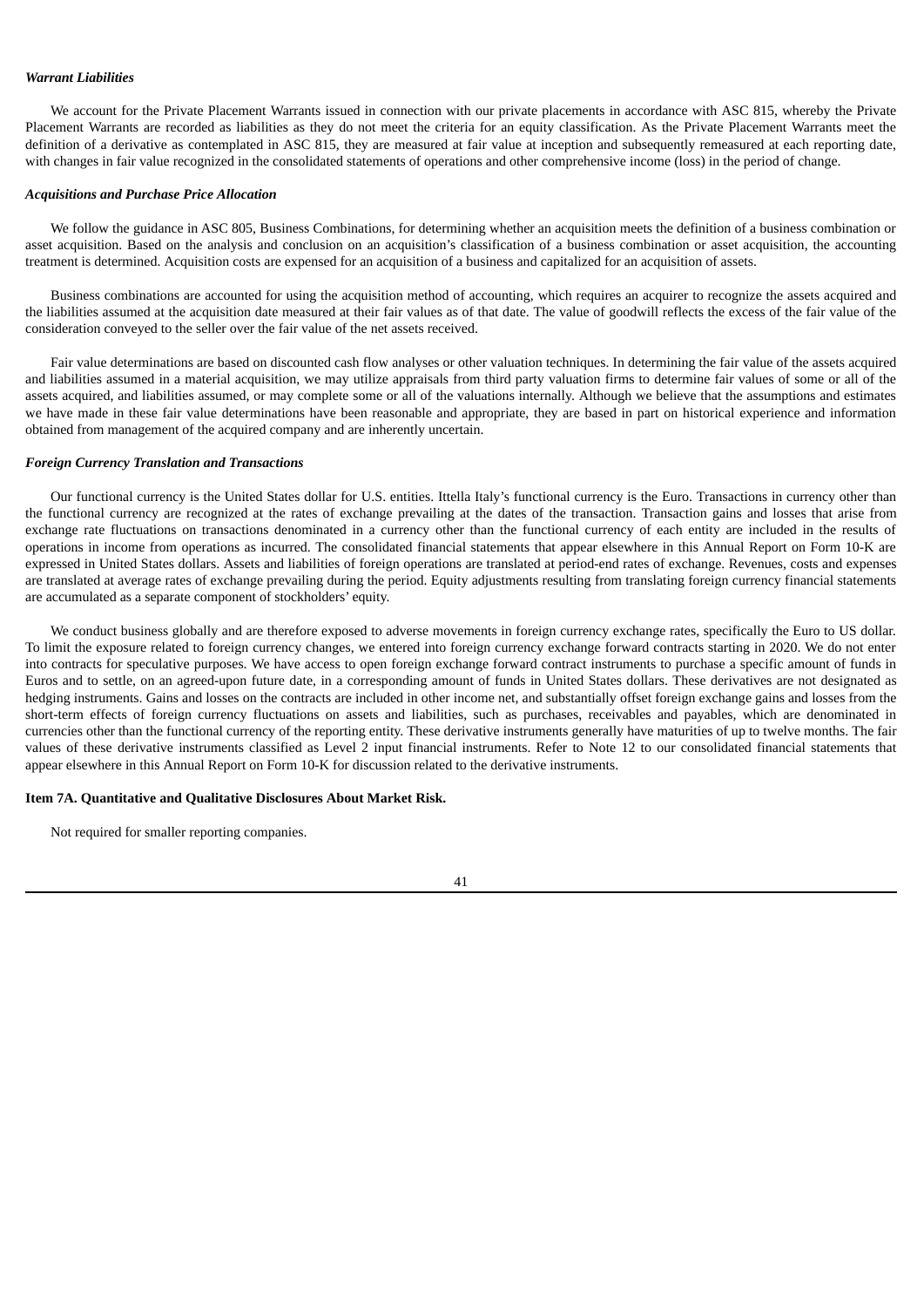# **Item 8. Financial Statements and Supplementary Data.**

# **INDEX TO CONSOLIDATED FINANCIAL STATEMENTS**

|                                                                                                               | Page   |
|---------------------------------------------------------------------------------------------------------------|--------|
| Report of Independent Registered Public Accounting Firm (BDO USA, LLP, Costa Mesa, California, PCAOB ID #243) | $F-2$  |
| <b>Consolidated Balance Sheets</b>                                                                            | $F-4$  |
| <b>Consolidated Statements of Operations and Comprehensive Income (Loss)</b>                                  | $F-5$  |
| <b>Consolidated Statements of Stockholders' Equity (Deficit)</b>                                              | F-6    |
| <b>Consolidated Statements of Cash Flows</b>                                                                  | $F-9$  |
| <b>Notes to Consolidated Financial Statements</b>                                                             | $F-10$ |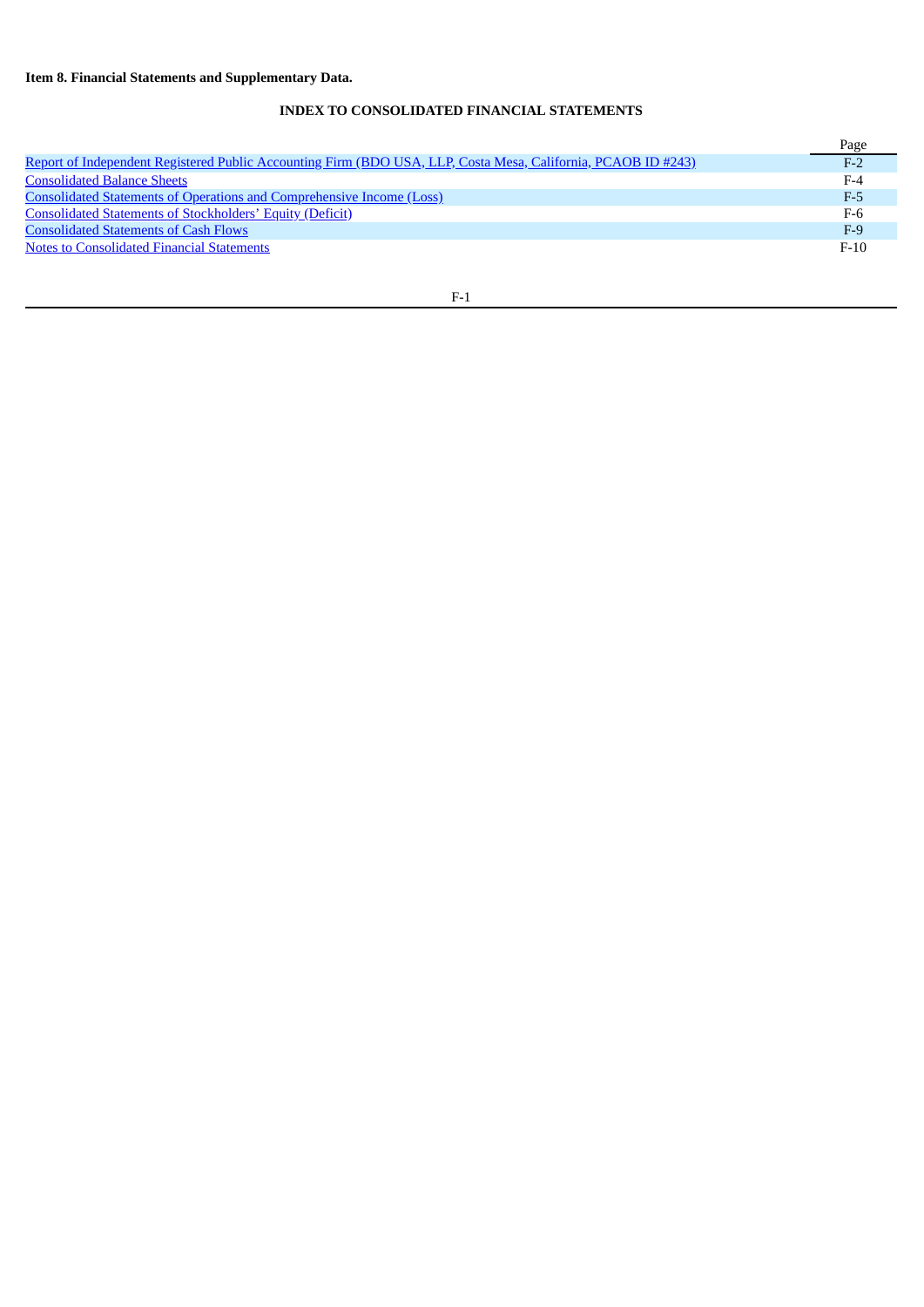# **Report of Independent Registered Public Accounting Firm**

<span id="page-45-0"></span>Shareholders and Board of Directors Tattooed Chef, Inc. Paramount, California

### **Opinion on the Consolidated Financial Statements**

We have audited the accompanying consolidated balance sheets of Tattooed Chef, Inc. (the "Company") as of December 31, 2021 and 2020, the related consolidated statements of operations and comprehensive income (loss), stockholders' equity, and cash flows for each of the three years in the period ended December 31, 2021, and the related notes (collectively referred to as the "consolidated financial statements"). In our opinion, the consolidated financial statements present fairly, in all material respects, the financial position of the Company at December 31, 2021 and 2020, and the results of its operations and its cash flows for each of the three years in the period ended December 31, 2021**,** in conformity with accounting principles generally accepted in the United States of America.

We also have audited, in accordance with the standards of the Public Company Accounting Oversight Board (United States) ("PCAOB"), the Company's internal control over financial reporting as of December 31, 2021, based on criteria established in *Internal Control – Integrated Framework (2013)* issued by the Committee of Sponsoring Organizations of the Treadway Commission ("COSO") and our report dated March 16, 2022 expressed an adverse opinion thereon.

#### **Change in Accounting Method Related to Leases**

As discussed in Notes 1 and 14 to the consolidated financial statements, the Company has changed its method of accounting for leases in 2021 due to the adoption of the Accounting Standards Codification ("ASC") 842, *Leases*.

# **Basis for Opinion**

These consolidated financial statements are the responsibility of the Company's management. Our responsibility is to express an opinion on the Company's consolidated financial statements based on our audits. We are a public accounting firm registered with the PCAOB and are required to be independent with respect to the Company in accordance with the U.S. federal securities laws and the applicable rules and regulations of the Securities and Exchange Commission and the PCAOB.

We conducted our audits in accordance with the standards of the PCAOB. Those standards require that we plan and perform the audit to obtain reasonable assurance about whether the consolidated financial statements are free of material misstatement, whether due to error or fraud.

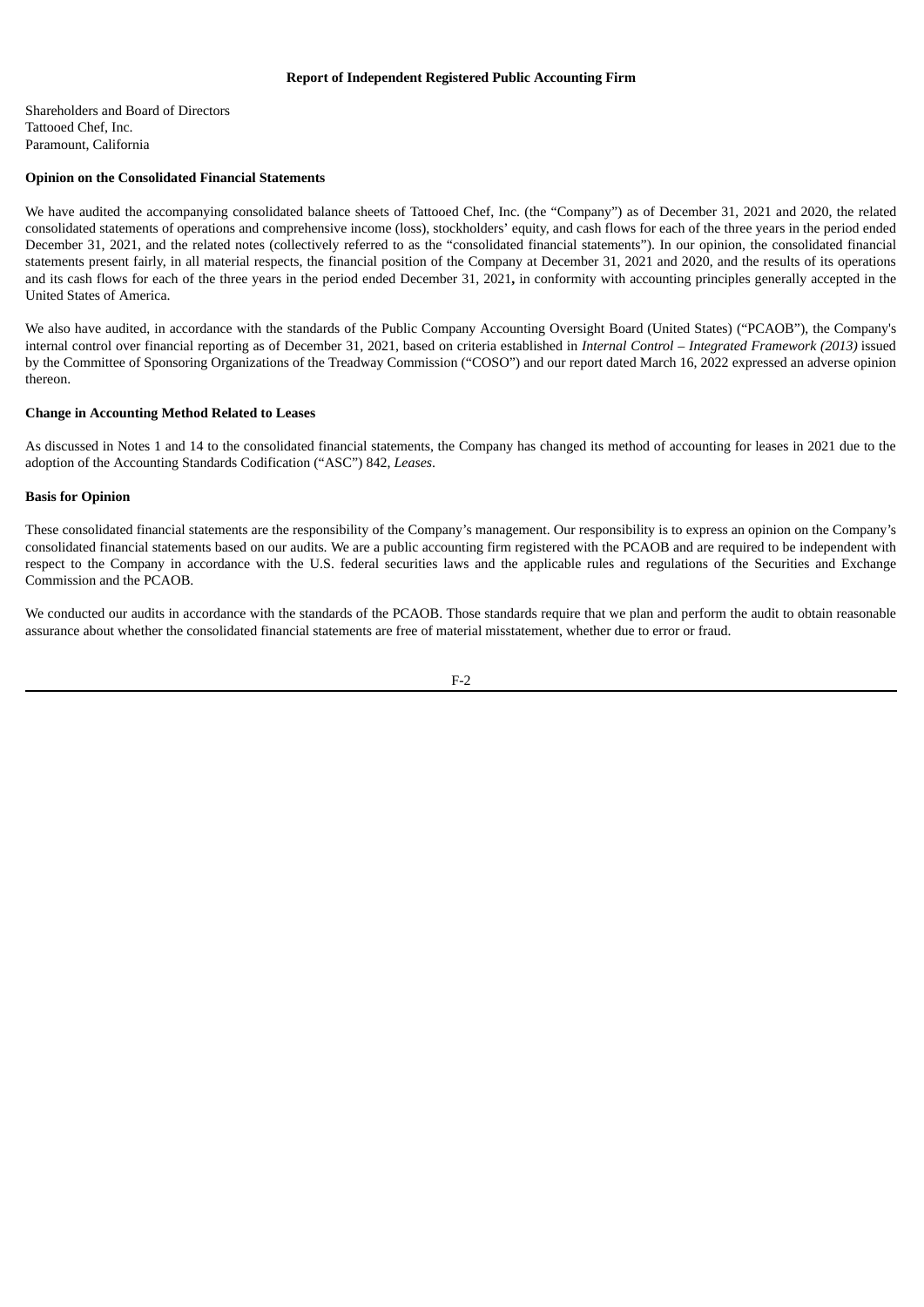Our audits included performing procedures to assess the risks of material misstatement of the consolidated financial statements, whether due to error or fraud, and performing procedures that respond to those risks. Such procedures included examining, on a test basis, evidence regarding the amounts and disclosures in the consolidated financial statements. Our audits also included evaluating the accounting principles used and significant estimates made by management, as well as evaluating the overall presentation of the consolidated financial statements. We believe that our audits provide a reasonable basis for our opinion.

# **Critical Audit Matters**

The critical audit matters communicated below are matters arising from the current period audit of the consolidated financial statements that were communicated or required to be communicated to the audit committee and that: (1) relate to accounts or disclosures that are material to the consolidated financial statements and (2) involved our especially challenging, subjective, or complex judgments. The communication of critical audit matter does not alter in any way our opinion on the consolidated financial statements, taken as a whole, and we are not, by communicating the critical audit matter below, providing separate opinions on the critical audit matter or on the accounts or disclosures to which they relate.

#### **Determination of Incremental Borrowing Rates for Leases**

As discussed in Notes 1 and 14 to the consolidated financial statements, the Company adopted ASC 842, *Leases*, on January 1, 2021. The Company recognized right-of-use ("ROU") assets and lease liabilities of \$4.2 million and \$4.2 million, respectively, on the adoption date. Operating lease ROU assets and liabilities as of December 31, 2021, were \$8.0 million and \$8.1 million, respectively. The measurement of the operating lease ROU assets and liabilities requires the determination of incremental borrowing rates, which involves significant judgment by management.

We identified the determination of incremental borrowing rates for leases as a critical audit matter. Significant judgment is required by management to develop inputs and assumptions used to determine the incremental borrowing rate for lease contracts. Auditing the reasonableness of these inputs and assumptions involved especially challenging auditor judgment due to the nature and extent of audit effort required to address these matters including the extent of specialized skill or knowledge needed.

The primary procedure we performed to address this critical audit matter included:

Utilizing personnel with specialized knowledge and skills in valuation to assist in developing independent estimates of fully collateralized incremental borrowing rates for newly executed and amended lease contracts by (i) developing synthetic credit ratings for the Company; (ii) estimating the incremental borrowing rate from market yield curves; and (iii) comparing the derived incremental borrowing rates associated with different lease terms to the estimated incremental borrowing rates developed by the Company.

#### **Variable Consideration Related to Customer Incentives**

As described in Notes 1 and 5 to the consolidated financial statements, the Company recognizes revenue net of estimates for variable consideration related to customer incentives in the form of slotting fees, trade discounts, promotional programs, and demonstration costs. The allowance for variable consideration for customer incentives is recorded as a reduction of accounts receivable in the consolidated balance sheet and totaled \$4.1 million as of December 31, 2021. While a portion of this allowance is based on contractual amounts and does not require estimation, certain customer incentives are estimated at period end based on historical experience and assumptions of future promotional activity.

We identified the auditing of variable consideration related to customer incentives as a critical audit matter. Specifically, variable consideration for certain customer incentives is estimated based on historical experience and assumptions of future promotional activity. Auditing these estimates involved especially challenging and subjective auditor judgment due to the level of uncertainty involved in management's assumptions.

The primary procedures we performed to address this critical audit matter included:

- Evaluating the appropriateness of the Company's estimation methodology and testing significant inputs and assumptions used in the calculations;
- Inquiring and obtaining information from management, sales department representatives, and the Company's third-party brokers to assess historical activity and assumptions of future promotional activity; and
- Developing an expectation for estimated variable consideration and the allowance for customer incentives using sales data, historical activity of customer incentives as a percentage of revenue, and activity subsequent to period end.

/s/ BDO USA, LLP

We have served as the Company's auditor since 2020.

Costa Mesa, California

March 16, 2022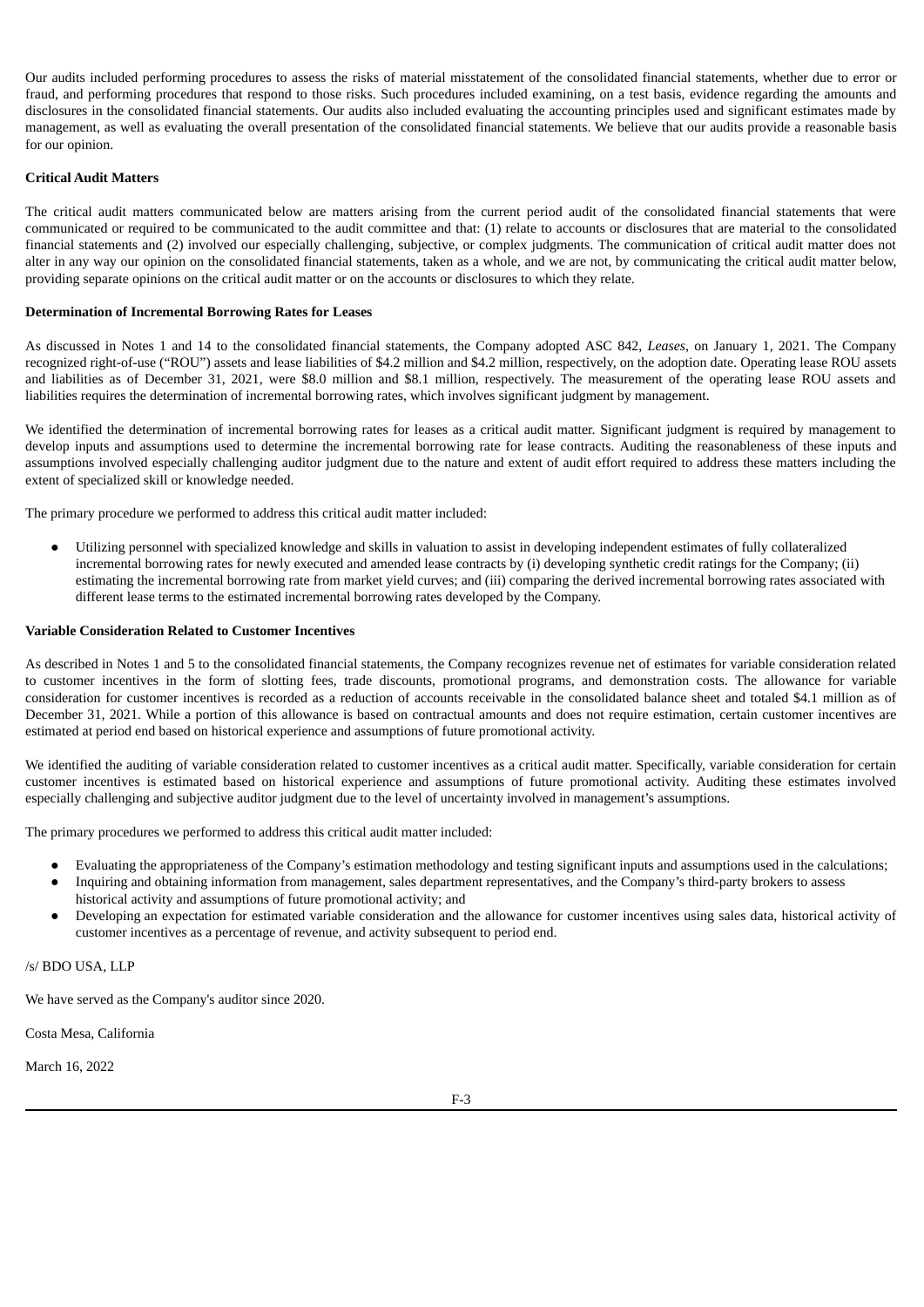# **TATTOOED CHEF, INC. CONSOLIDATED BALANCE SHEETS (in thousands, except for share and per share information)**

<span id="page-47-0"></span>

|                                           |                | December 31,<br>2021 |              | December 31,<br>2020 |
|-------------------------------------------|----------------|----------------------|--------------|----------------------|
| <b>ASSETS</b>                             |                |                      |              |                      |
| <b>CURRENT ASSETS</b>                     |                |                      |              |                      |
| Cash                                      | $\mathfrak{S}$ | 92,351               | $\mathbb{S}$ | 131,579              |
| Accounts receivable, net                  |                | 25,117               |              | 16,281               |
| Inventory                                 |                | 54,562               |              | 38,002               |
| Prepaid expenses and other current assets |                | 7,027                |              | 18,416               |
| <b>TOTAL CURRENT ASSETS</b>               |                | 179,057              |              | 204,278              |
| Property, plant and equipment, net        |                | 46,476               |              | 16,083               |
| Operating lease right-of-use assets, net  |                | 8,039                |              |                      |
| Finance lease right-of-use assets, net    |                | 5,639                |              |                      |
| Intangible assets, net                    |                | 151                  |              |                      |
| Deferred income taxes, net                |                | 266                  |              | 47,549               |
| Goodwill                                  |                | 26,924               |              |                      |
| Other assets                              |                | 649                  |              | 605                  |
| <b>TOTAL ASSETS</b>                       |                | 267.201              |              | 268,515              |

# **LIABILITIES, REDEEMABLE NONCONTROLLING INTEREST AND STOCKHOLDERS' EQUITY**

| <b>CURRENT LIABILITIES</b>                          |                |        |     |        |
|-----------------------------------------------------|----------------|--------|-----|--------|
| Accounts payable                                    | $\mathfrak{s}$ | 28,334 | -\$ | 24,075 |
| Accrued expenses                                    |                | 3.767  |     | 3,610  |
| Line of credit                                      |                | 1,200  |     | 22     |
| Notes payable to related parties, current portion   |                |        |     | 66     |
| Notes payable, current portion                      |                | 5,019  |     | 111    |
| Forward contract derivative liability               |                | 1,804  |     |        |
| Operating lease liabilities, current                |                | 1,523  |     |        |
| Other current liabilities                           |                | 122    |     | 1,403  |
| <b>TOTAL CURRENT LIABILITIES</b>                    |                | 41,769 |     | 29,287 |
|                                                     |                |        |     |        |
| Warrant liability                                   |                | 814    |     | 5,184  |
| Operating lease liabilities, net of current portion |                | 6,599  |     |        |
| Notes payable, net of current portion               |                | 716    |     | 1,990  |
| <b>TOTAL LIABILITIES</b>                            |                | 49,898 |     | 36,461 |

# COMMITMENTS AND CONTINGENCIES (See Note 21)

# **STOCKHOLDERS' EQUITY**

| Preferred stock- \$0.0001 par value; 10,000,000 shares authorized; none issued and outstanding at December 31,<br>2021 and 2020                                                                                      |           |         |
|----------------------------------------------------------------------------------------------------------------------------------------------------------------------------------------------------------------------|-----------|---------|
| Common stock- \$0.0001 par value; 1,000,000,000 shares authorized; 82,237,813 shares issued and outstanding at<br>December 31, 2021, 71,551,067 shares issued and 71,469,980 shares outstanding at December 31, 2020 |           |         |
| Treasury stock- 0 shares at December 31, 2021, 81,087 shares at December 31, 2020                                                                                                                                    |           |         |
| Additional paid in capital                                                                                                                                                                                           | 242,362   | 168,448 |
| Accumulated other comprehensive (loss) income                                                                                                                                                                        | (953)     |         |
| Retained (deficit) earnings                                                                                                                                                                                          | (24, 114) | 63,598  |
| Total equity                                                                                                                                                                                                         | 217,303   | 232,054 |
|                                                                                                                                                                                                                      |           |         |
| TOTAL LIABILITIES AND STOCKHOLDERS' EQUITY                                                                                                                                                                           | 267,201   | 268,515 |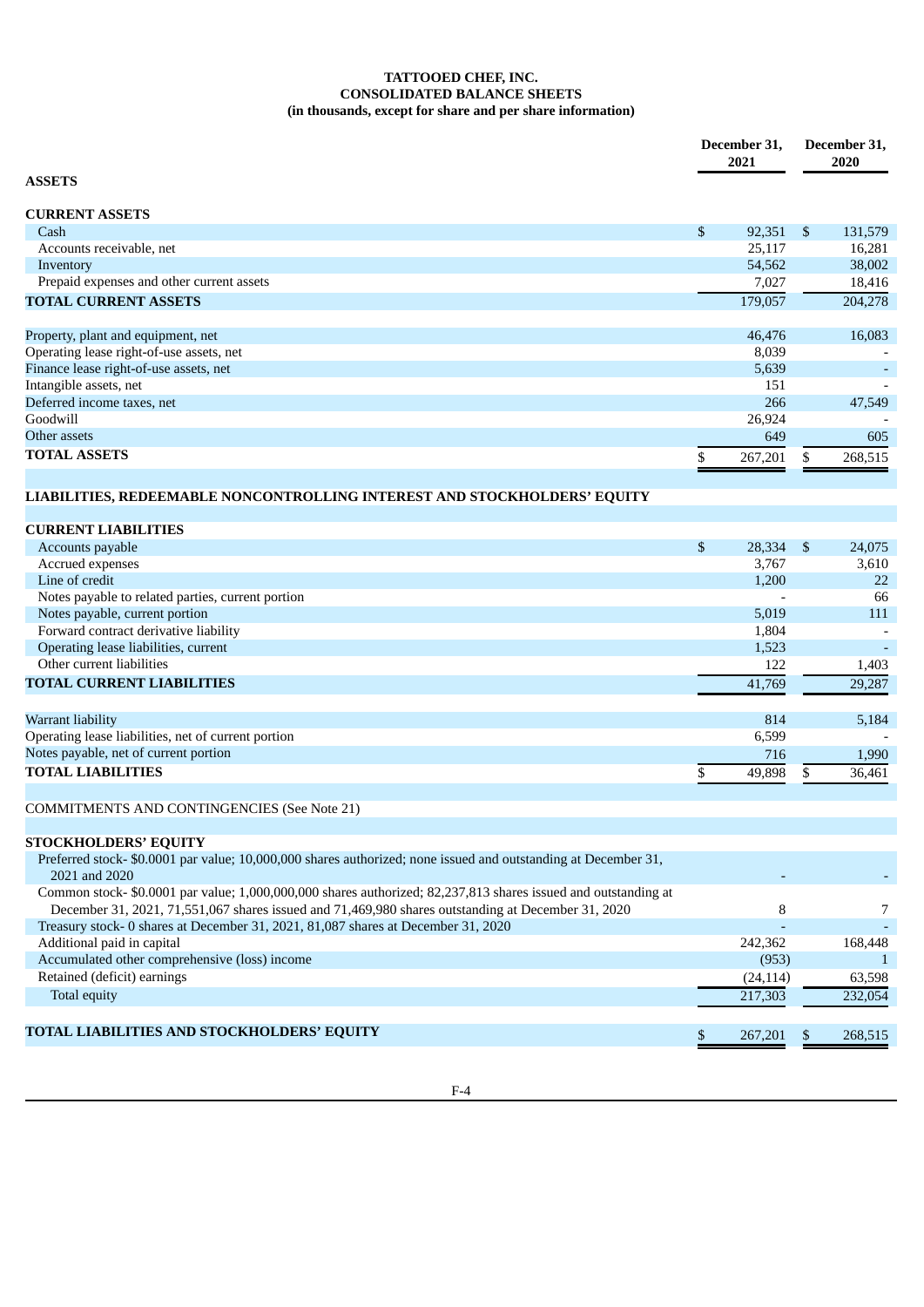# **TATTOOED CHEF, INC. CONSOLIDATED STATEMENTS OF OPERATIONS AND COMPREHENSIVE INCOME (LOSS) (in thousands, except for share and per share information)**

<span id="page-48-0"></span>

|                                                                              | <b>Year Ended December 31,</b> |                 |            |                 |            |
|------------------------------------------------------------------------------|--------------------------------|-----------------|------------|-----------------|------------|
|                                                                              | 2021                           |                 | 2020       |                 | 2019       |
| <b>NET REVENUE</b>                                                           | \$<br>213,430                  | $\overline{\$}$ | 148,498    | $\overline{\$}$ | 84,918     |
| <b>COST OF GOODS SOLD</b>                                                    | 191,318                        |                 | 126,818    |                 | 71,733     |
| <b>GROSS PROFIT</b>                                                          | 22,112                         |                 | 21,680     |                 | 13,185     |
| <b>OPERATING EXPENSES</b>                                                    | 59,109                         |                 | 31,633     |                 | 7,127      |
| (LOSS) INCOME FROM OPERATIONS                                                | (36,997)                       |                 | (9,953)    |                 | 6,058      |
| Interest expense                                                             | (261)                          |                 | (735)      |                 | (494)      |
| Other (expense) income                                                       | (2,222)                        |                 | 39,434     |                 |            |
| (LOSS) INCOME BEFORE PROVISION FOR INCOME TAXES                              | (39, 480)                      |                 | 28,746     |                 | 5,564      |
| <b>INCOME TAX (EXPENSE) BENEFIT</b>                                          | (47, 924)                      |                 | 40,278     |                 | (154)      |
| <b>NET (LOSS) INCOME</b>                                                     | (87, 404)                      |                 | 69,024     |                 | 5,410      |
| <b>LESS: INCOME ATTRIBUTABLE TO NONCONTROLLING INTERESTS</b>                 | $\overline{\phantom{a}}$       |                 | 1,422      |                 | 1,057      |
| NET (LOSS) INCOME ATTRIBUTABLE TO TATTOOED CHEF, INC.                        | \$<br>(87, 404)                | \$              | 67,602     | \$              | 4,353      |
| NET (LOSS) INCOME PER COMMON SHARE                                           |                                |                 |            |                 |            |
| <b>Basic</b>                                                                 | \$<br>(1.07)                   | $\mathbb{S}$    | 1.85       | $\,$            | 0.15       |
| <b>Diluted</b>                                                               | \$<br>(1.08)                   | \$              | 1.68       | \$              | 0.15       |
| WEIGHTED AVERAGE COMMON SHARES                                               |                                |                 |            |                 |            |
| <b>Basic</b>                                                                 | 81,532,234                     |                 | 36,487,862 |                 | 28,324,038 |
| Diluted                                                                      | 81,671,129                     |                 | 40,077,188 |                 | 28,324,038 |
| OTHER COMPREHENSIVE INCOME (LOSS), NET OF TAX                                |                                |                 |            |                 |            |
| Foreign currency translation adjustments                                     | \$<br>(954)                    | \$              | 777        | \$              | (174)      |
| Total other comprehensive (loss) income, net of tax                          | (954)                          |                 | 777        |                 | (174)      |
| Comprehensive (loss) income                                                  | \$<br>(88, 358)                | \$              | 69,801     | \$              | 5,236      |
| Less: comprehensive income attributable to the noncontrolling interest       |                                |                 | 1,506      |                 | 1,064      |
| Comprehensive (loss) income attributable to Tattooed Chef, Inc. stockholders | \$<br>(88,358)                 | \$              | 68,295     | \$              | 4,172      |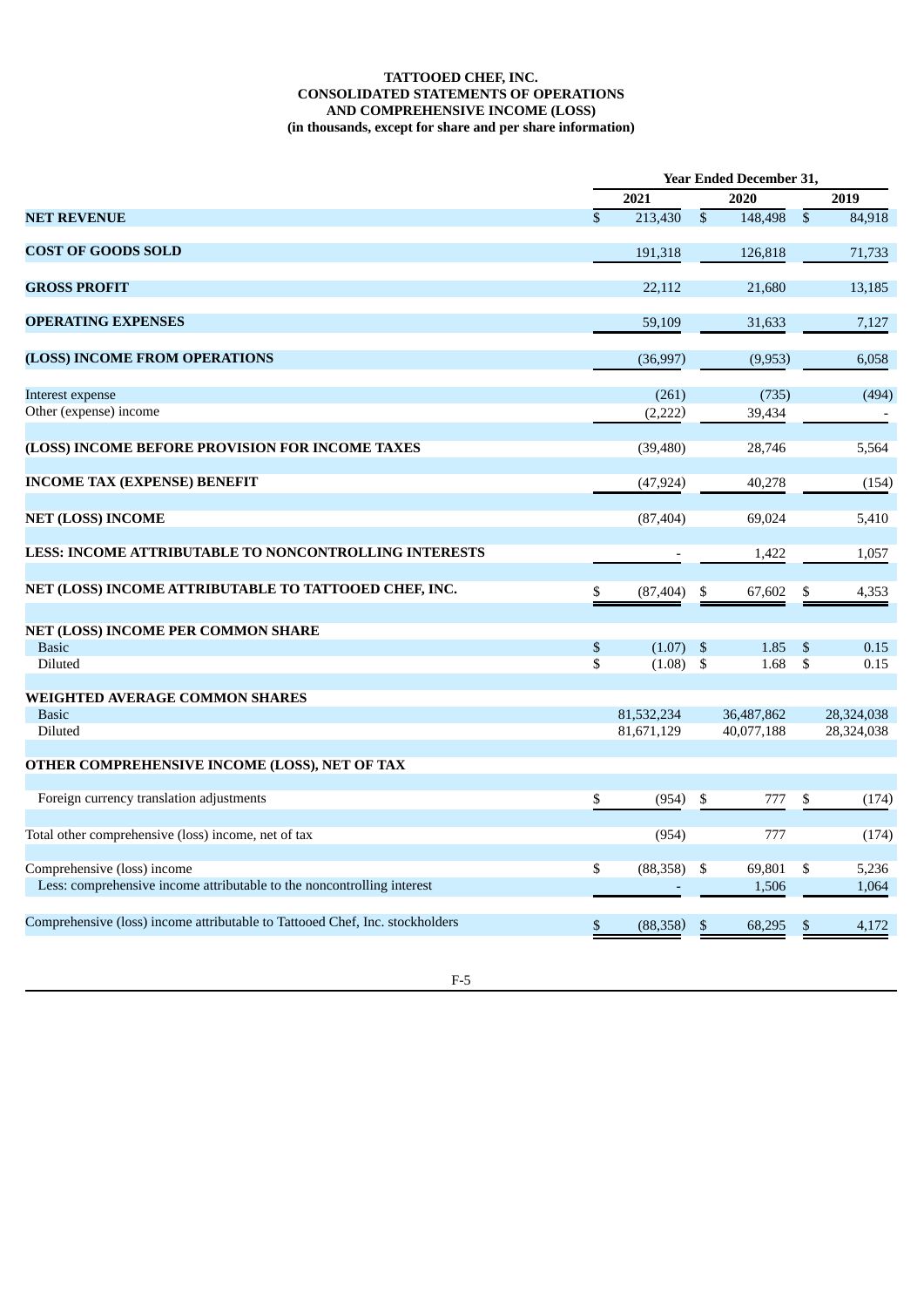# **TATTOOED CHEF, INC. CONSOLIDATED STATEMENTS OF STOCKHOLDERS' EQUITY (in thousands, except for share and per share information)**

<span id="page-49-0"></span>

|                                                                                                    | Redeemable<br><b>Noncontrolling</b><br><b>Interest</b><br><b>Amount</b> | Common<br><b>Stock</b><br><b>Shares</b> | <b>Common</b><br><b>Stock</b><br><b>Amount</b> | <b>Additional</b><br>Paid-In<br><b>Capital</b> | <b>Accumulated</b><br>Comprehensive<br>(Loss) | <b>Retained</b><br><b>Earnings</b><br>(Deficit) | <b>Noncontrolling</b><br><b>Interests</b> | <b>Total</b>          |
|----------------------------------------------------------------------------------------------------|-------------------------------------------------------------------------|-----------------------------------------|------------------------------------------------|------------------------------------------------|-----------------------------------------------|-------------------------------------------------|-------------------------------------------|-----------------------|
| <b>BALANCE AS OF JANUARY 1,</b><br>2019                                                            | \$                                                                      | $2,000$ \$                              |                                                | $1 \text{ }$<br>$1,263$ \$                     | $(511)$ \$                                    | 68 \$                                           | $(102)$ \$                                | 719                   |
| <b>RETROACTIVE APPLICATION</b><br>OF RECAPITALIZATION                                              |                                                                         | 28,322,038                              | $\overline{2}$                                 | (2)                                            |                                               |                                                 |                                           |                       |
| <b>BALANCE AS OF JANUARY 1,</b><br>2019 (EFFECT OF<br><b>RECAPITALIZATION)</b>                     |                                                                         | 28,324,038                              | 3                                              | 1,261                                          | (511)                                         | 68                                              | (102)                                     | 719                   |
| <b>CAPITAL CONTRIBUTION</b><br><b>APRIL 15, 2019</b>                                               | 6,000                                                                   |                                         |                                                |                                                |                                               |                                                 |                                           |                       |
| <b>ATTRIBUTION OF NET</b><br><b>ASSETS NONCONTROLLING</b><br><b>INTEREST</b>                       | (1,058)                                                                 |                                         |                                                | 1.053                                          |                                               | $\overline{5}$                                  |                                           | 1,058                 |
| <b>FOREIGN CURRENCY</b><br><b>TRANSLATION</b><br><b>ADJUSTMENT</b>                                 |                                                                         |                                         |                                                |                                                | (181)                                         |                                                 | $\overline{7}$                            | (174)                 |
| <b>DISTRIBUTIONS</b>                                                                               |                                                                         | $\blacksquare$                          |                                                |                                                | $\blacksquare$                                | (2,118)                                         | $\overline{\phantom{a}}$                  | (2, 118)              |
| <b>ACCRETION OF</b><br><b>REDEEMABLE</b><br><b>NONCONTROLLING</b><br><b>INTEREST TO REDEMPTION</b> |                                                                         |                                         |                                                |                                                |                                               |                                                 |                                           |                       |
| <b>VALUE</b>                                                                                       | 1,252                                                                   |                                         |                                                |                                                |                                               | (1,252)                                         | $\overline{\phantom{a}}$                  | (1,252)               |
| <b>NET INCOME</b>                                                                                  | \$<br>706                                                               |                                         | $-5$                                           | $-$ \$                                         | $-5$                                          | $-5$<br>4,353                                   | -\$<br>351                                | $\mathbb{S}$<br>4,704 |
| <b>BALANCE AS OF</b><br><b>DECEMBER 31, 2019</b>                                                   | \$<br>6,900                                                             | 28,324,038 \$                           |                                                | 3 <sup>3</sup><br>$2,314$ \$                   | $(692)$ \$                                    | 1,056                                           | 256<br>-\$                                | - \$<br>2,937         |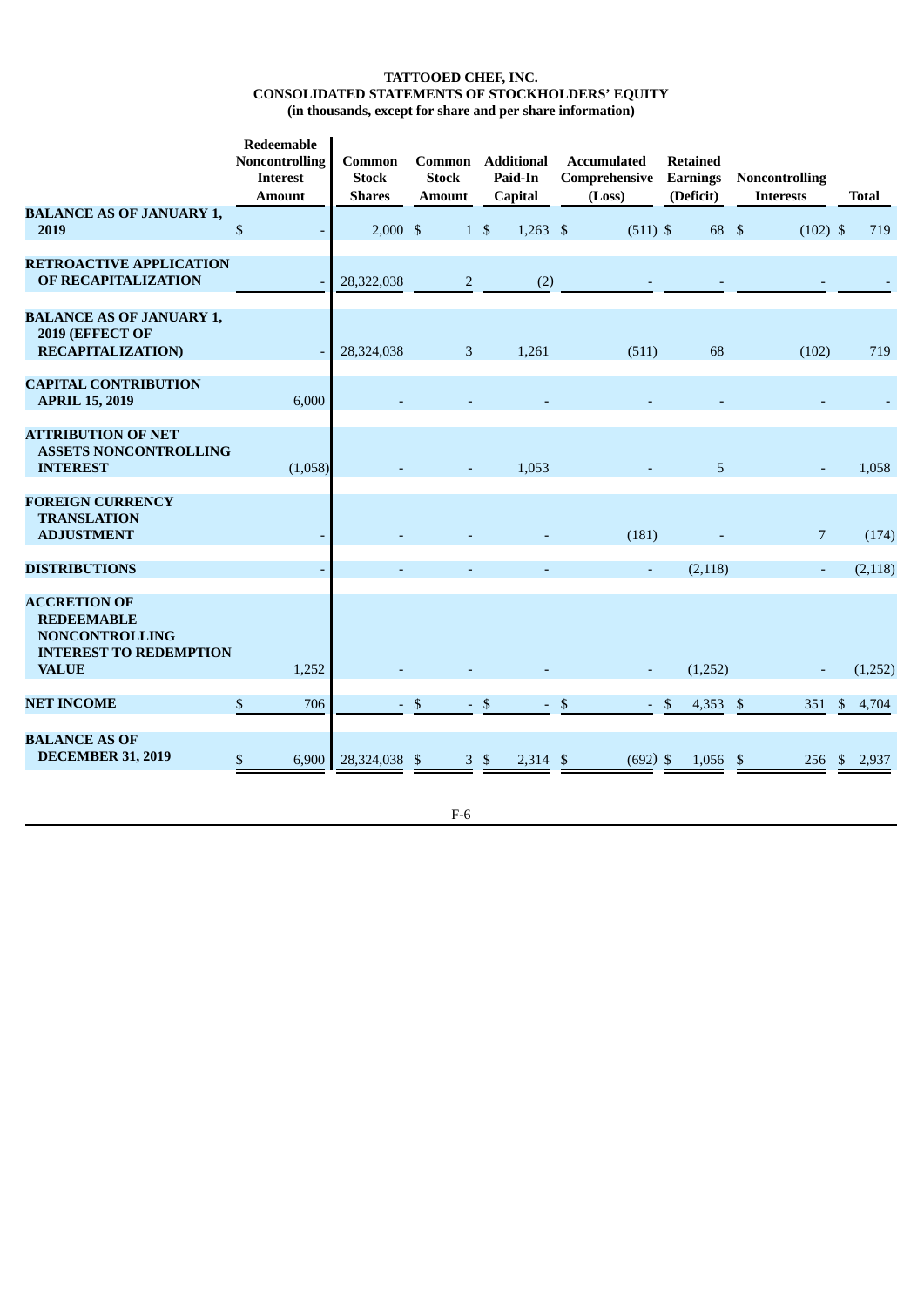# **TATTOOED CHEF, INC. CONSOLIDATED STATEMENTS OF STOCKHOLDERS' EQUITY (in thousands, except for share and per share information)**

|                                                                                                                              |              | Redeemable<br><b>Noncontrolling</b><br><b>Interest</b><br><b>Amount</b> | Common<br><b>Stock</b><br><b>Shares</b> | <b>Stock</b><br><b>Shares</b> | <b>Treasury Common Additional</b><br><b>Stock</b><br><b>Amount</b> |                | Paid-In<br><b>Capital</b> |        | <b>Accumulated</b><br>(Loss) Income |        | <b>Retained</b><br>(deficit) | <b>Comprehensive Earnings Noncontrolling</b><br><b>Interests</b> | Total           |
|------------------------------------------------------------------------------------------------------------------------------|--------------|-------------------------------------------------------------------------|-----------------------------------------|-------------------------------|--------------------------------------------------------------------|----------------|---------------------------|--------|-------------------------------------|--------|------------------------------|------------------------------------------------------------------|-----------------|
| <b>BALANCE AS OF</b><br><b>JANUARY 1, 2020</b>                                                                               | $\mathbb{S}$ | 6,900                                                                   | 28,324,038                              |                               | $-$ \$                                                             | 3 <sup>3</sup> | 2,314 \$                  |        | $(692)$ \$                          |        | $1,056$ \$                   | 256S                                                             | 2,937           |
| <b>FOREIGN CURRENCY</b><br><b>TRANSLATION</b><br><b>ADJUSTMENT</b>                                                           |              |                                                                         |                                         |                               |                                                                    |                |                           |        | 693                                 |        |                              | 84                                                               | 777             |
| <b>DISTRIBUTIONS</b>                                                                                                         |              |                                                                         |                                         |                               |                                                                    |                |                           |        | $\mathcal{L}$                       |        | (6,228)                      | $\overline{a}$                                                   | (6,228)         |
| <b>ACCRETION OF</b><br><b>REDEEMABLE</b><br><b>NONCONTROLLING</b><br><b>INTEREST TO</b><br><b>REDEMPTION</b><br><b>VALUE</b> |              | 36,719                                                                  |                                         |                               |                                                                    |                | (2,316)                   |        | $\overline{\phantom{a}}$            |        | (34, 403)                    | $\overline{\phantom{a}}$                                         | (36,719)        |
| <b>CAPITAL</b><br><b>CONTRIBUTION</b>                                                                                        |              | 1,143                                                                   |                                         |                               |                                                                    |                | 8,000                     |        |                                     |        |                              | 355                                                              | 8,355           |
| <b>REVERSE</b><br><b>RECAPITALIZATION</b>                                                                                    |              | (44, 992)                                                               | 36,794,875                              | (81,087)                      | 3                                                                  |                | 103,390                   |        |                                     |        | 35,571                       | (1,887)                                                          | 137,077         |
| <b>CASH DISTRIBUTION</b><br><b>TO MYJOJO</b><br>(DELAWARE)<br><b>STOCKHOLDERS</b>                                            |              |                                                                         |                                         |                               |                                                                    |                | (75,000)                  |        |                                     |        |                              |                                                                  | (75,000)        |
| <b>TRANSACTION</b><br><b>COSTS, NET OF TAX</b>                                                                               |              |                                                                         |                                         |                               |                                                                    |                | (23, 745)                 |        |                                     |        |                              |                                                                  | (23,745)        |
| <b>RELEASE OF</b><br><b>HOLDBACK SHARES</b>                                                                                  |              |                                                                         |                                         |                               |                                                                    |                | 83,150                    |        |                                     |        |                              |                                                                  | 83,150          |
| <b>STOCK-BASED</b><br><b>COMPENSATION</b>                                                                                    |              |                                                                         | 644,415                                 |                               |                                                                    |                | 3,400                     |        |                                     |        |                              |                                                                  | 3,400           |
| <b>EXERCISE OF</b><br><b>WARRANTS</b>                                                                                        |              |                                                                         | 5,787,739                               |                               | $\mathbf{1}$                                                       |                | 69,255                    |        |                                     |        |                              |                                                                  | 69,256          |
| <b>NET INCOME</b>                                                                                                            | $\mathbb{S}$ | 230                                                                     |                                         |                               | $-$ \$                                                             | $-$ \$         |                           | $-$ \$ |                                     | $-$ \$ | 67,602 \$                    |                                                                  | 1,192 \$ 68,794 |
| <b>BALANCE AS OF</b><br><b>DECEMBER 31, 2020</b>                                                                             | \$           |                                                                         | 71,551,067                              | $(81,087)$ \$                 |                                                                    | 7\$            | 168,448 \$                |        |                                     |        | $1 \quad $63,598 \quad $$    |                                                                  | $-$ \$232,054   |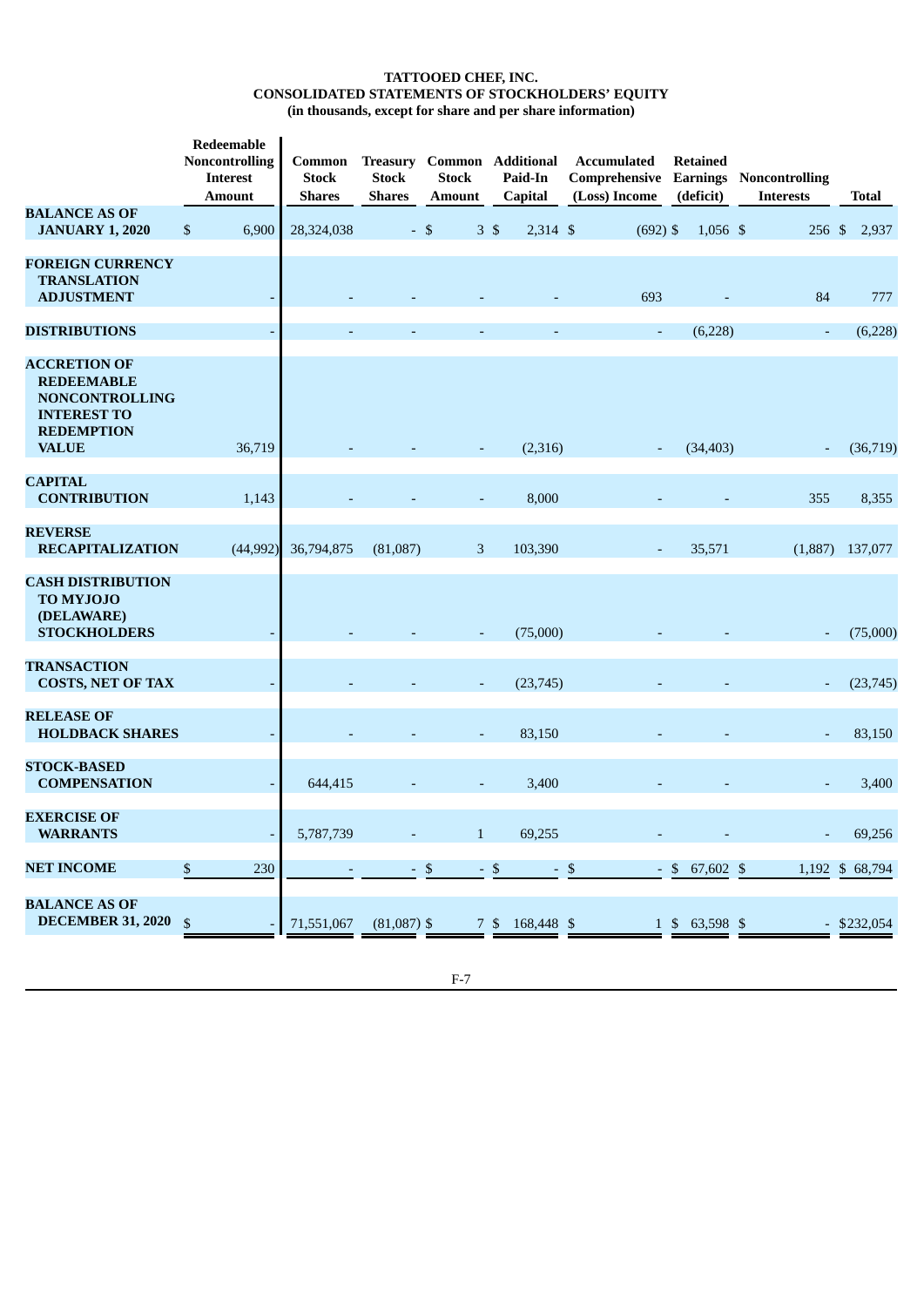# **TATTOOED CHEF, INC. CONSOLIDATED STATEMENTS OF STOCKHOLDERS' EQUITY (DEFICIT) (in thousands, except for share and per share information**

|                                                          | Common<br><b>Stock</b><br><b>Shares</b> | <b>Treasury</b><br><b>Stock</b><br><b>Shares</b> | Common<br><b>Stock</b><br><b>Amount</b>               | <b>Additional</b><br>Paid-In<br>Capital | <b>Accumulated</b><br>Comprehensive<br><b>Income (Loss)</b> | <b>Retained</b><br><b>Earnings</b><br>(Deficit) | <b>Total</b>               |
|----------------------------------------------------------|-----------------------------------------|--------------------------------------------------|-------------------------------------------------------|-----------------------------------------|-------------------------------------------------------------|-------------------------------------------------|----------------------------|
| <b>BALANCE AS OF JANUARY 1, 2021</b>                     | 71,551,067                              | (81,087)                                         | $\mathbb{S}$<br>7                                     | \$168,448                               | $\mathcal{S}$                                               | $\mathbb{S}$<br>63,598                          | \$232,054                  |
| <b>FOREIGN CURRENCY TRANSLATION</b><br><b>ADJUSTMENT</b> |                                         |                                                  |                                                       |                                         | (954)                                                       |                                                 | (954)                      |
| <b>DISTRIBUTIONS</b>                                     | $\overline{\phantom{a}}$                |                                                  | $\overline{\phantom{a}}$                              |                                         |                                                             | (308)                                           | (308)                      |
| <b>STOCK BASED COMPENSATION</b>                          |                                         |                                                  |                                                       | 5,347                                   |                                                             | ٠                                               | 5,347                      |
| <b>NON-EMPLOYEE STOCK BASED</b><br><b>COMPENSATION</b>   | 839,918                                 |                                                  |                                                       | 290                                     |                                                             | $\overline{\phantom{a}}$                        | 290                        |
| <b>FORFEITURE OF STOCK BASED AWARDS</b>                  | (395,084)                               |                                                  |                                                       | (445)                                   |                                                             | ٠                                               | (445)                      |
| <b>CANCELLATION OF TREASURY SHARES</b>                   | (81,087)                                | 81,087                                           |                                                       |                                         |                                                             |                                                 |                            |
| <b>EXERCISE OF WARRANTS</b>                              | 10,081,453                              |                                                  | $\mathbf{1}$                                          | 64,722                                  |                                                             | $\overline{\phantom{a}}$                        | 64,723                     |
| <b>ACQUISITION CONSIDERATION</b>                         | 241,546                                 |                                                  | ٠                                                     | 4,000                                   |                                                             |                                                 | 4,000                      |
| <b>NET LOSS</b>                                          |                                         | $\overline{\phantom{a}}$                         | $\boldsymbol{\mathsf{S}}$<br>$\overline{\phantom{a}}$ | \$<br>$\overline{\phantom{a}}$          | \$                                                          | (87, 404)<br>$\mathbb{S}$                       | (87, 404)<br><sup>\$</sup> |
| <b>BALANCE AS OF DECEMBER 31, 2021</b>                   | 82,237,813                              |                                                  | \$<br>8                                               | \$242,362                               | <sup>\$</sup><br>(953)                                      | $\mathbf{s}$<br>(24, 114)                       | \$217,303                  |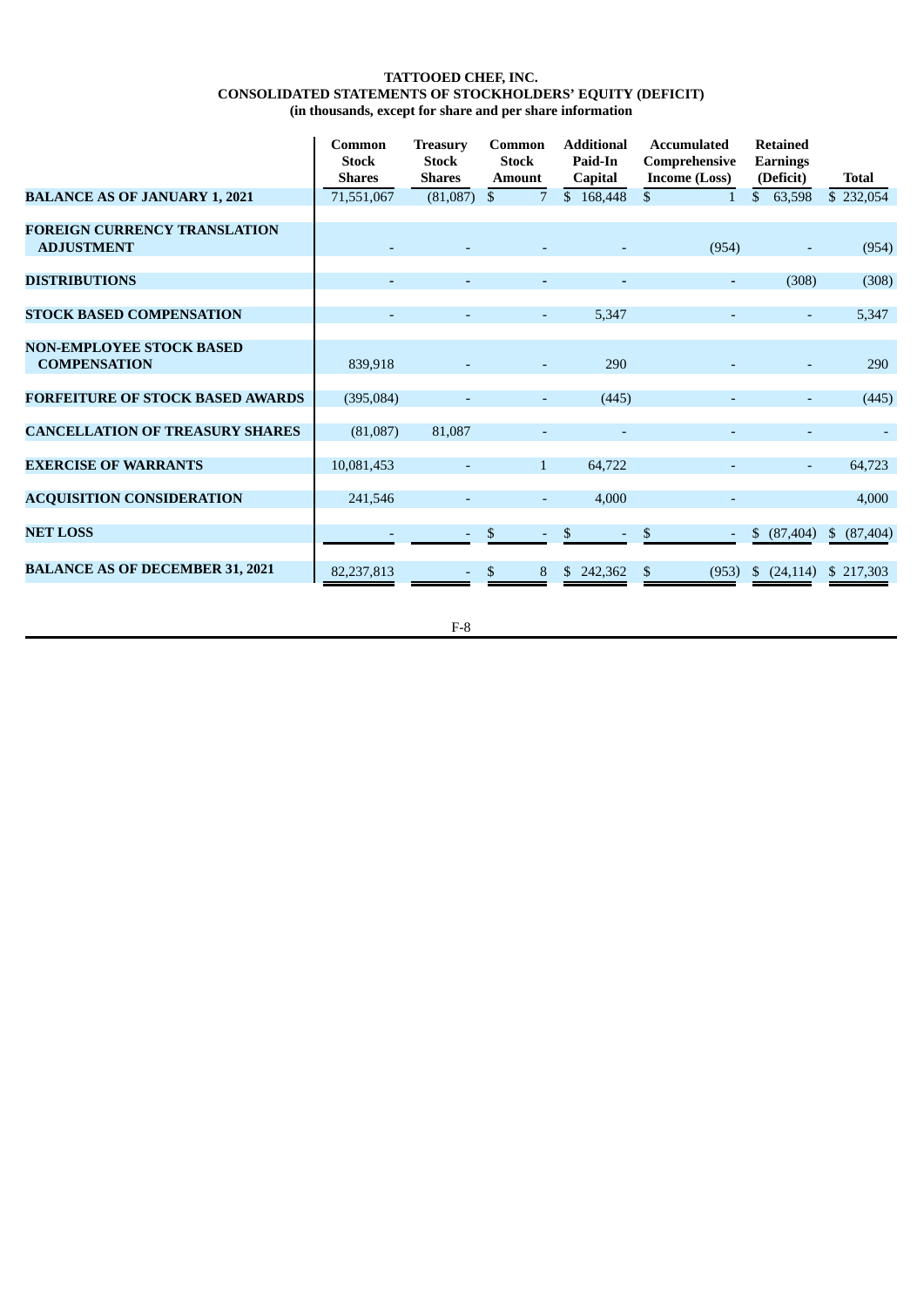# **TATTOOED CHEF, INC. CONSOLIDATED STATEMENTS OF CASH FLOWS (in thousands, except for share and per share information)**

<span id="page-52-0"></span>

|                                                                                        |    | 2021           |     | 2020             | 2019 |          |
|----------------------------------------------------------------------------------------|----|----------------|-----|------------------|------|----------|
| <b>CASH FLOWS FROM OPERATING ACTIVITIES</b>                                            |    |                |     |                  |      |          |
| Net (loss) income                                                                      | \$ | (87, 404)      | \$  | 69,024           | \$   | 5,410    |
| Adjustments to reconcile net (loss) income to net cash (used in) operating activities: |    |                |     |                  |      |          |
| Depreciation and amortization                                                          |    | 3,603          |     | 1,427            |      | 658      |
| Bad debt expense                                                                       |    | 442            |     |                  |      | (69)     |
| Realized loss on disposal of assets                                                    |    | 3              |     | 78               |      | 14       |
| Accretion of debt financing costs                                                      |    |                |     | 22               |      | 34       |
| Revaluation of warrant liability                                                       |    | (589)          |     | (1, 192)         |      |          |
| Unrealized forward contract loss (gain)<br>Stock compensation expense                  |    | 1,804<br>5,192 |     | (1,042)<br>3,399 |      |          |
| Stock compensation expense related to reverse recapitalization                         |    |                |     | 12,035           |      |          |
| Gain on settlement of contingent consideration derivative                              |    |                |     | (37,200)         |      |          |
| Non-cash lease cost                                                                    |    | 84             |     |                  |      |          |
| Deferred income taxes                                                                  |    | 47,228         |     | (41, 303)        |      | (182)    |
| Changes in operating assets and liabilities, net of effects of businesses acquired:    |    |                |     |                  |      |          |
| Accounts receivable                                                                    |    | (4,272)        |     | (6,839)          |      | (2,585)  |
| Inventory                                                                              |    | (10, 713)      |     | (20, 281)        |      | (6, 559) |
| Prepaid expenses and other assets                                                      |    | (2,089)        |     | (942)            |      | (1,405)  |
| Accounts payable                                                                       |    | (4, 302)       |     | 7,764            |      | 2,150    |
| Accrued expenses                                                                       |    | (312)          |     | 1,662            |      | 1,423    |
| Other current liabilities                                                              |    | 26             |     | 21               |      | 35       |
| Net cash used in operating activities                                                  |    | (51,299)       |     | (13, 367)        |      | (1,076)  |
|                                                                                        |    |                |     |                  |      |          |
| <b>CASH FLOWS FROM INVESTING ACTIVITIES</b>                                            |    |                |     |                  |      |          |
| Purchases of property, plant and equipment                                             |    | (16, 852)      |     | (7,035)          |      | (3, 410) |
| Acquisition of subsidiaries, net of cash acquired                                      |    | (46, 947)      |     |                  |      |          |
| Proceeds from the sale of property, plant and equipment                                |    |                |     | 19               |      | 23       |
| Net cash used in investing activities                                                  |    |                |     |                  |      |          |
|                                                                                        |    | (63,799)       |     | (7,016)          |      | (3, 387) |
| <b>CASH FLOWS FROM FINANCING ACTIVITIES</b>                                            |    |                |     |                  |      |          |
| Net borrowings on line of credit                                                       |    | 952            |     | (10,054)         |      | 2,992    |
| Borrowings of notes payable to related parties                                         |    |                |     |                  |      | 342      |
| Repayments of notes payable to related parties                                         |    | (64)           |     | (733)            |      | (232)    |
| Borrowings of notes payable                                                            |    | 1,168          |     | 29               |      | 999      |
| Repayments of notes payable                                                            |    | (401)          |     | (1, 199)         |      | (1,052)  |
| Capital contributions                                                                  |    |                |     | 9,498            |      | 6,000    |
| Proceeds from warrant exercises                                                        |    | 74,475         |     | 53,017           |      |          |
| Proceeds from reverse recapitalization transaction                                     |    |                |     | 187,194          |      |          |
| Payment of distribution to Myjojo (Delaware) stockholders in connection with Merger    |    |                |     | (75,000)         |      |          |
| Transaction costs, net of tax                                                          |    |                |     | (7, 227)         |      |          |
| Payment of distributions                                                               |    | (308)          |     | (8,097)          |      | (250)    |
| Net cash provided by financing activities                                              |    | 75,822         |     | 147,428          |      | 8,799    |
| NET (DECREASE) INCREASE IN CASH                                                        |    | (39, 276)      |     | 127,045          |      | 4,336    |
| <b>EFFECT OF EXCHANGE RATE ON CASH</b>                                                 |    | 48             |     | (3)              |      | (135)    |
| <b>CASH AT BEGINNING OF YEAR</b>                                                       |    |                |     |                  |      |          |
|                                                                                        | S  | 131,579        |     | 4,537            |      | 336      |
| <b>CASH AT END OF YEAR</b>                                                             | \$ | 92,351         | \$. | 131,579          |      | 4,537    |
|                                                                                        |    |                |     |                  |      |          |
| <b>SUPPLEMENTAL DISCLOSURE OF CASH FLOW INFORMATION</b>                                |    |                |     |                  |      |          |
| Cash paid for                                                                          |    |                |     |                  |      |          |
| Interest                                                                               | \$ | 202            | \$  | 258              | \$   | 645      |
| Income taxes                                                                           | \$ | 1,796          | \$  | $\overline{a}$   | \$   |          |
| Noncash investing and financing activities                                             |    |                |     |                  |      |          |
| Distributions                                                                          | \$ |                | \$  |                  | \$   | 1,867    |
| <b>Warrants</b>                                                                        | \$ |                |     | 13,542           | \$   |          |
| Capital expenditures included in accounts payable                                      | S  | 1,595          |     | 1,555            | \$   | 291      |
|                                                                                        |    |                |     |                  |      |          |
| Issuance of common stock in connection with acquisition                                | \$ | 4,000          |     |                  | \$   |          |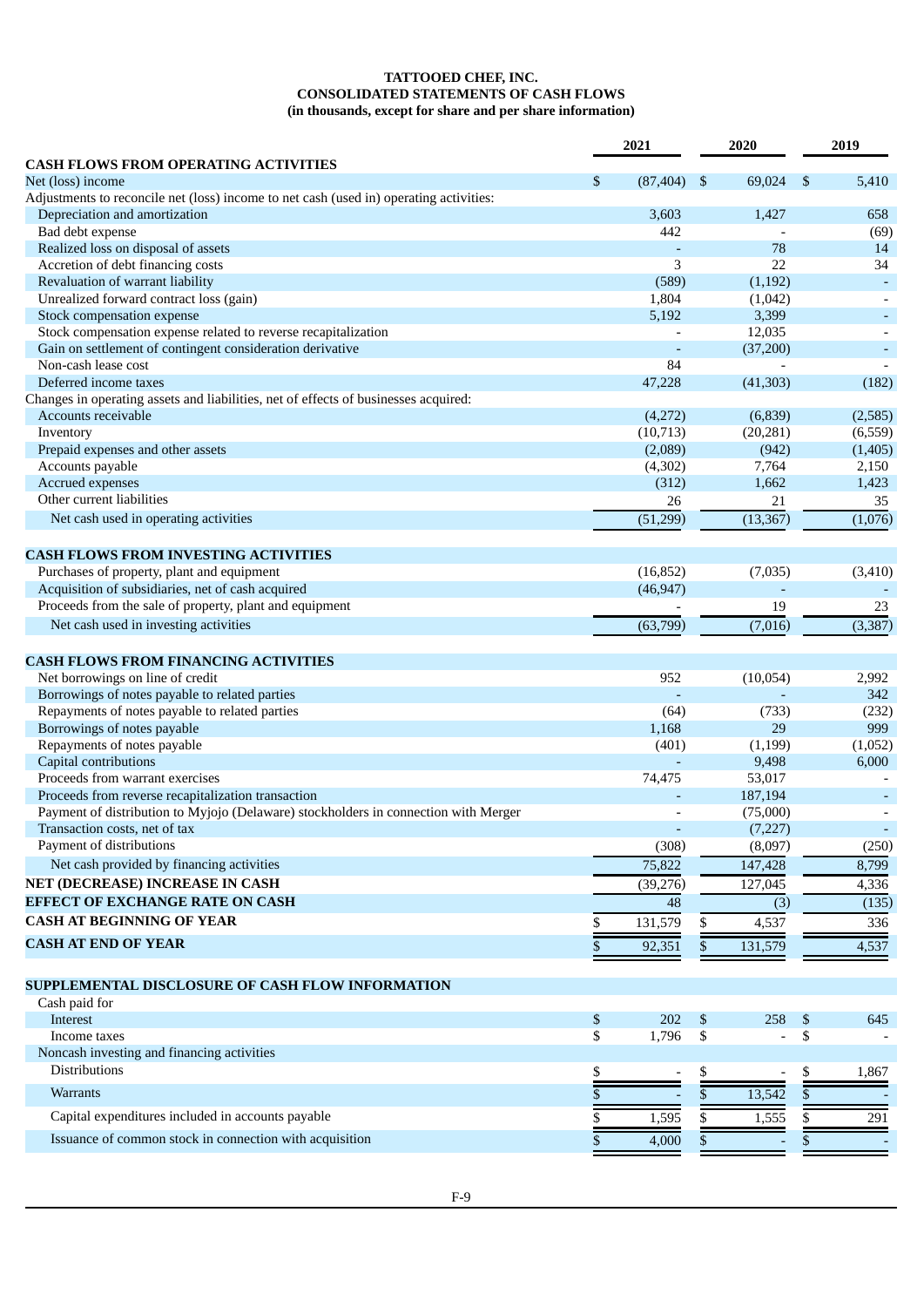# <span id="page-53-0"></span>**1. SUMMARY OF SIGNIFICANT ACCOUNTING POLICIES**

# **Nature of Operations.**

# *General*

Tattooed Chef, Inc. was originally incorporated in Delaware on May 4, 2018 under the name of Forum Merger II Corporation ("Forum"), as a special purpose acquisition company for the purpose of effecting a merger, capital stock exchange, asset acquisitions, stock purchase, reorganization or similar business combination with one or more business.

On October 15, 2020 (the "Closing Date"), Forum consummated the transactions contemplated within the Agreement and Plan of Merger dated June 11, 2020 as amended on August 10, 2020, (the "Merger Agreement"), by and among Forum, Myjojo, Inc., a Delaware corporation ("Myjojo (Delaware)"), Sprout Merger Sub, Inc., a Delaware corporation and a wholly owned subsidiary of Forum ("Merger Sub"), and Salvatore Galletti, in his capacity as the holder representative (the "Holder Representative"). The transactions contemplated by the Merger Agreement are referred to herein as the "Transaction".

Upon the consummation of the Transaction, Merger Sub merged with and into Myjojo (Delaware) (the "Merger"), with Myjojo (Delaware) surviving the merger in accordance with the Delaware General Corporation Law. Immediately upon the completion of the Transaction, Myjojo (Delaware) became a direct wholly owned subsidiary of Forum. In connection with the Closing of the Transaction (the "Closing"), Forum changed its name to Tattooed Chef, Inc. ("Tattooed Chef"). Tattooed Chef's common stock began trading on the Nasdaq under the symbol "TTCF" on October 16, 2020 (see Note 3).

Tattooed Chef and its subsidiaries, (collectively, the "Company") are principally engaged in the manufacturing of plant-based foods including, but not limited to, acai and smoothie bowls, zucchini spirals, riced cauliflower, vegetable bowls and cauliflower crust pizza primarily in the United States and Italy.

# *About Myjojo and Subsidiaries*

Myjojo, Inc. was an S corporation formed under the laws of California ("Myjojo (California)") on February 26, 2019 to facilitate a corporate reorganization of Ittella International Inc. On March 27, 2019, the sole stockholder of Ittella International, Inc. contributed all of his share ownership of Ittella International, Inc. to Myjojo (California) in exchange for 100% interest in the latter, becoming Myjojo (California)'s sole stockholder.

Ittella International, Inc. was formed in California as a tax pass-through entity and subsequently converted on April 10, 2019 to a limited liability company, Ittella International, LLC ("Ittella International"). On April 15, 2019, UMB Capital Corporation ("UMB"), a financial institution acquired a 12.50% noncontrolling interest in Ittella International (Notes 3 and 4).

Ittella's Chef, Inc. was incorporated under the laws of the State of California on July 20, 2017 as a qualified Subchapter S subsidiary and a wholly owned subsidiary of Ittella International. Ittella's Chef, Inc. was formed as a tax passthrough entity for purposes of holding Ittella International's 70% ownership interest in Ittella Italy, S.R.L. ("Ittella Italy") (Note 3). On March 15, 2019, Ittella's Chef, Inc. was converted to a limited liability company, Ittella's Chef, LLC ("Ittella's Chef").

On May 21, 2020, Myjojo (Delaware) was formed with Salvatore Galletti owning all of the shares of common stock. On May 27, 2020, Myjojo (California) merged into Myjojo (Delaware) with Myjojo (Delaware) issuing shares of common stock to the sole stockholder of Myjojo (California).

As discussed in Note 3, in connection with the Transaction and as a condition to the closing (the "Closing"), Myjojo (Delaware) entered into a Contribution Agreement with the minority members of Ittella International and the minority shareholders of Ittella Italy. Under the Contribution Agreement, the minority holders contributed all of their equity interests in Ittella International to Myjojo (Delaware) and Ittella Italy to Ittella's Chef in exchange for Myjojo (Delaware) stock (the "Restructuring"). The Restructuring was consummated prior to the Transaction. The shares of Myjojo (Delaware) were exchanged for shares of Forum's common stock upon consummation of the Transaction.

On May 14, 2021, the Company acquired New Mexico Food Distributors, Inc. ("NMFD") and Karsten Tortilla Factory, LLC ("Karsten") in an all-cash transaction for approximately \$34.12 million (collectively, the "NMFD Transaction"). NMFD and Karsten were privately held companies based in Albuquerque, New Mexico. NMFD produces and sells frozen and ready-to-eat Mexican food products to retail and food service customers through its network of distributors in the United States. NMFD processes its products in two leased facilities located in New Mexico. See Note 11 Business combinations.

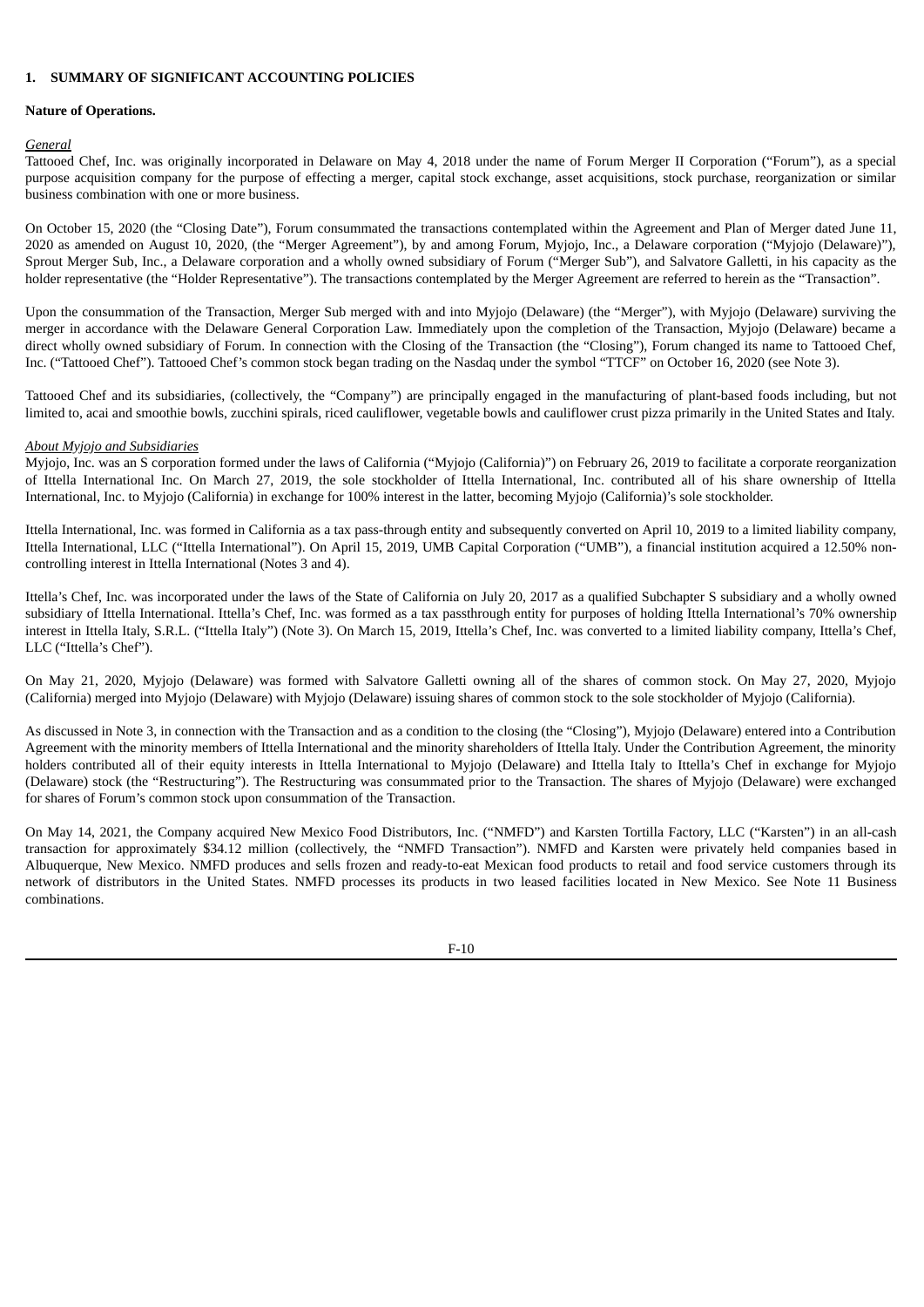On September 28, 2021, Tattooed Chef formed BCI Acquisition, Inc. ("BCI"). On December 21, 2021, BCI acquired substantially all of the assets, and assumed certain specified liabilities from Belmont Confections, Inc. ("Belmont") for an aggregate purchase price of approximately \$17.00 million. Belmont was a privately held company based in Youngstown, Ohio, and specialized in the development and manufacturing of private label nutritional bars. See Note 11 Business combinations.

**Basis of Consolidation.** The consolidated financial statements include the accounts of Tattooed Chef and its subsidiaries in which Tattooed Chef has a controlling interest directly or indirectly, and variable interest entities for which Tattooed Chef is the primary beneficiary. All intercompany accounts and transactions have been eliminated in consolidation.

**Basis of Presentation.** These accompanying consolidated financial statements have been prepared pursuant to the rules and regulations of the Securities and Exchange Commission ("SEC") and in accordance with generally accepted accounting principles in the United States of America ("GAAP").

The Transaction (Note 3) was accounted for as a reverse recapitalization in accordance with GAAP (the "Reverse Recapitalization"). Under this method, Forum was treated as the "acquired" company ("Accounting Acquiree") and Myjojo (Delaware), the accounting acquirer, was assumed to have issued stock for the net assets of Forum, accompanied by a recapitalization.

The net assets of Forum are stated at historical cost, with no goodwill or other intangible assets recorded. The consolidated assets, liabilities and results of operations prior to the reverse recapitalization are those of Myjojo (Delaware). The shares and corresponding capital amounts and earnings per share available for common stockholders, prior to the reverse recapitalization, have been retroactively restated.

**Business Combinations.** Business acquisitions are accounted for in accordance with Financial Accounting Standards Board ("FASB") Accounting Standards Codification ("ASC") 805 "Business Combinations". FASB ASC 805 requires the reporting entity to identify the acquirer, determine the acquisition date, recognize and measure the identifiable tangible and intangible assets acquired, the liabilities assumed and any non-controlling interest in the acquired entity, and recognize and measure goodwill or a gain from the purchase. The acquiree's results are included in the Company's consolidated financial statements from the date of acquisition. Assets acquired and liabilities assumed are recorded at their fair values and the excess of the purchase price over the amounts assigned is recorded as goodwill. Adjustments to fair value assessments are recorded to goodwill over the measurement period (not longer than twelve months). The acquisition method also requires that acquisition-related transaction and post-acquisition restructuring costs be charged to expense. The Company has completed two acquisitions during the year ended December 31, 2021. See Note 11.

# **Revision of Previously Issued Financial Statements for Correction of Immaterial Errors.**

The Company identified errors in its previously issued annual financial statements that were determined to be individually, and in the aggregate, quantitatively and qualitatively immaterial based on its analysis of Staff Accounting Bulletin ("SAB") No. 99, "*Materiality*," and SAB No. 108, "Considering the Effects of Prior Year Misstatements when Quantifying Misstatements in Current Year Financial Statements". These immaterial errors have been corrected in the accompanying consolidated balance sheet as of December 31, 2020, and the consolidated statements of operations and comprehensive income, stockholders' equity and cash flows for the years ended December 31, 2020 and 2019. The nature of these error corrections is as follows:

- In further consideration of the guidance in Accounting Standards Codification ("ASC") 815-40, *Derivatives and Hedging — Contracts in Entity's Own Equity*, the Company concluded that a provision in the warrant agreement related to certain settlement methods specific to the Private Placement Warrants precludes the Private Placement Warrants from being accounted for as components of equity. As the Private Placement Warrants meet the definition of a derivative as contemplated in ASC 815, the Private Placement Warrants should have been recorded as derivative liabilities on the consolidated balance sheet and measured at fair value upon recognition on the Closing Date and at each reporting date in accordance with ASC 820, *Fair Value Measurement*, with changes in fair value recognized in the consolidated statement of operations and comprehensive income in the period of change. Therefore, the Company concluded that it is appropriate to revise the classification of the Private Placement Warrants as of and for the year ended December 31, 2020.
- The Company revised the accompanying consolidated balance sheet and statement of stockholders' equity as of December 31, 2020 to reflect the correction of an immaterial error related to the presentation of 81,087 treasury shares. The treasury shares are now presented separately from common stock shares. This revision has an immaterial impact on the Company's previously reported net income, earnings per share, or stockholders' equity.
- The Company revised the accompanying consolidated statements of equity and operations and comprehensive income for the year ended December 31, 2020 to reflect the correction of an immaterial error related to the grant of 825,000 stock awards to Harrison Co. ("Harrison") on October 15, 2020 as consideration for advisory services provided by Harrison to facilitate the successful completion of the Transaction (see Note 18). The stock awards were fully vested on grant date, and therefore a weighted average 174,041 shares should have been included in basic and diluted outstanding shares when calculating earnings per share for the year ended December 31, 2020. In addition, the fair value of the stock awards issued in the amount of \$20.54 million should have been included as a reduction to the "Reverse Recapitalization" line item and an increase by the same amount to the "Transaction costs, net of tax" line item. Both items are included within the Company's additional paid-in capital for the year ended December 31, 2020. The Company also identified a \$4.0 million deferred tax asset (with the corresponding offset to additional paid-in capital) that should have been recorded in connection with this grant. The revision has no impact on the Company's previously reported net income but reduced the earnings per share for the year ended December 31, 2020. The impact of the tax consequences associated with the grant have been reflected in the balance sheet and statement of stockholders' equity.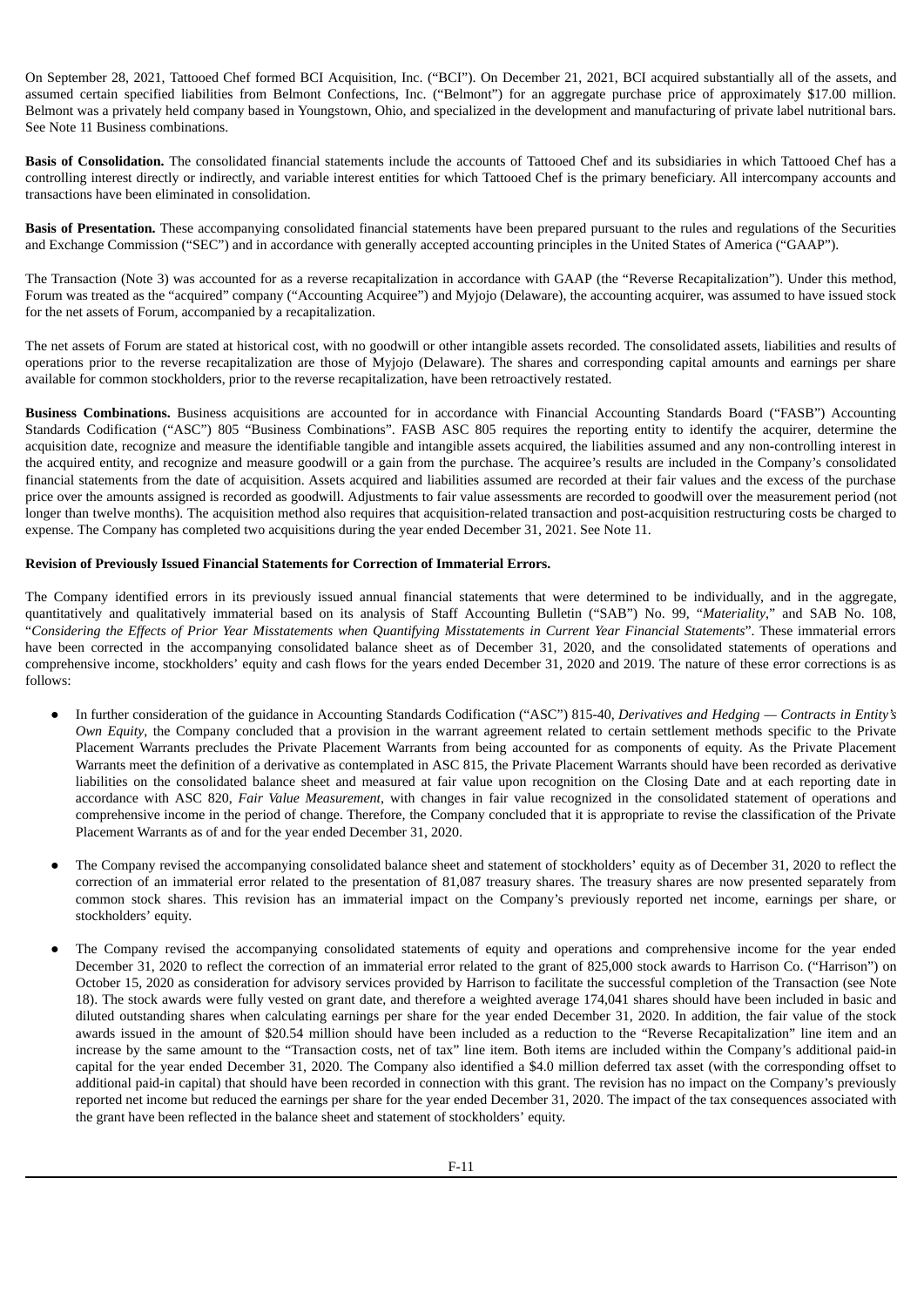- The Company identified errors related to inventoriable costs and the classification of certain expense accounts that primarily impacted revenue, cost of goods sold and operating expenses.
- The Company identified a classification error between accounts receivable and deferred revenue which affected the balance sheets as of December 31, 2020, March 31, 2021, June 30, 2021 and September 30, 2021.

While the effect of the errors above was not material to the prior annual financial statements, certain errors were determined to have a material impact on the Company's unaudited consolidated financial statements as of and for the three months ended March 31, 2021, the three and six months ended June 30, 2021, and the three and nine months ended September 30, 2021 and therefore, should be restated (collectively referred to as the "Restatement"). Refer to Note 24.

# **(In thousands)**

|                                            | As                |                  |          |                              |    |                |
|--------------------------------------------|-------------------|------------------|----------|------------------------------|----|----------------|
|                                            | <b>Originally</b> |                  |          | $Re-$                        |    | As             |
| As of December 31, 2020                    | <b>Reported</b>   | <b>Revisions</b> |          | classification*              |    | <b>Revised</b> |
| Accounts receivable                        | \$<br>17,991      | \$               | (1,710)  | <sup>\$</sup><br>٠           | \$ | 16,281         |
| Inventory                                  | 38,660            |                  | (658)    | $\overline{\phantom{a}}$     |    | 38,002         |
| Prepaid expenses and other current assets  | 18,240            |                  | 176      | ٠                            |    | 18,416         |
| TOTAL CURRENT ASSETS                       | 206,470           |                  | (2, 192) | $\overline{\phantom{a}}$     |    | 204,278        |
| Deferred income taxes, net                 | 43,525            |                  | 4,024    | ٠                            |    | 47,549         |
| <b>TOTAL ASSETS</b>                        | 266,683           |                  | 1,832    | $\overline{\phantom{a}}$     |    | 268,515        |
| Accounts payable                           | 25,391            |                  |          | (1,316)                      |    | 24,075         |
| Accrued expenses                           | 2,961             |                  | 649      |                              |    | 3,610          |
| Deferred revenue                           | 1,711             |                  | (1,711)  | ٠                            |    |                |
| Other current liabilities                  | 87                |                  |          | 1,316                        |    | 1,403          |
| TOTAL CURRENT LIABILITIES                  | 30,349            |                  | (1,062)  | ٠                            |    | 29,287         |
| Warrant liabilities                        |                   |                  | 5,184    | $\overline{\phantom{0}}$     |    | 5,184          |
| <b>TOTAL LIABILITIES</b>                   | 32,339            |                  | 4,122    | ٠                            |    | 36,461         |
| Additional paid-in capital                 | 170,799           |                  | (2,351)  | $\overline{\phantom{0}}$     |    | 168,448        |
| <b>Retained earnings</b>                   | 63,537            |                  | 61       | ٠                            |    | 63,598         |
| TOTAL STOCKHOLDERS' EQUITY (DEFICIT)       | 234,344           |                  | (2,290)  | $\qquad \qquad \blacksquare$ |    | 232,054        |
| TOTAL LIABILITIES AND STOCKHOLDERS' EQUITY | 266,683           |                  | 1,832    | $\overline{\phantom{0}}$     |    | 268,515        |

| <b>Statements of Stockholders' Equity</b> |                |                  |       |                   |                |  |  |
|-------------------------------------------|----------------|------------------|-------|-------------------|----------------|--|--|
| <b>As Originally</b><br><b>Reported</b>   |                | <b>Revisions</b> |       | <b>As Revised</b> |                |  |  |
|                                           | 6.930<br>1,265 |                  | (209) |                   | 6,900<br>1,056 |  |  |
|                                           |                |                  |       | Consolidated      | $(30)$ \$      |  |  |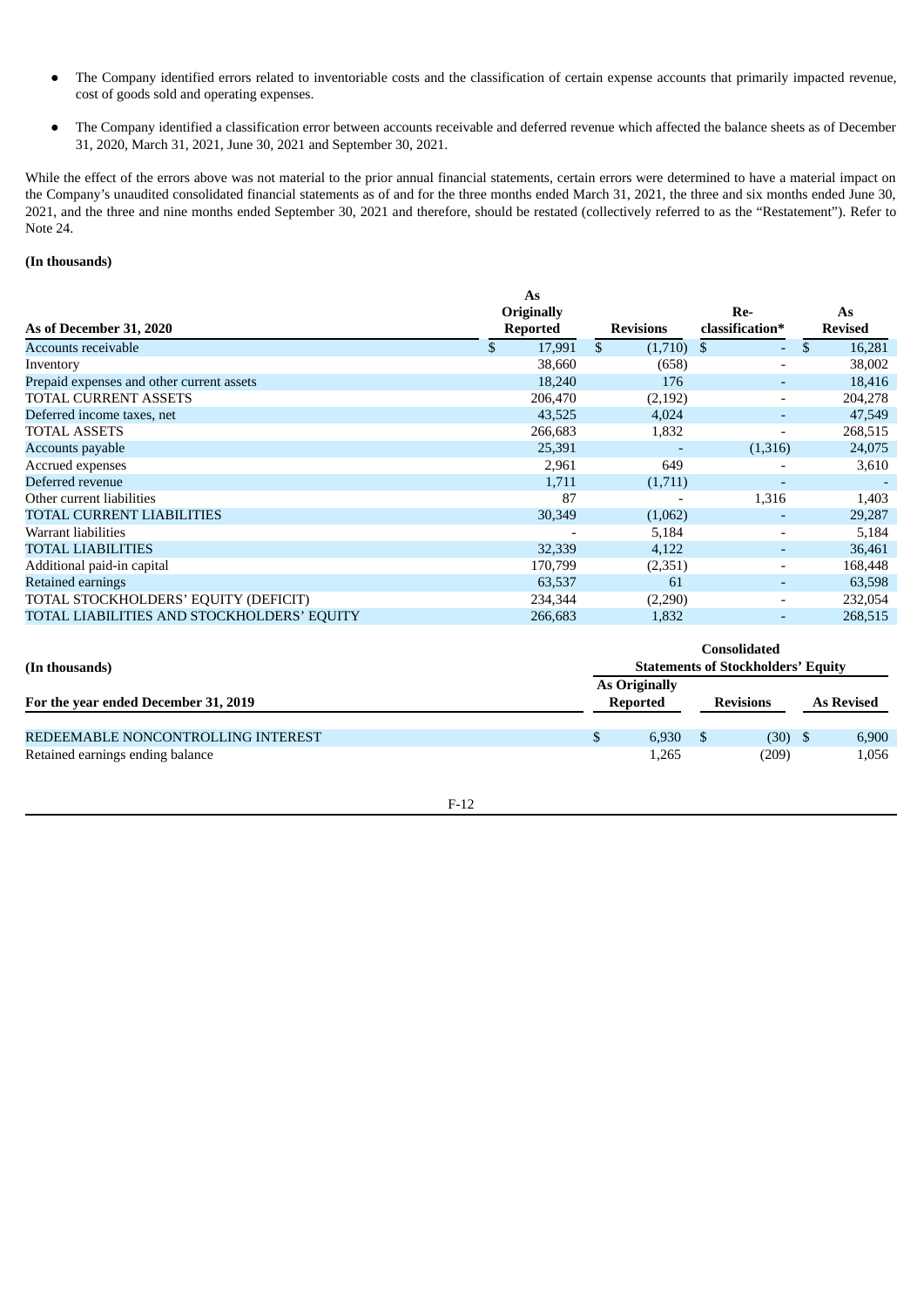| (In thousands)                                            |  |                                            | Consolidated<br><b>Statements of Stockholders' Equity</b> |                      |
|-----------------------------------------------------------|--|--------------------------------------------|-----------------------------------------------------------|----------------------|
| For the year ended December 31, 2020                      |  | As<br><b>Originally</b><br><b>Reported</b> | <b>Revisions</b>                                          | As<br><b>Revised</b> |
| Additional paid in capital from exercise of warrants      |  | 66,559                                     | 2,696                                                     | 69.255               |
| Additional paid in capital from reverse recapitalization  |  | 91.920                                     | 11.470                                                    | 103,390              |
| Additional paid in capital, transaction costs, net of tax |  | (7,227)                                    | (16,518)                                                  | (23,745)             |
| Additional paid in capital ending balance                 |  | 170.799                                    | (2,351)                                                   | 168,448              |
| Retained earnings ending balance                          |  | 63,537                                     | 61                                                        | 63,598               |

| (In thousands)                               | Consolidated<br><b>Statements of Cash Flows</b> |    |                  |  |                      |  |  |
|----------------------------------------------|-------------------------------------------------|----|------------------|--|----------------------|--|--|
| For the year ended December 31, 2019         | As<br><b>Originally</b><br><b>Reported</b>      |    | <b>Revisions</b> |  | As<br><b>Revised</b> |  |  |
| Cash Flows from Operating Activities:        |                                                 |    |                  |  |                      |  |  |
| Net income                                   | 5,608                                           | -S | $(198)$ \$       |  | 5,410                |  |  |
| Changes in operating assets and liabilities: |                                                 |    |                  |  |                      |  |  |
| Inventory                                    | (6,757)                                         |    | 198              |  | (6, 559)             |  |  |
| Net cash used in operating activities        | (1,076)                                         |    |                  |  | (1,076)              |  |  |

| (In thousands)                                                                              | Consolidated<br><b>Statements of Cash Flows</b> |                                     |                  |            |    |                      |  |  |
|---------------------------------------------------------------------------------------------|-------------------------------------------------|-------------------------------------|------------------|------------|----|----------------------|--|--|
| For the year ended December 31, 2020                                                        |                                                 | As<br>Originally<br><b>Reported</b> | <b>Revisions</b> |            |    | As<br><b>Revised</b> |  |  |
| Cash Flows from Operating Activities:                                                       |                                                 |                                     |                  |            |    |                      |  |  |
| Net income                                                                                  | \$.                                             | 68,724                              | -S               | <b>300</b> | -S | 69,024               |  |  |
| Adjustments to reconcile net income to net provided by (cash used in) operating activities: |                                                 |                                     |                  |            |    |                      |  |  |
| Revaluation of common stock warrant liability to estimated fair value                       |                                                 |                                     |                  | (1,192)    |    | (1,192)              |  |  |
| Unrealized forward contract loss                                                            |                                                 | (866)                               |                  | (176)      |    | (1,042)              |  |  |
| Changes in operating assets and liabilities:                                                |                                                 |                                     |                  |            |    |                      |  |  |
| Accounts receivable                                                                         |                                                 | (8,550)                             |                  | 1,711      |    | (6,839)              |  |  |
| Inventory                                                                                   |                                                 | (20,700)                            |                  | 419        |    | (20, 281)            |  |  |
| Accrued expenses                                                                            |                                                 | 1,013                               |                  | 649        |    | 1,662                |  |  |
| Deferred revenue                                                                            |                                                 | 1,711                               |                  | (1,711)    |    |                      |  |  |
| Net cash (used in) provided by operating activities                                         |                                                 | (13, 367)                           |                  |            |    | (13, 367)            |  |  |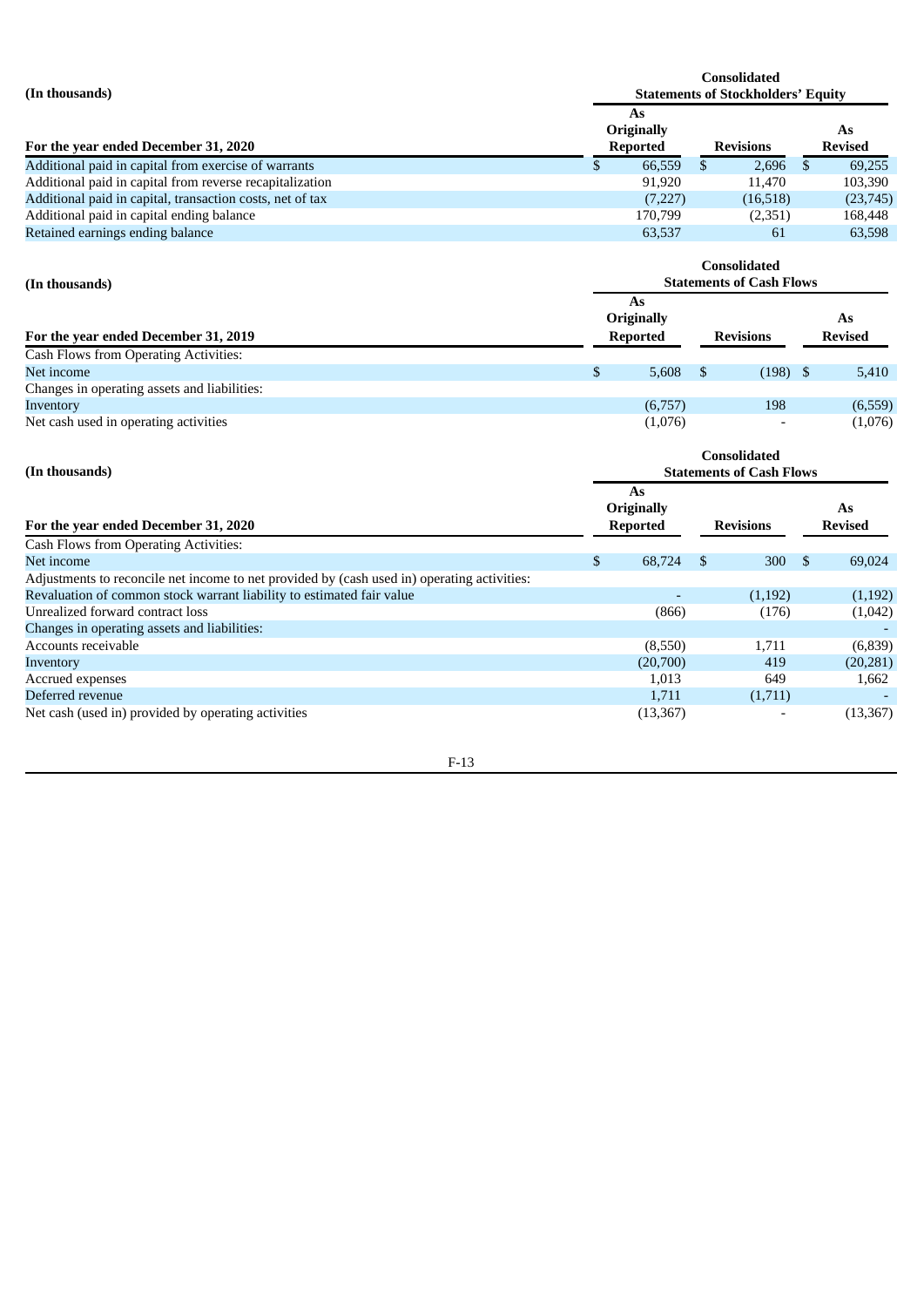| (In thousands, except EPS)                            | <b>Consolidated</b><br><b>Statements of Operations and Comprehensive</b><br>Income |                                            |  |                 |     |                      |  |  |  |
|-------------------------------------------------------|------------------------------------------------------------------------------------|--------------------------------------------|--|-----------------|-----|----------------------|--|--|--|
| For the year ended December 31, 2019                  |                                                                                    | As<br><b>Originally</b><br><b>Reported</b> |  | <b>Revision</b> |     | As<br><b>Revised</b> |  |  |  |
| Revenue                                               |                                                                                    | 84,919                                     |  | (1)             | \$. | 84,918               |  |  |  |
| Cost of goods sold                                    |                                                                                    | 71,209                                     |  | 524             |     | 71,733               |  |  |  |
| Gross profit                                          |                                                                                    | 13,710                                     |  | (525)           |     | 13,185               |  |  |  |
| Operating expense                                     |                                                                                    | 7,454                                      |  | (327)           |     | 7,127                |  |  |  |
| Income from operations                                |                                                                                    | 6,256                                      |  | (198)           |     | 6,058                |  |  |  |
| INCOME (LOSS) BEFORE PROVISION FOR INCOME TAXES       |                                                                                    | 5,762                                      |  | (198)           |     | 5,564                |  |  |  |
| Net income (loss)                                     |                                                                                    | 5,608                                      |  | (198)           |     | 5,410                |  |  |  |
| LESS: INCOME ATTRIBUTABLE TO NONCONTROLLING INTERESTS |                                                                                    | 1,082                                      |  | (25)            |     | 1,057                |  |  |  |
| NET INCOME (LOSS) ATTRIBUTABLE TO TATTOOED CHEF, INC. |                                                                                    | 4,526                                      |  | (173)           |     | 4,353                |  |  |  |
| Basic net income (loss) per share                     |                                                                                    | 0.16                                       |  | (0.01)          |     | 0.15                 |  |  |  |
| Diluted net income (loss) per share                   |                                                                                    | 0.16                                       |  | (0.01)          |     | 0.15                 |  |  |  |

# **Consolidated Statements of Operations and Comprehensive**

| (In thousands, except EPS and shares)                 |                | <b>Income</b>    |                |
|-------------------------------------------------------|----------------|------------------|----------------|
|                                                       | As             |                  |                |
|                                                       | Originally     |                  | As             |
| For the year ended December 31, 2020                  | Reported       | <b>Revisions</b> | <b>Revised</b> |
| Revenue<br>S.                                         | 148,492<br>\$. | 6                | 148,498<br>\$  |
| Cost of goods sold                                    | 124,836        | 1,982            | 126,818        |
| Gross profit                                          | 23,656         | (1,976)          | 21,680         |
| Operating expense                                     | 32,541         | (908)            | 31,633         |
| Loss from operations                                  | (8,885)        | (1,068)          | (9,953)        |
| Other income                                          | 38,066         | 1,368            | 39,434         |
| INCOME BEFORE PROVISION FOR INCOME TAXES              | 28,446         | 300              | 28,746         |
| Net income                                            | 68,724         | 300              | 69,024         |
| LESS: INCOME ATTRIBUTABLE TO NONCONTROLLING INTERESTS | 1,475          | (53)             | 1,422          |
| NET INCOME ATTRIBUTABLE TO TATTOOED CHEF, INC.        | 67,249         | 353              | 67,602         |
| Basic net income per share                            | 1.85           | 0.00             | 1.85           |
| Diluted net income per share                          | 1.69           | (0.01)           | 1.68           |
|                                                       |                |                  |                |
| <b>Basic</b>                                          | 36,313,821     | 174,041          | 36,487,862     |
| Diluted                                               | 39,903,147     | 174,041          | 40,077,188     |

\* Reclassifications: Certain prior period amounts related to taxes payable were reclassified from Accounts Payable to Other Current Liabilities.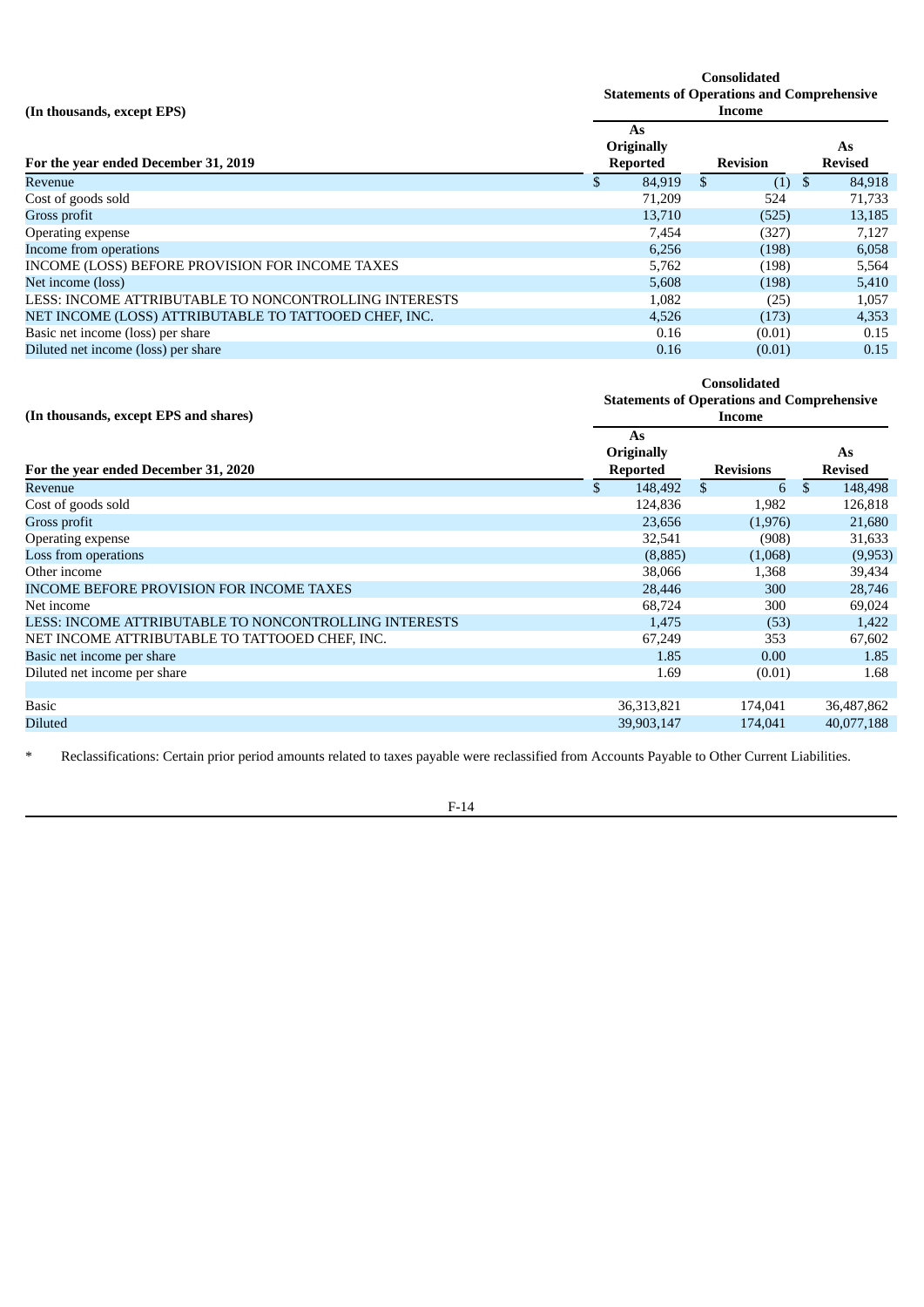**Cash.** The Company's cash may be in excess of amounts insured by the Federal Deposit Insurance Corporation ("FDIC"). The Company has not experienced any losses in these accounts.

Foreign Currency. The Company's functional currency is the United States dollar for its U.S. entities. Ittella Italy's functional currency is the Euro. Transactions in currency other than the functional currency are recognized at the rates of exchange prevailing at the dates of the transaction. Transaction gains and losses that arise from exchange rate fluctuations on transactions denominated in a currency other than the functional currency of each entity are included in results of operations in (loss) income from operations as incurred.

The accompanying consolidated financial statements are expressed in United States dollars. Assets and liabilities of foreign operations are translated at period-end rates of exchange. Revenues, costs and expenses are translated at average rates of exchange prevailing during the period. Equity adjustments resulting from translating foreign currency financial statements are accumulated as a separate component of stockholders' equity.

The Company conducts business globally and is therefore exposed to adverse movements in foreign currency exchange rates, specifically the Euro to US dollar. To limit the exposure related to foreign currency changes, the Company entered into foreign currency exchange forward contracts starting in 2020. The Company does not enter into contracts for speculative purposes. Under these facilities, the Company has access to open foreign exchange forward contract instruments to purchase a specific amount of funds in Euros and to settle, on an agreed-upon future date, in a corresponding amount of funds in United States dollars.

These derivatives are not designated as hedging instruments. Gains and losses on the contracts are included in other (expense) income, net, and offset foreign exchange gains and losses from the short-term effects of foreign currency fluctuations on assets and liabilities, such as inventory purchases, receivables and payables, which are denominated in currencies other than the functional currency of the reporting entity. These derivative instruments generally have maturities of up to 12 months.

During the years ended December 31, 2021, 2020, and 2019, the Company entered into foreign currency exchange forward contracts to purchase 58.16 million Euros, 67.79 million Euros, and 0 Euros, respectively. The notional amounts of these derivatives are \$70.00 million, \$79.21 million, and \$0 million for the years ended December 31, 2021, 2020 and 2019, respectively.

**Accounts Receivable.** Trade receivables are customer obligations due under normal trade terms requiring payment generally within 7 to 45 days from the invoice date. The Company's allowance for doubtful receivables is based on an analysis that estimates the amount of its total customer receivable balance that is not collectible. This analysis includes assessing a default probability to customers' receivable balances, which is influenced by several factors, including (i) current market conditions, (ii) periodic review of customer credit worthiness, (iii) recent history of loss on receivables; and (iv) review of customer receivable aging and payment trends. The allowance for doubtful receivables was \$0 million at both of December 31, 2021 and 2020, respectively. In 2021, the Company began offering new promotional programs on sales of Tattooed Chef branded products to some new and existing customers. These programs constitute variable consideration which is expected to reduce the transaction price on sales. The Company estimates variable consideration expected to reduce the related accounts receivable as of December 31, 2021. In developing that estimate, the Company uses either the expected value or most likely amount method to determine the variable consideration. As a result, an allowance for promotional programs of \$4.13 million is recorded and presented as a reduction of accounts receivable as of December 31, 2021.

Additionally, the Company maintains product demonstration accruals with two of its private label customers. The product demonstration accruals represent variable consideration and are recorded as a reduction of revenue. The Company's obligations to the customers are included within accrued expenses on the consolidated balance sheets. The outstanding balance for product demonstration accrual included on the consolidated balance sheets was \$1.47 million and \$1.52 million as of December 31, 2021 and 2020, respectively (Note 15).

**Inventory.** Inventory consists of raw materials and packaging materials, work in process and finished goods. Inventories are carried at the lower of cost or net realizable value on a weighted average basis. Inventory is initially measured at cost and consists of the sum of the applicable expenditures and charges directly and indirectly incurred to bring products to their existing condition and location. These costs can include purchase costs and any other charges necessary to prepare the items for production. For work in process and finished goods, these costs normally include those incurred directly or indirectly in the production of inventory (i.e., direct labor and production overheads or conversion costs), and other expenses (i.e., inbound freight, transportation and handling charges, taxes and duties). Overhead costs are allocated to the units produced within the reporting period, while abnormal costs are charged to current operations as incurred.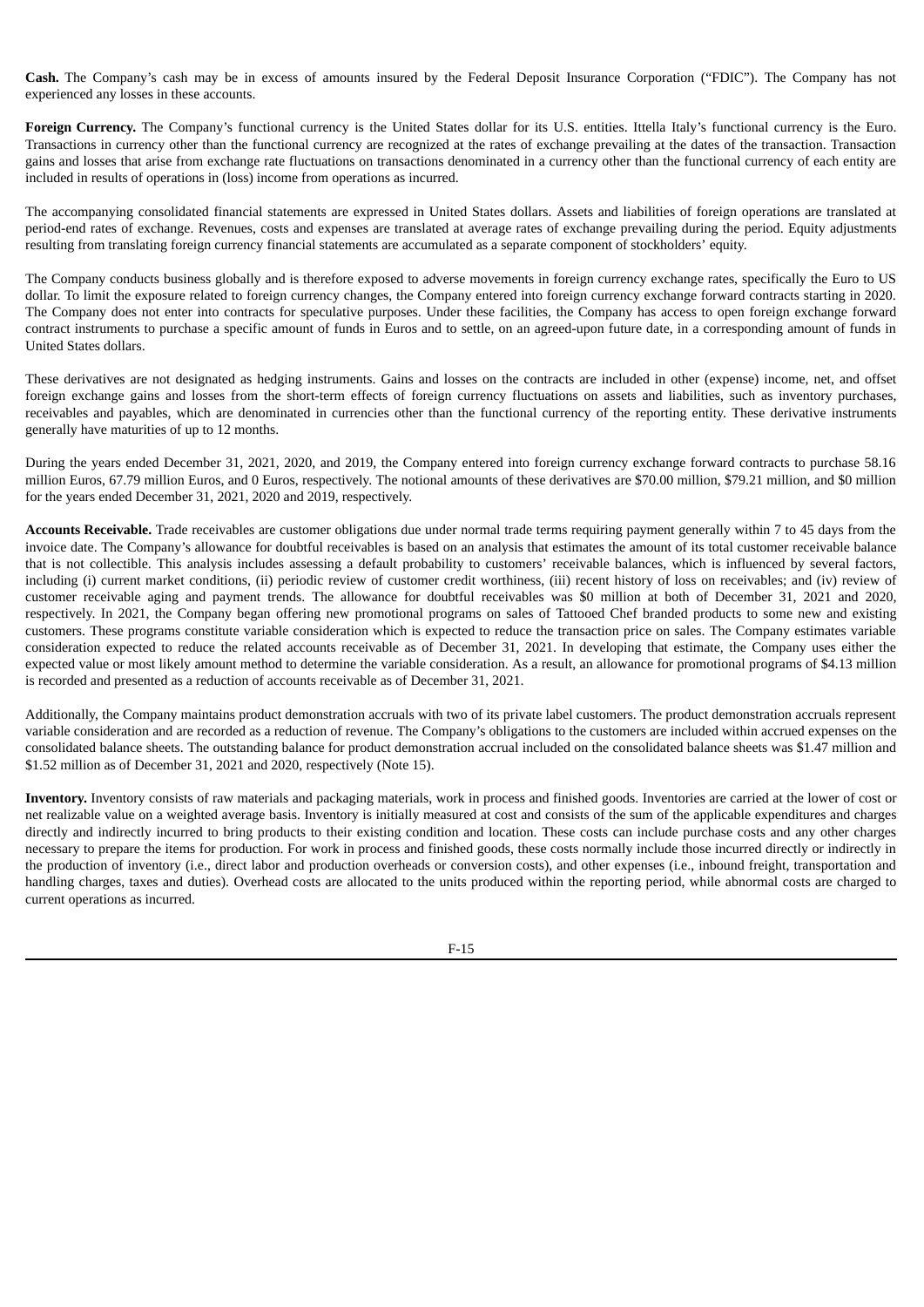**Property, Plant and Equipment.** Property, plant and equipment is stated at cost less accumulated depreciation and amortization. Depreciation and amortization of property, plant and equipment is calculated using the straight-line method over a period considered adequate to amortize the total cost over the useful lives of the assets, which range from 5 to 7 years for machinery and equipment, 5 to 7 years for furniture and fixtures, 20 to 25 years for buildings, and 3 to 5 years for computer equipment. Leasehold improvements are amortized over the shorter of the lease term or the estimated useful life of the improvements. Repairs and maintenance are expensed as incurred. Renewals and enhancements are capitalized and depreciated over the remaining life of the specific property unit. When the Company retires or disposes of property, plant or equipment, the cost and accumulated depreciation are removed from the Company's accounts and any resulting gain or loss is reflected in the consolidated statements of operations and comprehensive income (loss).

Goodwill. The Company tests goodwill for impairment annually, on September 30, or more frequently if circumstances indicate that it is more likely than not that the fair value of a reporting unit is less than its carrying amount. The Company performs the impairment testing by first assessing qualitative factors to determine whether the existence of events or circumstances leads to a determination that it is more likely than not that the fair value of its reporting unit (currently only one reporting unit) is less than its carrying amount ("Qualitative Assessment"). In assessing the qualitative factors, the Company considers the impact of certain key factors including macroeconomic conditions, industry and market considerations, management turnover, changes in regulation, litigation matters, changes in enterprise value, and overall financial performance. If the Company determines that it is more likely than not that the fair value of a reporting unit is less than its carrying amount, the Company tests for impairment by comparing the estimated fair value of the reporting unit with its carrying amount. The Company estimates the fair value of the reporting unit using a "step one" analysis using a fair-value-based approach based on a discounted cash flow analysis of projected future results to determine if it is more likely than not that the fair value of a reporting unit is less than its carrying amount. Any excess of the carrying amount of the reporting unit's goodwill over its fair value is recognized as an impairment loss, and the carrying value of goodwill is written down. No goodwill impairment was recorded during the year ended December 31, 2021.

**Long-Lived and Intangible Assets.** Intangible assets with finite lives are amortized on a straight-line basis over their estimated useful lives. Intangible assets and long-lived assets are reviewed for impairment at the asset group level whenever events or changes in circumstances indicate that the carrying amount of such asset group may not be recoverable. Recoverability of assets within an asset group to be held and used is measured by a comparison of the carrying amount of an asset group to the future undiscounted net cash flows expected to be generated by the asset group. If such asset groups are considered to be impaired, an impairment is recognized to the extent that these assets are stated based upon their fair value. This analysis differs from the Company's goodwill analysis in that the impairment for these assets is only deemed to have occurred if the sum of the forecasted undiscounted future cash flows of these intangible assets is less than their carrying values. The estimate of long-term undiscounted cash flows includes long-term forecasts of revenue growth, gross margins, and operating expenses, and requires significant judgment and assumptions. An impairment loss may exist when the estimated undiscounted cash flows attributable to the assets are less than the carrying amount of the assets. No impairment was recorded during the year ended December 31, 2021, 2020 and 2019.

**Fair Value of Financial Instruments.** Certain assets and liabilities are required to be recorded at fair value on a recurring basis. Fair value is determined based on the exchange price that would be received for an asset or transferred for a liability (an exit price) in the principal or most advantageous market for the asset or liability in an orderly transaction between market participants. The carrying amounts of cash, accounts receivables, accounts payable and certain notes payable approximate fair value because of the short maturity and/or variable rates associated with these instruments. Long-term debt as of December 31, 2021 and 2020 approximates its fair value as the interest rates are indexed to market rates (Level 2 liabilities). The Company categorizes the inputs to the fair value measurements into three levels based on the lowest level input that is significant to the fair value measurement in its entirety. These levels are:

- Level 1 Inputs utilize quoted prices (unadjusted) in active markets for identical assets or liabilities that the Company is able to access at the measurement date.
- Level 2 Inputs other than quoted prices included within Level 1 that are observable for the asset or liability, either directly or indirectly, and can reference interest rates, yield curves, implied volatilities and credit spreads.
- Level 3 Inputs are unobservable data points for the asset or liability, and include situations where there is little, if any, market activity for the asset or liability.

**Revenue Recognition.** The Company recognizes revenue in accordance with Accounting Standards Codification ("ASC") Topic 606. The Company's principal business is the manufacturing of plant-based foods including, but not limited to, acai and smoothie bowls, zucchini spirals, riced cauliflower, vegetable bowls and cauliflower crust pizza primarily in the United States and Italy. Revenue recognition is determined by (a) identifying the contract, or contracts, with a customer; (b) identifying the performance obligation in each contract; (c) determining the transaction price; and (d) allocating the transaction price to the performance obligation in each contract; and (e) recognizing revenue when, or as, the Company satisfies performance obligations by transferring the promised goods or services. Each unit of product delivered is determined as a separate performance obligation and in the event there are more than one unit of a product ordered, there will be multiple performance obligations satisfied under the same contract. When control of the promised products and services are transferred to the Company's customers, the Company recognizes revenue in the amount that reflects the consideration the Company expects to receive in exchange for these products and services.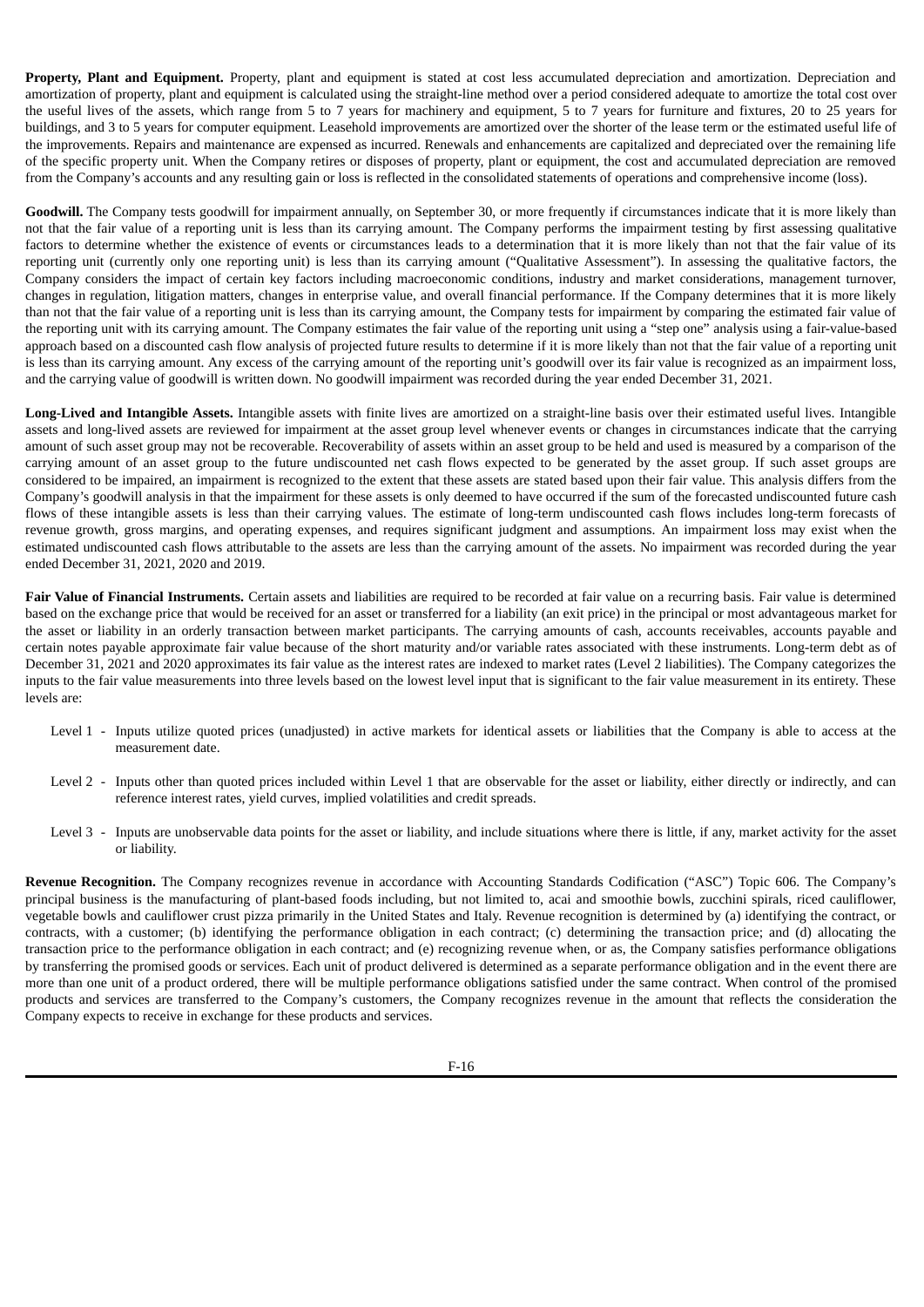Control generally transfers to the customer when the product is shipped or delivered to the customer based upon applicable shipping terms. Payment terms with customers typically require payment 7 to 45 days from invoice date. Payment terms may vary by customer but generally do not exceed 45 days from invoice date.

The Company disaggregates revenue based on the type of products sold to its customers – private label, Tattooed Chef and other. The other revenue stream constitutes sale of similar food products directly to customers through a third-party vendor and the Company acts as a principal in these transactions.

Some contracts also include some form of variable consideration. The most common forms of variable consideration include slotting fees, trade discounts, promotional programs, and demonstration costs. Variable consideration is treated as a reduction in revenue when product revenue is recognized. Depending on the specific type of variable consideration, the Company uses either the expected value or most likely amount method to determine the variable consideration. The Company reviews and updates its estimates and related accruals of variable consideration each period based on the terms of the agreements, historical experience, and any recent changes in the market.

The Company generally does not have unbilled receivable balances arising from transactions with customers. The Company does not capitalize contract inception costs, as contracts are one year or less and the Company does not incur significant costs to fulfill a contract that would be requiring capitalization.

The Company recognizes shipping and handling costs related to products transferred to the end customer as fulfillment cost and includes these costs in cost of goods sold upon delivery of the product to the customer.

**Cost of Sales.** Cost of sales consists of the costs of raw materials utilized in the manufacture process, co-packing or repacking fees, in-bound freight charges, internal transfer costs, cold storage expenses incurred prior to the manufacture of the Company's finished products, and out-bound freight to transfer the finished goods to the end customers. In addition, the Company includes in costs of sales certain costs such as depreciation, amortization and payroll costs that relate to the direct manufacture by the Company.

**Operating Expenses.** Operating expenses include selling expenses, cold storage expenses after manufacture, as well as expenses for advertising, sampling costs, costs for merchandise displays, other marketing expenses and design expenses. Operating expenses also include such costs as payroll costs, travel costs, professional service fees (including legal fees), depreciation and other general and administrative costs.

**Sales and Marketing Expenses.** The Company expenses costs associated with sales and marketing as incurred. Sales and marketing expenses were \$27.43 million, \$7.00 million and \$3.00 million for the years ended December 31, 2021, 2020 and 2019, respectively, and are included in operating expenses in the consolidated statements of operations and comprehensive income (loss).

**Interest Expense.** Interest expense includes interest primarily related to the amortization of deferred financing costs, the Company's notes payable and line of credit.

**Deferred Financing Costs.** Deferred financing costs include fees associated with the Company's line of credit agreement. Such fees are amortized on a straight-line basis over the term of the related line of credit agreement as a component of interest expense, which approximates the effective interest rate method, in accordance with the terms of the agreement. Deferred financing costs, net was \$0.08 million at both of December 31, 2021 and 2020, respectively, and are recorded as a component of other assets in the accompanying consolidated balance sheets. Amortization expense of deferred financing costs were \$0.00 million, \$0.02 million and \$0.03 million in the years ended December 31, 2021, 2020 and 2019, respectively.

**Stock-based Compensation.** The Company measures compensation expense for stock options and other stock awards in accordance with ASC 718, *Compensation — Stock Compensation*. Stock-based compensation is measured at fair value on grant date and recognized as compensation expense over the requisite service period. The Company accounts for forfeitures when they occur. Generally, the Company issues stock options and other stock awards to employees with service-based and/or performance-based vesting conditions. For awards with only service-based vesting conditions, the Company records compensation cost for these awards using the straight-line method. For awards with performance-based vesting conditions, the Company recognizes compensation cost on a tranche-by-tranche basis (the accelerated attribution method) over the expected service period.

Under the provisions of ASC 505-50, *Equity-Based Payments to Non-Employees*, the Company measures stock-based awards granted to non-employees based on the fair value of the award on the date on which the related service is completed. Compensation expense is recognized over the period during which services are rendered by non-employees until service is completed. At the end of each financial reporting period, for share based payments issued in lieu of cash prior to completion of the service, the fair value of these awards is remeasured using the then-current fair value of the Company's common stock.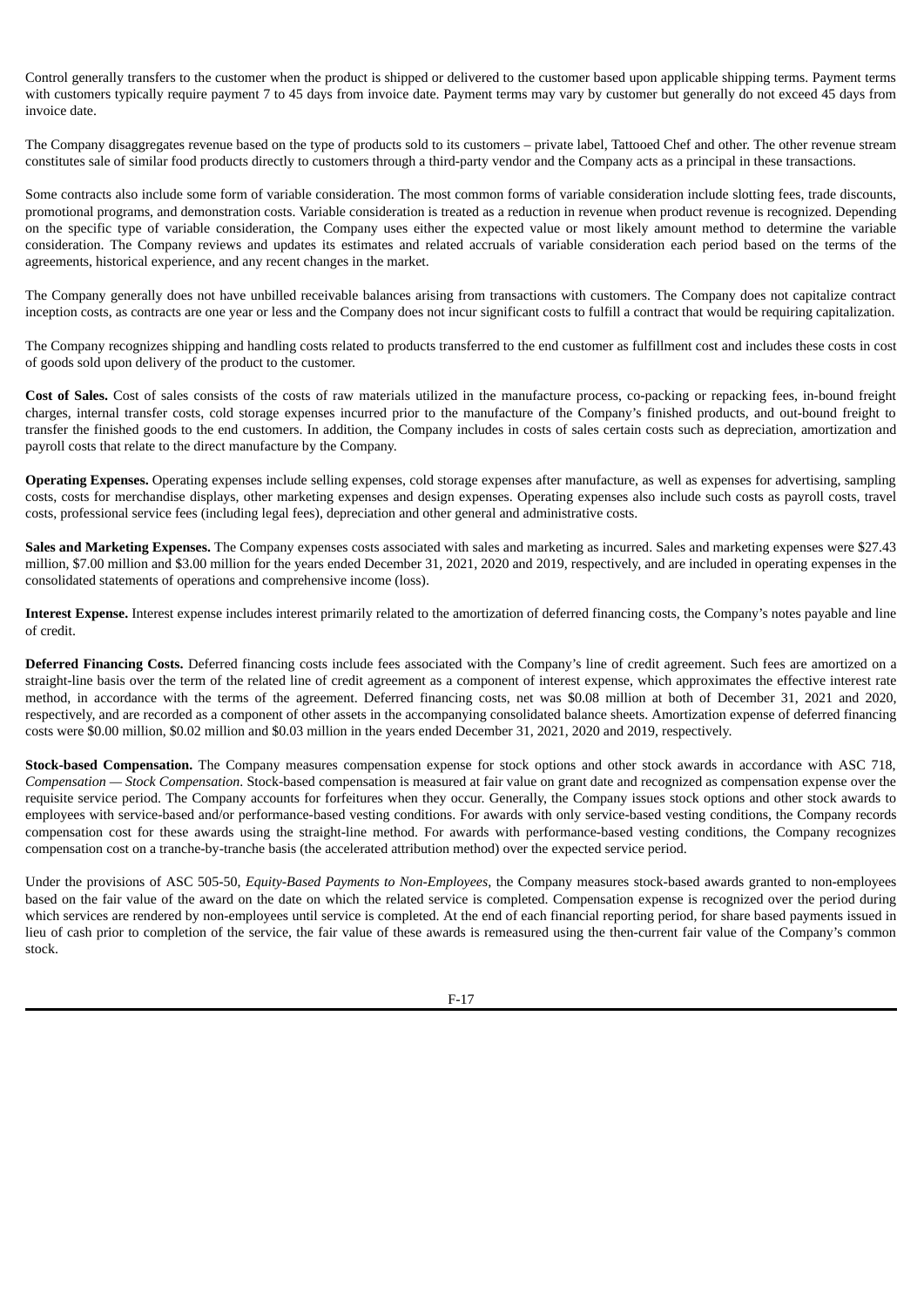**Income Taxes.** As part of the process of preparing its consolidated financial statements, the Company is required to estimate its provision for income taxes in each of the tax jurisdictions in which it conducts business, in accordance with the Income Tax Topic 740 of the ASC ("ASC 740"). The Company computes its annual tax rate based on the statutory tax rates and tax planning opportunities available to it in the various jurisdictions in which it earns income. Income taxes are accounted for using an asset and liability approach that requires the recognition of deferred tax assets and liabilities for the expected future tax consequences of events that have been included in the financial statements. Under this method, deferred tax assets and liabilities are determined based on the differences between the financial statement and tax basis of assets and liabilities using enacted tax rates in effect for the year in which the differences are expected to reverse. The effect of a change in tax rates on deferred tax assets and liabilities is recognized in income in the period that includes the enactment date. A valuation allowance is provided when it is more likely than not that some portion or all of the net deferred tax assets will not be realized. The factors used to assess the likelihood of realization include the Company's forecast of the reversal of temporary differences, future taxable income, and available tax planning strategies that could be implemented to realize the net deferred tax assets. Failure to achieve forecasted taxable income in applicable tax jurisdictions could affect the ultimate realization of deferred tax assets and could result in an increase in the Company's effective tax rate on future earnings.

ASC 740 prescribes a recognition threshold and a measurement attribute for the financial statement recognition and measurement of tax positions taken or expected to be taken in a tax return. For those benefits to be recognized, a tax position must first be determined to be more likely than not to be sustained based solely on its technical merits, and if so, then measured to be the largest benefit that has a greater than 50% likelihood of being sustained upon examination by taxing authorities. There were no unrecognized tax benefits as of December 31, 2021. The Company recognizes accrued interest and penalties related to unrecognized tax benefits as income tax expense. No amounts were accrued for the payment of interest and penalties as of December 31, 2021. The Company is currently not aware of any issues under review that could result in significant payment, accruals, or material deviation from its position. The Company is subject to income tax examinations by major taxing authorities since inception. See Note 16 for more information on the Company's accounting for income taxes.

**Accumulated Other Comprehensive Loss.** Accumulated other comprehensive loss is defined as the change in equity resulting from transactions from non-owner sources. Other comprehensive income consisted of gains and losses associated with changes in foreign currency as a result of the translation of the financial statements of the Company's Italian subsidiary.

**Use of Estimates.** The preparation of consolidated financial statements in conformity with GAAP requires management to make estimates and assumptions that affect the reported amounts of assets and liabilities and disclosure of contingent assets and liabilities at the date of the consolidated financial statements and the reported amounts of revenue and expenses during the reporting period. Significant estimates in valuing certain liabilities and assets include, but are not limited to, valuation assumptions of goodwill and intangible assets, useful lives of long-lived assets, discount and promotional program reserves, and income taxes. The Company bases its estimates on historical experience, expectations of future impacts and other assumptions that it believes are reasonable. Given the uncertainty of the global economic environment and the impact of COVID-19, the Company's estimates could be significantly different than future performance. If actual amounts differ from estimates, the Company includes the updates in its consolidated results of operations in the period the actual amounts become known. Historically, the aggregate differences, if any, between its estimates and actual amounts in any year have not had a material effect on its consolidated financial statements.

**Concentrations of Credit Risk.** The Company sells products to customers primarily located in the United States and grants credit, generally without collateral, to the customers. Consequently, the Company is subject to potential credit risk related to changes in business and economic factors in this geographical area. Three customers accounted for 73% of the Company's revenue during the year ended December 31, 2021. Three customers accounted for more than 88% of the Company's revenue during the year ended December 31, 2020. Five customers accounted for more than 95% of the Company's revenue during the year ended December 31, 2019.

No single external supplier accounted for more than 10% of the Company's cost of goods sold during the years ended December 31, 2021, 2020 and 2019, respectively.

Customers accounting for more than 10% of the Company's accounts receivable as of December 31, 2021 and 2020 were:

| <b>Customer</b> | December 31,<br>2021 | December 31,<br>2020 |
|-----------------|----------------------|----------------------|
| Customer A      | 13%                  | 24%                  |
| Customer B      | $\ast$               | 10%                  |
| Customer C      | 38%                  | 53%                  |
| Customer D      | 12%                  | $**$                 |

\* Customer B accounted for less than 10% of accounts receivable as of December 31, 2021. However, customer B accounted for 10% as of December 31, 2020 and as such was included in the disclosure above for comparison purposes.

Customer D is a new customer in 2021, accounted for 12% as of December 31, 2021 and as such was included in the disclosure above for comparison purposes.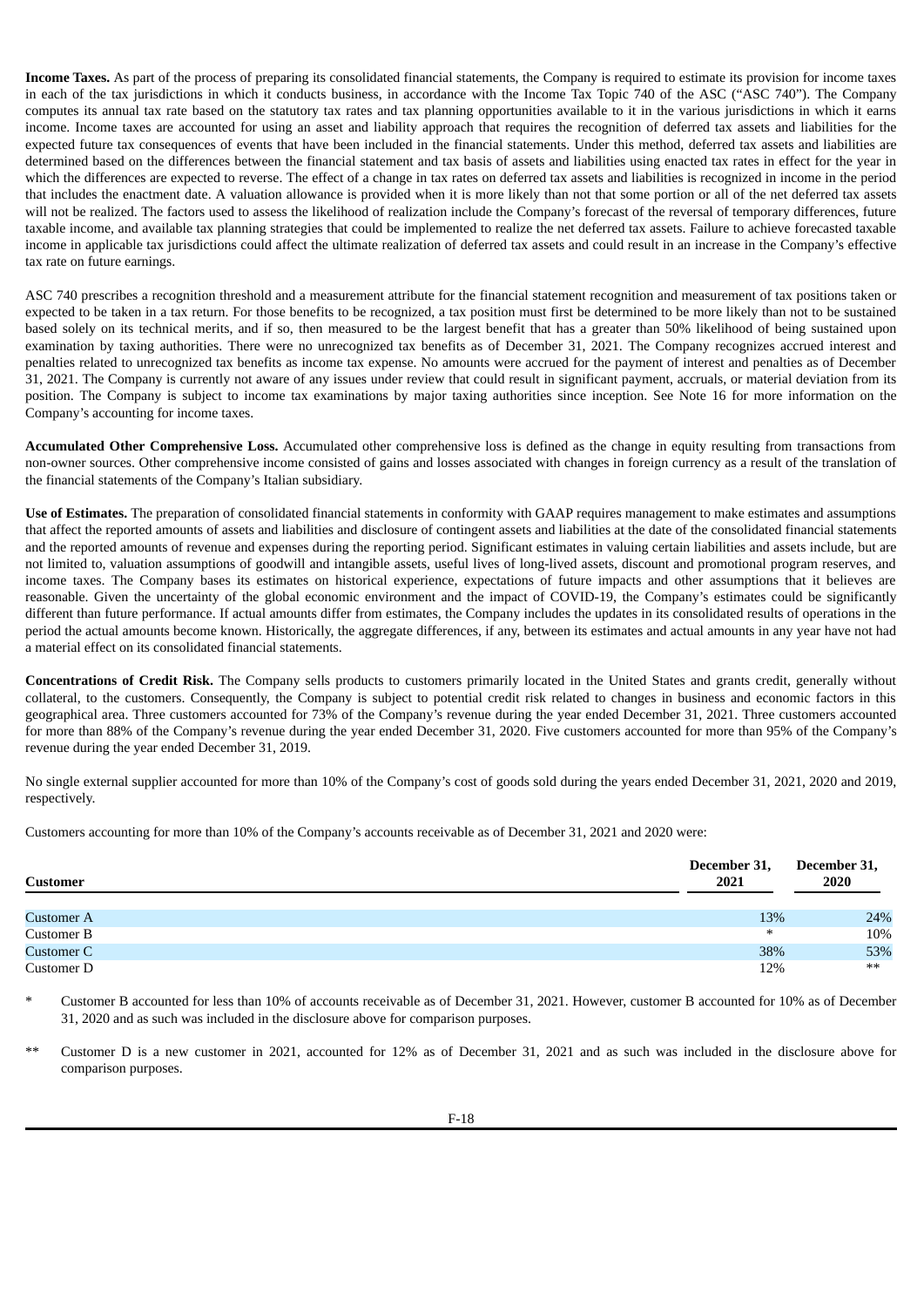**Segment Information.** The Company manages its operations on a company-wide basis as one operating segment, thereby making determinations as to the allocation of resources to the business as a whole rather than on a segment-level basis. Operating segments are identified as components of an enterprise about which separate discrete financial information is available for evaluation by the Chief Operating Decision Maker ("CODM") in making decisions regarding resource allocation and assessing performance. The Company has determined that its Chief Executive Officer is the CODM. To date, the Company's CODM has made such decisions and assessed performance at the Company-level.

The Company's products are primarily sold to customers in the United States. Approximately 1% of the total sales were sold to foreign countries in Europe, Asia and North America during the years ended December 31, 2021, 2020 and 2019. Long-lived assets consist of net property, plant and equipment and other non-current assets. The geographic location of long-lived assets is as follows:

| <b>Long Lived Assets (in thousands)</b> | December 31,<br>2021 |        | December 31,<br>2020 |        |
|-----------------------------------------|----------------------|--------|----------------------|--------|
| Italy                                   |                      | 17,269 |                      | 9,113  |
| <b>United States</b>                    |                      | 29.207 |                      | 6,970  |
| Total                                   |                      | 46,476 |                      | 16,083 |

The carrying amounts of net assets and the geographic location in which they are located are as follows:

| <b>Net Assets (in thousands)</b> | December 31,<br>2021 |         | December 31,<br>2020 |
|----------------------------------|----------------------|---------|----------------------|
| <b>Italy</b>                     |                      | 8,203   | 7,966                |
| <b>United States</b>             |                      | 209,100 | 224,088              |
| Total                            |                      | 217,303 | 232,054              |

**COVID-19 Pandemic.** The novel coronavirus ("COVID-19"), which was categorized by the World Health Organization as a pandemic in March 2020, continues to significantly impact the United States and the rest of the world and has altered the Company's business environment and the overall working conditions.

Despite partial remote working conditions, the Company's business activities have continued to operate with minimal interruptions.

However, the pandemic may adversely affect the Company's suppliers and could impair its ability to obtain raw material inventory in the quantities or of a quality the Company desires. The Company currently sources a material amount of its raw materials from Italy. Though the Company is not dependent on any single Italian grower for its supply of a certain crop, events (including the pandemic) generally affecting these growers could adversely affect the Company's business. If the Company is unable to manage its supply chain effectively and ensure that its products are available to meet consumer demand, operating costs could increase, and sales and profit margins could decrease.

On March 27, 2020, the Coronavirus Aid, Relief, and Economic Security Act ("CARES Act") was enacted. The CARES Act, among other things, includes provisions relating to refundable payroll tax credits, deferment of employer side social security payments, net operating loss carryback periods, alternative minimum tax credit refunds, modifications to the net interest deduction limitations, increased limitations on qualified charitable contributions and technical corrections to tax depreciation methods for qualified improvement property. It also appropriated funds for the SBA Paycheck Protection Programs that are forgivable in certain situations to promote continued employment, as well as Economic Injury Disaster Loans to provide liquidity to small businesses harmed by COVID-19. The Company has elected not to apply for a Paycheck Protection Program loan. The provisions of the CARES Act did not have a material impact on the Company's financial condition, results of operations or cash flows for 2021 or 2020.

The rapid development and fluidity of this situation precludes any prediction as to the ultimate material adverse impact on the financial statements and presents material uncertainty and risk with respect to our business, operations, financial condition and liquidity.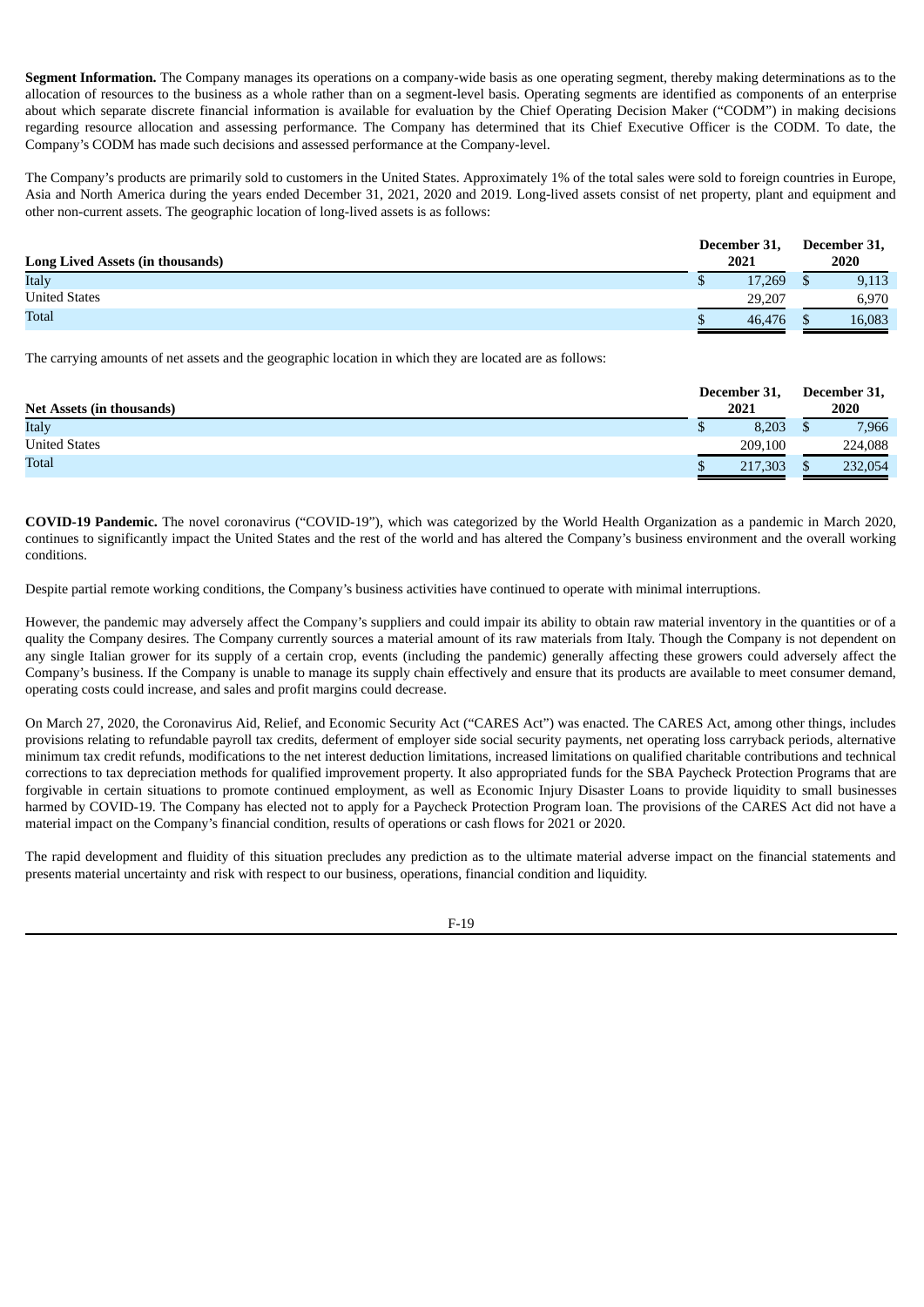**Leases.** The Company adopted ASU 2016-02, *Leases (Topic 842)* as of January 1, 2021, using the effective date transition method per ASU No. 2018-11, whereby entities are allowed to apply the new leases standard at the adoption date and to recognize the cumulative effect of initially applying Topic 842, if any, as an adjustment to retained earnings at January 1, 2021. Accordingly, all periods prior to January 1, 2021 were presented in accordance with the previous ASC Topic 840 ("Topic 840"), *Leases*, and no retrospective adjustments were made to the comparative periods presented. The adoption of Topic 842 did not have any impact on the Company's retained earnings. The adoption of Topic 842 resulted in an increase of \$4.16 million and \$4.17 million to total assets and to liabilities from the recording of operating lease right-of-use ("ROU") assets and operating lease liabilities, respectively. Finance leases were not impacted by the adoption of Topic 842, as finance lease liabilities and the corresponding ROU assets were already recorded in the balance sheet under the previous guidance, Topic 840. The adoption did not materially impact the Company's consolidated statements of operations or cash flows.

Upon adoption, the Company elected the package of transition practical expedients which allowed the Company to carry forward prior conclusions related to: (i) whether any expired or existing contracts are or contain leases, (ii) the lease classification for any expired or existing leases and (iii) initial direct costs for existing leases. Additionally, the Company elected the practical expedient to not separate lease components from nonlease components for all leases within the portfolio. The Company made an accounting policy election to not record leases with an term of 12 months or less on the accompanying consolidated balance sheets and recognizes related lease payments in the consolidated statements of operations on a straight-line basis over the lease term. The Company determines if an arrangement is a lease at inception of a contract.

Following the adoption of this standard, the Company determines if an arrangement contains a lease at inception based on whether there is an identified asset and whether the Company controls the use of the identified asset throughout the period of use. The Company classifies leases as either financing or operating. The Company has operating leases for office space, storage facilities and certain company vehicles and equipment. The Company has one finance lease related to a production facility. Right-of-use ("ROU") assets are recognized at the lease commencement date and represent the Company's right to use an underlying asset for the lease term and lease liabilities represent the Company's obligation to make lease payments arising from the lease. Lease liabilities are recognized at the lease commencement date based on the present value of future lease payments over the remaining lease term. Present value of lease payments are discounted based on the Company's incremental borrowing rate, when the interest rate implicit in the Company's leases is not readily determinable. See Note 14.

The Company's operating lease ROU assets are measured based on the corresponding operating lease liability adjusted for (i) payments made to the lessor at or before the commencement date, (ii) initial direct costs incurred and (iii) lease incentives under the lease. Options to renew or terminate the lease are recognized as part of our ROU assets and lease liabilities when it is reasonably certain the options will be exercised. ROU assets are also assessed for impairments consistent with the Company's long-lived asset policy.

The Company does not allocate consideration between lease and non-lease components, such as maintenance costs, as the Company has elected to not separate lease and non-lease components for any leases within its existing classes of assets. Operating lease expense for fixed lease payments is recognized on a straight-line basis over the lease term. Variable lease payments for volume-based expenses are not included in the measurement of the ROU assets or lease liabilities and are expensed as incurred. For some leases, the Company reimburses the landlord for non-lease components, or items that are not considered components of a contract, such as common area maintenance, property tax and insurance costs. While the Company determined not to separate lease and non-lease components, these payments are based on actual costs, making them variable consideration and excluding them from the calculations of the ROU Asset and lease liability.

Operating leases are presented separately as operating lease ROU assets, current operating lease liabilities, and noncurrent and operating lease liabilities in the accompanying consolidated balance sheets.

For periods prior to the adoption of Topic 842, leases are accounted for under Topic 840. Under Topic 840, the Company recognized rent expense on a straight-line basis over the term of the lease. The difference between cash rent payments and the recognition of rent expense was recorded within other current liabilities as a deferred rent liability on the consolidated balance sheets. Leasehold improvements funded by landlord incentives or allowances were recorded in property and equipment and as a component of deferred rent and amortized as a reduction of rent expense over the term of the related lease.

**Earnings per share.** Basic earnings per share is computed by dividing net income available to common stockholders by the weighted-average number of common shares outstanding during the period. The weighted-average number of common shares outstanding during the period includes common stock but is exclusive of certain unvested stock awards that have no economic or participating rights. Diluted earnings per share is computed by dividing the net income by the weighted average number of common shares and common share equivalents outstanding for the period. Common stock equivalents are only included when their effect is dilutive. The Company's potentially dilutive securities which include outstanding stock options and restricted stock awards under the Company's equity incentive plan and warrants have been considered in the computation of diluted earnings per share.

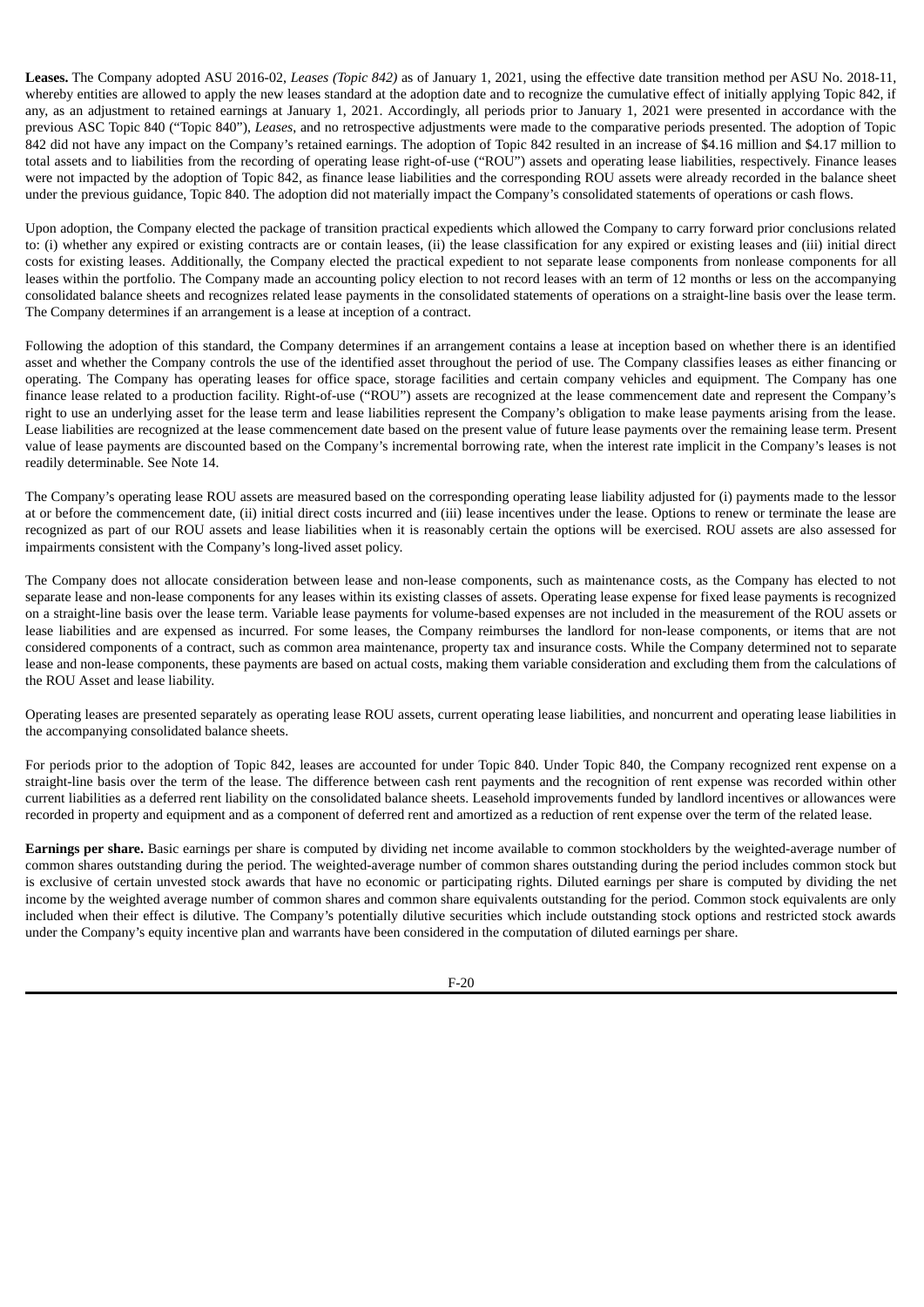For the years ended December 31, 2020 and 2019, basic and diluted net income per share have been retroactively adjusted to reflect the Reverse Recapitalization of the Company described in Note 1.

**Warrants.** The Company filed on November 5, 2020 a registration statement with respect to the resale of up to 46,605,329 shares of its common stock, par value \$0.0001 per share, warrants included in the private placement units issued in the concurrent placement at the time of our initial public offering to purchase up to 655,000 shares of common stock ("Private Placement Warrants"), and up to 20,000,000 shares of common stock underlying the warrants included in the units issued in our initial public offering ("Public Warrants").

The Public Warrants are considered freestanding equity-classified instruments due to their detachable and separately exercisable features and meet the indexation criteria in ASC 815-40-15. Accordingly, the Public Warrants are presented as a component of Stockholders' Equity in accordance with ASC 815-40-25. All of the public warrants have been exercised as of December 31, 2021. See note 18. The agreements with respect to the Company's Private Placement Warrants include provisions related to determining settlement amounts that preclude the Private Placement Warrants from being accounted for as components of equity. As these warrants meet the definition of a derivative as contemplated in ASC 815-40, the Private Placement Warrants are recorded as derivative liabilities on the condensed consolidated balance sheets and measured at fair value at inception (on the Closing Date) and at each reporting date in accordance with ASC 820, with changes in fair value recognized in the condensed consolidated statements of operations and other comprehensive income (loss) in the period of change.

**Emerging Growth Company ("EGC").** Section 102(b)(1) of the Jumpstart Our Business Startups Act of 2012 ("JOBS Act") exempts EGCs from being required to comply with new or revised financial accounting standards until private companies (that is, those that have not had a Securities Act of 1933, as amended, registration statement declared effective or do not have a class of securities registered under the Securities Exchange Act of 1934, as amended) are required to comply with the new or revised financial accounting standards. The JOBS Act provides that a company can elect to opt out of the extended transition period and comply with the requirements that apply to non-emerging growth companies but any such election to opt out is irrevocable. Prior to December 31, 2021, the Company had elected not to opt out of such extended transition period which means that when a standard is issued or revised and it has different application dates for public or private companies, the Company, as an EGC, could adopt the new or revised standard at the time private companies adopt the new or revised standard. For periods prior to 2021, this may make comparison of its financial statements with another public company, which is not an EGC, nor is an EGC which has opted out of using the extended transition period, difficult or impossible because of the potential differences in accounting standards used. Effective December 31, 2021, the Company lost its EGC status and is now required to adopt new accounting standards on the public company timeframe.

# **2. RECENTLY ISSUED ACCOUNTING PRONOUNCEMENTS**

In December 2019, the FASB issued Accounting Standards Update ("ASU") No. 2019-12, Income Taxes (Topic 740): Simplifying the Accounting for Income Taxes ("ASU 2019-12"), as part of its overall simplification initiative to reduce costs and complexity of applying accounting standards while maintaining or improving the usefulness of the information provided to users of financial statements. Amendments include removal of certain exceptions to the general principles of Topic 740, *Income Taxes*, and simplification in several other areas. ASU 2019-12 is effective for annual reporting periods beginning after December 15, 2020, and interim periods therein. The Company adopted the new standard on January 1, 2021, the first day of the reporting year. One of the amendments eliminates a limitation on the amount of income tax benefit that can be recognized in an interim period when a year-to-date loss exceeds the anticipated loss for the year. The adoption of this standard did not have a material impact on the Company's consolidated financial statements for the year ended December 31, 2021.

In February 2016, the FASB issued ASU 2016-02, Leases (Topic 842) ("ASU 2016-02" or "Topic 842"). The purpose of ASU 2016-02 is to provide financial statement users a better understanding of the amount, timing, and uncertainty of cash flows arising from leases. The adoption of ASU 2016-02 resulted in the recognition of a right-of-use asset and a lease liability for all leases. New disclosure requirements included qualitative and quantitative information about the amounts recorded in the financial statements. The original guidance required application on a modified retrospective basis with adjustments to the earliest comparative period presented. In August 2018, the FASB issued ASU No. 2018-11, "Targeted Improvements to ASC 842," which included an option to not restate comparative periods in transition and elect to use the effective date of ASU No. 2016-02 as the date of initial application, which the Company elected. As the Company lost EGC status as of December 31, 2021, the Company was required to apply the provisions of ASU 2016-02 beginning with the annual reporting period ended December 31, 2021. See Note 14.

In June 2016, the FASB issued ASU No. 2016-13 ("ASU 2016-13") regarding ASC Topic 326, *Financial Instruments - Credit Losses*, which modifies the measurement of expected credit losses of certain financial instruments. The Company will be required to use a forward-looking expected credit loss model for accounts receivables, loans, and other financial instruments. The amendments will become effective for companies which qualified as a smaller reporting entity for periods after December 15, 2022. The Company has not yet adopted the standard and is in the process of evaluating the impact of adoption on its financial statements.

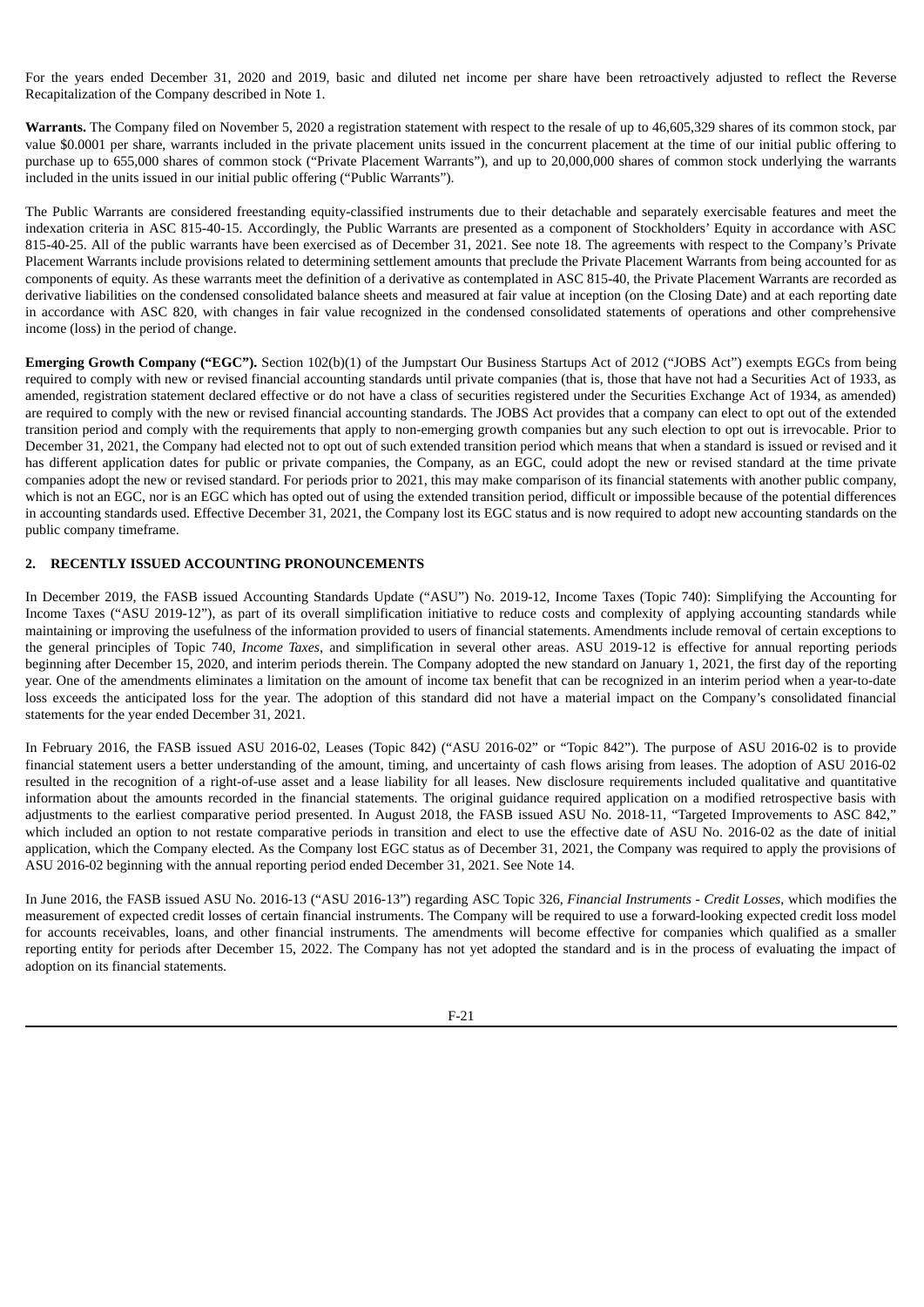In March 2020, the FASB issued ASU 2020-04, "Facilitation of the Effects of Reference Rate Reform on Financial Reporting" ("ASU 2020-04"), which provides guidance for contract modifications and certain hedging relationships associated with the transition from reference rates that are expected to be discontinued. Interest on borrowings under the Company's revolving credit facility is calculated based upon LIBOR. ASU 2020-04 was issued on March 12, 2020 and may be applied prospectively through December 31, 2022. The adoption of this guidance has had no material effect on the Company's consolidated financial statements for the year ended December 31, 2021.

In October 2021, the FASB issued Accounting Standards Update ("ASU") No. 2021-08, "Accounting for Contract Assets and Contract Liabilities from Contracts with Customers (Topic 805)". ASU No. 2021-08 requires an acquirer in a business combination to recognize and measure contract assets and contract liabilities (deferred revenue) from acquired contracts using the revenue recognition guidance in Topic 606. At the acquisition date, the acquirer applies the revenue model as if it had originated the acquired contracts. The ASU is effective for annual periods beginning after December 15, 2022, including interim periods within those fiscal years. Adoption of the ASU should be applied prospectively. Early adoption is also permitted, including adoption in an interim period. If early adopted, the amendments are applied retrospectively to all business combinations for which the acquisition date occurred during the fiscal year of adoption. The Company is currently evaluating the impact of ASU No. 2021-08 on its financial position, results of operations and liquidity.

# **3. REVERSE RECAPITALIZATION**

# *The Transaction*

As discussed in Note 1, on October 15, 2020, the Company consummated the Transaction. In connection therewith, Merger Sub merged with and into Myjojo (Delaware), with Myjojo (Delaware) surviving the Transaction in accordance with the Delaware General Corporation Law. Upon consummation of the Transaction, Myjojo (Delaware) became a wholly owned subsidiary of Tattooed Chef, Inc. Further, Forum changed its name from Forum Merger II Corporation to Tattooed Chef, Inc.

The Transaction was accounted for as a reverse recapitalization in accordance with GAAP with Forum treated as the accounting acquiree and Myjojo (Delaware) treated as the accounting acquiror for financial reporting purposes.

Myjojo (Delaware) was determined to be the accounting acquirer based on the following predominant factors:

- (i) Myjojo (Delaware)'s stockholders have the largest portion of voting rights in the Company post-combination;
- (ii) the Board and Management of the post-combination company are primarily composed of individuals associated with Myjojo (Delaware);
- (iii) Myjojo (Delaware) was the larger entity based on historical operating activity, assets, revenues and employee base at the time of the Closing of the Transaction; and
- (iv) the on-going operations post-combination comprise those of Myjojo (Delaware).

# *The Restructuring*

In connection with the Transaction, the following Restructuring transactions were consummated prior to, and as a condition to, the Closing, based on the Contribution Agreement dated June 11, 2020, entered into among Myjojo (Delaware), UMB, Pizzo and Salvatore Galletti:

- (i) UMB contributed all of its equity interests in Ittella International to Myjojo (Delaware) (Note 4) in exchange for 1,176 shares of Myjojo (Delaware) common stock. These shares were exchanged for 4,046,291 shares of Forum's Class A common stock and cash of \$9.00 million at the Closing Date;
- (ii) Pizzo contributed all of its 30% equity interests in Ittella Italy in exchange for one share of Class B special stock of Myjojo (Delaware). This share was exchanged for 1,500,000 shares of Forum's Class A common stock and cash of \$2.00 million at the Closing Date.
- (iii) Myjojo (Delaware) issued one share of Class A special stock to Myjojo (Delaware)'s Chief Operating Officer. In connection with the Transaction, this one share was exchanged for 500,000 shares of Forum's Class A common stock with a fair value of \$24.07 per share (total \$12.04 million). In addition, the Chief Operating Officer received \$1.00 million in cash at the Closing Date. The \$13.04 million is included within operating expenses as compensation expense in the consolidated statements of operations and comprehensive income (loss); and
- (iv) Salvatore Galletti transferred 165 shares of common stock of Myjojo (Delaware) to Project Lily, LLC ("Project Lily") a Delaware limited liability company controlled by Salvatore Galletti. At the Closing Date, the shares of Myjojo (Delaware) held by Salvatore Galletti and Project Lily were exchanged for 27,757,557 and 566,481 shares (a total of 28,324,038), respectively, of Forum's Class A common stock. In addition, Salvatore Galletti and Project Lily received cash of \$61.50 million and \$1.50 million, respectively, at the Closing Date.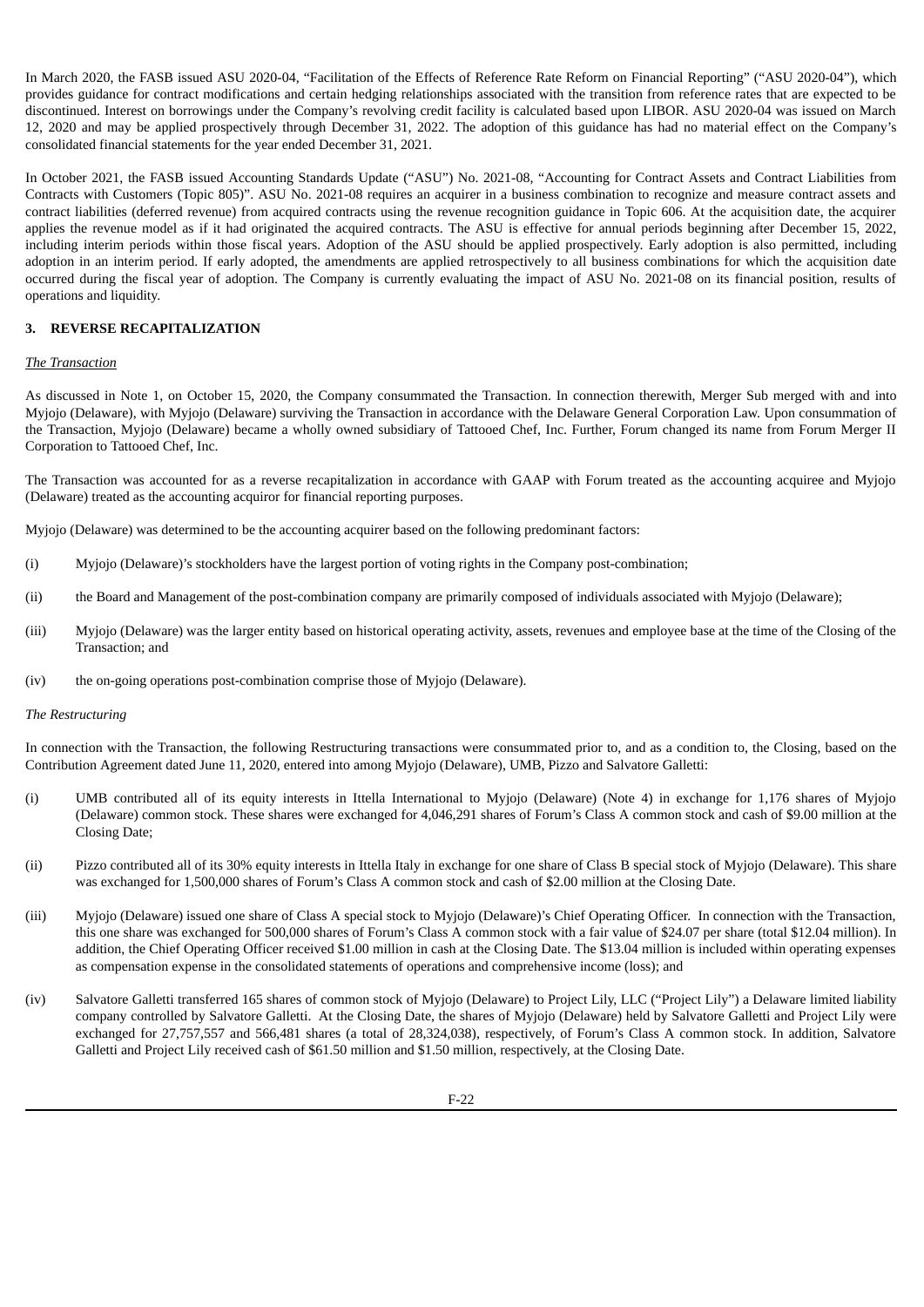In summary, Myjojo (Delaware) stockholders received a total of 34,370,329 shares of Forum Class A common stock and \$75.00 million in cash at the Closing date in connection with the Merger. The \$75.00 million in cash was accounted for as a distribution of capital made to the sellers. Salvatore Galletti was the sole stockholder of Myjojo (Delaware) immediately prior to the Restructuring transaction. Therefore, the shares outstanding prior to consummation of the Transaction were retroactively adjusted to reflect the 28,324,038 shares received by Mr. Galletti and Project Lily established in the reverse recapitalization.

Upon Closing, (i) all shares of Class B common stock of Forum were reclassified to Class A common stock; and (ii) immediately following this reclassification, all shares of Class A common stock of Forum were reclassified to common stock of Tattooed Chef.

# *Holdback Shares*

As part of the Merger Agreement, an additional 5,000,000 shares of Forum's common stock (the "Holdback Shares") were placed into escrow, to be released after the Closing to certain Myjojo (Delaware) stockholders upon satisfaction, within the first three years after the Closing, of the following conditions: (i) if the trading price of the Company's common stock equals or exceeds \$12.00 on any 20 trading days in any 30-day trading period (the "\$12.00 Share Price Trigger"), then 2,500,000 additional Holdback Shares will be released to certain Myjojo (Delaware) stockholders or (ii) if the trading price of the Company's common stock equals or exceeds \$14.00 on any 20 trading days in any 30-day trading period (each of such \$14.00 trigger and the \$12.00 Share Price Trigger, a "Share Price Trigger"), then 2,500,000 Holdback Shares will be released to certain Myjojo (Delaware) stockholders. If a change in control occurs within the first three years after the Closing, all Holdback Shares not previously released will be released to certain Myjojo (Delaware) stockholders. If the conditions to release of the Holdback Shares are not satisfied within the first three years of Closing, the Holdback Shares are forfeited. On November 16, 2020, both Share Price Trigger events for the issuance of the Holdback Shares occurred and, accordingly, the Company released from the escrow and delivered the 5,000,000 Holdback Shares to the Myjojo (Delaware) stockholders (other than Pizzo and Myjojo (Delaware)'s Chief Operating Officer).

# *Sponsor Earnout Shares*

In accordance with the Sponsor Earnout Letter entered into by and among Forum Investor II, LLC (the "Sponsor"), Forum and the Holder Representative, the Sponsor agreed that at the Closing, the Sponsor placed 2,500,000 Founder Shares (as that term is defined in the Sponsor Earnout Letter) held by it (the "Sponsor Earnout Shares") into escrow. The vesting, release and forfeiture terms of the Sponsor Earnout Shares are the same as the vesting, release and forfeiture terms applicable to the Holdback Shares, with 50% of the Sponsor Earnout Shares vesting at each Share Price Trigger, and all Sponsor Earnout Shares released if a change of control occurs, in each case, within the first three years after the Closing. If the conditions to the release of any Sponsor Earnout Shares are not satisfied on or prior to the date that it is finally determined that the Myjojo (Delaware) stockholders are not entitled to or eligible to receive any further Holdback Releases (as that term is defined in the Sponsor Earnout Letter) pursuant to the Merger Agreement, the Sponsor Earnout Shares will be forfeited by the Sponsor after such date and returned to the Company for immediate cancellation. In November 2020, both Share Price Trigger events for the issuance of the Holdback Shares occurred and, accordingly, the Company released from the escrow and returned the 2,500,000 Sponsor Earnout Shares to the Sponsor.

The multiple settlement provisions of the Holdback Shares and Sponsor Earnout Shares constitute derivative instruments under ASC 815, which must be classified as asset or liability instruments at their fair value at the Closing date, and subsequently remeasured with changes in fair value recognized in earnings. At the Closing date, the fair value of the contingent consideration relating to the Holdback Shares amounted to \$120.35 million. The derivative liability was remeasured with changes in fair value recognized in earnings of \$37.20 million upon release of the Holdback Shares to the certain stockholders in November 2020. The fair value of the Sponsor Earnout Shares was \$0 at the Closing date and \$0 upon the release date. Refer to Note 13 – Fair Value Measurements.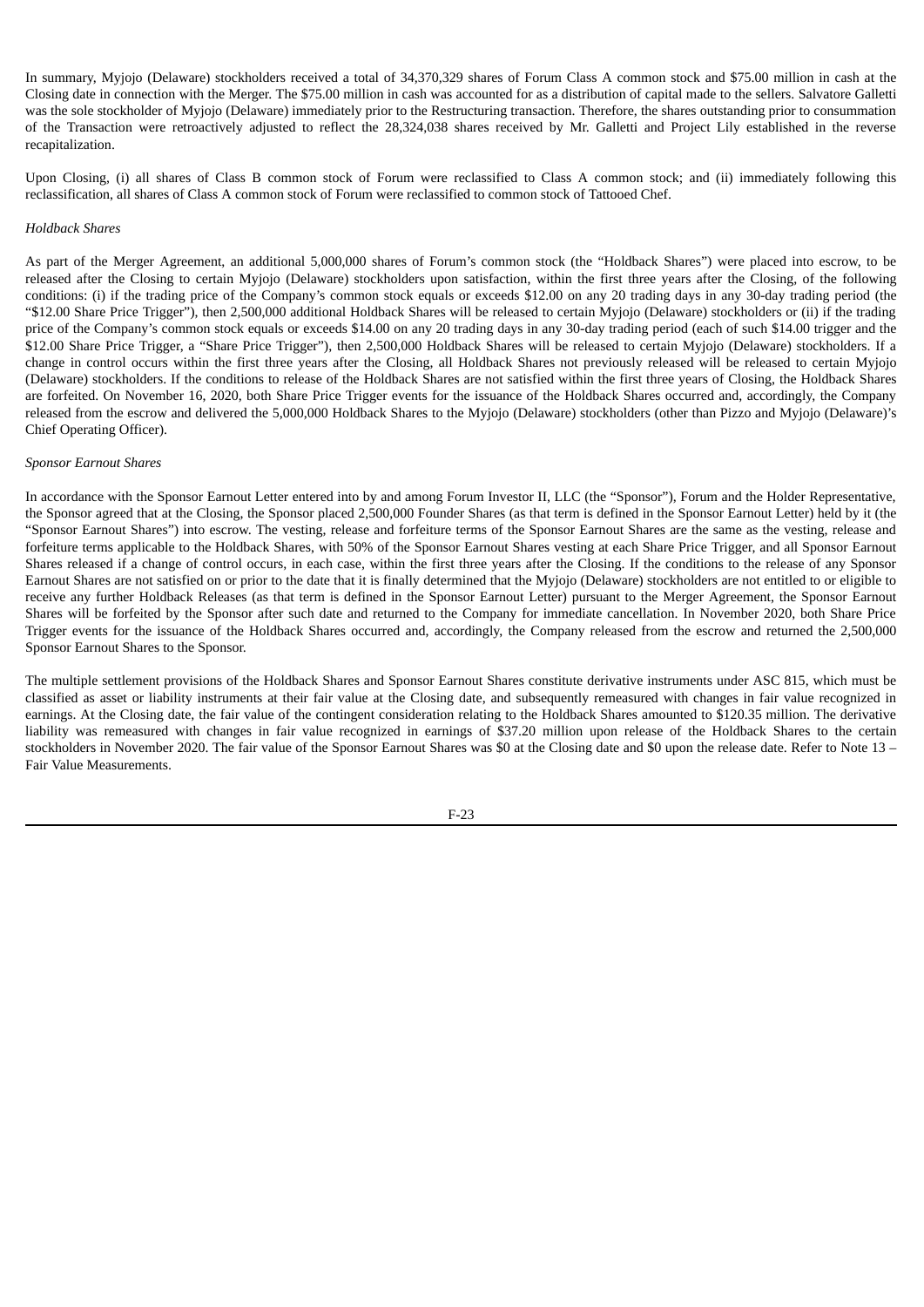# *Transaction Costs*

Direct and incremental transaction costs related to the Transaction (see Note 1) totaled \$29.94 million, of which \$9.40 million (cash amount, before tax) and \$20.54 million (noncash amount, before tax) related to the fair value of a stock award issued to Harrison & Co. ("Harrison"), which were treated as a reduction of the cash proceeds and were deducted from the Company's additional paid-in capital on October 15, 2020.

The Company engaged Harrison as advisors to facilitate the successful completion of the Transaction. The total consideration to Harrison for their advisory services included a \$4.00 million success fee that was paid in cash upon closing of the Transaction and a stock award which included the right to receive 825,000 shares of common stock of the Company to be issued between May 1, 2021 and June 30, 2021. The shares were considered share-based compensation to non-employees and were classified as equity instruments as of October 15, 2020 (and therefore, not subject to remeasurement). The fair value of the share-based consideration on the date of the Transaction amounted to \$20.54 million. The share-based consideration was fully vested upon consummation of the Transaction and there were no future service conditions. The fair value of the shares was recognized within additional paid-in capital as a reduction to the total amount of equity raised on the Closing Date. On June 1, 2021, the Company issued 825,000 shares of common stock to principals of Harrison.

#### *Net Cash Contributions from Reverse Recapitalization*

The following table reconciles the elements of the Reverse Recapitalization to the consolidated statement of cash flows for the year ended December 31, 2020 (amounts in thousands):

| Cash held in the Trust Account                                                   | 207,416  |
|----------------------------------------------------------------------------------|----------|
| Less: Forum transaction costs and advisory fees                                  | (21,249) |
| Add: Cash transaction costs recognized in additional paid-in capital, net of tax | 7,227    |
| Less: Transaction costs paid after the Closing Date                              | (6,200)  |
| Net cash contributions from Reverse Recapitalization                             | 187,194  |

# **4. REDEEMABLE NONCONTROLLING INTEREST**

On April 15, 2019, UMB contributed \$6.00 million to acquire 6,000 units for a 12.5% ownership interest in Ittella International. The Company incurred issuance costs of \$0.13 million resulting in net consideration received of \$5.87 million.

Per the terms of Ittella International's operating agreement, UMB was provided with a put right which may cause Ittella International to purchase all, but not less than all of UMB units upon notice ("Put Notice"). UMB could have provided the Put Notice to Ittella International at any time for any reason after April 15, 2024. If Ittella International did not accept the price proposed in the Put Notice, the consideration to be paid by Ittella International to UMB for the units that were the subject of the Put Notice will be the fair market value of the units as established by a third-party appraisal, subject to a floor for the fair value at 85%. If the fair value was less than 85% of the consideration proposed by UMB in their Put Notice, UMB may have chosen to abandon the transfer. The put right constituted a redemption feature and therefore UMB's noncontrolling interest (the "Redeemable Noncontrolling Interest") was classified as temporary equity (mezzanine) in the accompanying consolidated financial statements.

The Redeemable Noncontrolling Interest was initially measured at fair value, which has been determined by the Company to equal the consideration received from UMB, net of transaction costs.

The Redeemable Noncontrolling Interest was not redeemable until April 2024; however, it was probable of becoming redeemable with the passage of time. Therefore, the subsequent measurement of the Redeemable Noncontrolling Interest at each reporting date was determined as the higher of (1) the initial carrying amount, increased or decreased for the redeemable noncontrolling interest's share of net income and other comprehensive income, or (2) the redemption value, which was determined to be fair value per the terms of Ittella International's operating agreement above. In determining the measurement method of redemption value, the Company elected to accrete changes in the redemption value over the period from the date of issuance to the earliest redemption date (i.e., April 2024) of the instrument using the effective interest method. Changes in the redemption value are considered to be changes in accounting estimates. Redemption value was determined using a combination of the market approach and income approach. Under the market approach, the Company estimated fair value based on market multiples of EBITDA of comparable companies. Under the income approach, the Company measured fair value based on a projected cash flow method using a discount rate determined by its Management which is commensurate with the risk inherent in its current business model.

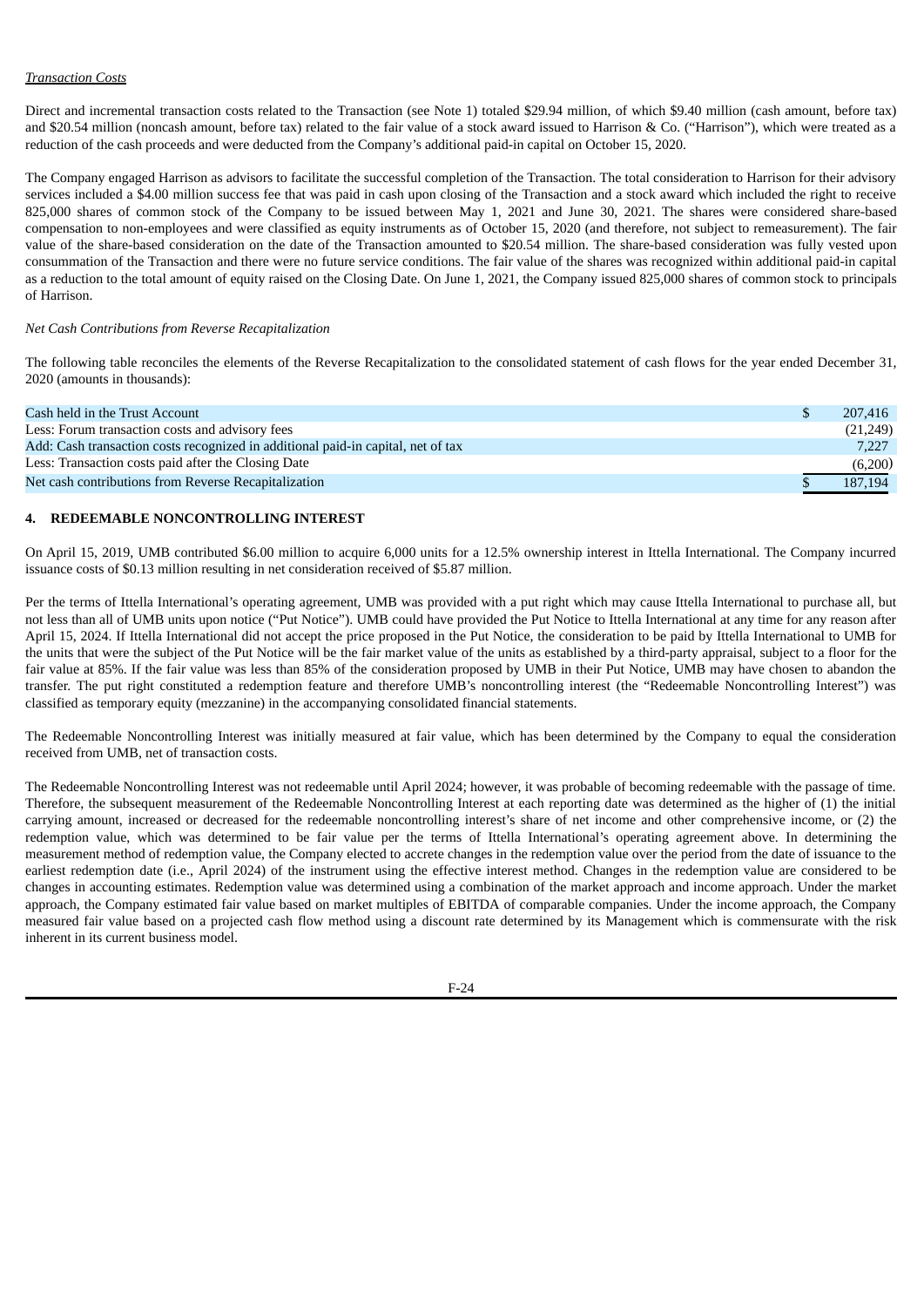There was no Redeemable Noncontrolling Interest for the year ended December 31, 2021. Changes in the carrying value of the Redeemable Noncontrolling Interest were as follows for the year ended December 31, 2020:

|                                                                     | <b>Amount</b><br>(in thousands) |
|---------------------------------------------------------------------|---------------------------------|
| Redeemable Noncontrolling Interest as of December 31, 2019          | 6.900                           |
| Contribution from noncontrolling interest                           | 1,143                           |
| Net income attributable to redeemable noncontrolling interest       | <b>230</b>                      |
| Accretion to redeemable noncontrolling interest to redemption value | 36,719                          |
| Reverse recapitalization transaction                                | (44,992)                        |
| Redeemable Noncontrolling Interest as of December 31, 2020          |                                 |

As discussed in Note 3, all redeemable noncontrolling interest classified as mezzanine equity was reclassified to permanent equity in connection with the contribution of UMB's 12.5% equity interests in Ittella International to Myjojo (Delaware) in exchange for Myjojo's (Delaware)'s common stock and were exchanged for Forum Class A common stock upon consummation of the Transaction.

# **5. REVENUE RECOGNITION**

# *Nature of Revenues*

All sales are recorded within revenue on the accompanying consolidated statements of operations and comprehensive income (loss). The Company does not have material contract assets and contract liabilities as of December 31, 2021 and 2020.

Revenue streams for the years ended December 31, 2021, 2020 and 2019 respectively were:

|                                       |  | <b>December 31, 2021</b> |           |  | <b>December 31, 2020</b> |              |           | <b>December 31, 2019</b> |              |  |  |
|---------------------------------------|--|--------------------------|-----------|--|--------------------------|--------------|-----------|--------------------------|--------------|--|--|
|                                       |  |                          | $\%$      |  |                          | $\%$         |           |                          | $\%$         |  |  |
| <b>Revenue Streams (in thousands)</b> |  | Revenue                  | Total     |  | Revenue                  | <b>Total</b> |           | Revenue                  | <b>Total</b> |  |  |
| <b>Tattooed Chef</b>                  |  | 132,523                  | $63\%$ \$ |  | 84,598                   |              | $57\%$ \$ | 18,280                   | 22%          |  |  |
| Private Label                         |  | 75.648                   | 35%       |  | 62,906                   | 42%          |           | 63,819                   | 75%          |  |  |
| Other revenues                        |  | 5,259                    | 2%        |  | 994                      | $1\%$        |           | 2,819                    | 3%           |  |  |
| Total net revenue                     |  | 213.430                  |           |  | 148,498                  |              |           | 84,918                   |              |  |  |

### *Significant Judgments*

Generally, the Company's contracts with customers comprise a written quote and customer purchase order or statement of work and are governed by the Company's trade terms and conditions. In certain instances, it may be further supplemented by separate pricing agreements. All products are sold on a standalone basis; therefore, when more than one product is included in a purchase order, the Company has observable evidence of stand-alone selling price. Contracts do not contain a significant financing component as payment terms on invoiced amounts are typically between 7 to 45 days, based on the Company's credit assessment of individual customers, as well as industry expectations. Product returns are not significant. The contracts with customers do not include any additional performance obligations related to warranties and material rights.

From time to time, the Company may offer incentives to its customers considered to be variable consideration including slotting fees, trade discounts, promotional programs, and demonstration costs. Customer incentives considered to be variable consideration are recorded as a reduction to revenue as part of the transaction price based on the agreement at the time of the transaction. Customer incentives are allocated entirely to the single performance obligation of transferring product to the customer.

*Major Customers* — Customers accounting for 10% or more of consolidated revenue were:

| <b>Customer</b>   | December 31,<br>December 31,<br>2021<br>2020 |        | December 31,<br>2019 |  |  |
|-------------------|----------------------------------------------|--------|----------------------|--|--|
| Customer C        | 34%                                          | 39%    | 29%                  |  |  |
| Customer A        | 28%                                          | 32%    | 10%                  |  |  |
| <b>Customer B</b> | 11%                                          | 17%    | 35%                  |  |  |
| Customer E        | $\ast$                                       | $\ast$ | 11%                  |  |  |
| Customer D        | $\ast$                                       | $\ast$ | 10%                  |  |  |

Customer accounted for less than 10% of revenue in the period.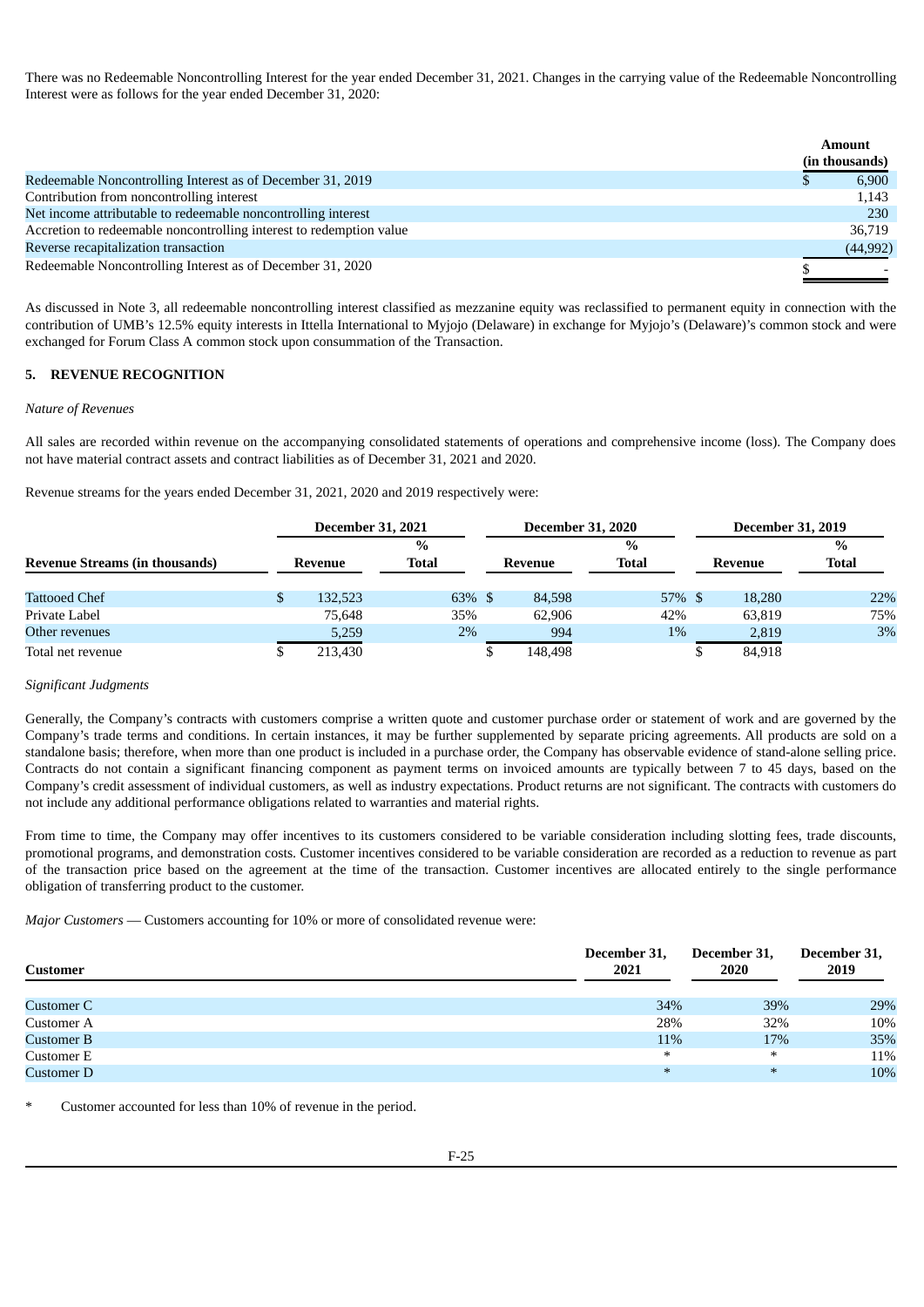# **6. ACCOUNTS RECEIVABLE, NET**

Accounts receivable are reduced by an allowance for an estimate of amounts that are uncollectible. All of the Company's receivables are due from customers in the United States. The Company extends credit to its customers based upon its evaluation of the following factors: (i) the customer's financial condition, (ii) the amount of credit the customer requests, and (iii) the customer's actual payment history (which includes disputed invoice resolution). The Company does not require its customers to post a deposit or supply collateral. The Company's allowance for doubtful receivables is based on an analysis that estimates the amount of its total customer receivable// balance that is not collectible. This analysis includes assessing a default probability to customers' receivable balances, which is influenced by several factors, including (i) current market conditions, (ii) periodic review of customer credit worthiness, and (iii) review of customer receivable aging and payment trends.

The Company evaluates the creditworthiness of its customers regularly and estimates the collectability of current and non-current accounts receivable based on historical bad debt experience, current market conditions, and reasonable and supportable forecasts of future economic conditions. In times of economic turmoil, including during the ongoing COVID-19 pandemic, the Company's estimates and judgments with respect to the collectability of its receivables are subject to greater uncertainty than in more stable periods. The Company writes off accounts receivable whenever they become uncollectible, and any payments subsequently received on such receivables are recorded as bad debt recoveries in the period the payment is received. Credit losses from continuing operations have consistently been within management's expectations. The allowance for doubtful accounts was \$0 million as of December 31, 2021 and December 31, 2020.

# **7. INVENTORY**

Inventory consists of the following as of (in thousands):

|                 |    | December 31,<br>2021 |     | December 31,<br>2020 |  |
|-----------------|----|----------------------|-----|----------------------|--|
| Raw materials   | \$ | 22,724               | \$  | 16,534               |  |
| Work-in-process |    | 5,545                |     | 5,040                |  |
| Finished goods  |    | 22,756               |     | 13,424               |  |
| Packaging       |    | 3,537                |     | 3,004                |  |
|                 |    |                      |     |                      |  |
| Total inventory |    | 54,562               | \$. | 38,002               |  |

# **8. PREPAID EXPENSES AND OTHER CURRENT ASSETS**

The following table provides additional information related to the Company's prepaid expenses and other current assets as of (in thousands):

|                                                 |    | December 31,<br>2021 | December 31,<br><b>2020</b> |        |
|-------------------------------------------------|----|----------------------|-----------------------------|--------|
| Warrants receivable (see Note 18)               | \$ | $\sim$               | -\$                         | 13,542 |
| Prepaid advertising expenses                    |    | 4,133                |                             |        |
| Tax credits                                     |    | 1,106                |                             | 1,884  |
| Prepaid other expenses                          |    | 1,612                |                             | 1,897  |
| Other current assets                            |    | 176                  |                             | 1,093  |
|                                                 |    |                      |                             |        |
| Total prepaid expenses and other current assets |    | 7,027                |                             | 18,416 |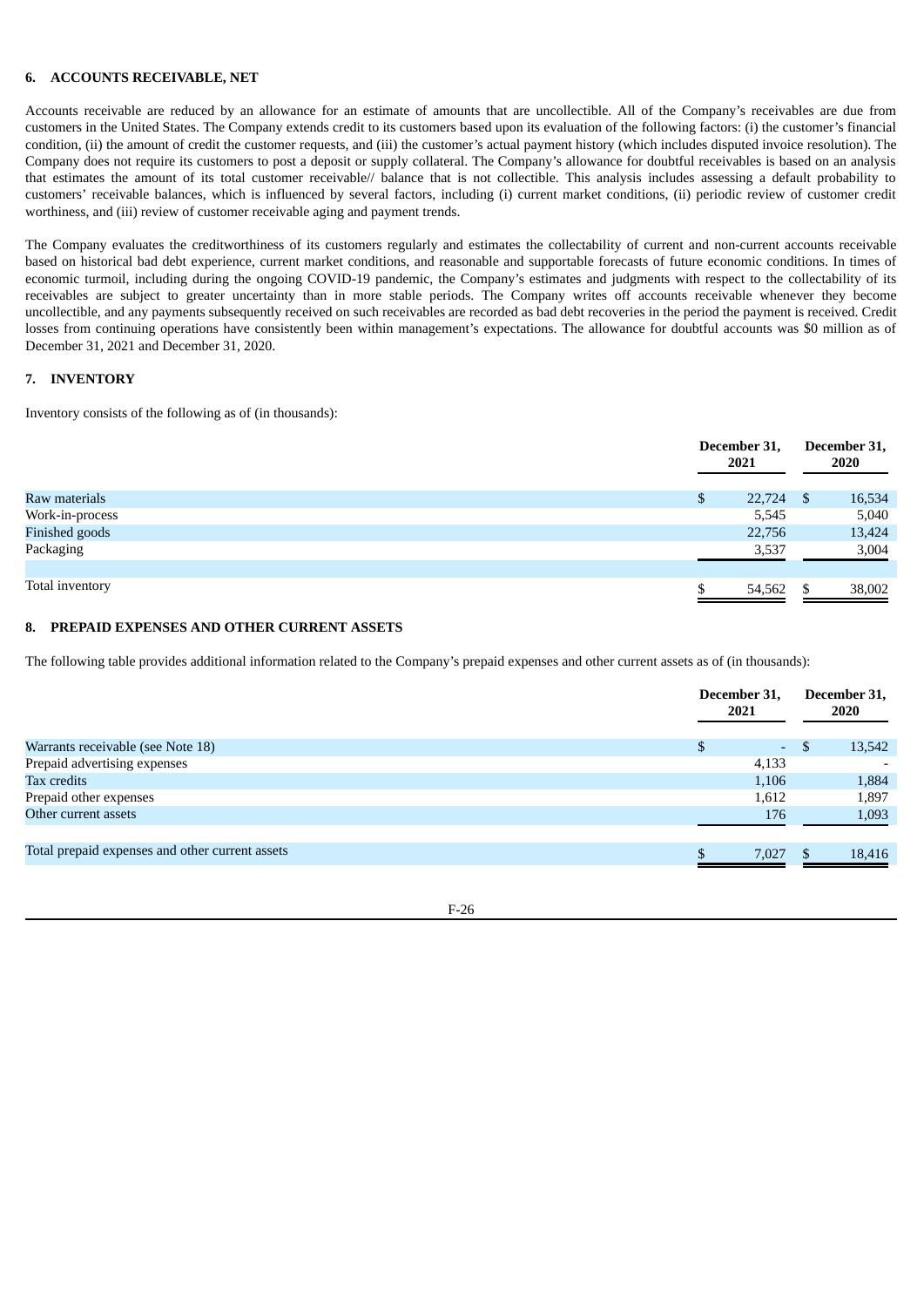# **9. PROPERTY, PLANT, AND EQUIPMENT, NET**

Property, plant, and equipment are stated at cost. A summary of property, plant, and equipment as of (in thousands):

|                                                 | December 31.<br>2021 |         | December 31,<br>2020 |         |
|-------------------------------------------------|----------------------|---------|----------------------|---------|
| Land                                            | \$                   | 738     | - \$                 |         |
| <b>Building</b>                                 |                      | 4,766   |                      | 2,574   |
| Leasehold improvements                          |                      | 5,336   |                      | 2,106   |
| Machinery and equipment                         |                      | 33,975  |                      | 12,526  |
| Computer equipment                              |                      | 549     |                      | 187     |
| Furniture and fixtures                          |                      | 169     |                      | 109     |
| Construction in progress                        |                      | 7,986   |                      | 1,533   |
| Property, plant, and equipment                  |                      | 53,519  |                      | 19,035  |
| Less: accumulated depreciation and amortization |                      | (7,043) |                      | (2,952) |
| Property, plant, and equipment, net             | \$                   | 46,476  |                      | 16,083  |

Approximately \$5.40 million of the \$7.99 million construction in progress is the manufacturing equipment for the newly acquired entity, NMFD (see Note 11). The Company expects to have the equipment installed and used for production in 2022.

The Company recorded depreciation and amortization expense for the years ended December 31, 2021, 2020 and 2019 of \$3.53 million, \$1.43 million and \$0.66 million, respectively.

# **10. INTANGIBLE ASSETS, NET AND GOODWILL**

Intangible assets consist of the following as of (in thousands):

|                                | December 31,<br>2021 |      | December 31,<br><b>2020</b> |  |
|--------------------------------|----------------------|------|-----------------------------|--|
| <b>Tradenames</b>              |                      | 220  |                             |  |
| Less: accumulated amortization |                      | (69) |                             |  |
| Intangible assets, net         |                      | 151  |                             |  |

The estimated useful lives of the identifiable definite-lived intangible assets acquired in the NMFD Transaction were determined to be two years.

The Company recorded amortization expense of \$0.07 million, \$0 million and \$0 million, respectively, for the years ended December 31, 2021, 2020 and 2019.

Estimated future amortization expense for the definite-lived intangible assets is as follows (in thousands):

| 2022  |              |
|-------|--------------|
| 2023  | $4-1$<br>ᅚᆂ  |
| 2024  |              |
| Total | 1 F 1<br>ᅩᇰᅩ |

The following table sets forth the change in the carrying amount of goodwill for the year ended December 31, 2021 (in thousands):

| 17.973 |
|--------|
| 26     |
| 8.925  |
| 26,924 |
|        |

The changes in the carrying amount of goodwill for the year ended December 31, 2021 were driven by the acquisition of New Mexico Food Distributors, Inc. (NMFD) and Belmont. See Note 11 for additional information.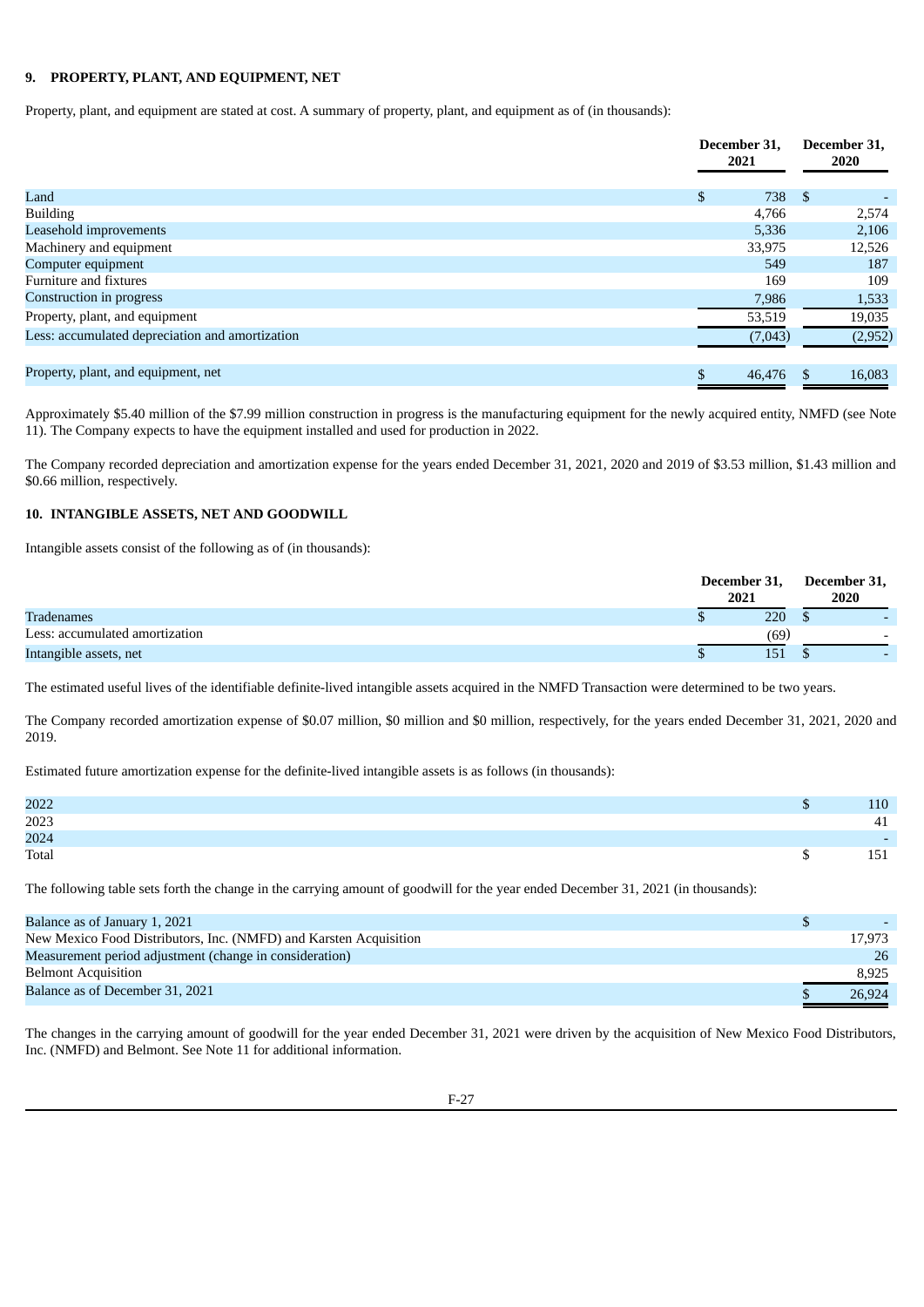# **11. BUSINESS COMBINATIONS**

# *New Mexico Food Distributors, Inc. (NMFD) and Karsten Acquisition*

On May 14, 2021, the Company entered into a stock purchase agreement to acquire all outstanding stock of NMFD, a distributor and manufacturer of frozen and ready-to-eat New Mexico food products for a total purchase price of \$28.94 million. In addition, the Company entered into a membership interests purchase agreement to acquire all of the membership interest of Karsten for a total purchase price of \$5.18 million. The primary reason for the purchase of NMFD and Karsten was to expand the Company's manufacturing capacity and developing more ambient and refrigerated products. The NMFD Transaction met the definition of an acquisition of a business in accordance with ASC 805, *Business Combinations*, and is accounted for under the acquisition method of accounting. During the period from the acquisition date to December 31, 2021, NMFD and Karsten contributed \$22.19 million of revenue and \$2.17 million of net loss.

Though the purchase agreements for each of NMFD and Karsten were executed as legally separate transactions, each was entered into contemporaneously and in contemplation of the other, and involved the same group of sellers. As such, the transactions noted above were accounted for on a combined basis and were viewed to represent a single integrated event.

Under the acquisition method of accounting, the assets acquired, and liabilities assumed by the Company in connection with the NMFD Transaction were initially recorded at their respective fair values. The Company made an election under Section 338(h)(10) to treat the NMFD Transaction as an asset acquisition for income tax purposes, which allows for any goodwill recognized to be tax deductible and amortized over a 15-year statutory life. The Company considered the potential impact to the depreciation and amortization expense as a result of the fair values assigned to the acquired assets. The excess of the purchase price over the fair value of assets acquired and liabilities assumed of approximately \$18.0 million was recorded as goodwill.

Transaction costs of \$0.47 million were incurred in relation to the acquisition. and were recorded to operating expense within the consolidated statement of operations for the year ended December 31, 2021.

The following table summarizes the preliminary fair value of assets acquired and liabilities assumed in the NMFD Transaction as of the date of acquisition:

|                                               |    | <b>Amount</b> |
|-----------------------------------------------|----|---------------|
| Purchase consideration                        | Œ  | 34,119        |
| Assets acquired and liabilities assumed       |    |               |
| Cash                                          | \$ | 173           |
| Accounts receivable                           |    | 3,567         |
| Inventory                                     |    | 2,270         |
| Prepaid expenses and other current assets     |    | 122           |
| Operating lease, ROU asset                    |    | 207           |
| Property, plant and equipment                 |    | 9,819         |
| Finance lease, ROU assets *                   |    | 5,749         |
| Other noncurrent assets                       |    | 29            |
| Intangible assets - tradenames                |    | 220           |
| Accounts payable                              |    | (2,834)       |
| Accrued expenses                              |    | (78)          |
| Operating lease liability                     |    | (207)         |
| Note payable *                                |    | (2,917)       |
| Goodwill                                      |    | 17,999        |
| Total assets acquired and liabilities assumed |    | 34,119        |

\* In December 2015 (prior to the NMFD and Karsten Acquisition), NMFD and Karsten entered into an agreement to purchase an industrial revenue bond ("IRB") issued by Bernalillo County, New Mexico ("Bernalillo") to be used to finance the costs of the constructing, renovating and equipping of the manufacturing plant and concurrently, assigned ownership of the manufacturing plant including building and land ("Property") to Bernalillo as consideration for the purchase of the IRB, as well as entered into a lease agreement to lease the Property from Bernalillo ("Lease"). The Lease provides NMFD the option to purchase the Property for \$1 following the payoff of the Lease. The sale of the Property to Bernalillo and concurrent leaseback of the Property in December 2015 did not meet the sale-leaseback accounting requirements as a result of NMFD's and Karsten's continuous involvement with the Property and thus, the IRB was not recorded as a sale but as a financing obligation, with the Property remaining on NMFD's financial statements. The Lease and the IRB have the same counterparty, therefore a right of offset exists so long as NMFD continues to make rent payments under the terms of the Lease.

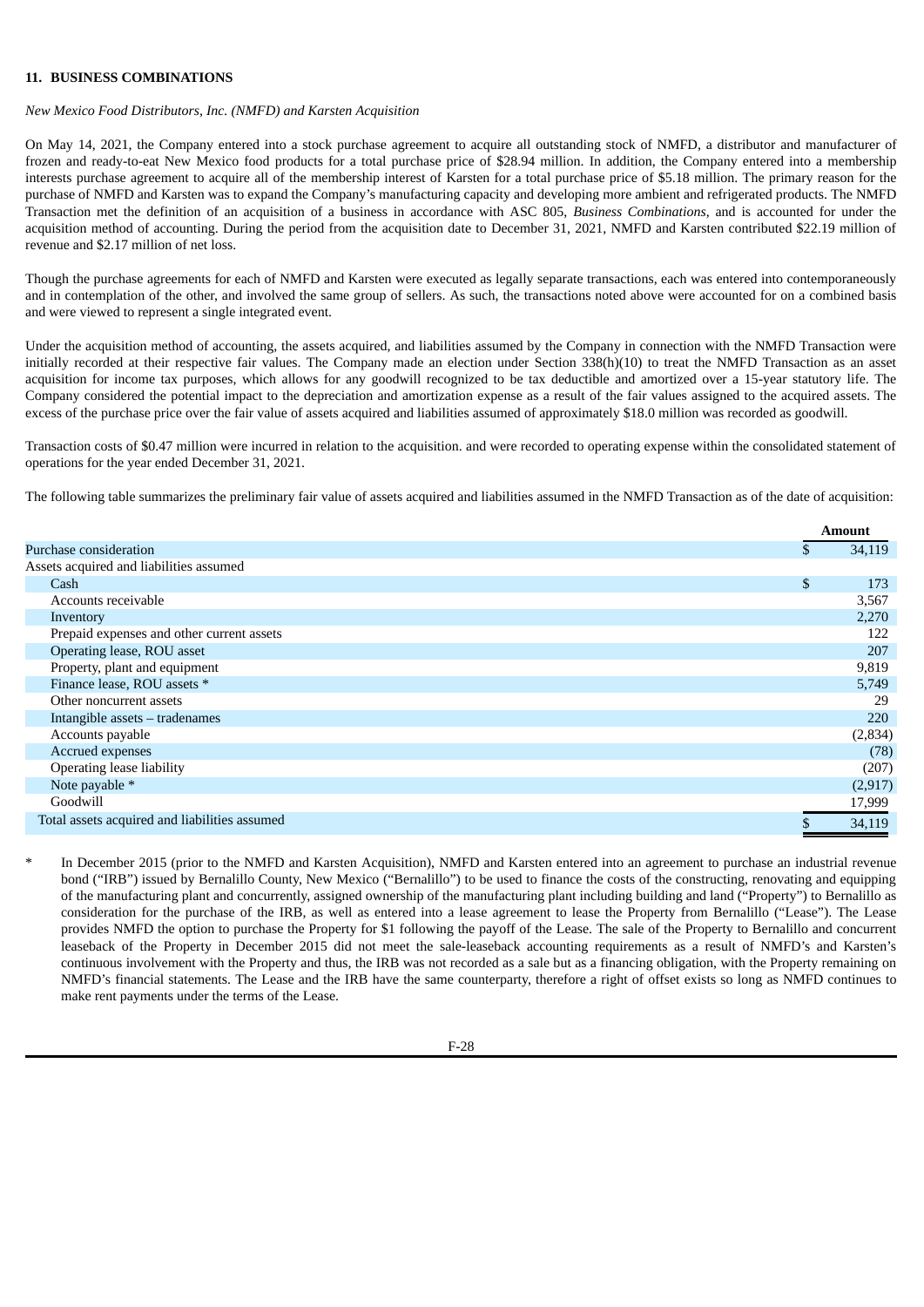On May 14, 2021, the balance of the IRB asset and the lease obligation to Bernalillo were \$2.92 million and \$2.92 million, respectively. Upon the acquisition of NMFD and Karsten, the Company received all rights and assumed obligations related to the IRB, the Property and the Lease. Under business combination accounting literature and prior to the adoption of ASC 842, the transaction involving the IRB and the Lease should not be reassessed and, therefore, the failed sale-leaseback accounting should be reflected in the Company's purchase accounting. There were no changes to the right of offset as a result of the acquisition and, thus, the lease obligation was offset against the IRB asset and is presented net on the Company's consolidated balance sheet with no impact to the consolidated operations of income or consolidated cash flow statements. The leased assets are accounted for as a right of use ("ROU") asset under ASC 842 and the fair value of the ROU asset was determined to be \$5.7 million. As such, the lease for the land and the building will be presented on the consolidated balance sheet as an ROU asset of \$5.7 million. The Note payable bears interest at 3.8% and has a maturity date of December 29, 2025. The note payable balance is reflected at the present value of future principal payments. The Company recognized the entire balance as a current liability due to noncompliance with certain financing covenants. See Note 17.

The excess of purchase consideration over the fair value of the assets acquired and liabilities assumed was recorded as goodwill, which is primarily attributable to the assembled workforce and expanded market opportunities. Goodwill was assigned to the Company's single reporting unit. The fair value assigned to the assets acquired and liabilities assumed are based on management's estimates and assumptions, which are preliminary, are based on provisional amounts and may be subject to change as additional information is received. The Company expects to finalize the valuation of these assets not later than one year from the acquisition date.

The estimated useful lives of the identifiable definite-lived intangible assets acquired in the NMFD Transaction were determined to be two years.

### *Belmont Acquisition*

On September 28, 2021, Tattooed Chef formed BCI Acquisition, Inc. ("BCI") as a wholly-owned subsidiary. On December 21, 2021, BCI acquired substantially all of the assets and assumed certain specified liabilities, from Belmont Confections, Inc. ("Belmont") for an aggregate purchase price of \$17.00 million. Belmont was a privately held company based in Youngstown, Ohio, and specialized in the development and manufacturing of private label nutritional bars. The primary reason for the purchase of Belmont's assets and assumption of liabilities was to expand the Company's manufacturing capacity into a nutritional bars and other ambient products. Approximately \$4.00 million of the purchase price was paid by issuing 241,546 shares of Tattooed Chef's common stock to Belmont's sole shareholder. The closing price of Tattooed Chef's common stock was \$16.90 per share at the acquisition date. During the period from December 21, 2021 (the acquisition date) to December 31, 2021, BCI contributed \$0.76 million of revenue and \$0.03 million of net loss.

Under the acquisition method of accounting, the assets acquired and liabilities assumed by the Company in connection with the Belmont Acquisition were initially recorded at their respective fair values. The Company considered the potential impact to the depreciation expense as a result of the fair values assigned to the acquired assets. The excess of the purchase price over the fair value of assets acquired and liabilities assumed of approximately \$8.93 million was recorded as goodwill.

In relation to the acquisition, transaction costs of \$0.16 million incurred by the Company are recorded to operating expense within the consolidated statement of operations for the year ended December 31, 2021. \$0.02 million of seller's transaction costs were paid by the Company and included in the purchase price consideration. The following table summarizes the preliminary fair value of assets acquired and liabilities assumed in the Belmont Acquisition as of the date of acquisition:

|                                               | <b>Amount</b> |
|-----------------------------------------------|---------------|
| Cash consideration                            | 13,000        |
| Equity consideration - common stock           | 4,000         |
| Total purchase consideration                  | 17,000        |
| Assets acquired and liabilities assumed       |               |
| Accounts receivable                           | \$<br>1,630   |
| Inventory                                     | 4,130         |
| Prepaid expenses and other current assets     | 38            |
| Operating lease ROU asset                     | 870           |
| Property, plant and equipment                 | 6,477         |
| Accounts payable                              | (3, 477)      |
| Accrued expenses                              | (723)         |
| Operating lease liability                     | (870)         |
| Goodwill                                      | 8,925         |
| Total assets acquired and liabilities assumed | 17,000        |

The excess of purchase consideration over the fair value of the assets acquired and liabilities assumed was recorded as goodwill, which is primarily attributable to the assembled workforce and expanded market opportunities. Goodwill was assigned to the Company's single reporting unit. The fair value assigned to the assets acquired and liabilities assumed are based on management's estimates and assumptions, which are preliminary, are based on provisional amounts and may be subject to change as additional information is received. The Company expects to finalize the valuation of these assets not later than one year from the acquisition date.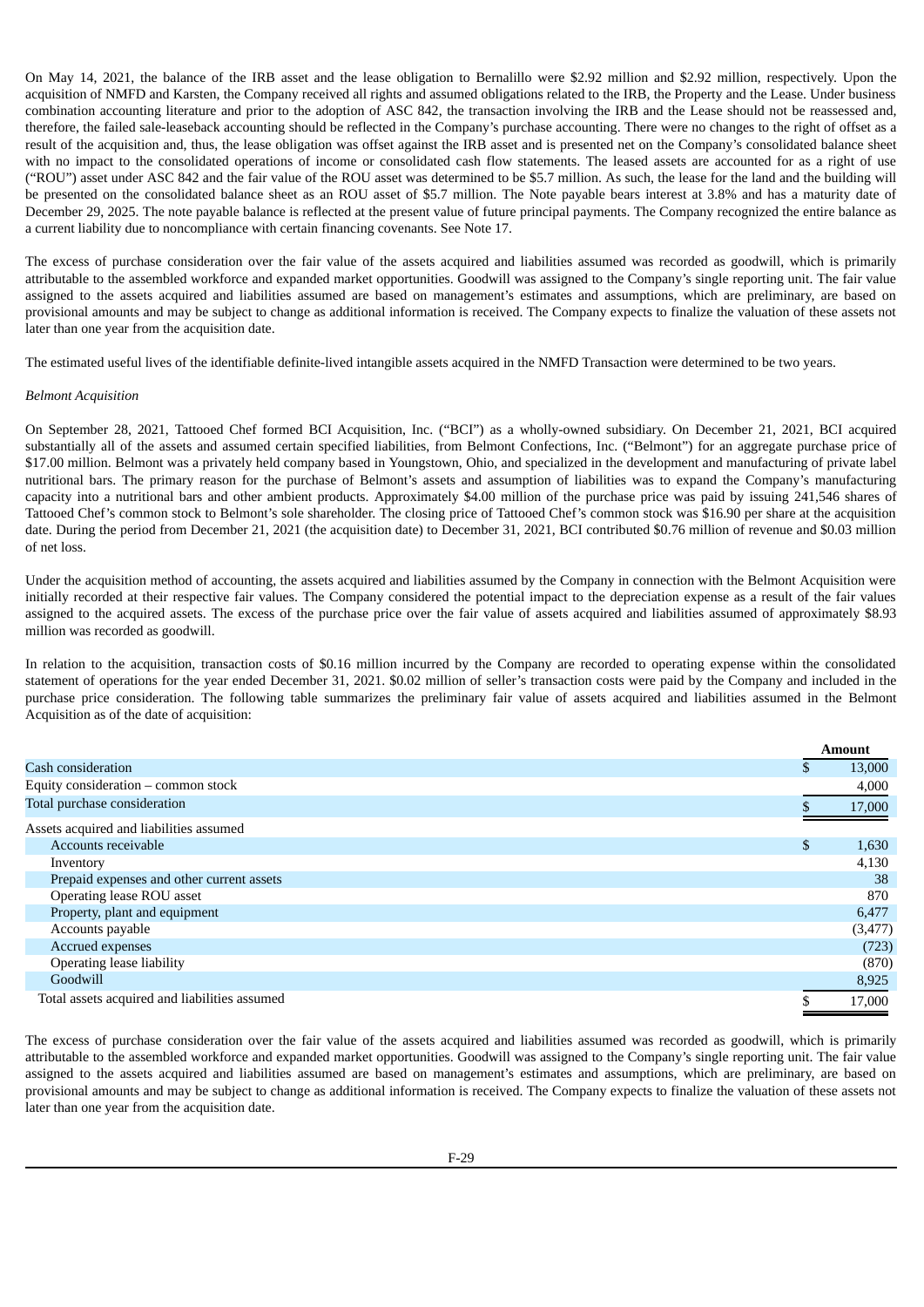The following unaudited pro forma financial information presents the combined results of operations for each of the periods presented as if both the NMFD Acquisition and the Belmont Acquisition had occurred as of January 1, 2020.

|                                        | <b>Year Ended December 31,</b> |             |  |            |
|----------------------------------------|--------------------------------|-------------|--|------------|
|                                        |                                | 2021        |  | 2020       |
| Net Revenue - pro forma combined       |                                | 256,607     |  | 202,916    |
| Net (Loss) Income - pro forma combined |                                | (88, 517)   |  | 69,517     |
| <b>Weighted Average Shares:</b>        |                                |             |  |            |
| Basic                                  |                                | 81,773,780  |  | 36,729,408 |
| <b>Diluted</b>                         |                                | 81,912,675  |  | 40,318,734 |
| Net Income (Loss) per Share:           |                                |             |  |            |
| Basic                                  | \$                             | $(1.08)$ \$ |  | 1.89       |
| Diluted                                | \$                             | $(1.09)$ \$ |  | 1.72       |

## **12. DERIVATIVE INSTRUMENTS**

The Company enters into foreign currency exchange forward contracts to reduce the short-term effects of foreign currency fluctuations on assets and liabilities such as foreign currency inventory purchases, receivables and payables. The Company's primary objective in holding derivatives is to reduce the volatility of earnings and cash flows associated with changes in foreign currency exchange rates. The Company's derivatives expose the Company to credit risk and market risk when the value of a derivative might be adversely affected by changes in market conditions and commodity prices, currency exchange rates or interest rates. The Company manages the derivative market risk by limiting the types of derivative instruments and derivative strategies and the degree of market risk through the use of derivative instruments. The Company does, however, seek to mitigate such risks by limiting its counterparties to major financial institutions. Management does not expect material losses as a result of defaults by counterparties.

The fair values of the Company's derivative instruments classified as Level 2 financial instruments and the line items within the accompanying consolidated balance sheets to which they were recorded are summarized as follows (in thousands):

|                                                       |                                           | December 31,    |  | December 31, |
|-------------------------------------------------------|-------------------------------------------|-----------------|--|--------------|
|                                                       | <b>Balance Sheet Line Item</b>            | 2021            |  | 2020         |
| Derivatives not designated as hedging instruments:    |                                           |                 |  |              |
| Foreign currency derivatives                          | Prepaid expenses and other current assets | $\sim$ 10 $\pm$ |  | 1.042        |
| Foreign currency derivatives                          | Forward contract derivative liability     | 1.804           |  |              |
| Total derivatives not designed as hedging instruments |                                           | 1.804           |  | 1.042        |

The effect on the accompanying consolidated statements of operations and comprehensive income (loss) of derivative instruments not designated as hedges and contingent consideration derivatives is summarized as follows (in thousands):

|                                                           | Line Item in Statement of Income | Year ended<br>December 31,<br>2021 | Year ended<br>December 31,<br>2020 |
|-----------------------------------------------------------|----------------------------------|------------------------------------|------------------------------------|
| Derivatives not designated as hedging instruments:        |                                  |                                    |                                    |
| Foreign currency derivatives                              | Other income (expense)           | $(2,846)$ \$                       | 1,042                              |
| Gain on settlement of contingent consideration derivative | Other income                     | $\overline{\phantom{0}}$           | 37,200                             |
| Total not designated as hedging instruments               |                                  | (2, 846)                           | 38,242                             |

The Company has notional amounts of \$43.48 million on outstanding derivatives as of December 31, 2021. The Company had notional amounts of \$45.60 million on outstanding derivatives as of December 31, 2020.

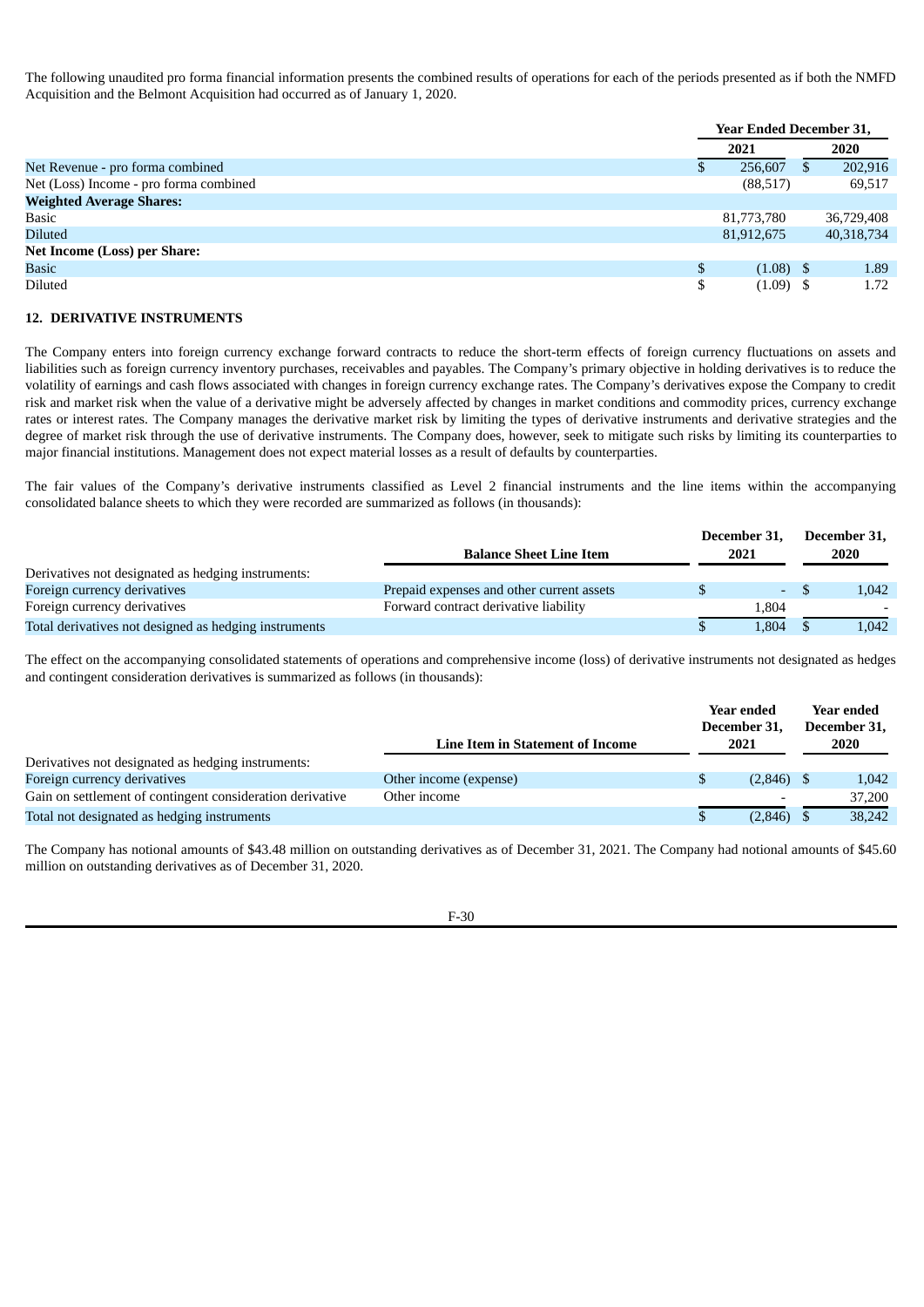## **13. FAIR VALUE MEASUREMENTS**

### *Contingent Consideration Liabilities – Holdback Shares*

As part of the Transaction (Note 1), an additional 5,000,000 shares of Forum's common stock (the "Holdback Shares") were placed into escrow, to be released to certain Myjojo (Delaware) stockholders upon satisfaction, within the first three years after the Closing Date, of the following conditions: (i) if the trading price of the Company's common stock equaled or exceeded \$12.00 on any 20 trading days in any 30-day trading period (the "\$12.00 Share Price Trigger"), then 2,500,000 additional Holdback Shares were to be released to certain Myjojo (Delaware) stockholders or (ii) if the trading price of the Company's common stock equaled or exceeded \$14.00 on any 20 trading days in any 30-day trading period (each of such \$14.00 trigger and the \$12.00 Share Price Trigger, a "Share Price Trigger"), then 2,500,000 Holdback Shares were to be released to certain Myjojo (Delaware) stockholders. If a change in control occurred within the first three years after the Closing, all Holdback Shares not previously released were to be released to certain Myjojo (Delaware) stockholders. If the conditions to release of the Holdback Shares were not satisfied within the first three years following the Closing Date, the Holdback Shares would be forfeited. On November 16, 2020, both Share Price Trigger events for the issuance of the Holdback Shares occurred and, accordingly, the Company released from escrow and delivered the 5,000,000 Holdback Shares to the Myjojo (Delaware) stockholders (other than Pizzo Food Srls ("Pizzo") and Myjojo (Delaware)'s Chief Operating Officer).

The Company recognized and measured a contingent consideration liability associated with Holdback Shares at a fair value of \$120.35 million, determined using a probability-weighted discounted cash flow model. Significant inputs used in the model includes certain financial metric growth rates, volatility rates, projections associated with the applicable contingency, the interest rate, and the related probabilities and payment structure in the Merger Agreement, which are not observable in the market and are therefore considered to be Level 3 inputs.

On November 16, 2020, the contingencies were met and accordingly the Holdback Shares were released. The remeasured fair value of the liability was \$83.15 million based on the public share price on release date and was charged against additional paid-in capital. The change in fair value during the period resulted in a gain on settlement of the contingent consideration derivative of \$37.20 million and was recorded within "other income" in the consolidated statements of operations and comprehensive income (loss) for the year ended December 31, 2020.

### *Sponsor Earnout Shares Subject to Transfer Restrictions*

In accordance with the Sponsor Earnout Letter entered into by and among Forum Investor II, LLC (the "Sponsor"), Forum and the Holder Representative, the Sponsor agreed that at the Closing Date, the Sponsor placed 2,500,000 Founder Shares (as that term is defined in the Sponsor Earnout Letter) held by it (the "Sponsor Earnout Shares") into escrow. The vesting, release and forfeiture terms of the Sponsor Earnout Shares were the same as the vesting, release and forfeiture terms applicable to the Holdback Shares, with 50% of the Sponsor Earnout Shares vesting at each Share Price Trigger, and all Sponsor Earnout Shares released if a change of control occurred, in each case, within the first three years after the Closing. If the conditions to the release of any Sponsor Earnout Shares were not satisfied on or prior to the date that it is finally determined that the Myjojo (Delaware) stockholders are not entitled to or eligible to receive any further Holdback Releases (as that term is defined in the Sponsor Earnout Letter) pursuant to the Merger Agreement, the Sponsor Earnout Shares were to be forfeited by the Sponsor after such date, and returned to the Company for immediate cancellation. In November 2020, both Share Price Trigger events for the issuance of the Holdback Shares occurred and, accordingly, the Company released from escrow and returned the 2,500,000 Sponsor Earnout Shares to the Sponsor.

The multiple settlement provisions of the Holdback Shares and Sponsor Earnout Shares constituted derivative instruments under ASC 815, which must be classified as asset or liability instruments at their fair value at the Closing Date, and subsequently remeasured with changes in fair value recognized in earnings. At the Closing Date, the fair value of the contingent consideration relating to the Holdback Shares amounted to \$120.35 million. The derivative liability was remeasured with changes in fair value recognized in earnings of \$37.20 million upon release of the Holdback Shares to the certain stockholders in November 2020. The fair value of the Sponsor Earnout Shares was \$0 at the Closing Date and \$0 upon the release date.

The Company recognized and measured an asset associated with the Sponsor Earnout Shares at a fair value of \$0 at the Closing Date, determined using a probability-weighted discounted cash flow model. Significant inputs used in the models includes certain financial metric growth rates, volatility rates, projections associated with the applicable contingency, the interest rate, and the related probabilities and payment structure in the contingent consideration arrangement, which are not observable in the market and are therefore considered to be Level 3 inputs.

The Sponsor Earnout Shares were released on November 16, 2020 based on the remeasured fair value on the release date of \$0, as none of the Sponsor Earnout Shares were forfeited on that date. No gain or loss was recorded by the Company in connection with the Sponsor Earnout Shares.

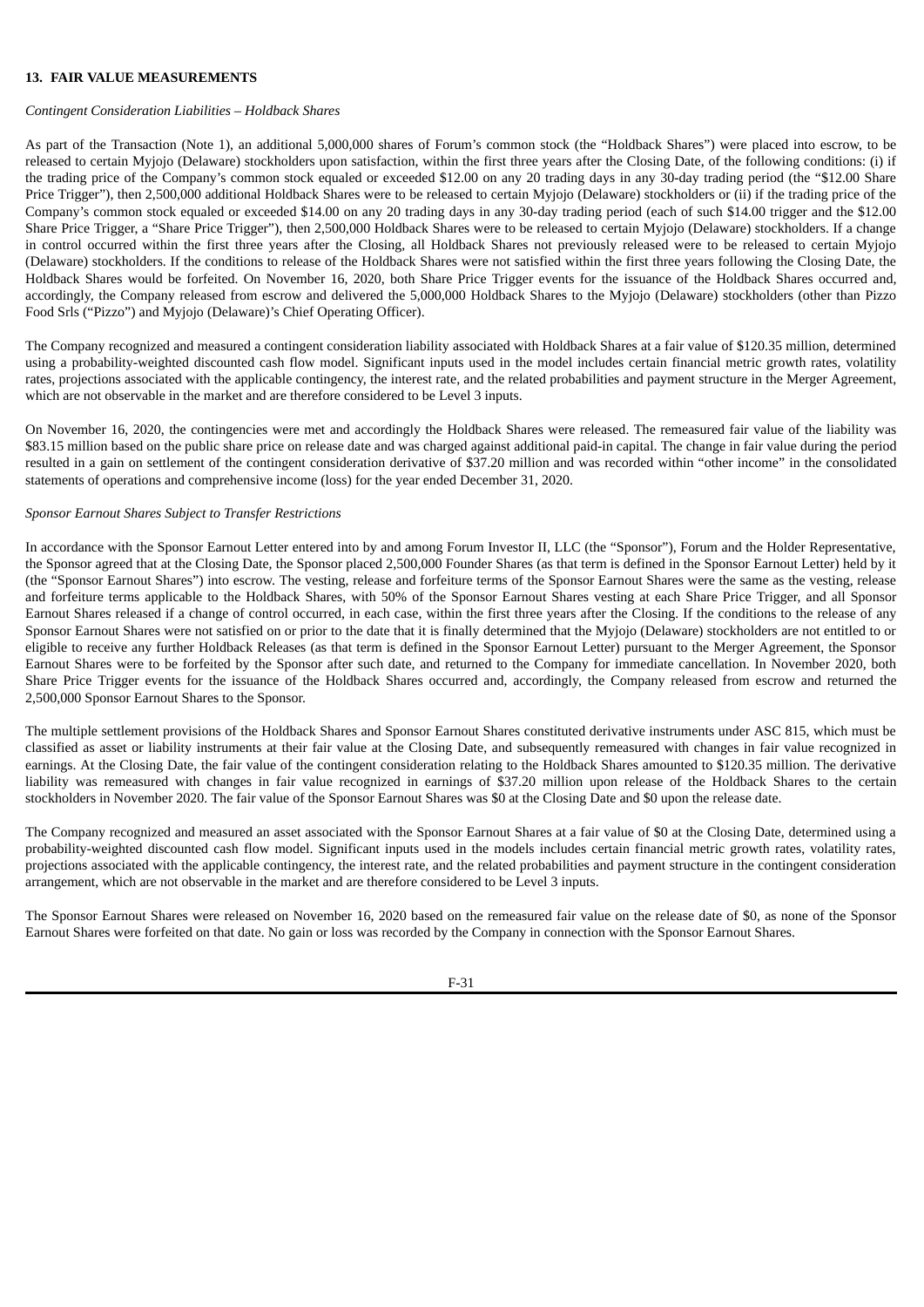## *Warrant Liabilities*

The Private Placement Warrants (see Note 1) are accounted for as liabilities in accordance with ASC 815-40 and are presented within warrant liabilities on the consolidated balance sheets. The warrant liabilities are measured at fair value at inception ("initial measurement"), which is at the Closing Date, and on a recurring basis ("subsequent remeasurement"), with changes in fair value presented within change in fair value of warrant liabilities in the consolidated statements of operations and comprehensive income (loss).

● *Initial Measurement*

The fair value of the Private Placement Warrants was initially measured at fair value on October 15, 2020, the Closing Date.

● *Subsequent Measurement*

At each reporting period or upon exercise of the Private Placement Warrants, the Company remeasures the Private Placement Warrants at their fair values with the change in fair value reported to current operations within the statements of operations and other comprehensive income (loss). During the twelve months ended December 31, 2021, Private Placement Warrants totaling 292,417 were settled, resulting in an aggregate loss on settlements of \$0.13 million. During the twelve months ended December 31, 2020, Private Placement Warrants totaling 247,423 were settled, resulting in an aggregate gain on settlements of \$0.73 million.

For the twelve months ended December 31, 2021 and 2020, the change in the fair value of the warrant liabilities charged to current operations resulted in a gain of \$0.59 million and \$1.19 million, respectively.

● *Fair Value Measurement*

The fair value of the Private Placement Warrants was determined to be \$7.07 per warrant as of December 31, 2021, using Monte Carlo simulations and certain Level 3 inputs. Inherent in a Monte Carlo simulation are assumptions related to expected stock-price volatility, expected life, risk-free interest rate and dividend yield. The Company estimates the volatility of its common stock warrants based on implied volatility from its traded warrants and historical volatility of select peers' common stock with a similar expected term of the Private Placement Warrants. The risk-free interest rate is based on the U.S. Treasury zero-coupon yield on the grant date with a maturity similar to the expected remaining term of the warrants. The expected term of the Private Placement Warrants is assumed to be equivalent to their remaining contractual term. The dividend rate is based on the historical rate, which the Company estimated to remain at zero.

The following table provides quantitative information regarding the inputs to the fair value measurement of the Private Placement Warrants as of each measurement date:

|                            | December 31, | December 31, | (Initial)            |  |
|----------------------------|--------------|--------------|----------------------|--|
| Input                      | 2021         | 2020         | <b>Measurement</b> ) |  |
| Risk-free interest rate    | 1.08%        | 0.34%        | 0.32%                |  |
| Expected term (years)      | 3.79         | 4.79         |                      |  |
| <b>Expected volatility</b> | 45.00%       | 35.00%       | 35.00%               |  |
| Exercise price             | 11.50<br>\$  | 11.50<br>S   | 11.50<br>- \$        |  |
| Fair value of warrants     | 7.07         | 12.72        | 13.85                |  |

On December 31, 2021, the fair value of the Private Placement Warrants was determined to be \$7.07 per warrant, or an aggregate value of \$0.81 million for 115,160 outstanding warrants.

On December 31, 2020, the fair value of the Private Placement Warrants was determined to be \$12.72 per warrant, or an aggregate value of \$5.18 million for 407,577 outstanding warrants.

On October 15, 2020, the fair value of the Private Placement Warrants was determined to be \$13.85 per warrant, or an aggregate value of \$9.07 million for 655,000 outstanding warrants.

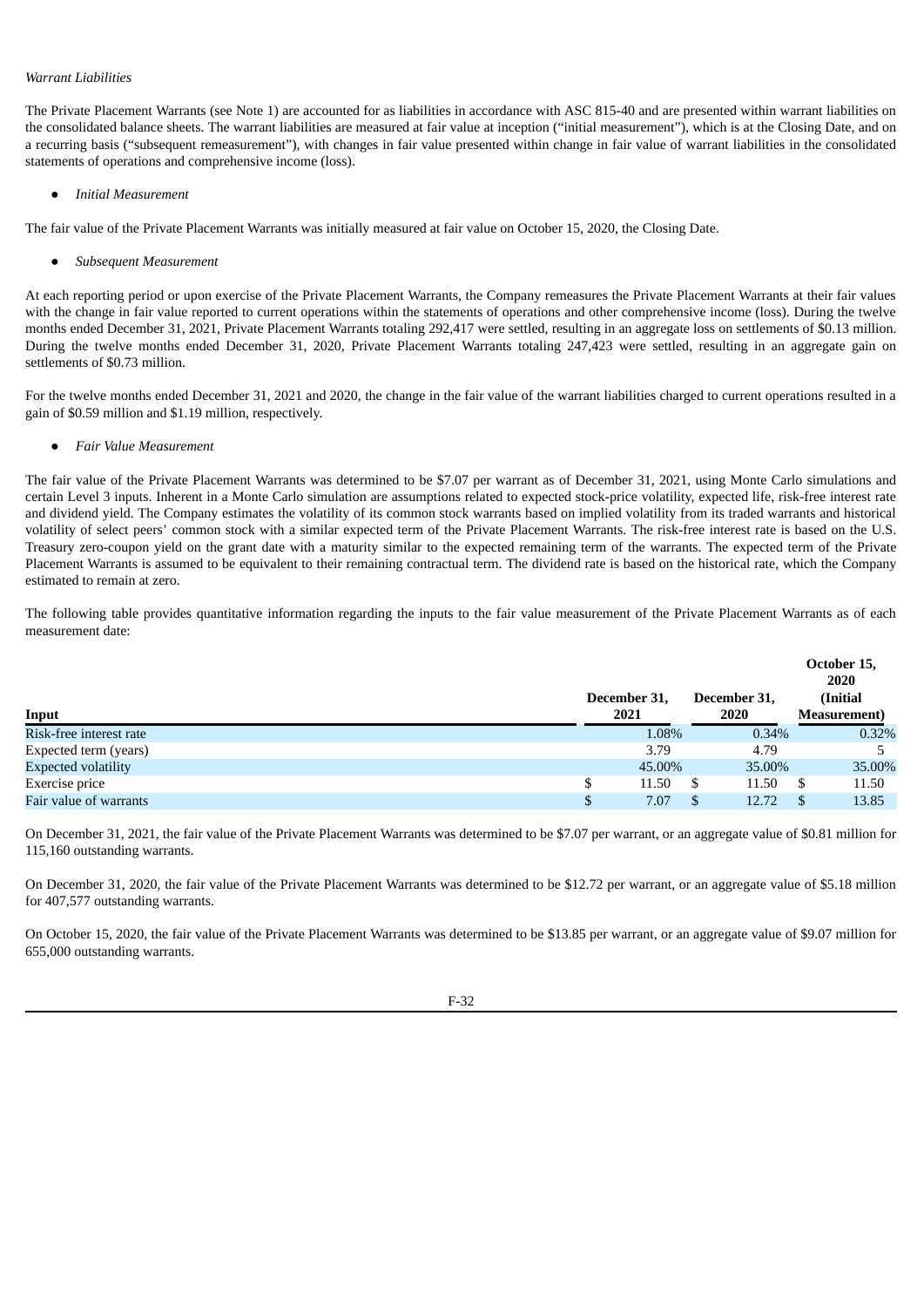The following table presents the changes in the fair value of warrant liabilities:

|                                                       | <b>Private</b>   |
|-------------------------------------------------------|------------------|
|                                                       | <b>Placement</b> |
| Fair value at initial measurement on October 15, 2020 | 9,072            |
| <b>Exercise of Private Placement Warrants</b>         | (2,696)          |
| Change in fair value $(1)$                            | (1, 192)         |
| Fair value as of December 31, 2020                    | 5.184            |
| <b>Exercise of Private Placement Warrants</b>         | (3,782)          |
| Change in fair value $(1)$                            | (589)            |
| Fair value as of December 31, 2021                    | 813              |

(1) Changes in fair value of warrant liabilities are recognized as other income (expense) in the consolidated statements of operations and comprehensive income (loss).

#### *Derivative Instruments*

Derivative contracts are valued using quoted market prices and significant other observable inputs. The Company uses derivative instruments to minimize our exposure to fluctuations in foreign currency exchange rates. The Company's derivative instruments primarily include foreign currency forward contracts related to certain intercompany loans, certain forecasted inventory purchase commitments with foreign suppliers. The fair values for the majority of the Company's foreign currency derivative contracts are obtained by comparing the contract rate to a published forward price of the underlying market rates, which is based on market rates for comparable transactions and are classified within Level 2 of the fair value hierarchy. See Note 12.

#### *Business Combination*

Business combinations are accounted for using the acquisition method of accounting. The Company recognizes the assets acquired and the liabilities assumed at the acquisition date measured at their fair values as of that date. Fair value determinations are based on discounted cash flow analyses or other valuation techniques. In determining the fair value of the assets acquired and liabilities assumed in a material acquisition, the Company may utilize from the assistance of third party valuation firms to determine fair values of some or all of the assets acquired, and liabilities assumed, or may complete some or all of the valuations internally. The value of goodwill reflects the excess of the fair value of the consideration conveyed to the seller over the fair value of the net assets receive. See Note 11.

### **14. LEASES**

As of December 31, 2021, the Company's primary leasing activities were related to office space, production and storage facilities and certain Company vehicles and equipment. In connection with the business acquisitions completed in 2021, the Company assumed several operating leases and a finance lease (the "Karsten Lease") (see Note 11). The Karsten Lease provides the Company the option to purchase the leased facility for \$1.00 (one dollar) following the payoff of the lease obligation balance. The leased facility was accounted for as a finance lease ROU assets in connection with the NMFD Transaction under ASC 842 (see Note 1 and Note 11).

Significant assumptions and judgments were made in the application of GAAP for leases, including those related to the lease discount rate. The interest rate used to determine the present value of the future lease payments is the Company's incremental borrowing rate, when the interest rate implicit in the Company's leases is not readily determinable. The incremental borrowing rate is estimated to approximate the interest rate on a collateralized basis with similar terms of the lease payments at commencement date, and in similar economic environments.

Upon adoption, ASC 842, *Leases* had an impact in the Company's consolidated balance sheet and in its consolidated statement of operations. As part of the transition, the Company elected the following practical expedients:

- Package of practical expedients which eliminates the need to reassess (1) whether any expired or existing contracts are or contain leases; (2) the lease classification for any expired or existing leases; and (3) the initial direct costs for any existing leases.
- The practical expedient whereby the lease and non-lease components will not be separated for all classes of assets.
- Not to recognize ROU assets and corresponding lease liabilities with a lease term of 12 months or less from the lease commencement date for all class of assets.

For existing leases, the Company did not elect the use of hindsight and did not reassess lease term upon adoption.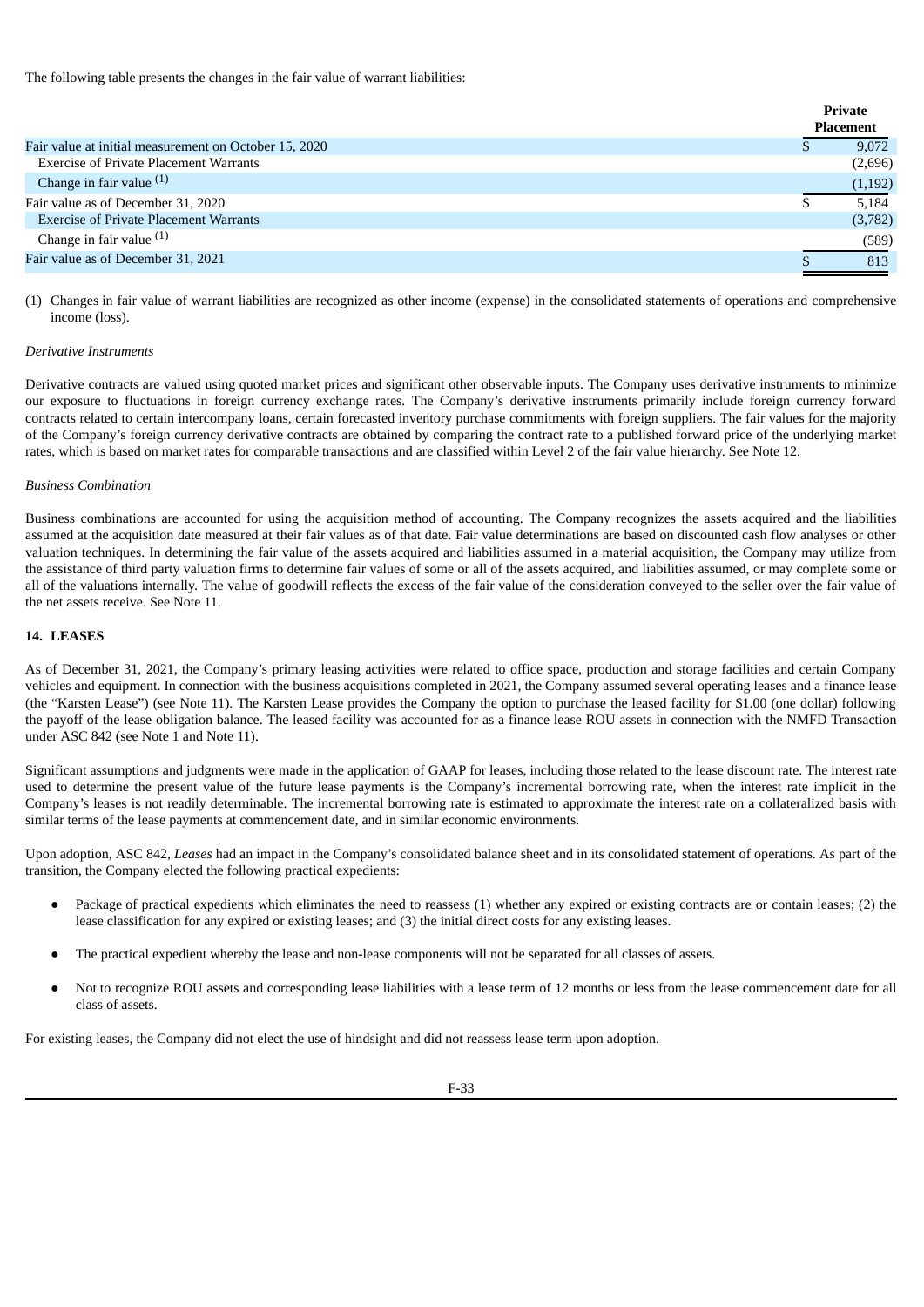The Company adjusted the adoption date opening ROU asset balance by \$0.04 million and \$0.03 million previously recorded as deferred rent liabilities and prepaid expenses, respectively. On January 1, 2021, the Company recorded \$4.16 million in operating lease ROU assets and \$4.17 million in operating lease liabilities. The adoption of ASC 842 had no significant impact on the Company's statement of operations.

As of December 31, 2021, the Company has one additional operating lease that has not yet commenced. Approximately \$10.49 million of operating lease ROU asset and operating lease liabilities are expected to be recognized in the Company's consolidated balance sheet upon the possession date in 2022.

The components of lease costs are as follows:

|                                     |                                         | <b>Year ended</b><br>December 31, |
|-------------------------------------|-----------------------------------------|-----------------------------------|
| (in thousands)                      | <b>Statement of Operations Location</b> | 2021                              |
| Operating leases:                   |                                         |                                   |
| Lease cost                          | Cost of goods sold                      | \$<br>1,014                       |
| Lease cost                          | Operating expenses                      | 293                               |
| <b>Operating lease cost</b>         |                                         | 1,307                             |
| Finance leases:                     |                                         |                                   |
| Amortization of right-of use assets | <b>Operating expenses</b>               | 110                               |
| Interest on IRB lease note payable  | Interest expenses                       | 67                                |
| Finance lease cost                  |                                         | 177                               |
| Other:                              |                                         |                                   |
| Variable lease cost                 | Cost of goods sold                      | 1,733                             |
| Variable lease cost                 | Operating expenses                      | 21                                |
| Variable lease cost*                |                                         | 1,754                             |
| Total lease cost                    |                                         | 3,238                             |

\* Variable lease cost primarily consists of month to month rent, charges based on usage and maintenance.

The Company's rent expense amounted to \$2.05 million and \$1.50 million for the years ended December 31, 2020 and 2019, respectively.

Supplemental balance sheet information as of December 31, 2021 related to leases are as follows:

| (in thousands)                           |                                         | December 31<br>2021 |
|------------------------------------------|-----------------------------------------|---------------------|
| <b>Assets</b>                            | <b>Balance Sheet Location</b>           |                     |
| ROU assets-Finance lease**               | Finance lease right-of-use asset, net   | \$<br>5,749         |
| Less: accumulated amortization           | Finance lease right-of-use asset, net   | (110)               |
| Finance lease right-of-use assets, net   | Finance lease right-of-use asset, net   | 5,639               |
| ROU assets-Operating lease               | Operating lease right-of-use assets     | 9,099               |
| Less: accumulated amortization           | Operating lease right-of-use assets     | (1,060)             |
| Operating lease right-of-use assets, net | Operating lease right-of-use assets     | 8,039               |
| <b>Total Lease ROU assets</b>            |                                         | 13,678              |
| <b>Liabilities</b>                       |                                         |                     |
| <b>Current:</b>                          |                                         |                     |
| Operating lease liabilities, current     | Operating lease liabilities, current    | \$<br>(1,523)       |
| Finance lease liability**                | $***$                                   | (2,826)             |
| Long term:                               |                                         |                     |
| Operating lease liabilities, noncurrent  | Operating lease liabilities, noncurrent | (6,599)             |
| <b>Total Lease liabilities</b>           |                                         | (10, 948)           |

\*\* The finance lease ROU asset and liability under an IRB arrangement were acquired and assumed through NMFD acquisition (see Note 11). The finance lease liability was offset with IRB assets. The amounts of the finance lease liability and IRB assets were the same as the balance of note payable (see Note 17).

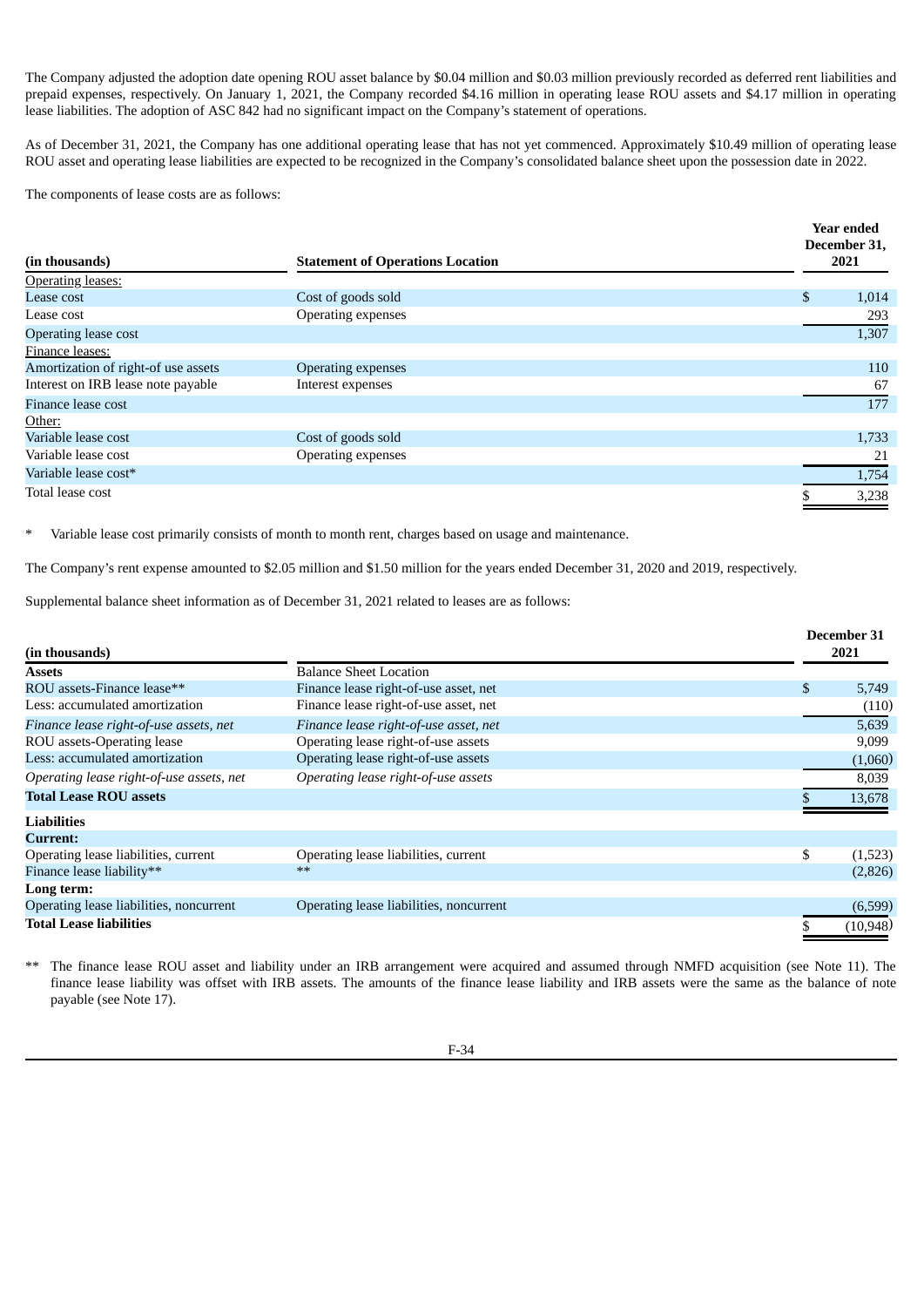Supplemental cash flow information related to leases was as follows:

| (in thousands)                                                  | <b>Year ended</b><br>December 31,<br>2021 |
|-----------------------------------------------------------------|-------------------------------------------|
| Operating cash flows paid for operating leases                  | (986)                                     |
| Financing cash flows paid for note payable related to IRB lease | (90)                                      |
|                                                                 |                                           |
| Non-cash investing and financing activities:                    |                                           |
| ROU assets obtained in exchange for lease obligations:          |                                           |
| Operating lease                                                 | 4.936                                     |

The following table represents the weighted-average remaining lease term and discount rates for operating lease as of December 31, 2021:

|                                               | <b>Operating Leases</b> Finance Leases |      |
|-----------------------------------------------|----------------------------------------|------|
| Weighted-average remaining lease term (years) |                                        | 4.00 |
| Weighted-average discount rate                | 4.0%-5.3%                              | 3.8% |

The following table reconciles the undiscounted future lease payments for operating leases to the operating leases recorded in the condensed consolidated balance sheet at December 31, 2021:

| (in thousands)                         |   | <b>Operating Leases</b> |  |
|----------------------------------------|---|-------------------------|--|
| 2022                                   | D | 1,847                   |  |
| 2023                                   |   | 1,694                   |  |
| 2024                                   |   | 1,337                   |  |
| 2025                                   |   | 964                     |  |
| 2026                                   |   | 744                     |  |
| 2027 and thereafter                    |   | 3,180                   |  |
| Total lease payments                   |   | 9,766                   |  |
| Less imputed interest                  |   | 1,644                   |  |
| Present value of future lease payments |   | 8,122                   |  |
| <b>Current Lease liabilities</b>       |   | 1,523                   |  |
| Noncurrent Lease liabilities           |   | 6,599                   |  |

The future minimum rental payments under ASC 840, the predecessor of ASC 842, as of December 31, 2020 under operating leases were as follows (in thousands):

## **Year ended December 31,**

| 2021       | ۰υ | 856   |
|------------|----|-------|
| 2022       |    | 685   |
| 2023       |    | 524   |
| 2024       |    | 186   |
| 2025       |    | 132   |
| Thereafter |    | 457   |
| Total      |    | 2,840 |
|            |    |       |

## **15. ACCRUED EXPENSES**

The following table provides additional information related to the Company's accrued expenses as of (in thousands):

|                               | December 31,<br>2021 | December 31,<br>2020 |
|-------------------------------|----------------------|----------------------|
| Accrued customer incentives   | 1.471                | 1,524                |
| Accrued payroll               | 1,600                | 1,471                |
| Accrued commission            | 607                  | 108                  |
| Other accrued expenses        | 89                   | 507                  |
| <b>Total accrued Expenses</b> | 3,767                | 3,610                |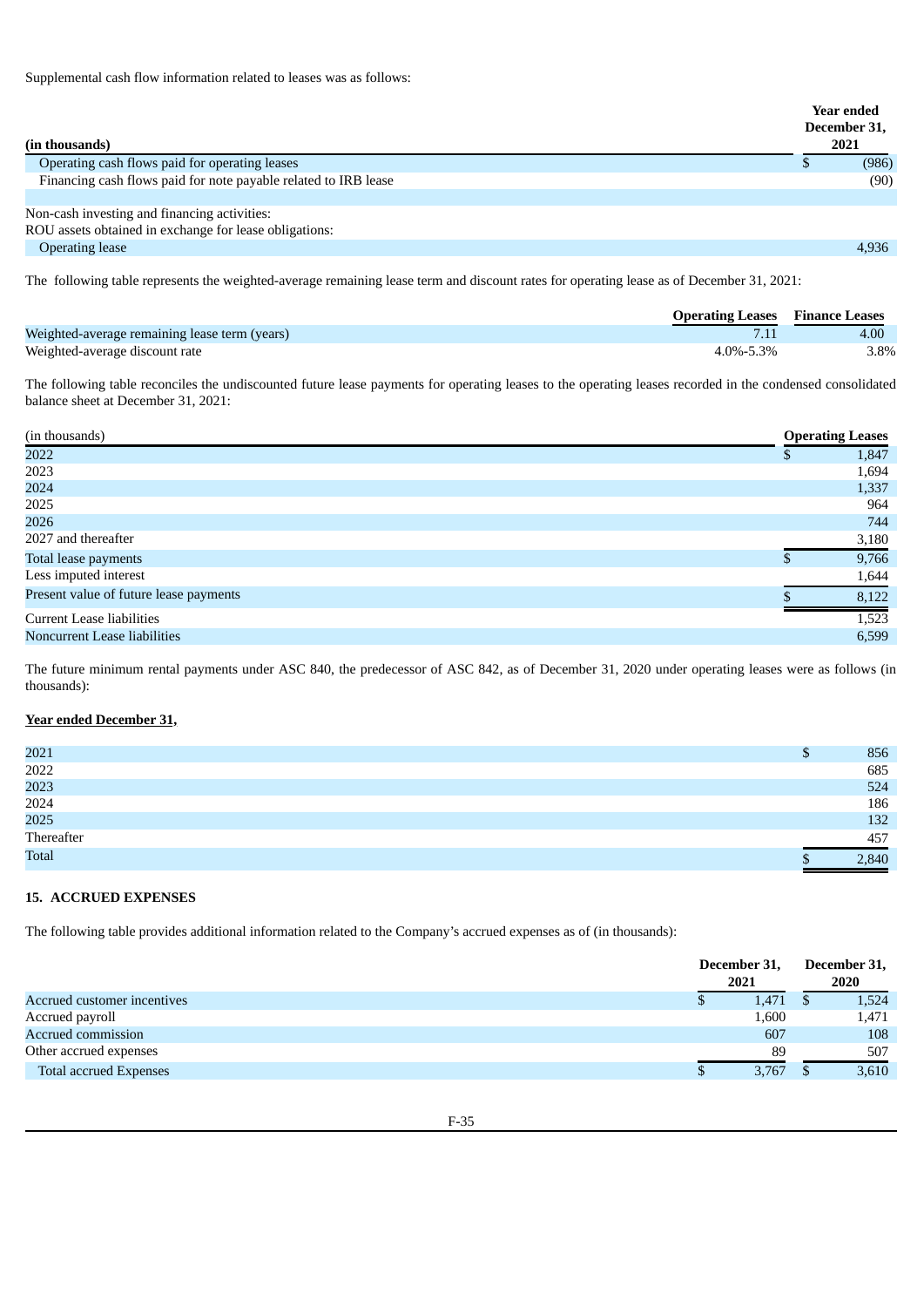## **16. INCOME TAXES**

The Company's consolidated financial statements recognize the current and deferred income tax consequences that result from the Company's activities during the current and preceding periods. Prior to the Transaction, Myjojo (Delaware) was an S corporation, only subject to a minimal entity level tax in California and foreign income tax filings. Following the Transaction, the Company files consolidated federal, state, and foreign income tax filings. The Company recognizes current and deferred income taxes as a consolidated "C" corporation for periods ending after the date of the Transaction. As a result, Myjojo (Delaware) recorded a one-time tax benefit resulting from Myjojo (Delaware)'s change in tax status from an S-corporation to a C-corporation.

The Company's (loss) income before income taxes are subject to taxes in the following jurisdictions for the following periods (in thousands):

|                                               | December 31.<br>2021 | December 31.<br>2020 |        | December 31.<br>2019 |       |
|-----------------------------------------------|----------------------|----------------------|--------|----------------------|-------|
| Pre-tax (loss) income from U.S. operations    | $(40,772)$ \$        |                      | 24.396 |                      | 4,308 |
| Pre-tax (loss) income from foreign operations | 1.292                |                      | 4.350  |                      | 1,256 |
| Total Pre-tax (loss) income                   | (39, 480)            |                      | 28,746 |                      | 5,564 |

The (benefit) provision for income taxes consisted of the following:

|                                                    | December 31,<br>2021 | December 31,<br>2020 | December 31,<br>2019 |
|----------------------------------------------------|----------------------|----------------------|----------------------|
| Current:                                           |                      |                      |                      |
| Federal                                            | \$                   | $-5$<br>$\sim$       | - \$                 |
| State and local                                    | 2                    | 78                   | 79                   |
| Foreign                                            | 641                  | 947                  | 257                  |
| Total current                                      | 643                  | 1,025                | 336                  |
| Deferred:                                          |                      |                      |                      |
| Federal                                            | 35,620               | (29,502)             |                      |
| State and local                                    | 11,847               | (13,591)             | (11)                 |
| Foreign                                            | (186)                | (390)                | (171)                |
| Tax benefit recorded to additional paid-in capital |                      | 2,180                |                      |
| Total deferred                                     | 47,281               | (41, 303)            | (182)                |
|                                                    |                      |                      |                      |
| Total income tax (benefit) expense                 | \$<br>47,924         | \$.<br>(40, 278)     | S.<br>154            |

For the years ended December 31, 2021, 2020 and 2019, the effective tax rate was (121.4)%, (140.1)%, and 2.8%, respectively. A reconciliation of the income tax provisions to the amounts computed by applying the statutory federal income tax rate to income before income tax provisions for the years ended (in thousands):

|                                         |    | December 31,<br>2021 |                             | December 31,<br>2020 |                          |                                   | 2019    | December 31,             |                                   |
|-----------------------------------------|----|----------------------|-----------------------------|----------------------|--------------------------|-----------------------------------|---------|--------------------------|-----------------------------------|
| Income taxes computed at Federal        |    |                      |                             |                      |                          |                                   |         |                          |                                   |
| statutory rate                          | S. | (8,291)              | $21.0\%$ \$                 |                      | 5,974                    | $20.8\%$ \$                       | 1,210   |                          | 21.7%                             |
| State and local taxes                   |    | (1,181)              | 3.0%                        |                      | (422)                    | $(1.5)\%$                         |         | 69                       | 1.2%                              |
| Section 162(m) limitation               |    |                      | $-9/6$                      |                      | 2,537                    | 8.8%                              |         |                          | $-9/6$                            |
| Derivative Gain / Loss                  |    | (20)                 | $0.1\%$                     |                      | (7, 812)                 | $(27.2)\%$                        |         | $\overline{\phantom{a}}$ | $-9/6$                            |
| Permanent differences                   |    | 16                   | $0.0\%$                     |                      | (187)                    | (0.7)%                            |         |                          | $-9/6$                            |
| Foreign taxes                           |    | 455                  | $(1.2)\%$                   |                      | 947                      | 3.3%                              |         | 419                      | 7.5%                              |
| Earnings not subject to federal entity- |    |                      |                             |                      |                          |                                   |         |                          |                                   |
| level tax                               |    |                      | $-$ <sup>0</sup> $\sqrt{0}$ |                      | (2,013)                  | $(7.0)\%$                         | (1,210) |                          | $(21.7)\%$                        |
| Change in valuation allowance           |    | 50,680               | $(128.4)\%$                 |                      |                          | $-9/2$                            |         | (334)                    | $(6.0)\%$                         |
| Effect of Change in Rate (State)        |    | 4,897                | $(12.4)\%$                  |                      | $\overline{\phantom{0}}$ | $-$ <sup>0</sup> $/$ <sup>0</sup> |         |                          | $-9/6$                            |
| Change in tax status                    |    |                      | $-$ <sup>0</sup> $\sqrt{0}$ |                      | (39,261)                 | $(136.6)\%$                       |         |                          | $-9/6$                            |
| Other                                   |    | 1,368                | $(3.5)\%$                   |                      | (41)                     | (0.1)%                            |         |                          | $-$ <sup>0</sup> $/$ <sup>0</sup> |
| Total income tax (benefit) expense      |    | 47,924               | $(121.4)$ % \$              |                      | (40, 278)                | $(140.1)$ % \$                    |         | 154                      | $2.8\%$                           |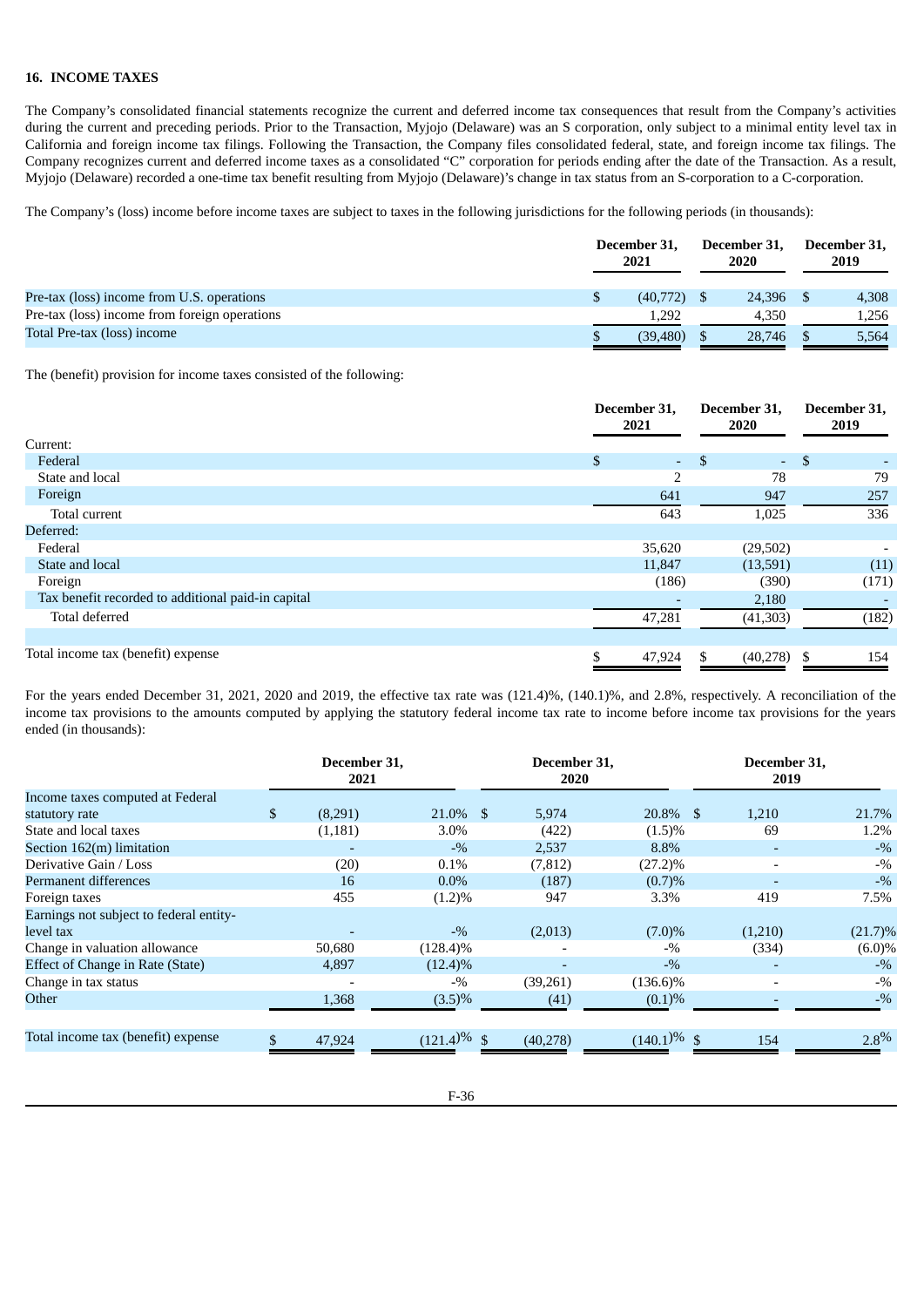## *Deferred Tax Assets and Liabilities*

The components of deferred income tax assets and liabilities, which are included in the accompanying consolidated balance sheets, are summarized as follows for years ended (in thousands):

|                                  | 2021               |    | 2020   |
|----------------------------------|--------------------|----|--------|
| <b>Deferred tax assets</b>       |                    |    |        |
| <b>Transaction costs</b>         | \$<br>1,127        | \$ | 6,204  |
| Fixed assets                     |                    |    | 65     |
| Intangibles                      | 33,272             |    | 38,667 |
| Stock based compensation         | 643                |    | 951    |
| Accruals and reserves            | 767                |    | 275    |
| Net operating loss carryforwards | 15,620             |    | 1,519  |
| Lease liabilities                | 2,087              |    |        |
| Unrealized exchange loss         | 232                |    |        |
| Other                            | 318                |    | 110    |
| Gross deferred tax assets        | 54,066             |    | 47,791 |
| Less valuation allowance         | (50, 612)          |    |        |
| Total deferred tax assets        | 3,454              |    | 47,791 |
| <b>Deferred tax liability</b>    |                    |    |        |
| <b>Fixed assets</b>              | \$<br>$(1,042)$ \$ |    |        |
| Unrealized exchange gain         |                    |    | (242)  |
| Right of use asset               | (2,067)            |    |        |
| Other                            | (79)               |    |        |
| Total deferred tax liabilities   | (3, 188)           |    | (242)  |
| Net deferred tax assets          | 266<br>\$          | S  | 47,549 |

Management assesses the available positive and negative evidence to estimate whether sufficient future taxable income will be generated to permit use of the existing deferred tax assets. A significant piece of objective negative evidence evaluated was the cumulative loss incurred over the three-year period ended December 31, 2021, as well significant deferred tax asset in excess of deferred tax liabilities. Primarily based on the objective evidence as described above, the Company recorded a full valuation allowance on the net deferred tax asset in US. As of December 31, 2021, the balance of \$0.3 million of deferred tax assets, net was recognized by Ittella Italy. As of December 31, 2021, the Company has established a valuation allowance against its net deferred tax assets in the amount of \$50.6 million.

As of December 31, 2021, the Company had federal and state net operating loss carryforwards of approximately \$62.8 million and \$42.6 million, respectively. The federal net operating loss carryforwards can be carried forward indefinitely. The state net operating loss carryforwards will expire beginning in 2040, if not utilized.

Pursuant to Section 382 of the Internal Revenue Code, if a corporation undergoes an "ownership change" (generally defined as a greater than 50% change, by value, in the corporation's equity ownership by certain shareholders or group of shareholders over a rolling three-year period), the corporation's ability to use its pre-ownership change net operating loss carryforwards to offset its post-ownership change income may be limited. As of December 31, 2021, the Company has not completed an analysis of ownership change, and as such existing net operating loss carryforwards may be limited.

The Company recognizes the financial statement benefit of a tax position only after determining that the relevant tax authority would more likely than not sustain the position based solely on the technical merits. For tax positions meeting the more likely than not threshold, the amount recognized in the financial statements is the largest benefit that has a greater than 50% likelihood of being realized upon ultimate settlement with the relevant tax authority. The Company evaluated all of its tax positions for which the statute of limitations remained open and determined there were no unrecognized tax benefits as of December 31, 2021 and 2020.

The Company's policy is to classify interest and penalties associated with uncertain tax positions, if any, as a component of its income tax provision. For the years ended December 31, 2021, 2020 and 2019, the Company had no interest or penalties related to unrecognized tax benefits.

As of December 31, 2021, and 2020, the Company had no open tax examinations by any taxing jurisdiction in which it operates. The taxing authorities of the most significant jurisdictions are the United States Internal Revenue Service, the California Franchise Tax Board and the Agenzia delle Entrate. The statute of limitations for which the Company's tax returns are subject to examination are as follows: Federal 2018-2021, California 2017-2021, and Italy 2017-2021.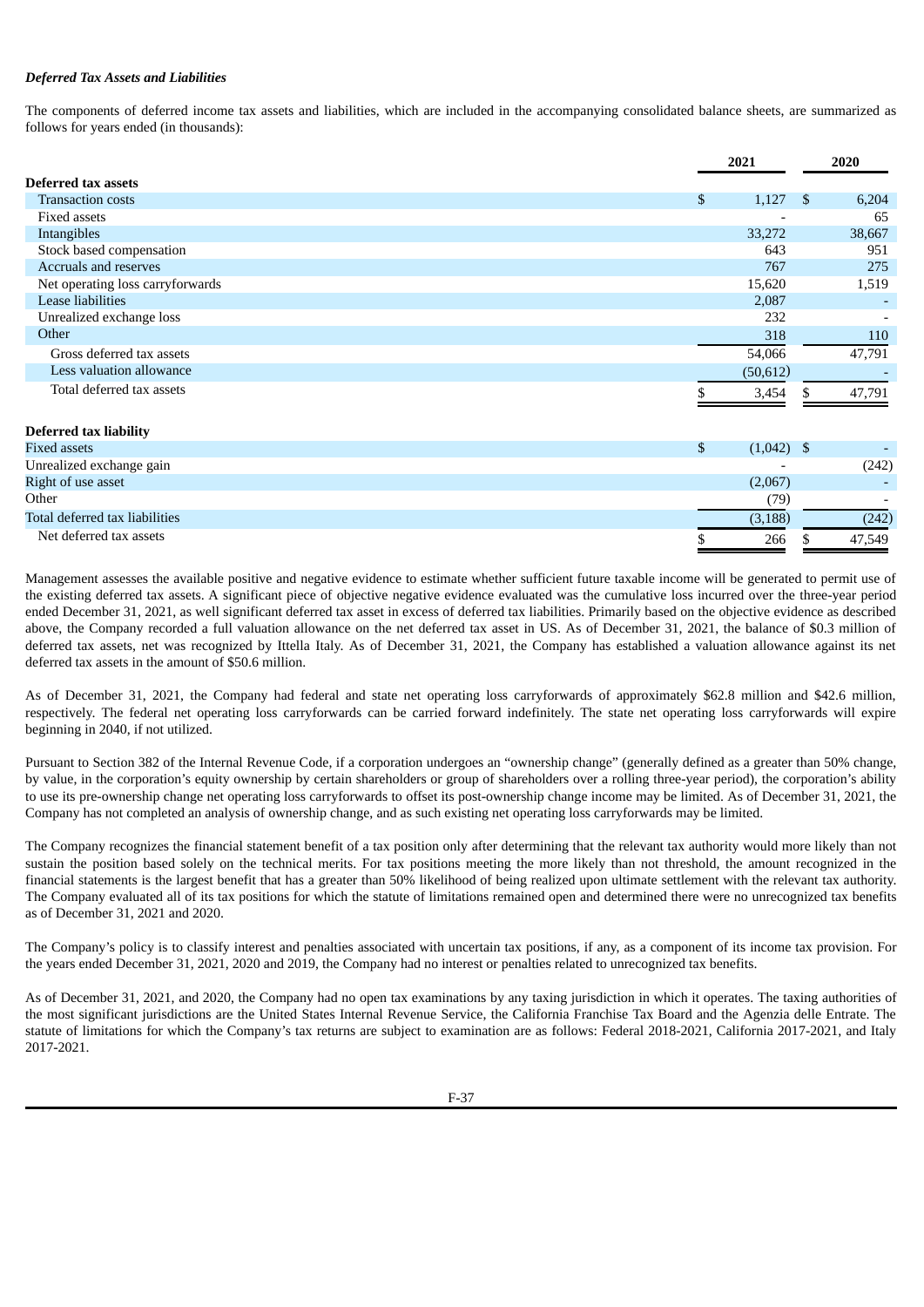## **17. INDEBTEDNESS**

Debt consisted of the following as of (in thousands):

|             | December 31,<br>2020 |           |  |
|-------------|----------------------|-----------|--|
| \$<br>1,200 | S.                   | <b>22</b> |  |
| 5,735       |                      | 2,101     |  |
|             |                      | 66        |  |
| 6,935       |                      | 2,189     |  |
| (6,219)     |                      | (199)     |  |
|             |                      |           |  |
| 716         | - \$                 | 1,990     |  |
|             | December 31,<br>2021 |           |  |

## *Revolving credit facility*

The Company is party to a revolving line of credit agreement, which has been amended from time to time, pursuant to which a credit facility has been extended to the Company until March 31, 2022 (the "Credit Facility"). The Credit Facility is collateralized by all of the Company's accounts receivables, inventory and assets. The Credit Facility provides the Company with up to \$25.00 million in revolving credit. Under the Credit Facility, the Company may borrow up to (a) 90% of the net amount of eligible accounts receivable; plus, (b) the lower of: (i) sum of: (1) 50% of the net amount of eligible inventory; plus (2) 45% of the net amount of eligible in-transit inventory; (ii) \$10.00 million; or (iii) 50% of the aggregate amount of revolving loans outstanding, minus (c) the sum of all reserves. Under the Credit Facility: (i) the Company's fixed charge coverage ratio may not be less than 1.10:1.00, and (ii) the Company may make dividends or distributions in shares of stock of the same class and also distributions for the payment of taxes. As of December 31, 2021, the Company was not in compliance with the fixed charge coverage ratio term of the credit facility. This noncompliance has no impact on the Company's borrowing capacity and financial condition. On February 21, 2022, the lender issued a waiver of financial covenants letter to the Company waiving the requirement to comply with the debt covenant for the period ended December 31, 2021.

The revolving line of credit bears interest at the sum of (i) the greater of (a) the daily Prime Rate, or (b) LIBOR plus 2%; and (ii) 1%. The actual interest rates on outstanding borrowings were at 4.25% at both of December 31, 2021 and 2020. In addition, the Company paid approximately \$0.20 million, \$0.10 million and \$0.09 million for the years ended December 31, 2021, 2020 and 2019, respectively, to cover the unused line fee, minimum usage fee, annual fees and other bank service fees.

The revolving line of credit has an arrangement associated with it wherein all collections from collateralized receivables are deposited into a collection account and applied to the outstanding balance of the line of credit on a daily basis. The funds in the collection account are earmarked for payment towards the outstanding line of credit and given the Company's obligation to pay off the outstanding balance on a daily basis, the balance is classified as a current liability on the Company's consolidated balance sheets as of December 31, 2021 and 2020. The balance on the credit facility was \$0 million as of both December 31, 2021 and December 31, 2020.

The Credit Facility included a capital expenditure loan ("Capex Loan") in the amount of up to \$1.89 million that functions to reimburse the Company for certain qualified expenses related to the Company's purchase of capital equipment. All borrowings against this loan are payable on a straight-line basis over 5 years and accrue interest at the greater of (a) the daily Prime Rate or (b) the daily LIBOR Rate plus 4%. The loan was paid off in full with the proceeds from the Transaction. The balance on the Capex Loan was \$0 million as of both December 31, 2021 and December 31, 2020.

In March 2021, Ittella Italy entered into a line of credit with a financial institution in the amount of up to 0.60 million Euros. The balance on the credit facility was 0.60 million Euros (\$0.68 million) as of December 31, 2021. The credit facility bears a one time commission fee at 0.40% and interest at 1.50% per annum. Under this credit facility, Ittella Italy borrows the amount based on the sales invoices presented to the financial institution and pays back within 60 days. This line of credit does not have an expiration date and does not contain financial covenants.

In September 2021, Ittella Italy entered into another credit line with a financial institution in the amount of up to 1.35 million Euros. The balance on the credit line was 0.46 million Euros (\$0.52 million) as of December 31, 2021. The credit facility bears a one time commission fee at 0.40% and interest at 0.85% per annum. Under this credit facility, the financial institution advances suppliers based on purchase invoices presented and Ittella Italy pays back within 180 days. This line of credit does not have an expiration date and does not contain financial covenants.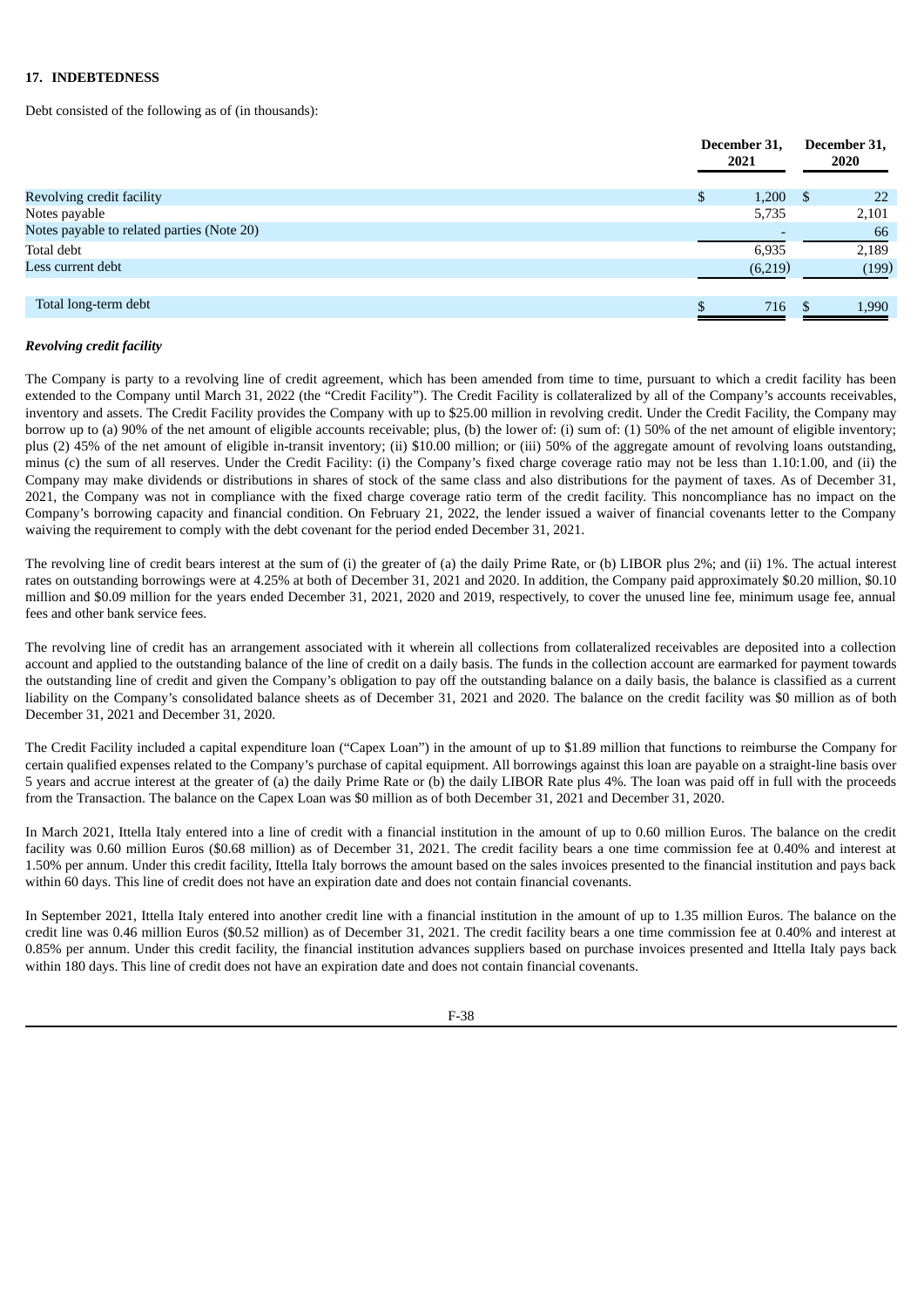## *Notes payable*

In connection with the NMFD Transaction in May 2021 (see Note 11), the Company assumed a note payable in the amount of \$2.92 million. The note payable bears interest at 3.8% per annum and has a maturity date of December 29, 2025. Under the note payable, NMFD must maintain a minimum fixed charge coverage ratio of 1.20:1.00, assessed semi-annually as of June 30<sup>th</sup> and December 31<sup>st</sup> of each calendar year beginning December 31, 2021, and the Company must, on a consolidated basis, maintain a funded debt to EBITDA ratio not to exceed four to one, tested semi-annually as of June 30 and December 31, with the first test to begin June 30, 2021. The outstanding balance of the note payable was \$2.83 million and classified as a current liability due to noncompliance with above financing covenants as of December 31, 2021.

In May 2021, Ittella Italy entered into a promissory note with a financial institution in the amount of 1.00 million Euros. The note accrues interest at 1.014% per annum and has a maturity date of May 28, 2025, when the full principal and interest are due. The promissory note doesn't contain any financial covenant. The balance on the promissory note was 0.88 million Euro (\$1.00 million) and 0 million Euro (\$0 million) as of December 31, 2021 and 2020, respectively.

On January 6, 2020, Ittella Properties, LLC, a variable interest entity ("VIE") (see Note 22), refinanced all of its existing debt with a financial institution in the amount of \$2.10 million (the "Note"). The Note accrues interest at 3.60% per annum and has a maturity date of January 31, 2035. Financial covenants of the Note include a minimum fixed charge coverage ratio of 1.20 to 1.00. The outstanding balance on the Note was \$1.91 million and \$2.02 million as of December 31, 2021 and 2020, respectively. As of December 31, 2021, the VIE was not in compliance with the fixed charge coverage ratio and the full balance of the Note was classified as a current liability. On March 15, 2022, the VIE executed an amendment to the Note that includes a waiver of the requirement to comply with the debt covenant through June 30, 2022. Commencing with the fiscal quarter ending September 30, 2022, the VIE should meet a minimum fixed charge coverage ratio of 1.20 to 1.00.

Future minimum principal payments due on the notes payable, including notes payable to related parties, for periods subsequent to December 31, 2021 are as follows (in thousands):

#### **Year ended December 31,**

| 2022         | 710   |
|--------------|-------|
| 2023         | 286   |
| 2024         | 289   |
| 2025         | 141   |
| <b>Total</b> | 5,935 |

### **18. STOCKHOLDERS' EQUITY**

The consolidated statements of changes in equity reflect the Reverse Recapitalization as of October 15, 2020 as discussed in Note 3. Since Myjojo (Delaware) was determined to be the accounting acquirer in the Reverse Recapitalization, all periods prior to the consummation of the Transaction reflect the balances and activity of Myjojo (Delaware) (other than shares which were retroactively restated in connection with the Transaction).

Further, the Company issued awards to certain officers and all of the directors pursuant to the Tattooed Chef, Inc. 2020 Incentive Award Plan ("Director Awards") on December 17, 2020 (see Note 19).

#### *Preferred Stock*

The Company is authorized to issue 10,000,000 shares of preferred stock with a par value of \$0.0001 per share with such designations, voting and other rights and preferences as may be determined from time to time by the Company's board of directors. As of December 31, 2021, there were no shares of preferred stock issued or outstanding.

#### *Common Stock*

The Company is authorized to issue 1,000,000,000 shares of common stock with a par value of \$0.0001 per share. Holders of common stock are entitled to one vote for each share. As of December 31, 2021, there were 82,237,813 shares issued and outstanding.

#### *Noncontrolling Interest*

Prior to the consummation of the Transaction as discussed in Note 3, noncontrolling interest in Ittella Italy was included as a component of stockholders' equity on the accompanying consolidated balance sheets. Noncontrolling interest in Ittella International contained a redemption feature and was included as mezzanine equity on the accompanying consolidated balance sheets (Notes 3 and 4). The share of income attributable to noncontrolling interest were included as a component of net income in the accompanying consolidation statements of income and comprehensive income prior to the Transaction.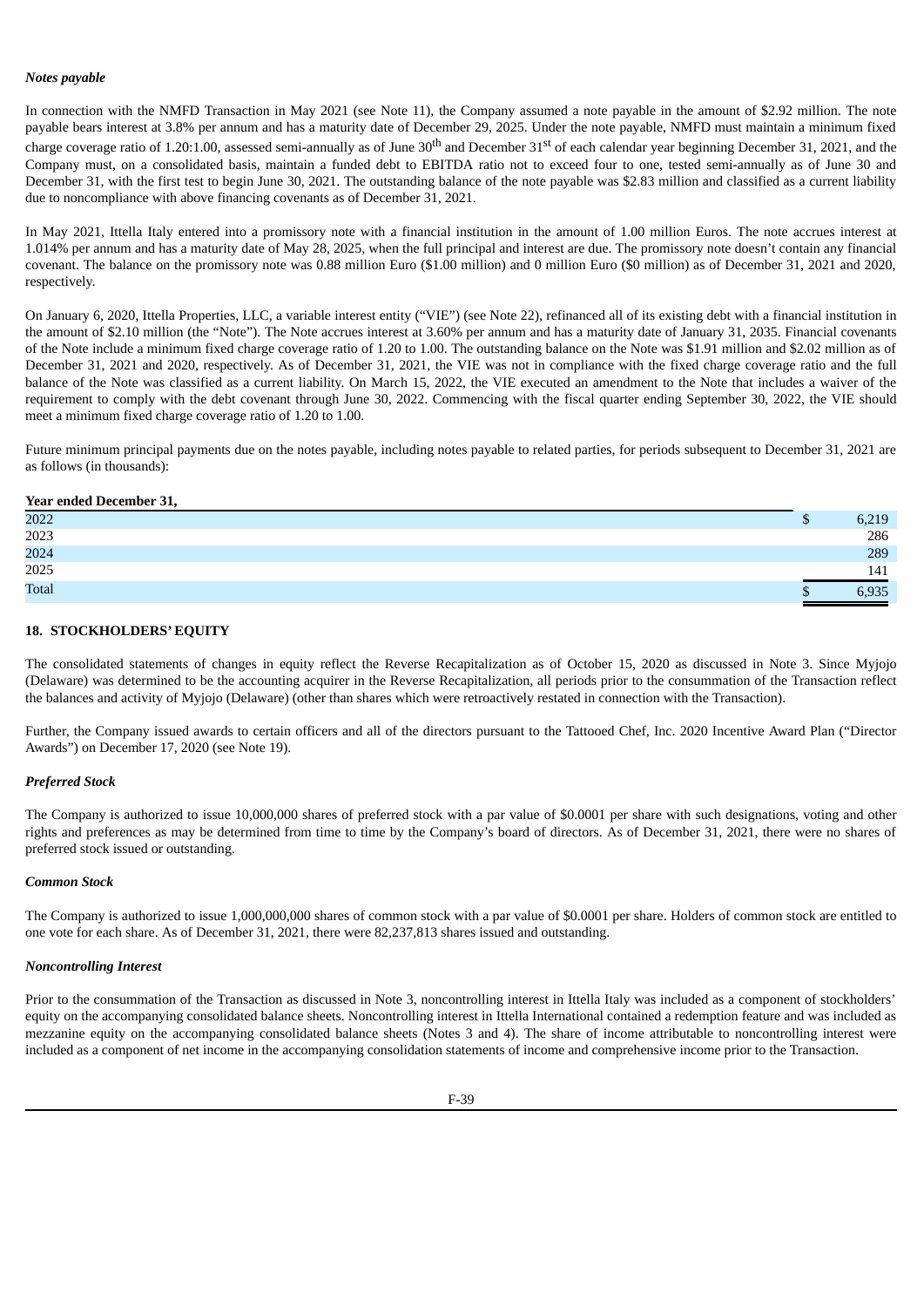The following schedule discloses the components of the Company's changes in net income attributable to noncontrolling interest for the years ended December 31 (in thousands):

|                                                                             | 2021 |        | 2020  | 2019  |
|-----------------------------------------------------------------------------|------|--------|-------|-------|
| Net income attributable to noncontrolling interest in Ittella Italy         |      |        | 1.192 | 351   |
| Net income attributable to noncontrolling interest in Ittella International |      |        | 230   | 706   |
| Increase in noncontrolling interest due to foreign currency translation     |      |        | 84    |       |
|                                                                             |      |        |       |       |
| Change in net comprehensive income attributable to noncontrolling interest  |      | $\sim$ | 1.506 | 1.064 |

As discussed in Notes 3 and 4, all noncontrolling interest were converted into Myjojo (Delaware)'s common shares which were subsequently exchanged for the Company's common shares in the Transaction.

#### *Warrants*

In connection with Forum's IPO and issuance of Private Placement Units in August 2018, Forum issued Units consisting of Class A Common Stock with attached warrants as follows:

- 1. Public Warrants Forum issued 20,000,000 Units at a price of \$10.00 per Unit, each Unit consisting of one share of Class A Common Stock of Forum and one redeemable warrant.
- 2. Private Placement Warrants Forum issued 655,000 Private Placement Units, each consisting of one share of Class A Common Stock and one warrant to the Sponsor and to Jefferies and Early Bird Capital, Inc. in a private placement.

Each Public Warrant and Private Placement Warrant (together, the "Warrants") entitled or entitles the holder to purchase one share of Common Stock at an exercise price of \$11.50.

The Public Warrants contained a redemption feature that provided the Company the option to call the Public Warrants for redemption 30 days after notice to the holder when any of conditions described in the following paragraph were met, and required that any Public Warrant holder who desired to exercise his, her or its Public Warrant prior to the redemption date do so on a "cashless basis," by converting each Public Warrant for an equivalent number of shares of Common Stock, determined by dividing (i) the product of the number of shares of Common Stock underlying the Warrants, multiplied by the difference between the Warrant Price and the "Fair Market Value", and (ii) the Fair Market Value (defined as the average last sale price of the Common Stock for the ten trading days ending on the third trading day prior to the date on which the notice of redemption is sent to the holders of the Public Warrants).

The Public Warrants became exercisable upon occurrence of certain events (trigger events), including the completion of the Transaction (Note 3). Once the Public Warrants became exercisable, the Company was able to redeem the Public Warrants in whole, at a price of \$0.01 per warrant within 30 days after a written notice of redemption, and if and only if, the reported last sale price of the Company's common stock equaled or exceeded \$18.00 per share for any 20 trading days within a 30-trading day period ending three business days before the Company sent a notice of redemption to the holder.

The Private Placement Warrants are identical to the Public Warrants, except that so long as they are held by the Sponsor or Underwriter or any of their Permitted Transferees, the Private Placement Warrants: (i) may be exercised for cash or on a cashless basis; (ii) may not be transferred, assigned, or sold 30 days after the completion of a defined Business Combination except to a Permitted Transferee who enters into a written agreement with the Company agreeing to be bound by the transfer restrictions, and (iii) are not redeemable by the Company.

A Warrant may be exercised only during the "Exercise Period" commencing on the later of: (i) the date that is 30 days after the first date on which Forum completes its initial business combination; or (ii) 12 months from the date of the closing of the IPO, and terminating on the earlier to occur (x) five years after Forum completes its initial business combination;  $(y)$  the liquidation of the Company or  $(z)$  other than with respect to the Private Placement Warrant, the Redemption Date (as that term is defined in the Warrant Agreement), subject to any applicable conditions as set forth in the Warrant Agreement. The Company in its sole discretion may extend the duration of the Warrants by delaying the expiration date, provided it give at least 20 days prior written notice of any such extension to the registered holders of the Warrants.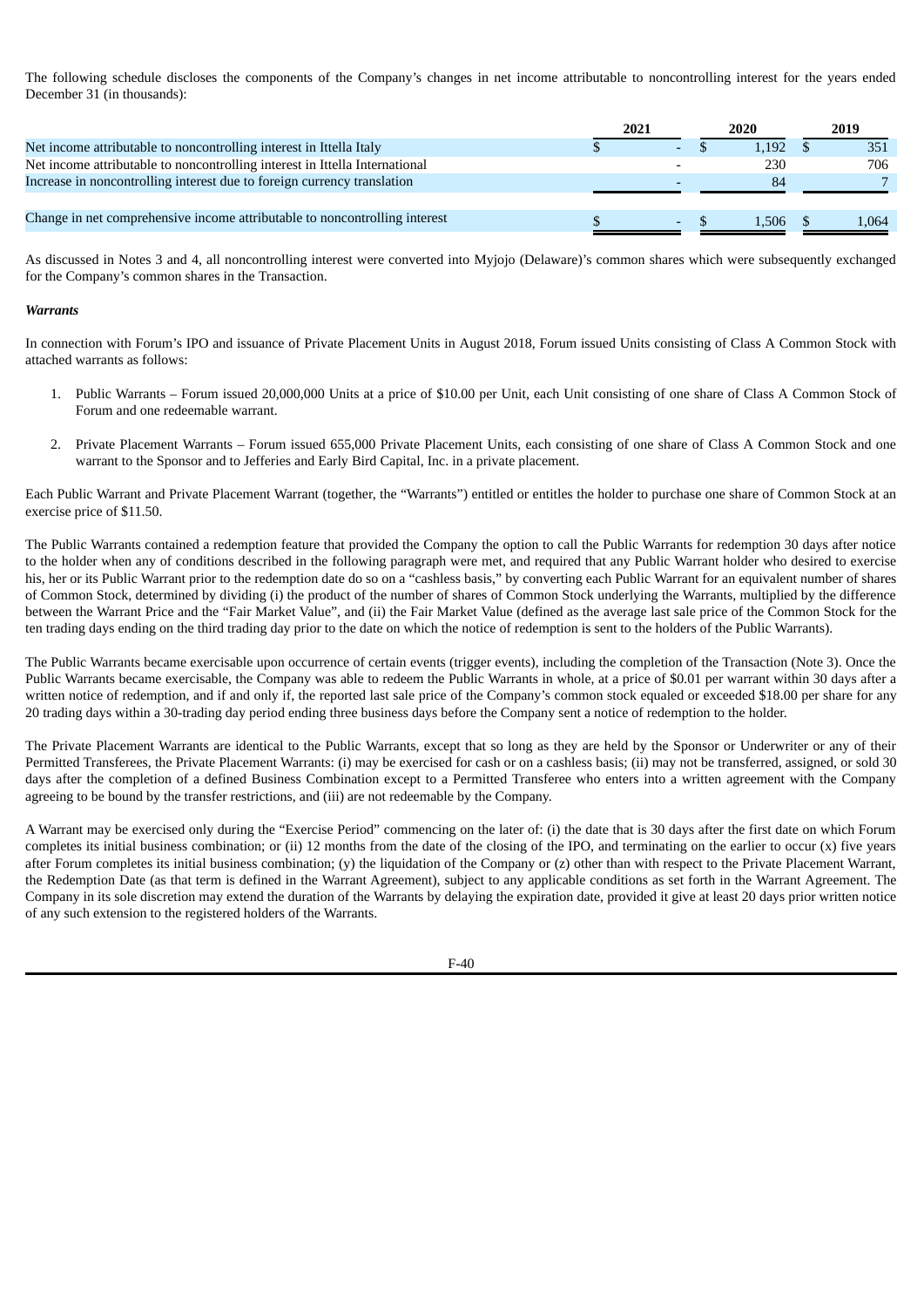As discussed in Note 1, Forum completed a business combination, which is one of the trigger events for exercisability of the Warrants. Warrant activity is as follows:

|                                                |                 | <b>Private</b>   |
|------------------------------------------------|-----------------|------------------|
|                                                | Public          | <b>Placement</b> |
|                                                | <b>Warrants</b> | <b>Warrants</b>  |
| Issued and outstanding as of October 15, 2020  | 20,000,000      | 655,000          |
| Exercised                                      | (5,540,316)     | (247, 423)       |
| Issued and outstanding as of December 31, 2020 | 14,459,684      | 407,577          |
| Exercised                                      | (14, 459, 684)  | (292, 417)       |
| Issued and outstanding as of December 31, 2021 |                 | 115,160          |

The Public Warrants are considered freestanding equity-classified instruments due to their detachable and separately exercisable features. Accordingly, the Public Warrants are presented as a component of Stockholders' Equity in accordance with ASC 815-40-25.

As discussed in Note 13, the Private Placement Warrants are considered freestanding liability-classified instruments under ASC 815-40-25.

## **19. EQUITY INCENTIVE PLAN**

On October 15, 2020, the Company's Tattooed Chef, Inc. 2020 Incentive Plan (the "Plan") became effective and permits the granting of equity awards of up to 5,200,000 common shares to executives, employees and non-employee directors, with the maximum number of common shares to be granted in a single fiscal year, when taken together with any cash fees paid to the non-employee director during that year in respect of his or her service as a nonemployee director, not exceeding \$100,000 in total value to any non-employee director. Awards available for grant under the Plan include Incentive Stock Options, Nonqualified Stock Options, Stock Appreciation Rights, Restricted Stock, Restricted Stock Units, Other Share-based Awards, Other Cash-based Awards and Dividend Equivalents. Shares issued under the Plan may be newly issued shares or reissued treasury shares.

Options maybe granted at a price per share not less than 100% of the fair market value at the date of grant. Options granted generally vest over a period of three to five years, subject to the grantee's continued service with the Company through the scheduled vested date and expire no later than 10 years from the grant date.

## *Stock Options*

Stock options under the Plan are generally granted with a strike price equal to 100% of the fair market value of the stock on the date of grant, with a threeyear vesting period and a grant life of 10 years. The strike price may be higher than the fair value of the stock on the date of the grant but cannot be lower.

The table below summarizes the share-based activity in the Plan:

|                                             | Number of<br><b>Awards</b><br>Outstanding | Weighted<br>Average<br><b>Exercise</b><br>Price | Weighted<br>Average<br><b>Remaining</b><br><b>Contractual</b><br>Terms<br>(Years) | <b>Intrinsic</b><br>Value<br>(in thousands) |
|---------------------------------------------|-------------------------------------------|-------------------------------------------------|-----------------------------------------------------------------------------------|---------------------------------------------|
| Balance at December 31, 2019                |                                           |                                                 |                                                                                   |                                             |
| Granted                                     | 773,300                                   | 24.64                                           | 10.00                                                                             |                                             |
| Cancelled and forfeited                     |                                           | $\overline{\phantom{0}}$                        | $\overline{\phantom{0}}$                                                          |                                             |
| Exercised                                   |                                           |                                                 |                                                                                   |                                             |
| Balance at December 31, 2020                | 773,300                                   | 24.64<br>\$.                                    | 9.98                                                                              | \$.                                         |
| Granted                                     | 825,000                                   | 18.15                                           |                                                                                   |                                             |
| Cancelled and forfeited                     | (4,500)                                   | 24.69                                           |                                                                                   |                                             |
| Exercised                                   | $\overline{\phantom{0}}$                  | $\overline{\phantom{a}}$                        | $\overline{\phantom{0}}$                                                          |                                             |
| Balance at December 31, 2021                | 1,593,800                                 | \$<br>21.30                                     | 9.26                                                                              | \$.                                         |
| Vested and Exercisable at December 31, 2021 | 256,267                                   | 24.69                                           | 8.98                                                                              |                                             |

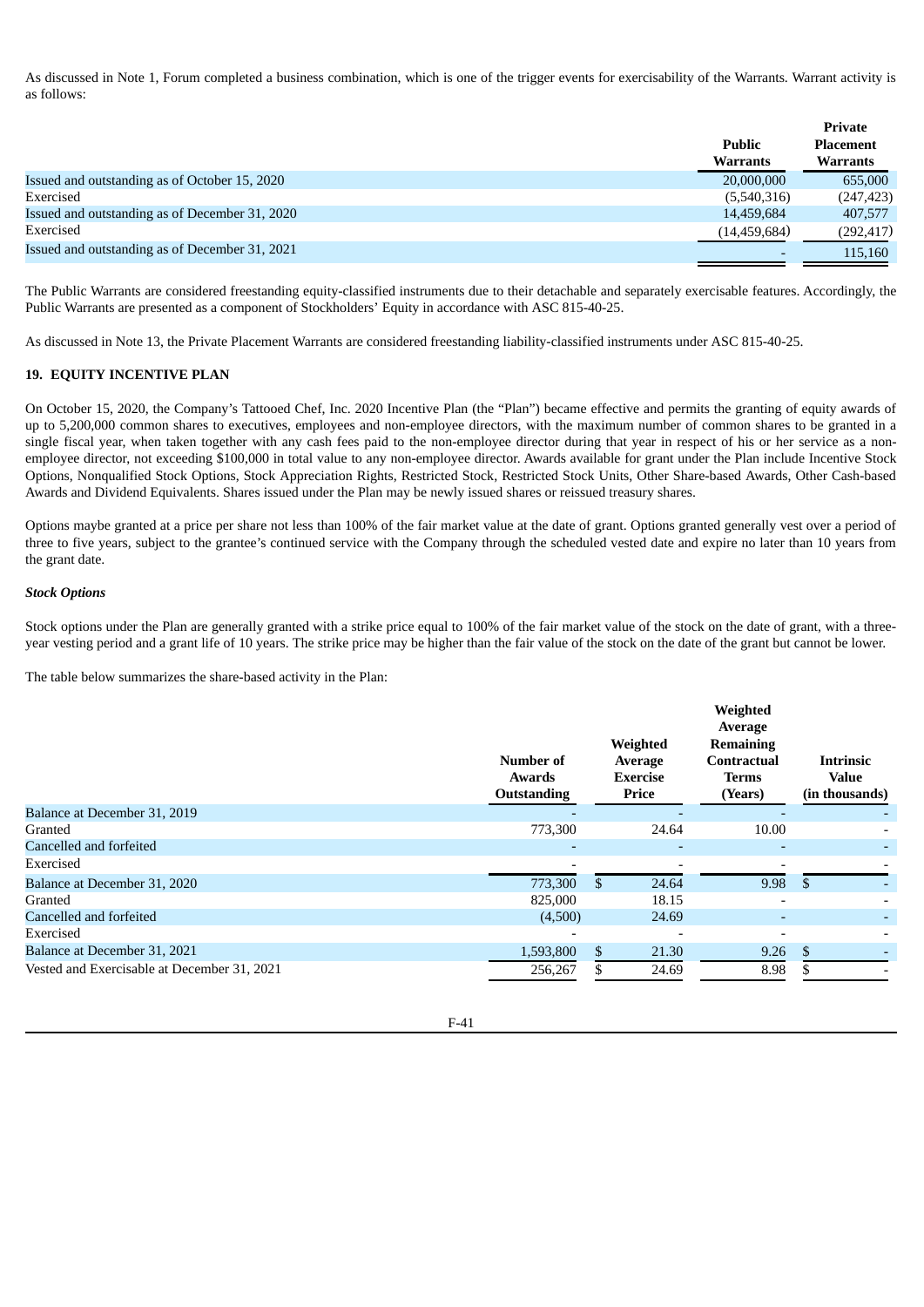There were no options exercised during the year ended December 31, 2021.

Compensation expense is recorded on a straight-line basis over the vesting period, which is the requisite service period, beginning on the grant date. The compensation expense is based on the fair value of each option grant using the Black-Scholes option pricing model. During the years ended December 31, 2021 and 2020, the Company recorded in aggregate \$2.63 million and \$0.04 million, respectively, of share-based compensation expense related to stock options, which is included in operating expenses in the Company's consolidated statements of operations.

As of December 31, 2021, the Company had stock-based compensation expense of \$7.62 million, related to unvested stock options not yet recognized that are expected to be recognized over an estimated weighted average period of approximately three years.

The fair value of each option grant was estimated on the grant date using the Black-Scholes option pricing model with the following assumptions during:

|                         | 2020     | 2021     |
|-------------------------|----------|----------|
| Dividend vield          | $0.00\%$ | $0.00\%$ |
| Expected volatility     | 25.89%   | 33.99%   |
| Risk-free interest rate | $0.67\%$ | 1.11%    |
| Expected term           |          |          |

Expected term—This represents the weighted-average period the stock options are expected to remain outstanding based upon expected exercise and expected post-vesting termination.

Risk-free interest rate—The assumption is based upon the observed U.S. treasury rate appropriate for the expected life of the employee stock options.

Expected volatility—The expected volatility assumption is based upon the weighted-average historical daily price changes of our common stock over the most recent period equal to the expected option life of the grant based on the contractual term of the awards, adjusted for activity which is not expected to occur in the future.

Dividend yield—The dividend yield assumption is based on our history and expectation of dividend payouts.

The fair value of granted stock options was \$5.17 million and \$5.09 million for year ended December 31, 2021 and 2020, respectively.

Any option granted under the Plan may include tandem Stock Appreciation Rights ("SARs"). SARs may also be awarded to eligible persons independent of any option. The strike price for common share for each SAR shall not be less than 100% of the fair value of the shares determined as of the date of grant. There were no SARs outstanding during the years ended December 31, 2021 or December 31, 2020.

#### *Restricted Stock and Restricted Stock Units*

Restricted Stock Units ("RSUs") are convertible into shares of Company common stock upon vesting on a one-to-one basis. Restricted stock has the same rights as other issued and outstanding shares of Company common stock except they are not entitled to dividends until the awards vest. Restrictions also limit the sale or transfer of the same during the vesting period. Any unvested portion of the Restricted Stock and RSUs shall be terminated and forfeited upon termination of employment or service of the grantee.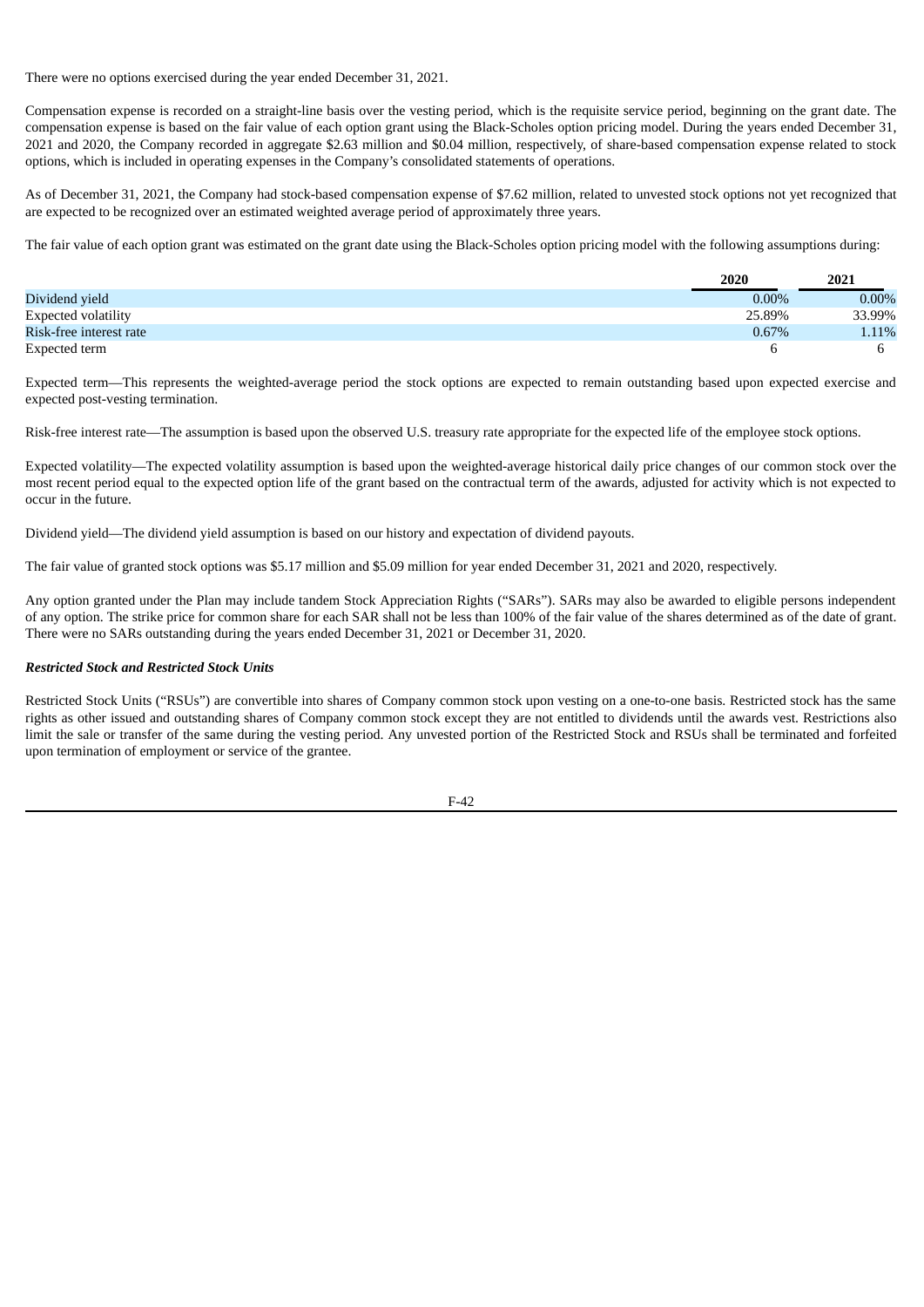Director restricted stock activity under the Plan for the year ended December 31, 2021 is as follows:

|                                                  |                            | <b>Employee Director Awards</b> |                                           |           | <b>Non-Employee Director</b><br><b>Awards</b> |                                           |  |  |  |
|--------------------------------------------------|----------------------------|---------------------------------|-------------------------------------------|-----------|-----------------------------------------------|-------------------------------------------|--|--|--|
|                                                  | Number of<br><b>Shares</b> |                                 | Weighted-<br>Average<br><b>Fair Value</b> |           |                                               | Weighted-<br>Average<br><b>Fair Value</b> |  |  |  |
| Balance at December 31, 2019                     | ٠                          | S                               |                                           | ٠         | S                                             |                                           |  |  |  |
| Granted                                          | 4,935                      |                                 | 20.26                                     | 39,480    |                                               | 20.26                                     |  |  |  |
| <b>Vested</b>                                    | (4,935)                    |                                 | 20.26                                     | (39, 480) |                                               | 20.26                                     |  |  |  |
| Forfeited                                        |                            |                                 |                                           |           |                                               |                                           |  |  |  |
| Balance at December 31, 2020                     | $\sim$                     | \$                              |                                           | $\sim$    | \$                                            |                                           |  |  |  |
| Granted                                          | $\overline{\phantom{0}}$   |                                 | $\overline{\phantom{0}}$                  | 20,134    |                                               | 19.70                                     |  |  |  |
| <b>Vested</b>                                    |                            |                                 | -                                         | (20, 134) |                                               | 19.70                                     |  |  |  |
| Forfeited                                        |                            |                                 |                                           |           |                                               |                                           |  |  |  |
| Non-vested restricted stock at December 31, 2021 | $\overline{\phantom{0}}$   |                                 |                                           | ۰         |                                               |                                           |  |  |  |

Non-director employee and consultant restricted stock activity under the Plan for the year ended December 31, 2021 is as follows:

|                                                  | <b>Employee Awards</b>     |              |                                           | <b>Consultant (Non-Employee)</b><br><b>Awards</b> |                                           |       |  |  |
|--------------------------------------------------|----------------------------|--------------|-------------------------------------------|---------------------------------------------------|-------------------------------------------|-------|--|--|
|                                                  | Number of<br><b>Shares</b> |              | Weighted-<br>Average<br><b>Fair Value</b> | Number of<br><b>Shares</b>                        | Weighted-<br>Average<br><b>Fair Value</b> |       |  |  |
| Balance at December 31, 2019                     | $\overline{\phantom{0}}$   | S            |                                           | ٠                                                 | -S                                        |       |  |  |
| Granted                                          | 400,000                    |              | 24.28                                     | 200,000                                           |                                           | 24.69 |  |  |
| <b>Vested</b>                                    |                            |              | $\qquad \qquad \blacksquare$              | (100,000)                                         |                                           | 24.69 |  |  |
| Forfeited                                        |                            |              |                                           |                                                   |                                           |       |  |  |
| Balance at December 31, 2020                     | 400,000                    | $\mathbf{S}$ | 24.28                                     | 100,000                                           | \$.                                       | 24.69 |  |  |
| Granted                                          | 30.416                     |              | 23.65                                     | 110,000                                           |                                           | 18.89 |  |  |
| <b>Vested</b>                                    | (4,916)                    |              | 24.28                                     | (110,000)                                         |                                           | 18.89 |  |  |
| Forfeited                                        | (425,500)                  |              | 24.24                                     | (100,000)                                         |                                           | 24.69 |  |  |
| Non-vested restricted stock at December 31, 2021 | ٠                          |              |                                           | $\overline{\phantom{a}}$                          |                                           |       |  |  |

The fair value of consultant (non-employee) restricted stock vested for the year ended December 31, 2021 and 2020 was approximately \$1.90 million and \$2.47 million, respectively. The fair value of employee restricted stock awards vested for the year ended December 31, 2021 and 2020 was approximately \$0.08 million and \$0.10 million, respectively. The fair value of non-employee restricted stock awards vested for the year ended December 31, 2021 and 2020 was approximately \$0.58 million and \$0.80 million, respectively. During the years ended December 31, 2021 and 2020, the Company recorded in aggregate \$2.56 million and \$3.37 million, respectively, of share-based compensation expense related to restricted stock, which is included in operating expenses in the Company's consolidated statements of operations.

As of December 31, 2021, unrecognized compensation costs related to the employee restricted stock awards was \$0 million.

## **20. RELATED PARTY TRANSACTIONS**

The Company leases office property in San Pedro, California from Deluna Properties, Inc., a company owned by Salvatore Galletti. Rent expense was \$0.21 million, \$0.06 million and \$0.06 million for the twelve months ended December 31, 2021, 2020 and 2019, respectively. As of December 31, 2021, under the adoption of ASC 842, the Company recorded \$2.15 million of operating lease right-of-use asset and \$2.10 million of operating lease liabilities in relation to this lease.

The Company entered into a credit agreement with Salvatore Galletti for a \$1.20 million revolving line of credit in January 2007. Monthly interest payments were accrued at 4.75% above the Prime Rate on any outstanding balance. In addition, the Company agreed to pay Salvatore Galletti 0.67% per month of the full amount of the revolving credit line, regardless of whether the Company has borrowed against the line of credit. For the years ended December 31, 2021, 2020 and 2019, respectively, zero amount of the fees have been paid to the lender. This agreement originally expired on December 31, 2011, which was amended from time to time and extended to December 31, 2024. The outstanding balance of the line of credit was \$0 million at both of December 31, 2021 and 2020. On October 1, 2021, this revolving credit agreement has been early terminated by both parties without penalty or fees.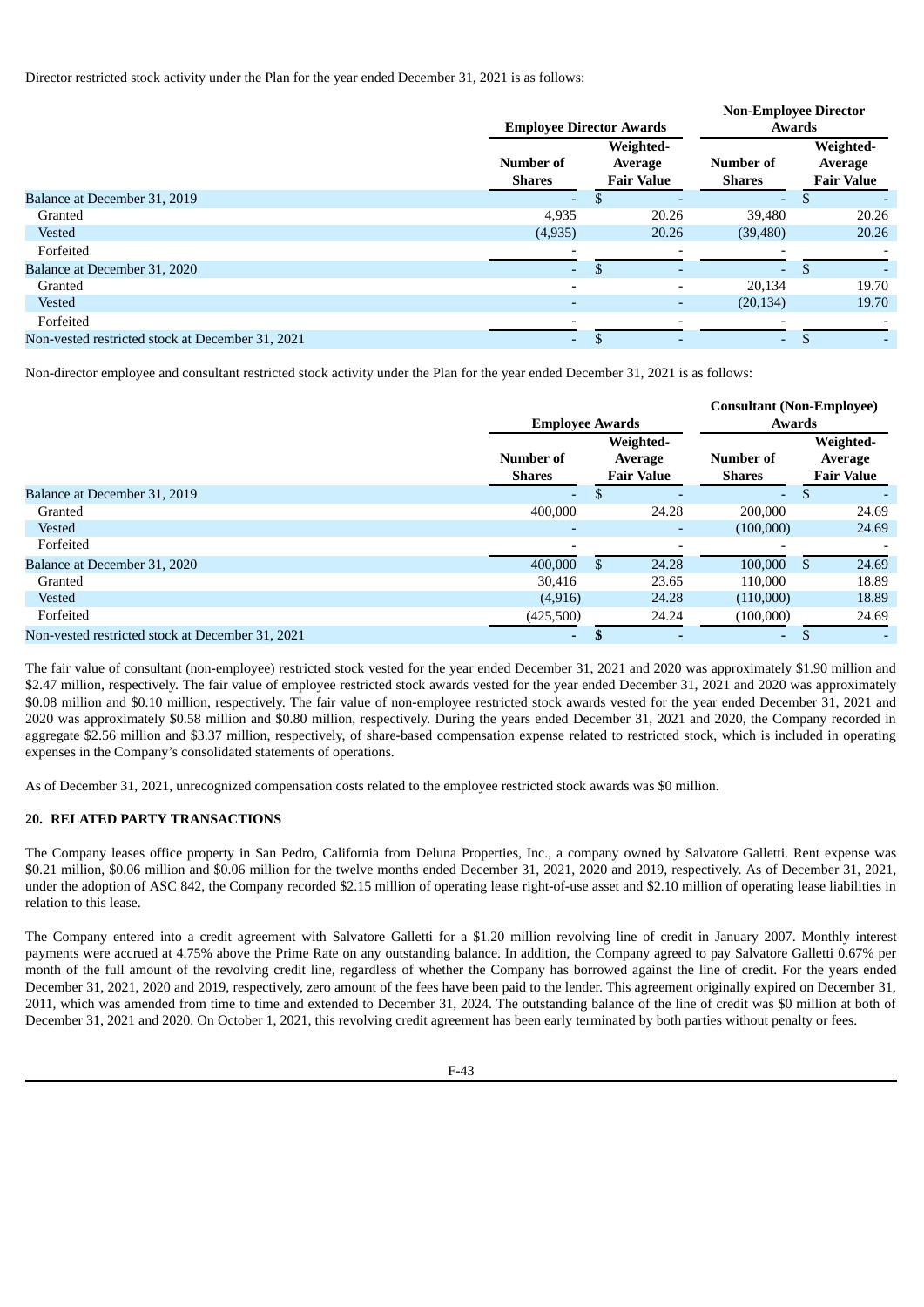In May 2018, Ittella Italy entered into a promissory note with Pizzo in the amount of 0.48 million Euros. The note bears interest at 8.00% per annum. The balance of the note was 0.00 million Euros and 0.07 million Euros as of December 31, 2021 and December 31, 2020, respectively.

The Company is a party to a revolving line of credit with Marquette Business Credit with borrowing capacity of \$25.00 million as of both December 31, 2021 and December 31, 2020 (Note 17). The parent organization of Marquette Business Credit is UMB (Note 3).

On May 21, 2021, the Company entered into a transaction with Pizzo for the purchase of a vehicle. The Company paid 0.02 million Euros for acquiring the vehicle.

In Connection with Belmont acquisition in December 2021, the Company entered into a lease agreement with Penhurst Realty, LLC, owned by Belmont's prior owner who is currently serving as the president of BCI. No rent was paid or payable to the lessor during the period from December 21, 2021 (acquisition closing date) to December 31, 2021. As of December 31, 2021, under the adoption of ASC 842, the Company recorded \$0.68 million of operating lease right-of-use asset and \$0.66 million of operating lease liabilities in relation to this lease.

A company affiliated with a member of the Board has been contracted to provide marketing assistance to the Company for the year ended December 31, 2021. The Company paid \$0.10 million for the services provided during the year ended December 31, 2021.

## **21. COMMITMENTS AND CONTINGENCIES**

In the ordinary course of business, the Company also enters into real property leases, which require the Company as lessee to indemnify the lessor from liabilities arising out of the Company's occupancy of the properties. The Company's indemnification obligations are generally covered under the Company's general insurance policies.

From time to time, the Company is involved in various litigation matters arising in the ordinary course of business. The Company does not believe the disposition of any current matter will have a material adverse effect on its consolidated financial position or results of operations.

A subsidiary of the Company, Ittella Italy, is involved in certain litigation related to the death of an independent contractor who fell off of the roof of Ittella Italy's premises while performing pest control services. The case was brought by five relatives of the deceased worker. The five plaintiffs are seeking collectively \$2.12 million (1.87 million Euros) from the defendants. In addition to Ittella Italy, the pest control company for which the deceased was working at the time of the accident is co-defendant. Furthermore, under Italian law, the president of an Italian company is automatically criminally charged if a workplace death occurs on site. While the Company does not believe it is probable that Ittella Italy or its president will be found culpable, the Company cannot predict the ultimate outcome of the litigation. Procedurally, the case remains in a very early stage of the litigation. Ultimately, a trial will be required to determine if the defendants are liable, and if they are liable, a second separate proceeding will be required to establish the amount of damages owed by each of the co-defendants. The Company believes any required payment could be covered by its insurance policy; however, it is not possible to determine the amount at which the insurance company will reimburse Ittella Italy or whether any reimbursement will be received at all. The Company believes that the litigation may continue for a number of years before it is finally resolved.

The Company believes that a loss is currently not probable, and an estimate cannot be made. Therefore, no accrual has been made as of December 31, 2021 or December 31, 2020.

## **22. CONSOLIDATED VARIABLE INTEREST ENTITY**

Ittella Properties LLC ("Properties"), the Company's consolidated VIE, owns the Alondra Building, which is leased by Ittella International for 10 years from August 1, 2015 through August 1, 2025. Properties is wholly owned by Salvatore Galletti. The construction and acquisition of the Alondra building by Properties were funded by a loan agreement with unconditional guarantees by Ittella International and terms providing that 100% of the Alondra building must be leased to Ittella International throughout the term of the loan agreement.

The Company concluded that it has a variable interest in Properties on the basis that Ittella International guarantees the loan for Properties and substantially all of Properties' transactions occur with the Ittella International. Thus, Properties' equity at risk is considered to be insufficient to finance its activities without additional support from Ittella International, and, therefore, Properties is considered a VIE.

Properties' assets and liabilities primarily consist of \$2.1 million building and \$1.9 million loan balance, see below Properties' condensed balance sheets as of the years ended December 31, 2021 and 2020. The results of operations and cash flows of Properties are included in the Company's consolidated financial statements. For the twelve-month periods ended December 31, 2021 and 2020, 100% of the revenue of Properties is intercompany and thus was eliminated in consolidation. Properties contributed expenses of \$0.21 million, \$0.26 million and \$0.20 million for the years ended December 31, 2021 2020 and 2019, respectively.

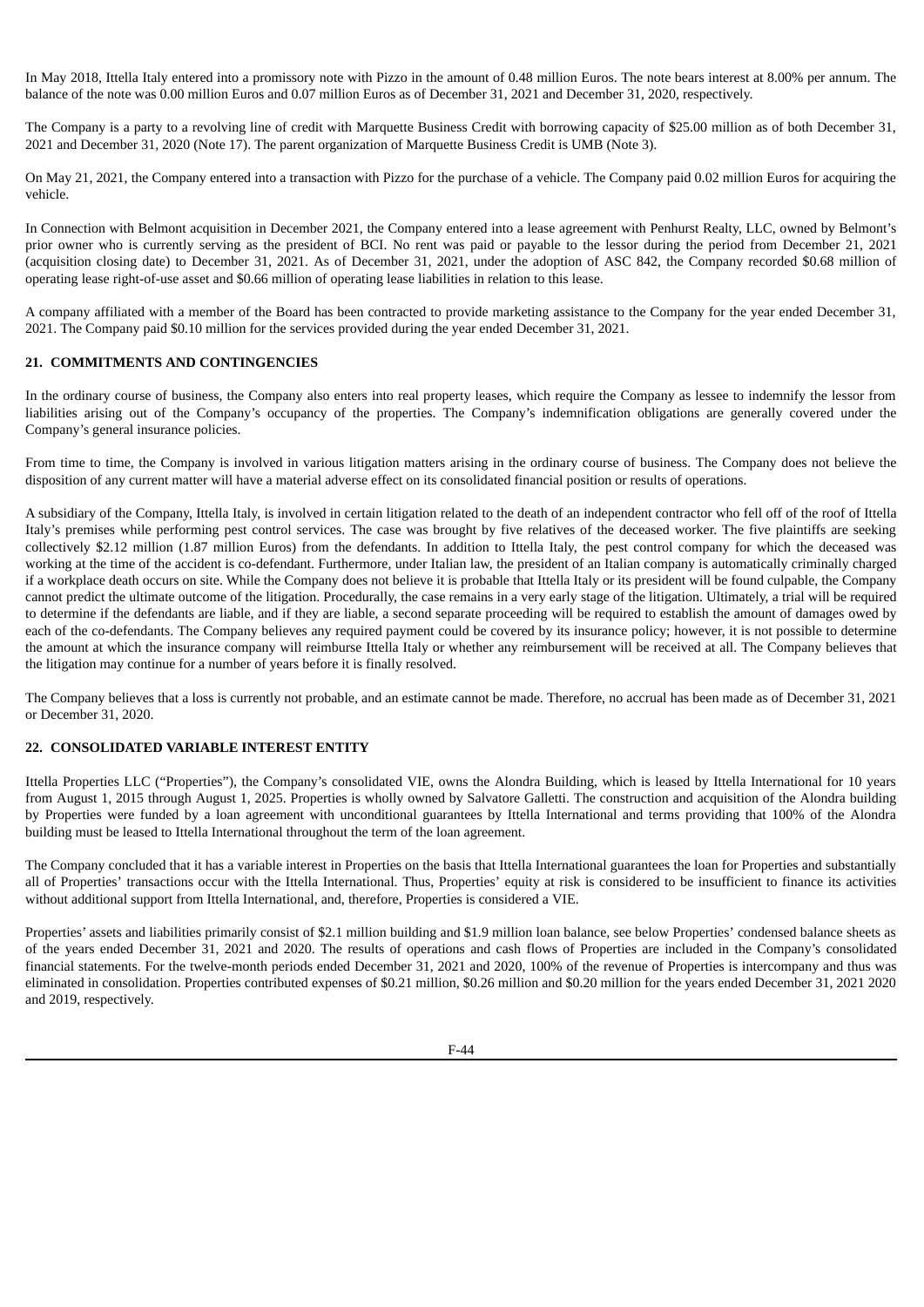## **ITTELLA PROPERTIES, LLC. CONDENSED BALANCE SHEETS (in thousands, except for share and per share information)**

|                                                                          |    | December 31.<br>2021 |                | December 31,<br>2020 |
|--------------------------------------------------------------------------|----|----------------------|----------------|----------------------|
| <b>ASSETS</b>                                                            |    |                      |                |                      |
| <b>CURRENT ASSETS</b>                                                    |    |                      |                |                      |
| Cash                                                                     | \$ | 166                  | $\mathfrak{S}$ | 14                   |
| Accounts receivable                                                      |    | 19                   |                | 38                   |
| Prepaid expenses and other current assets                                |    |                      |                | 10                   |
| <b>TOTAL CURRENT ASSETS</b>                                              |    | 185                  |                | 62                   |
| Property, plant and equipment, net                                       |    | 2,093                |                | 2,187                |
| <b>TOTAL ASSETS</b>                                                      | \$ | 2,278                | S              | 2,249                |
|                                                                          |    |                      |                |                      |
| LIABILITIES, REDEEMABLE NONCONTROLLING INTEREST AND STOCKHOLDERS' EQUITY |    |                      |                |                      |
| <b>CURRENT LIABILITIES</b>                                               |    |                      |                |                      |
| Accounts payable                                                         | \$ | 7                    | \$             | 11                   |
| <b>Accrued expenses</b>                                                  |    |                      |                | 10                   |
| Notes payable to related parties, current portion                        |    | 1,912                |                | 111                  |
| Other current liabilities                                                |    | 49                   |                | 11                   |
| TOTAL CURRENT LIABILITIES                                                |    | 1,968                |                | 143                  |
| Notes payable, net of current portion                                    |    |                      |                | 1,907                |
| <b>TOTAL LIABILITIES</b>                                                 |    | 1,968                |                | 2,050                |
| <b>COMMITMENTS AND CONTINGENCIES</b>                                     |    |                      |                |                      |
| <b>STOCKHOLDERS' EQUITY</b>                                              |    |                      |                |                      |
| Additional paid in capital                                               |    | 300                  |                | 300                  |
| Retained earnings (deficit)                                              |    | 10                   |                | (101)                |
| Total equity                                                             |    | 310                  |                | 199                  |
| TOTAL LIABILITIES AND STOCKHOLDERS' EQUITY                               |    | 2,278                | S              | 2,249                |

## **23. EARNINGS PER SHARE**

The following is the summary of basic and diluted EPS for the years ended December 31, 2021, 2020 and 2019:

| (In thousands, except EPS)                                     |     | 2021      | 2020         |        |      | 2019   |
|----------------------------------------------------------------|-----|-----------|--------------|--------|------|--------|
| <b>Numerator</b>                                               |     |           |              |        |      |        |
| Net Income (loss) attributable to Tattooed Chef, Inc.          | \$  | (87, 404) | <sup>8</sup> | 67,602 | -S   | 4,353  |
| Gain on fair value remeasurement related to Warrants           |     | (718)     |              | (461)  |      |        |
| Dilutive Net income (loss) attributable to Tattooed Chef, Inc. |     | (88, 122) |              | 67,141 |      | 4,353  |
| <b>Denominator</b>                                             |     |           |              |        |      |        |
| Weighted average common shares outstanding                     |     | 81.532    |              | 36.488 |      | 28.324 |
| Effect of potentially dilutive securities related to Warrants  |     | 139       |              | 3,589  |      |        |
| Weighted average diluted shares outstanding                    |     | 81,671    |              | 40.077 |      | 28,324 |
| <b>Earnings per share</b>                                      |     |           |              |        |      |        |
| Basic                                                          | \$. | (1.07)    | - S          | 1.85   | - \$ | 0.15   |
| Diluted                                                        | \$  | (1.08)    |              | 1.68   |      | 0.15   |

The following have been excluded from the calculation of diluted earnings per share as the effect of including them would have been anti-dilutive for the years ended December 31, 2021, 2020 and 2019:

| 2021   | 2020   | 2019 |
|--------|--------|------|
| $\sim$ | 11,278 |      |
| 433    | 756    |      |
| 38     | 500    |      |
|        |        |      |
| 471    | 12,534 |      |
|        |        |      |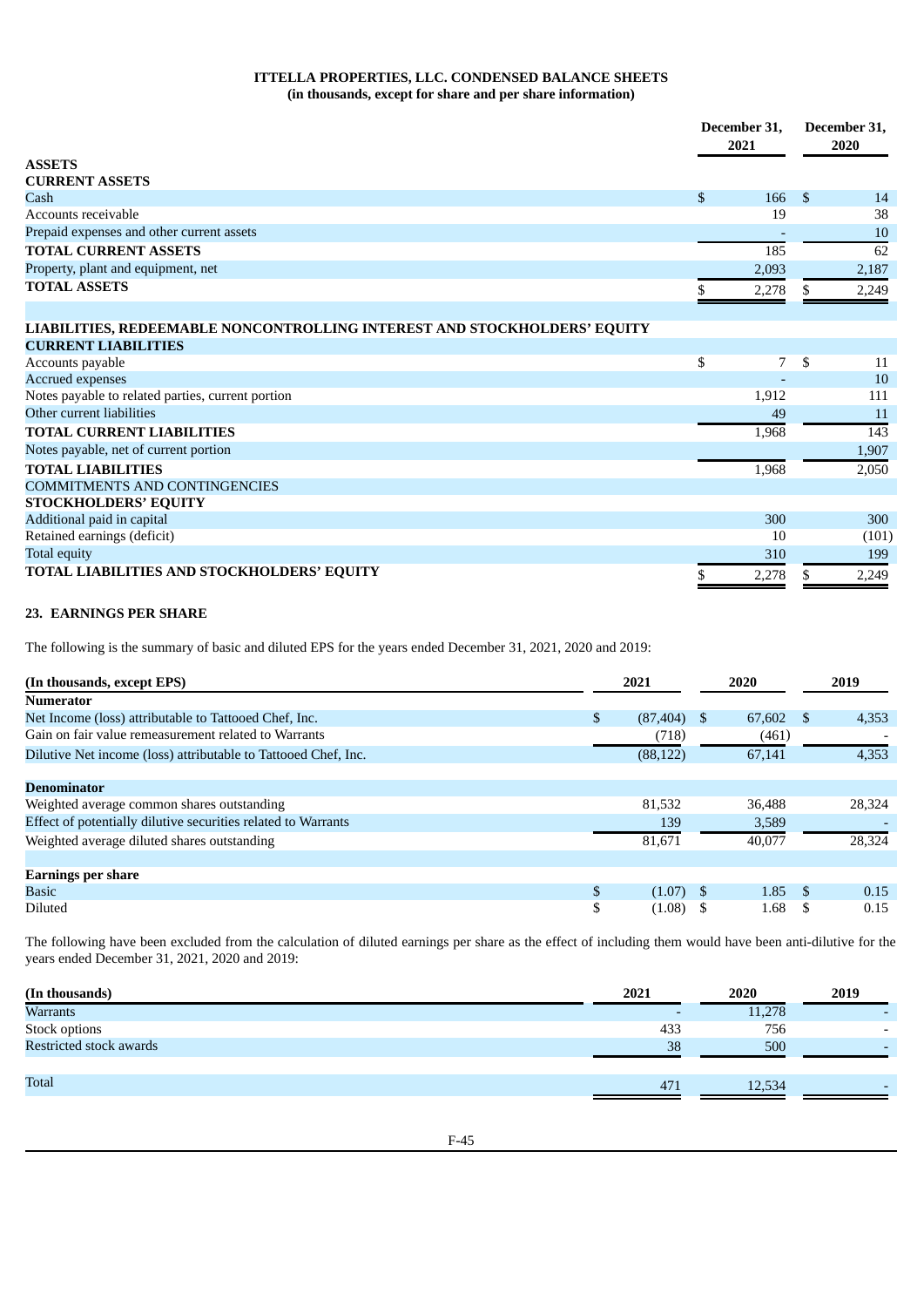## **24. QUARTERLY FINANCIAL INFORMATION (Unaudited)**

As discussed in Note 2, the Company is restating its unaudited interim financial statements for the three months ended March 31, 2021, the three and six months ended June 30, 2021, and the three and nine months ended September 30, 2021 as illustrated in this Note 24 (collectively referred to as the "Restatement"). Amounts depicted as "As Restated" throughout the accompanying consolidated financial statements and footnotes include the impact of the Restatement, as well as the impact of other immaterial error corrections and the adoption of ASC 842 as of January 1, 2021.

The Company identified the following areas of restatement and revision which are depicted in the tables below:

(a) Changes as a result of ASC 842 adoption as of January 1, 2021, which do not relate to errors:

As the Company lost EGC status as of December 31, 2021, the Company was required to adopt ASC 842 beginning with the annual reporting period ended December 31, 2021.

As part of ASC 842 adoption, in connection with NMFD acquisition (see Note 11), the assumed lease arrangements from the acquisitions have been assessed and fair valued under ASC 842 transition guidance.

- (b) Errors related to other immaterial previously unrecorded adjustments that were identified and disclosed as "*Revision of Previously Issued Financial Statements for Correction of Immaterial Errors*." in the footnote with the Forms 10-Q for the prior quarterly reporting periods in 2021, and that were also recorded as part of the Restatement. These were primarily adjustments that the Company deemed immaterial in prior periods. The total impact of these adjustments was:
	- an increase in net loss of: \$0.0 million (\$0.00 per share) for the three months ended March 31, 2021.
	- an increase in net loss of: \$0.6 million (\$0.01 per share) and \$0.6 million (\$0.00 per share), for the three months and six months ended June 30, 2021.
- (c) Errors identified during the fourth quarter of 2021.

(c1) Balance sheet classifications.

The Company identified classification errors among accounts receivable, deferred revenue, inventory, accounts payable, finance lease liability and note payable. The classification errors had no impact the Company's consolidated statement of operations and were not individually material to any of the previously issued financial statements.

(c2) Valuation on deferred tax assets recorded during the second quarter in 2021

As discussed on Notes 1 and 3, the Company revised its consolidated financial statements for an error related to a deferred tax asset of \$4.0 million related to the shares issued to Harrison that should have been recorded as of December 31, 2020. In the quarter ended June 30, 2021, the Company recorded a full valuation allowance on its deferred tax assets. As such, the amount of the valuation allowance is being restated by \$4.0 million to reflect the correction of the error.

The impact of the valuation allowance on the Company's consolidated statement of operations:

- an increase in net loss of: \$4.0 million (\$0.05 per share) and \$4.0 million (\$0.05 per share), for the three months and six months ended June 30, 2021.
- an increase in net loss of: \$0.0 million (\$0.00 per share) and \$4.0 million (\$0.05 per share), for the three months and nine months ended September 30, 2021.

(c3) Errors related to immaterial previously unrecorded adjustments were identified during the fourth quarter of 2021 and recorded as part of the Restatement. These were primarily adjustments that the Company deemed immaterial in prior periods. The total impact of these adjustments was:

- a reduction in net loss of: \$0.4 million (\$0.01 per share) for the three months ended March 31, 2021.
- a reduction in net loss of: \$0.6 million (\$0.01 per share) and \$0.3 million (\$0.00 per share), for the three months and six months ended June 30, 2021.
- an increase in net loss of: \$0.3 million (\$0.00 per share) and \$0.1 million (\$0.00 per share), for the three months and nine months ended September 30, 2021.
- (d) Reclassifications of certain prior period amounts to conform to the current period presentation. Reclassifications have no impact on net income (loss) and do not relate to errors and are included here in order to conform the presentation across the periods presented.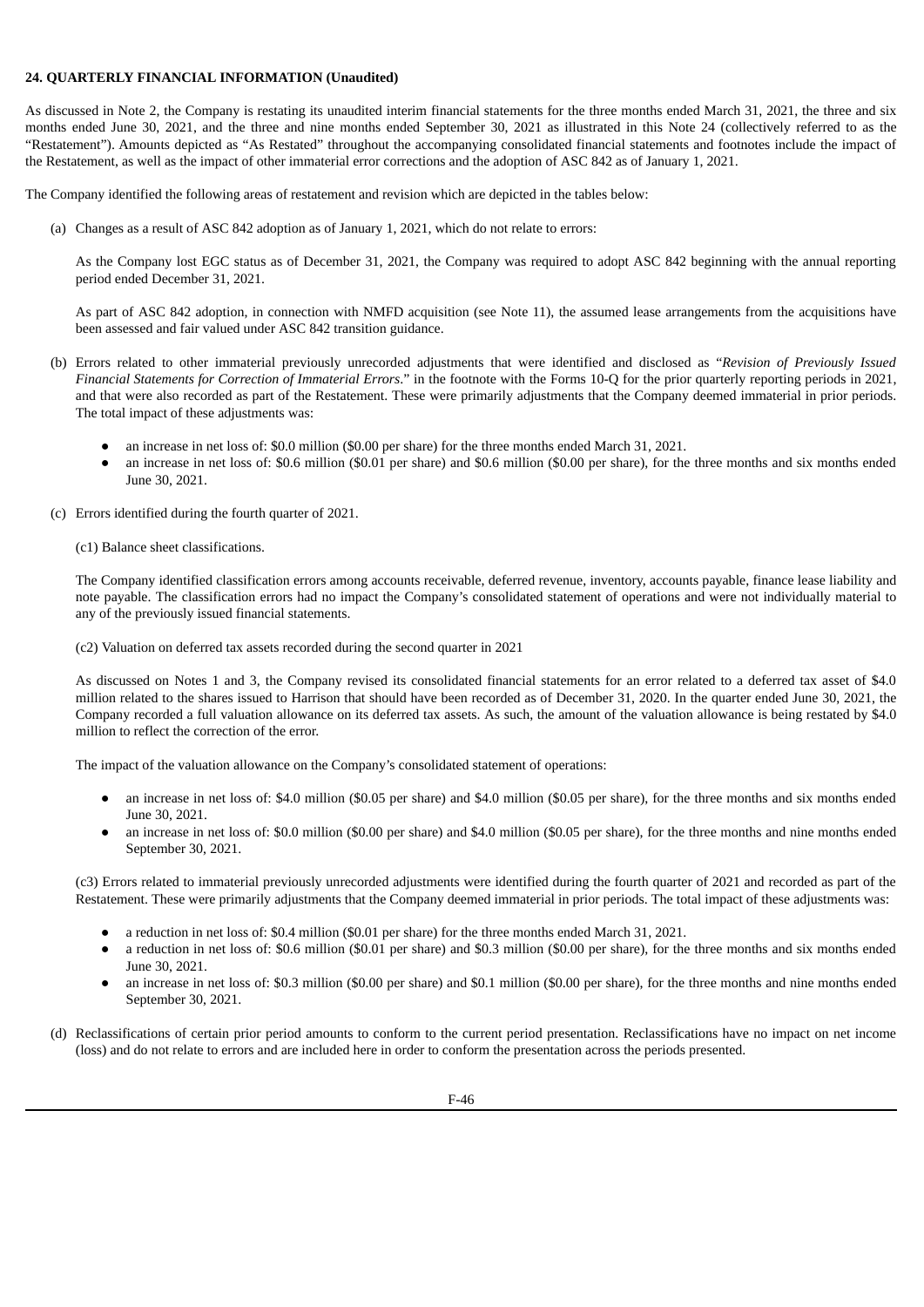| (in thousands except par value and shares, unaudited)                                                                | <b>As Reported</b>      |                          | a. Adoption of<br><b>ASC 842</b> | <b>b.</b> Previous<br><b>Adjustments</b> | c. Current<br>Adjustments | d.<br><b>Re-classification</b>   |               | <b>As Restated</b> |
|----------------------------------------------------------------------------------------------------------------------|-------------------------|--------------------------|----------------------------------|------------------------------------------|---------------------------|----------------------------------|---------------|--------------------|
| <b>ASSETS</b><br><b>CURRENT ASSETS</b>                                                                               |                         |                          |                                  |                                          |                           |                                  |               |                    |
| Cash                                                                                                                 | $\mathbf{\$}$           | 185,161                  |                                  |                                          |                           |                                  | $\mathcal{S}$ | 185.161            |
| Accounts receivable                                                                                                  |                         | 31,796                   |                                  |                                          | $(2,625)$ $(c1,c3)$       | $\overline{a}$                   |               | 29,171             |
| Inventory                                                                                                            |                         | 38,701                   | $\overline{a}$                   | (662)                                    | $942$ (c1)                |                                  |               | 38,981             |
| Prepaid expenses and other current assets                                                                            |                         | 11.739                   | (27)                             |                                          | $(288)$ (c3)              | $\overline{a}$                   |               | 11,424             |
| <b>TOTAL CURRENT ASSETS</b>                                                                                          |                         | 267,397                  | (27)                             | (662)                                    | (1, 971)                  |                                  |               | 264,737            |
| Property, plant and equipment, net                                                                                   |                         | 19,312                   |                                  |                                          |                           |                                  |               | 19,312             |
| Operating lease right-of-use asset, net                                                                              |                         |                          | 3.968                            |                                          |                           |                                  |               | 3,968              |
| Finance lease right-of-use asset, net                                                                                |                         |                          |                                  |                                          |                           |                                  |               |                    |
| Intangible assets, net                                                                                               |                         |                          |                                  |                                          |                           |                                  |               |                    |
| Deferred taxes                                                                                                       |                         | 45,273                   |                                  |                                          | 4,024 $(c2)$              | ÷,                               |               | 49,297             |
| Goodwill                                                                                                             |                         |                          |                                  |                                          |                           |                                  |               |                    |
| Other assets                                                                                                         |                         | 923                      |                                  |                                          |                           |                                  |               | 923                |
|                                                                                                                      |                         |                          |                                  |                                          |                           |                                  |               |                    |
| <b>TOTAL ASSETS</b>                                                                                                  | \$                      | 332,905                  | 3,941                            | (662)                                    | 2,053                     |                                  | £.            | 338,237            |
| <b>LIABILITIES AND STOCKHOLDERS' EQUITY</b>                                                                          |                         |                          |                                  |                                          |                           |                                  |               |                    |
| <b>CURRENT LIABILITIES</b>                                                                                           |                         |                          |                                  |                                          |                           |                                  |               |                    |
| Accounts payable                                                                                                     | $\overline{\mathbb{S}}$ | 31,252                   |                                  |                                          | $(496)$ (c1)              | (46)                             | -\$           | 30,710             |
| Accrued expenses                                                                                                     |                         | 6,135                    |                                  |                                          | 423 $(c3)$                |                                  |               | 6,558              |
| Line of credit                                                                                                       |                         | 26                       |                                  |                                          | $\overline{a}$            |                                  |               | 26                 |
| Notes payable to related parties, current portion                                                                    |                         | 42                       |                                  |                                          |                           |                                  |               | 42                 |
| Notes payable, current portion                                                                                       |                         | 111                      |                                  |                                          |                           | $\overline{\phantom{a}}$         |               | 111                |
| Deferred revenue                                                                                                     |                         | 974                      |                                  |                                          | $(974)$ $(c1)$            |                                  |               |                    |
| Forward contract derivative liability<br>Finance lease liabilities, current                                          |                         | 2,042                    |                                  |                                          | $(84)$ (c3)               | $\overline{a}$<br>$\overline{a}$ |               | 1,958              |
| Operating lease liabilities, current                                                                                 |                         | $\overline{\phantom{a}}$ | 651                              |                                          | ÷                         |                                  |               | 651                |
| Other current liabilities                                                                                            |                         | 1.188                    | (47)                             |                                          | $\overline{a}$            | 46                               |               | 1,187              |
| <b>TOTAL CURRENT LIABILITIES</b>                                                                                     |                         | 41,770                   | 604                              |                                          | (1, 131)                  |                                  |               | 41.243             |
| Warrant liability                                                                                                    |                         | 1,875                    |                                  |                                          |                           |                                  |               | 1,875              |
| Finance lease, net of current portion                                                                                |                         |                          |                                  |                                          |                           |                                  |               |                    |
| Operating lease, net of current portion                                                                              |                         |                          | 3,344                            |                                          |                           |                                  |               | 3,344              |
| Notes payable, net of current portion                                                                                |                         | 1,903                    |                                  |                                          |                           |                                  |               | 1,903              |
| <b>TOTAL LIABILITIES</b>                                                                                             |                         | 45,548                   | 3,948                            |                                          | (1, 131)                  |                                  |               | 48,365             |
| <b>COMMITMENTS AND CONTINGENCIES</b>                                                                                 |                         |                          |                                  |                                          |                           |                                  |               |                    |
| STOCKHOLDERS' EQUITY                                                                                                 |                         |                          |                                  |                                          |                           |                                  |               |                    |
| Preferred stock - \$0.0001 par value; 10,000,000 shares authorized, none<br>issued and outstanding at March 31, 2021 |                         |                          |                                  |                                          |                           |                                  |               |                    |
| Common shares-\$0.0001 par value; 1,000,000,000 shares authorized;                                                   |                         |                          |                                  |                                          |                           |                                  |               |                    |
| 81,400,199 shares issued and outstanding at March 31, 2021                                                           |                         | 8                        |                                  |                                          |                           |                                  |               | 8                  |
| Additional paid in capital                                                                                           |                         | 230,970                  |                                  |                                          | 4,024 $(c2)$              |                                  |               | 234,994            |
| Accumulated other comprehensive income                                                                               |                         | 110                      |                                  |                                          |                           |                                  |               | 110                |
| Retained earnings                                                                                                    |                         | 56,269                   | (7)                              | (662)                                    |                           |                                  |               | 54,760             |
|                                                                                                                      |                         |                          |                                  |                                          | $(840)$ (c3)              |                                  |               |                    |
| Total equity                                                                                                         |                         | 287,357                  | (7)                              | (662)                                    | 3,184                     |                                  |               | 289,872            |
| TOTAL LIABILITIES AND STOCKHOLDERS' EQUITY                                                                           |                         | 332,905                  | 3,941                            | (662)                                    | 2,053                     |                                  | \$            | 338,237            |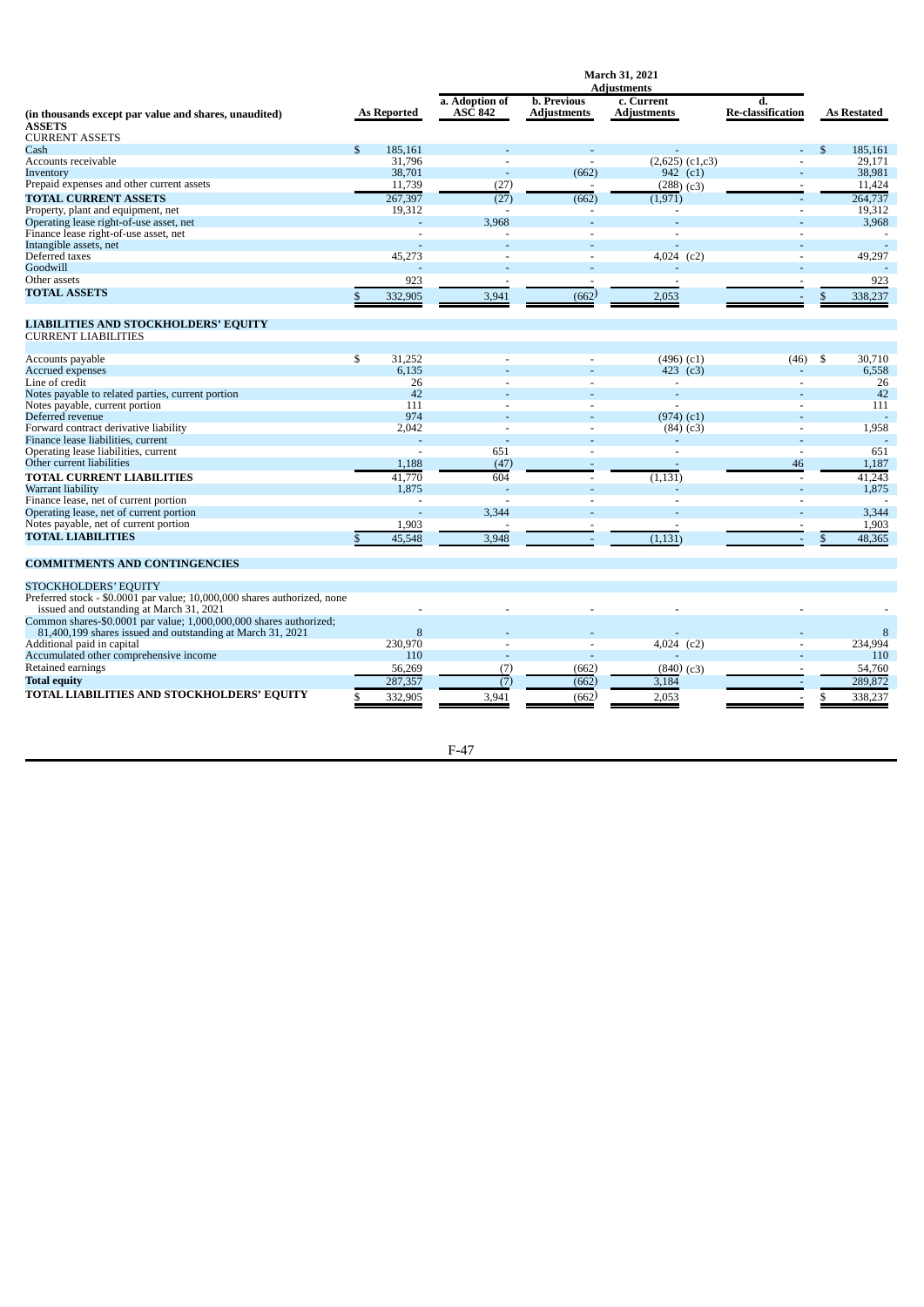|                                                                        |                    | Three Months Ended March 31, 2021<br><b>Adjustments</b> |                                  |                                          |                                  |  |                    |
|------------------------------------------------------------------------|--------------------|---------------------------------------------------------|----------------------------------|------------------------------------------|----------------------------------|--|--------------------|
| (in thousands except per share amounts, unaudited)                     | <b>As Reported</b> |                                                         | a. Adoption of<br><b>ASC 842</b> | <b>b.</b> Previous<br><b>Adjustments</b> | c. Current<br><b>Adjustments</b> |  | <b>As Restated</b> |
| <b>REVENUE</b>                                                         | \$.                | 52,682                                                  |                                  |                                          | $(213) (c3)$ \$                  |  | 52,469             |
| COST OF GOODS SOLD                                                     |                    | 45,905                                                  |                                  | (390)                                    | $(226)$ (c3)                     |  | 45,289             |
| <b>GROSS PROFIT</b>                                                    |                    | 6.777                                                   |                                  | 390                                      | 13                               |  | 7,180              |
| <b>OPERATING EXPENSES</b>                                              |                    | 13,795                                                  |                                  | 394                                      | (c3)<br>288                      |  | 14,484             |
| <b>INCOME (LOSS) FROM OPERATIONS</b>                                   |                    | (7,018)                                                 | (7)                              | (4)                                      | (275)                            |  | (7, 304)           |
| Interest expense                                                       |                    | (20)                                                    |                                  |                                          |                                  |  | (20)               |
| Other income (expense)                                                 |                    | (2,589)                                                 |                                  |                                          | $(92)$ (c3)                      |  | (2,681)            |
| INCOME (LOSS) BEFORE PROVISION FOR INCOME TAXES                        |                    | (9,627)                                                 | (7)                              | (4)                                      | (367)                            |  | (10,005)           |
| INCOME TAX BENEFIT (EXPENSE)                                           |                    | 1,475                                                   |                                  |                                          |                                  |  | 1,475              |
| <b>NET INCOME (LOSS)</b>                                               |                    | (8, 152)                                                | (7)                              | (4)                                      | (367)                            |  | (8,530)            |
| LESS: INCOME ATTRIBUTABLE TO NONCONTROLLING INTERESTS                  |                    |                                                         |                                  |                                          |                                  |  |                    |
| NET INCOME (LOSS) ATTRIBUTABLE TO TATTOOED CHEF, INC.                  |                    | (8, 152)                                                | (7)                              | (4)                                      | (367)                            |  | (8,530)            |
| NET INCOME (LOSS) PER SHARE                                            |                    |                                                         |                                  |                                          |                                  |  |                    |
| <b>Basic</b>                                                           |                    | (0.10)                                                  |                                  |                                          | (0.01)                           |  | (0.11)             |
| Diluted                                                                |                    | (0.11)                                                  |                                  |                                          | (0.01)                           |  | (0.12)             |
| <b>WEIGHTED AVERAGE COMMON SHARES</b>                                  |                    |                                                         |                                  |                                          |                                  |  |                    |
| <b>Basic</b>                                                           | 79.415.105         |                                                         | $\blacksquare$                   | 825,000                                  | ٠                                |  | 80.240.105         |
| <b>Diluted</b>                                                         | 79,719,129         |                                                         | $\overline{\phantom{a}}$         | 825,000                                  |                                  |  | 80,544,129         |
| OTHER COMPREHENSIVE INCOME (LOSS), NET OF TAX                          |                    |                                                         |                                  |                                          |                                  |  |                    |
| Foreign currency translation adjustments                               |                    | 109                                                     |                                  |                                          |                                  |  | 109                |
| Total other comprehensive income (loss), net of tax                    |                    | 109                                                     |                                  |                                          |                                  |  | 109                |
| Comprehensive income                                                   |                    | (8,043)                                                 | (7)                              | (4)                                      | (367)                            |  | (8,421)            |
| Less: comprehensive income attributable to the noncontrolling interest |                    |                                                         |                                  |                                          |                                  |  |                    |
| Comprehensive income attributable to Tattooed Chef, Inc. stockholders  |                    | (8,043)                                                 | (7)                              | (4)                                      | (367)                            |  | (8,421)            |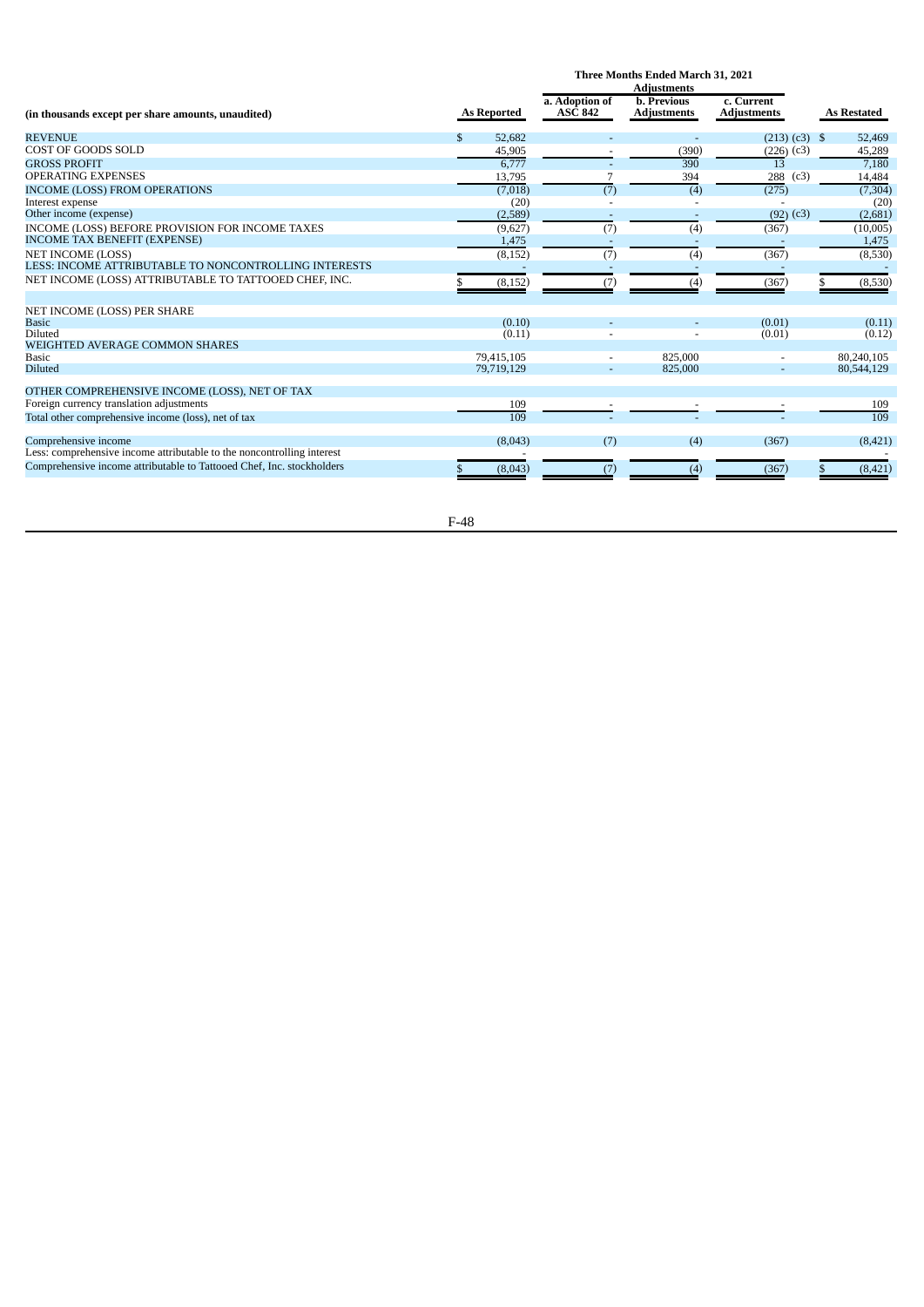# **Statement of Changes in Stockholders' Equity -Three Months Ended March 31, 2021**

| (in thousands except shares, unaudited)                          | Common<br><b>Stock</b><br><b>Shares</b> | <b>Treasury</b><br><b>Shares</b> | Common<br><b>Shares</b><br>Amount |   |   | <b>Additional</b><br>Paid-In<br>Capital |    | Accumulated<br>Comprehensive<br>Income (Loss) |   | <b>Retained</b><br><b>Earnings</b><br>(Deficit) |                  |     | <b>Total</b> |
|------------------------------------------------------------------|-----------------------------------------|----------------------------------|-----------------------------------|---|---|-----------------------------------------|----|-----------------------------------------------|---|-------------------------------------------------|------------------|-----|--------------|
| <b>AS REPORTED</b><br><b>BALANCE AS OF JANUARY 1, 2021</b>       | 71,551,067                              | (81,087)                         | -\$                               |   | S | 164,423                                 | \$ |                                               | S | 64,729                                          |                  | \$. | 229,160      |
| FOREIGN CURRENCY TRANSLATION ADJUSTMENT                          |                                         |                                  |                                   |   |   |                                         |    | 109                                           |   |                                                 |                  |     | 109          |
| <b>DISTRIBUTION</b>                                              |                                         |                                  |                                   |   |   |                                         |    |                                               |   | (308)                                           |                  |     | (308)        |
| STOCK-BASED COMPENSATION                                         |                                         |                                  |                                   |   |   | 3,185                                   |    |                                               |   |                                                 |                  |     | 3,185        |
| FORFEITURE OF STOCK-BASED AWARDS                                 | (95,084)                                |                                  |                                   |   |   |                                         |    |                                               |   |                                                 |                  |     |              |
| <b>CANCELLATION OF TREASURY SHARES</b>                           | (81,087)                                | 81,087                           |                                   |   |   |                                         |    |                                               |   |                                                 |                  |     |              |
| <b>EXERCISE OF WARRANTS</b>                                      | 10,025,303                              |                                  |                                   |   |   | 63,361                                  |    |                                               |   |                                                 |                  |     | 63,362       |
| <b>NET LOSS</b>                                                  |                                         |                                  |                                   |   |   |                                         |    |                                               |   | (8, 152)                                        |                  |     | (8, 152)     |
| <b>BALANCE AS OF MARCH 31, 2021 (UNAUDITED)</b>                  | 81,400,199                              |                                  |                                   | 8 |   | 230,969                                 |    | 110                                           |   | 56,269                                          |                  |     | 287,356      |
| <b>ADJUSTMENTS</b>                                               |                                         |                                  |                                   |   |   |                                         |    |                                               |   |                                                 |                  |     |              |
| <b>BALANCE AS OF JANUARY 1, 2021</b>                             |                                         |                                  |                                   |   |   | 4,025(c2)                               |    |                                               |   | $(1,131)$ (b, c3)                               |                  |     | 2,894        |
| <b>NET LOSS</b>                                                  |                                         |                                  |                                   |   |   |                                         |    |                                               |   |                                                 | $(378)$ (a,b,c3) |     | (378)        |
| <b>TOTAL ADJUSTMENTS</b>                                         |                                         |                                  |                                   |   |   | 4,025                                   |    |                                               |   | (1,509)                                         |                  |     | 2,516        |
| <b>AS RESTATED</b>                                               |                                         |                                  |                                   |   |   |                                         |    |                                               |   |                                                 |                  |     |              |
| <b>BALANCE AS OF JANUARY 1, 2021</b>                             | 71,551,067                              | (81,087)                         | <b>S</b>                          |   |   | 168,448                                 | \$ |                                               |   | 63,598                                          |                  |     | 232,054      |
| FOREIGN CURRENCY TRANSLATION ADJUSTMENT                          |                                         |                                  |                                   |   |   |                                         |    | 109                                           |   |                                                 |                  |     | 109          |
| <b>DISTRIBUTION</b>                                              |                                         |                                  |                                   |   |   |                                         |    |                                               |   | (308)                                           |                  |     | (308)        |
| STOCK-BASED COMPENSATION                                         |                                         |                                  |                                   |   |   | 3,185                                   |    |                                               |   |                                                 |                  |     | 3,185        |
| FORFEITURE OF STOCK-BASED AWARDS                                 | (95,084)                                |                                  |                                   |   |   |                                         |    |                                               |   |                                                 |                  |     |              |
| <b>CANCELLATION OF TREASURY SHARES</b>                           | (81.087)                                | 81,087                           |                                   |   |   |                                         |    |                                               |   |                                                 |                  |     |              |
| <b>EXERCISE OF WARRANTS</b>                                      | 10,025,303                              |                                  |                                   |   |   | 63,361                                  |    |                                               |   |                                                 |                  |     | 63,362       |
| <b>NET LOSS</b>                                                  |                                         |                                  |                                   |   |   |                                         |    |                                               |   | (8,530)                                         |                  |     | (8,530)      |
| <b>BALANCE AS OF MARCH 31, 2021 (AS RESTATED)</b><br>(UNAUDITED) | 81,400,199                              |                                  |                                   | 8 | S | 234,994                                 |    | 110                                           |   | 54,760                                          |                  |     | 289,872      |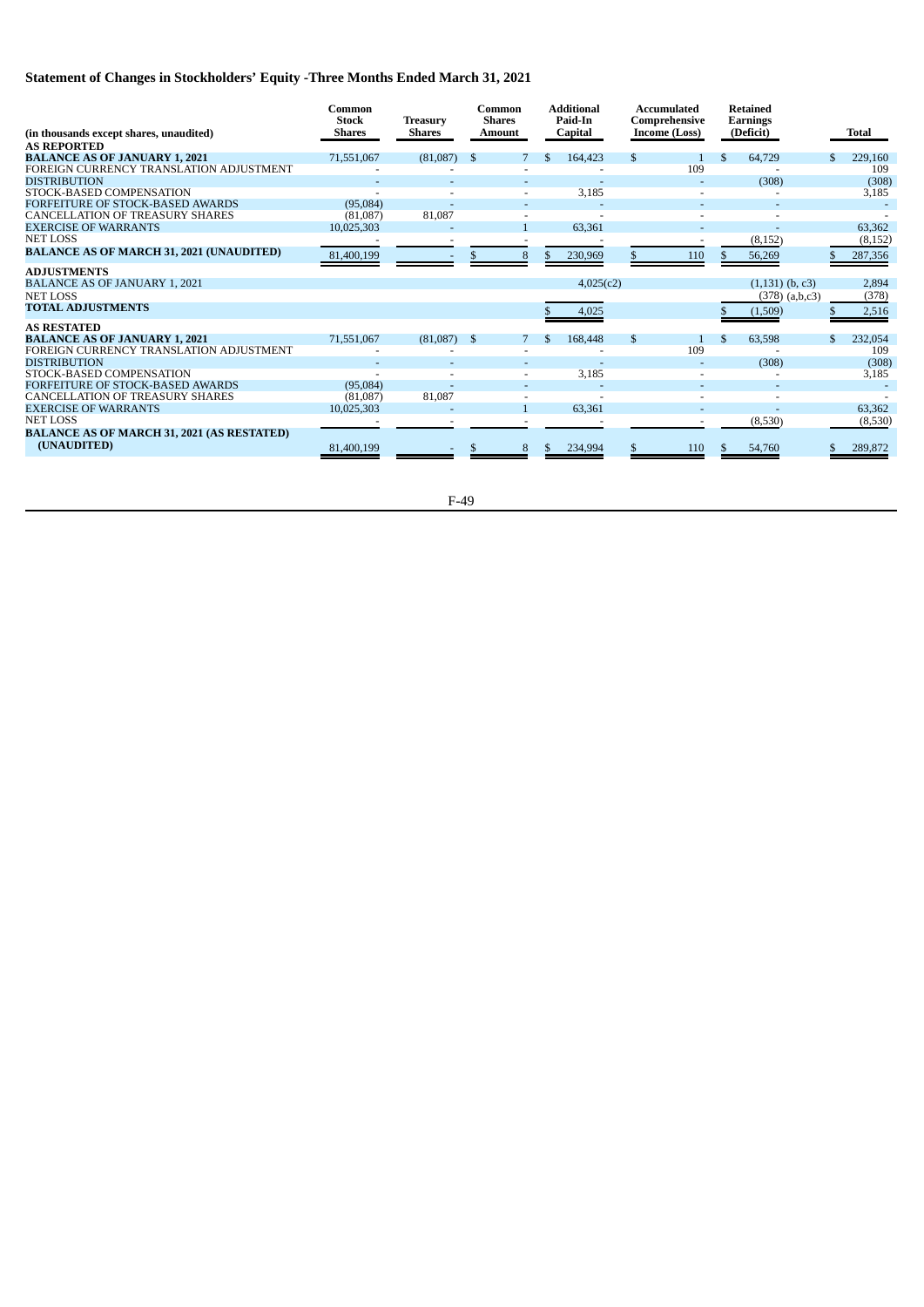|                                                                                   |                    |                                  | Three Months Ended March 31, 2021<br><b>Adjustments</b> |                                  |                          |               |                    |  |  |
|-----------------------------------------------------------------------------------|--------------------|----------------------------------|---------------------------------------------------------|----------------------------------|--------------------------|---------------|--------------------|--|--|
| (in thousands, unaudited)                                                         | <b>As Reported</b> | a. Adoption of<br><b>ASC 842</b> | <b>b.</b> Previous<br>Adjustments                       | c. Current<br><b>Adjustments</b> | d. Re-<br>classification |               | <b>As Restated</b> |  |  |
| CASH FLOWS FROM OPERATING ACTIVITIES                                              |                    |                                  |                                                         |                                  |                          |               |                    |  |  |
| Net income (loss)                                                                 | \$<br>(8, 152)     | (7)                              | (4)                                                     | $(367)$ $(c3)$                   |                          | $\mathcal{S}$ | (8,530)            |  |  |
| Adjustments to reconcile net income (loss) to net cash from operating activities: |                    |                                  |                                                         |                                  |                          |               |                    |  |  |
| Depreciation                                                                      | 552                |                                  |                                                         |                                  |                          |               | 552                |  |  |
| Bad debt expense                                                                  | 122                |                                  | $\overline{\phantom{a}}$                                |                                  |                          |               | 122                |  |  |
| Accretion of debt financing costs                                                 |                    |                                  |                                                         |                                  |                          |               |                    |  |  |
| Revaluation of warrant liability                                                  | (320)              |                                  |                                                         |                                  | $\sim$                   |               | (320)              |  |  |
| Unrealized forward contract loss                                                  | 2.181              |                                  |                                                         |                                  |                          |               | 2.181              |  |  |
| Stock compensation expense                                                        | 3,185              |                                  |                                                         | 288 $(c3)$                       | $\sim$                   |               | 3,473              |  |  |
| Deferred taxes, net                                                               | (1,749)            |                                  |                                                         |                                  | ÷.                       |               | (1,749)            |  |  |
| Non-cash lease cost                                                               |                    | 27                               |                                                         |                                  |                          |               | 27                 |  |  |
| Changes in operating assets and liabilities:                                      |                    |                                  |                                                         |                                  |                          |               |                    |  |  |
| Accounts receivable                                                               | (13, 926)          |                                  | $\sim$                                                  | 914 (c1, c3)                     | $\sim$                   |               | (13,012)           |  |  |
| Inventory                                                                         | (41)               |                                  | $\overline{\mathcal{L}}$                                | $(942)$ $(c1)$                   |                          |               | (979)              |  |  |
| Prepaid expenses and other assets                                                 | (7, 359)           | 27                               | $\sim$                                                  |                                  |                          |               | (7, 332)           |  |  |
| Accounts payable                                                                  | 4,534              |                                  |                                                         | $(496)$ $(c1)$                   | 1,270                    |               | 5,308              |  |  |
| Accrued expenses                                                                  | 3,173              |                                  | $\overline{a}$                                          | $(226)$ (c3)                     |                          |               | 2,947              |  |  |
| Deferred revenue                                                                  | (737)              |                                  |                                                         | $737$ (c1)                       |                          |               |                    |  |  |
| Other current liabilities                                                         |                    |                                  |                                                         |                                  |                          |               |                    |  |  |
|                                                                                   | 963                | (47)                             |                                                         | 92 (c3)                          | (1,270)                  |               | (262)              |  |  |
| Net cash used in operating activities                                             | (17, 574)          |                                  |                                                         |                                  |                          |               | (17, 574)          |  |  |
| CASH FLOWS FROM INVESTING ACTIVITIES                                              |                    |                                  |                                                         |                                  | $\overline{a}$           |               |                    |  |  |
| Purchases of property, plant and equipment                                        | (2,852)            |                                  |                                                         |                                  | $\sim$                   |               | (2,852)            |  |  |
| Acquisition of subsidiaries, net of cash acquired                                 |                    |                                  |                                                         |                                  |                          |               |                    |  |  |
| Proceeds from sale of property, plant and equipment                               |                    |                                  |                                                         |                                  |                          |               |                    |  |  |
| Net cash used in investing activities                                             | (2, 852)           |                                  |                                                         |                                  |                          |               | (2,852)            |  |  |
| CASH FLOWS FROM FINANCING ACTIVITIES                                              |                    |                                  |                                                         |                                  |                          |               |                    |  |  |
| Net change in line of credit                                                      | $\overline{4}$     |                                  |                                                         |                                  |                          |               | 4                  |  |  |
| Borrowings of notes payable to related parties                                    |                    |                                  |                                                         |                                  |                          |               |                    |  |  |
| Repayments of notes payable to related parties                                    | (24)               |                                  |                                                         |                                  |                          |               | (24)               |  |  |
| Borrowings of notes payable                                                       |                    |                                  |                                                         |                                  |                          |               |                    |  |  |
| Repayments of notes payable                                                       | (87)               |                                  |                                                         |                                  |                          |               | (87)               |  |  |
| Capital contributions                                                             |                    |                                  |                                                         |                                  |                          |               |                    |  |  |
| Proceeds from the exercise of warrants                                            | 73,917             |                                  |                                                         |                                  | $\sim$                   |               | 73,917             |  |  |
| <b>Distribution</b>                                                               | (308)              |                                  |                                                         |                                  |                          |               | (308)              |  |  |
|                                                                                   | 73,502             |                                  |                                                         |                                  |                          |               | 73,502             |  |  |
| Net cash provided by financing activities                                         |                    |                                  |                                                         | $\overline{\phantom{a}}$         | $\blacksquare$           |               |                    |  |  |
| NET INCREASE IN CASH                                                              | 53,076             |                                  |                                                         |                                  |                          |               | 53,076             |  |  |
| EFFECT OF EXCHANGE RATE ON CASH                                                   | 506                |                                  |                                                         |                                  |                          |               | 506                |  |  |
| CASH AT BEGINNING OF PERIOD                                                       | 131,579            |                                  |                                                         |                                  |                          |               | 131,579            |  |  |
| <b>CASH AT END OF PERIOD</b>                                                      | 185,161            |                                  |                                                         |                                  |                          |               | 185,161            |  |  |
|                                                                                   |                    |                                  |                                                         |                                  |                          |               |                    |  |  |
| SUPPLEMENTAL DISCLOSURE OF CASH FLOW INFORMATION                                  |                    |                                  |                                                         |                                  |                          |               |                    |  |  |
| Cash paid for                                                                     |                    |                                  |                                                         |                                  |                          |               |                    |  |  |
| <b>Interest</b>                                                                   | $\mathbf{1}$       |                                  |                                                         |                                  |                          |               | 1                  |  |  |
| Income taxes                                                                      |                    |                                  |                                                         |                                  |                          |               |                    |  |  |
| Noncash investing and financing activities                                        |                    |                                  |                                                         |                                  |                          |               |                    |  |  |
| Cashless warrant exercises                                                        | 2,990              |                                  | (2,990)                                                 |                                  |                          |               |                    |  |  |
| Capital expenditures included in accounts payable                                 | 1,328              |                                  |                                                         |                                  |                          |               | 1.328              |  |  |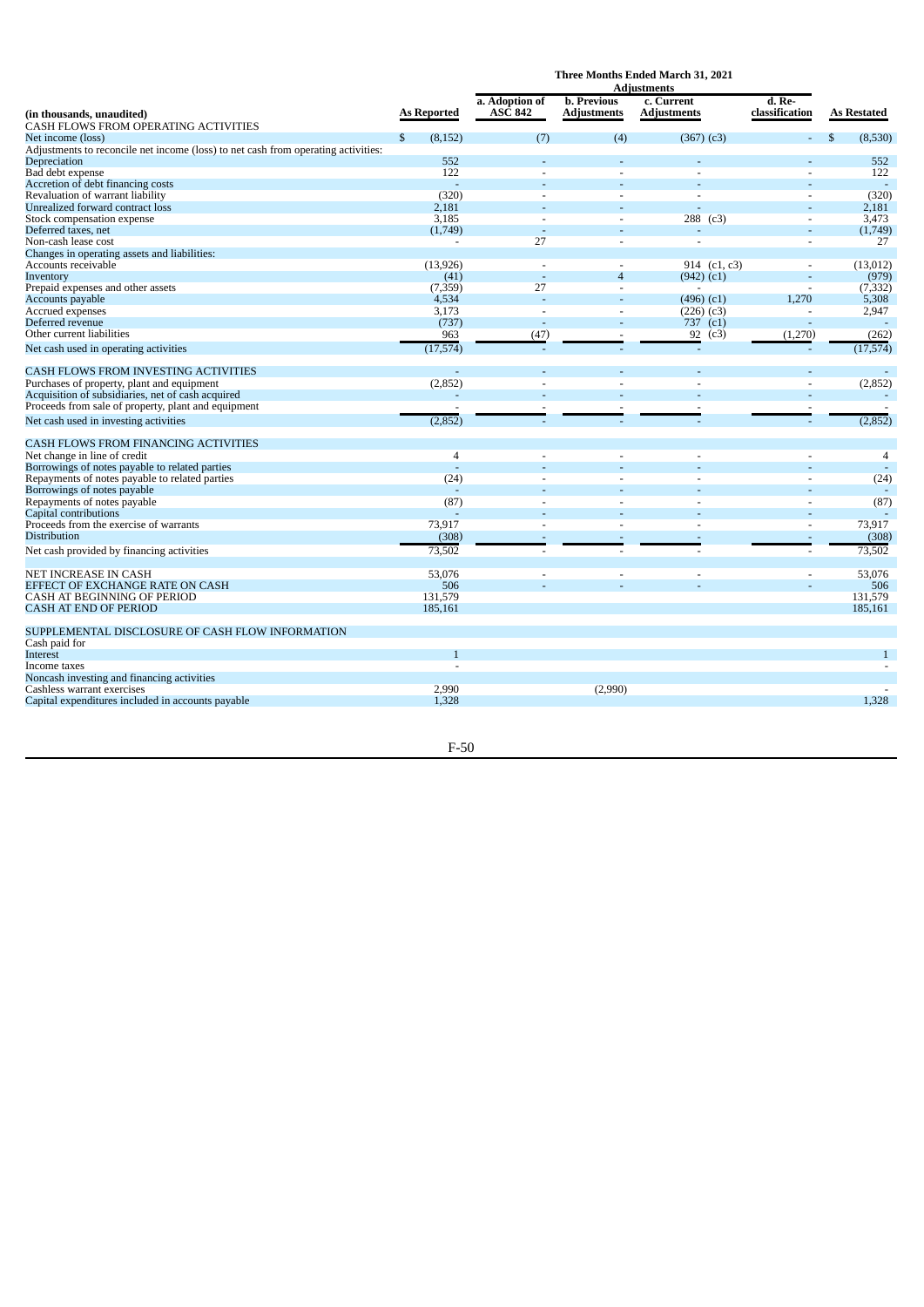| (in thousands except par value and shares, unaudited)                                                                            |              | <b>As Reported</b> | a. Adoption of<br><b>ASC 842</b> | <b>b.</b> Previous<br><b>Adjustments</b> | c. Current<br><b>Adjustments</b> | d. Re-classification     |              | <b>As Restated</b> |
|----------------------------------------------------------------------------------------------------------------------------------|--------------|--------------------|----------------------------------|------------------------------------------|----------------------------------|--------------------------|--------------|--------------------|
| <b>ASSETS</b>                                                                                                                    |              |                    |                                  |                                          |                                  |                          |              |                    |
| <b>CURRENT ASSETS</b>                                                                                                            |              |                    |                                  |                                          |                                  |                          |              |                    |
| Cash                                                                                                                             | $\mathbb{S}$ | 140.182            |                                  |                                          |                                  |                          | $\mathbf{s}$ | 140,182            |
| Accounts receivable, net                                                                                                         |              | 23,018             | $\overline{a}$                   |                                          | $(1,163)$ $(c1,c3)$              |                          |              | 21,855             |
| Inventory                                                                                                                        |              | 50,818             |                                  | (1,232)                                  |                                  |                          |              | 49,586             |
| Prepaid expenses and other current assets                                                                                        |              | 8.592              | (28)                             |                                          |                                  |                          |              | 8,564              |
| <b>TOTAL CURRENT ASSETS</b>                                                                                                      |              | 222.610            | (28)                             | (1,232)                                  | (1, 163)                         |                          |              | 220.187            |
| Property, plant and equipment, net                                                                                               |              | 39,231             | (2,918)                          |                                          |                                  |                          |              | 36,313             |
| Operating lease right-of-use asset, net                                                                                          |              |                    | 5,659                            |                                          |                                  |                          |              | 5,659              |
| Finance lease right-of-use asset, net                                                                                            |              | $\overline{a}$     | 5,726                            |                                          |                                  |                          |              | 5,726              |
| Intangible assets, net                                                                                                           |              | 206                |                                  |                                          |                                  |                          |              | 206                |
| Deferred taxes                                                                                                                   |              |                    |                                  |                                          |                                  |                          |              |                    |
| Goodwill                                                                                                                         |              | 19,351             | (1,378)                          |                                          |                                  |                          |              | 17,973             |
| Other assets                                                                                                                     |              | 1,947              | (1, 444)                         |                                          |                                  |                          |              | 503                |
| <b>TOTAL ASSETS</b>                                                                                                              |              | 283,345            | 5,617                            | (1,232)                                  | (1, 163)                         |                          | S            | 286,567            |
|                                                                                                                                  |              |                    |                                  |                                          |                                  |                          |              |                    |
| <b>LIABILITIES AND STOCKHOLDERS' EQUITY</b>                                                                                      |              |                    |                                  |                                          |                                  |                          |              |                    |
| <b>CURRENT LIABILITIES</b>                                                                                                       |              |                    |                                  |                                          |                                  |                          |              |                    |
| Accounts payable                                                                                                                 | $\mathbb{S}$ | 29,269             |                                  |                                          |                                  | (19)                     | - \$         | 29,250             |
| Accrued expenses                                                                                                                 |              | 5.610              |                                  |                                          |                                  |                          |              | 5.610              |
| Line of credit                                                                                                                   |              | 2,115              |                                  |                                          |                                  |                          |              | 2,115              |
| Notes payable to related parties, current portion                                                                                |              | 25                 |                                  |                                          |                                  |                          |              | 25                 |
| Notes payable, current portion                                                                                                   |              | 405                |                                  |                                          | 2,917<br>(c1)                    |                          |              | 3,322              |
| Deferred revenue                                                                                                                 |              | 950                |                                  |                                          | $(950)$ $(c1)$                   |                          |              |                    |
| Forward contract derivative liability                                                                                            |              | 935                |                                  |                                          |                                  |                          |              | 935                |
| Finance lease liabilities, current                                                                                               |              | 2917               |                                  |                                          | $(2,917)$ $(c1)$                 |                          |              |                    |
| Operating lease liabilities, current                                                                                             |              |                    | 1,155                            |                                          |                                  |                          |              | 1,155              |
| Other current liabilities                                                                                                        |              | 1,840              | (57)                             | (1)                                      |                                  | 19                       |              | 1,801              |
| <b>TOTAL CURRENT LIABILITIES</b>                                                                                                 |              | 44,066             | 1,098                            | (1)                                      | (950)                            |                          |              | 44,213             |
| Warrant liability                                                                                                                |              | 2,215              | $\overline{a}$                   | $\overline{\phantom{a}}$                 | $\sim$                           | $\overline{\phantom{a}}$ |              | 2,215              |
|                                                                                                                                  |              |                    |                                  |                                          |                                  |                          |              |                    |
| Finance lease, net of current portion<br>Operating lease, net of current portion                                                 |              | $\overline{a}$     | 4,548                            |                                          | $\overline{a}$                   |                          |              | 4,548              |
|                                                                                                                                  |              |                    |                                  |                                          |                                  |                          |              |                    |
| Notes payable, net of current portion                                                                                            |              | 2,724              |                                  |                                          |                                  |                          |              | 2,724              |
| <b>TOTAL LIABILITIES</b>                                                                                                         |              | 49.005             | 5,646                            | (1)                                      | (950)                            |                          |              | 53.700             |
| <b>COMMITMENTS AND CONTINGENCIES</b>                                                                                             |              |                    |                                  |                                          |                                  |                          |              |                    |
| STOCKHOLDERS' EQUITY                                                                                                             |              |                    |                                  |                                          |                                  |                          |              |                    |
| Preferred stock - \$0.0001 par value; 10,000,000 shares authorized,<br>none issued and outstanding at June 30, 2021              |              |                    |                                  |                                          |                                  |                          |              |                    |
| Common shares- \$0.0001 par value; 1,000,000,000 shares authorized;<br>81,938,668 shares issued and outstanding at June 30, 2021 |              | 8                  |                                  |                                          |                                  |                          |              | 8                  |
| Additional paid in capital                                                                                                       |              | 231,359            |                                  |                                          | $4,024$ (c2)                     |                          |              | 235.383            |
| Accumulated other comprehensive income (loss)                                                                                    |              | (100)              |                                  |                                          |                                  |                          |              | (100)              |
| Retained earnings                                                                                                                |              | 3,073              | (29)                             | (1,231)                                  | $(4,237)$ (c2,c3)                |                          |              | (2, 424)           |
| <b>Total equity</b>                                                                                                              |              | 234,340            | (29)                             | (1,231)                                  | (213)                            |                          |              | 232,867            |
| TOTAL LIABILITIES AND STOCKHOLDERS' EQUITY                                                                                       |              |                    |                                  |                                          |                                  |                          |              |                    |
|                                                                                                                                  |              | 283,345            | 5,617                            | (1,232)                                  | (1, 163)                         |                          | \$           | 286,567            |
|                                                                                                                                  |              |                    |                                  |                                          |                                  |                          |              |                    |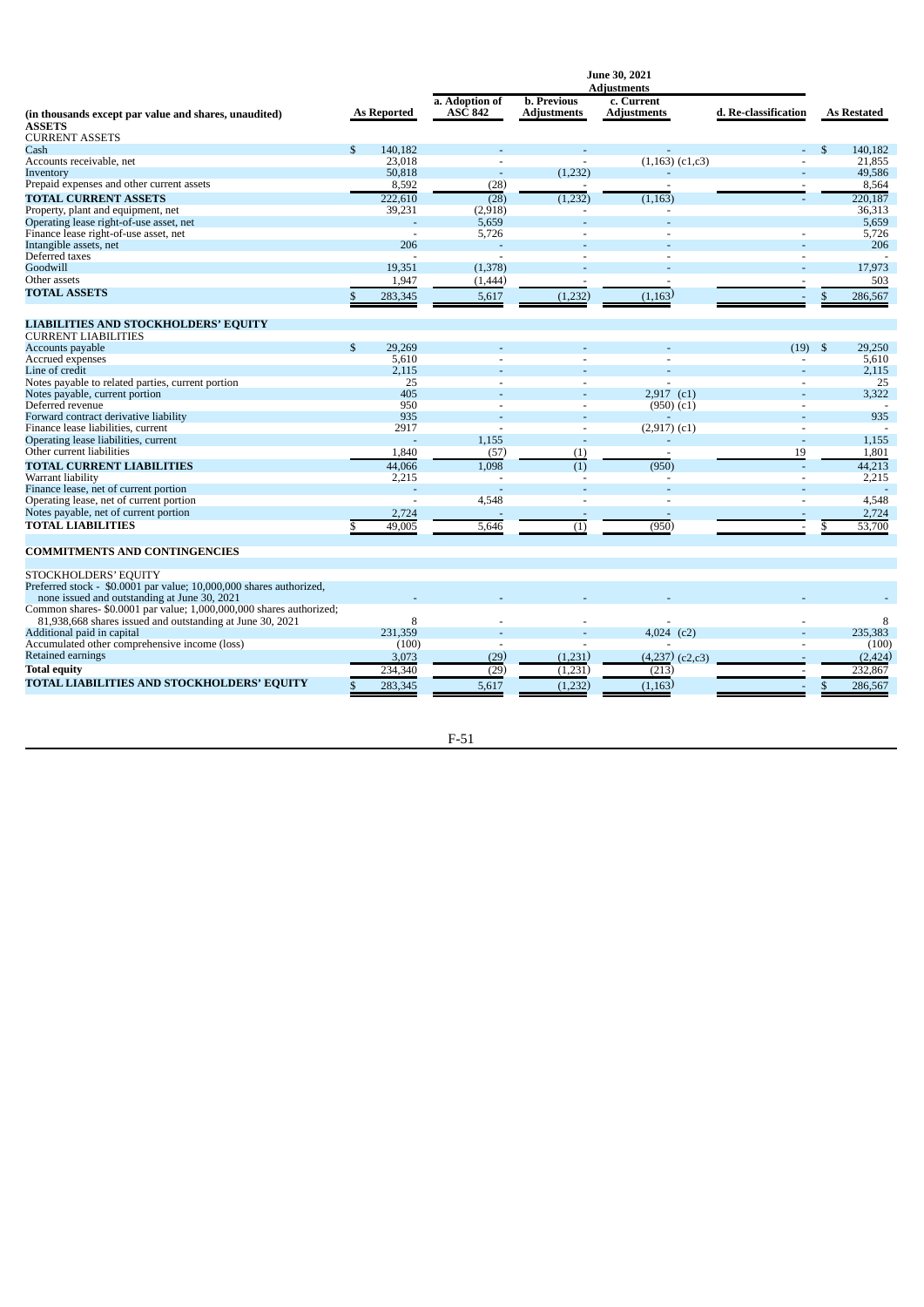|                                                                                   |                    |                                  | Three Months Ended June 30, 2021         |                                  |                    |
|-----------------------------------------------------------------------------------|--------------------|----------------------------------|------------------------------------------|----------------------------------|--------------------|
| (in thousands except per share amounts, unaudited)                                | <b>As Reported</b> | a. Adoption of<br><b>ASC 842</b> | <b>b.</b> Previous<br><b>Adjustments</b> | c. Current<br><b>Adjustments</b> | <b>As Restated</b> |
| <b>REVENUE</b>                                                                    | 50,716<br>\$.      |                                  | (206)                                    | $(240)$ (c3) \$                  | 50,270             |
| COST OF GOODS SOLD                                                                | 42,750             |                                  | (797)                                    |                                  | 41,953             |
| <b>GROSS PROFIT</b>                                                               | 7,966              |                                  | 591                                      | (240)                            | 8,317              |
| <b>OPERATING EXPENSES</b>                                                         | 15,900             | 22                               | 1,160                                    | $(951)$ (c3)                     | 16,131             |
| (LOSS) INCOME FROM OPERATIONS                                                     | (7,934)            | (22)                             | (569)                                    | 711                              | (7, 814)           |
| Interest expense                                                                  | (94)               |                                  |                                          |                                  | (94)               |
| Other (expense) income                                                            | 817                |                                  |                                          | $(84)$ (c3)                      | 733                |
| (LOSS) INCOME BEFORE PROVISION FOR INCOME TAXES                                   | (7,211)            | (22)                             | (569)                                    | 627                              | (7, 175)           |
| <b>INCOME TAX EXPENSE</b>                                                         | (45, 985)          |                                  |                                          | $(4,024)$ (c2)                   | (50,009)           |
| <b>NET (LOSS) INCOME</b><br>LESS: INCOME ATTRIBUTABLE TO NONCONTROLLING INTERESTS | (53, 196)          | (22)                             | (569)                                    | (3, 397)                         | (57, 184)          |
|                                                                                   |                    |                                  |                                          |                                  |                    |
| NET (LOSS) INCOME ATTRIBUTABLE TO TATTOOED CHEF, INC.                             | (53, 196)          | (22)                             | (569)                                    | (3,397)                          | (57, 184)          |
| NET (LOSS) INCOME PER SHARE                                                       |                    |                                  |                                          |                                  |                    |
| <b>Basic</b>                                                                      | (0.65)             | (0.00)                           | (0.01)                                   | (0.04)                           | (0.70)             |
| Diluted                                                                           | (0.65)             | (0.00)                           | (0.01)                                   | (0.04)                           | (0.70)             |
| <b>WEIGHTED AVERAGE COMMON SHARES</b>                                             |                    |                                  |                                          |                                  |                    |
| <b>Basic</b>                                                                      | 81.981.428         | $\overline{\phantom{a}}$         |                                          | -                                | 81.981.428         |
| <b>Diluted</b>                                                                    | 81,981,428         | $\overline{\phantom{a}}$         |                                          |                                  | 81,981,428         |
| OTHER COMPREHENSIVE (LOSS) INCOME, NET OF TAX                                     |                    |                                  |                                          |                                  |                    |
| Foreign currency translation adjustments                                          | (210)              |                                  |                                          |                                  | (210)              |
| Total other comprehensive (loss) income, net of tax                               | (210)              |                                  |                                          |                                  | (210)              |
| Comprehensive (loss) income                                                       | (53, 406)          | (22)                             | (569)                                    | (3, 397)                         | (57, 394)          |
| Less: comprehensive income attributable to the noncontrolling interest            |                    |                                  |                                          |                                  |                    |
| Comprehensive (loss) income attributable to Tattooed Chef, Inc. stockholders      | (53, 406)          | (22)                             | (569)                                    | (3,397)                          | (57, 394)          |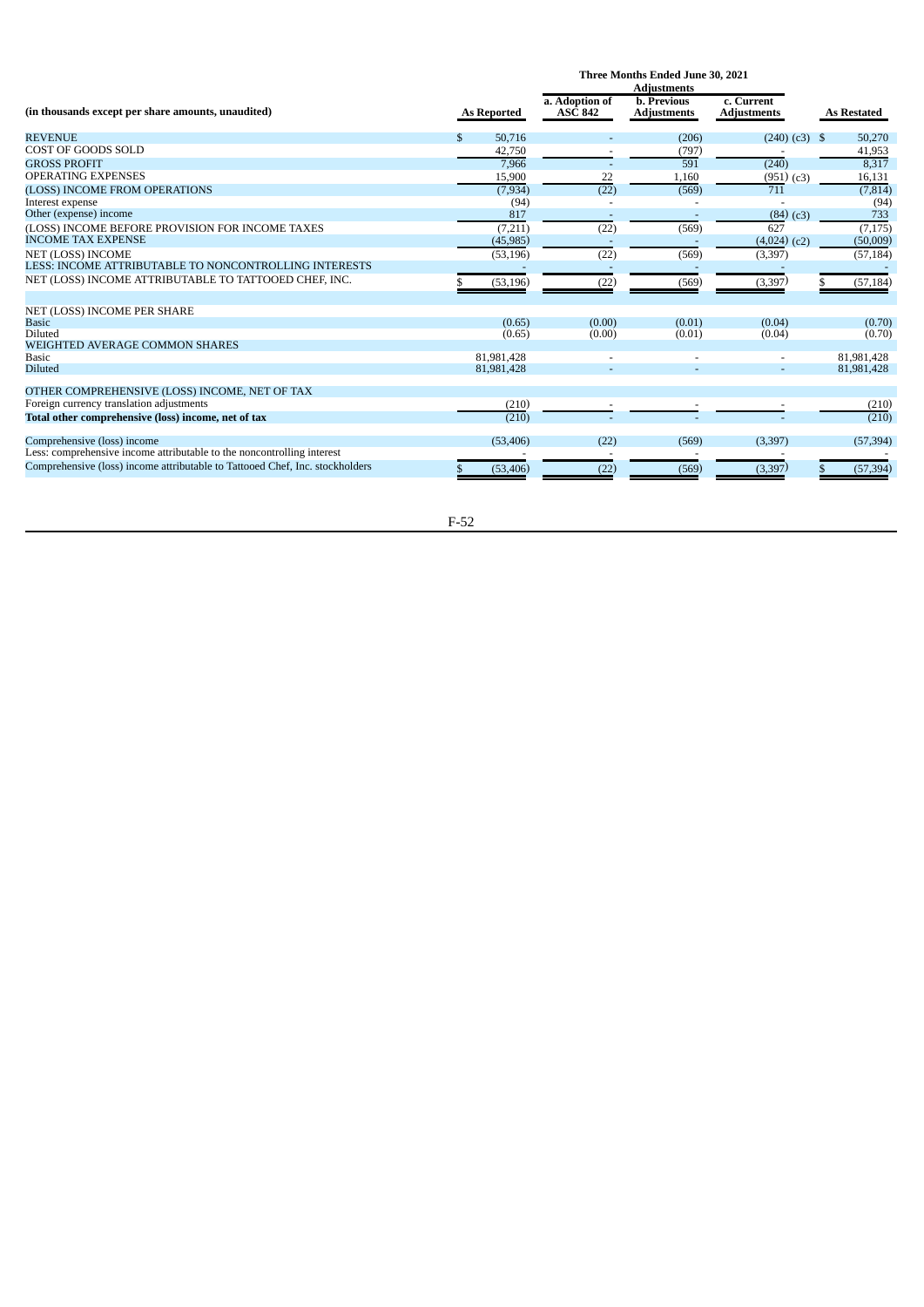|                                                                                   |                    |           | Six Months Ended June 30, 2021   |                                          |                                  |                    |
|-----------------------------------------------------------------------------------|--------------------|-----------|----------------------------------|------------------------------------------|----------------------------------|--------------------|
| (in thousands except per share amounts, unaudited)                                | <b>As Reported</b> |           | a. Adoption of<br><b>ASC 842</b> | <b>b.</b> Previous<br><b>Adjustments</b> | c. Current<br><b>Adjustments</b> | <b>As Restated</b> |
| <b>REVENUE</b>                                                                    | \$                 | 103,398   |                                  | (206)                                    | $(453) (c3)$ \$                  | 102,739            |
| COST OF GOODS SOLD                                                                |                    | 89,534    |                                  | (2,066)                                  | $(226)$ (c3)                     | 87,242             |
| <b>GROSS PROFIT</b>                                                               |                    | 13,864    |                                  | 1,860                                    | (227)                            | 15,497             |
| <b>OPERATING EXPENSES</b>                                                         |                    | 28,816    | 29                               | 2,433                                    | $(663)$ (c3)                     | 30,615             |
| (LOSS) INCOME FROM OPERATIONS                                                     |                    | (14, 952) | (29)                             | (573)                                    | 436                              | (15, 118)          |
| Interest expense                                                                  |                    | (114)     |                                  |                                          |                                  | (114)              |
| Other (expense) income                                                            |                    | (1,772)   | $\overline{\phantom{m}}$         |                                          | $\overline{(176)}$ (c3)          | (1,948)            |
| (LOSS) INCOME BEFORE PROVISION FOR INCOME TAXES                                   |                    | (16, 838) | (29)                             | (573)                                    | 260                              | (17, 180)          |
| <b>INCOME TAX EXPENSE</b>                                                         |                    | (44, 510) |                                  |                                          | $(4,024)$ (c2)                   | (48, 534)          |
| <b>NET (LOSS) INCOME</b><br>LESS: INCOME ATTRIBUTABLE TO NONCONTROLLING INTERESTS |                    | (61, 348) | (29)                             | (573)                                    | (3,764)                          | (65, 714)          |
| NET (LOSS) INCOME ATTRIBUTABLE TO TATTOOED CHEF, INC.                             |                    | (61, 348) | (29)                             | (573)                                    | (3,764)                          | (65, 714)          |
| NET (LOSS) INCOME PER SHARE                                                       |                    |           |                                  |                                          |                                  |                    |
| <b>Basic</b>                                                                      |                    | (0.76)    | (0.00)                           | (0.00)                                   | (0.05)                           | (0.81)             |
| Diluted                                                                           |                    | (0.76)    | (0.00)                           | (0.00)                                   | (0.05)                           | (0.81)             |
| <b>WEIGHTED AVERAGE COMMON SHARES</b>                                             |                    |           |                                  |                                          |                                  |                    |
| <b>Basic</b>                                                                      | 81.121.795         |           | $\overline{\phantom{a}}$         |                                          | ٠                                | 81.121.795         |
| <b>Diluted</b>                                                                    | 81,258,427         |           | $\overline{\phantom{a}}$         |                                          |                                  | 81,258,427         |
| OTHER COMPREHENSIVE (LOSS) INCOME, NET OF TAX                                     |                    |           |                                  |                                          |                                  |                    |
| Foreign currency translation adjustments                                          |                    | (101)     |                                  |                                          |                                  | (101)              |
| Total other comprehensive (loss) income, net of tax                               |                    | (101)     |                                  |                                          |                                  | (101)              |
| Comprehensive (loss) income                                                       |                    | (61, 449) | (29)                             | (573)                                    | (3,764)                          | (65, 815)          |
| Less: comprehensive income attributable to the noncontrolling interest            |                    |           |                                  |                                          |                                  |                    |
| Comprehensive (loss) income attributable to Tattooed Chef, Inc. stockholders      |                    | (61, 449) | (29)                             | (573)                                    | (3,764)                          | (65, 815)          |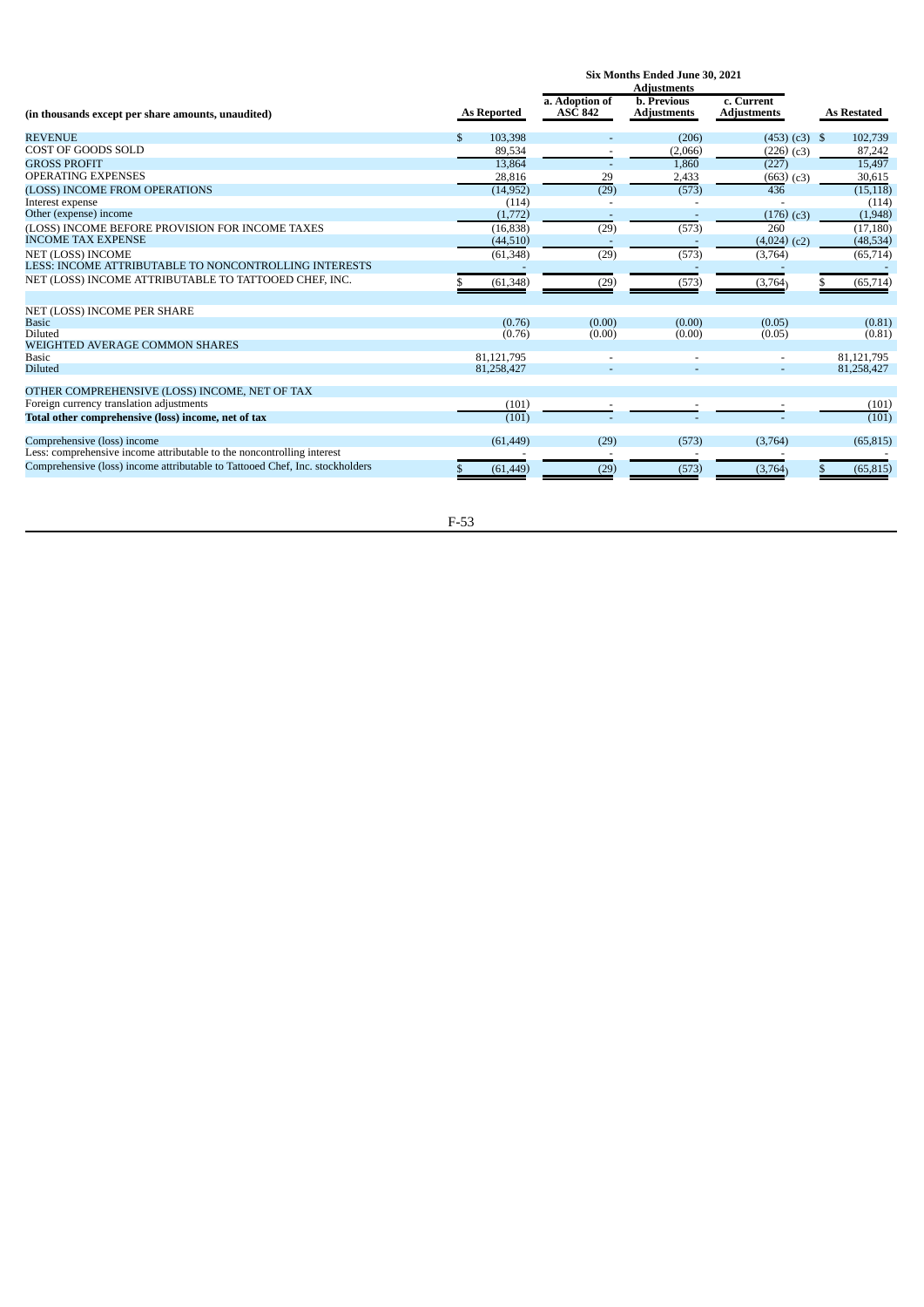# **Statement of Changes in Stockholders' Equity -Three Months Ended June 30, 2021**

| (in thousands except shares, unaudited)          | Common<br><b>Stock</b><br><b>Shares</b> | Common<br><b>Shares</b><br><b>Amount</b> |   |    | <b>Additional</b><br>Paid-In<br>Capital | Accumulated<br>Comprehensive<br>Income (Loss) |       | <b>Retained</b><br>Earnings<br>(Deficit) |   | <b>Total</b> |
|--------------------------------------------------|-----------------------------------------|------------------------------------------|---|----|-----------------------------------------|-----------------------------------------------|-------|------------------------------------------|---|--------------|
| <b>AS REPORTED</b>                               |                                         |                                          |   |    |                                         |                                               |       |                                          |   |              |
| <b>BALANCE AS OF APRIL 1, 2021 (UNAUDITED)</b>   | 81,400,199                              |                                          | 8 | £. | 230,970                                 | \$                                            | 110   | 56,269                                   | S | 287,357      |
| FOREIGN CURRENCY TRANSLATION ADJUSTMENT          |                                         |                                          |   |    |                                         |                                               | (210) |                                          |   | (210)        |
| <b>DISTRIBUTION</b>                              |                                         |                                          |   |    |                                         |                                               |       |                                          |   |              |
| STOCK-BASED COMPENSATION                         |                                         |                                          |   |    | 582                                     |                                               |       |                                          |   | 582          |
| NON-EMPLOYEE STOCK-BASED COMPENSATION            | 835,000                                 |                                          |   |    | 181                                     |                                               |       |                                          |   | 181          |
| FORFEITURE OF STOCK-BASED AWARDS                 | (300,000)                               |                                          |   |    | (445)                                   |                                               |       |                                          |   | (445)        |
| <b>EXERCISE OF WARRANTS</b>                      | 3,469                                   |                                          |   |    | 71                                      |                                               |       |                                          |   | 71           |
| <b>NET LOSS</b>                                  |                                         |                                          |   |    |                                         |                                               |       | (53, 196)                                |   | (53, 196)    |
| <b>BALANCE AS OF JUNE 30, 2021 (UNAUDITED)</b>   | 81,938,668                              | æ.                                       |   |    | 231,359                                 |                                               | (100) | 3,073                                    |   | 234,340      |
| <b>ADJUSTMENTS</b>                               |                                         |                                          |   |    |                                         |                                               |       |                                          |   |              |
| <b>BALANCE AS OF APRIL 1, 2021</b>               |                                         |                                          |   |    | 4,024(c2)                               |                                               |       | $(1,509)$ $(a,b,c3)$                     |   | 2,515        |
| <b>NET LOSS</b>                                  |                                         |                                          |   |    |                                         |                                               |       | $(3,988)$ (a,b,c2,c3)                    |   | (3,988)      |
| <b>TOTAL ADJUSTMENTS</b>                         |                                         |                                          |   |    | 4,024                                   |                                               |       | (5,497)                                  |   | (1, 473)     |
| <b>AS RESTATED</b>                               |                                         |                                          |   |    |                                         |                                               |       |                                          |   |              |
| <b>BALANCE AS OF APRIL 1, 2021 (AS RESTATED)</b> |                                         |                                          |   |    |                                         |                                               |       |                                          |   |              |
| (UNAUDITED)                                      | 81,400,199                              |                                          |   |    | 234,994                                 |                                               | 110   | 54,760                                   |   | 289,872      |
| FOREIGN CURRENCY TRANSLATION ADJUSTMENT          |                                         |                                          |   |    |                                         |                                               | (210) |                                          |   | (210)        |
| <b>DISTRIBUTION</b>                              |                                         |                                          |   |    |                                         |                                               |       |                                          |   |              |
| STOCK-BASED COMPENSATION                         |                                         |                                          |   |    | 582                                     |                                               |       |                                          |   | 582          |
| NON-EMPLOYEE STOCK-BASED COMPENSATION            | 835,000                                 |                                          |   |    | 181                                     |                                               |       |                                          |   | 181          |
| FORFEITURE OF STOCK-BASED AWARDS                 | (300,000)                               |                                          |   |    | (445)                                   |                                               |       |                                          |   | (445)        |
| <b>EXERCISE OF WARRANTS</b>                      | 3,469                                   |                                          |   |    | 71                                      |                                               |       |                                          |   | 71           |
| <b>NET LOSS</b>                                  |                                         |                                          |   |    |                                         |                                               |       | (57, 184)                                |   | (57, 184)    |
| <b>BALANCE AS OF JUNE 30, 2021 (AS RESTATED)</b> |                                         |                                          |   |    |                                         |                                               |       |                                          |   |              |
| (UNAUDITED)                                      | 81,938,668                              |                                          |   |    | 235,383                                 |                                               | (100) | (2, 424)                                 |   | 232,867      |
|                                                  |                                         |                                          |   |    |                                         |                                               |       |                                          |   |              |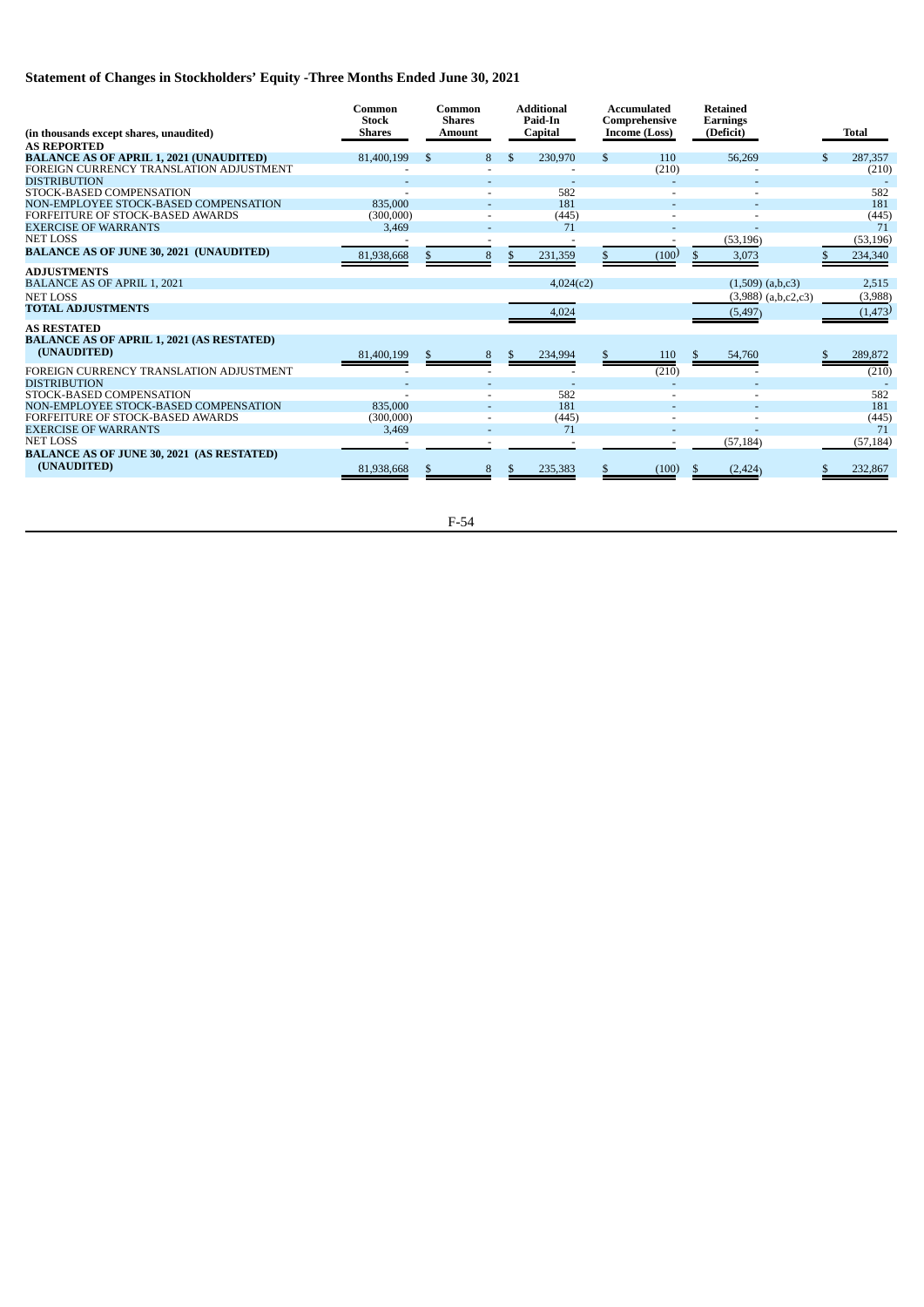# **Statement of Changes in Stockholders' Equity -Six Months Ended June 30, 2021**

| (in thousands except shares, unaudited)          | Common<br><b>Stock</b><br><b>Shares</b> | <b>Treasury</b><br><b>Shares</b> | Common<br><b>Shares</b><br>Amount |                          |    | <b>Additional</b><br>Paid-In<br>Capital |     | <b>Accumulated</b><br>Comprehensive<br>Income (Loss) |    | <b>Retained</b><br><b>Earnings</b><br>(Deficit) |                       | Total     |
|--------------------------------------------------|-----------------------------------------|----------------------------------|-----------------------------------|--------------------------|----|-----------------------------------------|-----|------------------------------------------------------|----|-------------------------------------------------|-----------------------|-----------|
| <b>AS REPORTED</b>                               |                                         |                                  |                                   |                          |    |                                         |     |                                                      |    |                                                 |                       |           |
| <b>BALANCE AS OF JANUARY 1, 2021</b>             | 71,551,067                              | (81,087)                         | -S                                |                          |    | 164,423                                 | \$. |                                                      | .S | 64,729                                          |                       | 229,160   |
| FOREIGN CURRENCY TRANSLATION ADJUSTMENT          |                                         |                                  |                                   |                          |    |                                         |     | (101)                                                |    |                                                 |                       | (101)     |
| <b>DISTRIBUTION</b>                              |                                         |                                  |                                   |                          |    |                                         |     |                                                      |    | (308)                                           |                       | (308)     |
| STOCK-BASED COMPENSATION                         |                                         |                                  |                                   | $\overline{\phantom{a}}$ |    | 3,767                                   |     |                                                      |    |                                                 |                       | 3,767     |
| NON-EMPLOYEE STOCK-BASED COMPENSATION            | 835,000                                 |                                  |                                   |                          |    | 181                                     |     | $\overline{\phantom{a}}$                             |    |                                                 |                       | 181       |
| FORFEITURE OF STOCK-BASED AWARDS                 | (395,084)                               |                                  |                                   |                          |    | (445)                                   |     |                                                      |    |                                                 |                       | (445)     |
| <b>CANCELLATION OF TREASURY SHARES</b>           | (81.087)                                | 81,087                           |                                   |                          |    |                                         |     |                                                      |    |                                                 |                       |           |
| <b>EXERCISE OF WARRANTS</b>                      | 10,028,772                              |                                  |                                   |                          |    | 63,433                                  |     |                                                      |    |                                                 |                       | 63,434    |
| <b>NET LOSS</b>                                  |                                         |                                  |                                   |                          |    |                                         |     |                                                      |    | (61,348)                                        |                       | (61, 348) |
| <b>BALANCE AS OF JUNE 30, 2021 (UNAUDITED)</b>   | 81,938,668                              |                                  |                                   | 8                        | .S | 231,359                                 |     | (100)                                                |    | 3,073                                           |                       | 234,340   |
| <b>ADJUSTMENTS</b>                               |                                         |                                  |                                   |                          |    |                                         |     |                                                      |    |                                                 |                       |           |
| <b>BALANCE AS OF JANUARY 1, 2021</b>             |                                         |                                  |                                   |                          |    | 4,024(c2)                               |     |                                                      |    | $(1,131)$ (b,c3)                                |                       | 2,893     |
| <b>NET LOSS</b>                                  |                                         |                                  |                                   |                          |    |                                         |     |                                                      |    |                                                 | $(4,366)$ (a,b,c2,c3) | (4,366)   |
| <b>TOTAL ADJUSTMENTS</b>                         |                                         |                                  |                                   |                          |    | 4,024                                   |     |                                                      |    | (5,497)                                         |                       | (1, 473)  |
| <b>AS RESTATED</b>                               |                                         |                                  |                                   |                          |    |                                         |     |                                                      |    |                                                 |                       |           |
| <b>BALANCE AS OF JANUARY 1, 2021</b>             | 71,551,067                              | (81,087)                         |                                   | 7                        |    | 168,447                                 |     | 1                                                    |    | 63,598                                          |                       | 232,053   |
| FOREIGN CURRENCY TRANSLATION ADJUSTMENT          |                                         |                                  |                                   |                          |    |                                         |     | (101)                                                |    |                                                 |                       | (101)     |
| <b>DISTRIBUTION</b>                              |                                         |                                  |                                   |                          |    |                                         |     |                                                      |    | (308)                                           |                       | (308)     |
| STOCK-BASED COMPENSATION                         |                                         |                                  |                                   |                          |    | 3,767                                   |     | $\overline{\phantom{a}}$                             |    |                                                 |                       | 3,767     |
| NON-EMPLOYEE STOCK-BASED COMPENSATION            | 835,000                                 |                                  |                                   |                          |    | 181                                     |     |                                                      |    |                                                 |                       | 181       |
| <b>FORFEITURE OF STOCK-BASED AWARDS</b>          | (395,084)                               |                                  |                                   | ٠                        |    | (445)                                   |     |                                                      |    |                                                 |                       | (445)     |
| CANCELLATION OF TREASURY SHARES                  | (81,087)                                | 81,087                           |                                   |                          |    |                                         |     |                                                      |    |                                                 |                       |           |
| <b>EXERCISE OF WARRANTS</b>                      | 10,028,772                              |                                  |                                   | $\overline{1}$           |    | 63,433                                  |     |                                                      |    |                                                 |                       | 63,434    |
| <b>NET LOSS</b>                                  |                                         |                                  |                                   |                          |    |                                         |     |                                                      |    | (65, 714)                                       |                       | (65, 714) |
| <b>BALANCE AS OF JUNE 30, 2021 (AS RESTATED)</b> |                                         |                                  |                                   |                          |    |                                         |     |                                                      |    |                                                 |                       |           |
| (UNAUDITED)                                      | 81,938,668                              |                                  |                                   | 8                        |    | 235,383                                 |     | (100)                                                |    | (2, 424)                                        |                       | 232,867   |
|                                                  |                                         |                                  |                                   |                          |    |                                         |     |                                                      |    |                                                 |                       |           |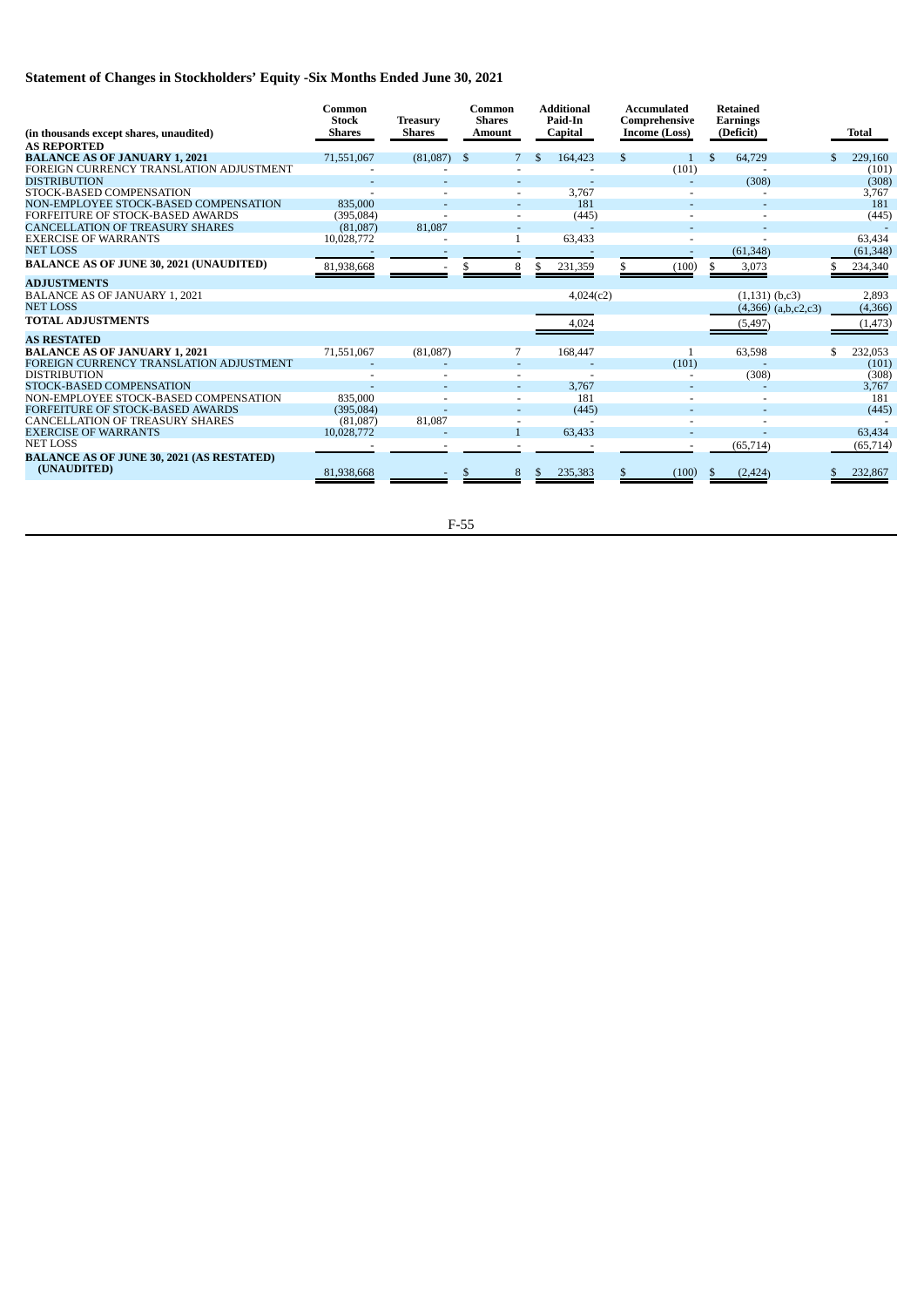| (in thousands, unaudited)                                                         | <b>As Reported</b> | a. Adoption of<br><b>ASC 842</b> | <b>b.</b> Previous<br>Adjustments | c. Current<br>Adjustments | d. Re-<br>classification | <b>As Restated</b> |
|-----------------------------------------------------------------------------------|--------------------|----------------------------------|-----------------------------------|---------------------------|--------------------------|--------------------|
| CASH FLOWS FROM OPERATING ACTIVITIES                                              |                    |                                  |                                   |                           |                          |                    |
| Net income (loss)                                                                 | (61, 348)          | (29)                             | (573)                             | $(3,764)$ $(c2,c3)$       |                          | (65, 714)          |
| Adjustments to reconcile net income (loss) to net cash from operating activities: |                    |                                  |                                   |                           |                          |                    |
| Depreciation                                                                      | 1.448              | 14                               |                                   |                           |                          | 1.462              |
| Bad debt expense                                                                  | 311                | $\sim$                           |                                   |                           |                          | 311                |
| Accretion of debt financing costs                                                 | 3                  |                                  |                                   |                           |                          | 3                  |
| Revaluation of warrant liability                                                  | 51                 |                                  |                                   |                           |                          | 51                 |
| Unrealized forward contract loss                                                  | 1,074              |                                  |                                   |                           |                          | 1,074              |
| Stock compensation expense                                                        | 3,502              |                                  |                                   |                           | $\overline{a}$           | 3,502              |
| Deferred taxes, net                                                               | 43.525             |                                  |                                   | 4,024<br>(c2)             | $\overline{a}$           | 47,549             |
| Non-cash lease cost                                                               | ÷,                 | 44                               |                                   | $\sim$                    | L,                       | 44                 |
| Changes in operating assets and liabilities:                                      |                    |                                  |                                   |                           |                          |                    |
| Accounts receivable                                                               | (1,772)            |                                  | $\overline{\phantom{a}}$          | $(548)$ $(c1, c3)$        | $\overline{\phantom{a}}$ | (2,320)            |
| Inventory                                                                         | (8,988)            |                                  | 573                               |                           |                          | (8, 415)           |
| Prepaid expenses and other assets                                                 | (3,641)            | 28                               | $\overline{a}$                    | $\overline{\phantom{a}}$  | ÷,                       | (3,613)            |
| <b>Accounts payable</b>                                                           | (1,961)            |                                  |                                   |                           | 1.297                    | (664)              |
| Accrued expenses                                                                  | 2,571              |                                  | ÷,                                | $(649)$ $(c3)$            | ÷.                       | 1,922              |
| Deferred revenue                                                                  | (761)              |                                  |                                   | $761$ (c1)                |                          |                    |
| Other current liabilities                                                         | 1,614              | (57)                             |                                   | 176                       | (1,297)                  | 436                |
| Net cash used in operating activities                                             | (24, 372)          |                                  |                                   |                           |                          | (24, 372)          |
|                                                                                   |                    |                                  |                                   |                           |                          |                    |
| CASH FLOWS FROM INVESTING ACTIVITIES                                              |                    |                                  |                                   |                           |                          |                    |
| Purchases of property, plant and equipment                                        | (10, 140)          |                                  |                                   |                           |                          | (10, 140)          |
| Acquisition of subsidiaries, net of cash acquired                                 | (33,918)           |                                  |                                   |                           |                          | (33, 918)          |
|                                                                                   | (44,058)           |                                  |                                   |                           |                          | (44,058)           |
| Net cash used in investing activities                                             |                    |                                  |                                   |                           |                          |                    |
| CASH FLOWS FROM FINANCING ACTIVITIES                                              |                    |                                  |                                   |                           |                          |                    |
| Net change in line of credit                                                      | 2,093              |                                  |                                   |                           |                          | 2,093              |
| Borrowings of notes payable to related parties                                    |                    |                                  |                                   |                           |                          |                    |
| Repayments of notes payable to related parties                                    | (42)               |                                  |                                   |                           |                          | (42)               |
| Borrowings of notes payable                                                       | 1,168              |                                  |                                   |                           | L,                       | 1,168              |
| Repayments of notes payable                                                       | (140)              |                                  |                                   |                           |                          | (140)              |
| Capital contributions                                                             |                    |                                  |                                   |                           |                          |                    |
| Proceeds from the exercise of warrants                                            | 73,957             |                                  |                                   |                           | L,                       | 73,957             |
| Distribution                                                                      | (308)              | $\overline{a}$                   |                                   | $\overline{a}$            | $\overline{a}$           | (308)              |
|                                                                                   |                    |                                  |                                   |                           |                          |                    |
| Net cash provided by financing activities                                         | 76,728             |                                  |                                   |                           |                          | 76,728             |
| NET INCREASE IN CASH                                                              | 8.298              |                                  |                                   |                           |                          |                    |
|                                                                                   |                    |                                  |                                   |                           |                          | 8,298              |
| EFFECT OF EXCHANGE RATE ON CASH                                                   | 305                |                                  |                                   |                           |                          | 305                |
| CASH AT BEGINNING OF PERIOD                                                       | 131,579            |                                  |                                   |                           |                          | 131,579            |
|                                                                                   |                    |                                  |                                   |                           |                          |                    |
| CASH AT END OF PERIOD                                                             | 140,182            |                                  |                                   |                           |                          | 140,182            |
|                                                                                   |                    |                                  |                                   |                           |                          |                    |
| SUPPLEMENTAL DISCLOSURE OF CASH FLOW INFORMATION                                  |                    |                                  |                                   |                           |                          |                    |
| Cash paid for                                                                     |                    |                                  |                                   |                           |                          |                    |
| Interest                                                                          | 100                |                                  |                                   |                           |                          | 100                |
| Income taxes                                                                      | 249                |                                  |                                   |                           |                          | 249                |
| Noncash investing and financing activities                                        |                    |                                  |                                   |                           |                          |                    |
| Capital expenditures included in accounts payable                                 | 776                |                                  |                                   |                           |                          | 776                |
|                                                                                   |                    |                                  |                                   |                           |                          |                    |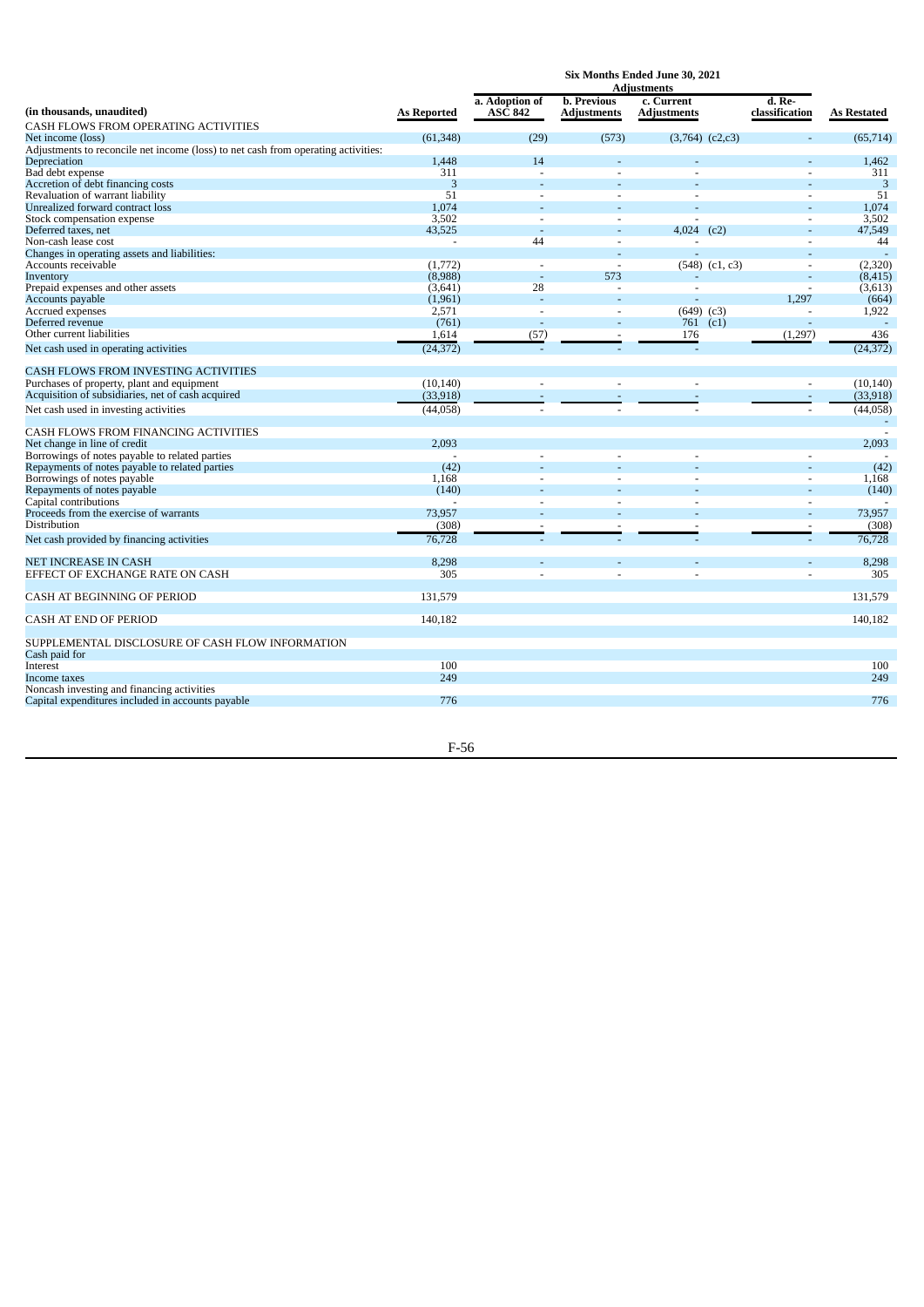|                                                                                                                          |                    | September 30, 2021<br><b>Adjustments</b> |                           |              |                    |  |  |
|--------------------------------------------------------------------------------------------------------------------------|--------------------|------------------------------------------|---------------------------|--------------|--------------------|--|--|
| (in thousands except par value and shares, unaudited)                                                                    | <b>As Reported</b> | a. Adoption of<br><b>ASC 842</b>         | c. Current<br>Adjustments |              | <b>As Restated</b> |  |  |
| <b>ASSETS</b>                                                                                                            |                    |                                          |                           |              |                    |  |  |
| <b>CURRENT ASSETS</b>                                                                                                    |                    |                                          |                           |              |                    |  |  |
| Cash                                                                                                                     | \$<br>129,476      |                                          |                           | $\mathbb{S}$ | 129,476            |  |  |
| Accounts receivable, net                                                                                                 | 24.469             |                                          | $(1,314)$ (c1, c3)        |              | 23.155             |  |  |
| Inventory                                                                                                                | 45,271             |                                          |                           |              | 45,271             |  |  |
| Prepaid expenses and other current assets                                                                                | 8,256              | (39)                                     |                           |              | 8,217              |  |  |
| <b>TOTAL CURRENT ASSETS</b>                                                                                              | 207,472            | (39)                                     | (1,314)                   |              | 206.119            |  |  |
| Property, plant and equipment, net                                                                                       | 39,669             |                                          |                           |              | 36,769             |  |  |
| Operating lease right-of-use asset, net                                                                                  |                    | (2,900)<br>5,766                         |                           |              | 5,766              |  |  |
| Finance lease right-of-use asset, net                                                                                    |                    |                                          |                           |              |                    |  |  |
|                                                                                                                          | 179                | 5,683                                    |                           |              | 5,683              |  |  |
| Intangible assets, net<br>Deferred taxes                                                                                 |                    |                                          |                           |              | 179                |  |  |
| Goodwill                                                                                                                 |                    |                                          |                           |              |                    |  |  |
|                                                                                                                          | 19,351             | (1, 378)                                 |                           |              | 17,973             |  |  |
| Other assets                                                                                                             | 1,731              | (1, 444)                                 |                           |              | 287                |  |  |
| <b>TOTAL ASSETS</b>                                                                                                      | 268,402            | 5,688                                    | (1,314)                   | \$           | 272,776            |  |  |
| <b>LIABILITIES AND STOCKHOLDERS' EQUITY</b>                                                                              |                    |                                          |                           |              |                    |  |  |
| <b>CURRENT LIABILITIES</b>                                                                                               |                    |                                          |                           |              |                    |  |  |
| Accounts payable                                                                                                         | \$<br>23.641       |                                          |                           | \$           | 23.641             |  |  |
| Accrued expenses                                                                                                         | 4.880              |                                          |                           |              | 4.880              |  |  |
| Line of credit                                                                                                           | 3,317              |                                          |                           |              | 3,317              |  |  |
| Notes payable to related parties, current portion                                                                        | 7                  |                                          |                           |              | 7                  |  |  |
| Notes payable, current portion                                                                                           | 400                |                                          | $2,863$ (c1)              |              | 3,263              |  |  |
| Deferred revenue                                                                                                         | 634                |                                          | (634) (c1)                |              |                    |  |  |
| Forward contract derivative liability                                                                                    | 1788               |                                          | $(136)$ $(c3)$            |              | 1.652              |  |  |
| Finance lease liabilities, current                                                                                       | 2863               |                                          | $(2,863)$ (c1)            |              |                    |  |  |
| Operating lease liabilities, current                                                                                     |                    | 1,203                                    |                           |              | 1,203              |  |  |
| Other current liabilities                                                                                                | 911                |                                          | $\overline{a}$            |              | 844                |  |  |
|                                                                                                                          |                    | (67)                                     |                           |              |                    |  |  |
| <b>TOTAL CURRENT LIABILITIES</b>                                                                                         | 38.441             | 1.136                                    | (770)                     |              | 38.807             |  |  |
| Warrant liability                                                                                                        | 1,343              | $\overline{\phantom{a}}$                 | $\overline{\phantom{a}}$  |              | 1,343              |  |  |
| Finance lease, net of current portion                                                                                    |                    |                                          |                           |              |                    |  |  |
| Operating lease, net of current portion                                                                                  |                    | 4,622                                    |                           |              | 4,622              |  |  |
| Notes payable, net of current portion                                                                                    | 2,627              |                                          |                           |              | 2,627              |  |  |
| <b>TOTAL LIABILITIES</b>                                                                                                 | \$<br>42,411       | 5,758                                    | (770)                     | \$           | 47,399             |  |  |
| <b>COMMITMENTS AND CONTINGENCIES</b>                                                                                     |                    |                                          |                           |              |                    |  |  |
| <b>STOCKHOLDERS' EQUITY</b>                                                                                              |                    |                                          |                           |              |                    |  |  |
| Preferred stock - \$0.0001 par value; 10,000,000 shares authorized, none issued and<br>outstanding at September 30, 2021 |                    |                                          |                           |              |                    |  |  |
| Common shares- \$0,0001 par value; 1,000,000,000 shares authorized; 81,982,392 shares                                    |                    |                                          |                           |              |                    |  |  |
| issued and outstanding at September 30, 2021                                                                             | 8                  |                                          |                           |              | 8                  |  |  |
| Additional paid in capital                                                                                               | 233.223            |                                          | 4,024 $(c2)$              |              | 237.247            |  |  |
| Accumulated other comprehensive income (loss)                                                                            | (908)              |                                          |                           |              | (908)              |  |  |
| Retained earnings                                                                                                        | (6, 332)           | (70)                                     | $(4,568)$ (c2, c3)        |              | (10,970)           |  |  |
| <b>Total equity</b>                                                                                                      | 225,991            | (70)                                     | (544)                     |              | 225,377            |  |  |
| TOTAL LIABILITIES AND STOCKHOLDERS' EQUITY                                                                               |                    |                                          |                           |              |                    |  |  |
|                                                                                                                          | 268,402            | 5,688                                    | (1,314)                   |              | 272,776            |  |  |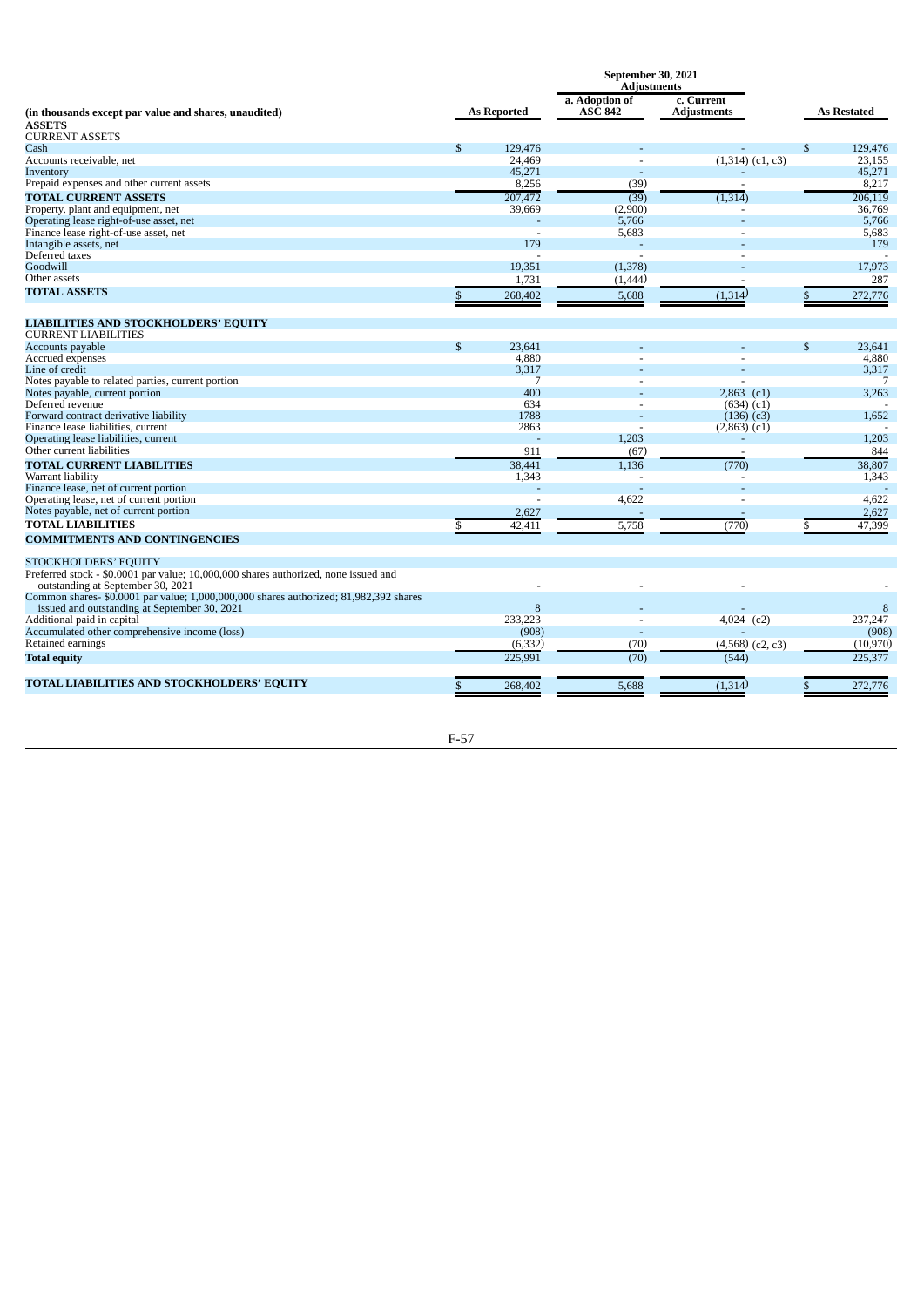|                                                                                   |    |                    | <b>Three Months Ended</b><br>September 30, 2021<br><b>Adjustment</b> |                                  |                    |
|-----------------------------------------------------------------------------------|----|--------------------|----------------------------------------------------------------------|----------------------------------|--------------------|
| (in thousands except per share amounts, unaudited)                                |    | <b>As Reported</b> | a. Adoption of<br>ASČ 842                                            | c. Current<br><b>Adjustments</b> | <b>As Restated</b> |
| <b>REVENUE</b>                                                                    | \$ | 58,780             |                                                                      | $(425)$ (c3)                     | \$<br>58,355       |
| COST OF GOODS SOLD                                                                |    | 52,836             |                                                                      |                                  | 52,836             |
| <b>GROSS PROFIT</b>                                                               |    | 5,944              |                                                                      | (425)                            | 5,519              |
| <b>OPERATING EXPENSES</b>                                                         |    | 13,604             | 41                                                                   | 42<br>(c3)                       | 13,687             |
| (LOSS) INCOME FROM OPERATIONS<br>Interest expense                                 |    | (7,660)<br>(45)    | (41)                                                                 | (467)                            | (8, 168)<br>(45)   |
| Other (expense) income                                                            |    | (724)              |                                                                      | 136<br>(c3)                      | (588)              |
| (LOSS) INCOME BEFORE PROVISION FOR INCOME TAXES                                   |    | (8, 429)           | (41)                                                                 | (331)                            | (8, 801)           |
| <b>INCOME TAX EXPENSE</b>                                                         |    | 255                |                                                                      |                                  | 255                |
| <b>NET (LOSS) INCOME</b><br>LESS: INCOME ATTRIBUTABLE TO NONCONTROLLING INTERESTS |    | (8, 174)           | (41)                                                                 | (331)                            | (8,546)            |
| NET (LOSS) INCOME ATTRIBUTABLE TO TATTOOED CHEF, INC.                             |    | (8, 174)           | (41)                                                                 | (331)                            | (8,546)            |
|                                                                                   |    |                    |                                                                      |                                  |                    |
| NET (LOSS) INCOME PER SHARE<br><b>Basic</b>                                       |    | (0.10)             | (0.00)                                                               | (0.00)                           | (0.10)             |
| Diluted                                                                           |    | (0.10)             | (0.00)                                                               | (0.00)                           | (0.10)             |
| WEIGHTED AVERAGE COMMON SHARES                                                    |    |                    |                                                                      |                                  |                    |
| <b>Basic</b>                                                                      |    | 81.957.170         |                                                                      |                                  | 81,957,170         |
| <b>Diluted</b>                                                                    |    | 82,011,216         |                                                                      |                                  | 82,011,216         |
| OTHER COMPREHENSIVE (LOSS) INCOME, NET OF TAX                                     |    |                    |                                                                      |                                  |                    |
| Foreign currency translation adjustments                                          |    | (808)              |                                                                      |                                  | (808)              |
| Total other comprehensive (loss) income, net of tax                               |    | (808)              |                                                                      |                                  | (808)              |
| Comprehensive (loss) income                                                       |    | (8,982)            | (41)                                                                 | (331)                            | (9, 354)           |
| Less: comprehensive income attributable to the noncontrolling interest            |    |                    |                                                                      |                                  |                    |
| Comprehensive (loss) income attributable to Tattooed Chef, Inc. stockholders      |    | (8,982)            | (41)                                                                 | (331)                            | (9,354)            |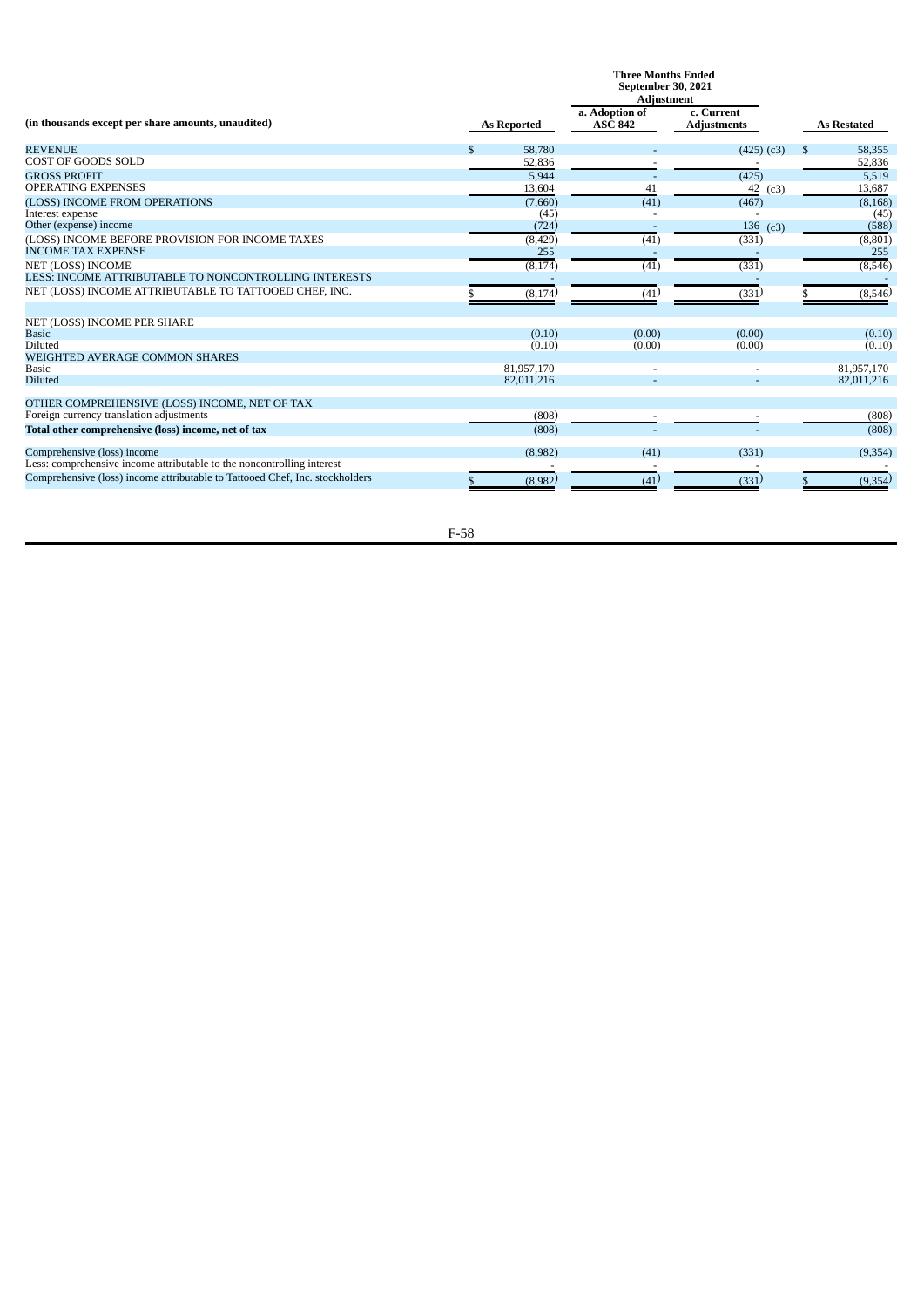|                                                                              |    |                    | <b>Nine Months Ended</b><br>September 30, 2021<br><b>Adjustments</b> |                                  |                    |
|------------------------------------------------------------------------------|----|--------------------|----------------------------------------------------------------------|----------------------------------|--------------------|
| (in thousands except per share amounts, unaudited)                           |    | As Reported        | a. Adoption of<br><b>ASC 842</b>                                     | c. Current<br><b>Adiustments</b> | <b>As Restated</b> |
| <b>REVENUE</b>                                                               | \$ | 161,972            |                                                                      | $(878)$ (c3)                     | \$<br>161,094      |
| COST OF GOODS SOLD                                                           |    | 140,304            |                                                                      | $(226)$ (c3)                     | 140,078            |
| <b>GROSS PROFIT</b>                                                          |    | 21,668             |                                                                      | (652)                            | 21,016             |
| <b>OPERATING EXPENSES</b>                                                    |    | 44,853             | 70                                                                   | $(621)$ (c3)                     | 44,302             |
| (LOSS) INCOME FROM OPERATIONS<br>Interest expense                            |    | (23, 185)<br>(159) | (70)                                                                 | (31)                             | (23, 286)<br>(159) |
| Other (expense) income                                                       |    | (2, 496)           |                                                                      | (40)                             | (2,536)            |
| (LOSS) INCOME BEFORE PROVISION FOR INCOME TAXES                              |    | (25, 840)          | (70)                                                                 | (71)                             | (25, 981)          |
| <b>INCOME TAX EXPENSE</b>                                                    |    | (44, 255)          |                                                                      | $(4,024)$ (c2)                   | (48, 279)          |
| NET (LOSS) INCOME                                                            |    | (70,095)           | (70)                                                                 | (4,095)                          | (74,260)           |
| LESS: INCOME ATTRIBUTABLE TO NONCONTROLLING INTERESTS                        |    |                    |                                                                      |                                  |                    |
| NET (LOSS) INCOME ATTRIBUTABLE TO TATTOOED CHEF, INC.                        |    | (70,095)           | (70)                                                                 | (4,095)                          | (74,260)           |
| NET (LOSS) INCOME PER SHARE                                                  |    |                    |                                                                      |                                  |                    |
| <b>Basic</b>                                                                 |    | (0.86)             | (0.00)                                                               | (0.05)                           | (0.91)             |
| Diluted                                                                      |    | (0.86)             | (0.00)                                                               | (0.05)                           | (0.91)             |
| WEIGHTED AVERAGE COMMON SHARES                                               |    |                    |                                                                      |                                  |                    |
| <b>Basic</b>                                                                 |    | 81,404,348         |                                                                      |                                  | 81,404,348         |
| <b>Diluted</b>                                                               |    | 81,548,673         |                                                                      |                                  | 81,548,673         |
| OTHER COMPREHENSIVE (LOSS) INCOME, NET OF TAX                                |    |                    |                                                                      |                                  |                    |
| Foreign currency translation adjustments                                     |    | (909)              |                                                                      |                                  | (909)              |
| Total other comprehensive (loss) income, net of tax                          |    | (909)              |                                                                      |                                  | (909)              |
| Comprehensive (loss) income                                                  |    | (71,004)           | (70)                                                                 | (4,095)                          | (75, 169)          |
| Less: comprehensive income attributable to the noncontrolling interest       |    |                    |                                                                      |                                  |                    |
| Comprehensive (loss) income attributable to Tattooed Chef, Inc. stockholders |    | (71,004)           | (70)                                                                 | (4,095)                          | (75, 169)          |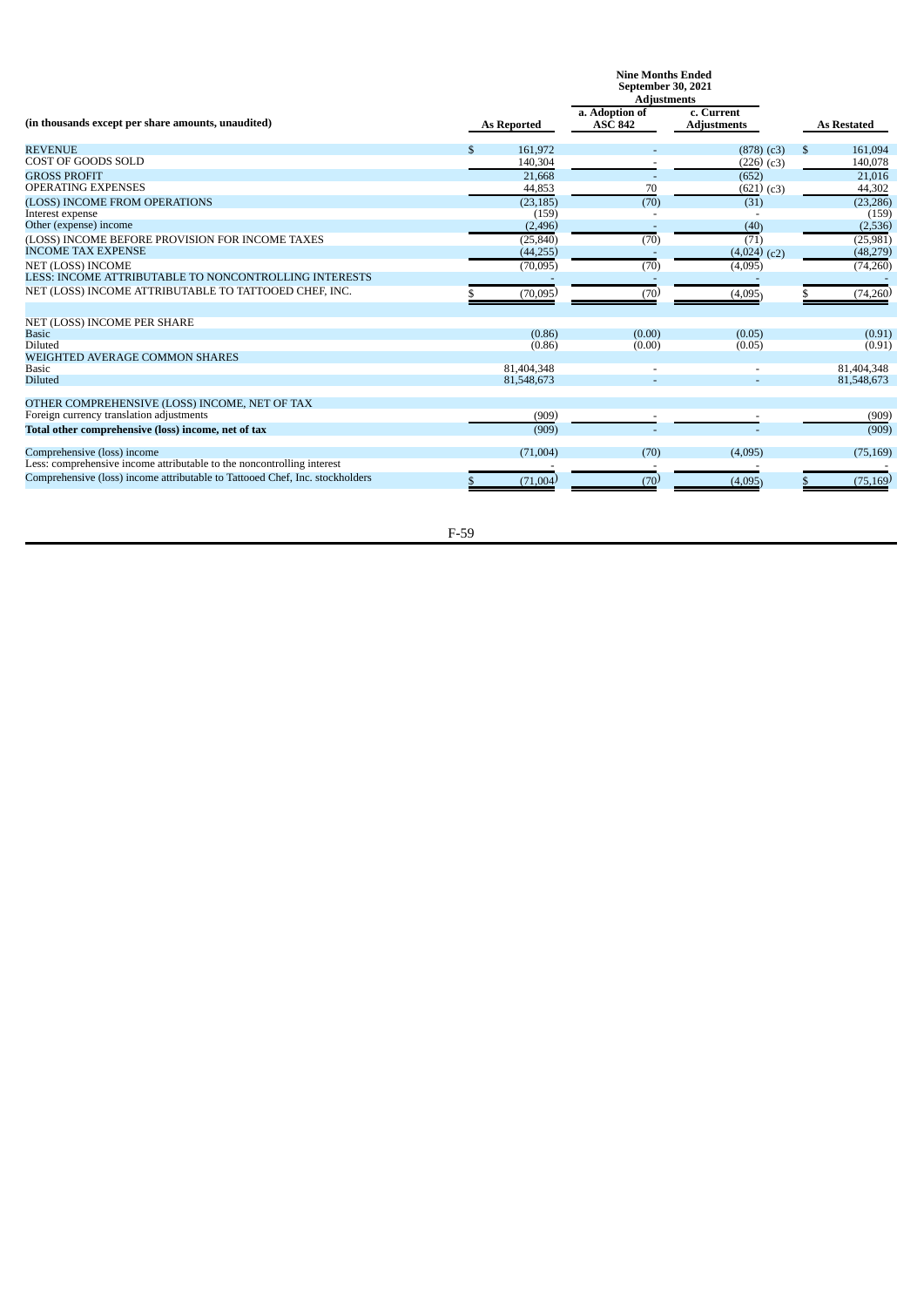# **Statement of Changes in Stockholders' Equity -Three Months Ended September 30, 2021**

| (in thousands except shares, unaudited)                     | Common<br><b>Stock</b><br><b>Shares</b> | Common<br><b>Shares</b><br>Amount |                          |     | <b>Additional</b><br>Paid-In<br><b>Capital</b> |              | Accumulated<br>Comprehensive<br>Income (Loss) |          | <b>Retained</b><br><b>Earnings</b><br>(Deficit) |    | Total   |
|-------------------------------------------------------------|-----------------------------------------|-----------------------------------|--------------------------|-----|------------------------------------------------|--------------|-----------------------------------------------|----------|-------------------------------------------------|----|---------|
| <b>AS REPORTED</b>                                          |                                         |                                   |                          |     |                                                |              |                                               |          |                                                 |    |         |
| <b>BALANCE AS OF JULY 1, 2021 (UNAUDITED)</b>               | 81,938,668                              | -S                                | 8                        | -S  | 231,359                                        | $\mathbb{S}$ | (100)                                         | <b>S</b> | 1.842                                           | S. | 233,109 |
| FOREIGN CURRENCY TRANSLATION ADJUSTMENT                     |                                         |                                   |                          |     |                                                |              | (808)                                         |          |                                                 |    | (808)   |
| <b>DISTRIBUTION</b>                                         |                                         |                                   |                          |     |                                                |              |                                               |          |                                                 |    |         |
| STOCK-BASED COMPENSATION                                    |                                         |                                   |                          |     | 733                                            |              |                                               |          |                                                 |    | 733     |
| NON-EMPLOYEE STOCK-BASED COMPENSATION                       | 4,918                                   |                                   |                          |     | 109                                            |              |                                               |          |                                                 |    | 109     |
| FORFEITURE OF STOCK-BASED AWARDS                            |                                         |                                   |                          |     |                                                |              |                                               |          |                                                 |    |         |
| <b>EXERCISE OF WARRANTS</b>                                 | 38,806                                  |                                   | $\overline{\phantom{a}}$ |     | 1,022                                          |              |                                               |          |                                                 |    | 1,022   |
| <b>NET LOSS</b>                                             |                                         |                                   |                          |     |                                                |              |                                               |          | (8, 174)                                        |    | (8,174) |
| <b>BALANCE AS OF SEPTEMBER 30, 2021 (UNAUDITED)</b>         | 81,982,392                              |                                   | 8                        | \$  | 233,223                                        |              | (908)                                         | Ж,       | (6, 332)                                        |    | 225,991 |
| <b>ADJUSTMENTS</b>                                          |                                         |                                   |                          |     |                                                |              |                                               |          |                                                 |    |         |
| <b>BALANCE AS OF JULY 1, 2021</b>                           |                                         |                                   |                          |     | 4,024(c2)                                      |              |                                               |          | $(4,266)$ (a, c2)                               |    | (242)   |
| <b>NET LOSS</b>                                             |                                         |                                   |                          |     |                                                |              |                                               |          | $(372)$ (a, c3)                                 |    | (372)   |
| <b>TOTAL ADJUSTMENTS</b>                                    |                                         |                                   |                          |     | 4,024                                          |              |                                               |          | (4,638)                                         |    | (614)   |
|                                                             |                                         |                                   |                          |     |                                                |              |                                               |          |                                                 |    |         |
| <b>AS RESTATED</b>                                          |                                         |                                   |                          |     |                                                |              |                                               |          |                                                 |    |         |
| <b>BALANCE AS OF JULY 1, 2021 (AS RESTATED) (UNAUDITED)</b> | 81,938,668                              | $\mathbf{s}$                      | 8                        | \$. | 235,383                                        | $\mathbb{S}$ | (100)                                         | \$       | (2, 424)                                        | \$ | 232,867 |
| FOREIGN CURRENCY TRANSLATION ADJUSTMENT                     |                                         |                                   |                          |     |                                                |              | (808)                                         |          |                                                 |    | (808)   |
| <b>DISTRIBUTION</b>                                         | $\overline{a}$                          |                                   | $\overline{\phantom{a}}$ |     |                                                |              |                                               |          | ٠                                               |    |         |
| STOCK-BASED COMPENSATION                                    |                                         |                                   | $\overline{\phantom{a}}$ |     | 733                                            |              |                                               |          |                                                 |    | 733     |
| NON-EMPLOYEE STOCK-BASED COMPENSATION                       | 4,918                                   |                                   | $\overline{a}$           |     | 109                                            |              |                                               |          |                                                 |    | 109     |
| FORFEITURE OF STOCK-BASED AWARDS                            |                                         |                                   |                          |     |                                                |              |                                               |          |                                                 |    |         |
| <b>EXERCISE OF WARRANTS</b>                                 | 38,806                                  |                                   | $\overline{\phantom{a}}$ |     | 1,022                                          |              |                                               |          |                                                 |    | 1,022   |
| <b>NET LOSS</b>                                             |                                         |                                   |                          |     |                                                |              |                                               |          | (8,546)                                         |    | (8,546) |
| <b>BALANCE AS OF SEPTEMBER 30, 2021 (AS RESTATED)</b>       |                                         |                                   |                          |     |                                                |              |                                               |          |                                                 |    |         |
| (UNAUDITED)                                                 | 81,982,392                              |                                   |                          | S   | 237,247                                        |              | (908)                                         |          | (10, 970)                                       |    | 225,377 |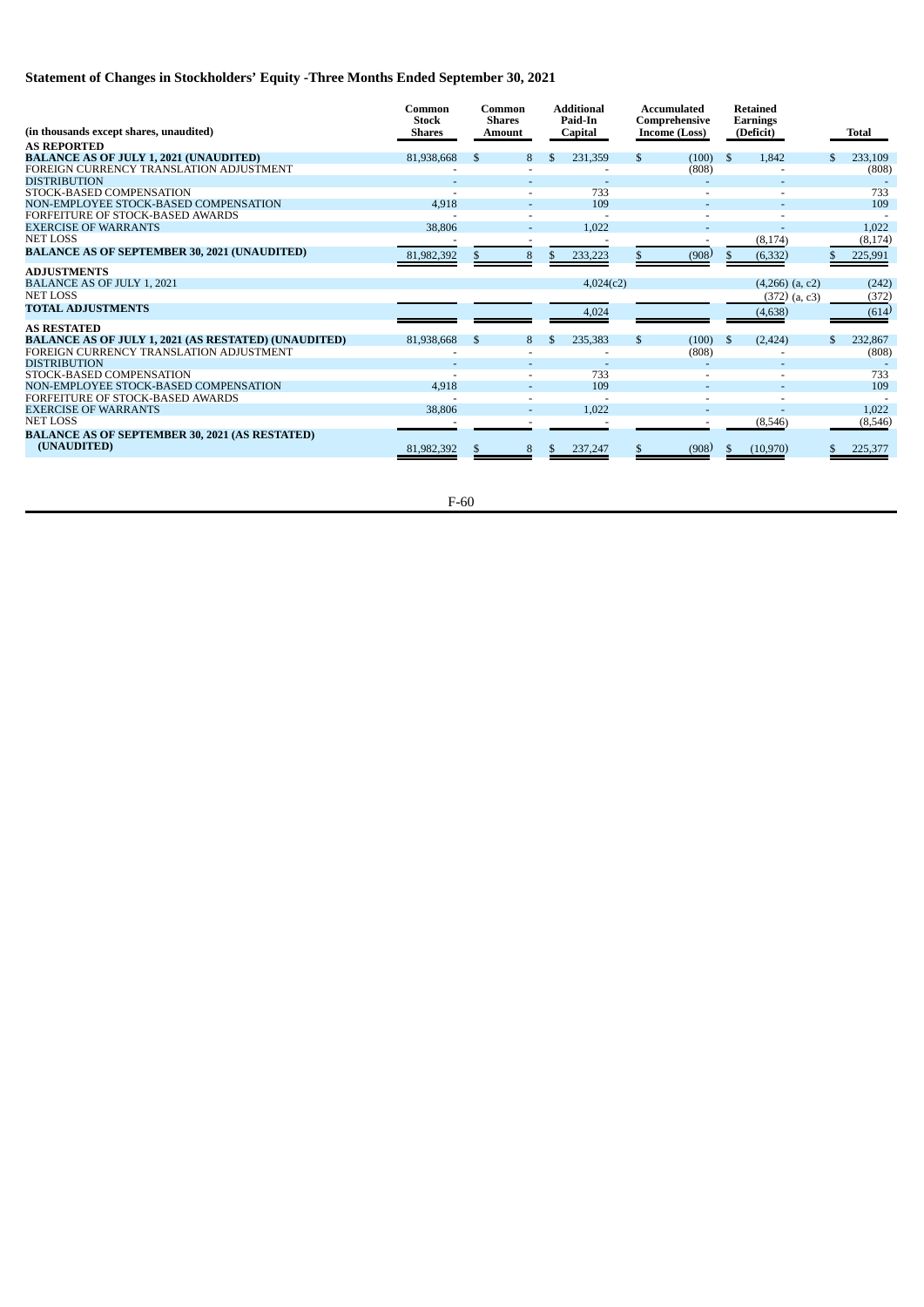# **Statement of Changes in Stockholders' Equity -Nine Months Ended September 30, 2021**

| (in thousands except shares, unaudited)               | Common<br><b>Stock</b><br><b>Shares</b> | <b>Treasury</b><br><b>Shares</b> | Common<br><b>Shares</b><br><b>Amount</b> | <b>Additional</b><br>Paid-In<br>Capital | Accumulated<br>Comprehensive<br>Income (Loss) | <b>Retained</b><br>Earnings<br>(Deficit) | Total         |
|-------------------------------------------------------|-----------------------------------------|----------------------------------|------------------------------------------|-----------------------------------------|-----------------------------------------------|------------------------------------------|---------------|
| <b>AS REPORTED</b>                                    |                                         |                                  |                                          |                                         |                                               |                                          |               |
| <b>BALANCE AS OF JANUARY 1, 2021</b>                  | 71,551,067                              | (81,087)                         | -\$                                      | 164,424<br>$\mathbb{S}$                 | \$                                            | 64,071<br>\$.                            | \$ 228,503    |
| FOREIGN CURRENCY TRANSLATION ADJUSTMENT               |                                         |                                  |                                          |                                         | (909)                                         |                                          | (909)         |
| <b>DISTRIBUTION</b>                                   |                                         |                                  |                                          |                                         | $\overline{a}$                                | (308)                                    | (308)         |
| STOCK-BASED COMPENSATION                              |                                         |                                  | ÷                                        | 4,499                                   |                                               |                                          | 4,499         |
| NON-EMPLOYEE STOCK-BASED COMPENSATION                 | 839.918                                 |                                  |                                          | 290                                     |                                               |                                          | 290           |
| FORFEITURE OF STOCK-BASED AWARDS                      | (395.084)                               |                                  |                                          | (445)                                   |                                               |                                          | (445)         |
| <b>CANCELLATION OF TREASURY SHARES</b>                | (81.087)                                | 81,087                           |                                          |                                         |                                               |                                          |               |
| <b>EXERCISE OF WARRANTS</b>                           | 10,067,578                              |                                  |                                          | 64,455                                  |                                               |                                          | 64,456        |
| <b>NET LOSS</b>                                       |                                         |                                  |                                          |                                         |                                               | (70,095)                                 | (70,095)      |
| <b>BALANCE AS OF SEPTEMBER 30, 2021 (UNAUDITED)</b>   | 81,982,392                              |                                  | 8                                        | 233,223<br>\$                           | (908)                                         | (6,332)<br>S                             | 225,991       |
| <b>ADJUSTMENTS</b>                                    |                                         |                                  |                                          |                                         |                                               |                                          |               |
| <b>BALANCE AS OF JANUARY 1, 2021</b>                  |                                         |                                  |                                          | 4,024(c2)                               |                                               | $(473)$ (c3)                             | 3,551         |
| <b>NET LOSS</b>                                       |                                         |                                  |                                          |                                         |                                               | $\left(4,165\right)$ (a,c2,c3)           | (4, 165)      |
| <b>TOTAL ADJUSTMENTS</b>                              |                                         |                                  |                                          | 4,024                                   |                                               | (4,638)                                  | (614)         |
| <b>AS RESTATED</b>                                    |                                         |                                  |                                          |                                         |                                               |                                          |               |
| <b>BALANCE AS OF JANUARY 1, 2021 (AS RESTATED)</b>    |                                         |                                  |                                          |                                         |                                               |                                          |               |
| (UNAUDITED)                                           | 71,551,067                              | (81,087)                         | \$                                       | 168,448<br>\$                           | \$                                            | \$<br>63,598                             | \$<br>232,054 |
| FOREIGN CURRENCY TRANSLATION ADJUSTMENT               |                                         |                                  |                                          |                                         | (909)                                         |                                          | (909)         |
| <b>DISTRIBUTION</b>                                   |                                         |                                  |                                          |                                         | $\overline{a}$                                | (308)                                    | (308)         |
| STOCK-BASED COMPENSATION                              |                                         |                                  | $\overline{\phantom{a}}$                 | 4,499                                   | $\overline{\phantom{a}}$                      |                                          | 4,499         |
| NON-EMPLOYEE STOCK-BASED COMPENSATION                 | 839.918                                 |                                  | $\overline{\phantom{0}}$                 | 290                                     |                                               |                                          | 290           |
| <b>FORFEITURE OF STOCK-BASED AWARDS</b>               | (395,084)                               |                                  | $\overline{\phantom{a}}$                 | (445)                                   | $\overline{a}$                                | $\overline{\phantom{a}}$                 | (445)         |
| <b>CANCELLATION OF TREASURY SHARES</b>                | (81.087)                                | 81,087                           |                                          |                                         |                                               |                                          |               |
| <b>EXERCISE OF WARRANTS</b>                           | 10,067,578                              |                                  |                                          | 64,455                                  |                                               |                                          | 64,456        |
| <b>NET LOSS</b>                                       |                                         |                                  |                                          |                                         |                                               | (74,260)                                 | (74,260)      |
| <b>BALANCE AS OF SEPTEMBER 30, 2021 (AS RESTATED)</b> |                                         |                                  |                                          |                                         |                                               |                                          |               |
| (UNAUDITED)                                           | 81,982,392                              |                                  | 8                                        | 237,247<br>\$                           | (908)                                         | (10, 970)<br>\$                          | 225,377       |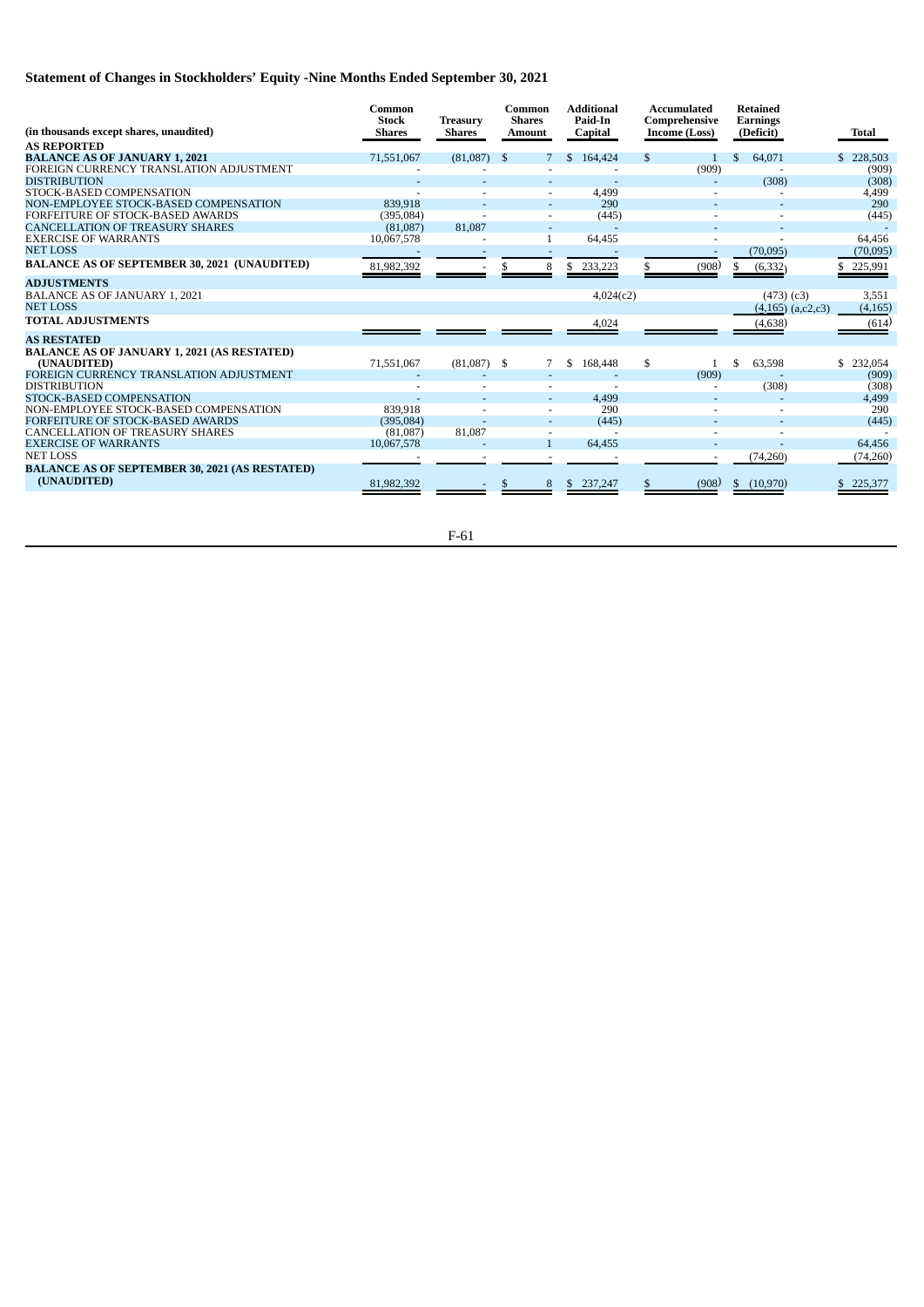|                                                                                                   |                         | <b>As Reported</b> | a. Adoption of<br><b>ASC 842</b> | c. Current<br><b>Adjustments</b> |                         | <b>As Restated</b> |
|---------------------------------------------------------------------------------------------------|-------------------------|--------------------|----------------------------------|----------------------------------|-------------------------|--------------------|
| CASH FLOWS FROM OPERATING ACTIVITIES                                                              | $\mathbb{S}$            |                    |                                  |                                  |                         |                    |
| Net income (loss)                                                                                 |                         | (70,095)           | (70)                             | $(4,095)$ (c2,c3)                | $\mathbb{S}$            | (74,260)           |
| Adjustments to reconcile net income (loss) to net cash from operating activities:<br>Depreciation |                         | 2,514              | 39                               |                                  |                         | 2,553              |
| Bad debt expense                                                                                  |                         | 539                | $\overline{a}$                   |                                  |                         | 539                |
| Accretion of debt financing costs                                                                 |                         | $\overline{4}$     |                                  |                                  |                         | $\overline{4}$     |
| Revaluation of warrant liability                                                                  |                         | (158)              |                                  |                                  |                         | (158)              |
| Unrealized forward contract loss                                                                  |                         | 2.342              |                                  |                                  |                         | 2,342              |
| Stock compensation expense                                                                        |                         | 4,344              |                                  |                                  |                         | 4,344              |
| Deferred taxes, net                                                                               |                         | 43,525             |                                  | $4,024$ (c2)                     |                         | 47,549             |
| Non-cash lease cost                                                                               |                         | ÷,                 | 59                               | ÷,                               |                         | 59                 |
| Changes in operating assets and liabilities:                                                      |                         |                    |                                  |                                  |                         |                    |
| Accounts receivable                                                                               |                         | (3, 450)           | $\overline{a}$                   | $(397)$ $(c1,c3)$                |                         | (3, 847)           |
| Inventory                                                                                         |                         | (4,099)            |                                  |                                  |                         | (4,099)            |
| Prepaid expenses and other assets                                                                 |                         | (3,090)            | 39                               | $\sim$                           |                         | (3,051)            |
| Accounts payable                                                                                  |                         | (6, 554)           |                                  |                                  |                         | (6, 554)           |
| Accrued expenses                                                                                  |                         | 1,841              | $\overline{a}$                   | $(649)$ $(c3)$                   |                         | 1,192              |
| Deferred revenue                                                                                  |                         | (1,077)            |                                  | $1,077$ (c1)                     |                         |                    |
|                                                                                                   |                         |                    |                                  |                                  |                         |                    |
| Other current liabilities                                                                         |                         | 289                | (67)                             | 40<br>(c3)                       |                         | 262                |
| Net cash used in operating activities                                                             | $\overline{\mathbb{S}}$ | (33, 125)          |                                  |                                  | $\overline{\mathbb{S}}$ | (33, 125)          |
| <b>CASH FLOWS FROM INVESTING ACTIVITIES</b>                                                       |                         |                    |                                  |                                  |                         |                    |
| Purchases of property, plant and equipment                                                        |                         | (13,048)           |                                  |                                  |                         | (13,048)           |
| Acquisition of subsidiaries, net of cash acquired                                                 |                         | (33,918)           |                                  |                                  |                         | (33,918)           |
| Proceeds from sale of property, plant and equipment                                               |                         |                    |                                  |                                  |                         |                    |
| Net cash used in investing activities                                                             | $\overline{\mathbb{S}}$ | (46,966)           |                                  |                                  | $\overline{\mathbb{S}}$ | (46, 966)          |
| <b>CASH FLOWS FROM FINANCING ACTIVITIES</b>                                                       |                         |                    |                                  |                                  |                         |                    |
| Net change in line of credit                                                                      |                         | 3,295              |                                  |                                  |                         | 3,295              |
| Borrowings of notes payable to related parties                                                    |                         |                    |                                  |                                  |                         |                    |
| Repayments of notes payable to related parties                                                    |                         | (59)               |                                  |                                  |                         | (59)               |
| Borrowings of notes payable                                                                       |                         | 1,168              |                                  |                                  |                         | 1,168              |
| Repayments of notes payable                                                                       |                         | (296)              |                                  |                                  |                         | (296)              |
| Capital contributions                                                                             |                         |                    |                                  |                                  |                         |                    |
| Proceeds from the exercise of warrants                                                            |                         | 74,316             | ÷,                               |                                  |                         | 74,316             |
| <b>Distribution</b>                                                                               |                         | (308)              |                                  |                                  |                         | (308)              |
| Net cash provided by financing activities                                                         | \$.                     | 78,116             |                                  |                                  | \$                      | 78,116             |
| NET INCREASE IN CASH                                                                              |                         | (1, 975)           |                                  |                                  |                         | (1, 975)           |
| EFFECT OF EXCHANGE RATE ON CASH                                                                   |                         | (128)              |                                  |                                  |                         | (128)              |
| CASH AT BEGINNING OF PERIOD                                                                       |                         | 131,579            |                                  |                                  |                         | 131,579            |
| <b>CASH AT END OF PERIOD</b>                                                                      | \$                      | 129,476            |                                  |                                  | $\mathbb{S}$            | 129,476            |
|                                                                                                   |                         |                    |                                  |                                  |                         |                    |
| SUPPLEMENTAL DISCLOSURE OF CASH FLOW INFORMATION<br>Cash paid for                                 |                         |                    |                                  |                                  |                         |                    |
| <b>Interest</b>                                                                                   |                         | 145                |                                  |                                  |                         | 145                |
| Income taxes                                                                                      |                         | 759                |                                  |                                  |                         | 759                |
| Noncash investing and financing activities                                                        |                         |                    |                                  |                                  |                         |                    |
| Capital expenditures included in accounts payable                                                 |                         | 1,049              |                                  |                                  |                         | 1,049              |
|                                                                                                   |                         |                    |                                  |                                  |                         |                    |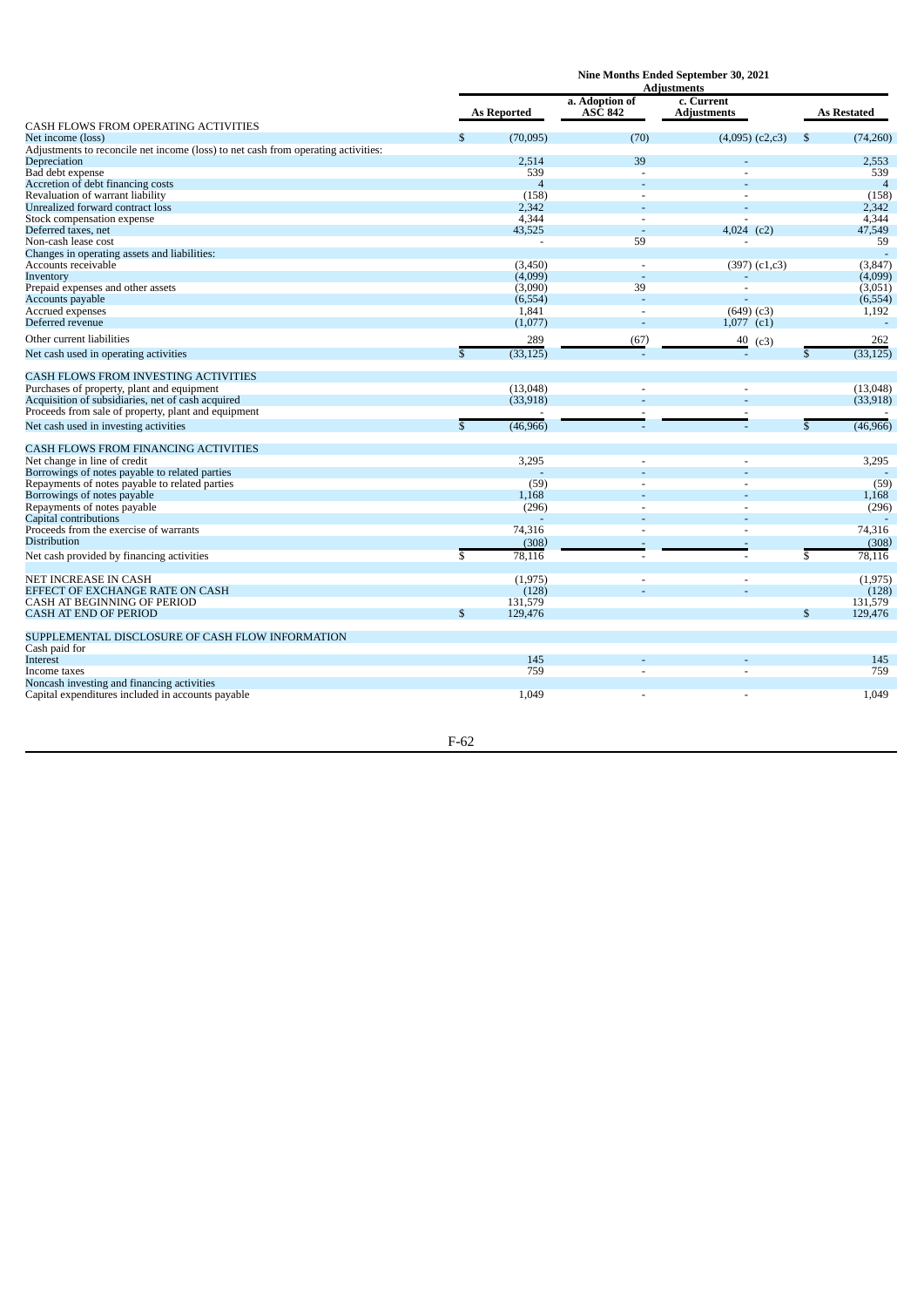### **Item 9. Changes in and Disagreements with Accountants on Accounting and Financial Disclosure.**

None.

## **Item 9A. Controls and Procedures.**

#### **Evaluation of Disclosure Controls and Procedures**

Our management, with the participation of our chief executive officer and chief financial officer, has evaluated the effectiveness of our disclosure controls and procedures (as defined in Rules 13a-15(e) and 15d-15(e) under the Exchange Act) as of the end of the period covered by this Annual Report on Form 10-K. Based on this evaluation, our chief executive officer and chief financial officer concluded that, as of December 31, 2021, our disclosure controls and procedures were not effective as a result of the material weaknesses described below.

### **Management's Report on Internal Controls Over Financial Reporting**

Our management is responsible for establishing and maintaining adequate internal control over financial reporting (as defined in Rules 13a-15(f) and 15d-15(f) under the Exchange Act). Our internal control over financial reporting is designed to provide reasonable assurance regarding the reliability of financial reporting and the preparation of consolidated financial statements for external purposes in accordance with GAAP.

Because of its inherent limitations, internal control over financial reporting may not prevent or detect misstatements. Also, projections of any evaluation of effectiveness to future periods are subject to the risk that controls may become inadequate because of changes in conditions, or that the degree of compliance with the policies or procedures may deteriorate.

Management excluded New Mexico Food Distributors, Inc. ("NMFD"), Karsten Tortilla Factory LLC ("Karsten"), and the business of Belmont Confections, Inc. ("Belmont") from our evaluation of internal control over financial reporting as of December 31, 2021, because of the timing of the acquisitions and ongoing integration efforts throughout the period. Total assets and total revenues of NMFD, Karsten and Belmont, represent approximately 16.4%, or \$39.14 million and 10.8%, or \$22.94 million, respectively, of the related consolidated financial statement amounts as of, and for the year ended, December 31, 2021.

Under the supervision and with the participation of our management, including our Chief Executive Officer and Chief Financial Officer, we conducted an evaluation of the effectiveness of our internal control over financial reporting based on criteria established in the Internal Control-Integrated Framework (2013) issued by the Committee of Sponsoring Organizations of the Treadway Commission (2013 Framework) (the "COSO criteria").

Based on this evaluation, and as a result of the material weaknesses described below, management has concluded that, as of December 31, 2021, the Company's internal control over financial reporting was not effective to provide reasonable assurance of the reliability of financial reporting and the preparation of consolidated financial statements for external purposes in accordance with U.S. GAAP. We have made progress towards remediation and continue to implement our remediation plan. See the "Remediation of Material Weaknesses" caption below for further information.

Our internal control over financial reporting as of December 31, 2021, has been audited by BDO USA LLP, an independent registered public accounting firm, as stated in their attestation report, which is included herein.

#### **Material Weaknesses in Internal Control Over Financial Reporting**

A material weakness is a deficiency, or a combination of deficiencies, in internal control over financial reporting such that there is a reasonable possibility that a material misstatement of our annual or interim consolidated financial statements will not be prevented or detected on a timely basis. Based on management's assessment of our internal control over financial reporting as of December 31, 2021, the following material weaknesses existed as of that date, specifically relating to the following internal control components:

#### *Control Environment, Risk Assessment, and Monitoring Activities*

Management did not maintain appropriately designed entity-level controls impacting the control environment, risk assessment procedures and effective monitoring controls to prevent or detect material misstatements to the consolidated financial statements. These deficiencies were attributed to:

- Insufficient number of qualified resources and inadequate oversight and accountability over the performance of controls;
- Ineffective assessment and identification of risks impacting internal control over financial reporting; and,
- Ineffective monitoring controls, as the Company did not effectively evaluate whether the components of internal control were present and functioning.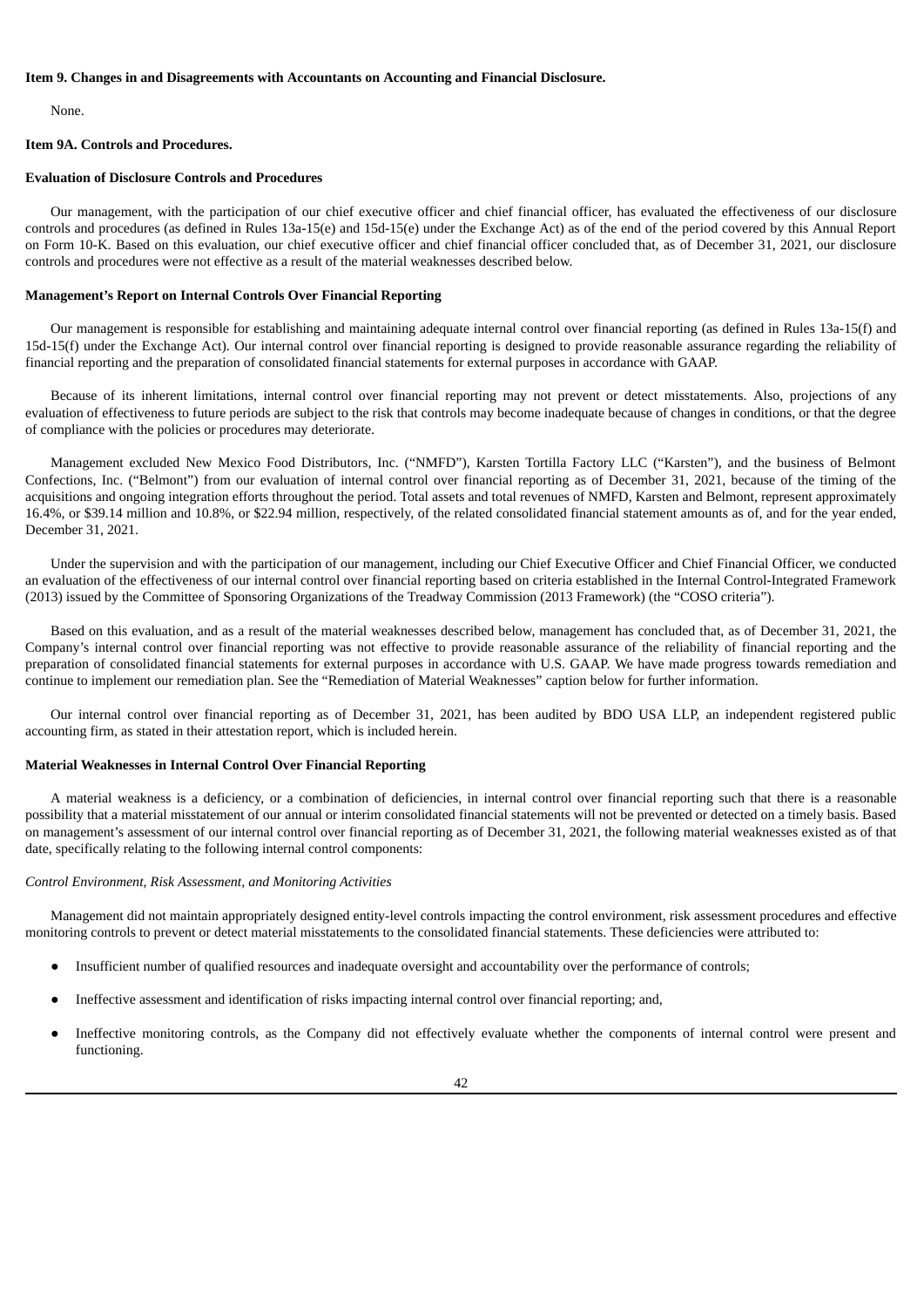## *Control Activities*

Additionally, management did not adequately design and implement of effective control activities, general controls over information technology and effective policies and procedures, resulting in additional material weaknesses within certain business processes. These deficiencies attributed to the following individual control activities:

- Information system logical access and change management within certain key financial systems
- Accounting policies and procedures and related controls over significant, unusual, and complex transactions, including business combinations
- Controls over the tracking and accounting of promotional allowances granted to customers, including applicable adjustments to revenue for related variable consideration
- Controls over the accounting for income taxes
- Segregation of duties with respect to the review of account reconciliations and creation and posting of manual journal entries
- Accounting policies and procedures and related controls over the presentation and disclosures in the consolidated financial statements, including controls over the completeness and accuracy of underlying data to support the amounts presented in accordance with the applicable financial reporting requirements

However, after giving full consideration to these material weaknesses, and the additional analyses and other procedures that we performed to ensure that our consolidated financial statements included in this Annual Report on Form 10-K were prepared in accordance with U.S. GAAP, our management has concluded that our consolidated financial statements present fairly, in all material respects, our financial position, results of operations and cash flows for the periods disclosed in conformity with U.S. GAAP.

#### **Remediation of Material Weaknesses**

We have begun the process of, and we are focused on, designing and implementing effective measures to improve our internal controls over financial reporting and remediate the material weaknesses. Our efforts include a number of actions:

- Hired qualified staff and outside resources to segregate key functions within our financial and information technology processes supporting our internal controls over financial reporting;
- Hired several qualified accounting professionals with appropriate level of expense and training to design, maintain and improve our accounting policies, procedures and controls to prevent and detect material misstatements related to the presentation and disclosures of the consolidated financial statements;
- Developed internal controls documentation, including comprehensive accounting policies and procedures over certain key financial processes and related disclosures; and,
- Drafted position papers for all complex, non-recurring transactions.

While these actions and planned actions are subject to ongoing management evaluation and will require validation and testing of the design and operating effectiveness of internal controls over a sustained period of financial reporting cycles, we are committed to the continuous improvement of our internal control over financial reporting and will continue to diligently review our internal control over financial reporting.

#### **Limitations on Effectiveness of Controls and Procedures**

In designing and evaluating our disclosure controls and procedures (as defined in Rules 13a-15(e) and 15d-15(e) under the Exchange Act), management recognizes that any controls and procedures, no matter how well designed and operated, can provide only reasonable assurance of achieving the desired control objectives. In addition, the design of disclosure controls and procedures must reflect the fact that there are resource constraints, and that management is required to apply judgment in evaluating the benefits of possible controls and procedures relative to their costs.

#### **Changes in Internal Control Over Financial Reporting**

Other than described above in this Item 9A, there has been no change in our internal control over financial reporting during the fiscal year ended December 31, 2021 that has materially affected, or is reasonably likely to materially affect, our internal control over financial reporting.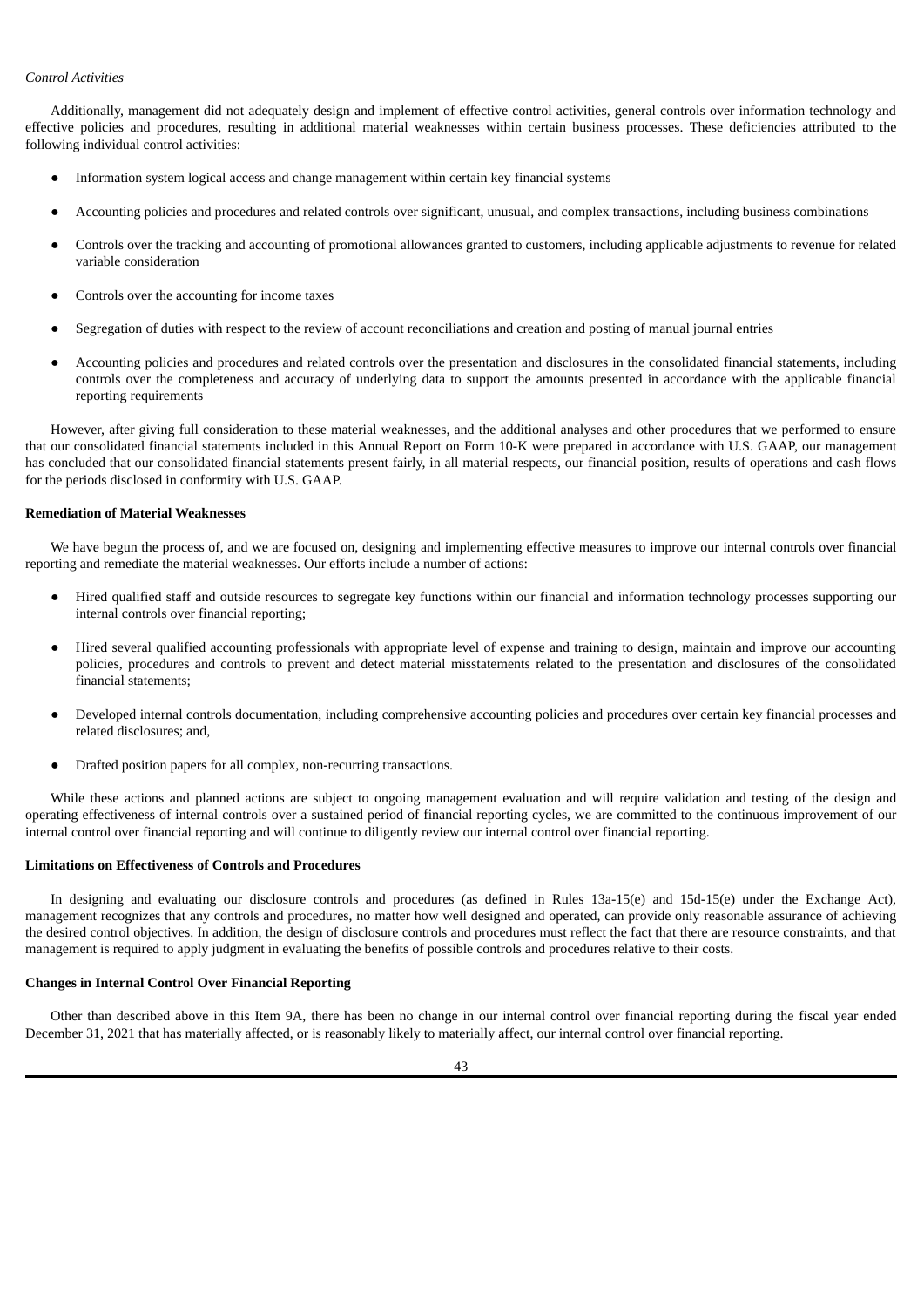### **Report of Independent Registered Public Accounting Firm**

Shareholders and Board of Directors Tattooed Chef, Inc. Paramount, California

### **Opinion on Internal Control over Financial Reporting**

We have audited Tattooed Chef, Inc. (the "Company's") internal control over financial reporting as of December 31, 2021, based on criteria established in *Internal Control – Integrated Framework (2013)* issued by the Committee of Sponsoring Organizations of the Treadway Commission (the "COSO criteria"). In our opinion, the Company did not maintain, in all material respects, effective internal control over financial reporting as of December 31, 2021, based on the COSO criteria.

We do not express an opinion or any other form of assurance on management's statements referring to any corrective actions taken by the Company after the date of management's assessment.

We also have audited, in accordance with the standards of the Public Company Accounting Oversight Board (United States) ("PCAOB"), the consolidated balance sheets of the Company as of December 31, 2021 and 2020, the related consolidated statements of operations and comprehensive income (loss), stockholders' equity (deficit), and cash flows for each of the three years in the period ended December 31, 2021, and the related notes (collectively referred to as "the consolidated financial statements") and our report dated March 16, 2022 expressed an unqualified opinion thereon.

### **Basis for Opinion**

The Company's management is responsible for maintaining effective internal control over financial reporting and for its assessment of the effectiveness of internal control over financial reporting, included in the accompanying Item 9A, Management's Report on Internal Control over Financial Reporting. Our responsibility is to express an opinion on the Company's internal control over financial reporting based on our audit. We are a public accounting firm registered with the PCAOB and are required to be independent with respect to the Company in accordance with U.S. federal securities laws and the applicable rules and regulations of the Securities and Exchange Commission and the PCAOB.

We conducted our audit of internal control over financial reporting in accordance with the standards of the PCAOB. Those standards require that we plan and perform the audit to obtain reasonable assurance about whether effective internal control over financial reporting was maintained in all material respects. Our audit included obtaining an understanding of internal control over financial reporting, assessing the risk that a material weakness exists, and testing and evaluating the design and operating effectiveness of internal control based on the assessed risk. Our audit also included performing such other procedures as we considered necessary in the circumstances. We believe that our audit provides a reasonable basis for our opinion.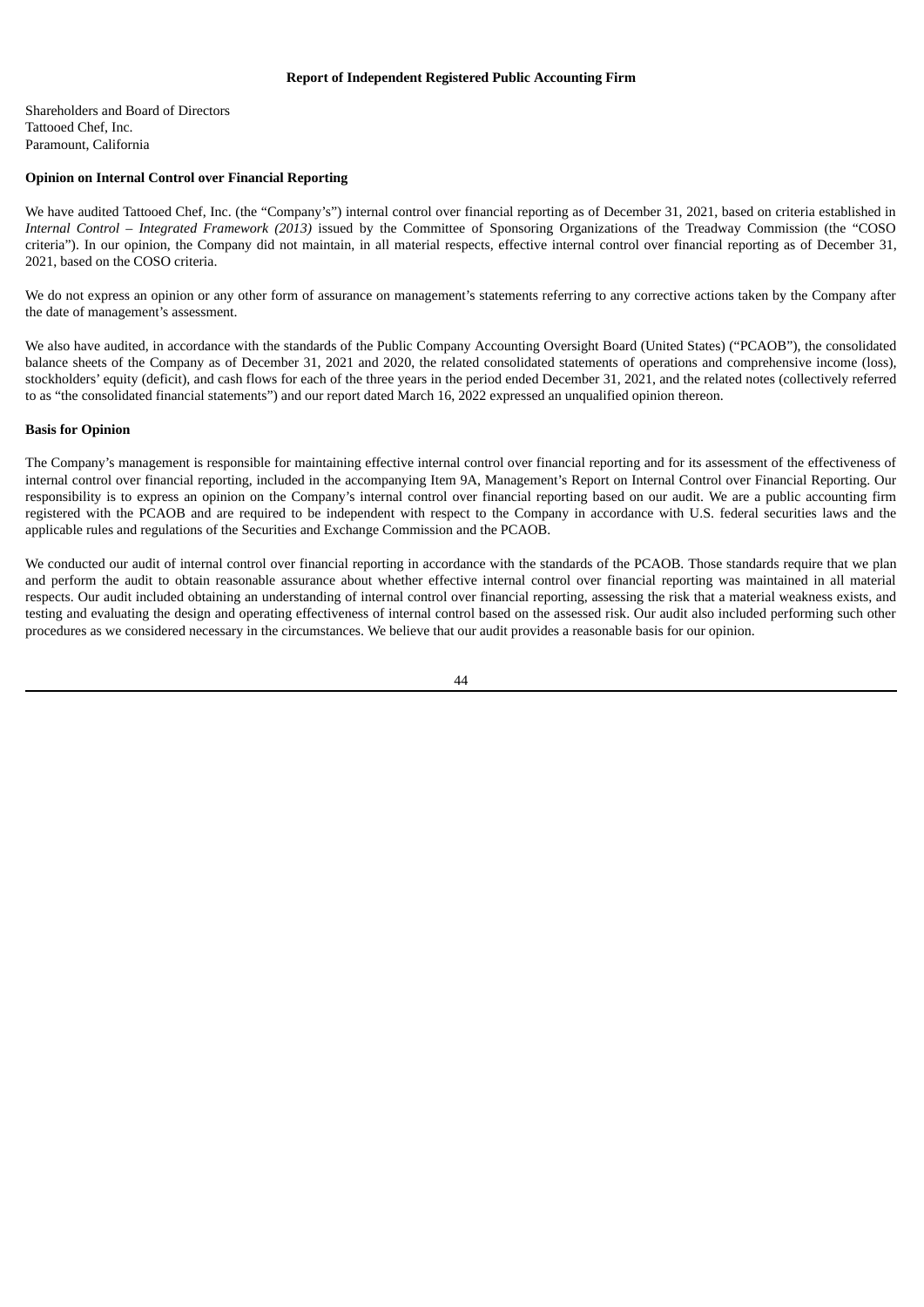A material weakness is a deficiency, or a combination of deficiencies, in internal control over financial reporting, such that there is a reasonable possibility that a material misstatement of the company's annual or interim financial statements will not be prevented or detected on a timely basis. Material weaknesses have been identified and described in management's assessment. The material weaknesses related to 1) not maintaining an appropriate control environment, inclusive of qualified resources and adequate oversight and accountability over the performance of controls, and risk assessment and monitoring activities by appropriately qualified resources with the knowledge, experience, and training important to the Company's financial reporting to ensure compliance with generally accepted accounting principles requirements, 2) control activities related to a) inadequate selection and development of effective control activities, b) inadequate selection and development of general controls over information technology, c) inadequate deployment of control activities through policies and procedures; and, 3) monitoring controls, as the Company did not effectively evaluate whether the components of internal control were present and functioning. The control environment material weaknesses contributed to additional material weaknesses in the control activities as the Company did not design and maintain effective controls over a) the financial reporting close process, including the review of the completeness and accuracy of underlying data to support the amounts presented within the consolidated financial statements and related disclosures, b) accounting for significant, unusual, and complex transactions, including business combinations, c) segregation of duties with respect to the review of account reconciliations and creation and posting of manual journal entries, d) accounting of promotional allowances granted to customers, and e) accounting for income taxes. These material weaknesses were considered in determining the nature, timing, and extent of audit tests applied in our audit of the 2021 consolidated financial statements, and this report does not affect our report dated March 16, 2022 on those consolidated financial statements.

As indicated in the accompanying Item 9A, Management's Report on Internal Control over Financial Reporting, management's assessment of and conclusion on the effectiveness of internal control over financial reporting did not include the internal controls of New Mexico Food Distributors, Inc. ("NMFD") and Karsten Tortilla Factory, LLC ("Karsten"), which were acquired in May 2021, or the business of Belmont Confections, Inc. ("Belmont"), which was acquired in December 2021. NMFD, Karsten, and Belmont are included in the consolidated balance sheet of the Company as of December 31, 2021, and the related consolidated statements of operations, comprehensive income (loss), stockholders' equity, and cash flows for the year then ended.

NMFD, Karsten and Belmont constituted approximately 16.4% of total assets as of December 31, 2021 and approximately 10.8% of revenue for the year ended December 31, 2021. Management did not assess the effectiveness of internal control over financial reporting of NMFD, Karsten and Belmont because of the timing of the acquisitions and ongoing integration efforts throughout the period. Our audit of internal control over financial reporting of the Company also did not include an evaluation of the internal control over financial reporting of NMFD, Karsten and Belmont.

### **Definition and Limitations of Internal Control over Financial Reporting**

A company's internal control over financial reporting is a process designed to provide reasonable assurance regarding the reliability of financial reporting and the preparation of financial statements for external purposes in accordance with generally accepted accounting principles. A company's internal control over financial reporting includes those policies and procedures that (1) pertain to the maintenance of records that, in reasonable detail, accurately and fairly reflect the transactions and dispositions of the assets of the company; (2) provide reasonable assurance that transactions are recorded as necessary to permit preparation of financial statements in accordance with generally accepted accounting principles, and that receipts and expenditures of the company are being made only in accordance with authorizations of management and directors of the company; and (3) provide reasonable assurance regarding prevention or timely detection of unauthorized acquisition, use, or disposition of the company's assets that could have a material effect on the financial statements.

Because of its inherent limitations, internal control over financial reporting may not prevent or detect misstatements. Also, projections of any evaluation of effectiveness to future periods are subject to the risk that controls may become inadequate because of changes in conditions, or that the degree of compliance with the policies or procedures may deteriorate.

/s/ BDO USA, LLP

Costa Mesa, California

March 16, 2022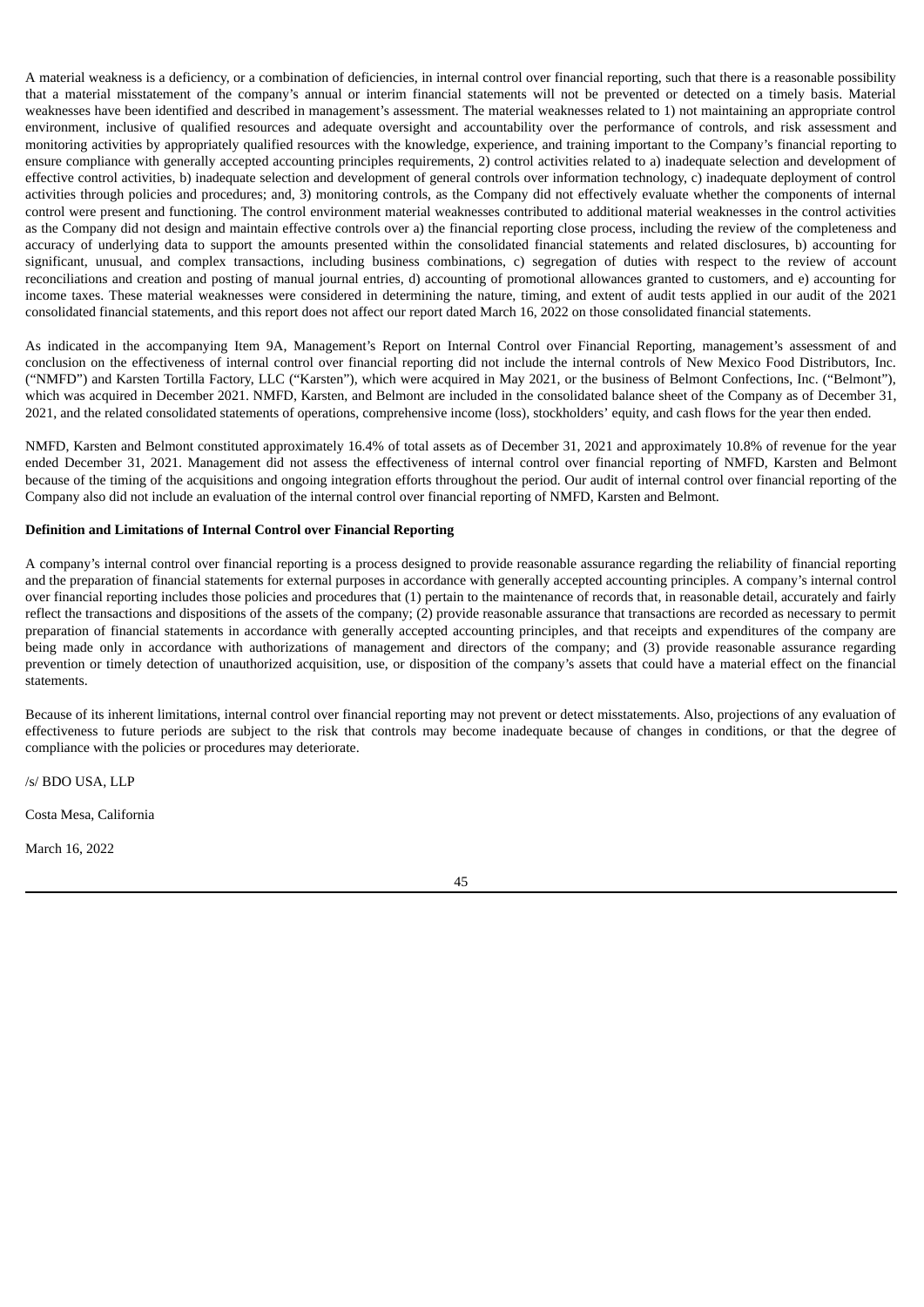# **Item 9B. Other Information.**

None

# **Item 9C. Disclosure Regarding Foreign Jurisdictions that Prevent Inspections.**

Not applicable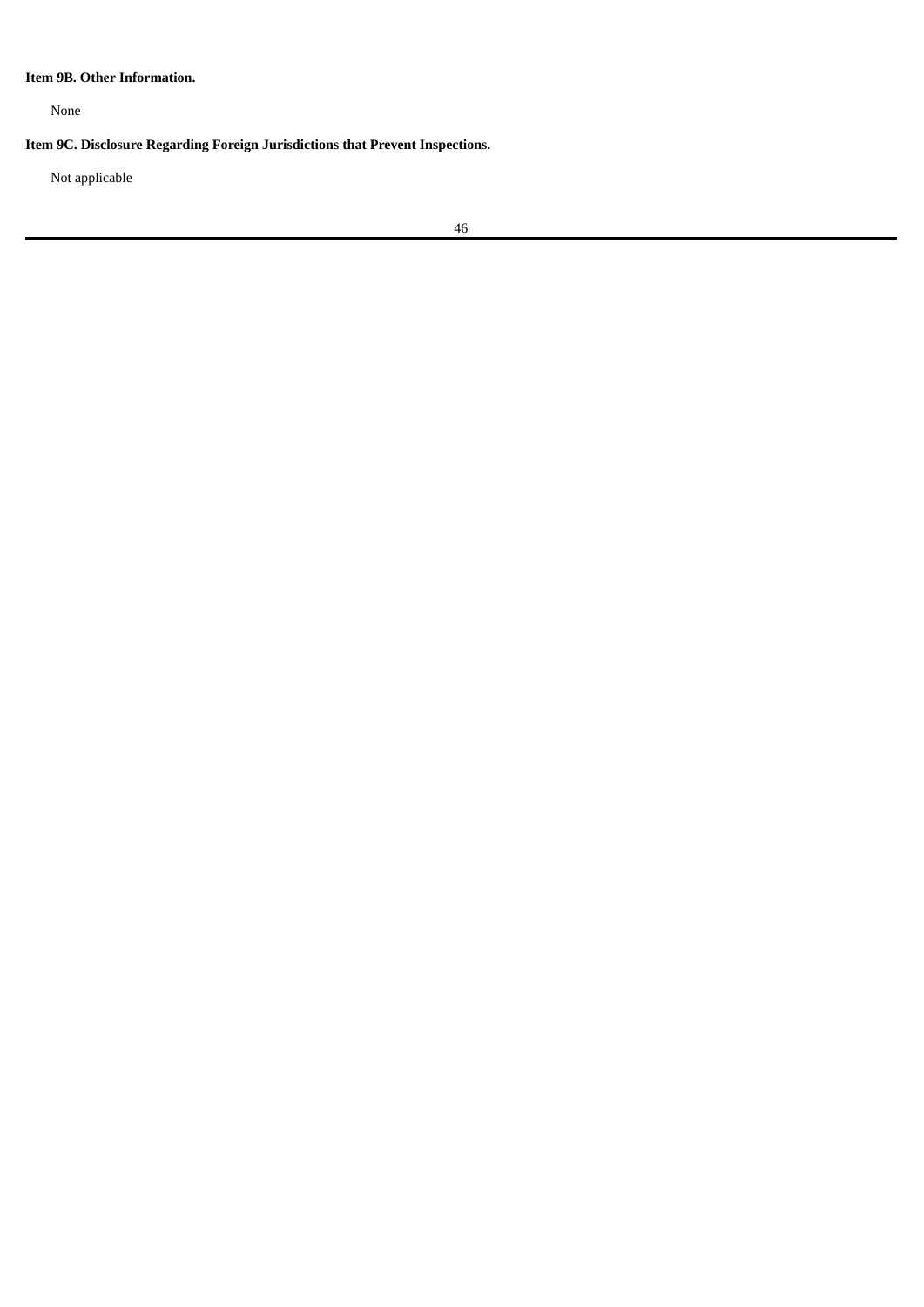#### **PART III**

# **Item 10. Directors, Executive Officers and Corporate Governance.**

We will provide information that is responsive to this Item 10 in our definitive proxy statement or in an amendment to this Annual Report on Form 10- K not later than 120 days after December 31, 2021. Such information is incorporated into this Item 10 by reference.

### **Item 11. Executive Compensation.**

We will provide information that is responsive to this Item 11 in our definitive proxy statement or in an amendment to this Annual Report on Form 10- K not later than 120 days after December 31, 2021. Such information is incorporated into this Item 11 by reference.

#### **Item 12. Security Ownership of Certain Beneficial Owners and Management and Related Stockholder Matters.**

We will provide information that is responsive to this Item 12 in our definitive proxy statement or in an amendment to this Annual Report on Form 10- K not later than 120 days after December 31, 2021. Such information is incorporated into this Item 12 by reference.

### **Item 13. Certain Relationships and Related Transactions, and Director Independence.**

We will provide information that is responsive to this Item 13 in our definitive proxy statement or in an amendment to this Annual Report on Form 10- K not later than 120 days after December 31, 2021. Such information is incorporated into this Item 13 by reference.

#### **Item 14. Principal Accountant Fees and Services.**

We will provide information that is responsive to this Item 14 in our definitive proxy statement or in an amendment to this Annual Report on Form 10- K not later than 120 days after December 31, 2021. Such information is incorporated into this Item 14 by reference.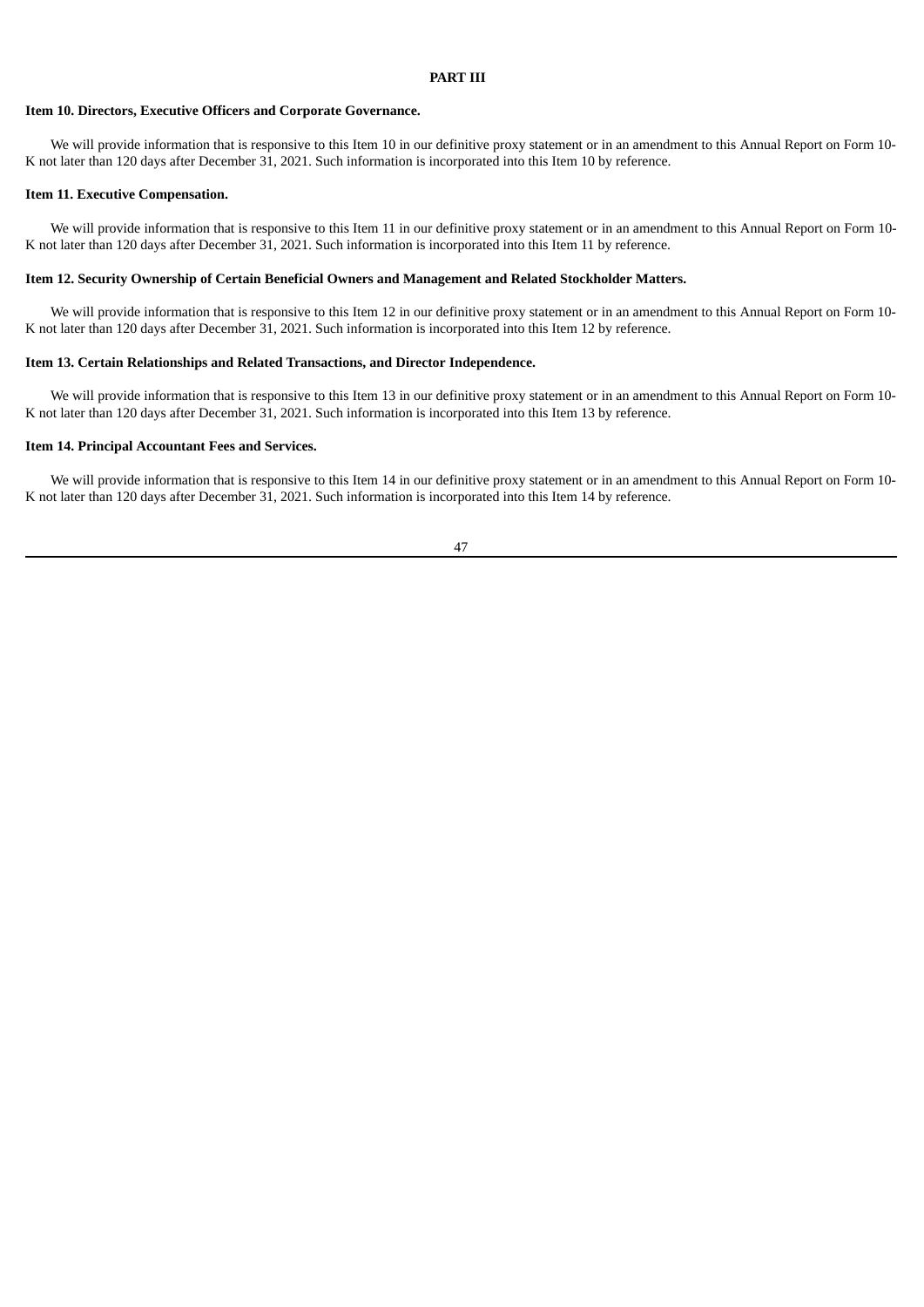# **PART IV**

# **Item 15. Exhibits, Financial Statement Schedules.**

The following documents are filed as part of this report:

(1) Financial Statements.

All financial statements of the Company as set forth under Item 8 of this Annual Report on Form 10-K.

(2) Financial Statement Schedules.

All financial statement schedules are omitted because they are not applicable, not required, or because the required information is included in the consolidated financial statements, notes thereto .

(3) Exhibits. The following exhibits are filed, furnished or incorporated by reference as part of this Annual Report on Form 10-K.

| <b>Exhibit</b> |                                                                                                                                                                                                                                                              | <b>Incorporated by Reference</b> |                     |                 |                        |
|----------------|--------------------------------------------------------------------------------------------------------------------------------------------------------------------------------------------------------------------------------------------------------------|----------------------------------|---------------------|-----------------|------------------------|
| <b>Number</b>  | <b>Description of Document</b>                                                                                                                                                                                                                               | Schedule/Form                    | <b>File Number</b>  | <b>Exhibits</b> | <b>Filing Date</b>     |
| 2.1            | Agreement and Plan of Merger, dated as of June 11, 2020,<br>entered into by and among Forum, Sprout Merger Sub, Inc.,<br>Myjojo, Inc., a Delaware corporation, and Salvatore Galletti,<br>in his capacity as the holder representative on August 10,<br>2020 | Form 8-K                         | File No. 001-38615  | 2.1             | June 12, 2020          |
| 2.2            | First Amendment to the Merger Agreement entered into by<br>and among Forum, Sprout Merger Sub, Inc., Myjojo, Inc., a<br>Delaware corporation, and Salvatore Galletti, in his capacity<br>as the holder representative on August 10, 2020                     | Form 8-K                         | File No. 001-38615  | 2.1             | <b>August 11, 2020</b> |
| 3.1            | <b>Amended and Restated Certificate of Incorporation</b>                                                                                                                                                                                                     | Form 8-A12B/A                    | File No. 001-38615  | 3.1             | October 15, 2020       |
| 3.2            | <b>Amended and Restated Bylaws</b>                                                                                                                                                                                                                           | Form 8-A12B/A                    | File No. 001-38615  | 3.2             | October 15, 2020       |
| 4.1            | Form of Warrant Agreement between Continental Stock<br>Transfer & Trust Company, LLC and Forum                                                                                                                                                               | Form S-1/A                       | File No. 333-226084 | 4.4             | July 18, 2018          |
| 4.2            | Amended Form of Warrant Agreement between Continental<br><b>Stock Transfer &amp; Trust Company, LLC and Forum</b>                                                                                                                                            | Form S-3                         | File No. 333-249890 | 4.4             | October 27, 2021       |
| 10.1           | Amended and Restated Registration Rights Agreement by<br>and among Forum, Forum Investors II, LLC, and other<br>stockholders                                                                                                                                 | Form 8-A12B/A                    | File No. 001-38615  | 10.1            | October 15, 2020       |
| $10.2^{(1)}$   | <b>Employment Agreement with Salvatore Galletti</b>                                                                                                                                                                                                          | Form 8-K                         | File No. 001-38615  | 10.3            | October 21, 2020       |
| $10.3^{(1)}$   | <b>Employment Agreement with Giuseppe Bardari</b>                                                                                                                                                                                                            | Form 8-K                         | File No. 001-38615  | 10.4            | October 21, 2020       |
| $10.4^{(1)}$   | <b>Employment Agreement with Sarah Galletti</b>                                                                                                                                                                                                              | Form 8-K                         | File No. 001-38615  | 10.5            | October 21, 2020       |
| $10.5^{(1)}$   | <b>Employment Agreement with Stephanie Dieckmann</b>                                                                                                                                                                                                         | Form 8-K                         | File No. 001-38615  | 10.6            | October 21, 2020       |
| $10.6^{(1)}$   | Amendment to Employment Agreement with Stephanie<br>Dieckmann                                                                                                                                                                                                | Form 8-K                         | File No. 001-38615  | 10.3            | May 4, 2021            |
| 10.7           | Form of Indemnification Agreement                                                                                                                                                                                                                            | Form 8-K                         | File No. 001-38615  | 10.7            | October 21, 2020       |
| $10.8^{(1)}$   | 2020 Equity Incentive Plan                                                                                                                                                                                                                                   | Form 8-K                         | File No. 001-38615  | 10.8            | October 21, 2020       |
| $10.9^{(1)}$   | Form of Stock Option Agreement under the 2020 Equity<br><b>Incentive Plan</b>                                                                                                                                                                                | Form 10-K                        | File No. 001-38615  | 10.8            | March 19, 2021         |
| $10.10^{(1)}$  | Form of Restricted Stock Unit Award Agreement under the<br>2020 Equity Incentive Plan                                                                                                                                                                        | Form 10-K                        | File No. 001-38615  | 10.8            | March 19, 2021         |
|                |                                                                                                                                                                                                                                                              |                                  |                     |                 |                        |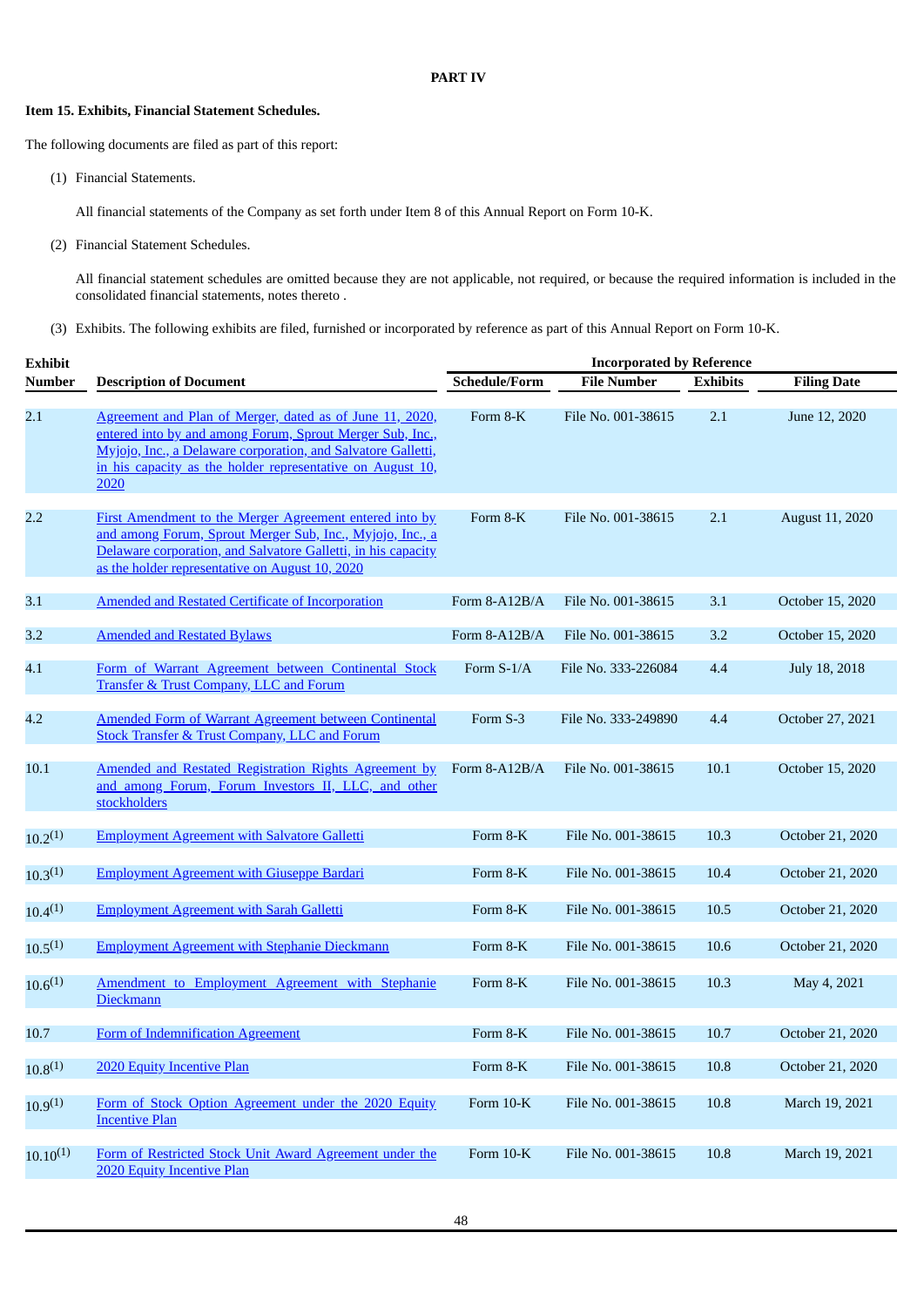| $10.11^{(1)}$ | Form of Restricted Stock Award Agreement under the 2020<br><b>Equity Incentive Plan</b>                                                                                                                 | Form 10-K | File No. 001-38615 | 10.8  | March 19, 2021   |
|---------------|---------------------------------------------------------------------------------------------------------------------------------------------------------------------------------------------------------|-----------|--------------------|-------|------------------|
| 10.12         | Loan and Security Agreement between Ittella Parent and<br>Marquette Business Credit, LLC effective as of September<br>25, 2017, as amended.                                                             | Form 8-K  | File No. 001-38615 | 10.9  | October 21, 2020 |
| 10.13         | General Merchandise Supplier Agreement between Ittella<br>Parent and Wal-Mart Stores, Inc. dated August 31, 2017<br>(Agreement 607499-91-0)                                                             | Form 8-K  | File No. 001-38615 | 10.10 | October 21, 2020 |
| 10.14         | General Merchandise Supplier Agreement between Ittella<br>Parent and Wal-Mart Stores, Inc. dated August 28, 2017 for<br>the supply of products to Sam's Club store locations<br>(Agreement 607499-64-1) | Form 8-K  | File No. 001-38615 | 10.11 | October 21, 2020 |
| 10.15         | General Merchandise Supplier Agreement between Ittella<br>and Wal-Mart Stores, Inc. dated February 3, 2020 for the<br>supply of products to Sam's Club store locations<br>(Agreement 607499-64-2)       | Form 8-K  | File No. 001-38615 | 10.12 | October 21, 2020 |
| 10.16         | Basic Vendor Agreement between Ittella Parent and Costco<br><b>Wholesale Corporation dated January 7, 2015</b>                                                                                          | Form 8-K  | File No. 001-38615 | 10.13 | October 21, 2020 |
| 10.17         | Master Purchase Agreement between Ittella Parent and Aldi<br>Inc., dated March 18, 2016.                                                                                                                | Form 8-K  | File No. 001-38615 | 10.14 | October 21, 2020 |
| 10.18         | Master Vendor Agreement between Ittella Parent and Trader<br>Joe's Company dated July 31, 2018                                                                                                          | Form 8-K  | File No. 001-38615 | 10.15 | October 21, 2020 |
| 10.19         | Standby Letter of Credit No. SB50533 issued by UMB<br>Bank, N.A. on behalf of the Company, in favor of UniCredit<br>S.P.A. dated as of November 24, 2017, as amended.                                   | Form 8-K  | File No. 001-38615 | 10.16 | October 21, 2020 |
| 10.20         | Stock purchase agreement among Tattooed Chef, Inc. and<br>New Mexico Food Distributors, Inc.                                                                                                            | Form 8-K  | File No. 001-38615 | 10.1  | May 2, 2021      |
| 10.21         | Asset Purchase Agreement between Belmont Confections,<br>Inc. and BCI Acquisition, Inc.                                                                                                                 | Form 8-K  | File No. 001-38615 | 10.1  | October 22, 2021 |
| 14            | <b>Code of Ethics</b>                                                                                                                                                                                   | Form 10-K | File No. 001-38615 | 10.8  | March 19, 2021   |
| $21.1*$       | <b>List of Subsidiaries</b>                                                                                                                                                                             |           |                    |       |                  |
| $23.1*$       | <b>Consent of BDO USA LLP</b>                                                                                                                                                                           |           |                    |       |                  |
| $31.1*$       | Certification of Chief Executive Officer pursuant to Rules<br>13a-14 and 15d-14 promulgated under the Securities<br><b>Exchange Act of 1934.</b>                                                        |           |                    |       |                  |
| $31.2*$       | Certification of Chief Financial Officer pursuant to Rules<br>13a-14 and 15d-14 promulgated under the Securities<br><b>Exchange Act of 1934.</b>                                                        |           |                    |       |                  |
|               |                                                                                                                                                                                                         |           |                    |       |                  |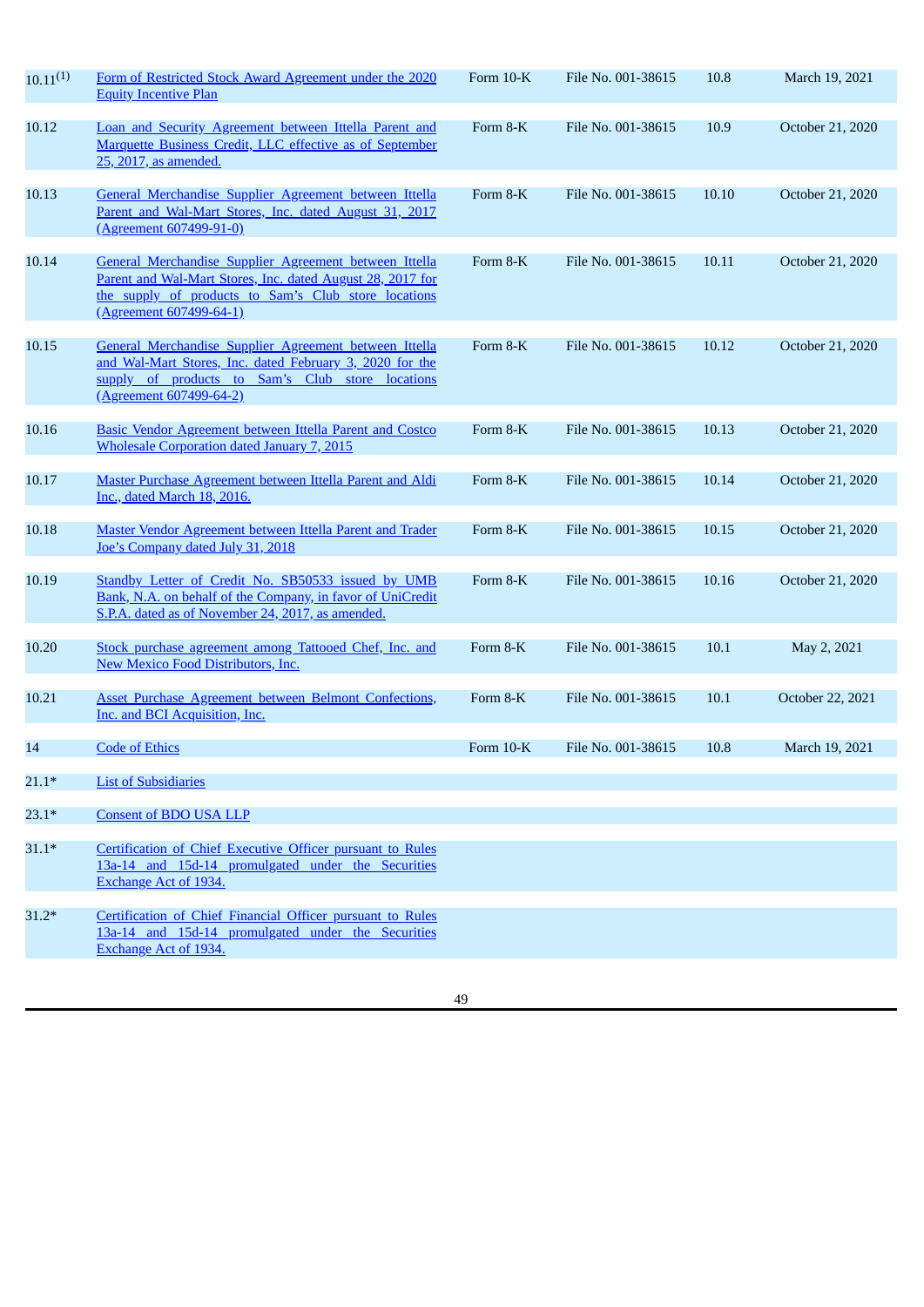| $32.1*$                     | Certification of the Chief Executive Officer required by<br>Rule 13a-14(b) or Rule 15d-14(b) and 18 U.S.C. 1350. |  |  |
|-----------------------------|------------------------------------------------------------------------------------------------------------------|--|--|
| $32.2*$                     | Certification of the Chief Financial Officer required by Rule<br>13a-14(b) or Rule 15d-14(b) and 18 U.S.C. 1350. |  |  |
| 101.INS                     | <b>Inline XBRL Instance Document</b>                                                                             |  |  |
| 101.SCH                     | Inline XBRL Taxonomy Extension Schema Document                                                                   |  |  |
| 101.CAL                     | Inline XBRL Taxonomy Extension Calculation Linkbase<br>Document                                                  |  |  |
| 101.DEF                     | Inline XBRL Taxonomy Extension Definition Linkbase<br>Document                                                   |  |  |
| 101.LAB                     | Inline XBRL Taxonomy Extension Label Linkbase<br>Document                                                        |  |  |
| 101.PRE                     | Inline XBRL Taxonomy Extension Presentation Linkbase<br>Document                                                 |  |  |
| 104                         | Cover Page Interactive Data File (formatted as Inline XBRL<br>and contained in Exhibit 101).                     |  |  |
| $\ast$                      | Filed herewith.                                                                                                  |  |  |
|                             | (1) Indicates management contract or compensatory plan                                                           |  |  |
| Item 16. Form 10–K Summary. |                                                                                                                  |  |  |

50

None.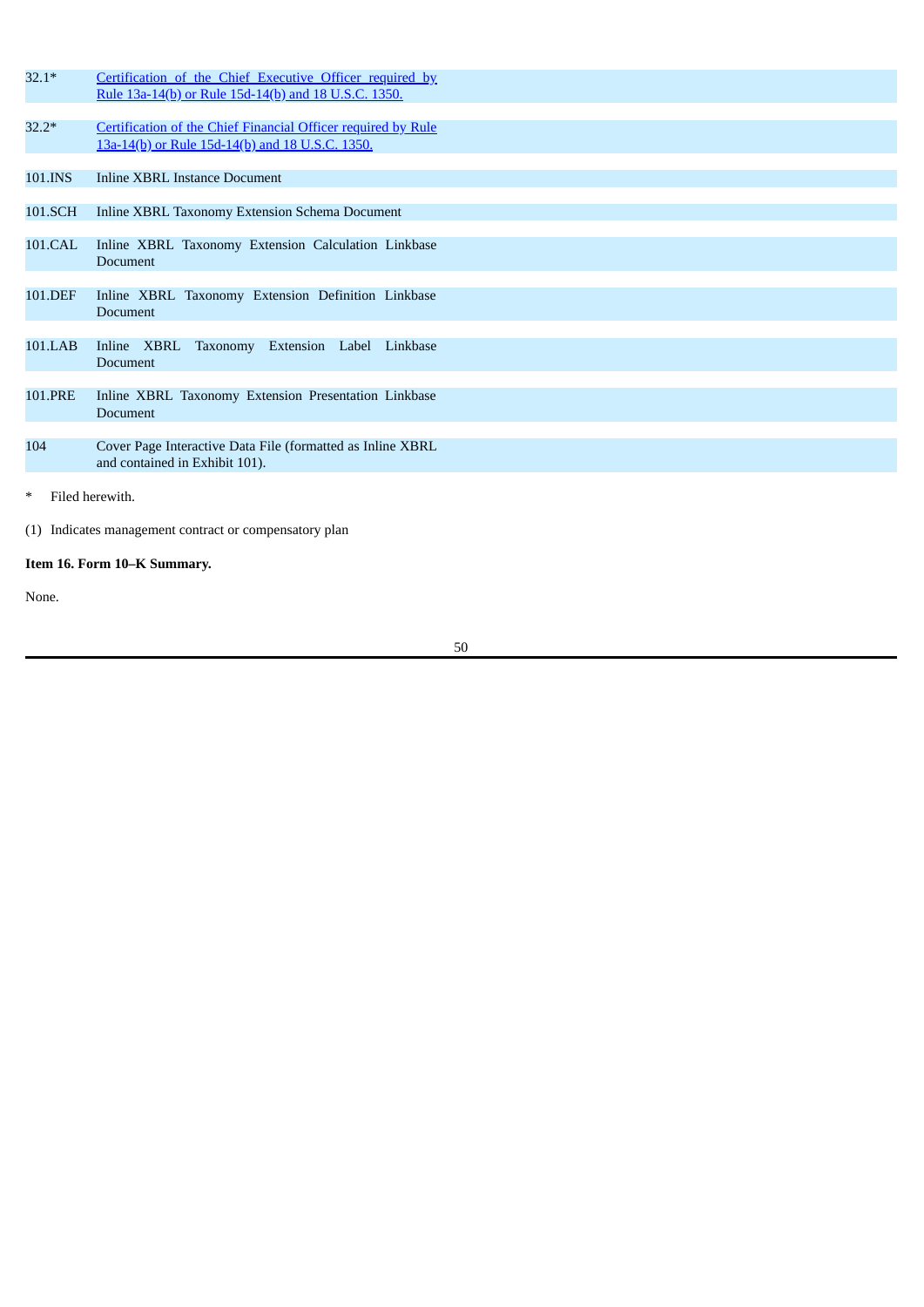## **SIGNATURES**

Pursuant to the requirements of Section 13 or 15(d) of the Securities Exchange Act of 1934, the registrant has duly caused this report to be signed on its behalf by the undersigned, thereunto duly authorized.

# **TATTOOED CHEF, INC.**

By: /s/ Salvatore Galletti

Salvatore Galletti *President, Chief Executive Officer and Chairman of the Board*

Date: March 16, 2022

Pursuant to the requirements of the Securities Exchange Act of 1934, this report has been signed below by the following persons on behalf of the registrant and in the capacities and on the dates indicated.

| <b>Name</b>                   | <b>Position</b>                              | <b>Date</b>    |
|-------------------------------|----------------------------------------------|----------------|
| /s/ Salvatore Galletti        | <b>Chief Executive Officer</b>               | March 16, 2022 |
| Salvatore Galletti            | (Principal Executive Officer)                |                |
| /s/ Stephanie Dieckmann       | <b>Chief Financial Officer</b>               | March 16, 2022 |
| Stephanie Dieckmann           | (Principal Financial and Accounting Officer) |                |
| /s/ Bryan Rosenberg           | Director                                     | March 16, 2022 |
| Bryan Rosenberg               |                                              |                |
| /s/ Paula Ciaramitaro         | Director                                     | March 16, 2022 |
| Paula Ciaramitaro             |                                              |                |
| /s/ Edward S. Gelfand         | Director                                     | March 16, 2022 |
| Edward S. Gelfand             |                                              |                |
| /s/ Daniel Williamson         | Director                                     | March 16, 2022 |
| Daniel Williamson             |                                              |                |
| /s/ Jennifer Fellner          | Director                                     | March 16, 2022 |
| Jennifer Fellner              |                                              |                |
|                               | Director                                     | March 16, 2022 |
| Ryan Olohan                   |                                              |                |
| /s/ David Boris               | <b>Director</b>                              | March 16, 2022 |
| David Boris                   |                                              |                |
| /s/ Marie D. Quintero-Johnson | Director                                     | March 16, 2022 |
| Marie D. Quintero-Johnson     |                                              |                |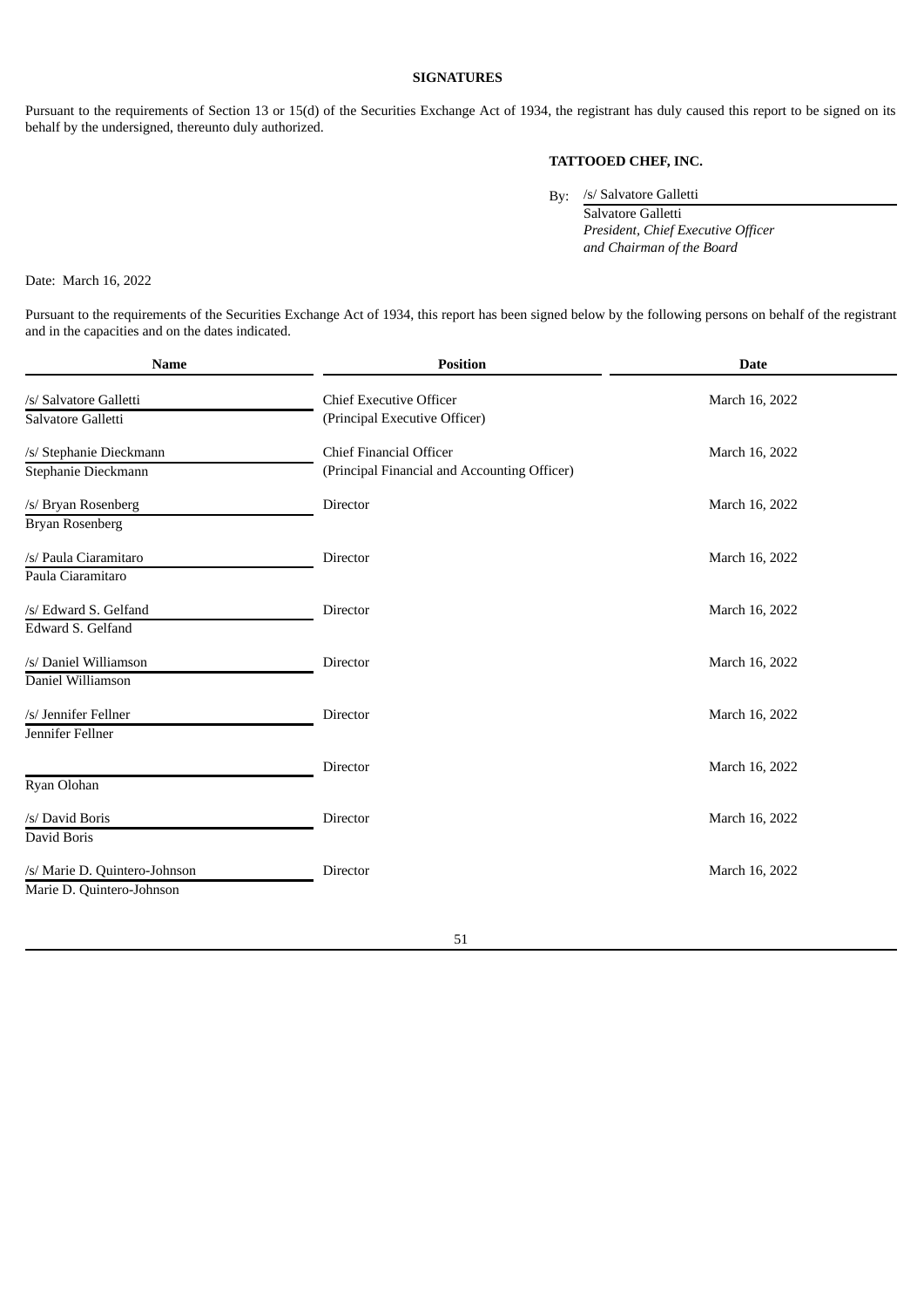# **TATTOOED CHEF INC. LIST OF SUBSIDIARIES (as of March 16, 2022)**

<span id="page-116-0"></span>

|                                    |                                   | Percent   |
|------------------------------------|-----------------------------------|-----------|
| <b>Name of Subsidiary</b>          | <b>Country (State)</b>            | Ownership |
| Myjojo, Inc.                       | United States (Delaware)          | 100%      |
| Ittella International, LLC         | United States (California)        | 100%      |
| Ittella's Chef, LLC                | United States (California)        | 100%      |
| Ittella Italy S.R.L.               | Italy                             | 100%      |
| <b>BCI</b> Acquisition, Inc.       | United States (Ohio)              | 100%      |
| New Mexico Food Distributors, Inc. | United States (New Mexico)        | 100%      |
| Karsten Tortilla Factory, LLC      | <b>United States (New Mexico)</b> | 100%      |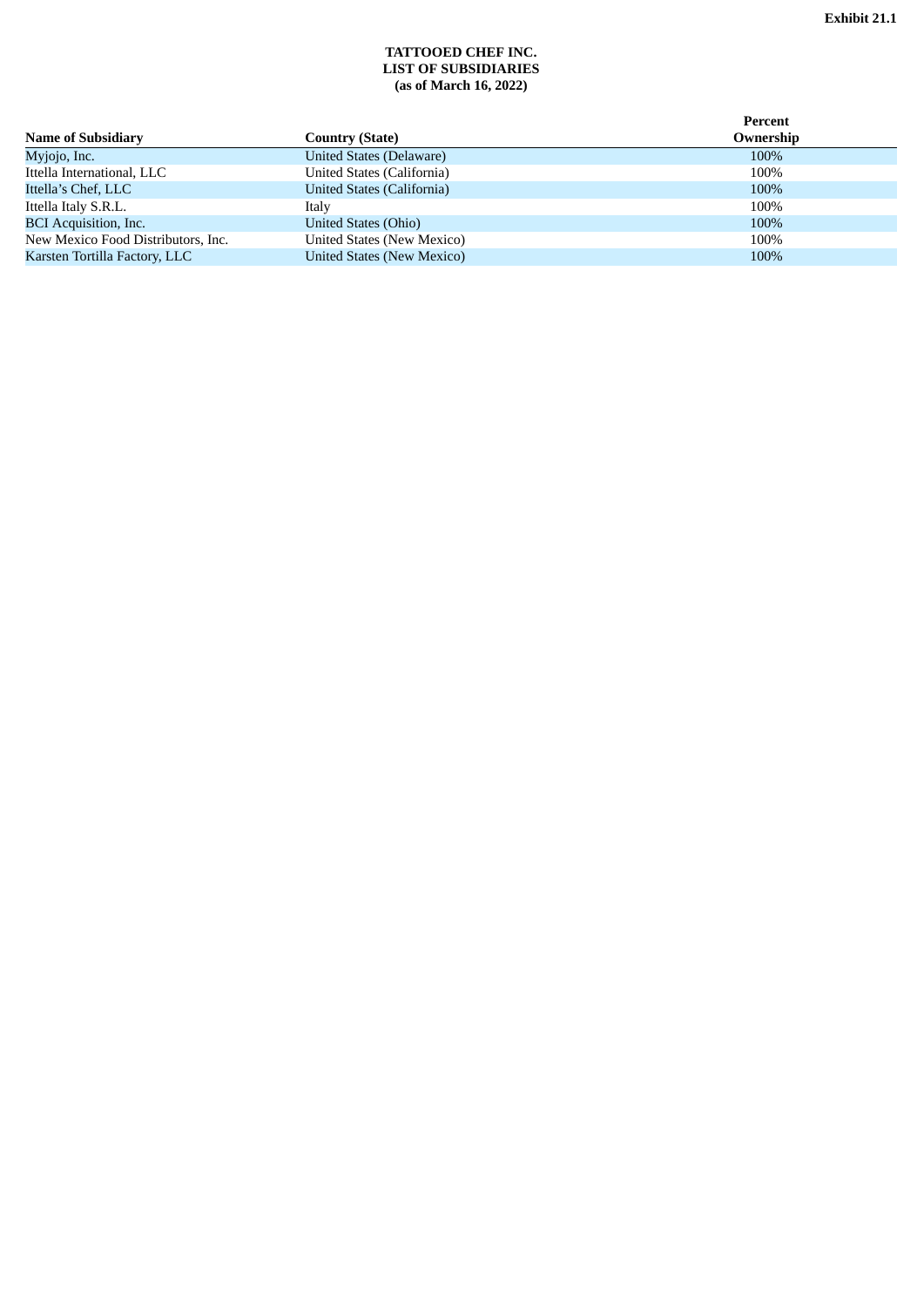<span id="page-117-0"></span>Tattooed Chef, Inc. Paramount, California

We hereby consent to the incorporation by reference in the Registration Statements on Form S-3 (No. 333-249890) and Form S-8 (No. 333-251662) of Tattooed Chef, Inc. of our reports dated March 16, 2022, relating to the consolidated financial statements, and the effectiveness of Tattooed Chef, Inc.'s internal control over financial reporting, which appear in this Form 10-K. Our report on the effectiveness of internal control over financial reporting expresses an adverse opinion on the effectiveness of the Company's internal control over financial reporting as of December 31, 2021.

/s/ BDO USA, LLP

Costa Mesa, California

March 16, 2022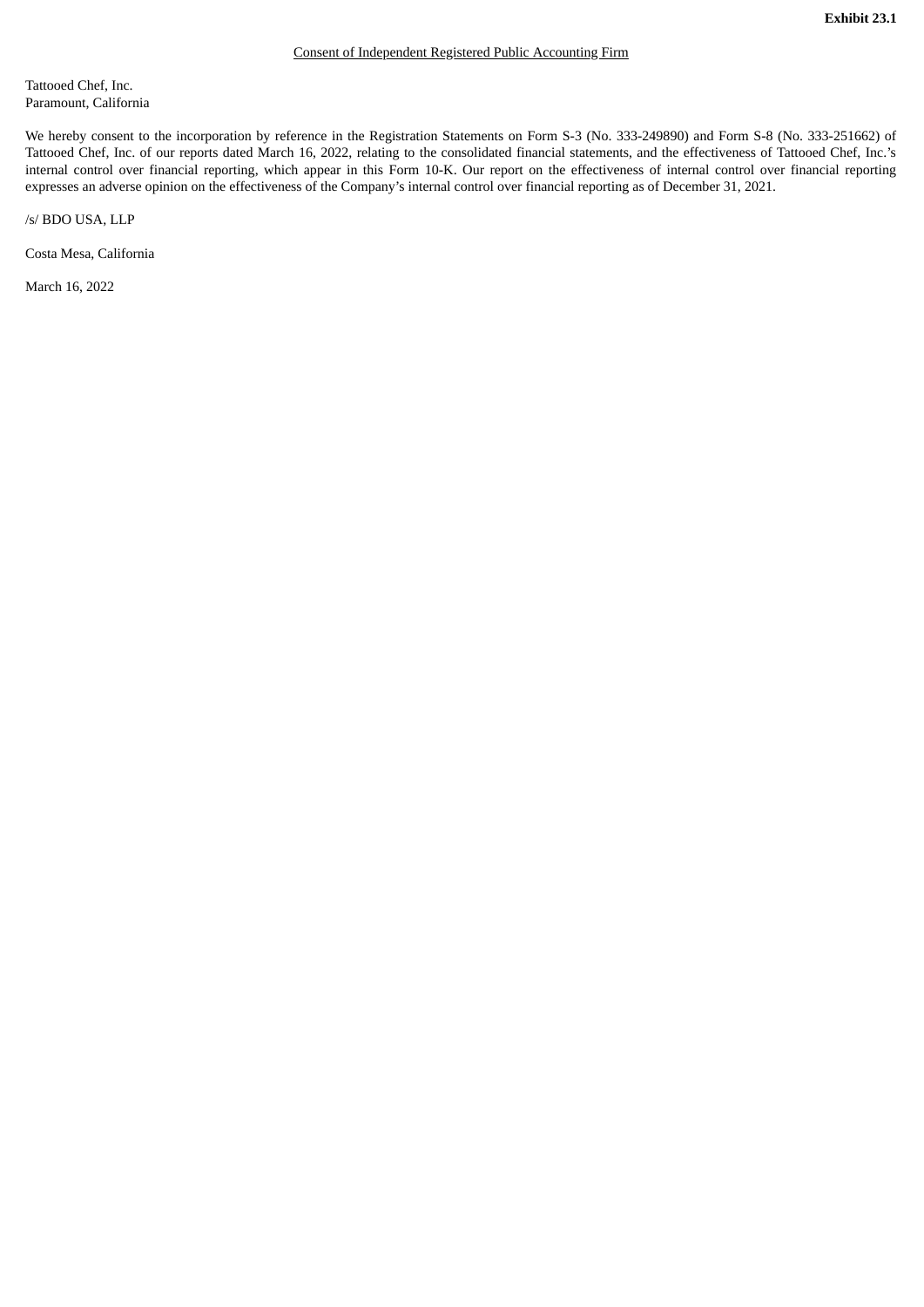# **CERTIFICATION OF PRINCIPAL EXECUTIVE OFFICER PURSUANT TO 18 U.S.C. SECTION 1350, AS ADOPTED PURSUANT TO SECTION 302 OF THE SARBANES-OXLEY ACT OF 2002**

<span id="page-118-0"></span>I, Salvatore Galletti, certify that:

- 1. I have reviewed this Annual Report on Form 10-K of Tattooed Chef, Inc.;
- 2. Based on my knowledge, this report does not contain any untrue statement of a material fact or omit to state a material fact necessary to make the statements made, in light of the circumstances under which such statements were made, not misleading with respect to the period covered by this report;
- 3. Based on my knowledge, the financial statements, and other financial information included in this report, fairly present in all material respects the financial condition, results of operations and cash flows of the registrant as of, and for, the periods presented in this report;
- 4. The registrant's other certifying officer and I are responsible for establishing and maintaining disclosure controls and procedures (as defined in Exchange Act Rules 13a-15(e) and 15d-15(e)) for the registrant and have:
	- a) Designed such disclosure controls and procedures, or caused such disclosure controls and procedures to be designed under our supervision, to ensure that material information relating to the registrant, including its consolidated subsidiaries, is made known to us by others within those entities, particularly during the period in which this report is being prepared;
	- b) Designed such internal control over financial reporting, or caused such internal control over financial reporting to be designed under our supervision, to provide reasonable assurance regarding the reliability of financial reporting and the preparation of financial statements for external purposes in accordance with generally accepted accounting principles;
	- c) Evaluated the effectiveness of the registrant's disclosure controls and procedures and presented in this report our conclusions about the effectiveness of the disclosure controls and procedures, as of the end of the period covered by this report based on such evaluation; and
	- d) Disclosed in this report any change in the registrant's internal control over financial reporting that occurred during the registrant's most recent fiscal quarter (the registrant's fourth fiscal quarter in the case of an annual report) that has materially affected, or is reasonably likely to materially affect, the registrant's internal control over financial reporting; and
- 5. The registrant's other certifying officer and I have disclosed, based on our most recent evaluation of internal control over financial reporting, to the registrant's auditors and the audit committee of the registrant's board of directors (or persons performing the equivalent functions):
	- a) All significant deficiencies and material weaknesses in the design or operation of internal control over financial reporting which are reasonably likely to adversely affect the registrant's ability to record, process, summarize and report financial information; and
	- b) Any fraud, whether or not material, that involves management or other employees who have a significant role in the registrant's internal control over financial reporting.

Date: March 16, 2022

By: /s/ Salvatore Galletti

Name: Salvatore Galletti Title: Chief Executive Officer (Principal Executive Officer)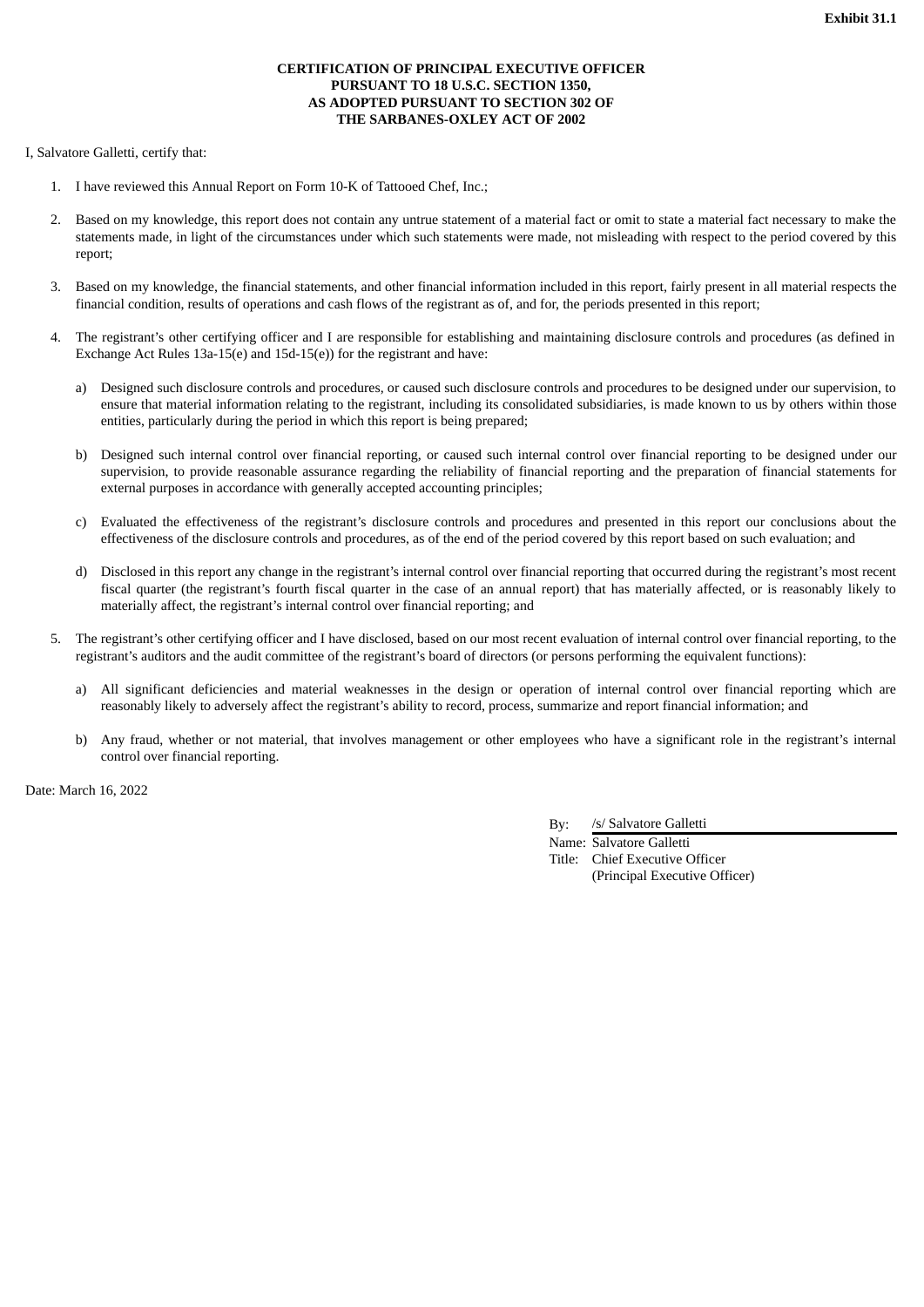# **CERTIFICATION OF PRINCIPAL FINANCIAL OFFICER PURSUANT TO 18 U.S.C. SECTION 1350, AS ADOPTED PURSUANT TO SECTION 302 OF THE SARBANES-OXLEY ACT OF 2002**

<span id="page-119-0"></span>I, Stephanie Dieckmann, certify that:

- 1. I have reviewed this Annual Report on Form 10-K of Tattooed Chef, Inc.;
- 2. Based on my knowledge, this report does not contain any untrue statement of a material fact or omit to state a material fact necessary to make the statements made, in light of the circumstances under which such statements were made, not misleading with respect to the period covered by this report;
- 3. Based on my knowledge, the financial statements, and other financial information included in this report, fairly present in all material respects the financial condition, results of operations and cash flows of the registrant as of, and for, the periods presented in this report;
- 4. The registrant's other certifying officer and I are responsible for establishing and maintaining disclosure controls and procedures (as defined in Exchange Act Rules 13a-15(e) and 15d-15(e)) for the registrant and have:
	- a) Designed such disclosure controls and procedures, or caused such disclosure controls and procedures to be designed under our supervision, to ensure that material information relating to the registrant, including its consolidated subsidiaries, is made known to us by others within those entities, particularly during the period in which this report is being prepared;
	- b) Designed such internal control over financial reporting, or caused such internal control over financial reporting to be designed under our supervision, to provide reasonable assurance regarding the reliability of financial reporting and the preparation of financial statements for external purposes in accordance with generally accepted accounting principles;
	- c) Evaluated the effectiveness of the registrant's disclosure controls and procedures and presented in this report our conclusions about the effectiveness of the disclosure controls and procedures, as of the end of the period covered by this report based on such evaluation; and
	- d) Disclosed in this report any change in the registrant's internal control over financial reporting that occurred during the registrant's most recent fiscal quarter (the registrant's fourth fiscal quarter in the case of an annual report) that has materially affected, or is reasonably likely to materially affect, the registrant's internal control over financial reporting; and
- 5. The registrant's other certifying officer and I have disclosed, based on our most recent evaluation of internal control over financial reporting, to the registrant's auditors and the audit committee of the registrant's board of directors (or persons performing the equivalent functions):
	- a) All significant deficiencies and material weaknesses in the design or operation of internal control over financial reporting which are reasonably likely to adversely affect the registrant's ability to record, process, summarize and report financial information; and
	- b) Any fraud, whether or not material, that involves management or other employees who have a significant role in the registrant's internal control over financial reporting.

Date: March 16, 2022

By: /s/ Stephanie Dieckmann

Name: Stephanie Dieckmann Title: Chief Financial Officer (Principal Financial and Accounting Officer)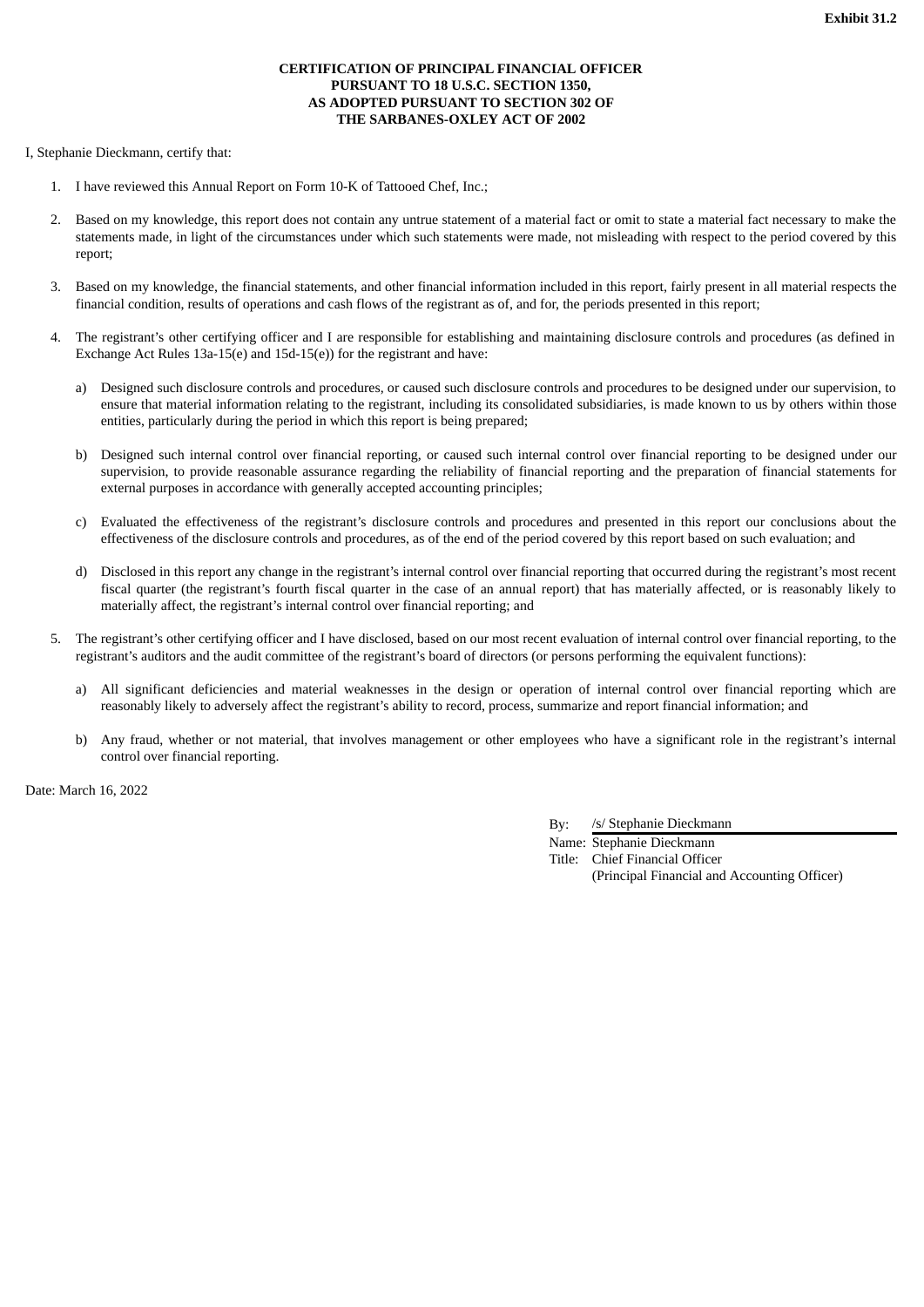## **CERTIFICATION PURSUANT TO 18 U.S.C. SECTION 1350, AS ADDED BY SECTION 906 OF THE SARBANES-OXLEY ACT OF 2002**

<span id="page-120-0"></span>In connection with the Annual Report of Tattooed Chef, Inc. (the "Company") on Form 10-K for the period ended December 31, 2021, as filed with the Securities and Exchange Commission (the "Report"), I, Salvatore Galletti, Chief Executive Officer of the Company, certify, pursuant to 18 U.S.C. §1350, as added by §906 of the Sarbanes-Oxley Act of 2002, that:

- 1. The Report fully complies with the requirements of Section 13(a) or 15(d) of the Securities Exchange Act of 1934, as amended (the "Exchange Act"); and
- 2. To my knowledge, the information contained in the Report fairly presents, in all material respects, the financial condition and results of operations of the Company as of and for the period covered by the Report.

Date: March 16, 2022

By: /s/ Salvatore Galletti

Name: Salvatore Galletti Title: Chief Executive Officer (Principal Executive Officer)

This certification shall not be deemed "filed" for purposes of Section 18 of the Exchange Act, or incorporated by reference in any filing under the Securities Act of 1933, as amended, or the Exchange Act, except as shall be expressly set forth by specific reference in such a filing.